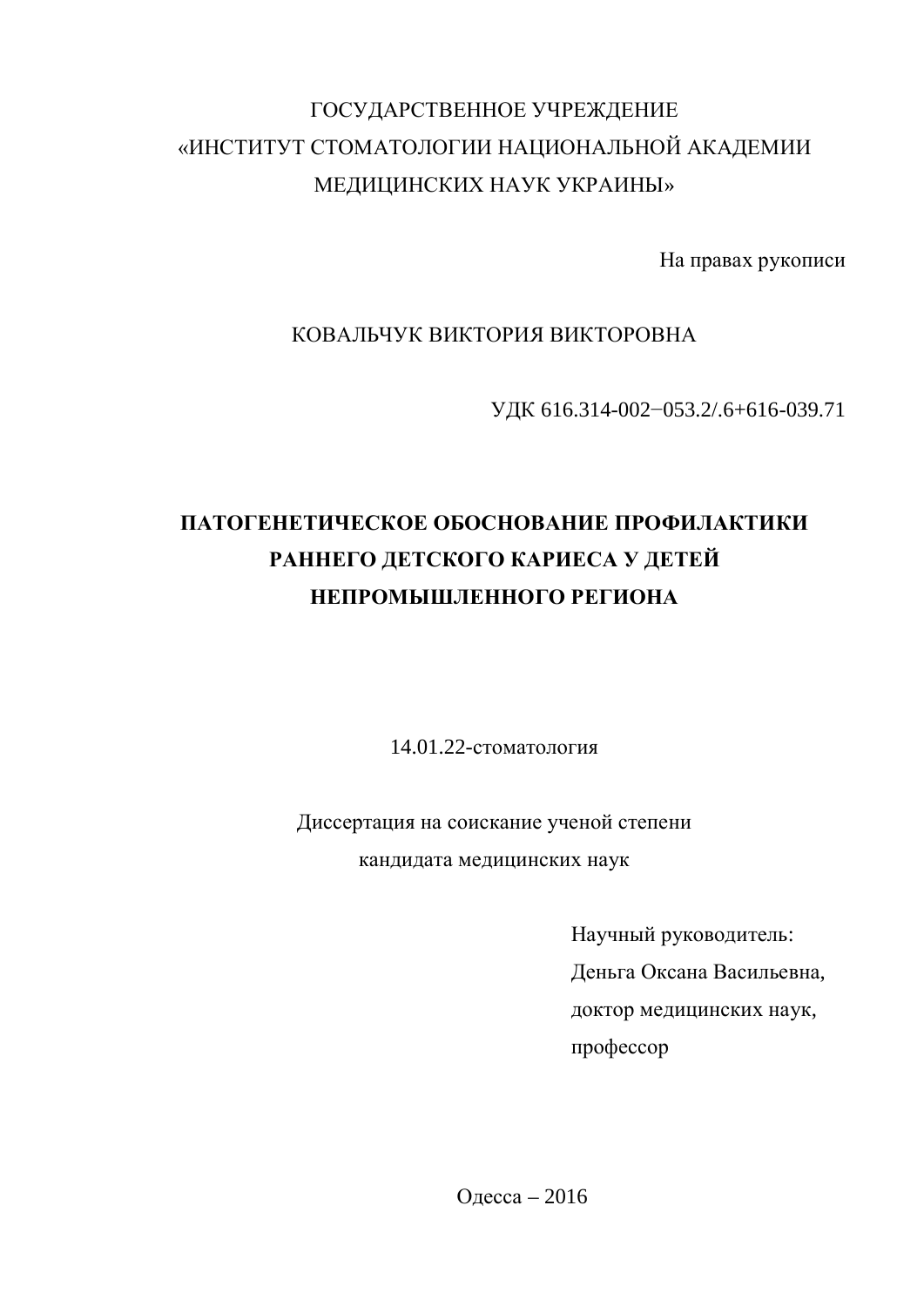### СОДЕРЖАНИЕ

ɉȿɊȿɑȿɇɖɍɋɅɈȼɇɕɏɈȻɈɁɇȺɑȿɇɂɃ……………..…………………..4

| РАЗДЕЛ 1. КАРИЕС ЗУБОВ У ДЕТЕЙ РАННЕГО И ДОШКОЛЬНОГО              |
|-------------------------------------------------------------------|
|                                                                   |
| 1.1. Поражаемость кариесом зубов и тканей пародонта у детей       |
|                                                                   |
| 1.2. Профилактика основных стоматологических заболеваний у детей  |
|                                                                   |
| РАЗДЕЛ 2. МАТЕРИАЛЫ И МЕТОДЫ ИССЛЕДОВАНИЯ 32                      |
|                                                                   |
|                                                                   |
|                                                                   |
| 2.2.2. Экспериментальные методы исследования41                    |
|                                                                   |
|                                                                   |
|                                                                   |
| РАЗДЕЛ 3. ЧАСТОТА И СТРУКТУРА СТОМАТОЛОГИЧЕСКОЙ                   |
| ЗАБОЛЕВАЕМОСТИ У ДЕТЕЙ РАННЕГО И ДОШКОЛЬНОГО                      |
| ВОЗРАСТА В НЕПРОМЫШЛЕННОМ РЕГИОНЕ СО СНИЖЕНЫМ                     |
|                                                                   |
| 3.1. Стоматологический статус детей 2-5 лет непромышленного       |
| региона Украины с недостатком фтора в питьевой воде48             |
| 3.2. Регрессивный анализ показателей стоматологического статуса и |
| костного метаболизма у детей различных регионов Украины56         |
| РАЗДЕЛ 4. ЭКСПЕРИМЕНТАЛЬНОЕ ОБОСНОВАНИЕ КОМПЛЕКСНОЙ               |
| ПРОФИЛАКТИКИ ОСНОВНЫХ СТОМАТОЛОГИЧЕСКИХ                           |
| ЗАБОЛЕВАНИЙ У ДЕТЕЙ РАННЕГО И ДОШКОЛЬНОГО ВОЗРАСТА                |
|                                                                   |
|                                                                   |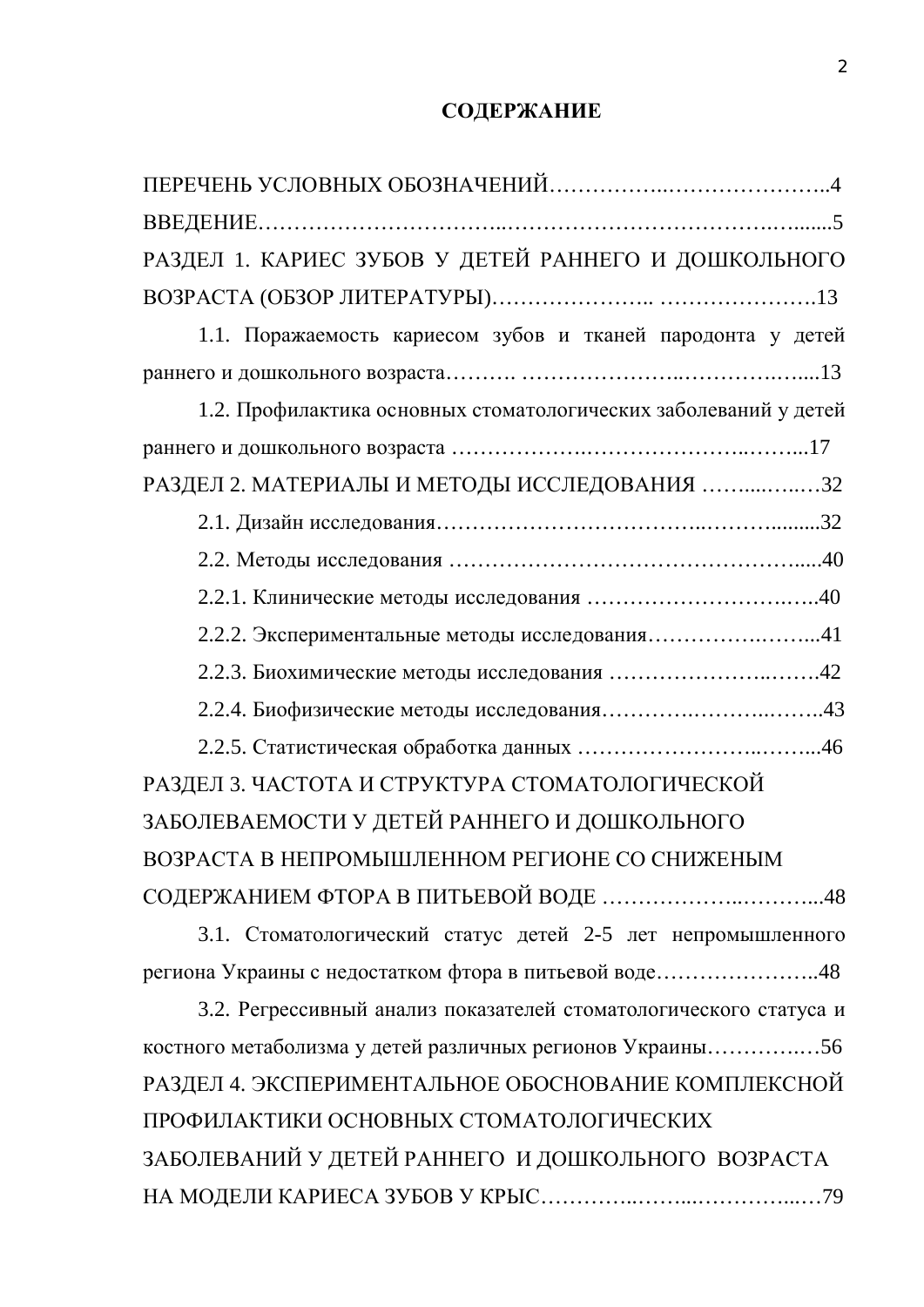# РАЗДЕЛ 5. КЛИНИЧЕСКАЯ И КЛИНИКО-ЛАБОРАТОРНАЯ ОЦЕНКА ЭФФЕКТИВНОСТИ ПРЕДЛОЖЕННОГО КОМПЛЕКСА ПРОФИЛАКТИКИ КАРИЕСА ЗУБОВ У ДЕТЕЙ РАННЕГО И ȾɈɒɄɈɅɖɇɈȽɈȼɈɁɊȺɋɌȺ.......................................................................87

5.1. Клиническая оценка эффективности профилактического ɤɨɦɩɥɟɤɫɚ…………………………………………..……………………........87

5.2. Влияние комплексной профилактики на биохимические ɩɨɤɚɡɚɬɟɥɢɪɨɬɨɜɨɣɠɢɞɤɨɫɬɢ …………………………………………….....93

5.3. Изменение биофизических показателей ротовой жидкости, твердых тканей и пульпы зубов, функциональных реакций в полости рта под действием лечебно-профилактического комплекса.........................102 РАЗДЕЛ 6. АНАЛИЗ И ОБОБЩЕНИЕ ПОЛУЧЕННЫХ PE3VJIbTATOB…………………………………………………………………116 ȼɕȼɈȾɕ……………………………………………………….............……130 ɉɊȺɄɌɂɑȿɋɄɂȿɊȿɄɈɆȿɇȾȺɐɂɂ…………………………..………...132 ɋɉɂɋɈɄɂɋɉɈɅɖɁɈȼȺɇɇɕɏɂɋɌɈɑɇɂɄɈȼ……………………......133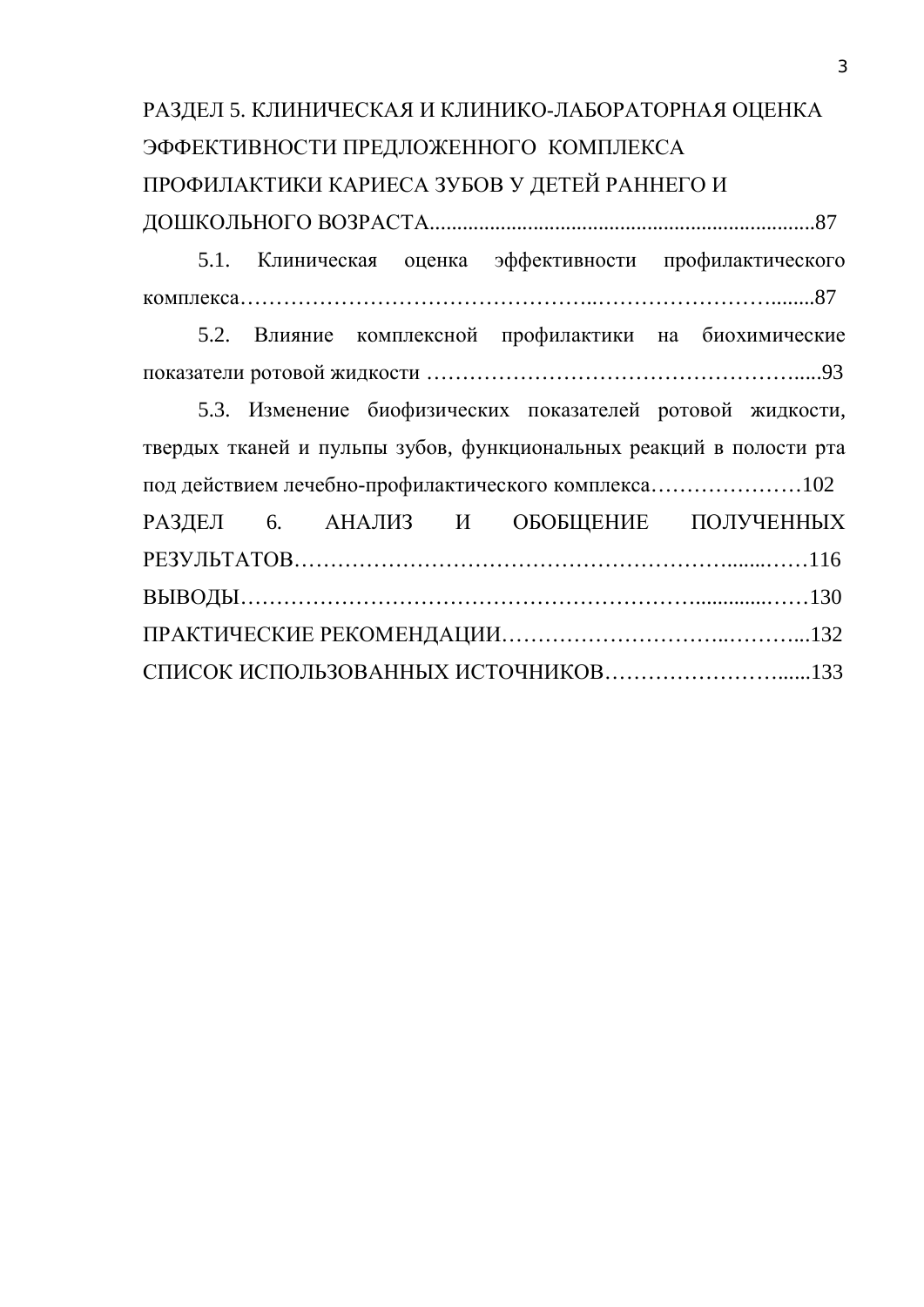### ПЕРЕЧЕНЬ УСЛОВНЫХ ОБОЗНАЧЕНИЙ

- ЖН жевательная нагрузка
- КБЭ клетки буккального эпителия
- КПЭ кариеспрофилактическая эффективность
- КФ кислая фосфатаза
- КР кариесогенный рацион
- МДА малоновый диальдегид
- МНК метод наименьших квадратов
- РДК ранний детский кариес
- СД степень дисбиоза
- ФКПАП функциональная кариеспротекторная эффективности
- Ш-П индекс Шиллера-Писарева индекс
- ЩФ щелочная фосфатаза
- РМА папиллярно-маргинально-альвеолярный индекс
- CPITN Community Periodontal Index Treatment of Needs
- SiC наивысшая интенсивность кариеса зубов

#### **ВВЕДЕНИЕ**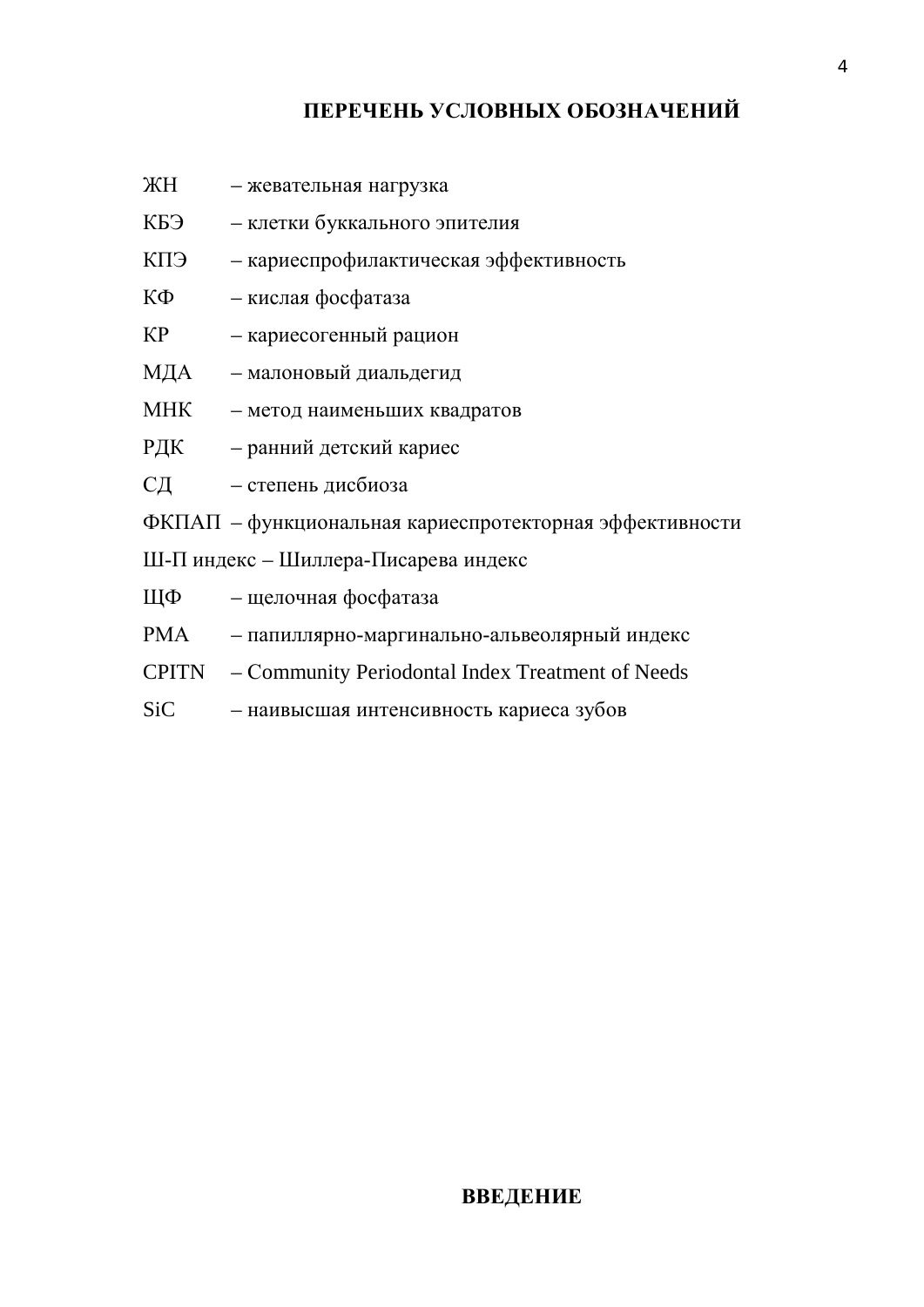**Актуальность темы.** Согласно данным ВОЗ поражение кариесом зубов у 15 % детей наблюдается в течение первого года жизни, в трехлетнем возрасте – у 46 %, а в шесть лет – у 96 % детей [87]. Следовательно, вопрос профилактики стоматологических заболеваний, и особенно раннего детского кариеса (РДК) у детей 2-5 лет, является одной из актуальных задач современной стоматологии [85, 250].

На сегодняшний день существует большое количество профилактических программ и предложенных схем профилактики кариеса зубов у детей, которые внедряются в различных регионах [39, 145,254,257]. В то же время данные эпидемиологических обследований, которые проводятся среди детей раннего и дошкольного возраста дают противоречивые данные о заболеваемости детского населения в Украине [8, 11, 88]. Стоматологическая заболеваемость в различных регионах страны имеет различные показатели [98, 130, 151, 168]. Распространённость кариеса зубов имеет определенные региональные особенности, которые можно связать с рядом как биогеохимических факторов, так и эндогенных причин [3, 9,12, 35,131].

Современными исследованиями показано, что одним из ведущих звеньев в патогенезе кариеса является нарушение кариесрезистентности эмали [29,252]. Основой для минерализации зубов являются изоморфные кристаллы апатитов, образование которых происходит благодаря различным химическим элементам (более 40), основную роль среди которых играют кальций, фосфор и фтор [2]. Недостаточное содержание их в окружающей среде отражается как на состоянии организма в целом, так и состоянии твердых тканей зубов, влияя на устойчивость их к кариесу  $[118, 183, 253]$ . После прорезывания зубов большое значение в профилактике возникновения кариозного поражения имеет вторичная минерализация, эффективность которой зависит от содержания в ротовой жидкости макро- и микроэлементов [51]. Считается, что снижение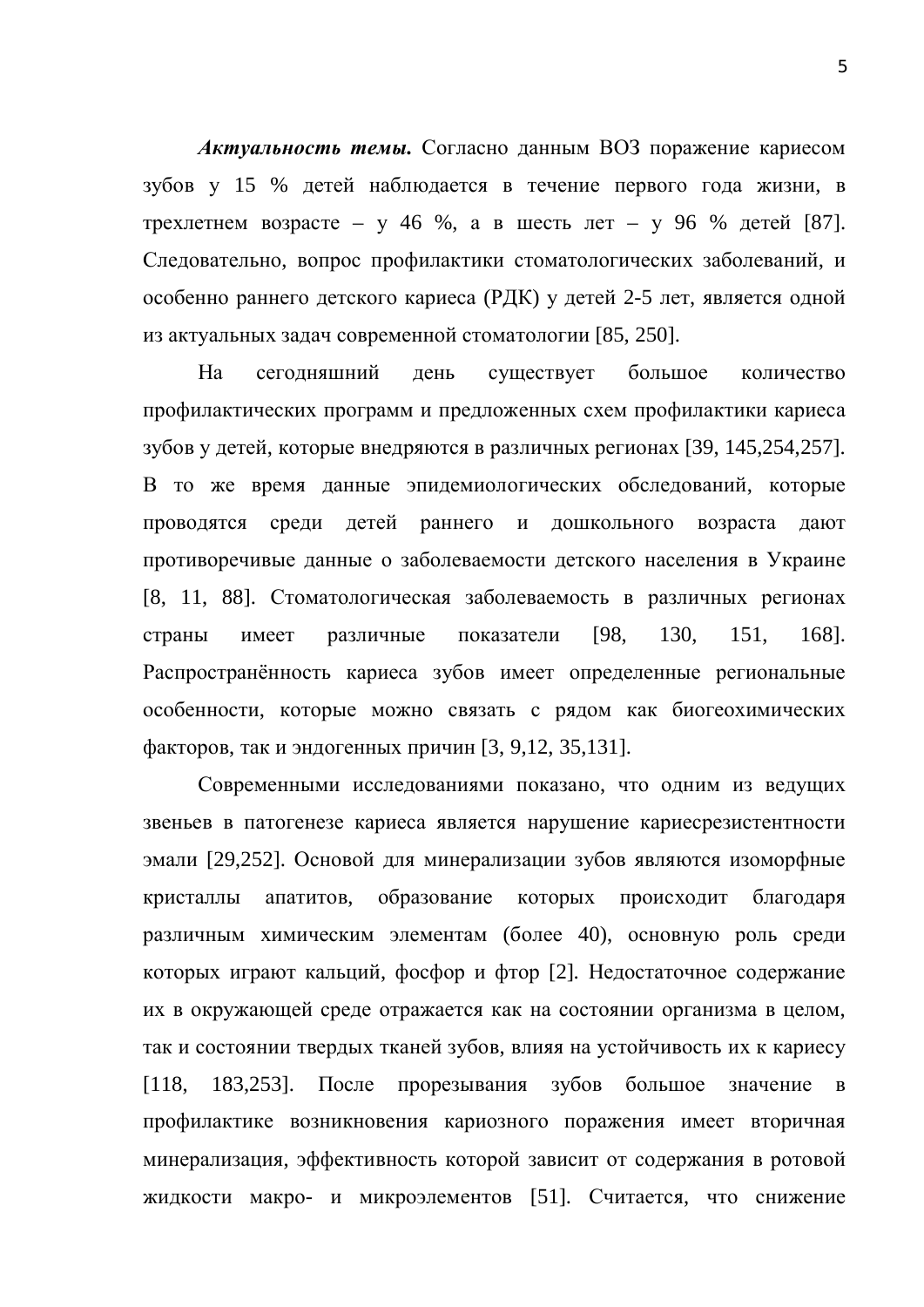концентрации основных реминерализующих компонентов в ротовой жидкости в период неоконченного процесса созревания эмали является одной из причин появления кариозного процесса. Отсутствие полноценного комплекса микроэлементов в организме ребенка также отражается и на полноценности первичной минерализации зубов постоянного прикуса [67, 95]. Проведение профилактических мероприятий препятствует развитию кариесогенной микрофлоры [48]. На основании многочисленных данных [44, 71, 72] можно сделать вывод, что применение витаминно-минеральных комплексов повышает иммуномодулирующую и антиоксидантную активность в организме ребенка, оказывает противов, оспалительное и адаптационное действие. Применение адаптогенов растительного происхождения у детей приводит к значительному повышению общей и местной резистентности организма. [39, 68].

Особое внимание, на наш взгляд, необходимо обратить на актуальность первичной профилактики раннего детского зубов кариеса (РДК) зубов у детей 2-5 лет путем нормализации адаптационнокомпенсаторных и функциональных реакций в организме, где они несовершенны или нарушены, особенно при дефиците макро- и микроэлементов, включая фтор. При этом, должна происходить оптимизация условий для процессов реминерализации эмали зубов, поддержания гомеостаза в полости рта на самых ранних этапах патологического процесса. Клинико-лабораторное обоснование проведения такой профилактики является актуальной задачей стоматологии детского возраста.

Связь с научными программами, планами, темами. Диссертация выполнена в соответствии с планом научно-исследовательской работы ГУ «Институт стоматологии НАМН Украины»:

«Удосконалити профілактику та лікування основних стоматологічних захворювань у пацієнтів на тлі зниженої неспецифічної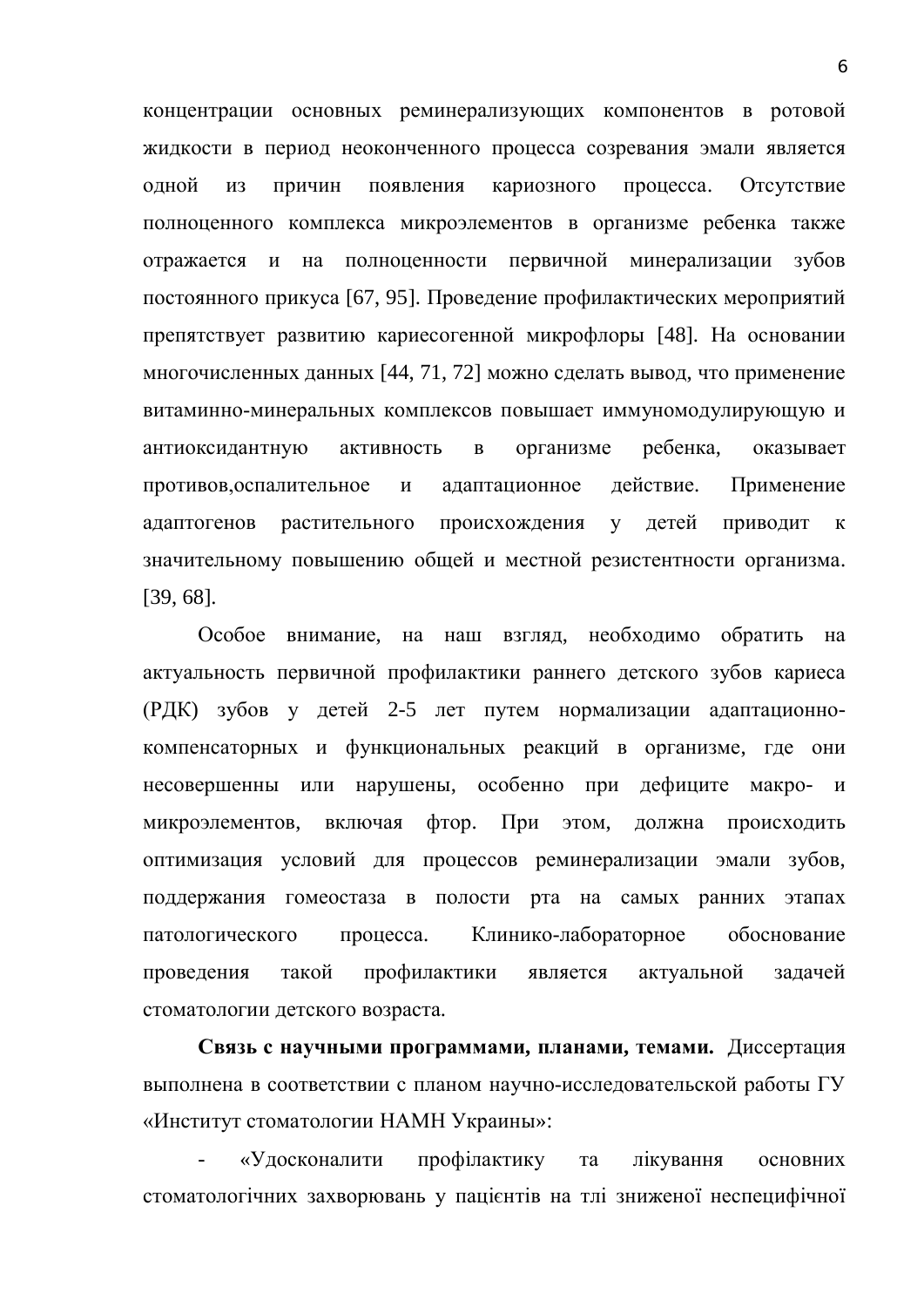резистентності, обумовленої антропогенними та біогеохімічними макро- та мікроелементозами» (Шифр НИР: НАМН 089.13 № ГР 0113U000532).

Соискатель является исполнителем отдельных фрагментов указанной темы.

**Цель и задачи исследования.** Основной целью работы являлось повышение эффективности профилактики раннего детского кариеса у детей, проживающих в непромышленном регионе с низким содержанием фтора в питьевой воде, путем применения комплексной поэтапной адаптогенной профилактики.

Для достижения цели были поставлены следующие задачи:

1. Изучить стоматологический статус и уровень гигиены полости рта у детей 2-5 лет в г. Тернополе.

2. Оптимизировать диагностический комплекс для оценки стоматологического статуса детей раннего возраста (2-5 лет).

3. В эксперименте на животных на модели кариеса изучить эффективность разработанной комплексной профилактики раннего детского кариеса.

4. Изучить в клинике эффективность комплексной профилактики РДК у детей, проживающих в непромышленном регионе с недостатком фтора в питьевой воде.

5. Изучить биохимические и биофизические показатели ротовой жидкости, твердых тканей и пульпы зубов, состояние микрокапиллярного русла десны и ее барьерной защиты у детей 2-5 лет в процессе профилактических мероприятий.

Объект исследования – ранний детский кариес у детей, проживающих в непромышленном регионе со сниженным содержанием фтора в питьевой воде.

*Предмет исследования* – комплексная профилактика кариеса зубов у детей раннего возраста непромышленного региона со сниженной концентрацией фтора в питьевой воде.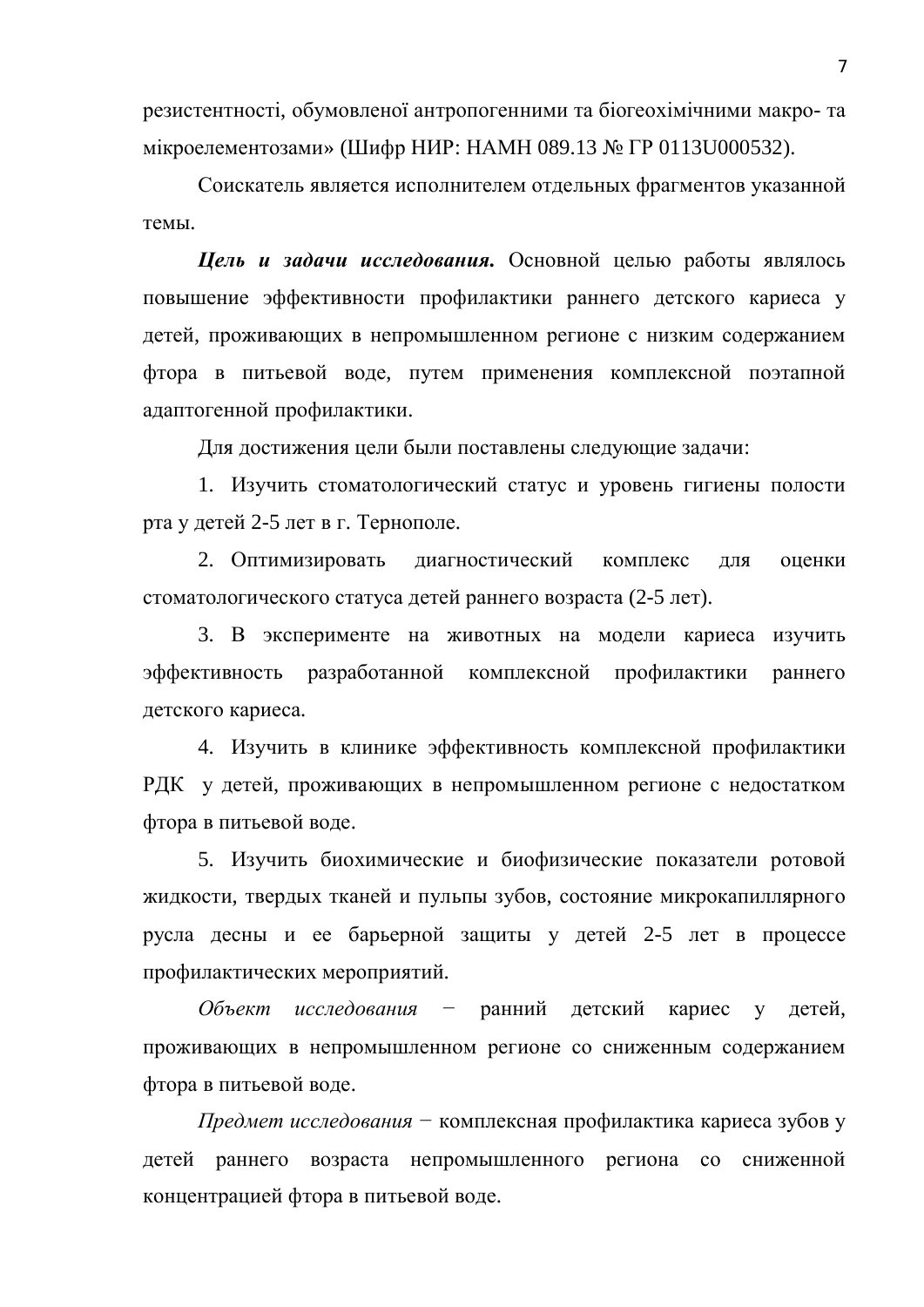$M$ етоды исследования:

эпидемиологические - для оценки распространённости интенсивности и структуры раннего детского кариеса в непромышленном регионе;

экспериментальные на животных – для изучения механизма действия предложенной комплексной профилактики на модели кариеса зубов;

*клинические* – для изучения эффективности предложенного комплекса препаратов для профилактики и лечения кариеса у детей 2-5 лет:

*клинико-лабораторные* – для комплексной оценки непосредственного и отдаленного действия препаратов на состояние твердых тканей зубов, тканей пародонта и ротовой жидкости у детей 2-5 лет.

**Научная новизна полученных результатов.** Впервые систематизированы полученные данные по заболеваемости кариесом зубов и уровню гигиены полости рта у детей 2-5 лет в регионе со сниженным содержанием фтора в питьевой воде, показавшие: у детей 2-3 лет распространенность кариеса зубов составила 65,5 % при интенсивности 3,1, а в группе с наивысшей интенсивностью кариеса (SiC) индекс кп, составил 8,0; у детей 4-5 лет распространенность кариеса составила 70 % при интенсивности 3,9, а в группе SiC кп<sub>з</sub> составил 8,7 в среднем на одного ребенка.

Оптимизирован диагностический комплекс оценки стоматологического статуса детей раннего и дошкольного возраста, учитывающий основные звенья патогенеза возникновения кариеса зубов и включающий оценку общего состояния организма, его резистентность, гомеорезис ротовой жидкости, состояние твердых тканей зубов и потребление углеводов.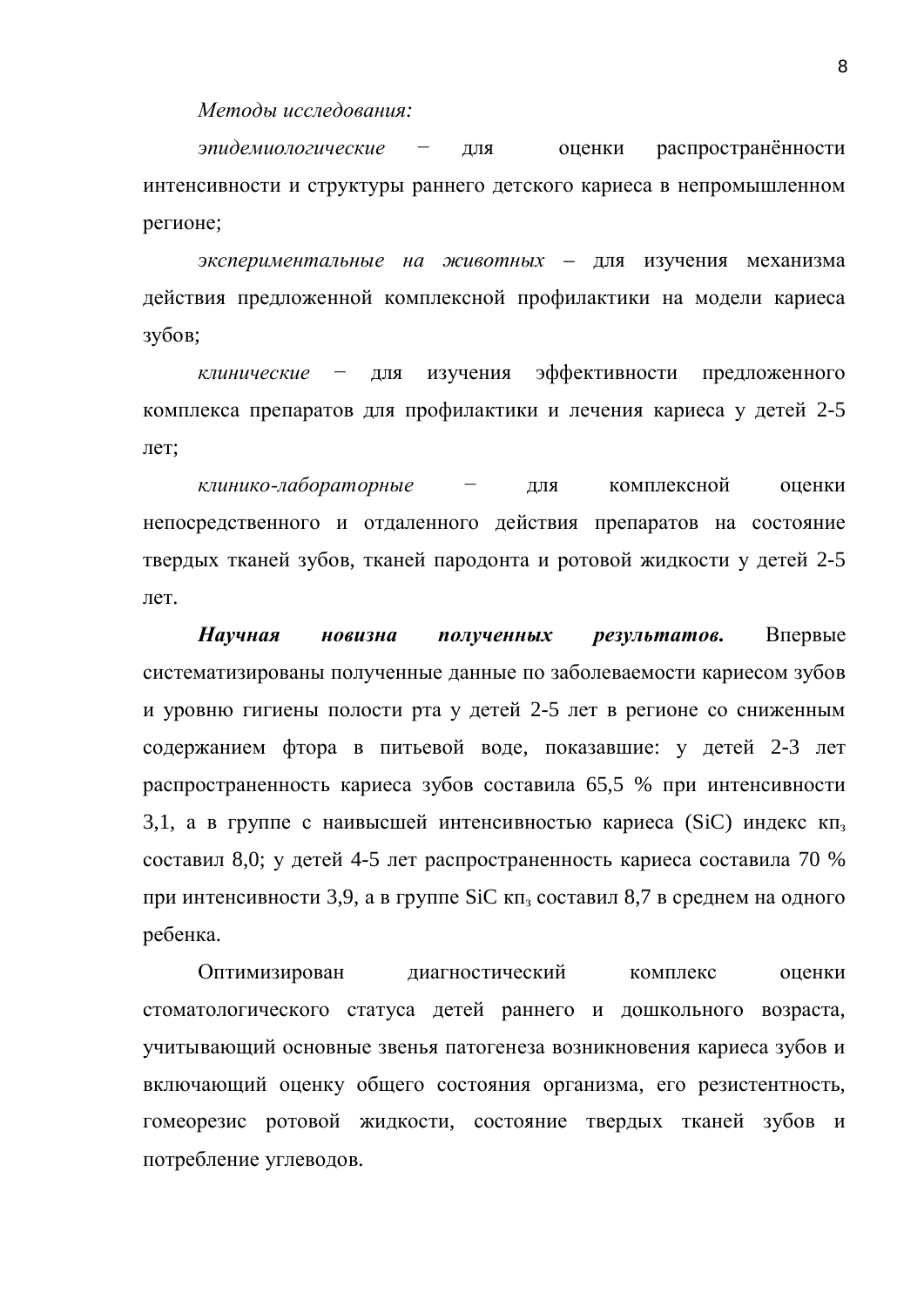Впервые в эксперименте на модели кариеса проведено обоснование состава кариеспрофилактического комплекса для детей раннего и дошкольного возраста и показано, что использование препаратов, корректирующих метаболические процессы в детском организме адаптогенного, антиоксидантного, мембранотропного, антимикробного и антистрессового действия, позволило уменьшить количество кариозных полостей с 6,9  $\pm$  0,5 (группа сравнения) до 3,3  $\pm$  0,4 (основная группа) глубину поражения зубов с 8,6  $\pm$  0,6 (группа сравнения) до 3,7  $\pm$  0,6 (основная группа), уменьшить в 10 раз степень дисбиоза в полости рта, снизить активность уреазы в 4,3 раза, увеличить активность лизоцима в 2,27 раз, содержание кальция в ротовой жидкости в 1,37 раза и минерализующую способность пульпы животных в 2 раза.

Показано, что проведение разработанных профилактических мероприятий у детей в 2-3 года позволило получить кариеспрофилактическую эффективность в 53,8 %, а 4-5 летних детей – в 56,8 %.

Впервые показано, что скорость возрастания интенсивности кариеса зубов кп<sub>з</sub> у детей в период с 2-3-х до 4-5-ти лет при отсутствии лечения составляет 0,65 в год и превышает эту величину в 2,2 раза у детей основной группы, получавших разработанный лечебно-профилактический комплекс, что диктует необходимость проведения профилактических мероприятий уже в раннем детском возрасте.

Разработанный поэтапный лечебно-профилактический комплекс, включающий поливитамины, микроэлементы, антиоксадантные, мембаронтропные, остеотропные и минерализующие препараты, позволил улучшить через два года биохимические показатели ротовой жидкости у детей раннего и дошкольного возраста: увеличить активность лизоцима в 1,8 раз, снизить активность уреазы в 3 раза, а показатель степени дисбиоза уменьшить от 5,71 в исходном состоянии до 1,04 у 2-3-х летних и от 4,63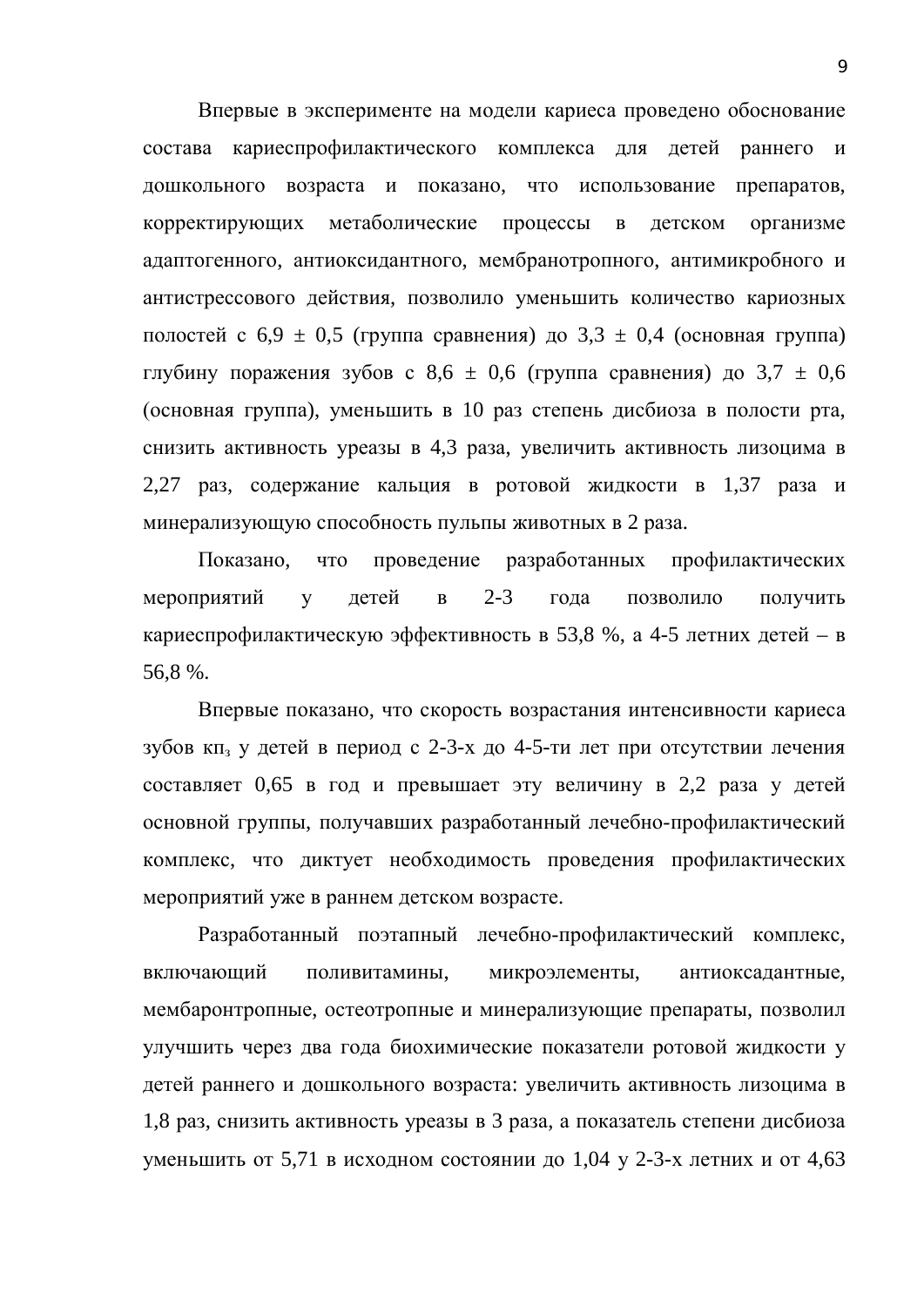до 1,02 у 4-5-ти летних детей, что свидетельствует об устойчивом восстановлении у них микробиоценоза в полости рта.

Впервые показано, что при низкой концентрации фтора в питьевой воде низкие в раннем и дошкольном возрасте кислоторезистентность эмали, ее электрическое сопротивление и функциональная кариеспротекторная активность пульпы (ФКПАП), нарушение функционального состояния микрокапиллярного русла десны и увеличение ее барьерной проницаемости являются факторами риска возникновения кариеса зубов, которые удается нормализовать с помощью разработанного лечебно-профилактического комплекса (в основной группе увеличились кислоторезистентность эмали зубов в  $1,35-1,72$  раза, электрическое ее сопротивление 1,9–1,98 раз, ФКПАП в 1,32 раза, нормализовалась реакция микрокапиллярного русла десны на жевательную нагрузку и улучшилась ее барьерная защита – прокрашиваемость раствором Шиллера-Писарева уменьшилась на 8 и 12 % в 2-3 и 4-5 лет соответственно).

Практическое значение полученных результатов. Патогенетически обоснованы и сформулированы основные принципы комплексной профилактики раннего детского кариеса, разработан и предложен для использования в практике детской стоматологии для лечения РДК и тканей пародонта лечебно-профилактический комплекс, включающий препараты «Алфавит», «Кальцикор», «Карниэль», «Лизодент», «Лецитин», «Биотрит-Дента» и «Квертулин».

Результаты работы внедрены в клиническую практику отдела эпидемиологии и профилактики основных стоматологических заболеваний, детской стоматологии и ортодонтии ГУ «ИС НАМН», «Медицинский центр детского стоматологического здоровья ОНМедУ», Одесской областной стоматологической поликлиники и включены в учебный процесс Одесского национального медицинского университета.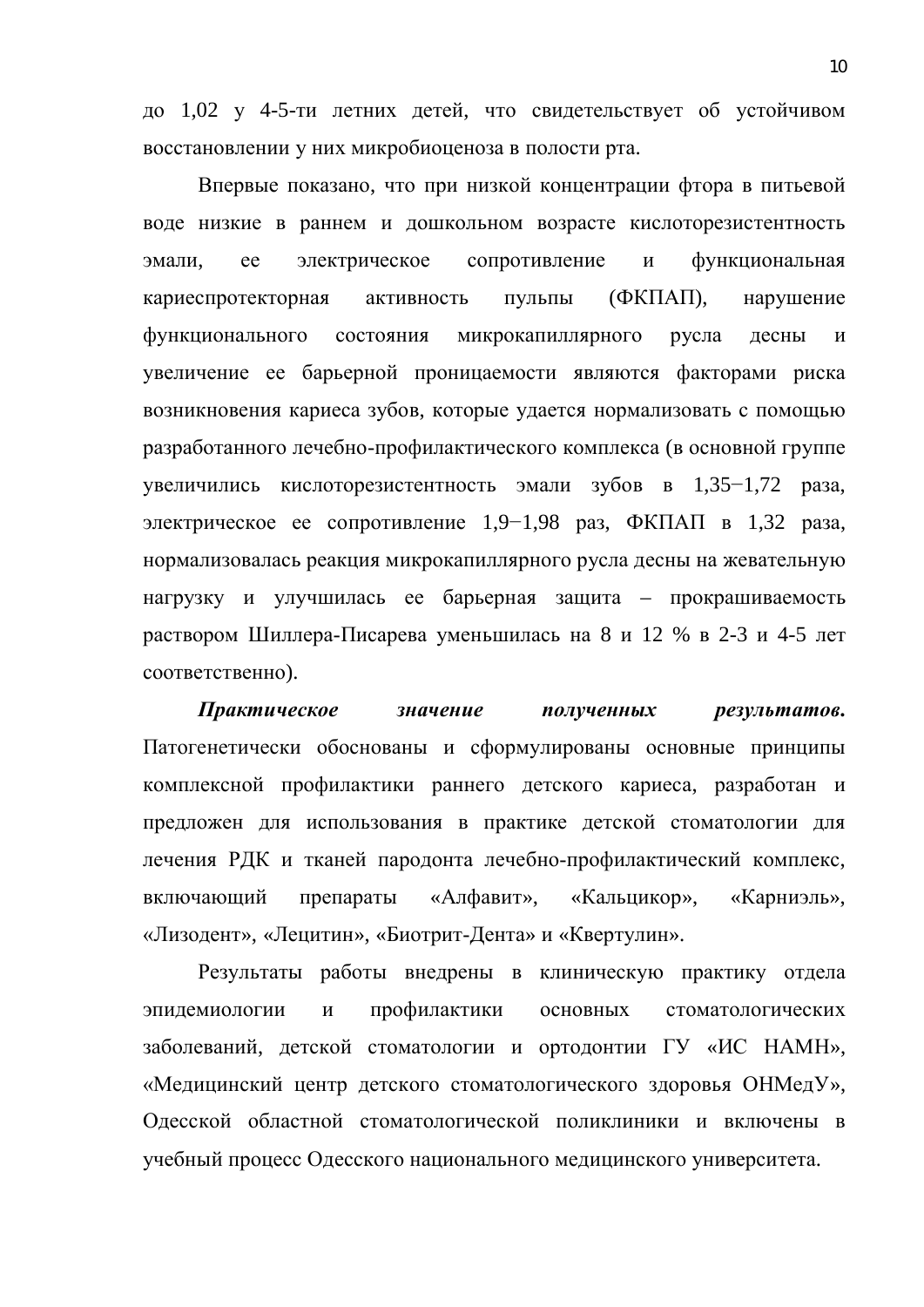**Личный вклад автора.** Соискателем совместно с научным руководителем разработан план работы, сформулированы цель и задачи исследования, написаны статьи. Диссертантом лично выполнен патентноинформационный поиск по теме диссертации, обоснован выбор методов исследования, самостоятельно написана диссертационная работа. Эпидемиологические, экспериментальные, клинические и клиниколабораторные исследования выполнены автором совместно с сотрудниками кафедры стоматологии детского возраста ОНМедУ, отдела эпидемиологии и профилактики основных стоматологических заболеваний, детской стоматологии и ортодонтии, лаборатории биохимии, сектора биофизики ГУ «ИС НАМН».

Апробация результатов диссертации. Основные положения диссертационной работы представлены и обсуждены на научнопрактической конференции с международным участием «Сучасні теоретичні та практичні аспекти клінічної медицини» (для молодих вчених та студентів) (14-15 марта 2013 года, м. Одеса); научно-практической конференции «Актуальні аспекти профілактики, діагностики та лікування стоматологічних захворювань» (7 февраля 2014 года, г. Одесса); международной научной конференции студентов и молодых ученых «Сучасні теоретичні та практичні аспекти клінічної медицини» (24-25 апреля 2014 года, г. Одесса).

**Публикации.** По теме диссертации опубликовано 10 научных работ из них 5 статей в научных изданиях, рекомендованных МОН Украины, 1 статья за рубежом, 1 патент, 3 тезиса докладов на научно-практических конференциях.

Объем и структура диссертации. Диссертация изложена на 162 страницах принтерного текста, иллюстрирована 12 рисунками, содержит 35 таблиц. Состоит из введения, обзора литературы, 4 разделов собственных исследований, анализа и обобщения полученных результатов,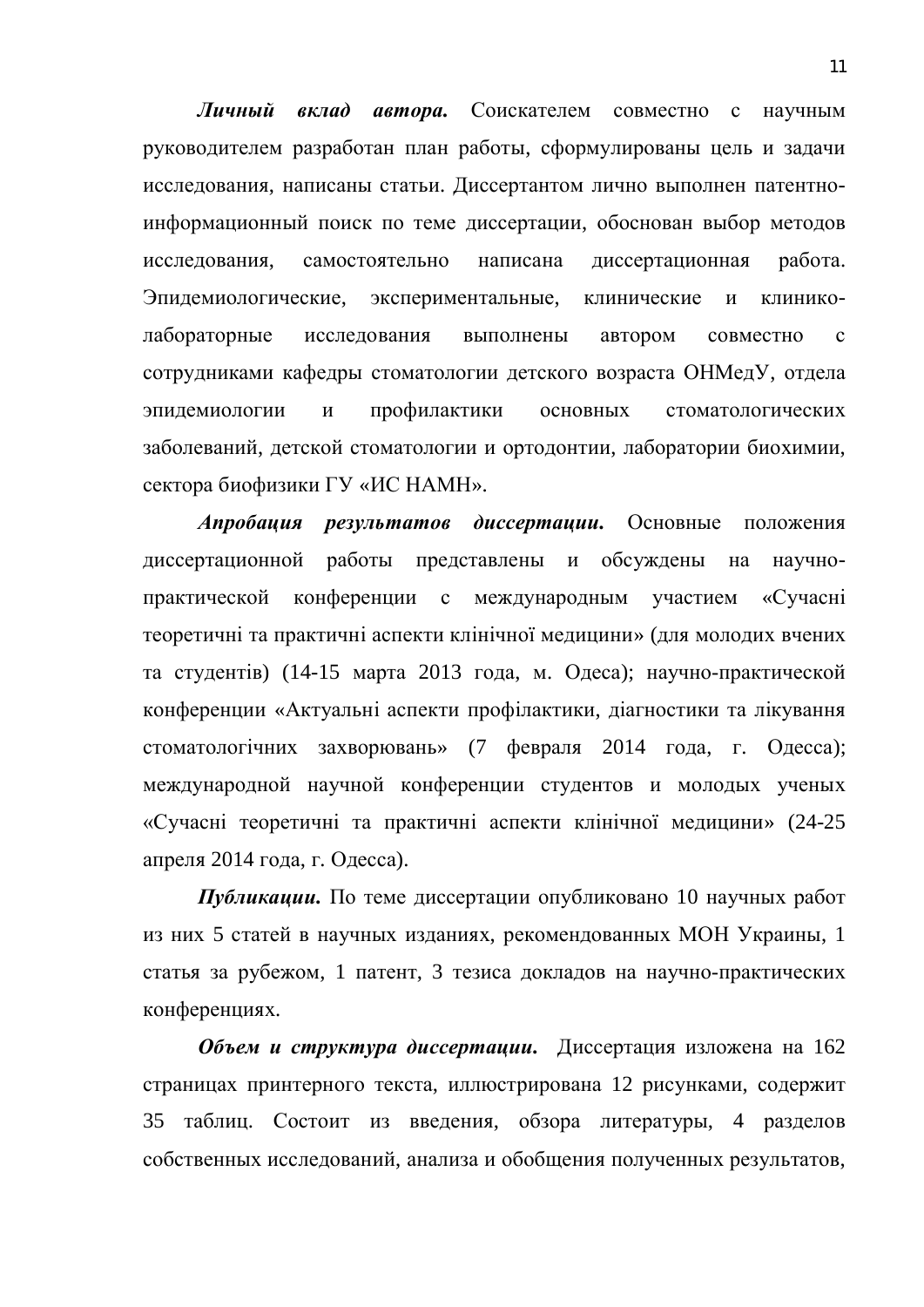выводов, практических рекомендаций и списка использованной литературы (259 источник литературы, из них 76 – латиницей).

# **РАЗДЕЛ 1** КАРИЕС ЗУБОВ У ДЕТЕЙ РАННЕГО И ДОШКОЛЬНОГО ВОЗРАСТА (ОБЗОР ЛИТЕРАТУРЫ)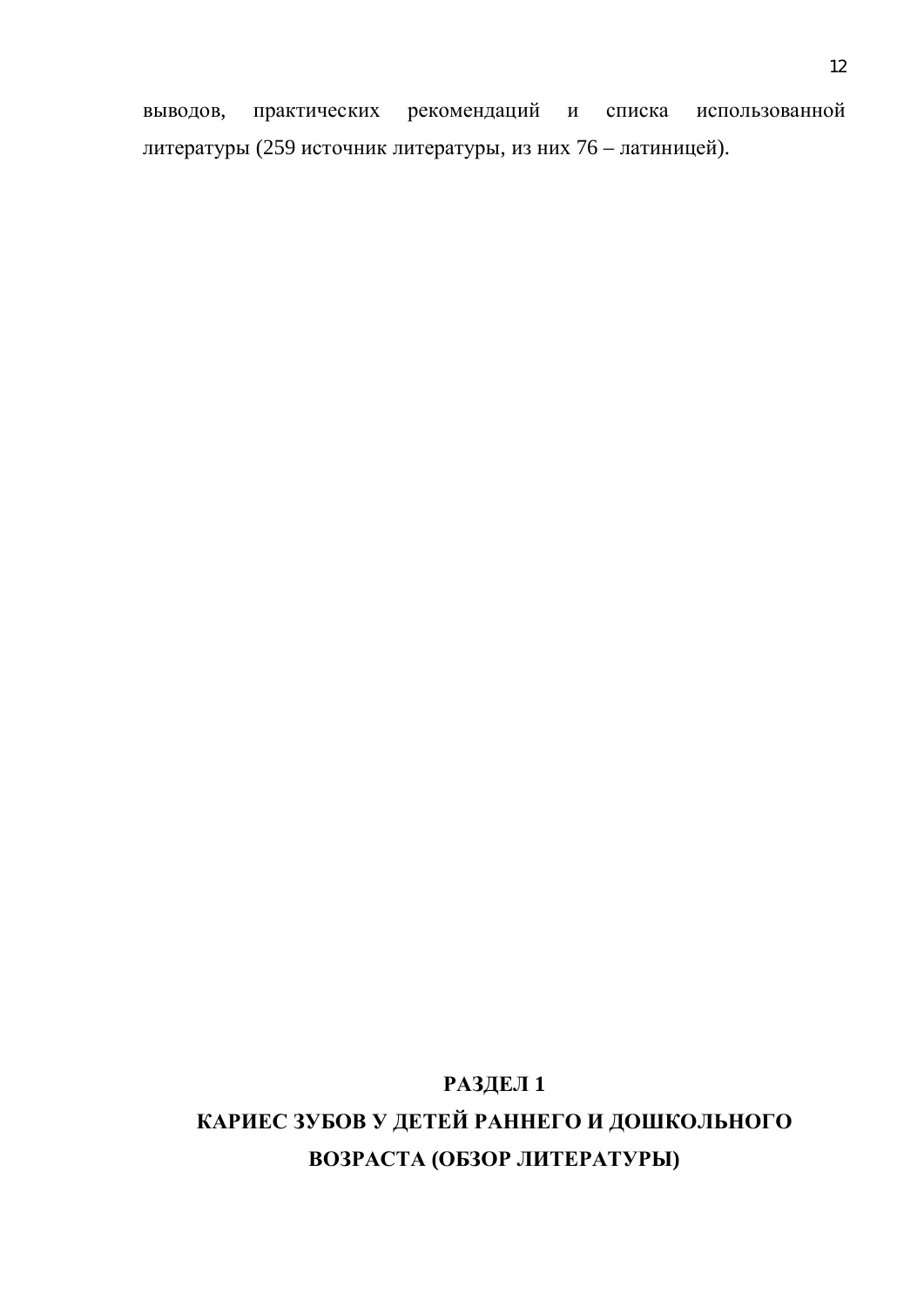**1.1.** Поражаемость кариесом зубов и тканей пародонта у детей **раннего и дошкольного возраста.** 

Изучение данных о стоматологической заболеваемости как взрослого населения Украины, так и детей, в том числе раннего и дошкольного возраста, имеет большое значение для разработки плана оказания стоматологической помощи и внедрения рациональных схем профилактики основных стоматологических заболеваний.

Вредные факторы окружающей среды, неблагоприятные социальноэкономические процессы приводят к ухудшению состояния здоровья детей. Снижение уровня защитно-приспособительных механизмов детского организма привело к увеличению болезней различных органов и систем, в том числе и ухудшение показателей стоматологического здоровья [158, 226].

Кариес зубов является наиболее распространенным стоматологическим заболеванием среди детей и взрослых [34, 209, 220]. Показатели стоматологического здоровья являются одними из основных показателей общего состояния организма ребенка, и разработка системы мероприятий, направленных на их улучшение должна быть одним из звеньев комплекса мероприятий, направленных на укрепление организма ребенка [112, 206, 207].

Необходимо учитывать, что у детей раннего и дошкольного возраста наблюдается активное формирование органов и систем. Нередко происходит поражение патологическим процессом зубов временного прикуса сразу после их прорезывания, следовательно, вопросы профилактики и лечения кариеса в раннем детском возрасте являются особо актуальными [211, 213, 258]. По некоторым данным в три года у детей поражается около 3-4 зубов в результате чего возрастает число различных осложнений [176]. По данным работы [14] прирост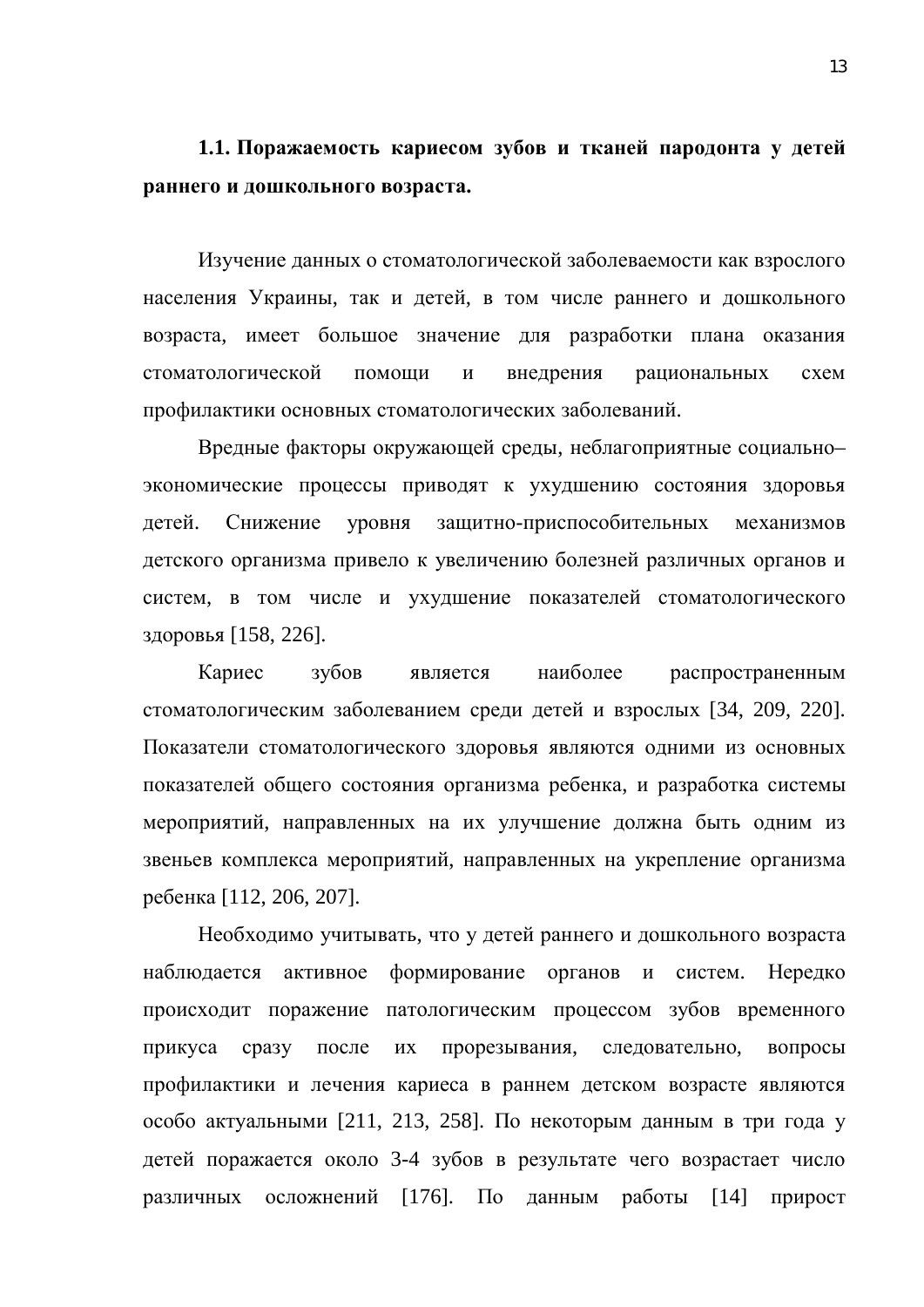интенсивности кариеса в определенных климато-географических зонах земного шара имеют разные показатели: в странах северной части Европы, Северной Америки – 100 %, в тропических и экваториальных зонах Африки, Юго-Восточной Азии и на островах Тихого океана — 50 %.

В настоящее время, ранний детский кариес (РДК) трактуется как появление различных кариозных поражений твердых тканей зубов у детей от 2 до 5-ти лет [251].

В странах с высоким социально-экономическим уровнем жизни, таких как США, частота кариеса в среднем составляет 23,7 % у детей 2-5 лет. Данные показатели колеблются среди различных групп населения у детей 1-2 лет от 1% до 38 %, от 5 % до 56 % -у 2-3 годовых. Учитывая общую тенденцию снижения заболеваемости кариесом у детей США с 60х до 90 - х лет, частота кариеса у детей 2-5 лет осталась практически неизменной, а в определенные периоды даже возросла. Следует отметить, что несмотря на снижение показателей поражаемости кариесом во всех группах населения в мире вследствие проведения фторпрофилактики, распространенность кариеса временных зубов остается стабильной [203, 208, 224, 242, 245, 259].

В результате проведенных исследований в Республике Беларусь установлено, что каждый третий ребенок в возрасте от 2 до 3 лет имеет кариес, а у каждого пятого ребенка ясельного возраст отмечается очень высокая активность кариеса [77]. По данным работ [78, 105, 162] распространенность кариеса у детей двухлетнего возраста в данном регионе составляет 24,9 – 39,3 %, интенсивность кариеса (кпу<sub>3</sub>) составляет  $0,89 - 1,10.$ 

Результаты ежегодной оценки стоматологического здоровья детей показали, что распространенность кариеса в трехлетнем возрасте достигала 62,16±7,9 7%, показатели интенсивности кариеса зубов (кпу<sub>з</sub>) у детей трех лет составляют  $4,22\pm0,50$ , а уровень интенсивности кариеса зубов составил  $1,35\pm0,14$ .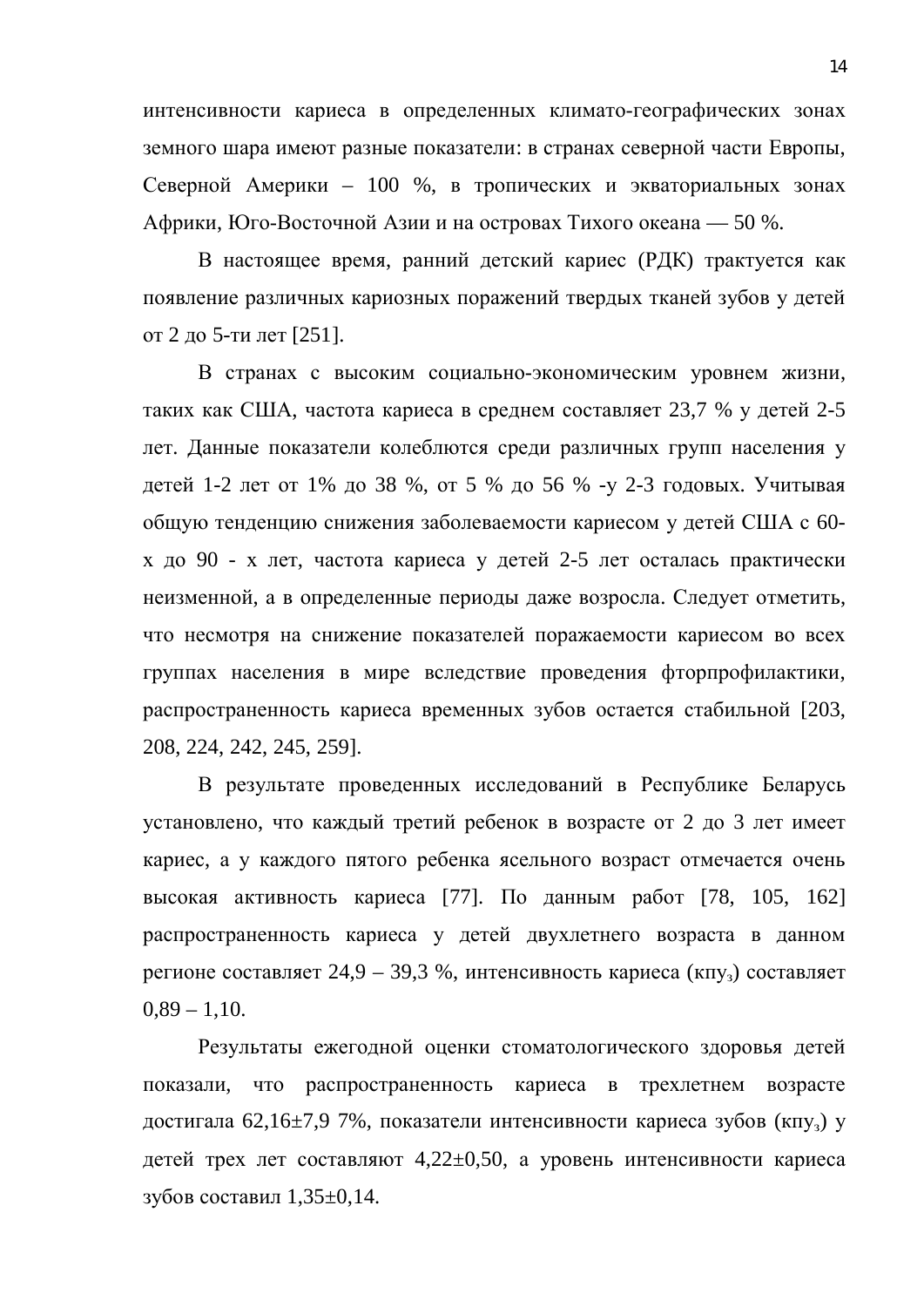Показатели распространенности кариеса у детей дошкольного возраста в различных регионах России имеют довольно высокие показатели: у детей до 2-х лет распространенность кариеса составляет 62.6 % и, по мнению разных авторов [81, 91], 70,3 % – 85,5 % — у детей до 3-х лет. Интенсивность кариеса 3,7–3,9 у детей трех лет Южно-Европейского региона наблюдалась у 70,3 %, а 13,49 % детей наблюдалась интенсивность кариеса более 8. Средние значения интенсивности кариеса у детей 3-х лет составляет 1,33 $\pm$ 0,76 [1, 21].

В Украине согласно данным различных авторов уровень заболеваемости неодинаков в различных регионах [154]. Распространенность кариеса у детей младшего школьного возраста колеблется от 9,05 % до 58,0 %, а интенсивность лежит в интервале 0,77– 2,48 [30, 63]. Наиболее высокой она является в западных регионах, где распространенность составляет 93-100 %, интенсивность 3,4–6,5. В центральных областях распространенность составляет 86-93 % при интенсивности 2,9-4,3. В восточных и южных областях распространенность составляет – 73-83 %, интенсивность – 2,0-3,4, что соответствует одним из самых низких показателей по Украине [82].

В частности, был проведен анализ поражения кариесом зубов у детей Львовской области на основании результатов эпидемиологического стоматологического обследования 2387 детей в 20 населенных пунктах [144]. Выяснено, что распространенность кариеса в среднем составляет 81,44 %, интенсивность — 3,68 пораженных зубов. На основании данных, полученных авторами, они делают вывод, что с возрастом поражаемость зубов кариесом растет.

В г. Днепропетровске распространенность кариеса зубов у детей дошкольного возраста составляет 73 % при его интенсивности 5,05 [179]. В г. Запорожье распространенность и интенсивность кариеса зубов у трехлетних детей составляет 48,72 % [25]. В Полтавской области распространённость кариеса достигает 51,38 %, интенсивность равна 1,87,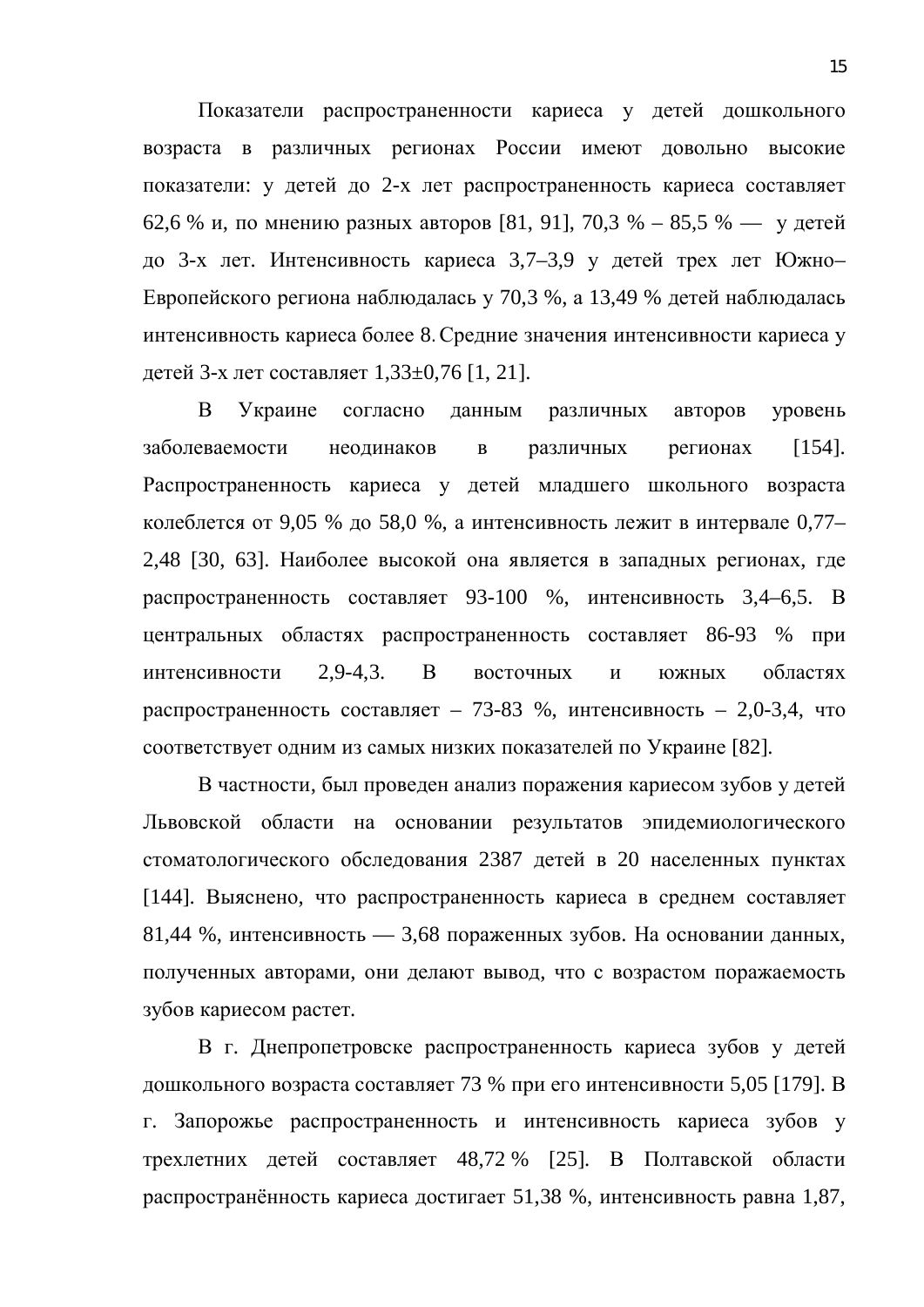а в Ивано-Франковской распространенность – 88,8 %, интенсивность – 6,22 [173]. Таким образом, дети дошкольного и младшего школьного возраста Украины, на данный период имеют высокую заболеваемость кариесом зубов во временном прикусе, что диктует необходимость изучения данного вопроса, разработки и внедрения профилактических схем, направленных на профилактику возникновения основных стоматологических заболеваний.

Благодаря многочисленным исследованиям было доказано активное влияние многих заболеваний на состояние тканей полости рта и развитие основных стоматологических заболеваний [26, 110, 169, 212, 214]. Особенно ярко такая связь проявляется у детей, у которых состояние зубов в значительной степени отражает особенности развития ребенка, уровень его общего здоровья и состояние внутренних органов [156]. Данные работ [8, 80] свидетельствуют, что в последние годы наблюдается рост общесоматической заболеваемости детского населения Украины, охватывающий все возрастные группы начиная с младшего дошкольного возраста. По данным [107] неудовлетворительным остается состояние зубов у детей дошкольного возраста в обследованных регионах. Также по мнению некоторых авторов следует обратить внимание на высокие значения пораженности кариесом зубов у детей, имеющих заболевания различных органов и систем [57, 136]. Как показывают данные работы [95], что для часто болеющих детей характерно нарушение обмена минеральных веществ в полости рта, которое сопровождается снижением резистентности эмали и преобладанием процессов деминерализации твердых тканей зубов [65].

1.2. Профилактика основных стоматологических заболеваний у детей раннего и дошкольного возраста.

Распространенность и интенсивность кариеса зависит от ряда факторов: экологических и биогеохимических особенностей окружающей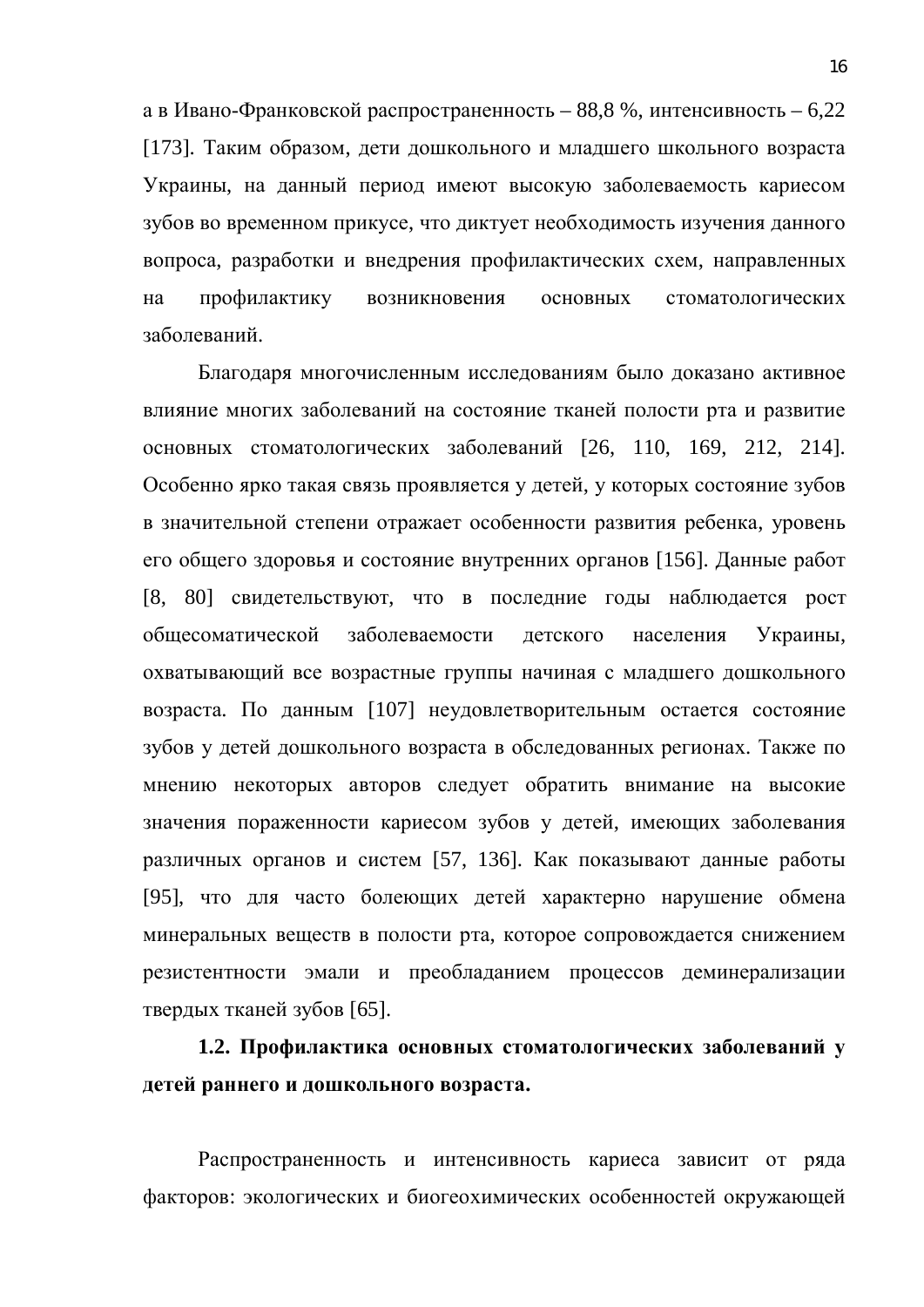среды, социально - экономических условий жизни населения, качества питания, состояния здоровья и уровня образования родителей, изменения иммунореактивности в сочетании с действиями других факторов: отягощенность генеалогического, биологического анамнеза, ранний перевод на искусственное вскармливание, наличие очагов хронической инфекции и др. Большое значение в обеспечении нормального развития твердых тканей зубов играет и организация первичной профилактики [165, 174]. Также на возникновение и течение кариеса оказывают воздействие климат, содержание микроэлементов в почве, воде, воздухе, характер питания, социальные условия. [175, 235].

Один из факторов раннего поражения молочных зубов кариесом связан с поражением зубных зачатков еще во внутриутробном периоде. Формирование зубных зачатков у эмбриона начинается в первом триместре беременности. Заболеваемость детей раннего возраста характеризуется преобладанием в её структуре болезней, обусловленных нарушениями гисто-, органо- и системогенеза в различные триместры внутриутробного формирования и развития ребенка, а также в период постнатального формирования и созревания органов и систем челюстнолицевой области [8, 105, 170, 201, 232, 248].

Важность нормального течения беременности для развития зубных тканей плода подтверждена клинико-эмбриологическими и биофизическими исследованиями [117].

По данным работы [95] у трехлетних детей, рожденных здоровыми женщинами, частота кариеса зубов составляет 3 %, тогда как дети того же возраста, чьи матери во время беременности страдали различными общими заболеваниями, поражены кариесом в 43 % случаев. Результаты поляризационно-оптического и рентгеноструктурного исследований временных зубов показали, что при физиологическом течении беременности наблюдается хорошая минерализация антенатальной эмали; при токсикозах беременности (водянка, нефропатия, преэклампсия,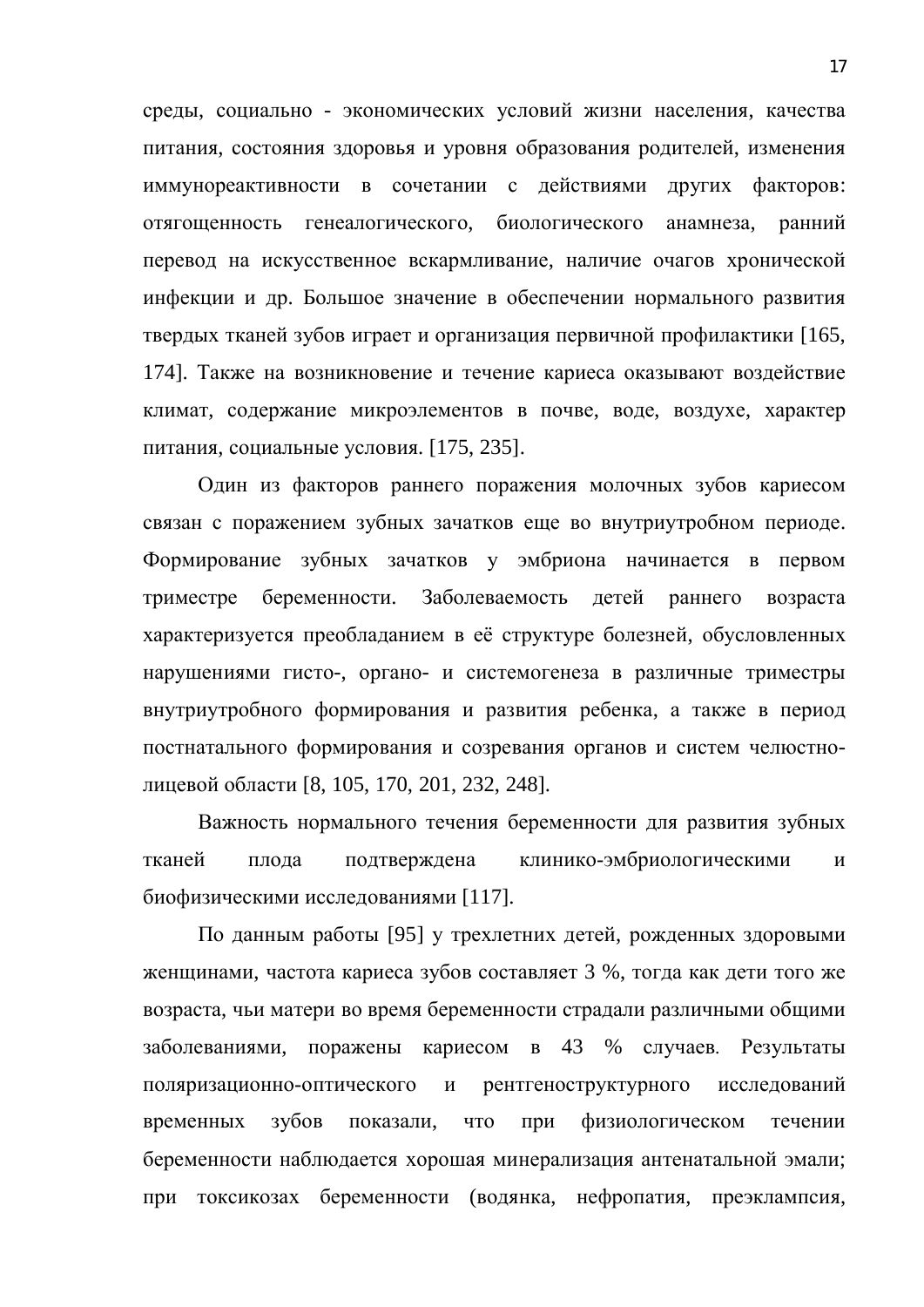эклампсия и др.) в эмали определялись отдельные участки с ухудшением обызвествления [161].

По мнению некоторых исследователей, стоматологическая заболеваемость детей дошкольного возраста связана с увеличением частоты патологии беременности, генетической предрасположенностью к заболеваемости кариесом, сопутствующей соматической патологией, результатами которой является снижение общей соматической сопротивляемости организма ребенка [4, 100, 184].

Так по данным некоторых авторов, распространенность кариеса у детей в зубах временного прикуса, рожденных у матерей, перенесших токсикоз составляет 76,45% [147].

Авторами работы [161] было установлено, что на развитие кариеса у детей большое влияние оказывает сочетание ряда экзогенных и эндогенных факторов. Так от общего числа детей, имеющих кариес: 70,1 % — родились от матерей, страдавших токсикозом во время беременности или осложнения при родах, 61,7 % — родились с признаками пренатальной или постнатальной гипоксии, 52,3 % — родились от матерей, употреблявших лекарственные препараты от различных заболеваний во время беременности.

Согласно исследованиям [108, 170], дефицит витаминов группы В у рожениц составляет от 20 % до 100 %, аскорбиновой кислоты — 13-50%, каротиноидов (при относительно хорошей обеспеченности витаминами данной группы) — 25-94 %. У 70-80 % обследованных наблюдается дефицит трех и более витаминов, диагностируются гиповитаминозные состояния. Неполноценное питание беременной женщины может стать причиной формирования низкой кариесрезистентности тканей зуба и возникновения зубочелюстных аномалий плода [251]. Количественный и качественный состав продуктов питания, поступающих в организм, определяет процессы минерализации и деминерализации, формирует стойкость или склонность к кариесу [216, 259].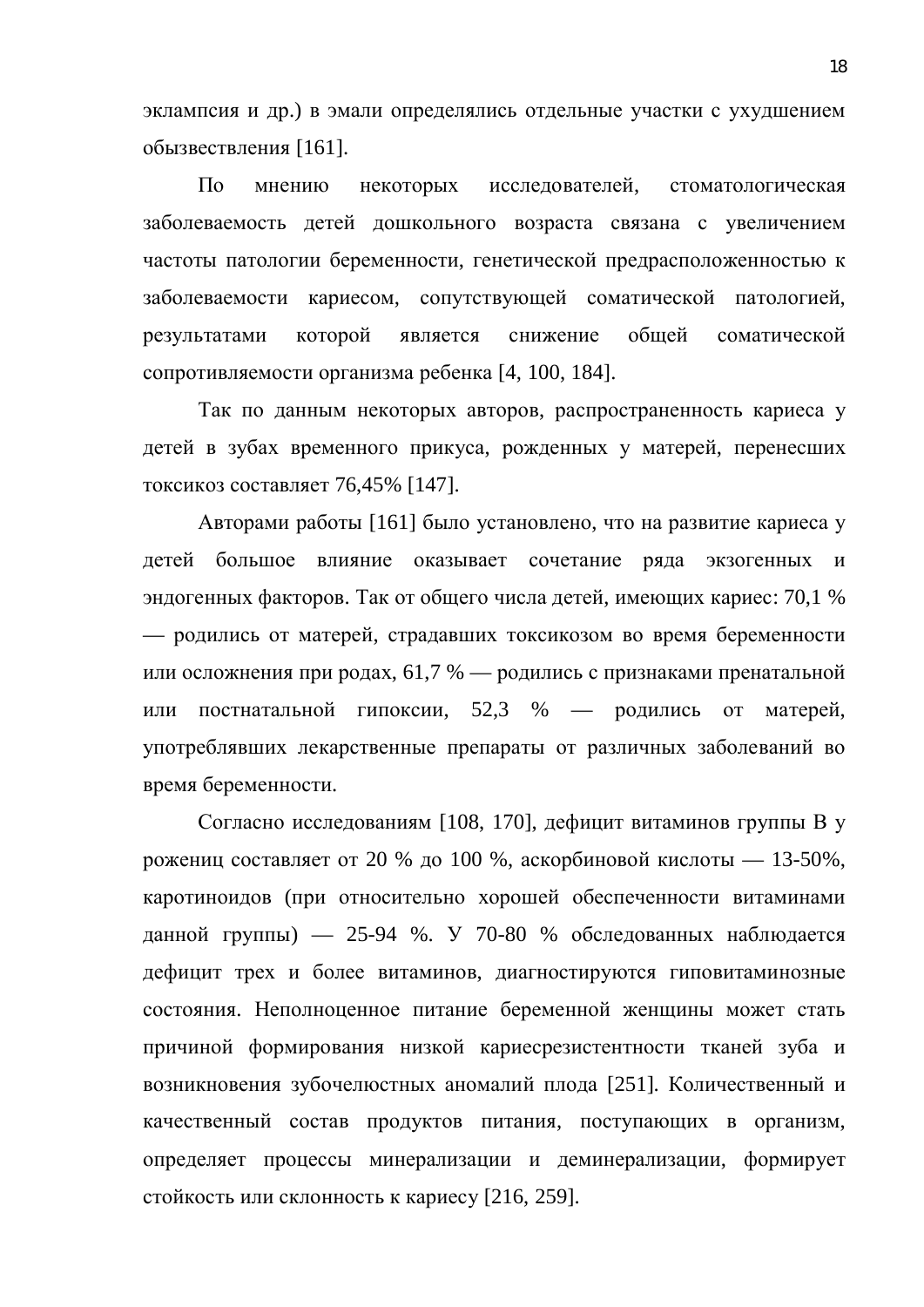Определение раннего детского кариеса (РДК) предложенно R.J. Berkowitz (2003). Ранний детский кариес — это особая вирулентная форма кариеса зубов, которая характеризуется массированной инфекционной нагрузкой в ассоциации с необычной практикой питания [193]. Такое определение становится понятным, учитывая, что у маленького ребенка (преимущественно в возрасте от 19-ти до 31-го месяца, а по мнению других авторов, — от 6-ти до 24- х месяцев) происходит передача Streptococcus mutans от родителей и старших детей — этот период получил название «окно инфицирования» [142, 153, 192, 201, 247]. Более ранняя передача кариесогенной микрофлоры, может произойти при высоких показателях пораженности кариесом зубов родителей и старших детей, как правило, приводящая к раннему разрушению временных зубов у ребенка [10, 153, 193, 233, 239, 248].

На сегодняшний момент, бесспорно мнение, многократно доказанное научными исследованиями  $[105, 128, 162, 194]$ , что кариес — это полиэтиологическое заболевание. Патогенная бактериальная флора, являющаяся причиной кариеса и воспалительных заболеваний пародонта, локализуется в зубных отложениях. Чем больше зубного налета, тем выше риск возникновения кариозного процесса. Плохая гигиена полости рта пусковой фактор возникновения кариеса [134, 135, 189, 225].

Показатели изученные в работах [148, 202, 234, 246] указывают на то, что у детей с кариесом зубов выделяют такие виды микроорганизмов, как а-гемолитические стрептококки, патогенные виды кокков и коагулазонегативные стафилококки. В то же время как у детей с интактными зубами преобладают лактобактерии и грамнегативные кокки рода нейсеров. Авторами был сделан вывод, что с возрастом увеличивается количество детей со стойким биоценозом бактерий, которые обладают кариесогенной активностью [238]. Баланс между аутохтонной транзиторной флорой на поверхности зуба (супрагингивальный налёт) и облигатной флорой, ведет к началу деминерализации эмали зуба, выход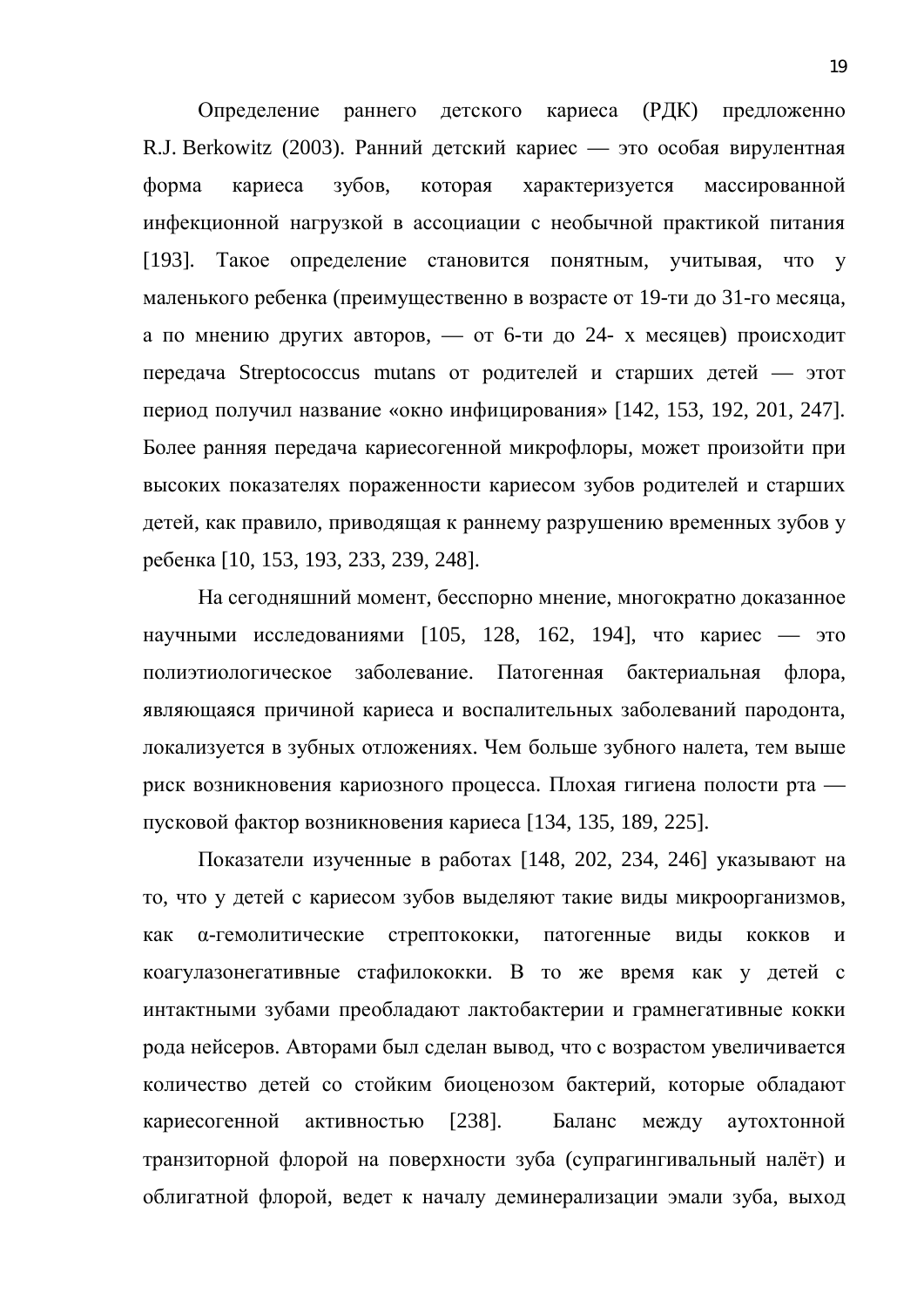минералов из эмали зубов превышает их включение. Молекула гидроксиапатита лишается кальция (при отсутствии его пополнения) до критического уровня, теряя прочность и устойчивость структуры к кислотному воздействию [141, 149, 219, 240, 241]. Для поддержания гомеостаза полости рта большое значение имеет нормальное функционирование слюнных желез, степени омовения и очищения с помощью слюны поверхности зубов, концентрации и силы влияния иммунологических и антимикробных факторов в ней [166, 169, 243].

Слюна способна проявлять минерализующие свойства, если минерализующие компоненты (кальций, фосфор) находятся в перенасыщенном состоянии. Важным механизмом поддержания перенасыщенности слюны минерализующими ионами является их мицеллярное состояние, которое обуславливает структурные свойства ротовой жидкости [17, 231, 244].

Мицеллярная структура слюны позволяет изолировать друг от друга активные минеральные ионы и сохранить таким образом их химическую активность. Стабильность мицелл при снижении рН является важным атрибутом кариесрезистентности. Другим эффектом мицеллярности слюны является ее гелеподобное состояние — значительная вязкость. Вязкость слюны во многом зависит и от содержания в ней муцина длинного полимера гликопротеида, секретируемого ацинарными клетками слюнных желез [143].

По данным Бедретинова Г.Р. [6] физико-химическое постоянство эмали полностью зависит от состава и кислотно-основного равновесия ротовой жидкости. Главным фактором стабильности апатитов эмали в слюне являются рН и концентрация кальция, фосфата и фтористых соединений. Нормальной считается концентрация ионов водорода от 6,5 до 7,5 [59, 119, 143, 159].

Важнейшим компонентом слюны являются также белковые соединения, основную часть которых можно разделить по своим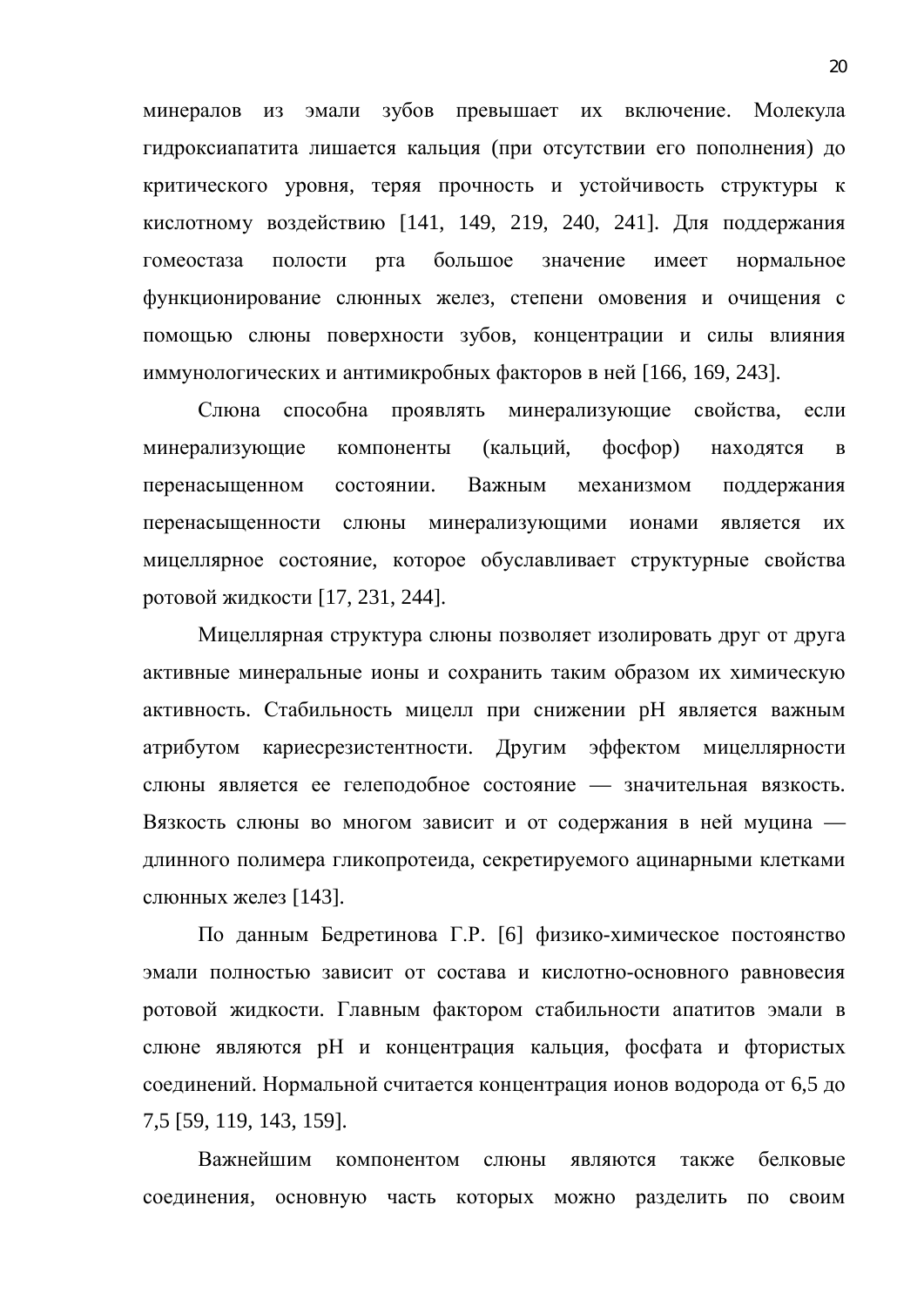функциональным свойствам на три группы: участвующие в пищеварительных процессах, связанные с местным иммунитетом и выполняющие регуляторные функции. Белки, участвующие в пищеварительных реакциях, представлены гидролитическими ферментами, основным из которых является α-амилаза которая может составлять до 10 % всех белков слюны. Помимо амилазы в состав слюны входят также: мальтаза, гиалуронидаза, трипсиноподобные ферменты, пепсиноген, пептидазы, эстеразы, липазы, нуклеазы, и т.д. Известно, что часть этих ферментов секретируется слюнными железами (амилаза и лактопероксидаза), ряд других поступает из крови (пепсиноген) или имеют «смешанное» происхождение (кислая и щелочная фосфатазы) и некоторые являются продуктами метаболизма лейкоцитов или микробов (мальтаза, альдолаза) [228]. Иммунные факторы слюны-представлены в основном иммуноглобулином А и в меньшей степени IgG, IgM [13] и IgE [249]. Неспецифическими защитными свойствами обладают следующие белки слюны. Лизоцим представляет собой низкомолекулярный белок, гидролизует В-1-4-гликозидную связь полисахаридов и мукополисахаридов, содержащих мурамовую кислоту, в клеточных стенках микроорганизмов [60]. Лактоферрин – белок, участвующий в различных реакциях защиты организма и регуляции иммунитета [227].

Также многие исследователи утверждают, что без соблюдения надлежащей гигиены полости рта методы профилактики кариеса недостаточно эффективны. В то же время, данные авторов [77, 172] демонстрируют, что гигиеническое состояние полости рта у дошкольников находится на низком уровне [58, 179, 236] с сопутствующими достаточно высокими показателями заболеваемости кариесом зубов у детей всех возрастных групп [53, 171]. По некоторым данным наблюдается волнообразная зависимость между количеством, частотой употребления сахаров и кариесом. В младшем возрасте при незрелой иммунной системе и только что прорезывавшихся зубах увеличение потребления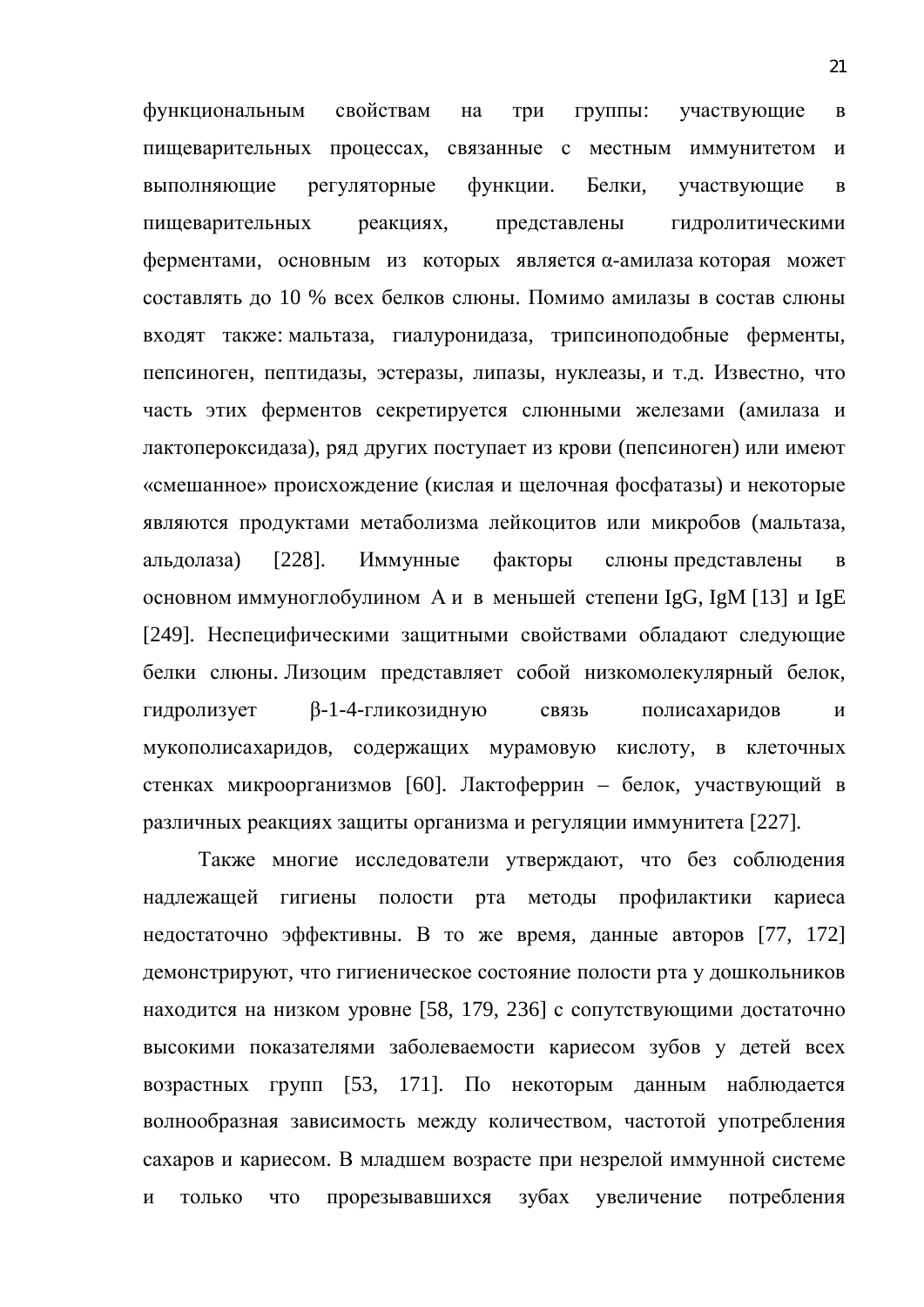сахаросодержащих продуктов и несоблюдение гигиены полости рта сопровождается резким повышением частоты кариеса. После этого подъема в старшем возрасте наступает спад частоты поражения кариесом при таком же или большем употреблении сахаров [133, 205, 232, 255].

Надлежащий и систематический гигиенический уход за полостью рта обеспечивает нормальное функционирование и благоприятное состояние микрофлоры полости рта, что предотвращает развитие кариозного процесса и заболеваний тканей пародонта [94, 198, 199]. По данным Набатовой Т.А. наблюдается закономерность состояния гигиены полости рта и возникновения раннего детского кариеса. Так у детей в возрасте 3-4 лет, имеющих хорошую гигиену полости рта интенсивность кариеса (индекс кп) составляет около 2,3 $\pm$ 0,17, удовлетворительную —  $2,7\pm0,23$ , плохую гигиену полости рта — 3,4 $\pm0,28$ . Следовательно для профилактики стоматологических заболеваний большое значение необходимо уделять обучению рациональной гигиены полости рта [109, 215].

По данным работ [60, 89, 167] на свойства ротовой жидкости также влияет экология окружающей среды. Влияние неблагоприятных факторов окружающей среды обуславливает возникновение иммунодефицитных состояний, снижение адаптационных резервов организма, что способствует увеличению заболеваемости, в том числе и стоматологической [41, 49, 155, 177, 187, 199]. По данным различных авторов развитие детей и состояние их здоровья в значительной степени зависят от воздействия антропотехногенных факторов окружающей среды [55, 62, 229,230]. Организм ребенка, подвергающийся быстрым изменениям в своем развитии, резко отвечает на ухудшение внешних условий [139], что приводит к росту заболеваемости детского населения практически по всем назологиям заболеваний [7, 47]. В том числе, отмечается высокий уровень стоматологической заболеваемости [36, 129].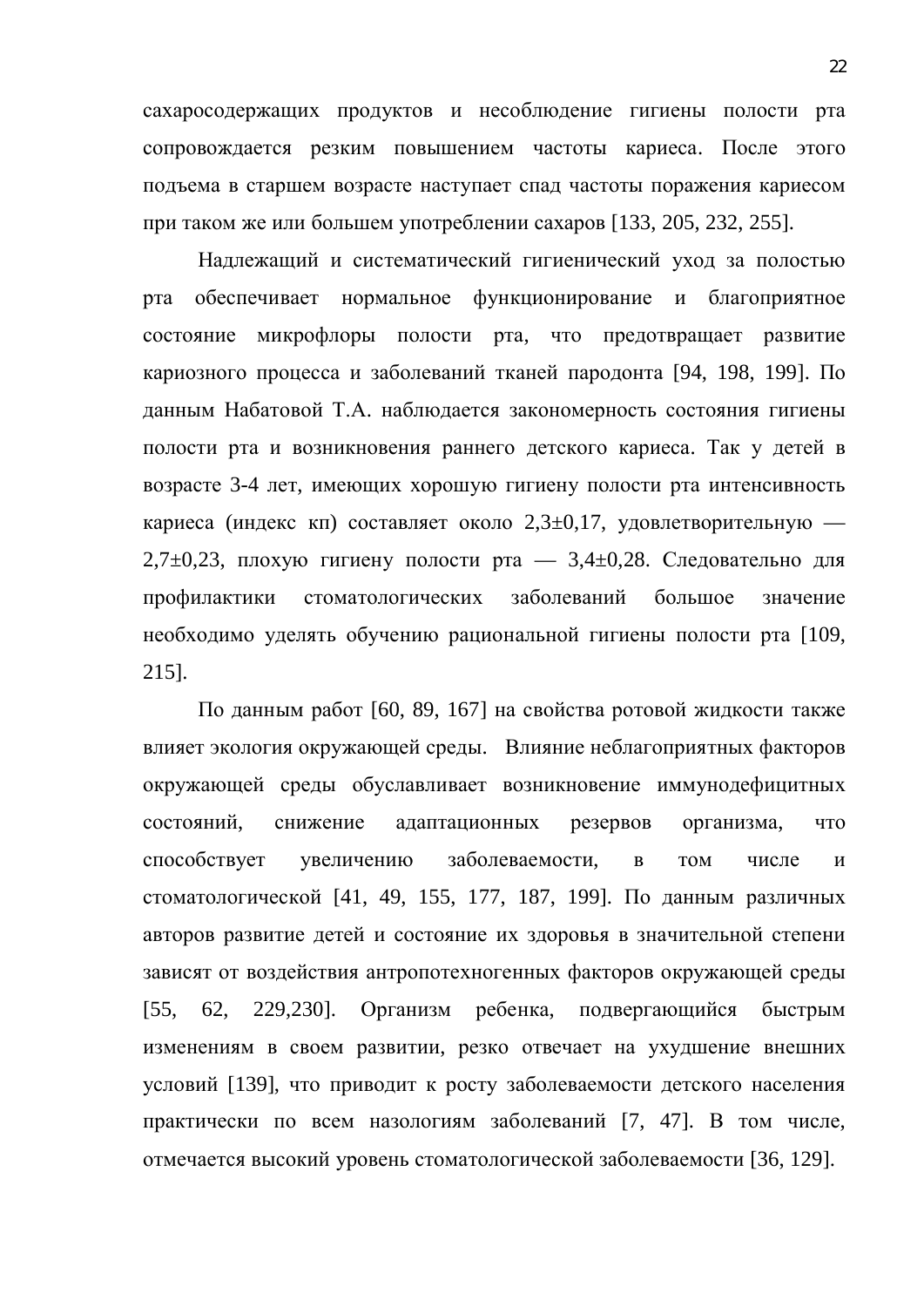Стоматологическое здоровье тесно связано с факторами эндогенной и экзогенной природы. Ткани полости рта у детей очень чувствительны к негативным воздействиям окружающей среды [92, 115].

Среди факторов, влияющих на процессы минерализации, остеогенеза, роста и формирования полноценного организма важную роль играет питание, благодаря чему происходит обеспечение организма всеми минеральными веществами и незаменимыми витаминами [149]. При условии оптимального соотношения всех необходимых веществ возможно формирование полноценной структуры тканей зубов.

В большом количестве работ отображается зависимость содержания фтора в питьевой воде и пораженность кариесом детей дошкольного возраста. Значительные исследования, проведенные в различных регионах Украины, указывают, что одни из самых высоких показателей заболеваемости кариесом наблюдаются в западных регионах страны, где содержания этого микроэлемента снижено [114].

Фтор представляет собой активатор минерализационных процессов твердых тканей зубов, путем инактивирования агрессивного кислотного воздействия флоры зубного налета, а также воздействует на местный иммунитет полости рта [103, 157, 221].

Известно, что фториды могут значительно замедлить скорость развития кариеса и даже обеспечить редукцию очагов начального поражения [61, 64, 73, 200, 204].

Также в работах [11, 12, 51, 85, 131] показана тесная связь кариеса зубов с наличием в организме различных микроэлементов. В последнее время наиболее изученными и наиболее эффективными являются соединения фтора, обладающие выраженным одонтотропным эффектом [5, 23, 79]. Фтор активно включается в твердые ткани зуба при поступлении в них и образует фторапатит, обладающий повышенной устойчивостью к воздействию кариесогенным факторам. Параллельно с этим анионы фтора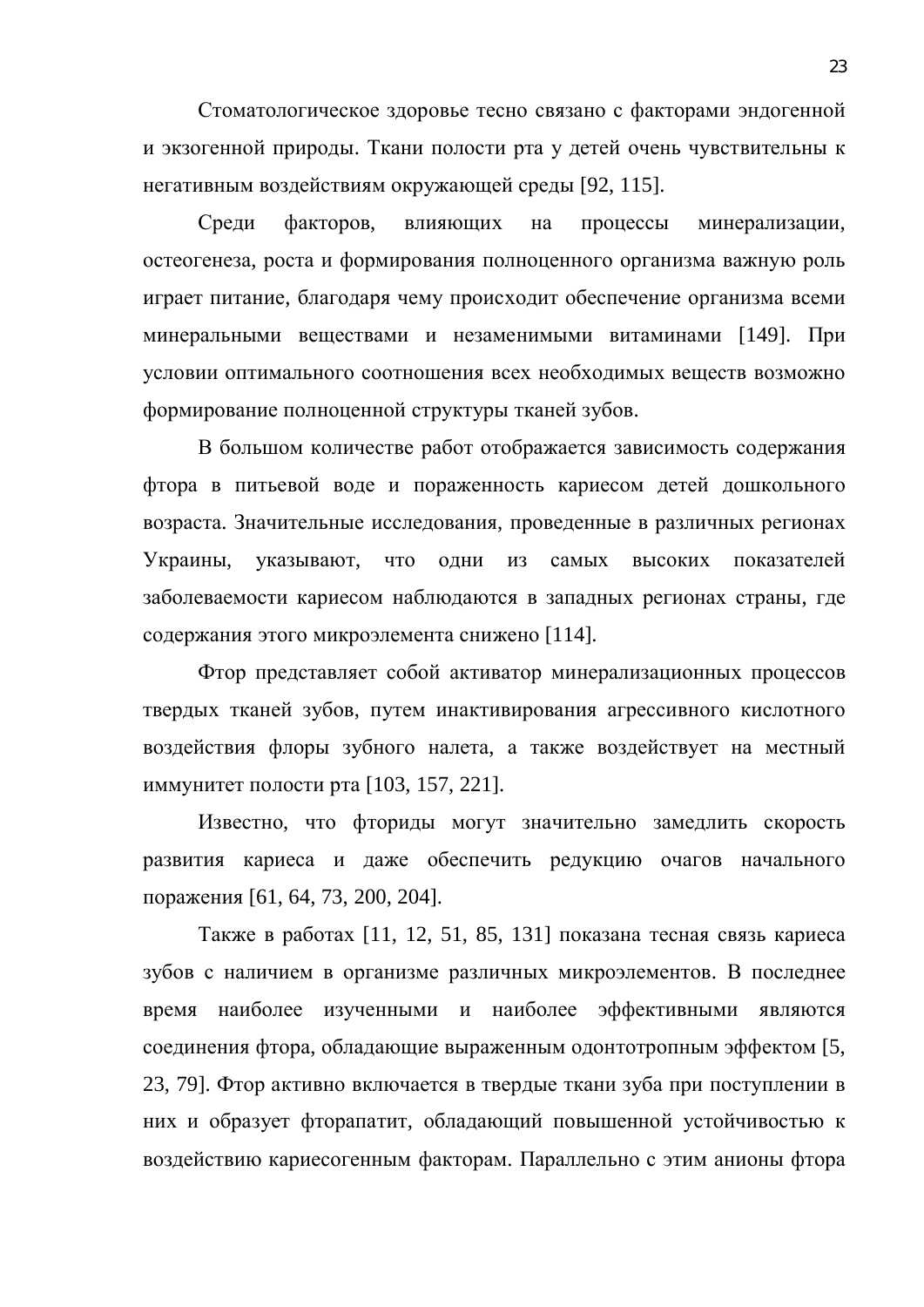насыщают ротовую жидкость и тормозят молочнокислое брожение, таким образом угнетая процесс бляшкообразования [34, 106].

Также многочисленные исследования [93] показывают, что фторирование питьевой воды и применение фторсодержащих зубных паст обеспечивает снижение ежегодного прироста кариеса зубов у детей на 35-40 % при условии наличия в водоисточниках достаточного уровня кальция и фосфора [90, 120]. Эти компоненты являются минерализующими веществами, в то время как фтор содействует их задержанию в организме и минерализованных тканях.

Следовательно, при назначении профилактических схем необходимо учитывать обеспеченность организма и полости рта микроэлементами, витаминами и минералами [102, 196].

Функциональная и физиологическая роль кальция в организме человека, участвующего в обеспечении гемостаза, в пролиферации и дифференцировке клеток, в межклеточном сигнальном взаимодействии бесспорна.

Оптимальное содержание кальция в организме человека составляет около 1,9 % от веса человека (1000–1200 г). Количество потребляемого кальция, который абсорбируется, и поступает в обновляемый кальциевый пул составляет около 25-40 %. Он состоит из небольшого количества кальция в биологических жидкостях и составляет 1% от общего количества кальция в организме. Известно, что внеклеточный пул кальция в течение суток обновляется приблизительно 33 раза проходя через почки, кишечник и кости и малейшее изменение одного из этих потоков отражаются на концентрации кальция во внеклеточной жидкости [219]. Также частично происходит реабсорбция кальция, входящий в состав секретов пищеварительного тракта вместе с пищевым кальцием.

Большая часть кальция (99 %), находится в костных тканях и включена в твердые ткани зубов. Поддержание кальция и фосфора в плазме крови на постоянном уровне осуществляется за счет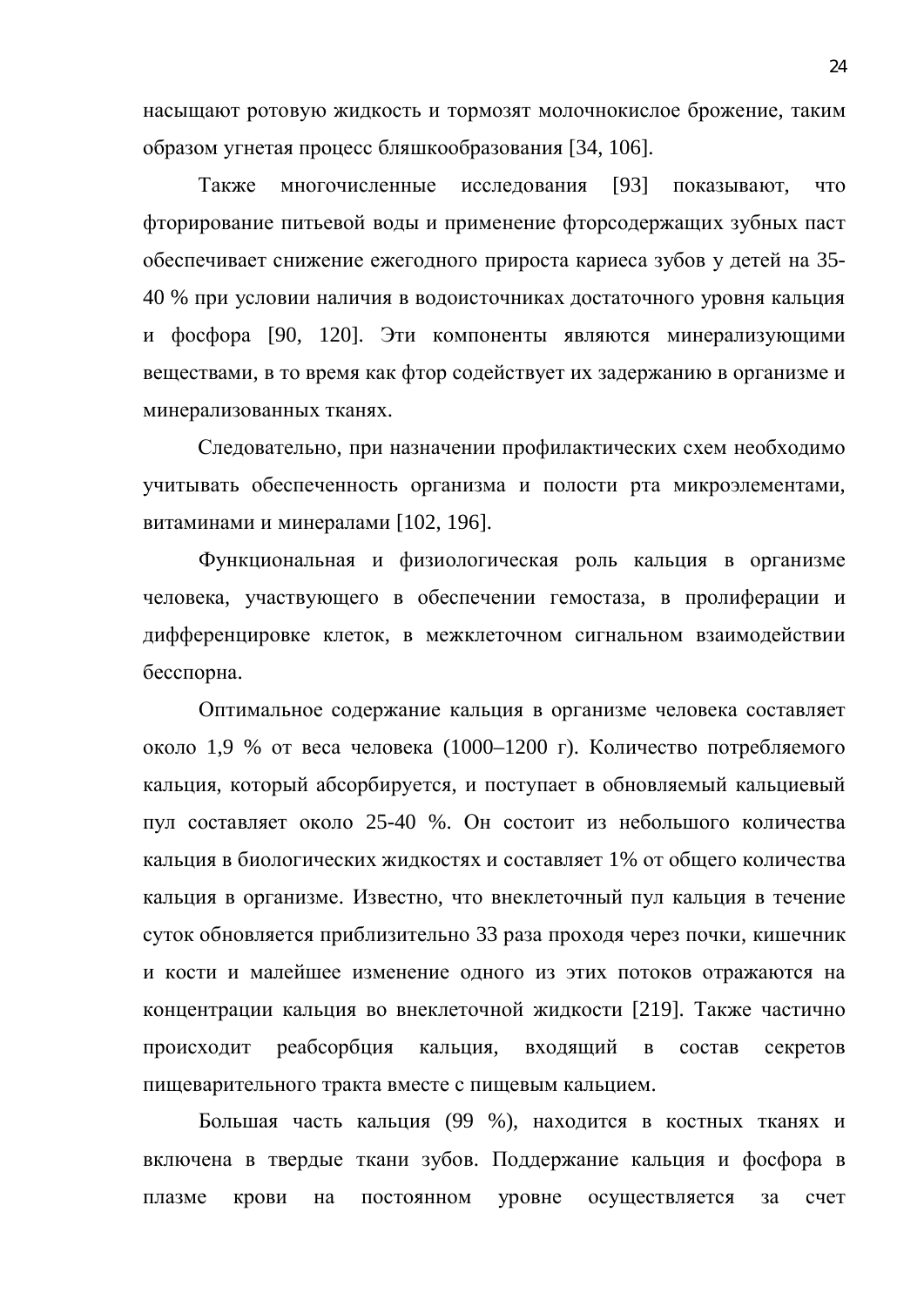взаимодействия витамина D, паратгормона и тиреокальцитонина. Учитывая такие высокоспецифичные пути регуляции баланса этих минералов в организме человека, несбалансированное по содержанию макро- и микроэлементов, углеводов, витаминов и белков питание, способно неблагоприятно влиять на фосфорно-кальциевый обмен [178]. Доказано, что недостаток витаминов D и B6, полигиповитаминоз A, D, B1, В2, В6 и дефицит белкового питания приводят к развитию гипокальциемии и гипофосфатемии [141].

Потребность в кальции с возрастом, как правило, возрастает, в связи с более быстрым его выведением из организма. Из ежедневного рациона происходит усваивание лишь трети полезных макроэлементов. Для детей от года до трех суточная доза Са составляет 600 мг. Для улучшения биодоступности кальция необходимы кисломолочные продукты, белки. Препараты витамина D способствуют всасыванию кальция [58].

Дети обычно составляют группу риска по вероятности возникновения каких-либо осложнений при недостатке Са. В течение первых трех лет жизни в организме ребенка активно происходят процессы роста и формирования, именно в этот период существует вероятность возникновения проблем, связанных с нарушением минерализации костей, кариес зубов. Это связано с максимальной пиковой активностью роста и метаболизма кальция у ребенка в этот период. От насыщения кальцием в течение этого возраста зависит вероятность возникновения как поражения твердых тканей зубов, так и проявление остеопороза в более старшем возрасте [111, 197].

Обратная зависимость между содержанием кальция и фосфора наблюдается в сыворотке крови.

При повышенном содержании фосфора в пище в желудочнокишечном тракте образуется невсасывающийся трехосновной фосфорнокислый кальций [127]. Фосфор является незаменимой составляющей всех органов и тканей. Нарушение обмена фосфора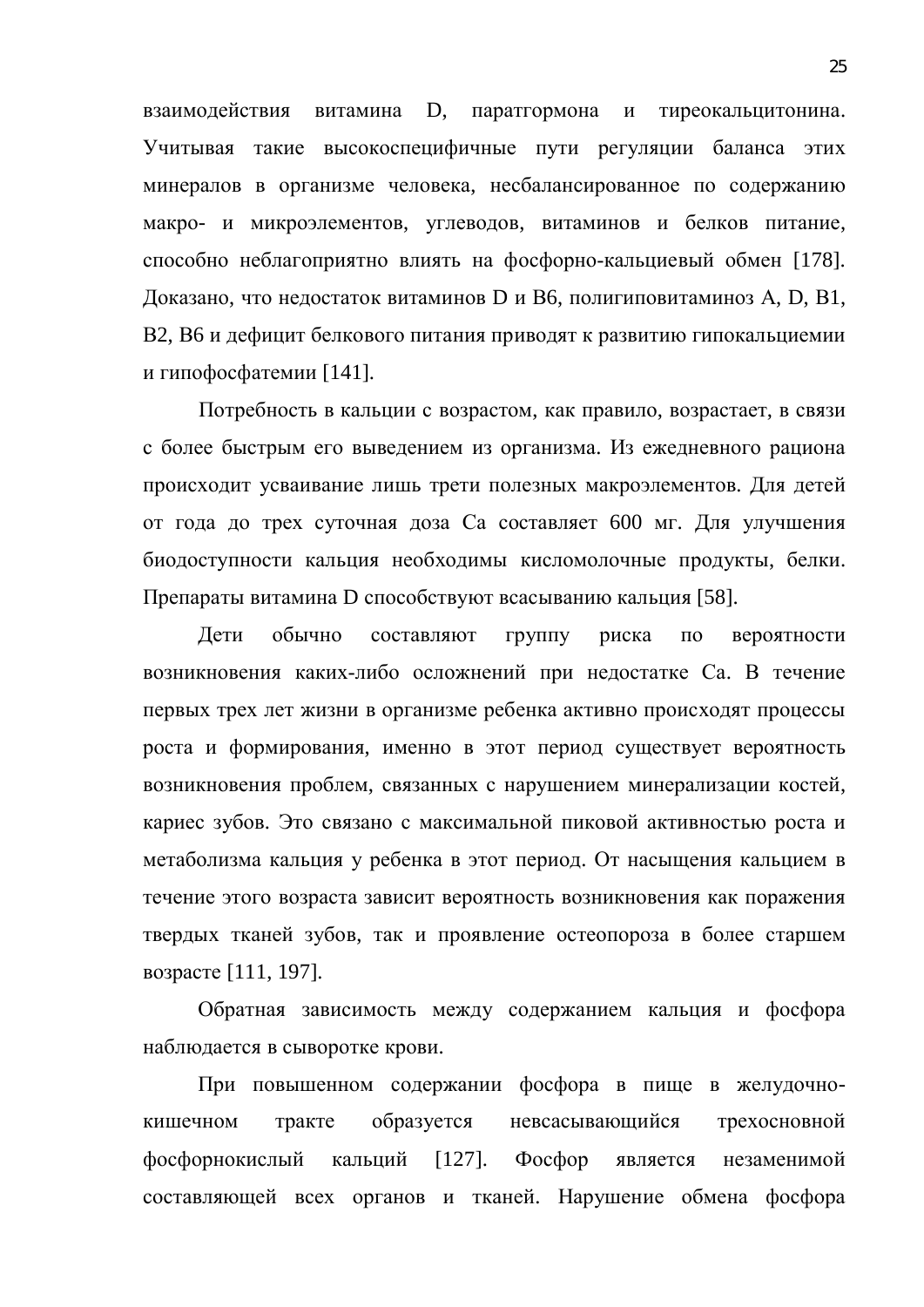сказывается на всем гомеостазе. 90% фосфора, подобно кальцию, находится в скелете — костях и зубах [22]. Кальций и фосфор составляют основу костной ткани организма. В костях фосфор представлен трудно растворимым фосфатом кальция (2/3) и растворимыми соединениями (1/3). Остальная часть фосфора находится внутри клеток, 1 % — во внеклеточной жидкости. Фосфор является главным внутриклеточным анионом. Фосфор присутствует в макроэргических соединениях (аденозинтрифосфат), определяет структуру клеточной стенки, участвует в гликолизе, обмене жиров за счет регуляции синтеза 2,3–дифосфоглицерата определяет кислородсвязывающую способность гемоглобина [44], участвует в переносе энергии в виде макроэргических связей (АТФ, АДФ, креатинфосфат и других). Фосфор входит в структуру ДНК, РНК, обеспечивающих синтез белка. Он участвует в окислительном фосфорилировании, в результате которого образуется АТФ, фосфорилировании некоторых витаминов (тиамина, пиридоксина и других), является важным фактором, который обеспечивает нормальное функционирование мышечной ткани. Неорганические фосфаты входят в состав буферных систем плазмы и тканевой жидкости. Фосфор обеспечивает активирование всасывания ионов кальция в кишечнике. Суточная потребность в фосфоре составляет 30 ммоль (900 мг), а у беременных она возрастает на 30-40 %. В период лактации она возрастает в два раза [104]. Считается, что оптимальным для совместного усвоения из пищи соотношение между фосфором и кальцием 1:1-1,5. На поддержание этого соотношения влияют различные раздражители, в частности реабсорбция фосфатов стимулируется за счет снижая секреции паратиреоидного гормона и проявляется гиперкальциэмией. Также в определенных условиях фосфор способен соединяться с кальцием и приводить к отложению кальция в тканях и гипокальциемии [16].

Одним из незаменимых микроэлементов для человека, входящий в состав более чем 20 металлоферментов, ДНК- и РНК-полимеразы,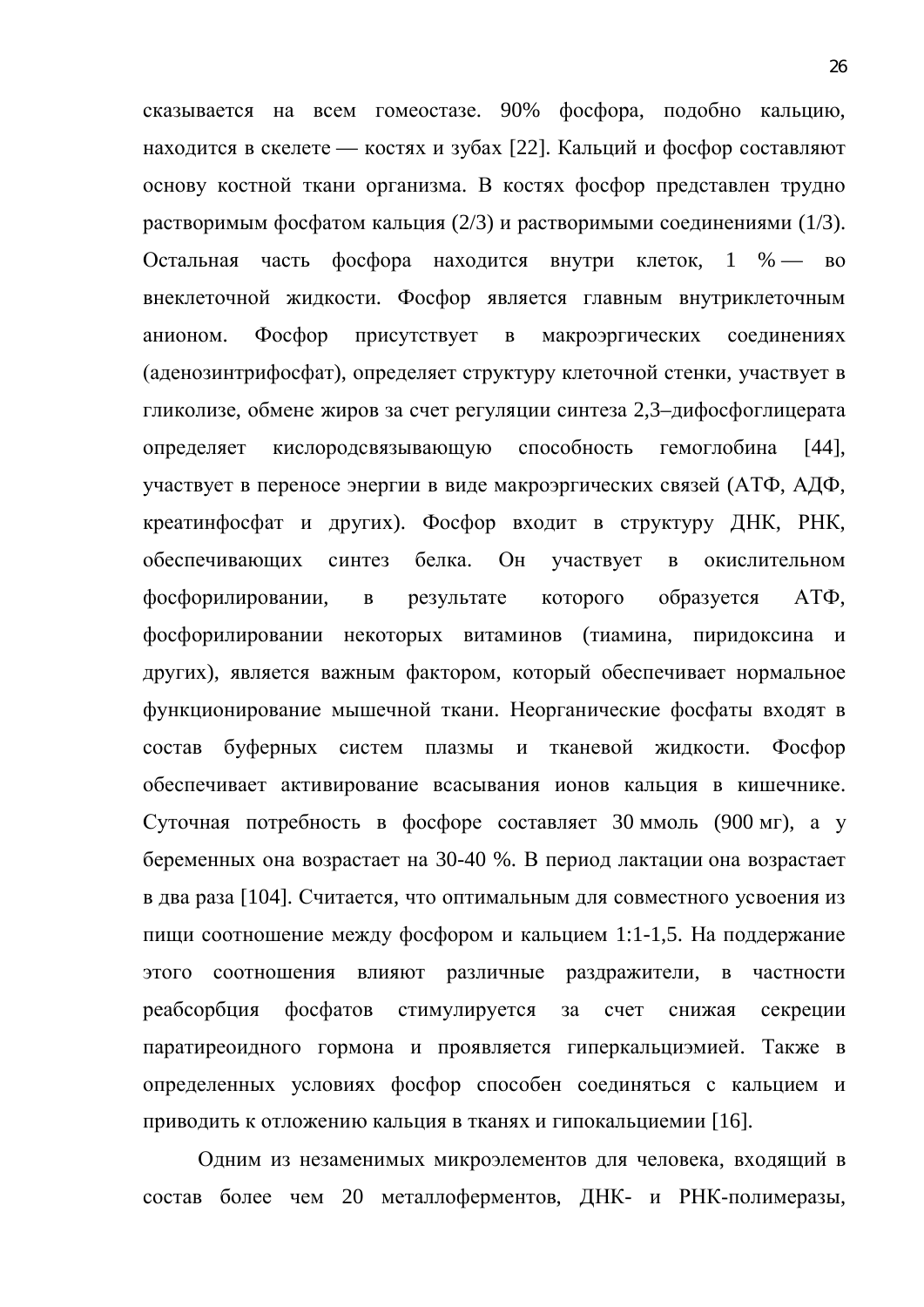фосфатазы, угольной ангидразы и др. является цинк. Этот микроэлемент необходим для полноценного развития клетки. От него зависит проницаемость клеточных мембран [210]. От содержания его в организме зависит становление иммунитета, и при его дефиците имеет место атрофия тимико-лимфатической системы. Цинк входит в состав инсулина, ускоряет регенерацию слизистого слоя кишечника, повышает уровень секреторных антител и активность клеточного иммунитета. Новорожденные, получающие цинк, отличаются интенсивным ростом, что, можно связать с увеличением уровня инсулиноподобного фактора роста-1. У детей чаще наблюдается недостаточность цинка, чем у взрослых [222]. В сыворотке крови у ребенка первого года жизни содержание цинка соответствует показателю — 6,5-7,5 мкг/мл [186, 217, 223].

Регулярный прием минерально-витаминных комплексов, содержащих микронутриенты в соответсвующих дозах обеспечивает оптимальный уровень метаболизма у детей необходимый для поддержания жизнедеятельности организма [160].

Используя витаминные препараты с определенной цикличностью возможно осуществлять целенаправленную регуляцию процессов метаболизма и физиологических функций.

Витамины составляют группу биологически высокоактивных органических веществ. Они в зависимости от физико-химических свойств делятся на две большие группы: первая включает в себя растворимые в воде витамины (В, С, Р). Вторая группа жирорастворимые (А, D, E, K, F и др.) каждая из которых необходима для полноценного развития организма в целом и зубо-челюстной системы в частности [180].

Незаменимым для обеспечения оптимального минерального равновесия являются витамины группы D. Образование данной группы витаминов происходит из стеринов, которые находятся в тканях животных и растений под действием ультрафиолетового облучения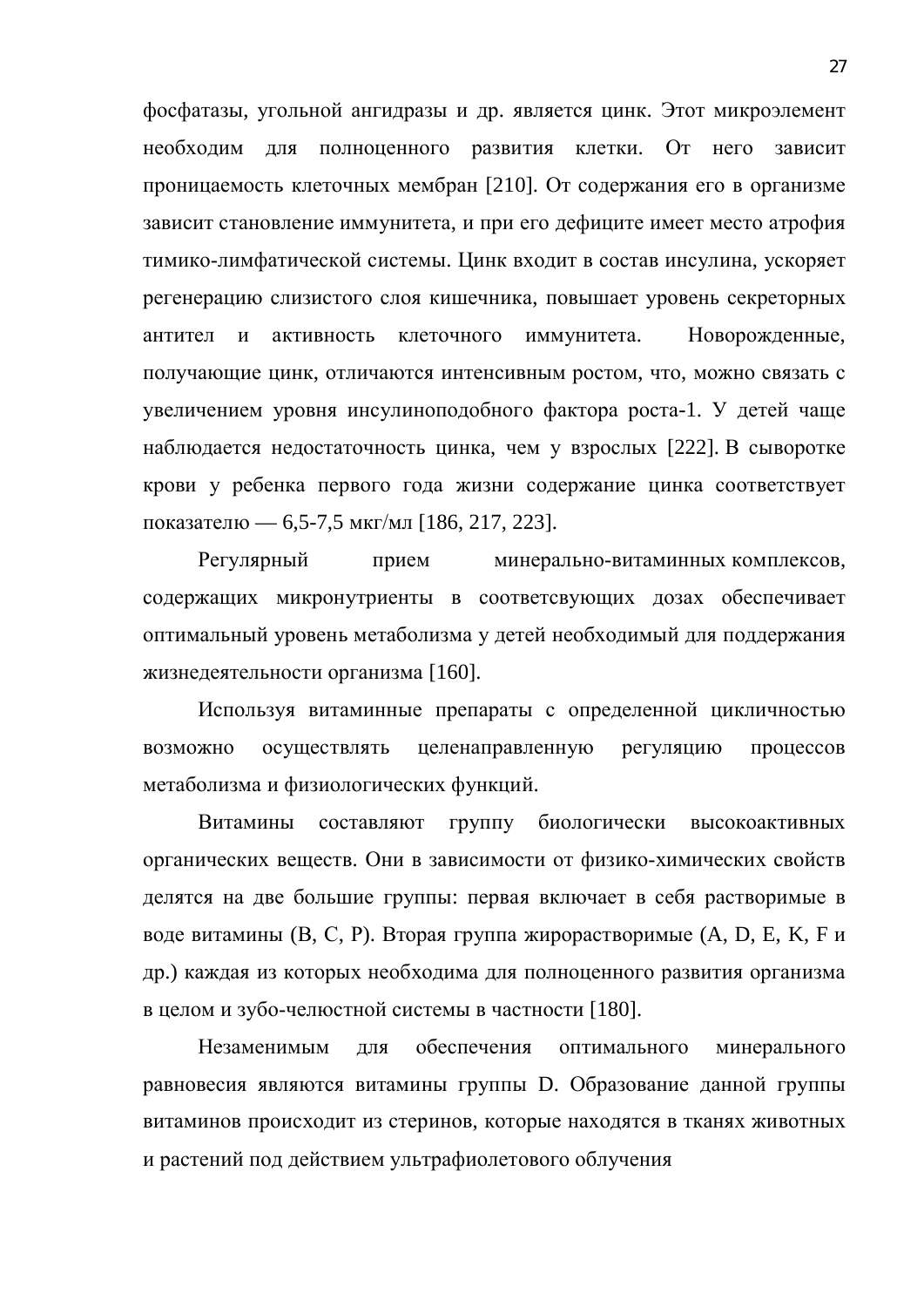Витамины группы D участвуют в регуляцию минерального обмена, принимают активное участие в процессах кальцификации костной ткани, обеспечивая всасывание кальция в желудочно-кишечный тракт (ЖКТ) [185, 188].

Имеются также указания на роль витамина D в определении ряда свойств мембран клетки и субклеточных структур, в частности их проницаемости для ионов кальция и других катионов [116].

По данным [138] в развитых странах дефицит витамина D зарегистрирован у 32% врачей и студентов медицинских учебных заведений, у 48 % девочек в возрасте 9–11 лет, у 76 % беременных, у 81 % детей, рожденных от матерей с недостаточностью витамина D, наблюдается недостаточность этого витамина, гипоминерализация [138, 237].

Суточная потребность в витамине Д для детей старше 3 лет составляет 100 ME, детей до 3 лет 400 ME [19]. К этой же группе витаминов относят витамин А. В основе механизма действия данного витамина является участие в регулировании процессов трофики и повышение резистентности организма к инфекциям. Благодаря ему повышается барьерная функция слизистых оболочек, активируются лейкоциты, в частности их фагоцитарная активность. Он принимает участие в стимулировании окислительных процессов в организме и способствует нормализации различных видов обмена [28]. Суточная потребность составляет 1,5 мг или 5000 ME (1 ME=0,3 мг), учитывая, что около 1/3 должно быть удовлетворено за счет самого витамина A, а 2/3 за счет в-каротина [19].

К веществам, обладающим витаминной и антиоксидантной активностью относится – токоферол (витамин Е) [15]. Он участвует в активации процессов синтеза АТФ. Принимает участие в регулировании работы эндокринной системы, принимает участие в обмене белка,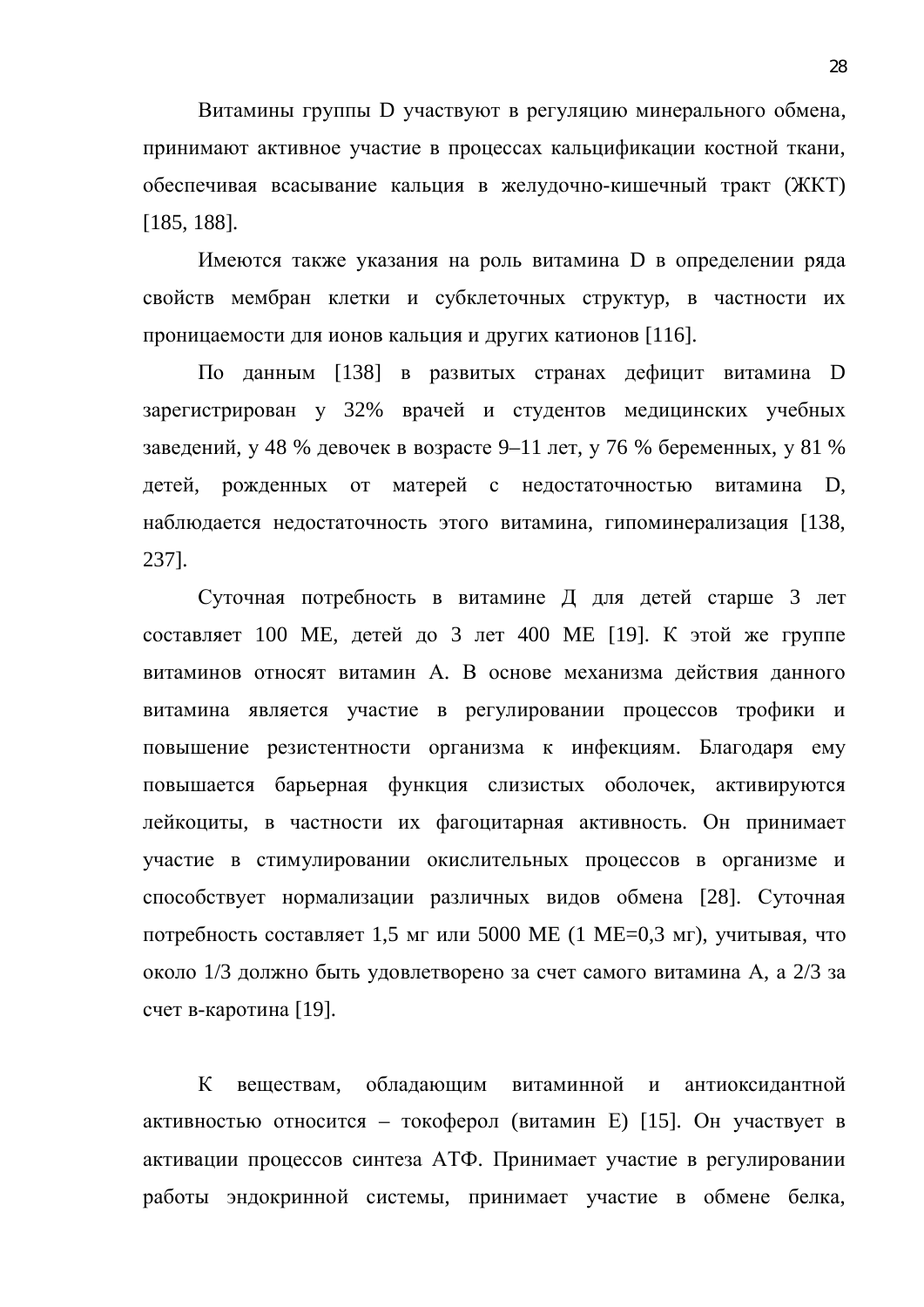способствует нормальному течению беременности и развитию плода. Суточная потребность детей 5-7 мг в сутки [180].

Витамином, который принимает активное участие в регуляции окислительно-восстановительных процессов в организме является витамин С. Он принимает непосредственное участие в белковом обмене [18]. Играет важную роль в поддержании нормального состояния стенок сосудистого русла, путем обеспечения их эластичности. Также он обладает антиоксидантным свойством, обеспечивая в печени запасы гликогена. Его недостаток приводит к нарушению устойчивости организма к инфекциям и к действию определенных токсинов [37].

Витамин С принимает участие в формировании и обеспечивает поддержание структуры и функции хрящей, костей, зубов, регулирует метаболическое равновесие в мезенхимальных тканях, участвует в синтезе белка коллагена. Наличие данного витамина необходимо для активации превращения кальцидиола в кальцитриол [45]. Суточная потребность для детей 40-45 мг [52].

Учитывая, что нарушение метаболических процессов и физиологических функций организма, которое возникает в результате дефицита определенных витаминов и минеральных веществ приводит к развитию разнообразных заболеваний, снижению защитных сил организма необходима нормальзация витаминного баланса в организме, что способствует восстановлению нарушенного гомеостаза, обеспечивает нормальное развитие ребенка [150, 218].

В последние годы [33, 69, 256] собраны достоверные сведения о том, что витаминно- и минеральные комплексы проявляют иммуномодулирующую и антиоксидантную активность, оказывают противовоспалительное, адаптогенное и другие действия [71, 75]. Особенно актуальным вопрос приема данных препаратов является сегодня, в связи с массовым использованием в пищу продуктов питания, произведенных по современным стандартам: рафинированные продукты,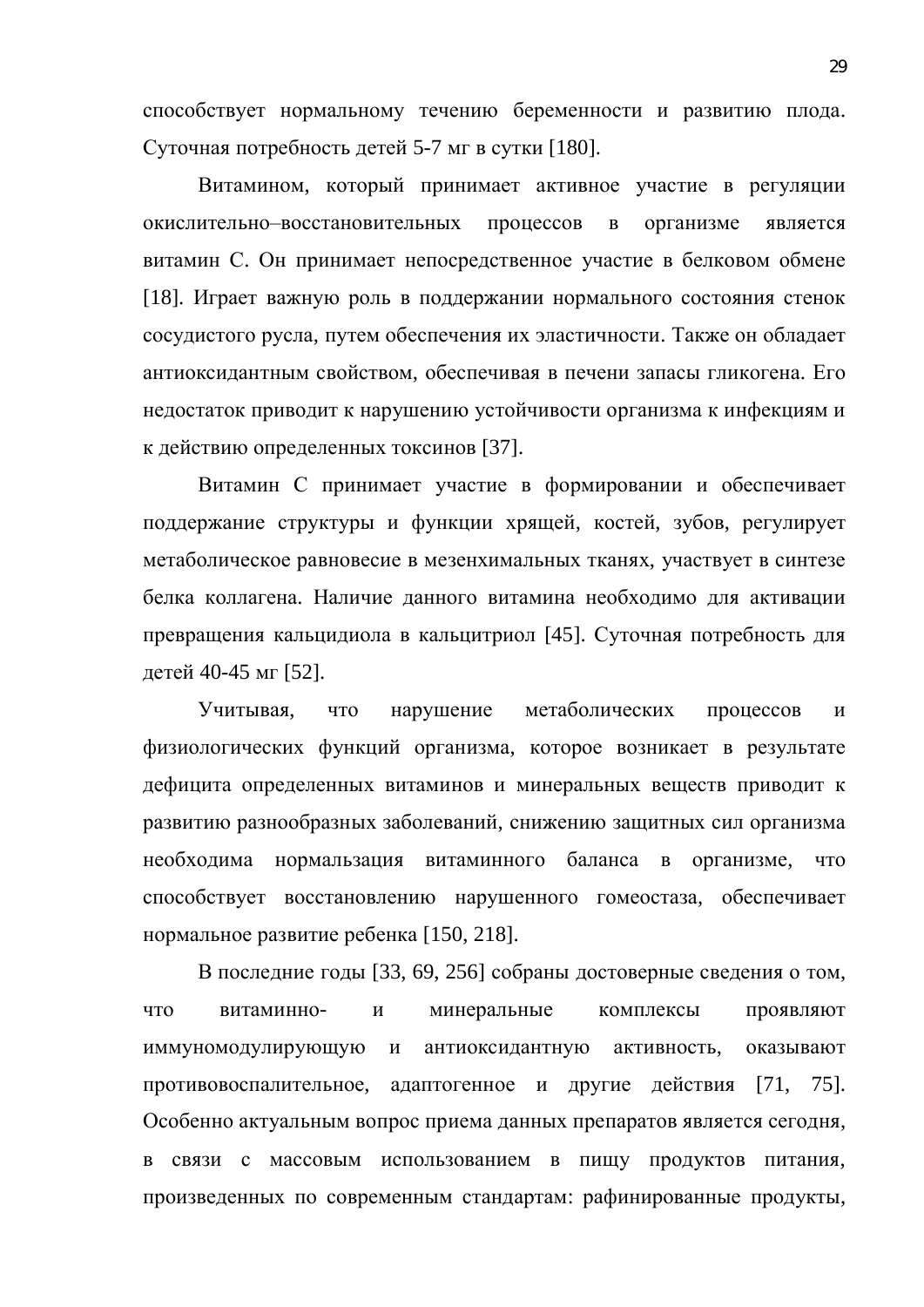продукты, имеющие длительные сроки хранения, которые практически не содержат витаминов [191, 221].

Следовательно, недостаток микронутриентов при обычном питании практически неизбежен. Роль витаминно-минеральных комплексов на развитие и формирование организма неоценима и значение каждого из составляющих элементов комплекса имеет большое значение [27].

Необходимо отметить, что изученная нами литература по проблеме возникновения кариеса зубов у детей раннего и дошкольного возраста отображает основные этиологические факторы, механизмы возникновения данного заболевания. Анализируя показатели стоматологической заболеваемости у таких детей, мы не можем отметить значительных улучшений интересующих нас параметров. Данная тенденция диктует необходимость разработки более эффективных новых методов профилактики основных стоматологических заболеваний у детей раннего и дошкольного возраста.

Выводы к разделу 1:

- профилактика основных стоматологических заболеваний у детей раннего и дошкольного возраста в настоящее время заключается, в основном, в обучении детей и их родителей соблюдению гигиены полости рта, применению кальций- и фторсодержащих препаратов, герметизации фиссур моляров;

- в литературе практически отсутствуют методы профилактики раннего детского кариеса и других стоматологических заболеваний, основанные на поддержании и стабилизации защитных систем организма существенно ранимых и неустойчивых в этом возрасте при несовершенных иммунной, нервной и практически отсутствии эндокринной системы;

- анализ доступных литературных данных свидетельствует о необходимости разработки комплексных программ профилактики, в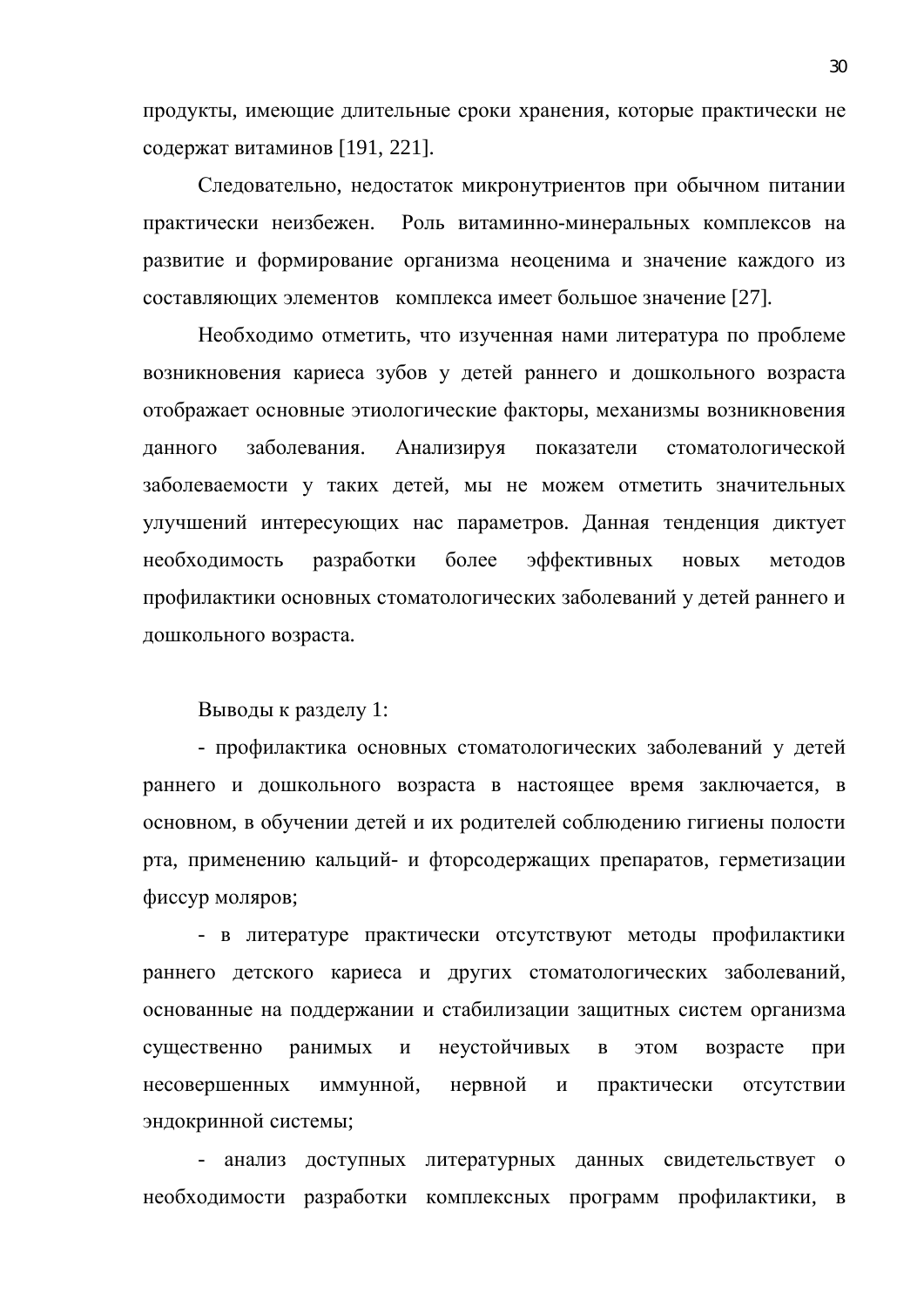частности раннего детского кариеса зубов, используя препараты, улучшающие несовершенные адаптационно-компенсаторные и функциональные реакции в организме ребенка, тем самым повышающие общую неспецифическую резистентность организма, в том числе в полости рта.

### РАЗДЕЛ 2

#### **МАТЕРИАЛЫ И МЕТОДЫ ИССЛЕДОВАНИЯ**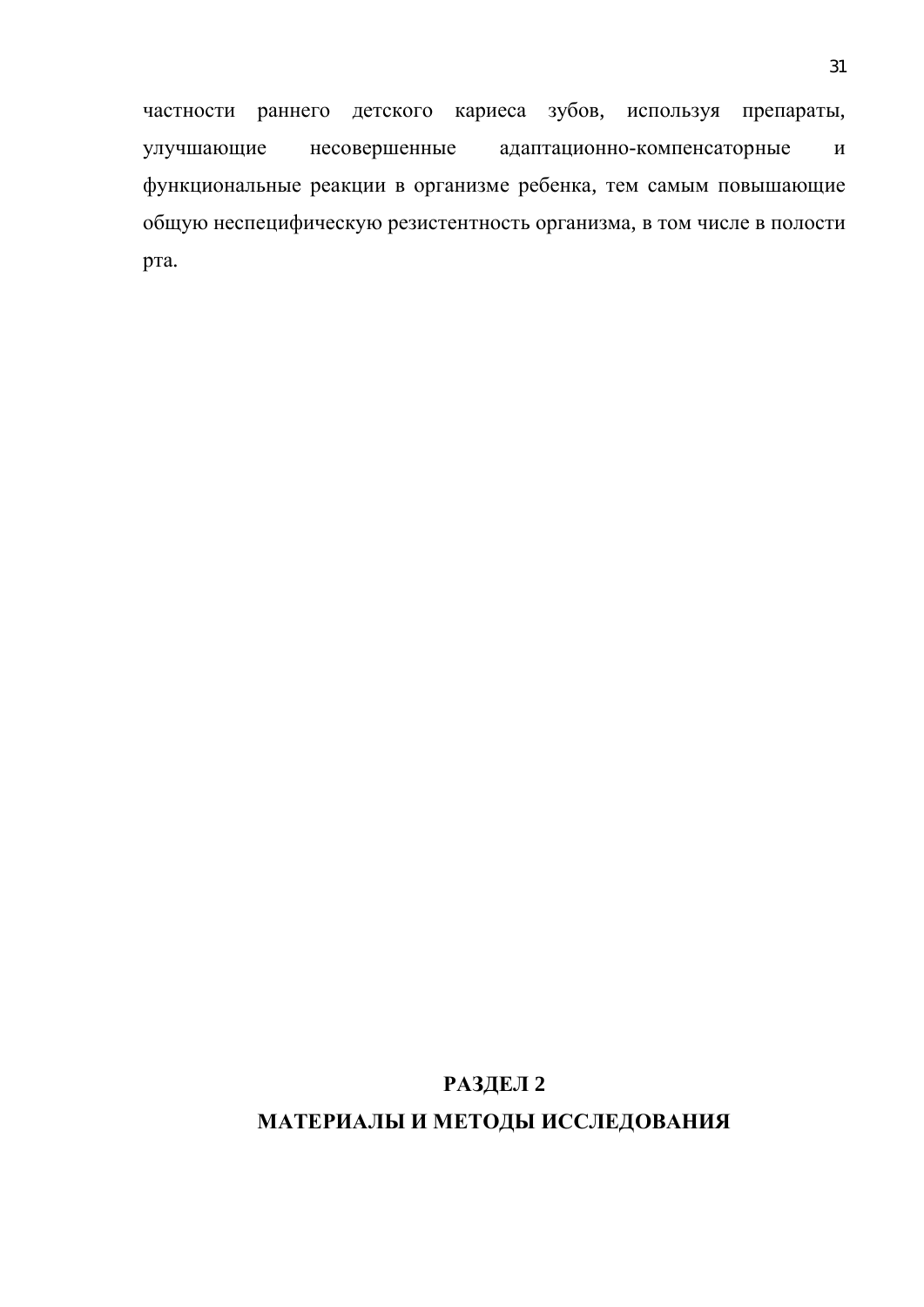Изученные нами источники литературы, свидетельствуют о росте показателей стоматологической заболеваемости детей, начиная с раннего детского возраста, несмотря на проводимые лечебно-профилактические мероприятия. Следует обратить особое внимание на ухудшение минерализации постоянных зубов, которая происходит в первые годы жизни ребенка. При недостаточном количестве макро- и микроэлементов, в частности фтора и его соединений, нарушении гомеостаза в организме ребенка происходит ухудшение состояния твердых тканей зубов как временного, так и постоянного прикуса.

Данная тенденция свидетельствует о необходимости внедрения комплексных схем профилактики, в состав которых будут входить препараты, действие которых направлено на регуляцию клеточного метаболизма, питание нервной системы, усиление антиоксидантной системы, стимулирование адаптационных возможностей организма, повышение иммунитета, нормализацию функциональных реакций в организме ребенка.

#### 2.1. Дизайн исследования.

Во время проведения эпидемиологических обследований было осмотрено 121 ребенок 2-5 лет, проживающих в регионе с дефицитом фтора в питьевой воде (г. Тернополь). Все дети были разделены на две возрастные группы: 2-3 года (61 ребенок) и 60 детей 4-5 лет. В каждой группе были выделены дети с наивысшей интенсивностью кариеса зубов. В обследуемые группы были отобраны дети без соматической патологии. Эпидемиологическое обследование пациентов проводили по методике, рекомендованной ВОЗ [55]. Для оценки состояния твердых тканей полости рта были использованы следующие индексы: распространенность, интенсивность поражения зубов кариесом и наивысшая интенсивность кариеса зубов (SiC). Для определения наивысшей интенсивности кариеса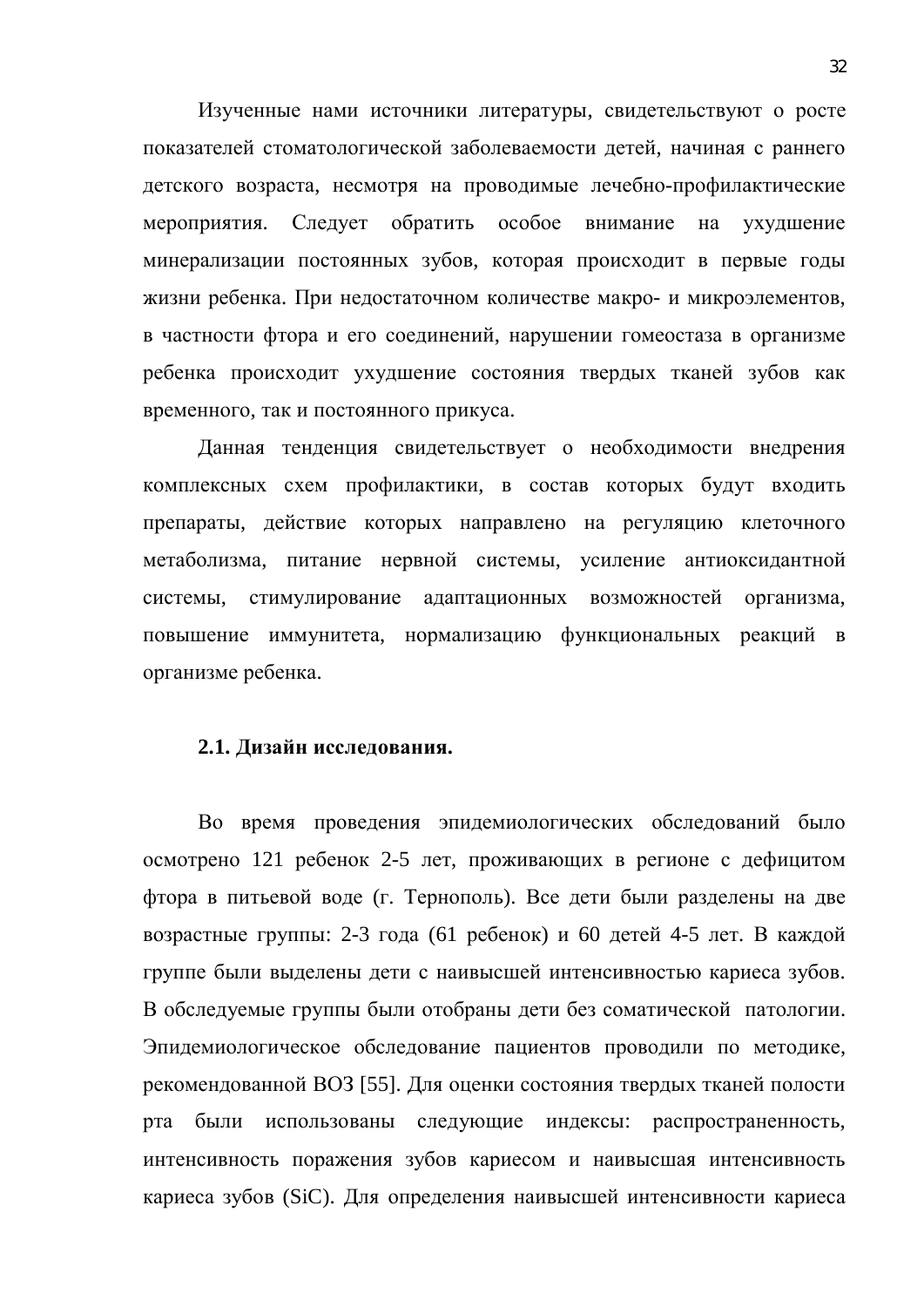зубов в каждой возрастной группе была выделена одна треть от общего числа детей с наивысшими показателями интенсивности кариеса. Оценивали осложнённый кариес по индексам кп<sub>з,</sub> SiC и определяли количество детей с низкой, средней и высокой степенью поражения кариесом зубов. Проводили оценку уровня гигиены полости рта при помощи индексов Silness-Loe, Stallard. Состояние тканей пародонта оценивали с помощью индексов РМА %, кровоточивости, нуждаемости в лечении (CPITN). Кроме того, у детей проводилась денситометрическая оценка состояния костного метаболизма, биохимические параметры ротовой жидкости, характеризующие микробную обсемененность в полости рта, содержание в ней кальция и фосфора.

Для патогенетического обоснования и разработки кариеспрофилактического комплекса для детей раннего и дошкольного возраста были проведены экспериментальные исследования на крысах на модели кариеса зубов.

Моделирование кариеса проводили при помощи перевода животных на кариесогенный рацион Стефана (32 % сухого молока, 66 % сахара, 2 % сухой говяжьей печени) одномесячных крыс линии Вистар [50]. 10 крыс такого же возраста составили интактную группу. В качестве профилактических препаратов использовали лекарственные средства и биологически активные добавки, разрешенные к применению Минздравом Украины.

На 1 этапе (10 дней) внутрижелудочно в виде водной суспензии вводили:

- «Алфавит» 200 мг/кг (производитель «ЗАТ «АКВИОН», Россия);

«Карниэль» 0,5 мл/кг (L-карнитин, производитель ЗАО «Корпорация олифен», Россия);

- «Кальцикор» 500 мг/кг (цитрат кальция и экстракт корней цикория, заключение Минздрава Украины № 05.03.02-06/40697 от 10.08.2007 г., производитель НПА «Одесская биотехнология»);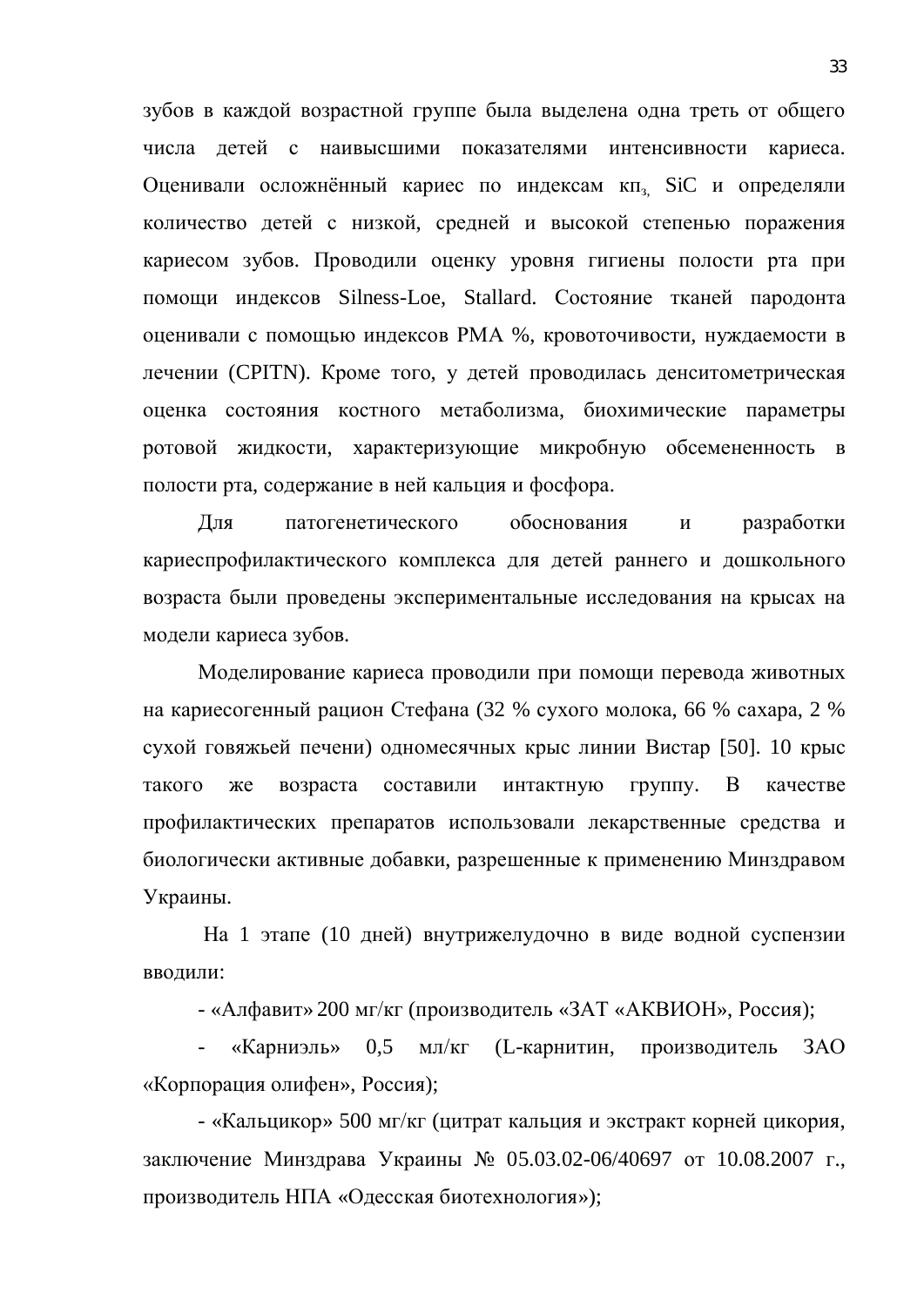$\sim$  орошения полости рта раствором 1:10 зубного эликсира «Лизодент» (заключение Минздрава Украины 05.03.02-04/29065 от 04.07.2005 г., производитель НПА «Одесская биотехнология»).

На 2 этапе (10 дней) внутрижелудочно в виде водной суспензии вводили:

- «Лецитин подсолнечный» 500 мг/кг (заключение МЗ Украины № 5.08.07/630 от 23.02.2000 г., производитель НПА «Одесская биотехнология»);

- «Биотрит-дента» (комплекс минералов с биотритом, заключение Минздрава Украины № 05.02.28/В-281 от 03.07.1997 г., производитель НПА «Одесская биотехнология»);

- аппликации на ткани полости рта мукозоадгезивным гелем «Квертулин» (заключение Минздрава Украины № 5.03.02.-07/5025 от 05.02.2013 г., производитель НПА «Одесская биотехнология»).

Профилактику с использованием препаратов начинали с 1-ого дня получения кариесогенного рациона. Крысы были разделены на группы по 10 в кажлой:

 $1$  – рацион вивария;

2 – кариесогенный рацион (KP);

3 – KP + профилактический комплекс.

Через 30 дней у крыс собирали слюну при пилокарпиновой стимуляции (3 мг/кг) под тиопенталовым наркозом (20 мг/кг).

Для оценки эффективности разработанного лечебнопрофилактического комплекса в углубленных исследованиях принимало участие 58 детей. Дети были разделены на группы: 2-3 года 28 человек  $($ основная группа – 15 детей, группа сравнения -13), 4-5 лет 30 человек  $($ основная группа – 15 человек, группа сравнения - 15).

У каждого обследованного была проведена предложенная нами комплексная диагностика стоматологического статуса, включавшая в себя основные звенья патогенеза возникновения кариеса зубов – общее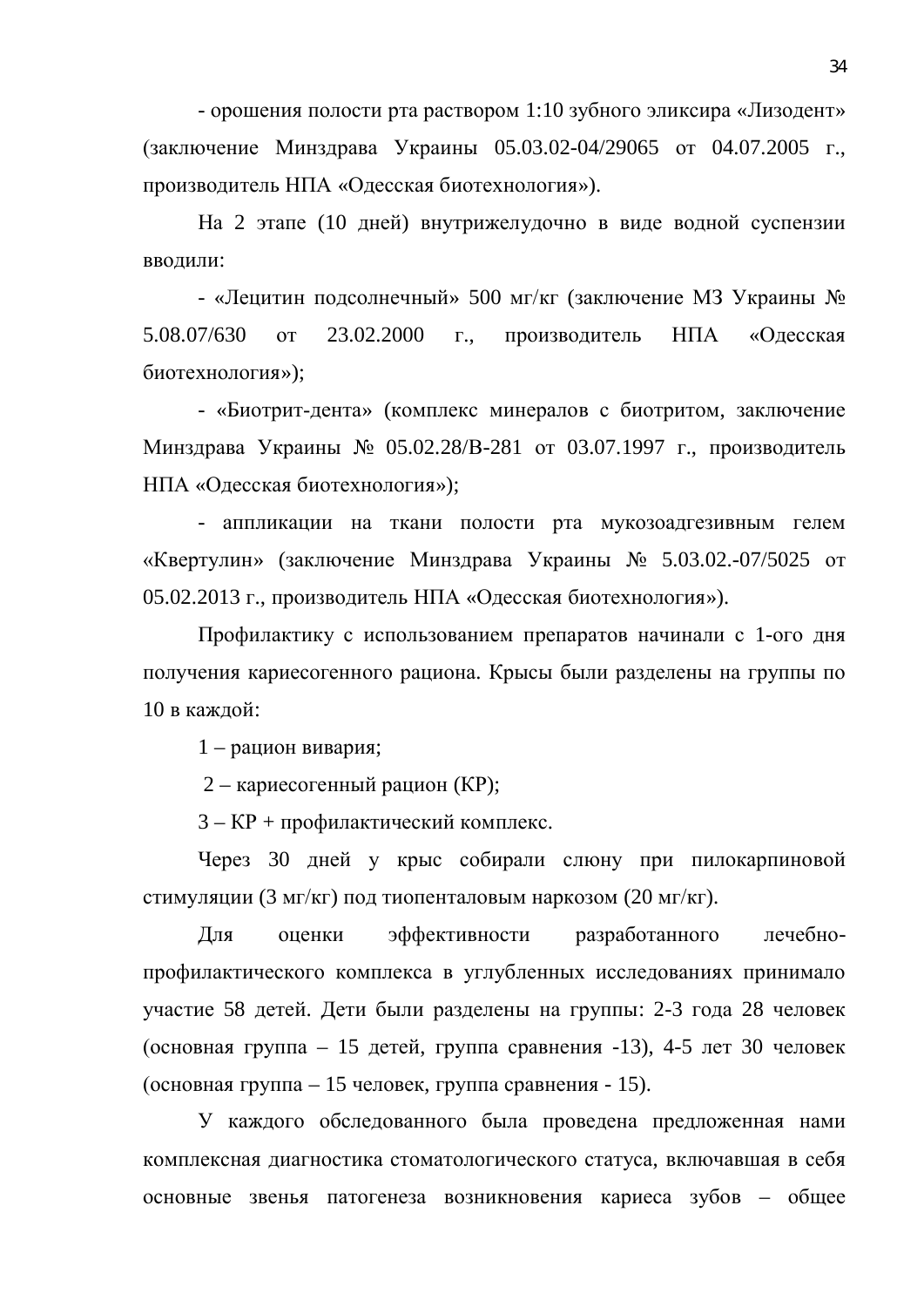состояние организма, гомеорезис ротовой жидкости, состояние твердых тканей зубов и потребление углеводов (опросная анкета). Для оценки общего состояния организма нами использовались данные о принадлежности ребенка к той или иной группе здоровья, а уровень неспецифической резистентности по зарядовому состоянию клеток буккального эпителия (КБЭ). В ротовой жидкости оценивалась минерализующая способность ее по микрокристаллизационной картине высушенной ее капли, мицеллярность ее по частотной зависимости электрического импеданса, активность лизоцима, уреазы, степень дисбиоза (СД), уровень кальция и фосфора.

Детям группы сравнения проводили только базовую терапию (санация полости рта и профессиональная гигиена). Для детей основной группы кроме базовой терапии была предложена комплексная схема профилактики, которая состояла из двух этапов (табл. 2.1).

Таблица 2.1

### Комплекс профилактики и лечения раннего детского кариеса **зубов у детей 2-5 лет**

| Название  | Сроки применения,  | Механизм действия                          |
|-----------|--------------------|--------------------------------------------|
|           |                    |                                            |
|           | дозировка          |                                            |
|           |                    |                                            |
|           |                    |                                            |
|           |                    |                                            |
| «Алфавит» | 1-й месяц,         | комплекс поливитаминов и микроэлементов,   |
|           | по 1 т. 3 р. день, | поддержание иммунной защиты, повышение     |
|           |                    | физической и умственной работоспособности, |
|           |                    | нормализации обмена веществ                |

#### Продолжение табл. 2.1

| Кальцикор | 1-й месяц 20 дней    | антиоксидантный, мембранопротекторный,      |
|-----------|----------------------|---------------------------------------------|
|           | 2-3 года по 1 т/2 р. | пребиотический, остеотропный, антистресовый |
|           | день                 |                                             |
|           | 4-5 лет по 1 т/3 р.  |                                             |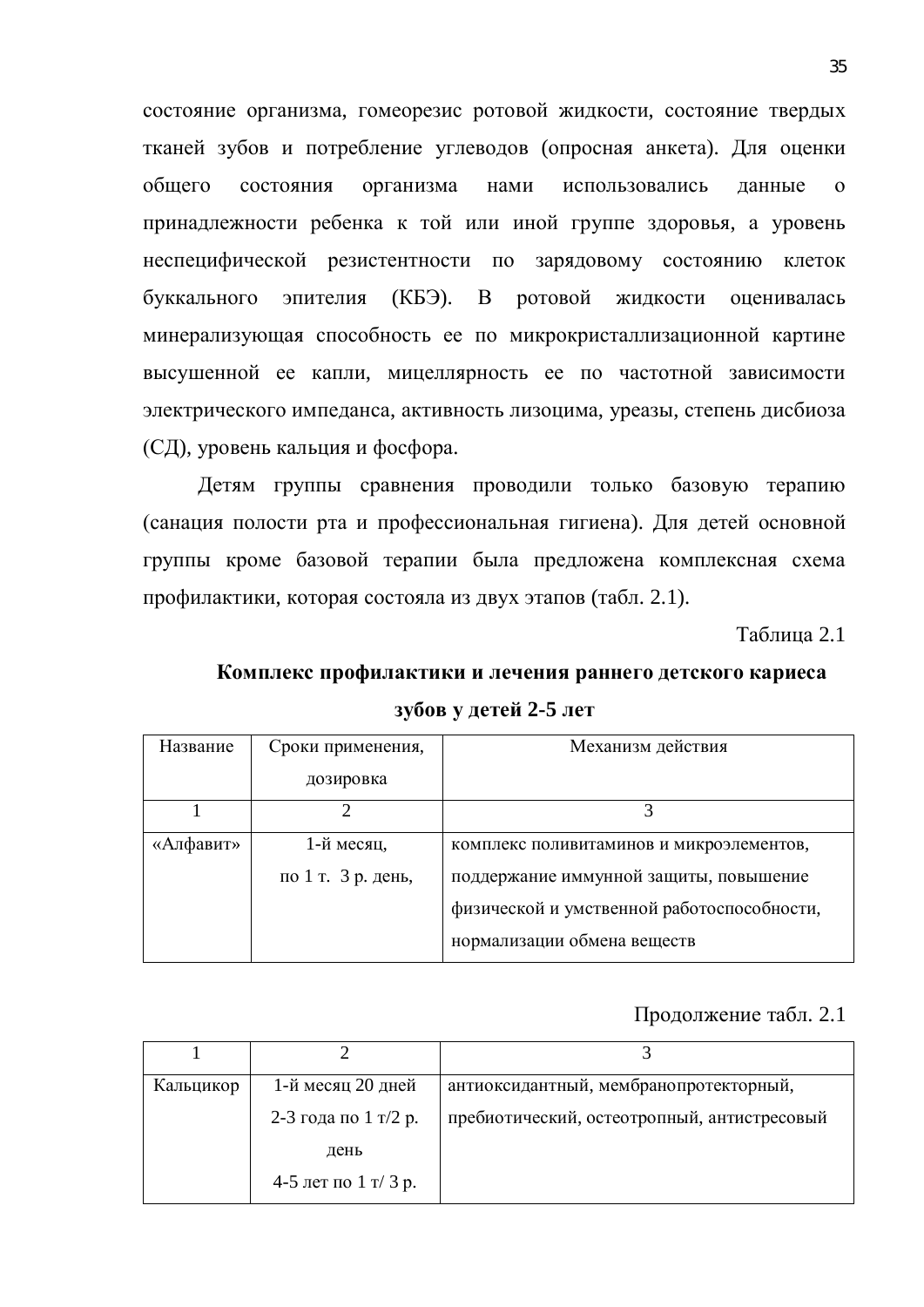|           | день                      |                                               |
|-----------|---------------------------|-----------------------------------------------|
| Карниэль  | 1 месяц                   | коррекция метаболических процессов,           |
|           | $0,25$ мл /кг 1 р.день    | активирует жировой обмен, повышает аппетит.   |
| Лизодент  | 1 месяц 1:10              | антимикробное, антивирусное,                  |
|           | орошение полости          | противовоспалительное, ранозаживляющее,       |
|           | рта до еды                | иммуностимулирующее, очищающее                |
| Лецитин   | 2-ой месяц                | мембранотропное, питание нервной системы,     |
|           | 2-3 года 1/4 ч. ложки     | улучшает функцию печени и почек, препятствует |
|           | 1 р. день                 | образованию желчных камней, помогает          |
|           | 4-5 лет ¼ ч. ложки        | усвоению жирорастворимых витаминов А, D, Е и  |
|           | 2 р. день                 |                                               |
| Биотрит   | 2-ой месяц                | воздействует на механизмы минерализации       |
| Дента     | 2-3 года 1 т. – 1 р. день | эмали и дентина зубов, нормализует            |
|           | 4-5 лет 1 т -2р.день      | минеральный обмен в крови                     |
| Квертулин | 2-ой месяц                | антиоксидантный, мембраностабилизирующий и    |
|           | в каппу гель на ночь      | радиопротекторный препарат,                   |
|           |                           | капилляростабилизующее и                      |
|           |                           | противовоспалительное действие                |

 $Xapaxmepucmuka$  препаратов, используемых в работе. В состав витаминно- минерального комплекса «Алфавит Детский Сад» (комплекс витаминов и минералов, производитель «ЗАТ «АКВИОН», Россия); входит три таблетки разного цвета. В состав таблетки № 1 входит: вит. С 20 мг,  $B_1 0.9$  мг, Бета-каротин 0.9 мг,  $B_9 80$  мкг, железо 5 мг, медь 0.55 мг; таблетки № 2 *:* вит. С 20 мг, Бета-каротин 0.9 мг, Е 5 мг, РР 7 мг, В<sub>2</sub> 0.8 мг,  $B_6$  1 мг, магний 25 мг, марганец 0.5 мг, селен 20 мкг, цинк 5 мг, йод 30 мкг; таблетка №3: вит. В<sub>5</sub> (пантотенат кальция) 2.5 мг, В<sub>9</sub> 80 мкг, В<sub>12</sub> 1 мкг,  $D_3$  2.5 мк (100МЕ), кальций 90 мг. В состав препарата входят 11 витаминов и 8 минералов. Комплекс надежно обеспечивает ребенка необходимыми для его развития полезными веществам, в каждой из трех таблеток содержатся только совместимые компоненты. Совместимость компонентов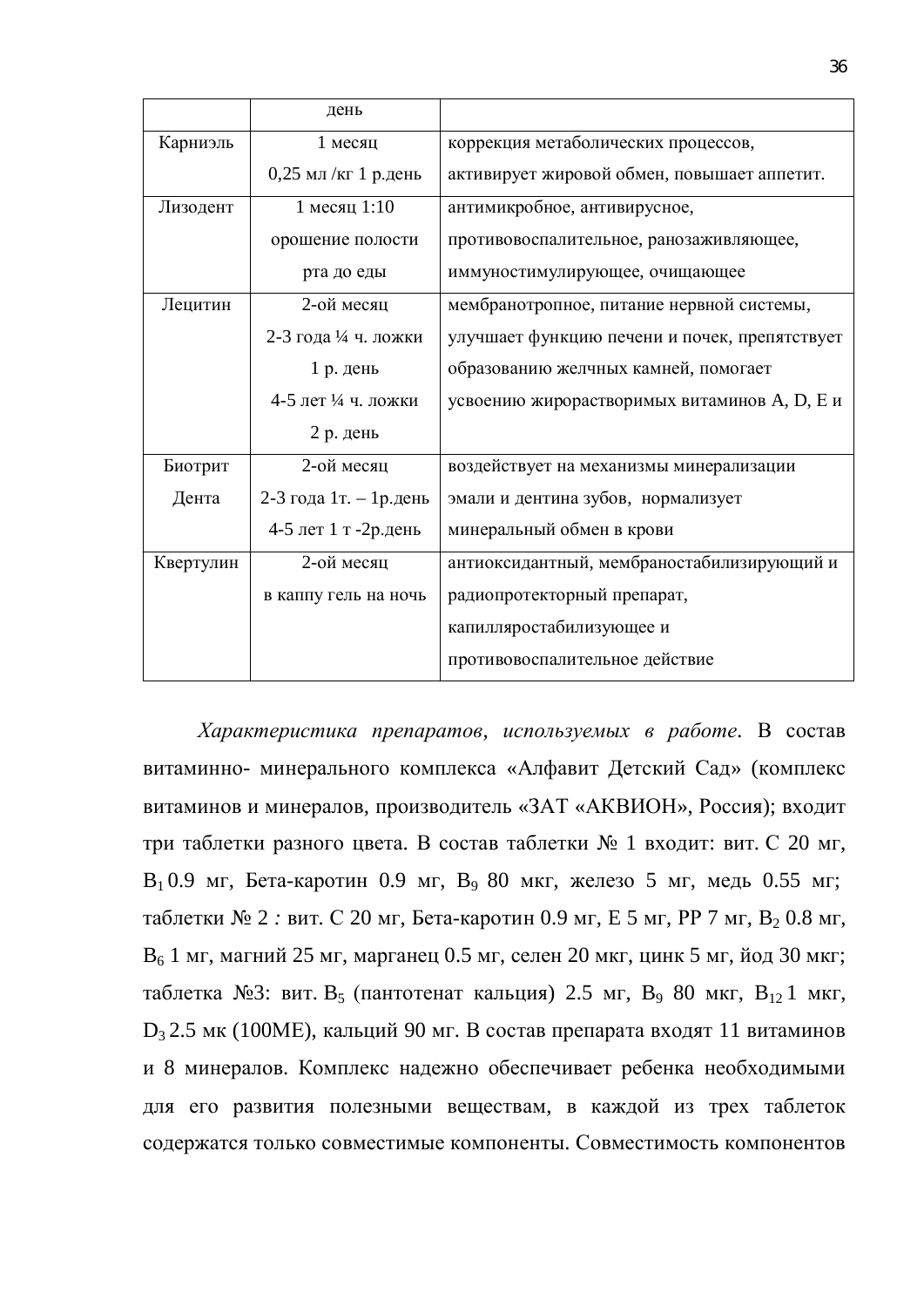и отсутствие искусственных красителей исключает возникновение аллергических реакций.

Препарат «Кальцикор» (цитрат кальция и экстракт корней цикория, заключение Минздрава Украины № 05.03.02-06/40697 от 10.08.2007 г., производитель НПА «Одесская биотехнология»), содержащий в своем составе экстракт корней цикория и цитрат кальция. За счет цикория обеспечивается дополнительное поступление в организм витаминов, гликозидов, органических кислот, фенольных соединений, фруктоолигосахаридов. Цитрат кальция является наиболее легко усвояемой формой кальция, присутствие которого в препарате усиливает лечебнопрофилактические эффект.

«Карниэль» (L-карнитин, производитель ЗАО «Корпорация олифен», Россия) - это эффективный препарат метаболической терапии для лечения нарушений энергетических процессов у детей и взрослых. Левокарнитин это природное вещество, необходимое для энергетического обмена. Он облегчает поступление длинноцепочечных жирных кислот в митохондрии клеток, таким образом предоставляет субстрат для окисления и образования энергии. Жирные кислоты используются как субстрат для образования энергии во всех тканях, кроме головного мозга. Первичный системный дефицит карнитина характеризуется низкой концентрацией девокарнитина в плазме, эритроцитах и / или тканях. Карнитин улучшает удаление избытка органических и жирных кислот у пациентов с нарушением метаболизма жирных кислот и / или со специфическими органическими ацидопатиямы, вызывающими накопление в организме ацетил-СоА.

Зубной эликсир «Лизодент» (заключение Минздрава Украины 05.03.02-04/29065 от 04.07.2005 г., производитель НПА «Одесская биотехнология») - бесспиртовое гигиеническое средство. В состав данного препарата входят: цетавлон, лизоцим, рибофлавин, лимонная кислота, подсластитель, ментол, отдушки. Естественный фермент лизоцим,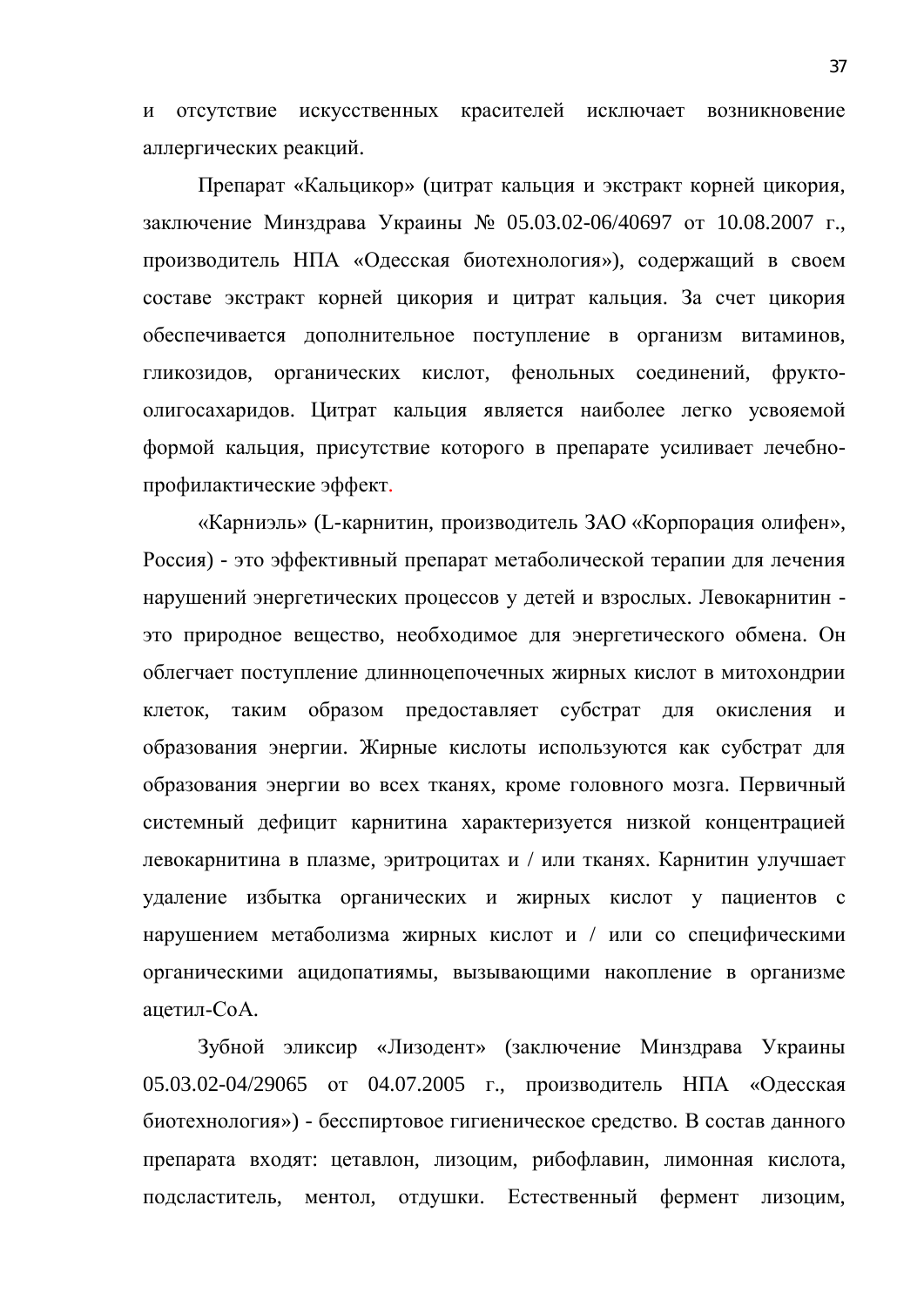обладающий способностью растворять клеточную оболочку бактерий и грибов, подавлять размножение вирусов, стимулировать иммунитет и усиливать антимикробное действие иммуноглобулинов является основным действующим веществом данного препарата. Лизоцим обладает противовоспалительным и ранозаживляющим действиями, усиливающимся в присутствии цетавлона. «Лизодент» с успехом усиливает действие других антимикробных средств, не подавляя при этом жизнедеятельности полезной микрофлоры.

Препарат «Лецитин» (заключение МЗ Украины № 5.08.07/630 от 23.02.2000 г., производитель НПА «Одесская биотехнология») представляет собой комплекс фосфолипидов. Относится к группе общетонизирующие средства и адаптогенов, метаболиков. Обладает общетонизирующим, психостимулирующим, гиполипидемическим, стимулирующим клеточный метаболизм, общеукрепляющим действием. Лецитин входит в состав органов и тканей человека. Высоко его содержание в сердечной мышце, печеночной ткани, головном, спинном мозге. Из него на 50% состоят клеточные мембраны и нервные волокна. Он транспортирует жир и холестерин, удаляя их избыток из организма. При дефиците лецитина развивается жировая инфильтрация печени, происходит отложение холестериновых бляшек в стенках сосудов. Регулярное употребление лецитина предотвращает образование желчных камней и уменьшает размеры уже существующих, восстанавливает функциональную активность печеночных и нервных клеток. В его присутствии происходит полноценное усвоение жирорастворимых витаминов А, Е, D и К. Его наличие необходимо для построения костной и нервной систем, нормального развития половых желез, беременным и кормящим женщинам, его недостаток приводит к повышению внутричерепного давления у новорожденных и детей до года. Суточная норма лецитина - 5г. Разрушаясь ежедневно, в организме он образуется в недостаточном количестве, его содержание необходимо постоянно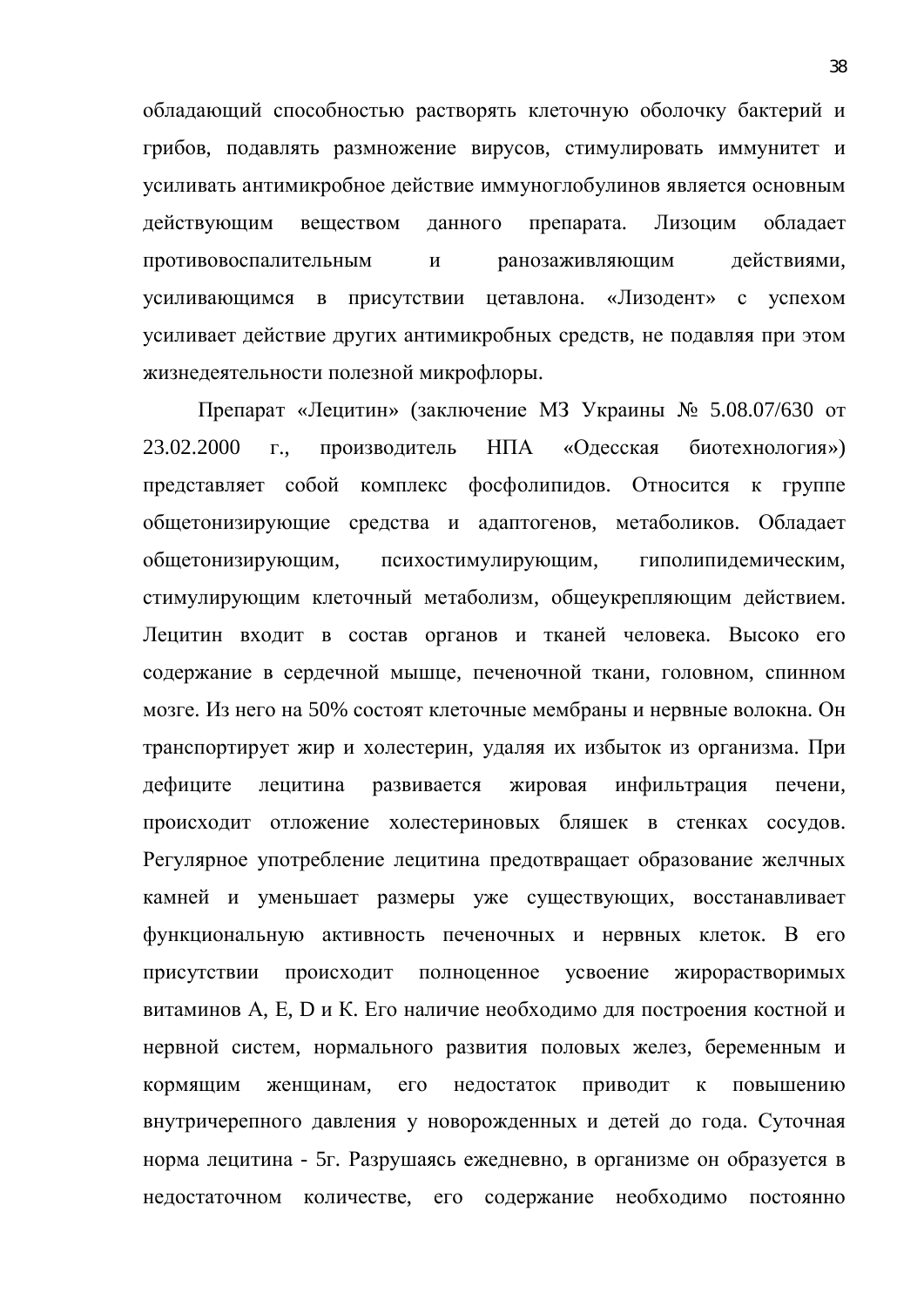пополнять. Побочных реакций данного препарата не выявлено. Противопоказаниями является – индивидуальная непереносимость препарата.

«Биотрит Дента» (комплекс минералов с адаптогеном биотритом, заключение Минздрава Украины № 05.02.28/В-281 от 03.07.1997 г., производитель НПА «Одесская биотехнология»). Показания к применению: кариес, пародонтит, гингивит, остеопороз, переломы, повышение устойчивости к различным заболеваниям, радиации и стрессу. Препарат создан НПА «Одесская биотехнология» на основе биотрита, полученного из проростков пшеницы по специальной технологии, позволяющей максимально сохранить биологически активные вещества. Предотвращает кариес зубов и стимулирует процесс минерализации костной ткани. Кроме биотрита в его состав входят лецитин (источник фосфора и стимулятор обменных процессов в кости), фтористый натрий (усиливает противокариозный эффект), цитрат кальция, аскорбиновая кислота и антисептик декаметоксин. Препарат непосредственно воздействует на механизмы минерализации эмали и дентина зубов, повышая их устойчивость к кариесогенным факторам. Биотрит-Дента нормализует минеральный обмен в крови, что особенно важно для растущего организма, нормального течения беременности, при переломах. Биотрит-Дента устраняет кровоточивость десен, улучшает и стабилизирует состояние тканей пародонта на длительный период. Биотрит-Дента - это надёжное средство профилактической стоматологии. Плановое применение гарантирует снижение заболеваемости кариесом, пародонтитом, гингивитом, остеопорозом, различными инфекционными заболеваниями.

Гель «Квертулин» (заключение Минздрава Украины № 5.03.02. -07/5025 от 05.02.2013 г., производитель НПА «Одесская биотехнология»). Состав: биофлавоноид кверцетин, пребиотик инулин, цитрат кальция. Квертулин, за счет инулина оказывает анти-дисбиотическое действие,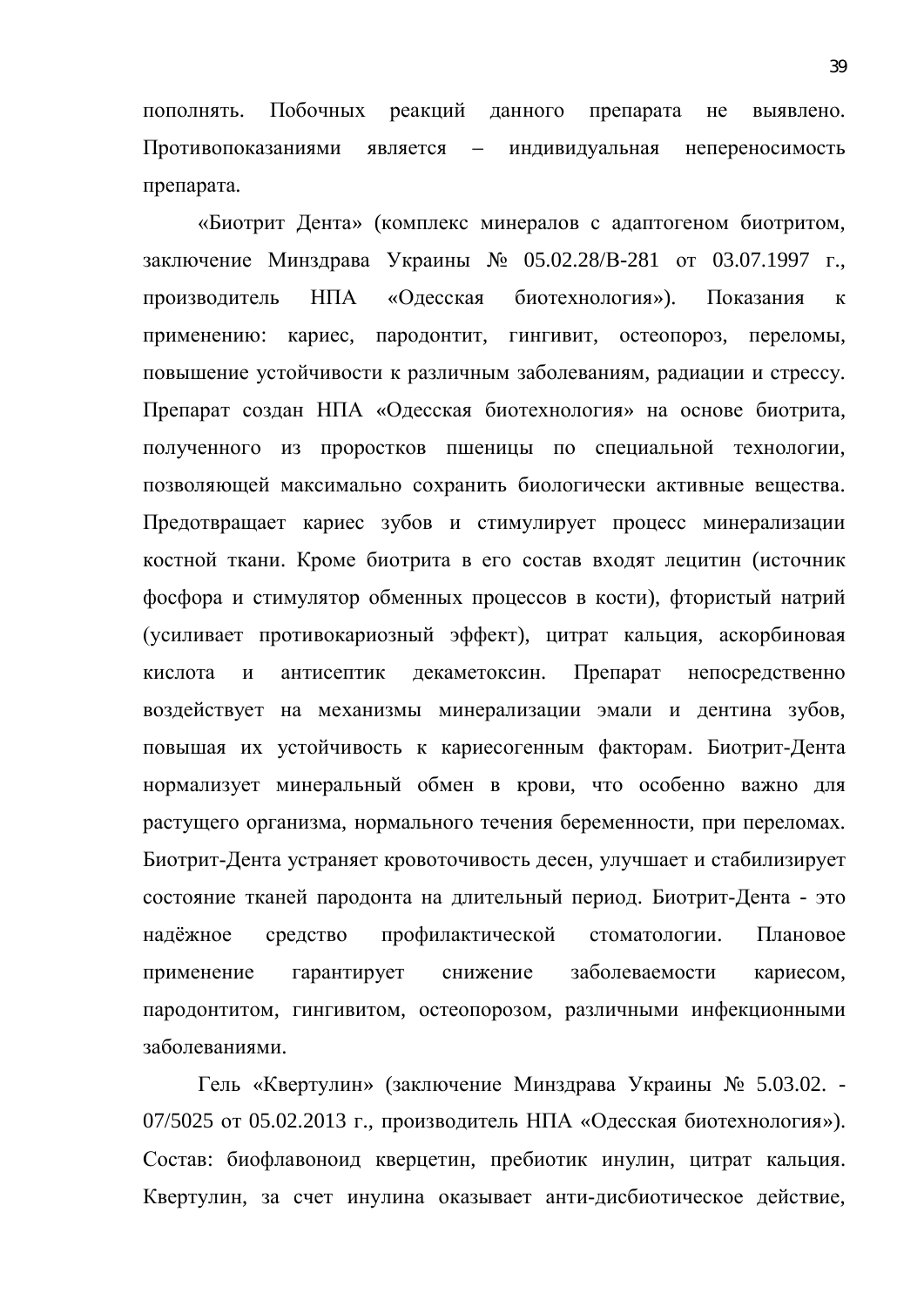стимулируя рост пробиотической микрофлоры и устраняя явления дисбактериоза. Кверцетин обладает Р-витаминной активностью, оказывает антиоксидантное, мембранопротекторное, гепатопротекторное действие. Цитрат кальция является наиболее легко усвояемой формой кальция, стимулирует минерализацию костной ткани, устраняя явления остеопороза. Сочетание этих трех компонентов обеспечивает квертулину лечебно-профилактический эффект, в основе которого лежит устранение кишечного дисбиоза, защита печени от микробных токсинов, предупреждение транслокации бактерий (т.е. их перемещение из кишечника в другие органы и ткани), снижение активности провоспалительных и прооксидантных систем организма.

#### 2.2. Методы исследования.

2.2.1. Клинические методы исследования. Осмотры детей проводились в процессе эпидемиологических обследований и в процессе углубленных исследований для оценки эффективности разработанного комплекса. Клиническая оценка состояния твердых тканей зубов, тканей пародонта и уровня гигиены полости рта в углубленных исследованиях проводилось в исходном состоянии, через 6 месяцев, через 1 год, 1,5 года, 2 года. Они включали: оценку состояния твердых тканей зубов (кп<sub>з</sub>, кп<sub>п,</sub> КПУз, КПУп), состояния тканей пародонта (индекс РМА, индекс кровоточивости) и состояние гигиены полости рта ɢɧɞɟɤɫɵ Silness-Loe, Stallard) [156].

Обследование детей происходило в стандартных условиях стоматологического кабинета с использованием стоматологического зеркала, зонда, пинцета, а также специального пуговчатого зонда для оценки состояния тканей пародонта.

Результаты обследования заносились в карты, разработанные в ГУ «ИС НАМН». В картах фиксировались поражения твердых тканей зубов,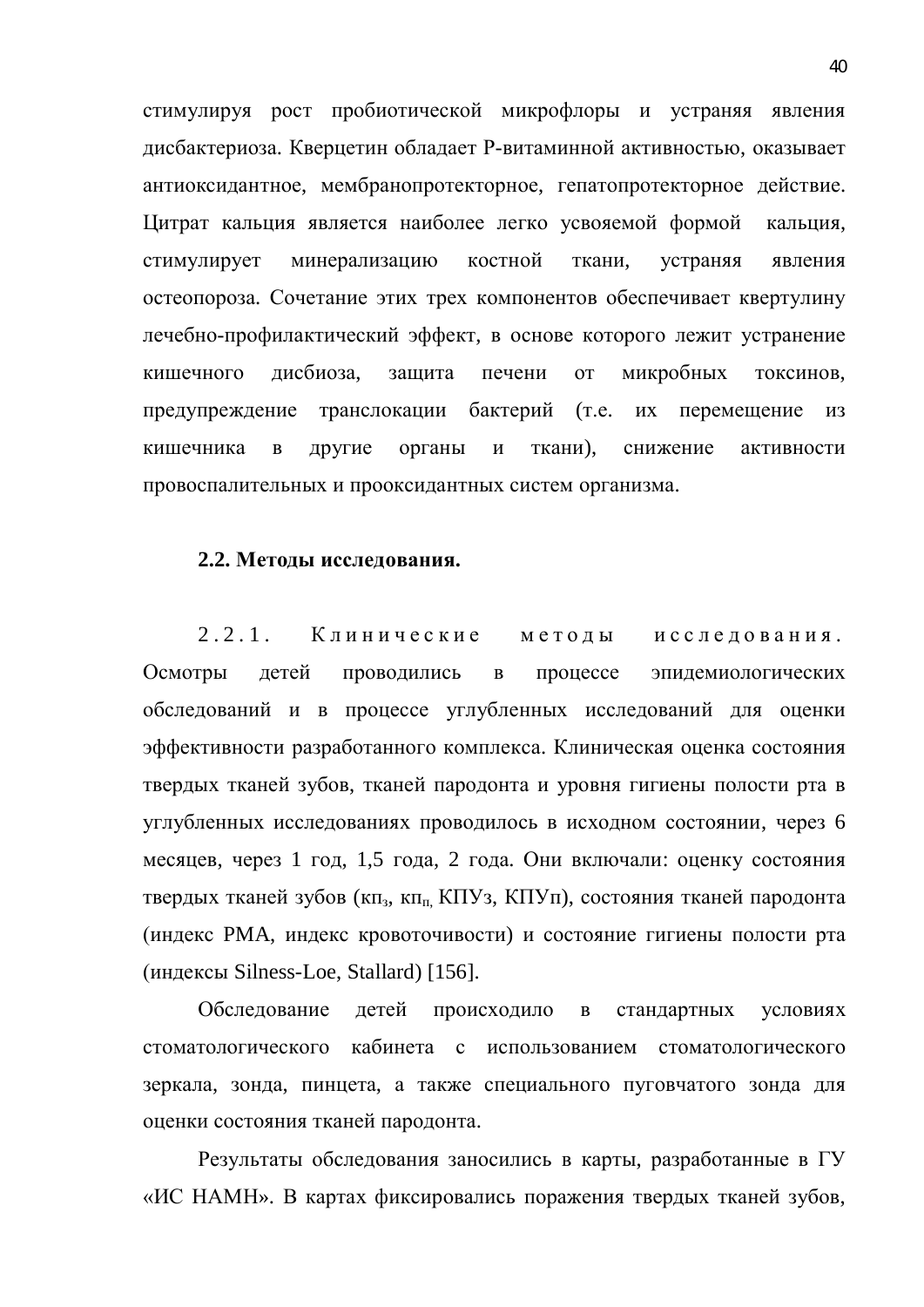наличие флюороза, степень поражений слизистой оболочки полости рта, наличие зубочелюстных аномалий, нуждаемость в ортодонтическом лечении. Производили подсчет распространенности и интенсивности поражения зубов кариесом, дающие возможность оценить эффективность внедрения предложенного профилактического комплекса.

Кариеспрофилактическую эффективность (редукцию кариеса) рассчитывали по формуле:

$$
K\Pi \Theta = 100 - \left[\frac{K(\text{och})}{K(\text{cpash})} \times 100\right],\tag{2.1}
$$

где КПЭ - кариеспрофилактический эффект в процентах, К<sub>(осн.)</sub> и  $K_{(c_{OABH})}$  – количество кариозных поражений в среднем на одного ребенка в основной и группе сравнения соответственно.

Также проводили расчет индекса наивысшей интенсивности кариеса зубов (SiC), проводили оценку осложнений кариеса в структуре индексов кп<sub>з</sub> и SiC, определяли количество детей с низкой, средней и высокой интенсивностью поражения кариесом зубов.

 $2.2.2.$  Экспериментальные методы и с с л е д о в а н и я. Через 30 дней у крыс всех трех групп собирали слюну и после этого животных выводили из эксперимента путем кровопускания из сердца, выделяли блоки челюстей с зубами и пульпу резцов. В зубах определяли глубину поражения кариесом, количество кариозных полостей, среднее на 1 крысу [50]. Активность фосфатаз в пульпе зубов определяли по гидролизу пара-нитрофенилфосфата: кислой при рН 4,8, щелочной при рН 10,5 [97]. В ротовой жидкости исследовали активность уреазы с использованием реактива Несслера [24], активность лизоцима с использованием субстрата Micrococcus lysodeikticus [96], степень дисбиоза по методу А.П. Левицкого [163], содержание кальция по реакции с орто-крезолфталеинкомплексоном [31], содержание фосфора по восстановлению фосфорно-молибденовой кислоты [13]. Степень атрофии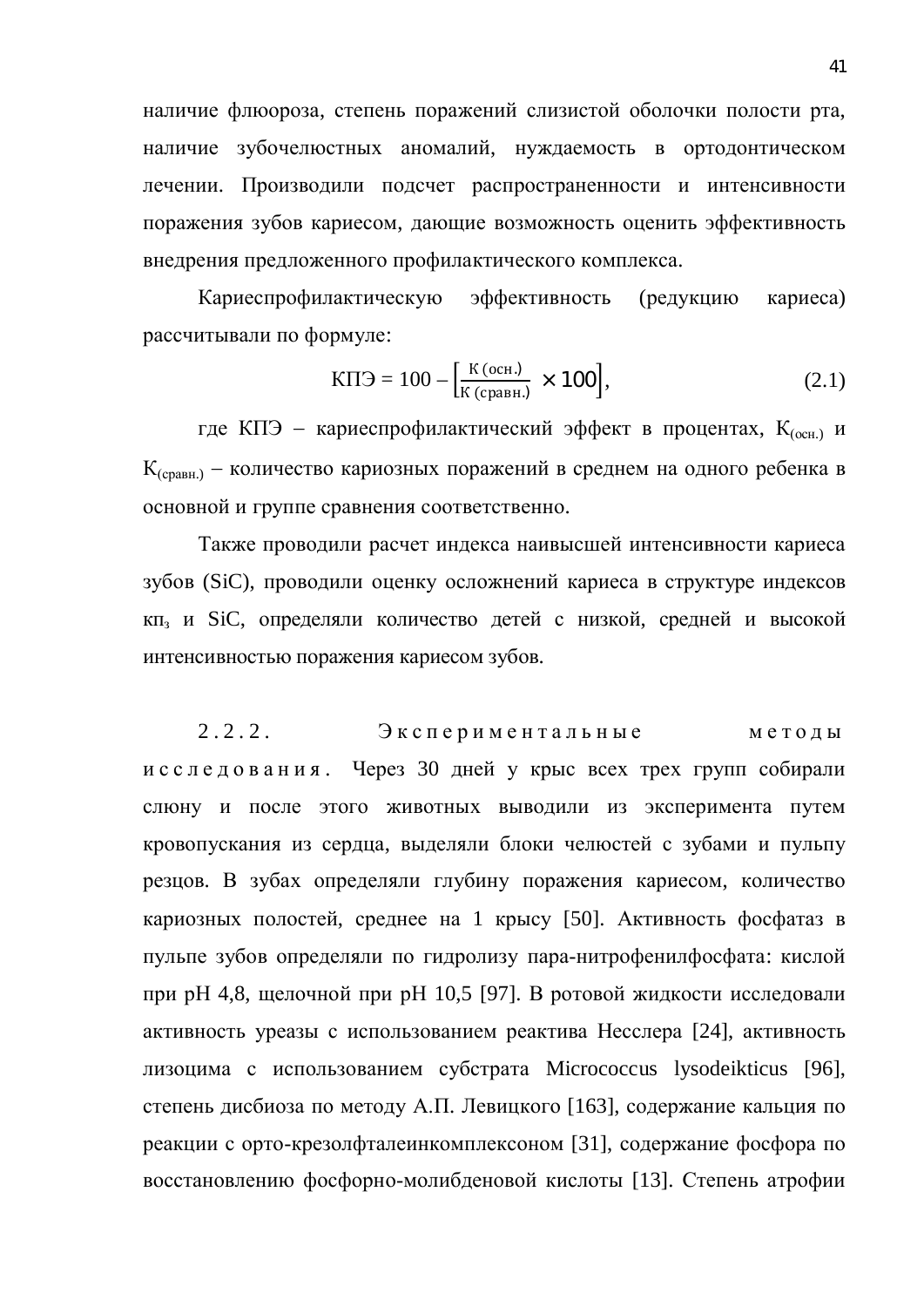альвеолярного отростка считали по методу Николаевой А.В. [113]. Степень атрофии определяли методом биометрии для определения линейных размеров обнажения корней верхних и нижних моляров.

Показатели обнажения корней моляров рассчитывали по формуле (в процентах):

$$
K = \frac{l \cdot 100}{M},\tag{2.2}
$$

где К - величина относительного обнажения корней в процентах; *l* расстояние от края альвеолы до анатомической шейки зуба; М расстояние от края альвеолы до вершины бугорка зуба.

Забор тканей десны для биохимических исследований проводили общепринятой методикой, промывали 0,85 % раствором NaCl, высушивали фильтровальной бумагой и сохраняли для исследования при температуре - $10^0$ С. Подготовка препаратов тканей десны и пульпы зубов проводилась на физиологическом растворе из расчета 20 мг сырой ткани на 1 мл раствора.

 $2.2.3.$  Биохимические методы исследования. Активность фосфатаз в пульпе зубов определяли по гидролизу паранитрофенилфосфата: кислой при р $H$  4,8, щелочной при р $H$  10,5 [97]. В ротовой жидкости исследовали активность уреазы с использованием реактива Несслера [24], активность лизоцима с использованием субстрата Micrococcus lysodeikticus [96], степень дисбиоза по методу А.П. Левицкого [163], содержание кальция по реакции с орто-крезолфталеинкомплексоном [31], содержание фосфора по восстановлению фосфорно-молибденовой кислоты  $[13]$ .

 $2.2.4.$  Биофизические методы исследования. Денситометрия. Исследование проводилось с помощью денситометра Osteo Syst SONOST 2000 (Корея) [126]. При этом определялись: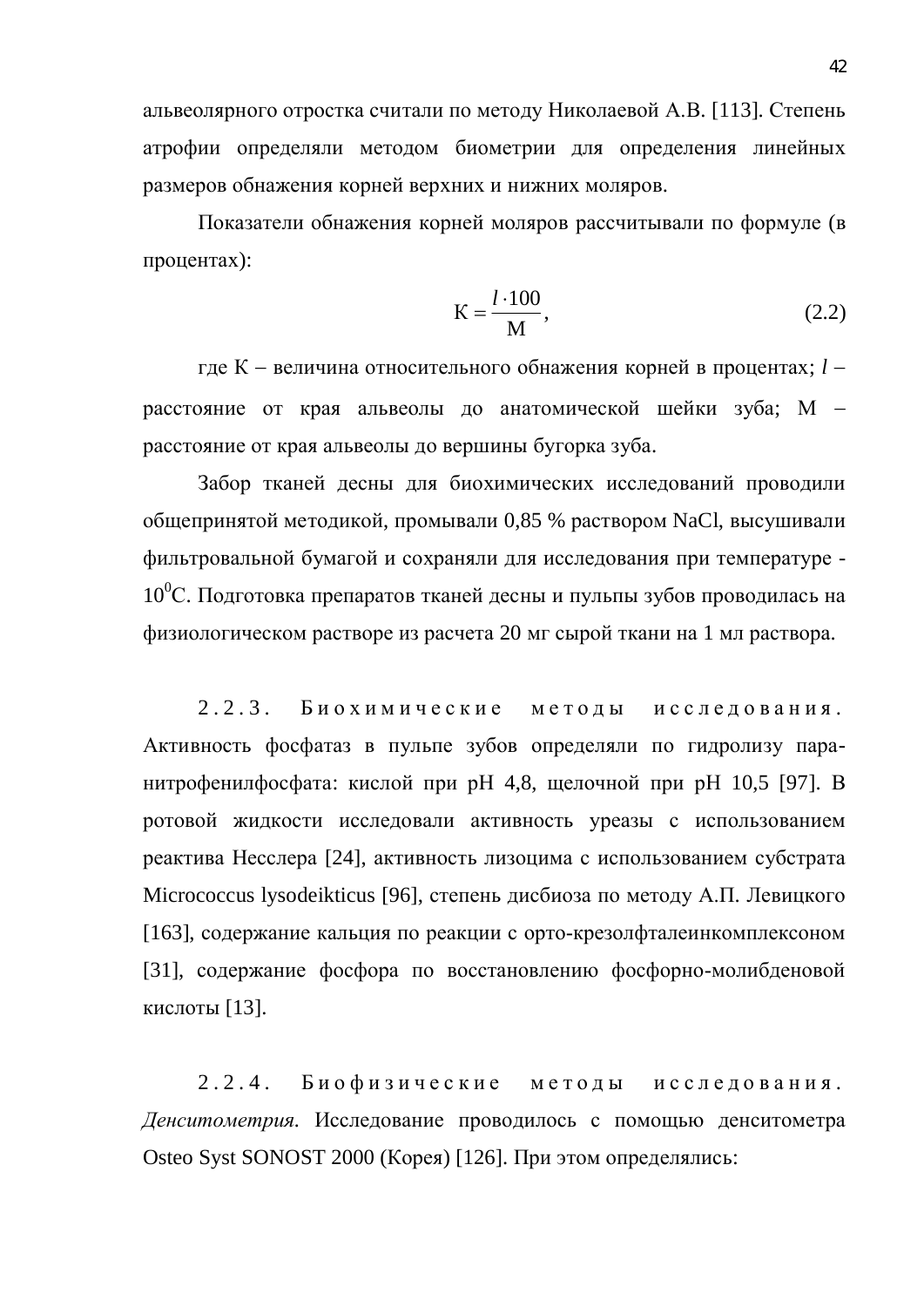- SOS — скорость распространения (прохождения) ультразвуковой волны через пяточную кость, измеряется в м/с и зависит от плотности и общей минерализации кости;

- BUA — широкополосное затухание ультразвуковой волны, измеряется в дБ / МГц, отражает количество, размеры и пространственную ориентацию трабекулярной костной ткани, т.е. ее архитектонику;

- BQI, % — индекс качества кости, рассчитывается по показателям SOS и BUA.

Метод оценки уровня функциональных реакций в полости рта по колебаниям величины pH ротовой жидкости в отдельных ее пробах. Предложенный в работе [123] метод основан на том, что колебания величины рН ( $\Delta$ рН) в отдельных пробах являются представительной характеристикой нестабильности гомеорезиса и неспособности организма поддерживать кислотно-щелочное равновесие в полости рта. При этом значения величины  $\Delta$ рН, лежащие в интервале 0,2-1,0 соответствуют обычно низкой кариесрезистентности у детей, а значения 0,01-0,1 высокой кариесрезистентности. Для оценки величины  $\Delta$ рН у каждого пациента берется пять проб ротовой жилкости по 1 мл. в которых определяется значение величины рН с помощью иономера непосредственно после забора пробы. Затем рассчитывается среднее значение величины рН и доверительный интервал отклонений от среднего значения ( $\Delta$ рН) с учетом коэффициента Стьюдента для пяти измерений и доверительной вероятностью 0,95. Данные усреднялись по группе.

Мицеллярность и минерализующая способность ротовой жидкости. Эффективность минерализующей функции ротовой жидкости зависит не только от ее состава, но и от ее структуры. В работе [101] предложена модель обеспечения перенасыщенности ее ионами Са<sup>++</sup> и НРО<sup>4-</sup> и минерализующей функции за счет существования жидкокристаллической мезофазы или мицеллярной структуры. В работе [42] было показано, что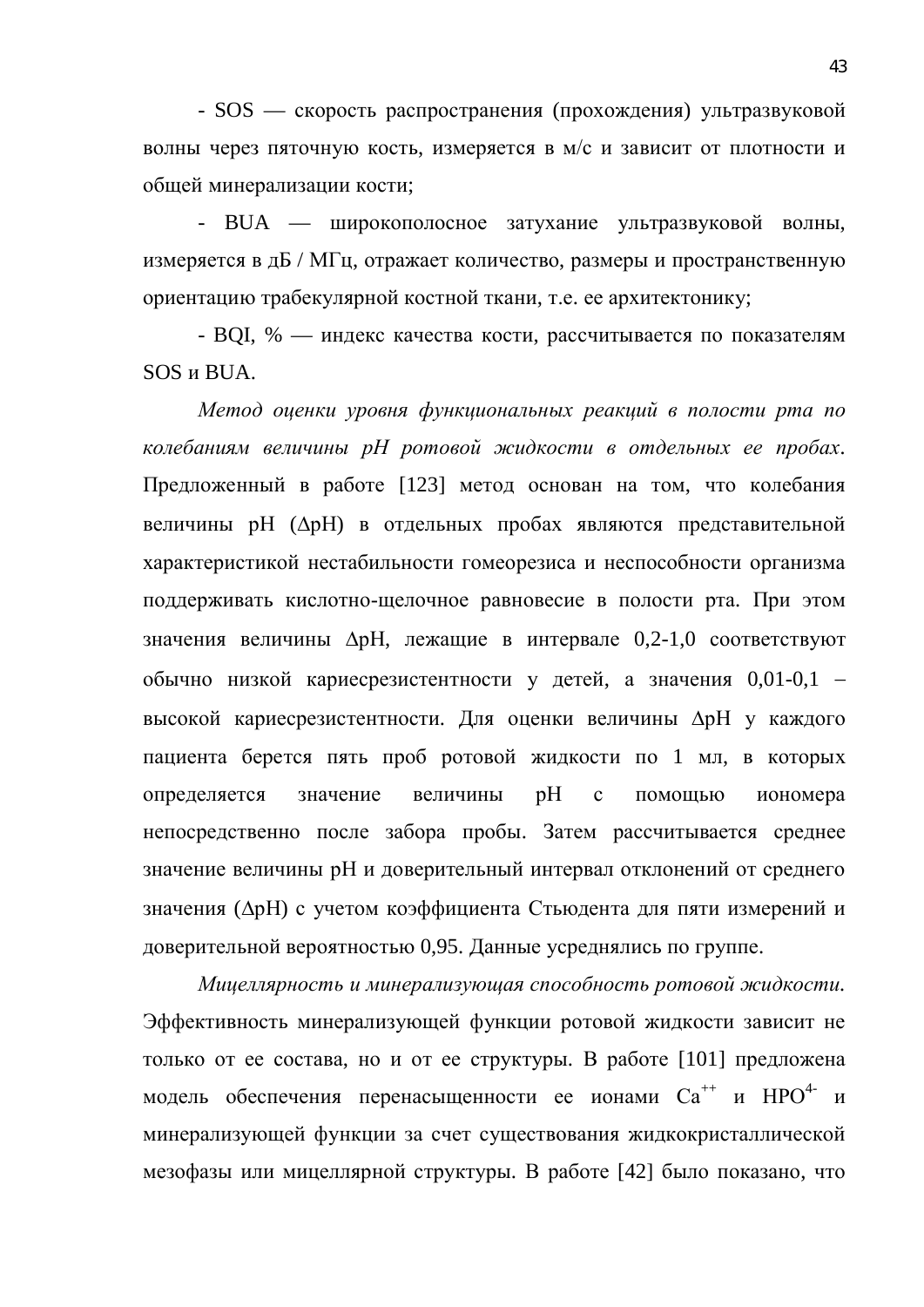мицеллярность ротовой жидкости можно оценить количественно, исходя из того, что ее полное электрическое сопротивление на переменном токе (электрический импеданс) Z должно уменьшаться с ростом частоты колебаний тока, тем сильнее, чем больше ее дисперсность или мицеллярность. При этом, рассчитывался коэффициент дисперсии Кд, представляющий собой отношение импеданса ротовой жидкости на низкой частоте (1-10 Гц)  $Z_1$  к этой величине на высокой частоте (10<sup>3</sup>-10<sup>7</sup> Гц)  $Z_2$ , т.е.  $K_{\text{A}} = Z_1/Z_2$ 

Спектроколориметрическая оценка кислоторезистентности *твердых тканей зубов.* Спектроколориметрические исследования твердых тканей зубов основаны на количественной аппаратурной оценке in vivo в полости рта насыщенности цветовой окраски зубов после обработки их 0,1 % раствором HCl (30 сек.) и затем раствором метиленовой сини (ТЭР-тест) [121].

Электрическая проводимость эмали зубов (электрометрический показатель) оценивалась с помощью прибора Дент-Эст [99].

*Ɉɰɟɧɤɚɮɭɧɤɰɢɨɧɚɥɶɧɨɣɤɚɪɢɟɫɩɪɨɬɟɤɬɨɪɧɨɣɚɤɬɢɜɧɨɫɬɢ (ɪɟɚɤɰɢɢ)* пульпы при кислотной нагрузке (ФКПАП). Предложенный в работах [38, 40, 43] метод оценки функционального состояния пульпы зубов (ФКПАП), заключается в увеличении на определенное время электрического импеданса  $Z_2$  твердых тканей зубов, при кислотном воздействии на их эмаль ( $A = Z_2/Z_1$ , где  $Z_1$  – электрический импеданс до кислотного воздействия). При этом уменьшается проницаемость эмали не только для переменного электрического тока, но и для красителей, используемых при ТЭР-тесте. В норме в 6-7 лет электрический импеданс зубов под действием кислотного раздражителя может увеличиться в сотни раз, при кариесе - в несколько раз, при флюорозе – эффект практически отсутствует. В случае депульпированных зубов при кислотном травлении эмали величина Z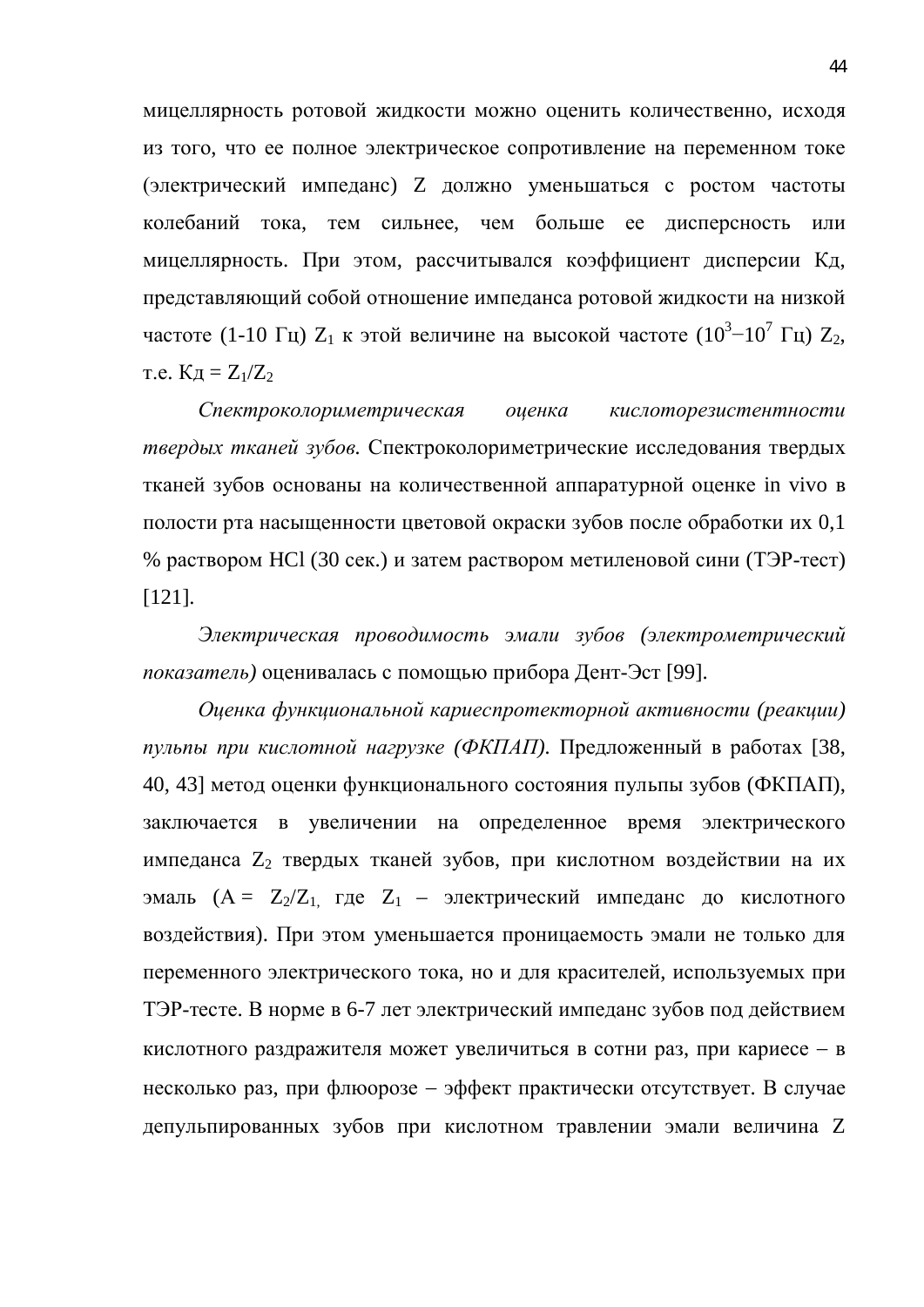всегда уменьшается. Электрический импеданс зуба измерялся на частоте 1000 Гц с помощью измерительного моста RLC 5030.

Спектроколориметрические исследования тканей пародонта позволяют оценить количественно функциональное состояние микрокапиллярного русла десны и степень ее воспаления. Возникновение и вид функциональной гиперемии под действием регламентированной жевательной нагрузки (ЖН) определяется состоянием клеточного метаболизма, их способностью реагировать на факторы воздействия, состоянием капилляров, тонусом сосудов, адекватной вазомоторной реакцией. Метод основан на том, что кровоток в десне составляет 70 % от общего кровообмена тканей пародонта. В случае интактного пародонта жевательная нагрузка (ЖН) всегда вызывает гиперемию, которая заключается в увеличении на определенное время кровенаполнения в артериальной и венозной части микрокапиллярного русла. При этом наблюдается, как правило, незначительная барьерная проницаемость слизистой десны для раствора Шиллера-Писарева (Ш-П), высокая концентрация оксигемоглобина и отсутствие метгемоглобина в крови. При наличии воспалительных процессов, в том числе и скрытых, в тканях пародонта кровообмен в капиллярном русле под действием жевательной нагрузки уменьшается и зависит от степени воспаления. При этом отмечается повышенная барьерная проницаемость десны для красителей, наличие реакции на гликоген, сниженная концентрация оксигемоглобина. Все оптические и цветовые параметры при этом фиксируются в координатах цвета и в виде спектрального распределения коэффициента отражения света [122, 124].

2.2.5. Статистическая обработка данных. При статистической обработке полученных результатов использовалась компьютерная программа STATISTICA 6.1. Доверительный интервал случайной погрешности (величина, приближающаяся к абсолютной ошибке измерения), при прямых измерениях определялась как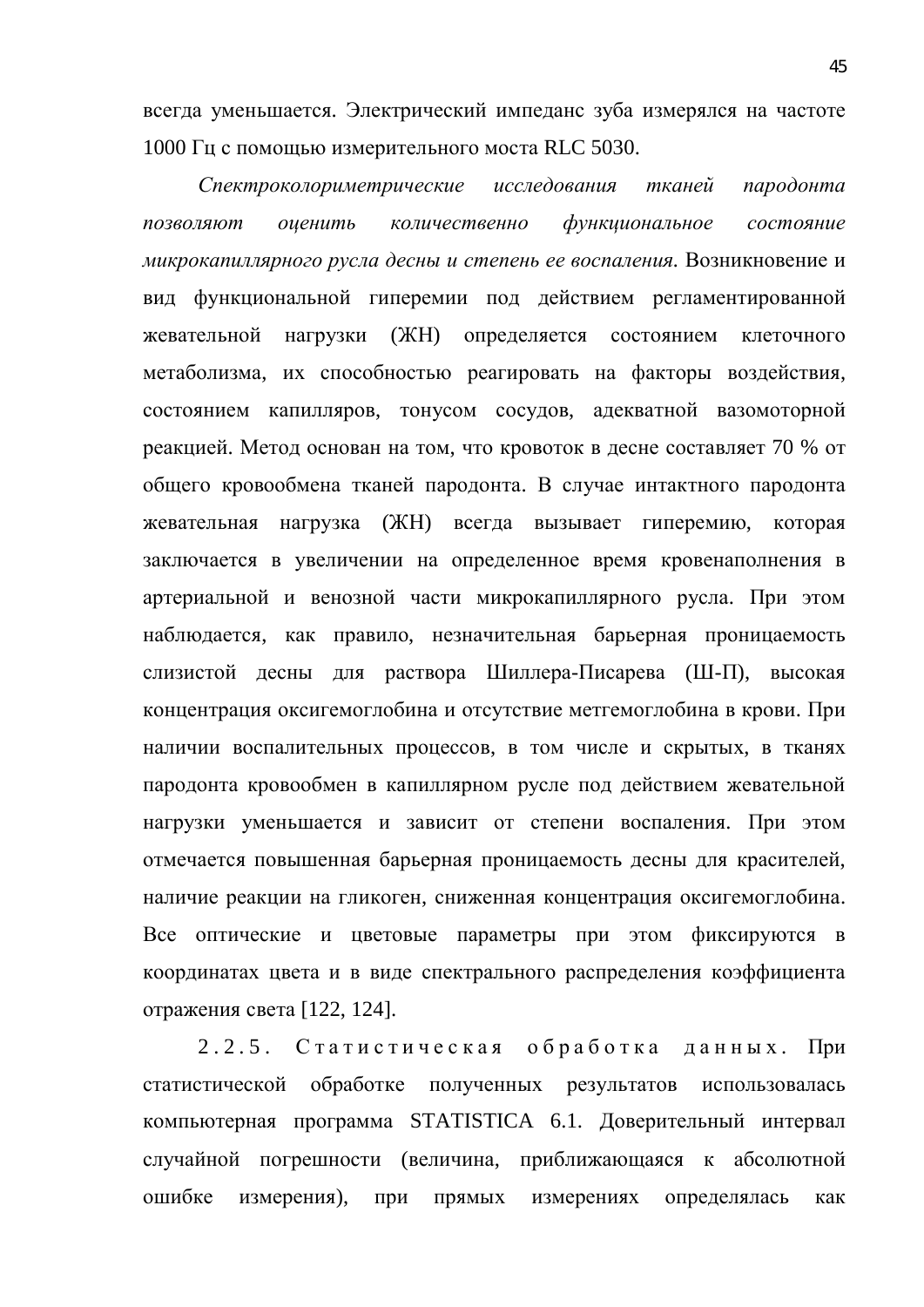среднеквадратическая ошибка среднеарифметического, умноженная на коэффициент Стьюдента для соответствующего числа измерений *n* и заданной доверительной вероятности  $\alpha = 0.95$ :

$$
m = t_{\alpha,n} \sqrt{\frac{\sum_{i=1}^{n} (\Delta x_i)^2}{n(n-1)}},
$$
\n(2.3)

где  $\Delta x_i$  – отклонение значения *i*-го измерения от среднеарифметического значения.

Кроме того, был проведен статистический анализ результатов эпидемиологических обследований. Проверка данных на подчинение нормальному закону была выполнена с использованием критерия Шапиро-Уилко [74]. Были использованы инструменты регрессивного анализа [164]. Было проведено сравнение показателей стоматологического статуса и денситометрии детей 2-3-х и 4-5-ти лет г. Тернополь с другим регионами Украины, исследование зависимости кариозного поражения зубов от состояния уровня гигиены полости рта в промышленных и непромышленных регионах Украины.

Выводы к разделу 2:

- в разделе описаны дизайн исследования и использованные методы исследования;

в работе использованы современные клинические. экспериментальные, клинико-лабораторные и математические методы исследования;

при оценке эффективности разработанного комплекса профилактики кариеса зубов у детей 2-5 лет использовались препараты и приборы зарегистрированные в Украине и имеющие разрешительные документы для применения.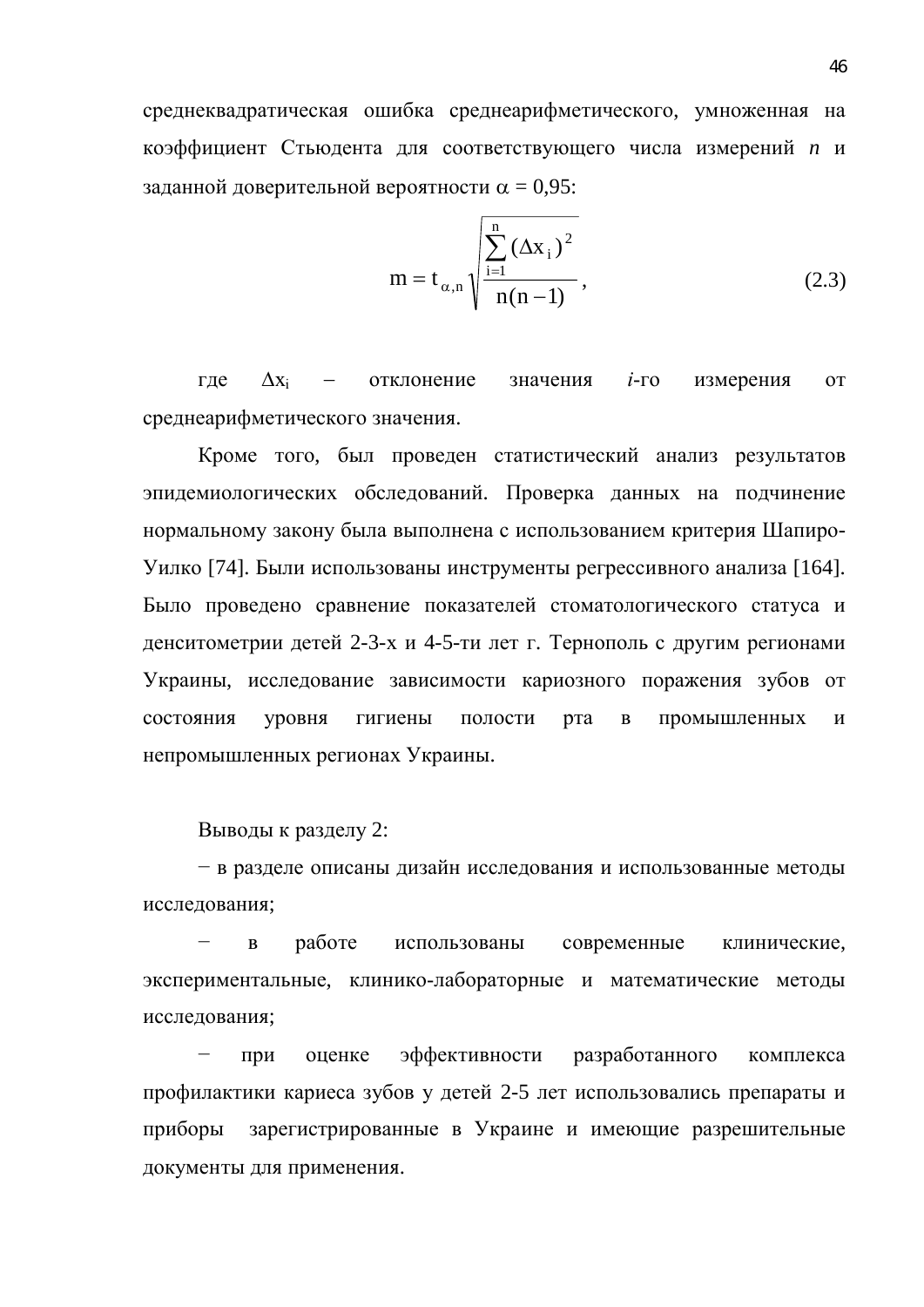## РАЗДЕЛ 3

ЧАСТОТА И СТРУКТУРА СТОМАТОЛОГИЧЕСКОЙ ЗАБОЛЕВАЕМОСТИ У ДЕТЕЙ РАННЕГО И ДОШКОЛЬНОГО **ВОЗРАСТА В НЕПРОМЫШЛЕННОМ РЕГИОНЕ СО СНИЖЕНЫМ** СОДЕРЖАНИЕМ ФТОРА В ПИТЬЕВОЙ ВОДЕ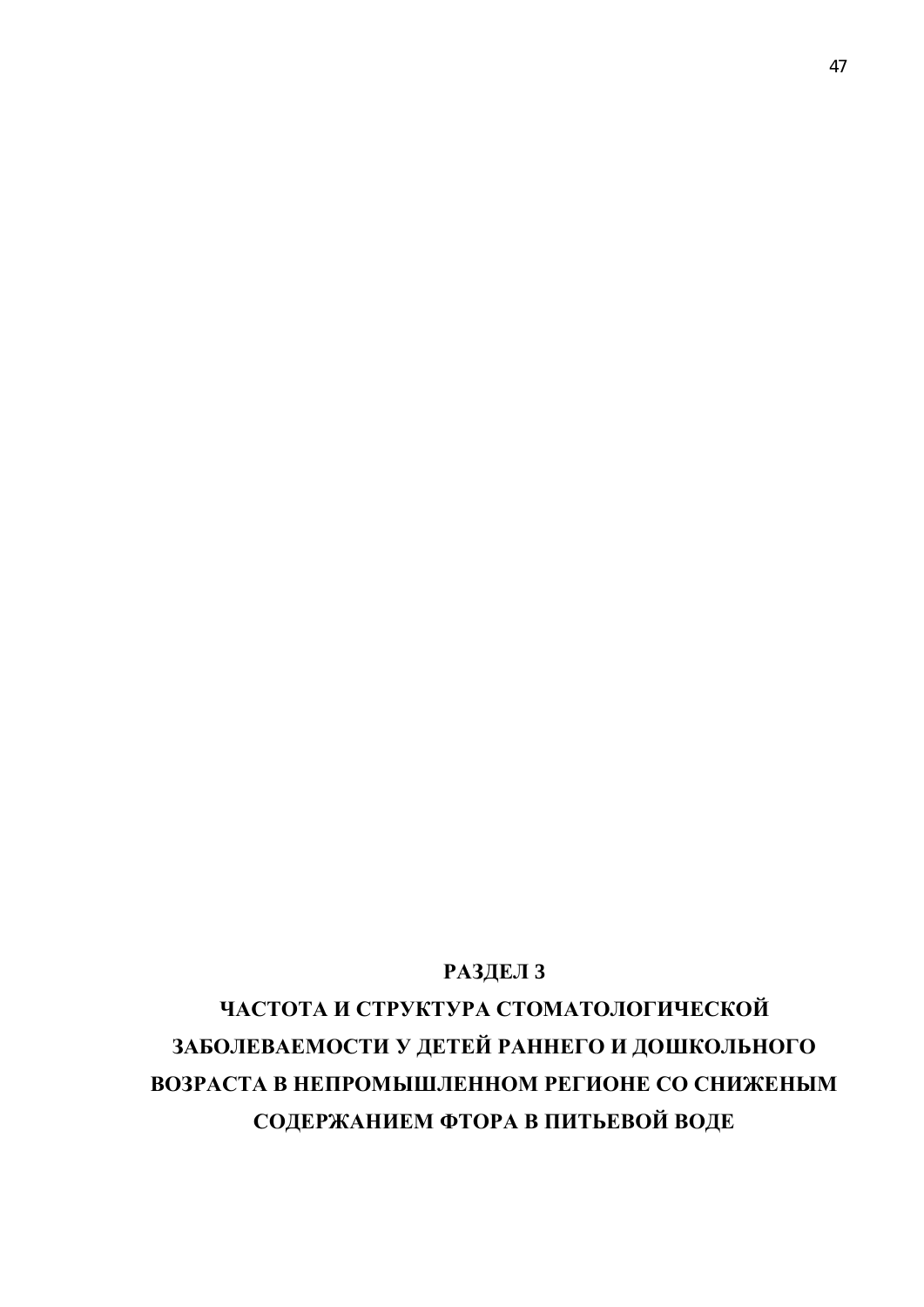## 3.1. Стоматологический статус детей 2-5 лет непромышленного **региона Украины с недостатком фтора в питьевой воде.**

Изучение особенностей распространенности и интенсивности кариеса зубов способствует правильной организации профилактических и лечебных мероприятий в обследуемом регионе.

Нами был обследован 121 ребенок в возрасте 2-5 лет г. Тернополь, где концентрация фтора в питьевой воде снижена по сравнению с нормой. Все дети были разделены на возрастные группы: 2-3 года - 61 ребенок и 60 детей — 4-5 лет. Обследование проводили среди соматически здоровых детей, не имеющих каких-либо сопутствующих заболеваний. В каждой группе были выделены дети с наивысшей интенсивностью кариеса (SiC).

Эпидемиологическое обследование пациентов проводили по методике, рекомендованной ВОЗ. Полученные данные заносили в карту обследования рекомендованную ВОЗ в модификации ГУ «ИС НАМН».

В табл. 3.1 приведены результаты проведенного нами эпидемиологического обследования.

Таблица 3.1

#### Bo<sub>3</sub>pact Распространенность, % Опенка степени поражения  $π$ ο BO3 Интенсивность KΠ<sub>3</sub> низкая, % средняя, % высокая, % 2-3 года | 65,6 | высокая | 3,1±0,2 | 57,5 | 13 | 29,5

## дошкольного возраста г. Тернополь, М±m

Показатели заболеваемости кариесом зубов у детей раннего и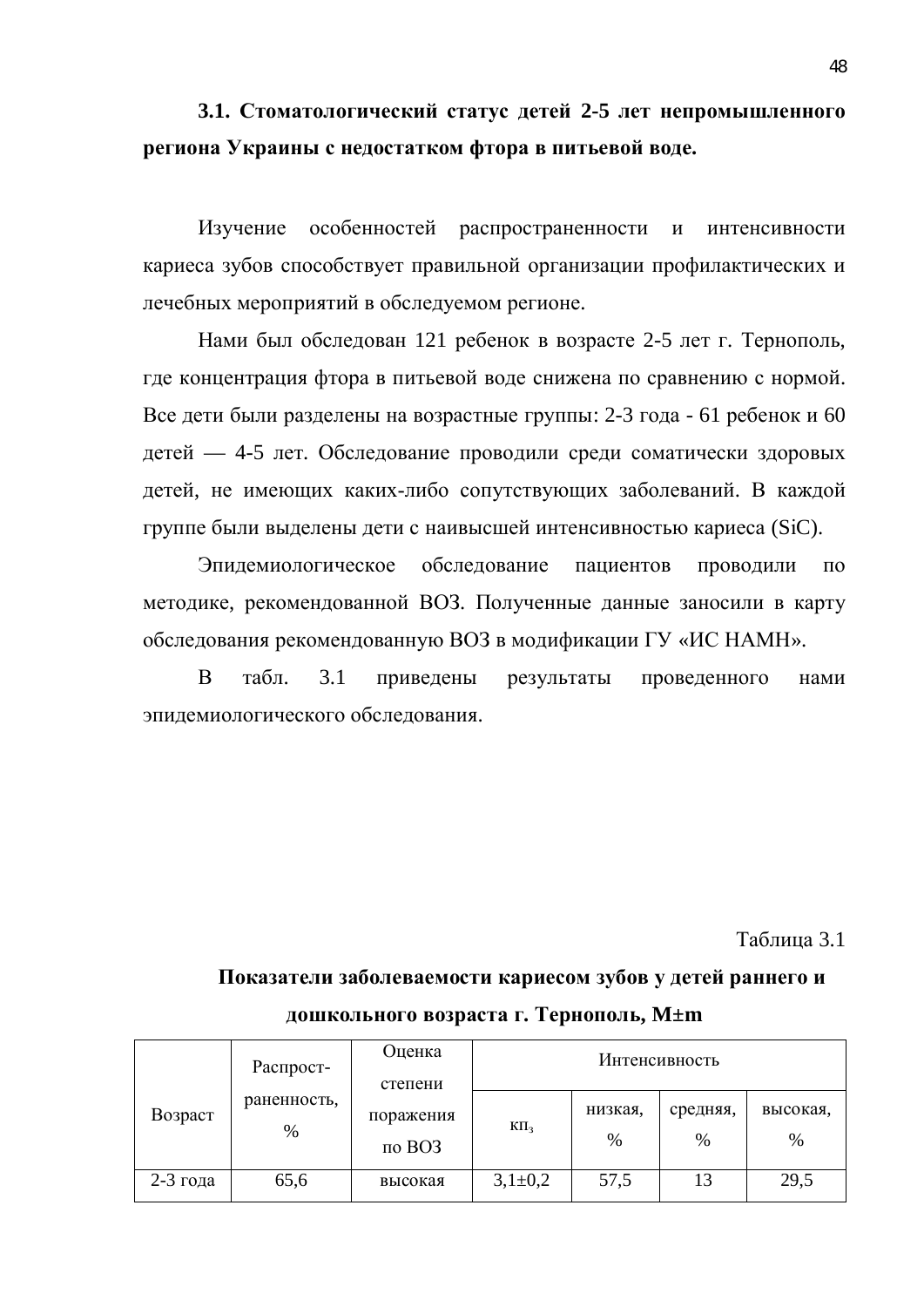| <b>SiC</b> | 100 | сплошная | $8,0{\pm}0,6$ | $\overline{\phantom{a}}$ |    | 100 |
|------------|-----|----------|---------------|--------------------------|----|-----|
| $2-3$ года |     |          |               |                          |    |     |
| $4-5$ лет  | 70  | массовая | $3,9+0,3$     | 30                       | 30 | 40  |
| <b>SiC</b> | 100 | сплошная | $8,7+0,7$     | $\overline{\phantom{0}}$ |    | 100 |
| 4-5 лет    |     |          |               |                          |    |     |

Результаты, проведенного обследования свидетельствуют о том, что у детей 2-3 лет распространенность кариеса составляет 65,6 % (40 человек) и соответствует высокому показателю по градации ВОЗ. У детей группы SiC этот показатель имеет значение 100 % — сплошная. Интенсивность кариеса у детей данного возраста 3,1 (средняя по градации ВОЗ). В группе SiC она составляет 8,0 (высокая).

Низкая степень поражения кариесом зубов наблюдалась у 57,5 % детей (35 человек). Средняя степень поражения зубов была у 13 % детей (8); высокая у 29,5 % детей (18 человек).

В группе детей 4-5 лет распространенность кариеса была массовой и составляла 70 % (42 человека), в группе SiC данный показатель равен 100 %. Интенсивность кариеса составляет – 3,9, в группе  $SiC - 8,7$  баллов.

При анализе данных показателей видно, что распространенность кариеса у детей 4-5 лет в сравнении с детьми 2-3 лет выше на 4,4 %, интенсивность кариеса возросла на 0,8 баллов. В выделенных группах SiC у детей 2-3 лет интенсивность кариеса больше в 2,6 раз в сравнении с остальными обследованными, в группе детей 4-5 лет –в 2,2 раза.

У детей 4-5 лет низкая степень поражения кариесом зубов наблюдалась у 30% (18 человек) детей, средняя - у 30% (18 человек) и высокая – у 40 % (24 человека) соответственно.

Таблица 3.2

## Структура поражения твердых тканей зубов у детей раннего и дошкольного возраста г. Тернополь, М±m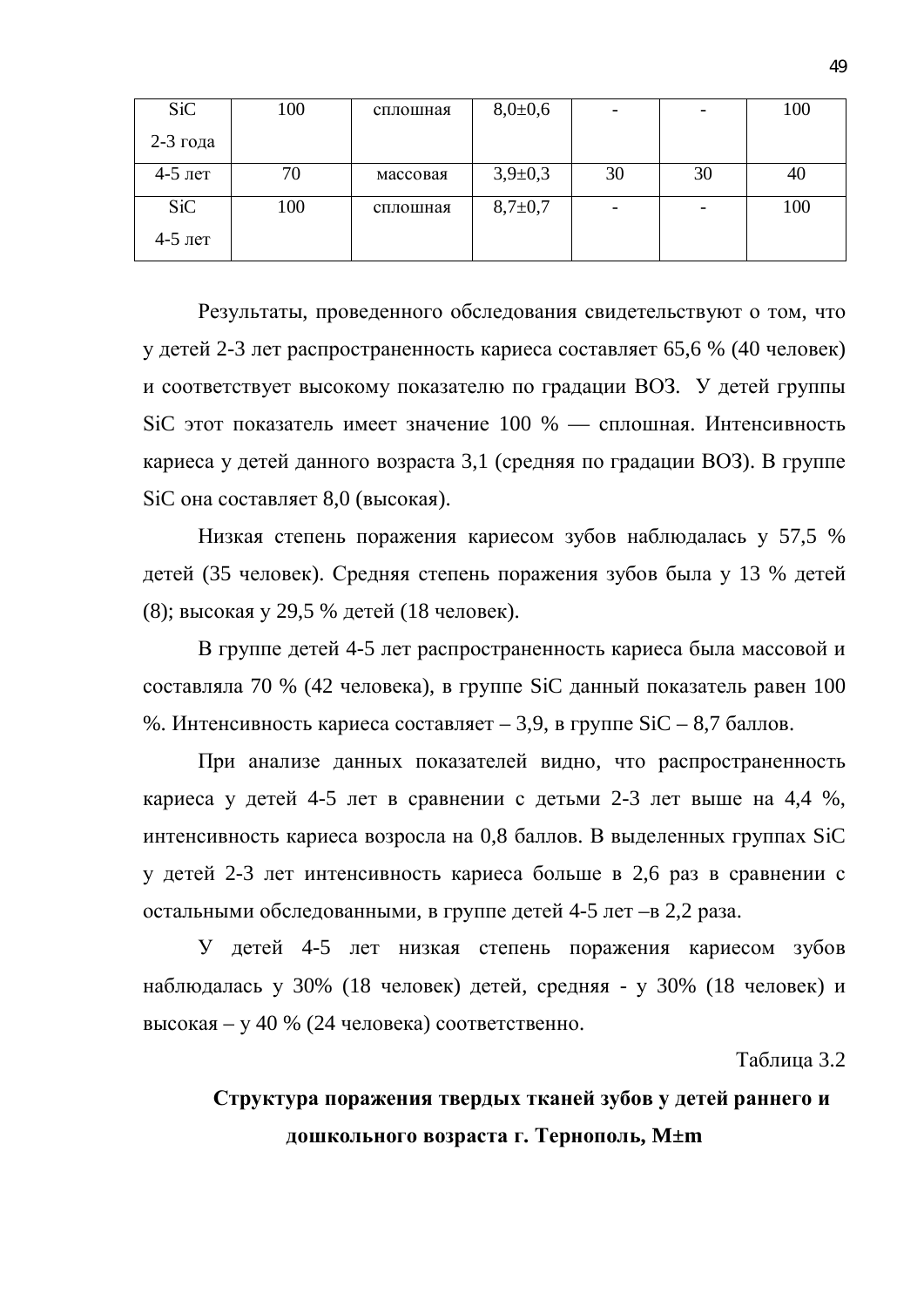| Возраст               | $K\Pi_{\Pi}$   | к (кариозные  |      | п (запломбиро-   |                 | Осложнения       |           |  |
|-----------------------|----------------|---------------|------|------------------|-----------------|------------------|-----------|--|
|                       |                | полости)      |      |                  | ванные полости) |                  | кариеса в |  |
|                       |                |               |      |                  |                 | структуре «к»    |           |  |
|                       |                | абс.          | $\%$ | абс.             | $\%$            | абс.             | $\%$      |  |
| $2-3$ года            | $3,32\pm0,2$   | $3,26\pm0.2$  | 98   | $0.05 \pm 0.002$ | $\overline{2}$  | $0.03 \pm 0.001$ | 0,92      |  |
| $2 - 3$<br><b>SiC</b> | $8,95 \pm 0.6$ | $8,8 \pm 0.7$ | 98,6 | $0,11\pm0,09$    | 1,4             | $0,15\pm0.03$    | 1,9       |  |
| года                  |                |               |      |                  |                 |                  |           |  |
| $4-5$ лет             | $4,2{\pm}0,3$  | $4,1\pm0,3$   | 97,5 | $0,26\pm0.01$    | 2,5             | $0,08\pm0,003$   | 1,5       |  |
| <b>SiC</b><br>$4 - 5$ | $9,4\pm0.7$    | $8,3{\pm}0,6$ | 94,8 | $0,4\pm0,02$     | 5,2             | $0,15\pm0.04$    | 2,04      |  |
| лет                   |                |               |      |                  |                 |                  |           |  |

При анализе состояния твердых тканей зубов (табл. 3.2) было установлено, что у детей 2-3 лет показатель кп<sub>п</sub> равен 3,32. В структуре индекса кп<sub>п</sub> компонент «к» составляет 98% и соответствует показателю 3,26, компонент «п» 2 % и равен 0,05. Количеств зубов с осложненным кариесом составляли 0,92 %. У детей группы  $\text{SiC}_{\text{H}}$  при интенсивности поражения – 8,95 зуба, компонент «к» равен 8,8, что составляет 98,6 %, компонент «п» соответствует показателю 0,11, что составляет 1,4%, осложнения в структуре «к» встречаются в 1,9 % случаев.

В группе детей 4-5 лет интенсивность и структура поражения имеют следующие значения  $\kappa \Pi_{\text{II}} - 4.2$ , компонент «к» – 4,1, соответствуя 97,5 %, компонент «п» - 0,26, (2,5 %), осложнения в структуре компонента «к» встречаются в 1,5 %. У группы  $SiC<sub>π</sub>$  этого возраста интенсивность поражения составляет – 9,4 балла, компонент «к» — 8,3 (94,8 %), компонент «п» — 0,4 (5,2 %), осложнения кариеса –0,15 (2,04 %).

Эти данные свидетельствуют об увеличении исследуемых показателей в группе 4-5 летних детей, кроме компонента «к», который имеет меньшее значение за счет увеличения количества пломбированных зубов у детей данной возрастной группы.

В табл. 3.3 отображено распределение кариозных полостей по челюстям и групповой принадлежности зубов. Так в зубах временного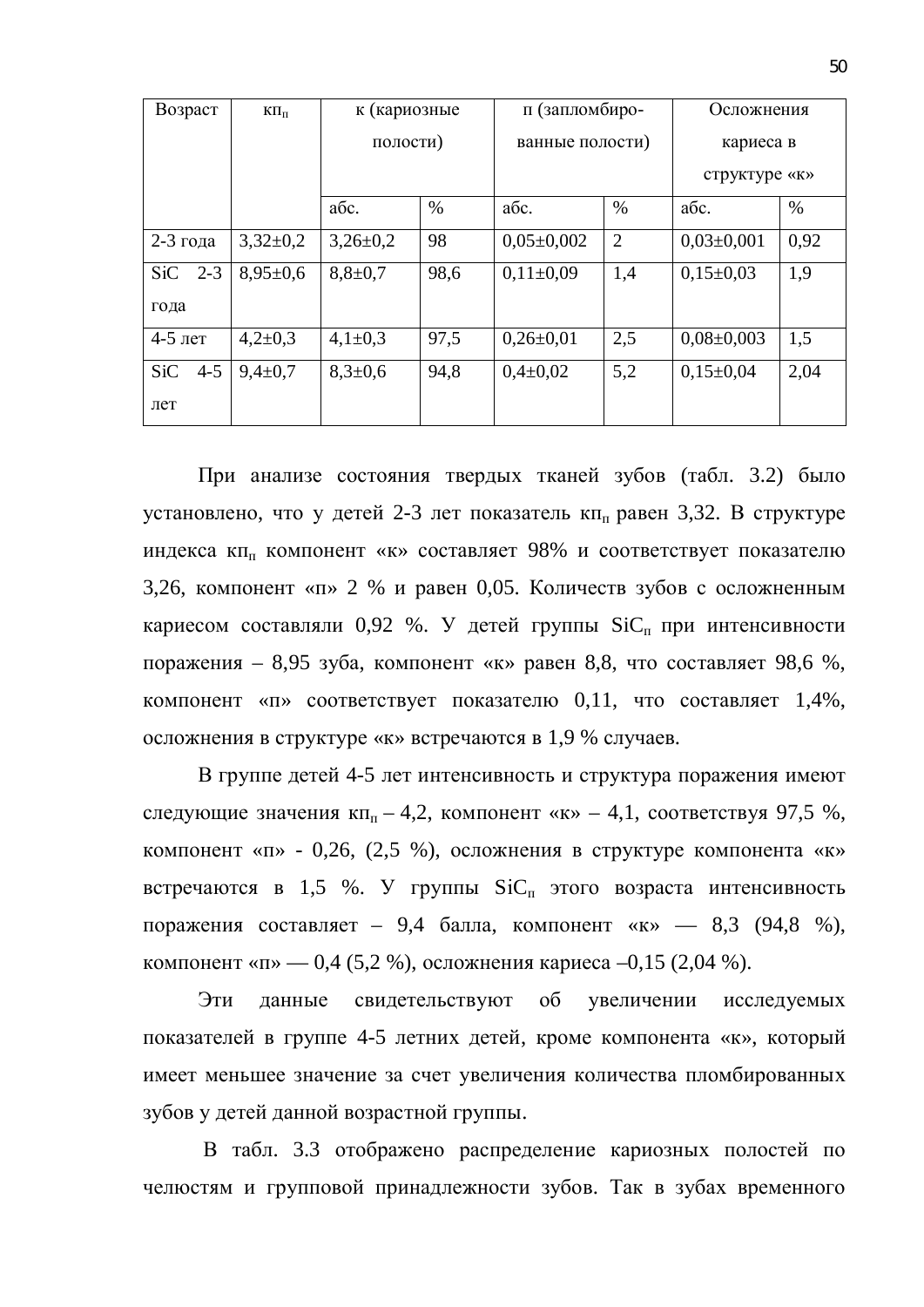прикуса чаще всего поражаются зубы верхней челюсти у детей 2-3 лет (59,72 %), у детей 4-5 летнего возраста в 54,23 % поражаются зубы нижней челюсти, а в 45,77 % поражаются зубы верхней челюсти.

У детей 2-3 лет чаще поражаются моляры нижней челюсти в 37,49 % случаев, в группе 4-5 летних детей моляры нижней челюсти в 48.53 % случаев, что в 2,3 раза выше, чем зубы верхней челюсти.

На основании данных таблицы видно, что наиболее часто поражаются жевательные поверхности временных зубов, в обеих группах детей у 2-3 летних в 59,16 % случаев, у 4-5 летних в 35,77 %. Далее по частоте поражаются контактные поверхности у 2-3 летних в 15.49 % случаев, у 4-5 летних в 19,19 % случаев. В меньшей степени поражаются вестибуло-оральные поверхности зубов.

Таким образом, можно сделать вывод, что стоматологическая заболеваемость у детей дошкольного возраста г. Тернополь увеличивается с возрастом от высокой  $(65,6\%)$  у детей 2-3 лет до массовой  $(70\%)$  в 4-5 летнем возрасте. Та же тенденция наблюдается и в интенсивности поражения твердых тканей зубов — кп<sub>з</sub> 3,1 в 2-3 летнем возрасте и до 3,9 в группе 4-5 летних детей. Показатели детей группы SiC увеличиваются от  $8,0$  зубов у 2-3 летних детей до  $8,7$  зубов у 4-5 летних детей.

В структуре поражения групп зубов преобладают моляры — как у детей 2-3 лет (63,89 %), так и у 4-5 летних детей (69,38 %). Также наблюдается увеличение количества осложнений у детей так у 2-3 летних этот показатель составляет 0,9 %, а у 4-5 летних 1,5 %.

На основании полученных результатов можно сделать вывод о высокой стоматологической заболеваемости у детей раннего и дошкольного возраста непромышленного региона со сниженной концентрацией фтора питьевой воде. Очевидна необходимость в этом случае разработки и планирования программы профилактики основных стоматологических заболеваний.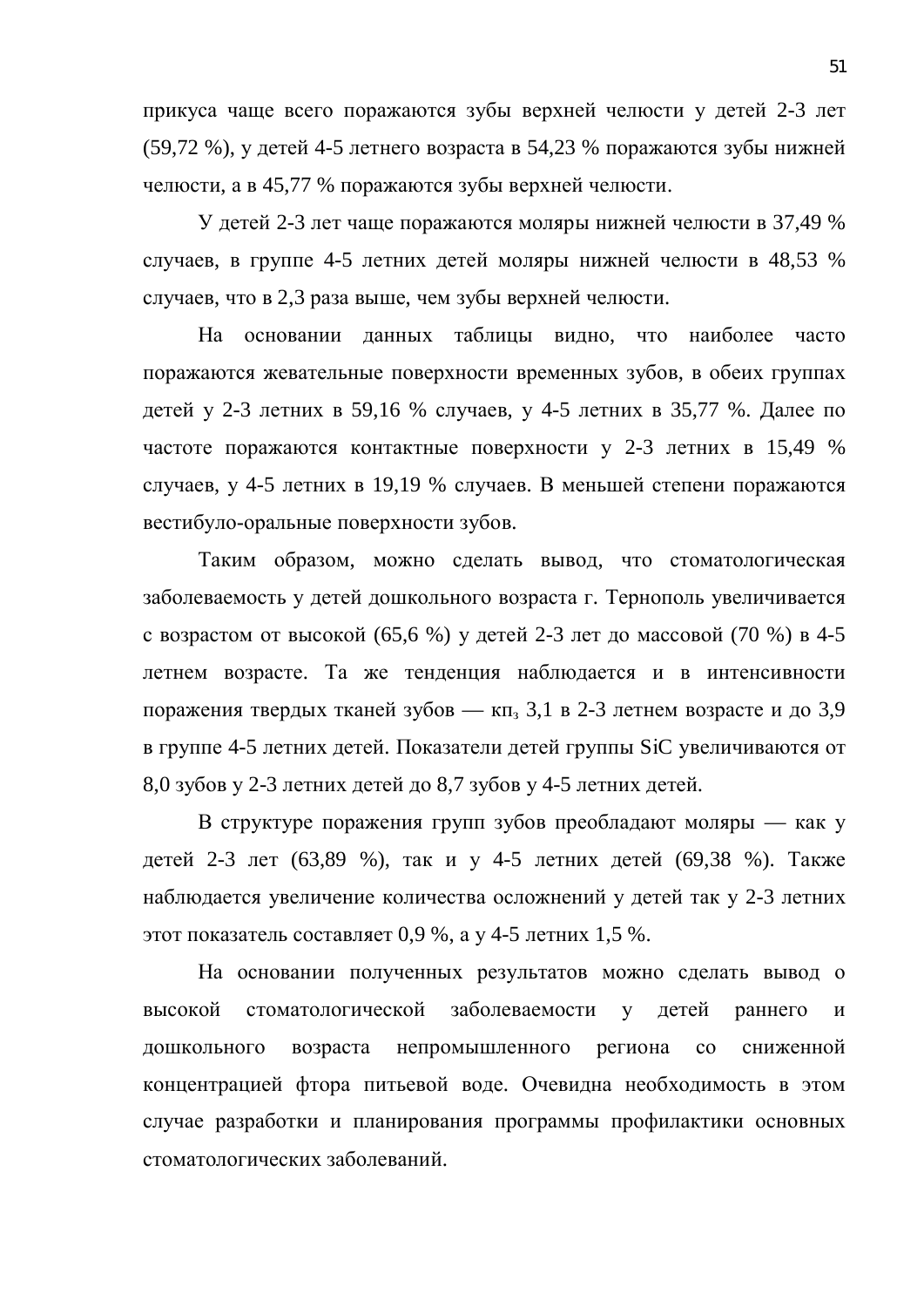### Таблица 3.3

52

Возраст Поражения поверхностей зубов Все зубы Моляры Клыки | Кления  $\text{I} \qquad \text{III} \quad \text{IV} \qquad \text{I} \qquad \text{B.u.} \quad \text{H.u.} \quad \text{I} \sum \quad \text{B.u.} \quad \text{I} \quad \text{B.u.} \quad \text{I} \quad \text{I} \quad \text{I} \quad \text{I} \quad \text{I} \quad \text{I} \quad \text{I} \quad \text{I} \quad \text{I} \quad \text{I} \quad \text{I} \quad \text{I} \quad \text{I} \quad \text{I} \quad \text{I} \quad \text{I} \quad \text{I} \quad \text{I} \quad \text{I} \quad \text{$ 2-3 года | 59,16 | 15,49 | 4,22 | 9,86 | 11,27 | 59,72 | 40,28 | 63,89 | 26,40 | 37,49 | 3,73 | 2,76 | 0,97 | 32,38 | 30,57 | 1,8 4-5 лет | 35,77 | 19,19 | 7,71 | 19,14 | 18,19 | 45,77 | 54,23 | 69,38 | 21,03 | 48,53 | 5,7 | 3,8 | 1,9 | 24,74 | 20,94 | 3,8

**Локализация кариозных полостей у детей раннего и дошкольного возраста г. Тернополь, %**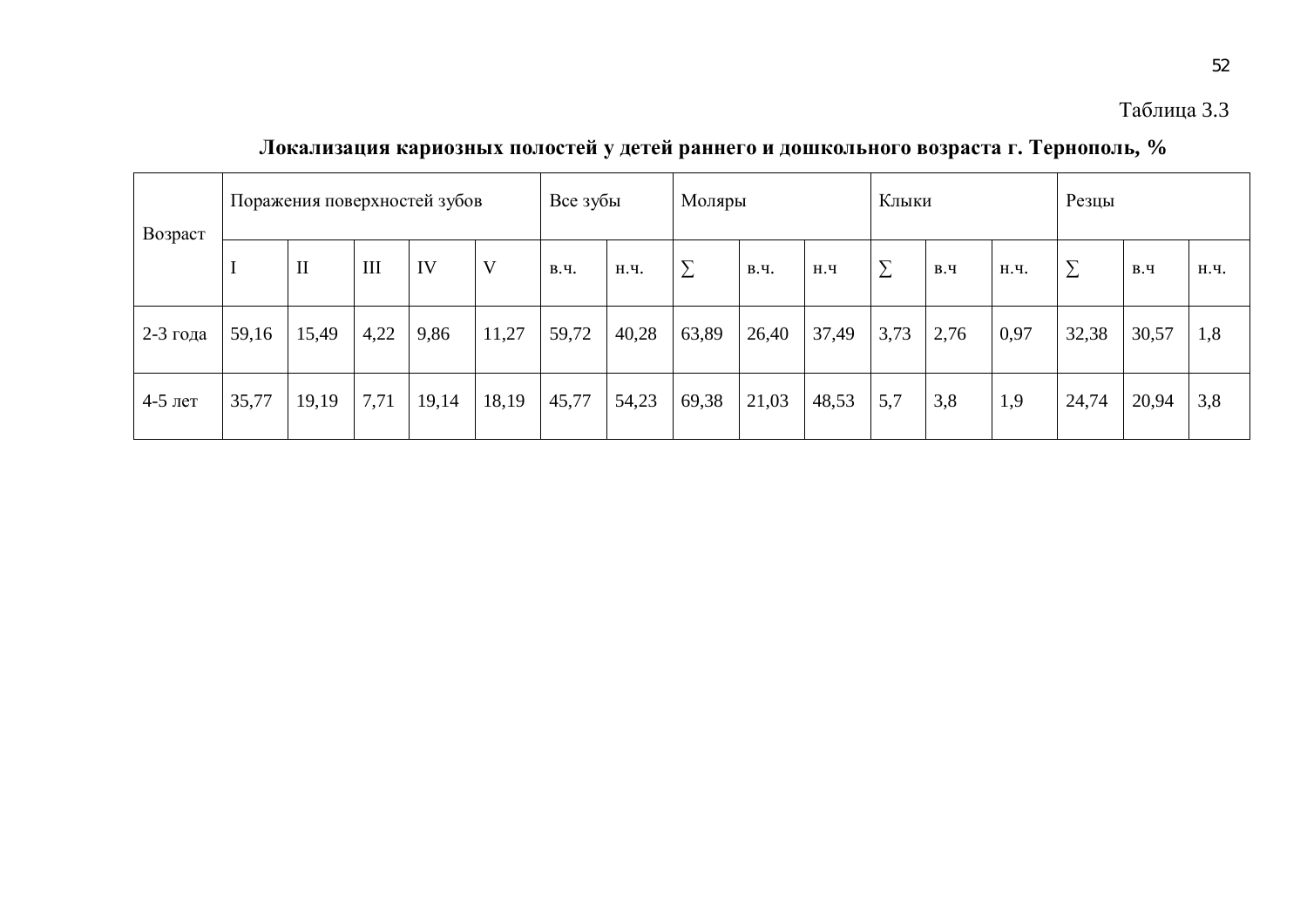По результатам обследования, которое проводили среди детей 2-3 детнего возраста чистка зубов была регулярной у 5 % детей, 95% из них чистили зубы не регулярно, из них 26,4 % – утром, 73,6 % – вечером.

Среди 4-5 летних детей 34,7 % чистили зубы регулярно, а 65,3 % чистили зубы 1 раз в день, из них 53,3 % вечером, а 46,7 % – утром.

Следовательно, количество детей, которые регулярно чистили зубы было больше в 5,3 раза в группе 4-5 летних детей.

Таблица 3.4

## **Уровень гигиены полости рта у детей раннего и дошкольного возраста г. Тернополь, %**

| Возраст       | Уровень гигиены полости рта |            |              |          |  |  |  |
|---------------|-----------------------------|------------|--------------|----------|--|--|--|
|               | хороший                     | удовлетво- | неудовлетво- | плохой   |  |  |  |
|               |                             | рительний  | рительний    |          |  |  |  |
| $2-3$ года    | 33,3                        | 50         | 11,1         | 5,6      |  |  |  |
| SiC 2-3 года  | 0                           | 42,9       | 42,9         | 14,2     |  |  |  |
| $4-5$ лет     | 24                          | 24         | 52           | $\theta$ |  |  |  |
| $SiC$ 4-5 лет | $\theta$                    | $\theta$   | 100          | $\theta$ |  |  |  |

Уровень гигиены полости рта у детей 2-3-летнего возраста в 50 % случаев был удовлетворительный. Неудовлетворительная гигиена полости рта была у 11,1% детей. Хороший уровень гигиены у 33,3% детей. У детей группы SiC количество детей с плохой гигиеной полости рта составляло 14,2 % (табл. 3.4).

У 4–5 летних детей хороший и удовлетворительный уровень гигиены полости рта составлял 24 %, неудовлетворительная гигиена полости рта отмечена в 52 % случаев. У детей группы SiC в 100 % случаев гигиена полости рта была неудовлетворительной. Гигиена полости рта у 4-5 летних детей в этой возрастной группе была регулярной в 34,7 % случаев, но полученные при обследовании показатели гигиенического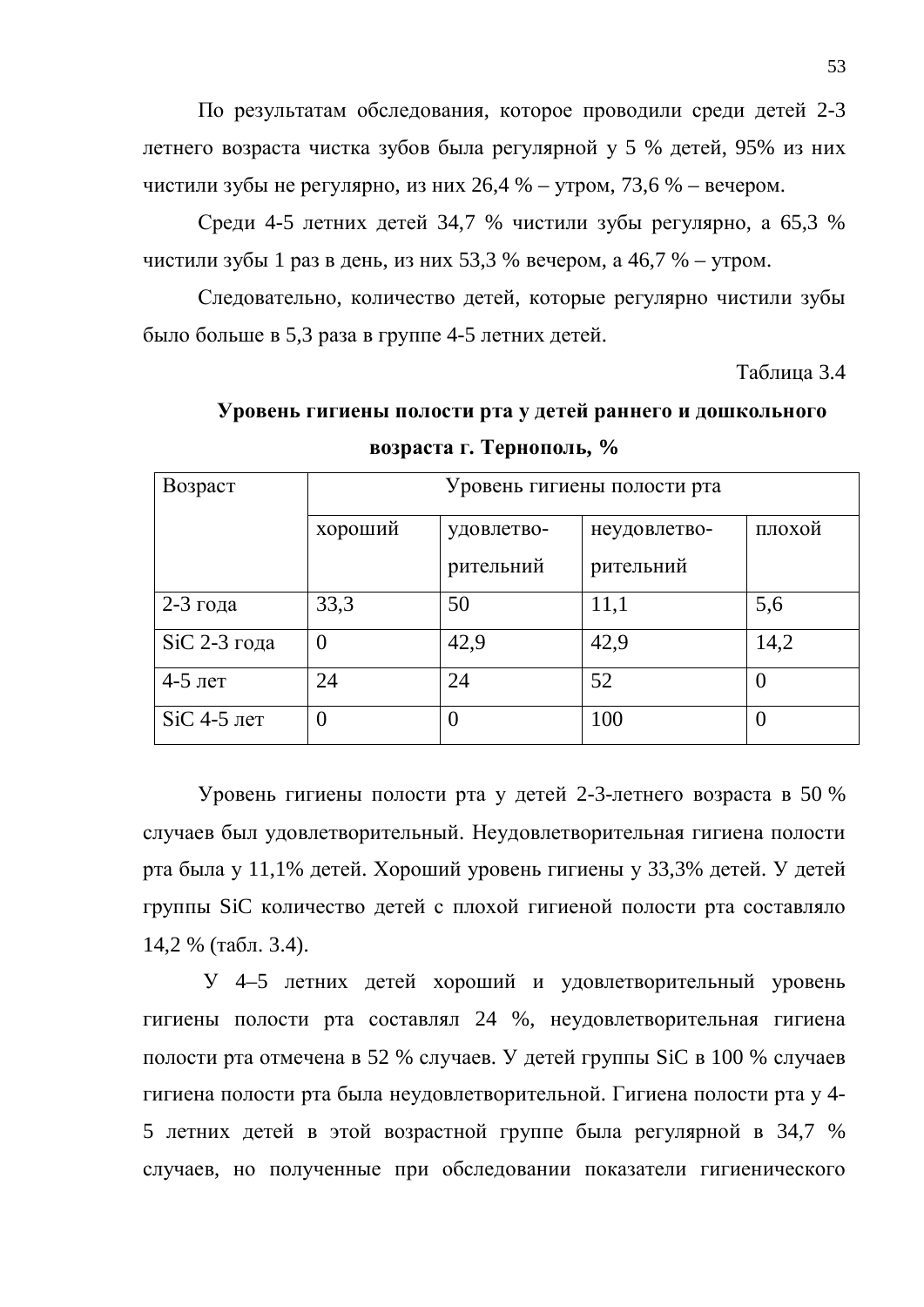состояния полости рта показывают большое количество детей с неудовлетворительными результатами, что можно связать с недостаточными знаниями правил чистки зубов, техники чистки зубов, а также неоптимальным используемых профилактических средств (табл. 3.4).

Показатель распространенности симптома воспаления (РМА%) по группе 2-3 летних детей составил 22,7 %. Средняя степень гингивита наблюдалась у 13,7 % обследованных, а тяжелая – у 4,5 %. Средний показатель по группе свидетельствует об отсутствии значительного воспаления. У детей группы SIC легкая и средняя степень воспаления встречаются в 40 % случаев, тяжелая – в 20 % (табл. 3.5).

#### Таблина 3.5

# Показатель распространенности симптома воспаления по индексу РМА % (Parma) у детей раннего и

дошкольного возраста г. Тернополь, %

| Возраст               | Распространенность  | Легкая  | Средняя | Тяжелая |
|-----------------------|---------------------|---------|---------|---------|
|                       | симптома воспаления | степень | степень | степень |
| $2-3$ года            | 22,7                | 81,8    | 13,7    | 4,5     |
| SiC<br>$2 - 3$        | 80                  | 40      | 40      | 20      |
| года                  |                     |         |         |         |
| $4-5$ лет             | 56                  | 52      | 32      | 16      |
| <b>SiC</b><br>$4 - 5$ | 83,3                | 16,7    | 33,3    | 50      |
| лет                   |                     |         |         |         |

У детей 4-5 лет индекс Parma в среднем по группе составил 56 %. В данной группе детей увеличилось количество лиц с средней и тяжелой степенью гингивита — 32 % и 16 % соответственно. Распространенность симптома воспаления у 4-5 летних детей была в 2,5 раза больше, чем у 2-3 летних. У детей группы SiC количество детей с тяжелой степенью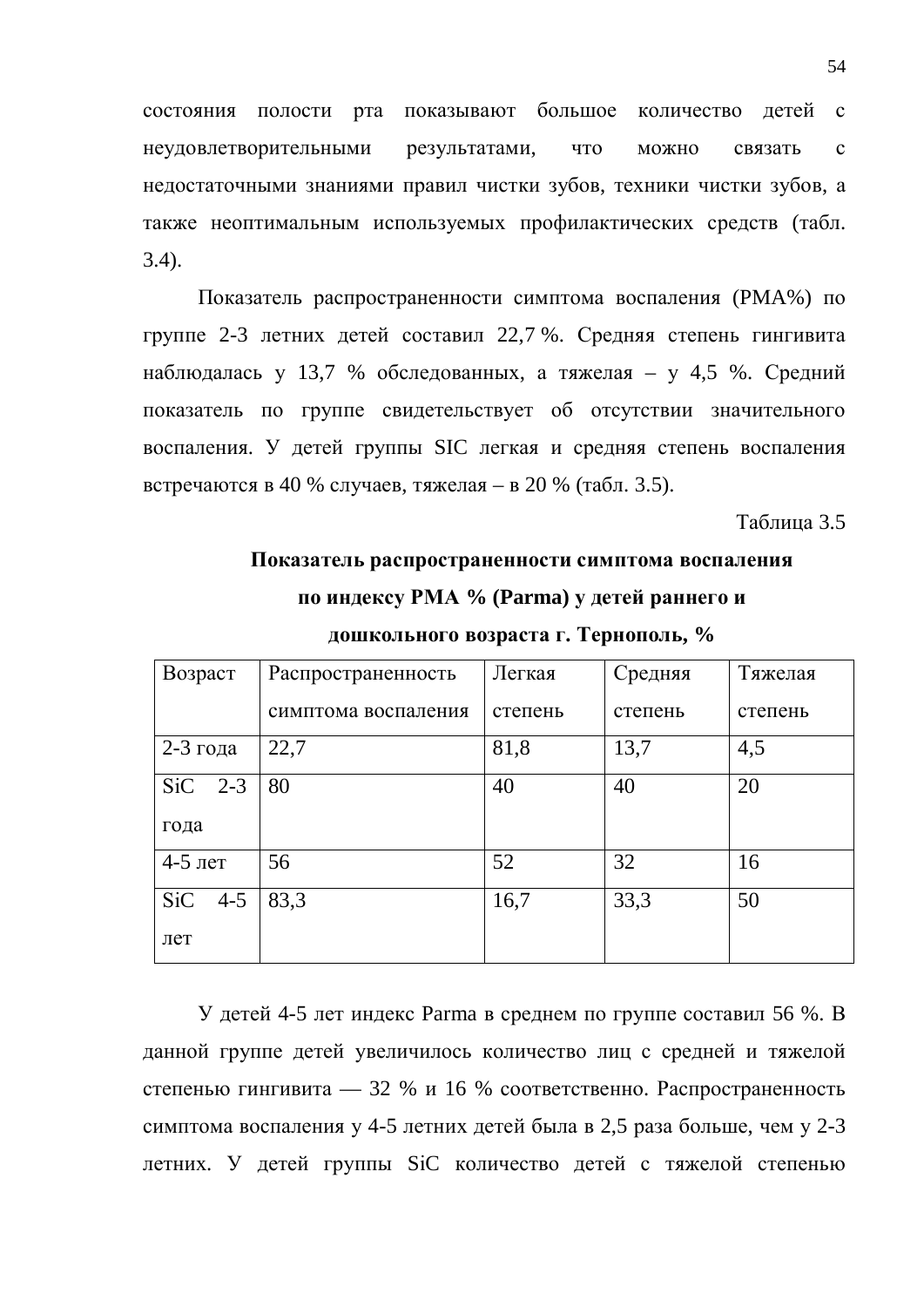гингивита составило – 50 %, что в 2,5 раза превышает этот же показатель у детей группы SiC 2-3 летнего возраста (табл. 3.5).

Количество детей со здоровыми тканями пародонта в группе детей 2-3 лет в 1,9 раз выше, чем у 4-5 летних. Показатель кровоточивости у детей 4-5 лет в 4,1 раза выше, чем у 2-3 летних. У детей группы SiC количество детей со здоровым пародонтом в 2-3 года в 2,1 раза больше чем в 4-5 лет. Также у детей в 4-5 лет наблюдается увеличение индекса кровоточивости в 2,3 раза в сравнении с детьми 2-3 лет (табл. 3.6).

Таблина 3.6

|               | Здоровый<br>Дети с признаками поражения пародонта |                |                |      |  |  |
|---------------|---------------------------------------------------|----------------|----------------|------|--|--|
| Возраст       | пародонт                                          | кровоточивость | зубной         | ПЗДК |  |  |
|               |                                                   |                | камень         |      |  |  |
| $2-3$ года    | 86,5                                              | 13,5           | $\theta$       |      |  |  |
| SiC 2-3 года  | 71,4                                              | 28,6           | $\overline{0}$ |      |  |  |
| $4-5$ лет     | 44                                                | 56             | $\theta$       | O    |  |  |
| $SiC$ 4-5 лет | 33,3                                              | 66,7           | $\theta$       |      |  |  |

Состояние тканей пародонта у детей раннего и дошкольного **ɜɨɡɪɚɫɬɚɝ. Ɍɟɪɧɨɩɨɥɶɩɨɢɧɞɟɤɫɭ CPITN, %**

3.2. Регрессивный анализ показателей стоматологического статуса и костного метаболизма у детей различных регионов **Украины.** 

Данные, использованные в статистических исследованиях. Для исследований были использованы данные эпидемиологических исследований в г. Тернополь. Также были рассмотрены результаты обследования пациентов таких населенных пунктов как Днепропетровск, Запорожье, Одесса, Щебетовка, Полтава. Для исследований были выделены две возрастные группы «2-3 года» и «4-5» лет. В расчетах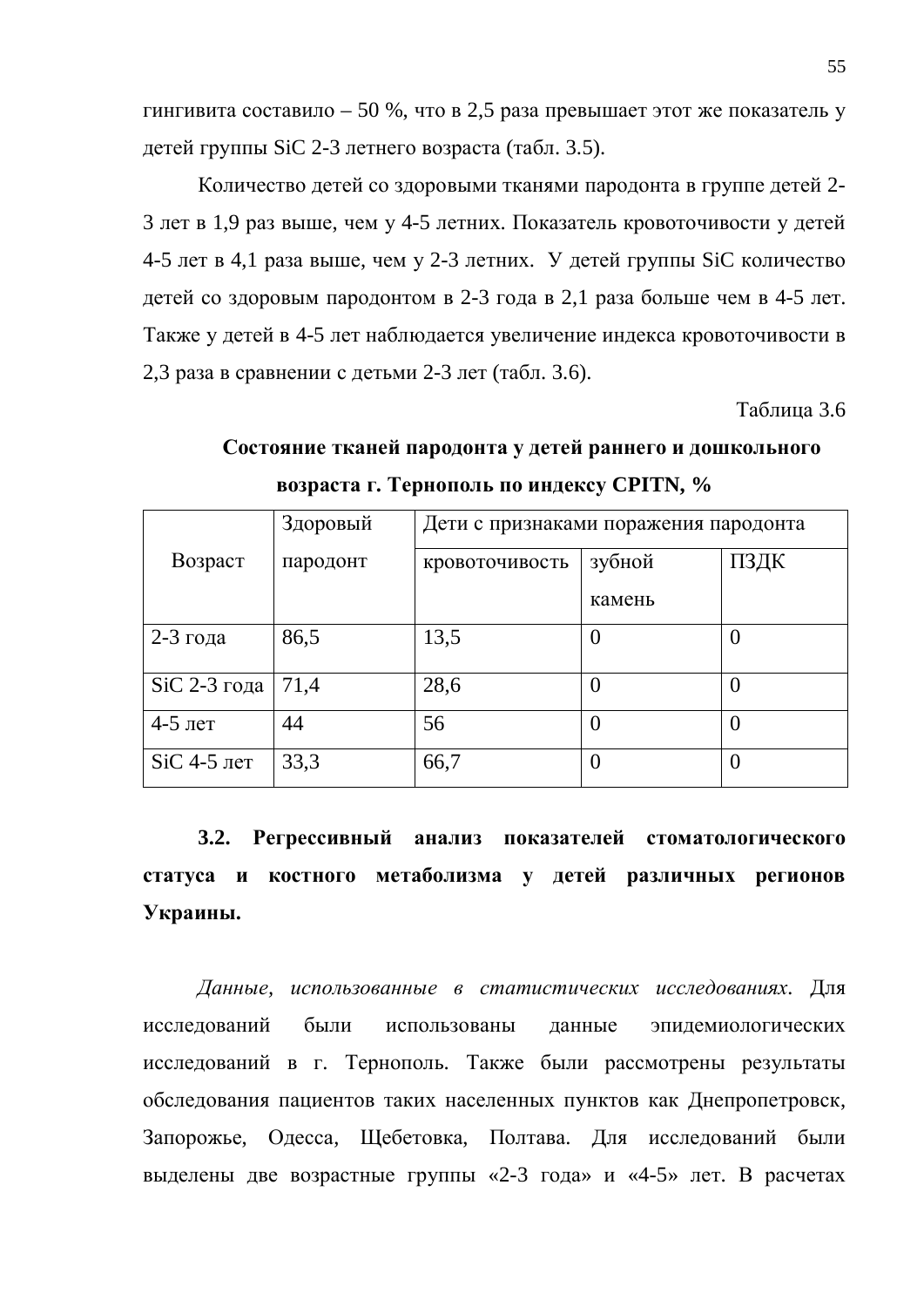использовались средние значения показателей населения Украины, полученные на основе усреднения значений соответствующего показателя в разных регионах Украины. Не учитывались области с принципиальными отличиями (связанные со специфическими отклонениями, которые могут неверным образом повлиять на среднее). Были рассмотрены данные по показателям твердых тканей (кп<sub>3</sub>), тканей пародонта (РМА %, кровоточивости, пробы Шиллера-Писарева, зубного камня), результаты биохимического исследования ротовой жидкости пациентов (уреаза, лизоцим, кальций, фосфор), а также их денситометрические показатели (SOS, BUA).

Используемые статистические методы. Проверка данных на подчинение нормальному закону была выполнена с использованием критерия Шапиро-Уилка [74].

Критерий Шапиро-Уилка является критерием проверки на принадлежность наблюдаемой выборки нормальной генеральной совокупности. Критерий Шапиро-Уилка базируется на анализе линейной комбинации разностей порядковых статистик. В стандарте применение критерия предусмотрено при объемах выборки от 8 до 50. Сложность применения при больших объемах выборок затруднена вследствие отсутствия в документе соответствующих коэффициентов. Гипотеза о нормальности отвергается при малых значениях статистики W. Критерий Шапиро-Уилка на объемах выборок  $\leq 50$  является хорошим средством проверки нормальности, обладает более высокой мощностью по сравнению с непараметрическими критериями согласия относительно таких близких альтернатив, как логистический закон.

В данном исследовании были использованы инструменты регрессионного анализа [164]. Под регрессионным анализом понимают исследование закономерностей связи между явлениями (процессами), которые зависят от многих, иногда неизвестных, факторов. Часто между переменными *х* и у существует связь, но не вполне определенная, при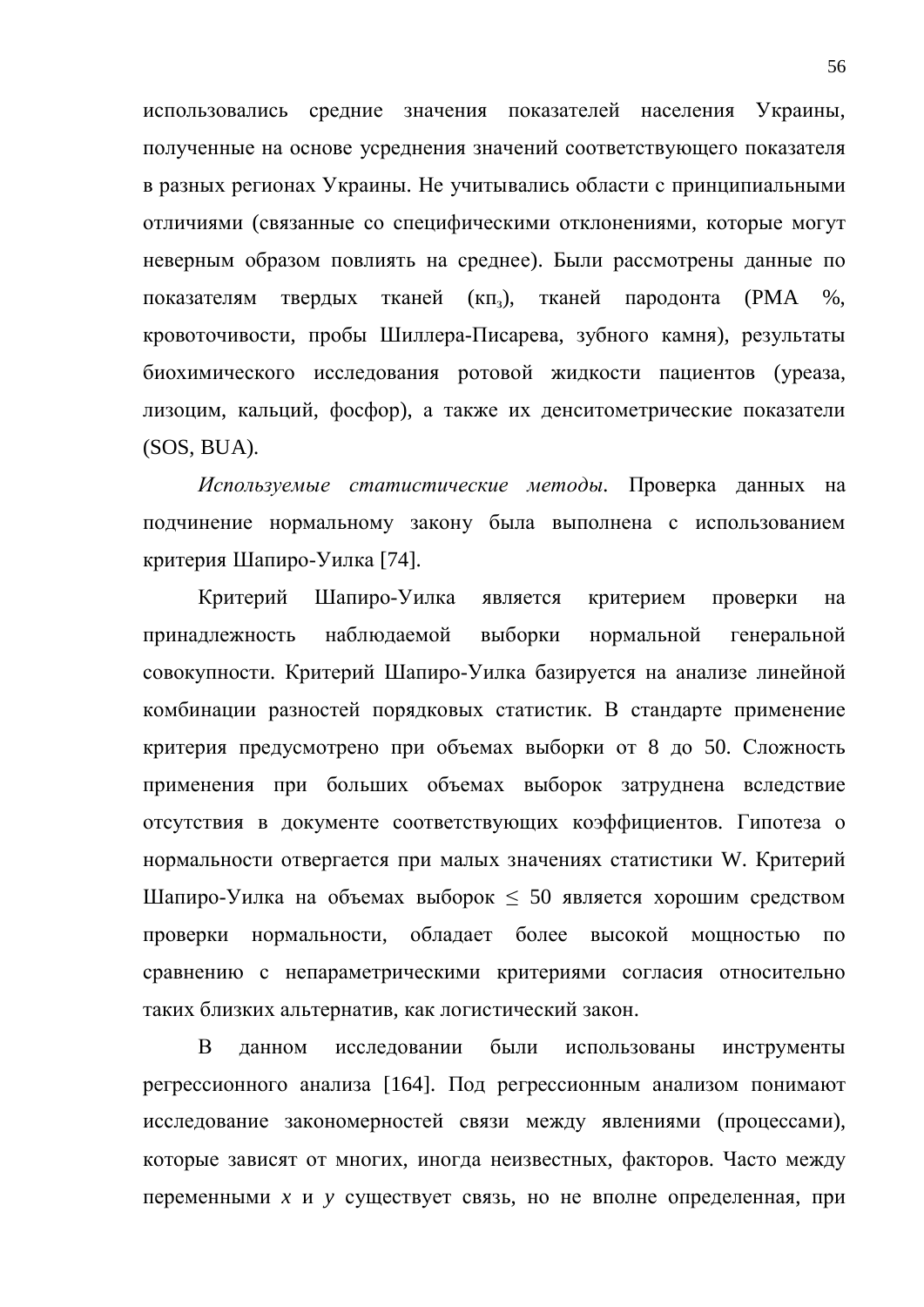которой одному значению *х* соответствует несколько значений (совокупность) у. В таких случаях связь называют регрессионной. Таким  $\sigma$ бразом, функция у = f(x) является регрессионной (корреляционной), если каждому значению аргумента соответствует статистический ряд распределения у. Суть регрессионного анализа сводится к установлению уравнения регрессии, т.е. вида кривой между случайными величинами (аргументами х и функцией у), оценке тесноты связей между ними, достоверности и адекватности результатов измерений.

Различают однофакторные (парные) и многофакторные регрессионные зависимости. Парная регрессия при парной зависимости может быть аппроксимирована прямой линией, параболой, гиперболой, логарифмической, степенной или показательной функцией, полиномом и др. Двухфакторное поле можно аппроксимировать плоскостью, параболоидом второго порядка, гиперболоидом. При построении теоретической регрессионной зависимости используется метод наименьших квадратов (МНК). Суть МНК заключается в следующем: из всего множества линий, которые можно провести через экспериментальные точки на корреляционном поле, линия регрессии  $y = b_1$  $+$  b<sub>0</sub>x выбирается так, чтобы сумма квадратов расстояний по вертикали между экспериментальными точками и этой линией была наименьшей. Расстояния между экспериментальными точками и линией регрессии есть отклонения е<sub>і</sub>. Следовательно, при использовании МНК минимизируется следующая функция:

$$
\sum_{i=1}^{n} e_i^2 = \sum_{i=1}^{n} (y_i - \overline{y_i})^2 = \sum_{i=1}^{n} (y_i - b_0 - b_1 x_i)^2
$$
 (3.1)

Для выбора наилучшей регрессионной модели был использован информационный критерий Акаике. Критерий используется для сравнения моделей с разным числом параметров, когда требуется выбрать наилучший набор объясняющих переменных. В общем случае:

$$
AIC = 2k - 2\ln(L),\tag{3.2}
$$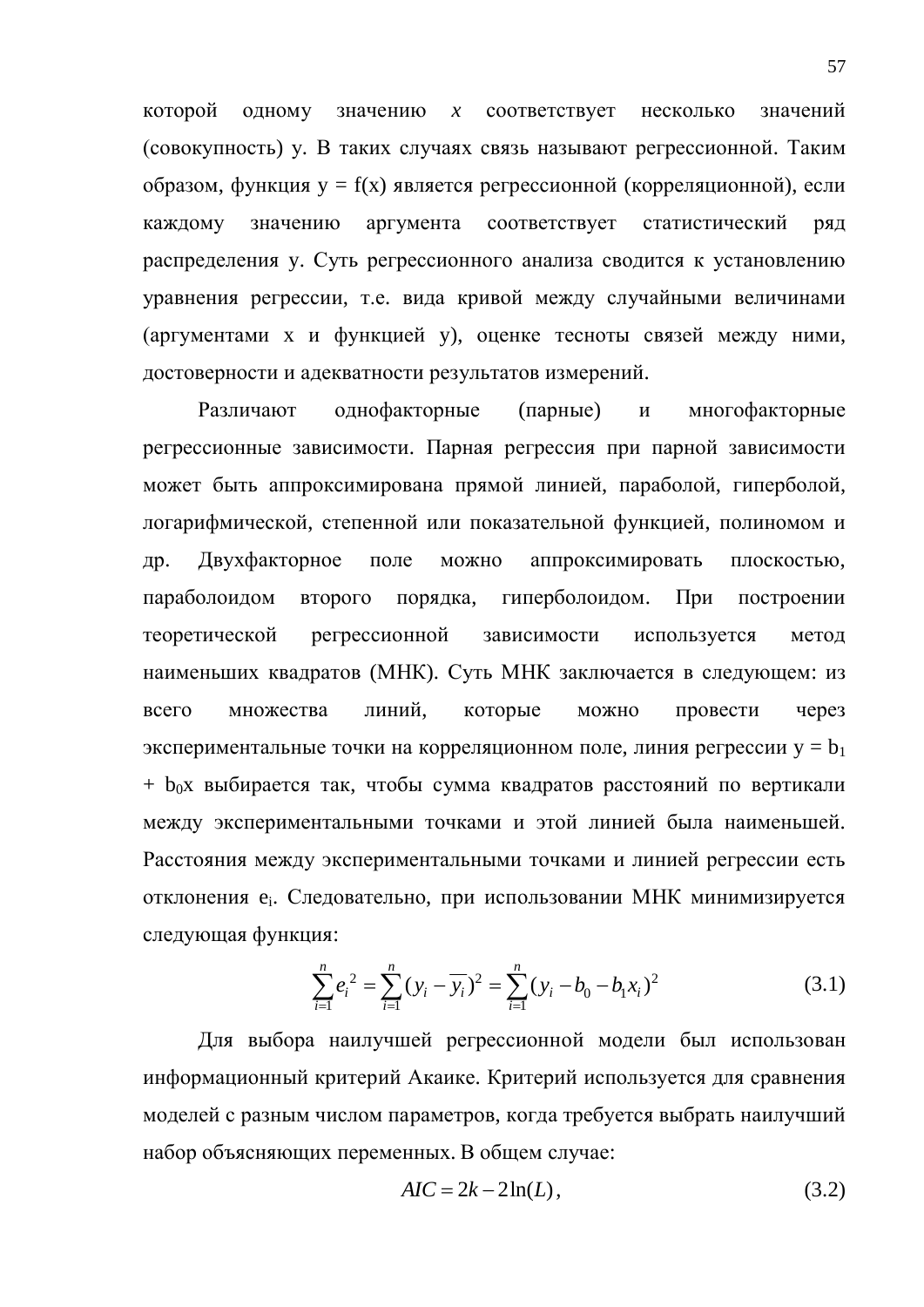где  $k$  – число параметров модели,  $L$  – максимизированное значение функции правдоподобия модели.

Для линейной модели множественной регрессии значение критерия рассчитывается по следующей формуле:

$$
AIC = \ln(\frac{\sum_{i=1}^{k} \varepsilon_i^2}{n}) + \frac{2k}{n}
$$
 (3.3)

где n – количество наблюдений, k – число параметров модели,  $\sum \varepsilon_i^2$ 1 *k i i*  $\mathcal E$  $\sum_{i=1}$ 

сумма квадратов остатков модели, полученная при оценке коэффициентов модели методом наименьших квадратов.

При увеличении количества объясняющих переменных первое слагаемое в правой части уменьшается, а второе увеличивается. Таким образом, критерий не только вознаграждает за качество приближения, но и штрафует за использование излишнего количества параметров модели. Среди нескольких альтернативных моделей предпочтение отдается той, у которой значение AIC меньше.

Используемые компьютерные статистические пакеты. В настоящем исследовании в качестве компьютерной среды статистической обработки данных и моделирования был использован язык R для работы с графикой, а также свободная программная среда вычислений с открытым исходным кодом в рамках проекта GNU.

Анализ выборок, используемых при исследовании. Для использования общеизвестных статистических методов при анализе данных важным условием является подчинение используемых выборок нормальному закону распределения вероятностей. На рисунке 3.1 показаны плотности вероятности используемых в исследовании показателей здоровья полости рта, а в таблице 3.7 показан результат проверки нормальности по критерию Шапиро-Уилка.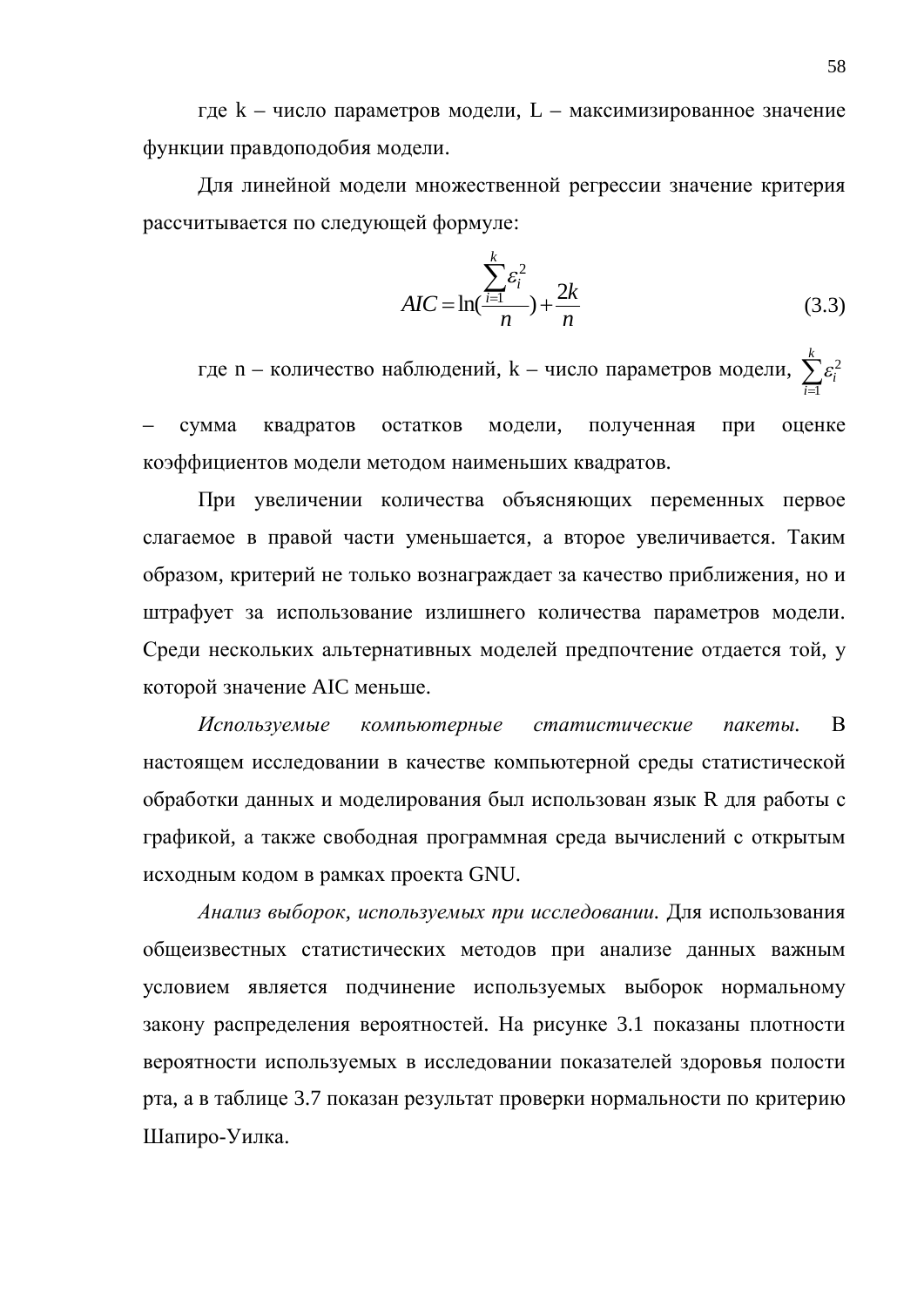

Рис. 3.1 – Плотность вероятности для исследуемых выборок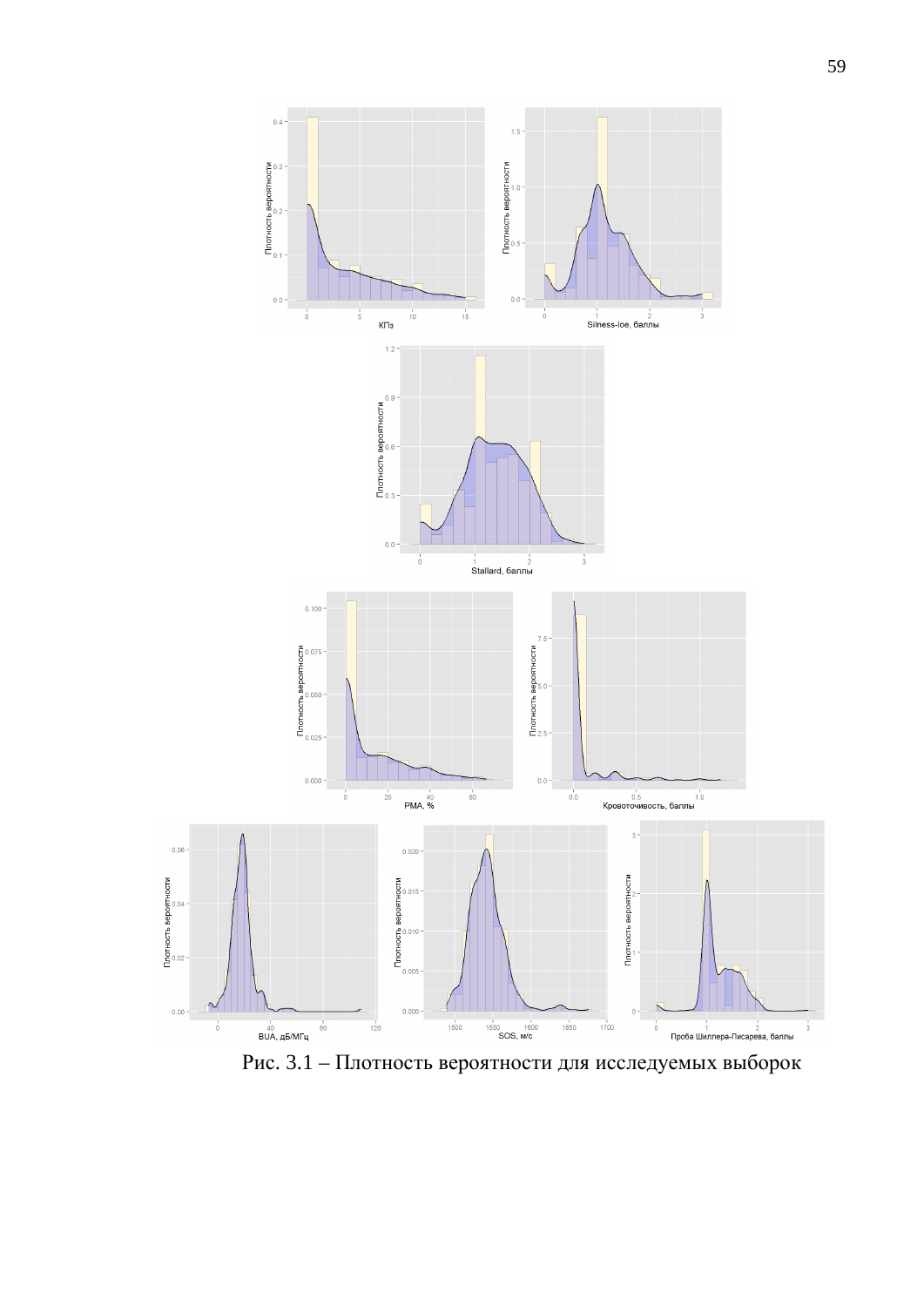### Таблица 3.7

### Результат проверки на нормальность по критерию

| Показатель      | Вероятность по тесту<br>Шапиро-Уилка | Критерий |  |  |
|-----------------|--------------------------------------|----------|--|--|
| 1               | $\overline{2}$                       | 3        |  |  |
| $K\Pi_3$        | $2.45\times10^{-5}$                  | < 0.05   |  |  |
| Silness-loe     | $7.13\times10^{-3}$                  | < 0.05   |  |  |
| <b>Stallard</b> | $1.05 \times 10^{-3}$                | < 0.05   |  |  |
| PMA, %          | $4.21\times10^{-5}$                  | < 0.05   |  |  |
| Кровоточивость  | $8.29 \times 10^{-6}$                | < 0.05   |  |  |
| Проба Шиллера-  | $5.66 \times 10^{-5}$                | < 0.05   |  |  |
| Писарева        |                                      |          |  |  |
| <b>SOS</b>      | $8.34\times10^{-3}$                  | < 0.05   |  |  |
| <b>BUA</b>      | $2.72\times10^{-3}$                  | < 0.05   |  |  |

### **Шапиро-Уилка**

Как видно из рисунка 3.1 ни одна из выборок не подчиняется нормальному закону распределения. Наиболее близким к нормальному закону являются показатели Stallard, SOS и BUA. Однако, как следует из результата теста по критерию Шапиро-Уилка, ни одна из вероятностей не превышает требуемого порога 0,05, а, следовательно, ни одна из выборок не подчиняется нормальному закону.

Такой результат объясняется не столько размером выборки, сколько самой выборкой, поскольку рассматриваются пациенты в возрасте от двух до пяти лет. Низкий возраст пациентов в группе образует скошенное распределение, поскольку у этих пациентов преобладают низкие или нулевые показатели кариеса, гигиены, тканей пародонта и т.д.

Следовательно, в исследовании не используются статистические методы, на которые мог бы повлиять закон распределения выборки, как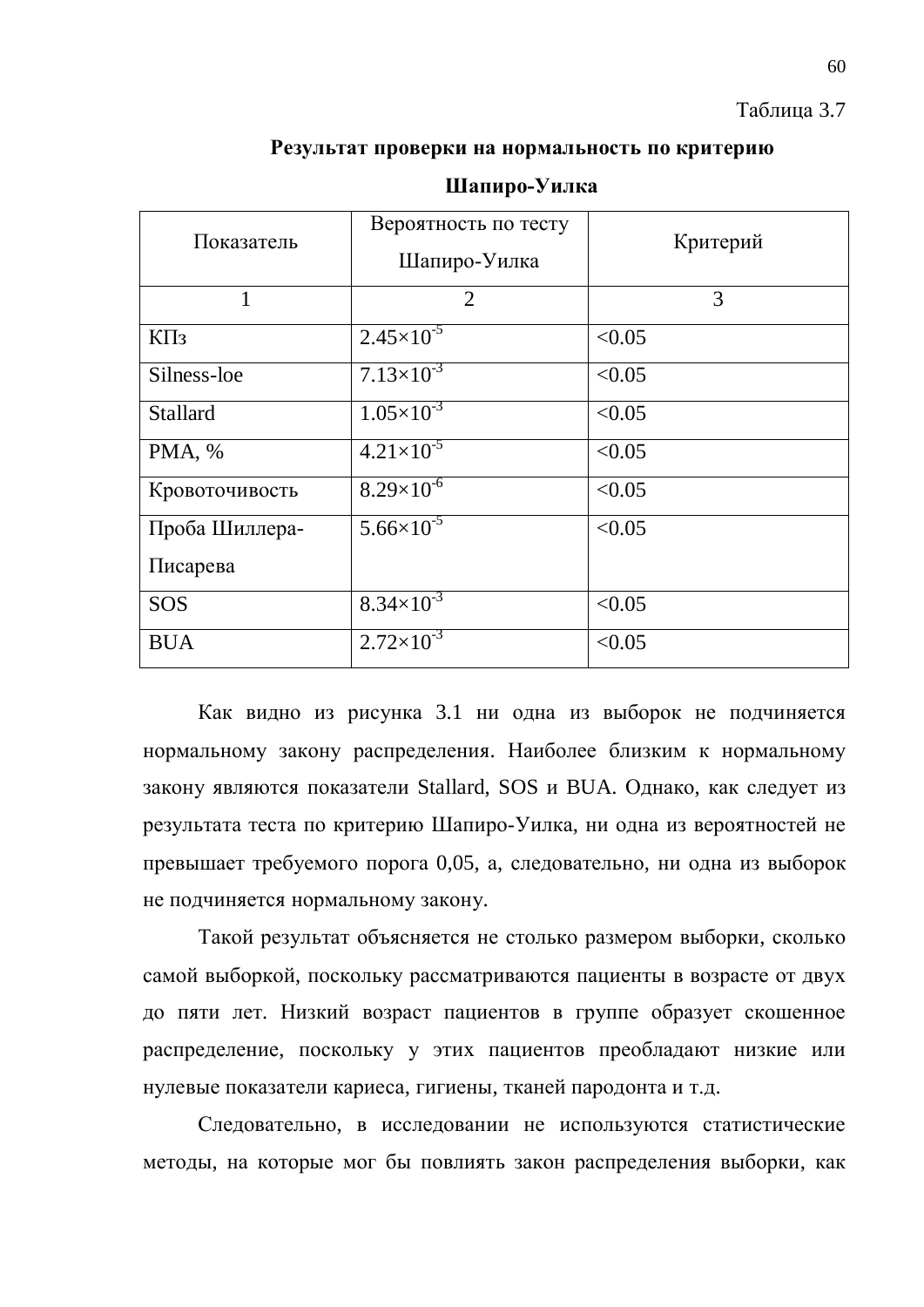например, корреляционный анализ или анализ вариаций, сравнение дисперсий.

В таблице 3.8, а также на рисунках 3.2-3.5 приведено сравнение показателей состояния стоматологического статуса и денситометрии у детей г. Тернополь в возрастных категориях «2-3 года», «4-5 лет» с другими регионами Украины.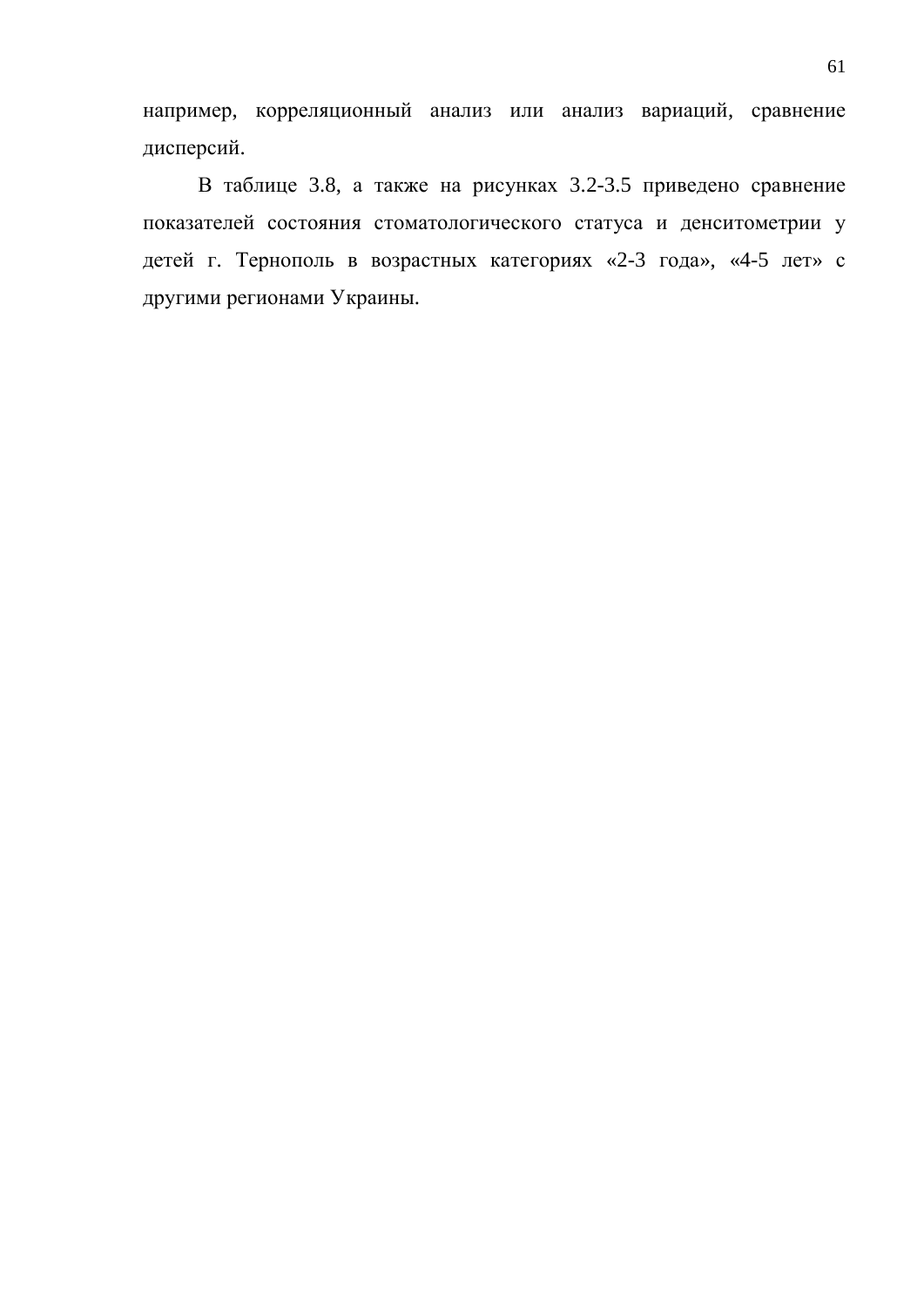## Таблица 3.8

## Стоматологический статус и денситометрические показатели детей раннего и дошкольного возраста в

| Возраст  | Населенный | $K\Pi$ з   | КПп        | Silness-loe, | Stallard,  | PMA,  | Проба      | SOS,       | BUA,   |
|----------|------------|------------|------------|--------------|------------|-------|------------|------------|--------|
|          | ПУНКТ      |            |            | баллы        | баллы      | $\%$  | Шиллера-   | M/C        | дБ/МГц |
|          |            |            |            |              |            |       | Писарева,  |            |        |
|          |            |            |            |              |            |       | баллы      |            |        |
| 2-3 года | Щебетовка  | 2,08       | 2,33       | 0,90         | 1,51       | 6,68  | 1,25       | 1521,74    | 14,69  |
|          |            | $\pm 0,30$ | $\pm 0,30$ | $\pm 0,10$   | $\pm 0.13$ |       | $\pm 0,10$ | ± 9,80     | ± 1,30 |
|          | Тернополь  | 3,09       | 3,36       | 0,63         | 1,15       | 6,84  | 1,08       | 1542,39    | 17,20  |
|          |            | $\pm 0,30$ | $\pm 0,30$ | $\pm 0,10$   | $\pm 0,10$ |       | $\pm 0.10$ | ± 8,70     | ± 1,50 |
|          | Одесса     | 1,78       | 1,89       | 1,02         | 0,93       | 3,33  | 0,91       |            |        |
|          |            | $\pm 0.15$ | ± 0,15     | $\pm 0,10$   | $\pm 0,10$ |       | $\pm 0,10$ |            |        |
|          | Полтава    | 0,60       | 0,77       | 1,16         | 1,20       | 9,67  | 1,23       | 1539,29    | 14,30  |
|          |            | $\pm 0.10$ | $\pm 0.10$ | $\pm 0,10$   | $\pm 0,10$ |       | $\pm 0.10$ | ± 10,70    | ± 1,50 |
|          | Днепропет- | 1,43       | 1,53       | 0,95         | 1,08       | 12,20 | 1,20       | 1540,61    | 13,23  |
|          | ровск      | $\pm 0.15$ | ± 0,15     | $\pm 0,10$   | $\pm 0,10$ |       | $\pm 0.10$ | $\pm 8,10$ | ± 1,20 |
| 4-5 лет  | Щебетовка  | 4,67       | 5,54       | 1,43         | 1,81       | 19,34 | 1,44       | 1535,68    | 18,18  |
|          |            | $\pm 0.35$ | ± 0,45     | $\pm 0.12$   | $\pm 0.15$ |       | ± 0,15     | ± 7,10     | ± 1,50 |
|          | Тернополь  | 3,84       | 4,20       | 0,83         | 1,45       | 22,26 | 1,29       | 1545,43    | 25,24  |
|          |            | $\pm 0,30$ | $\pm 0,30$ | $\pm 0,10$   | $\pm 0.12$ |       | $\pm 0.12$ | ± 8,50     | ± 2,10 |
|          | Одесса     | 2,77       | 3,31       | 0,96         | 0,99       | 9,61  | 1,54       |            |        |
|          |            | $\pm 0,30$ | $\pm 0,30$ | $\pm 0.10$   | $\pm 0.10$ |       | ± 0,13     |            |        |
|          | Полтава    | 1,80       | 2,07       | 1,05         | 1,48       | 10,14 | 1,38       | 1551,37    | 21,47  |
|          |            | $\pm 0.15$ | $\pm 0,20$ | $\pm 0,10$   | $\pm 0.12$ |       | $\pm 0.12$ | ± 6,20     | ± 1,90 |
|          | Днепропе-  | 3,97       | 4,73       | 1,17         | 1,39       | 19,39 | 1,49       | 1542,33    | 18,48  |
|          | тровск     | $\pm 0.35$ | $\pm 0.37$ | $\pm 0,10$   | ± 0,13     |       | ± 0,15     | ± 8,20     | ± 2,10 |
|          | Запорожье  | 5,02       | 6,66       | 1,28         | 1,29       | 1,01  | 1,00       |            |        |
|          |            | $\pm 0.45$ | $\pm 0.55$ | $\pm 0.11$   | $\pm 0,10$ |       | $\pm 0.10$ |            |        |

## **различных регионах Украины, М ± m**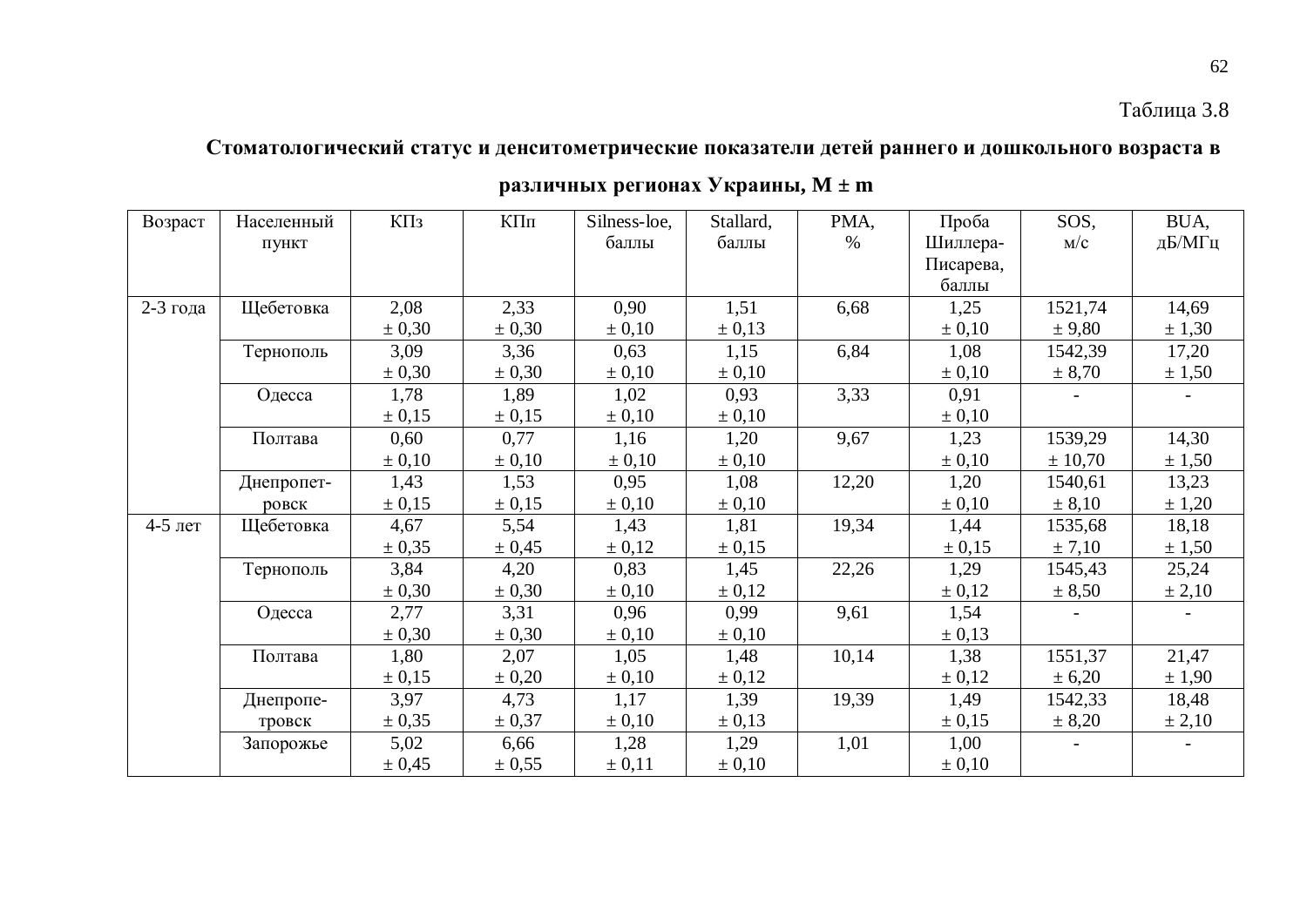

Рис. 3.2 – Сравнение показателей состояния твердых тканей у детей 2-5 лет г. Тернополь с другими регионами

Как видно из рисунка 3.2 и кп<sub>з</sub> и кп<sub>п</sub> у детей в возрасте 2-3 года выше в г. Тернополь, чем в остальных рассматриваемых регионах. У детей в возрасте 4-5 лет эти показатели приблизительно равны средним по Украине.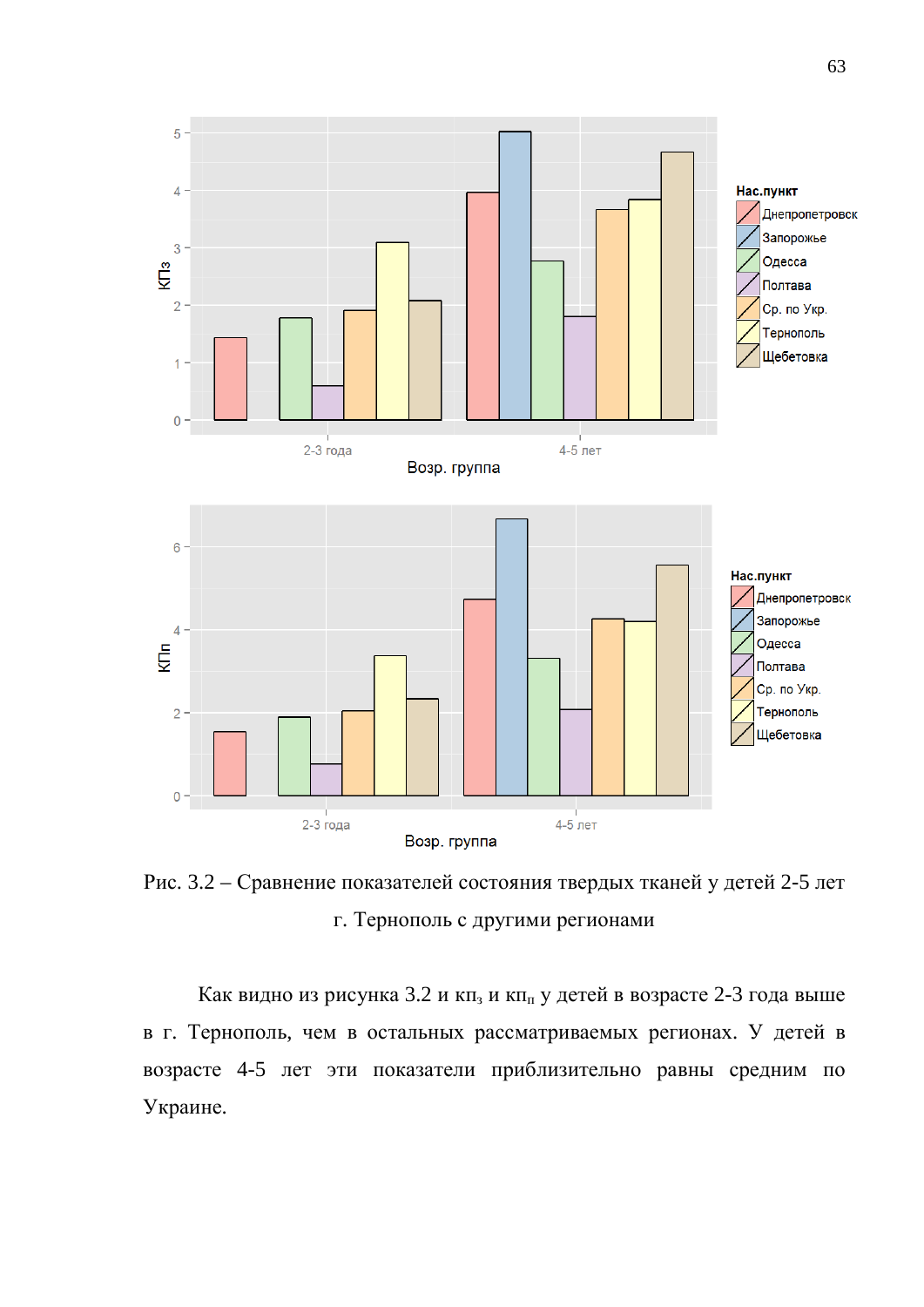

Рис. 3.3 – Сравнение показателей уровня гигиены полости рта у детей 2-5 лет г. Тернополь с другими регионами

Как видно из рис. 3.3 показатель Silness-loe у детей из г. Тернополь является самым низким в обоих возрастных категориях. В то же время показатель Stallard соответствует среднему значению по Украине.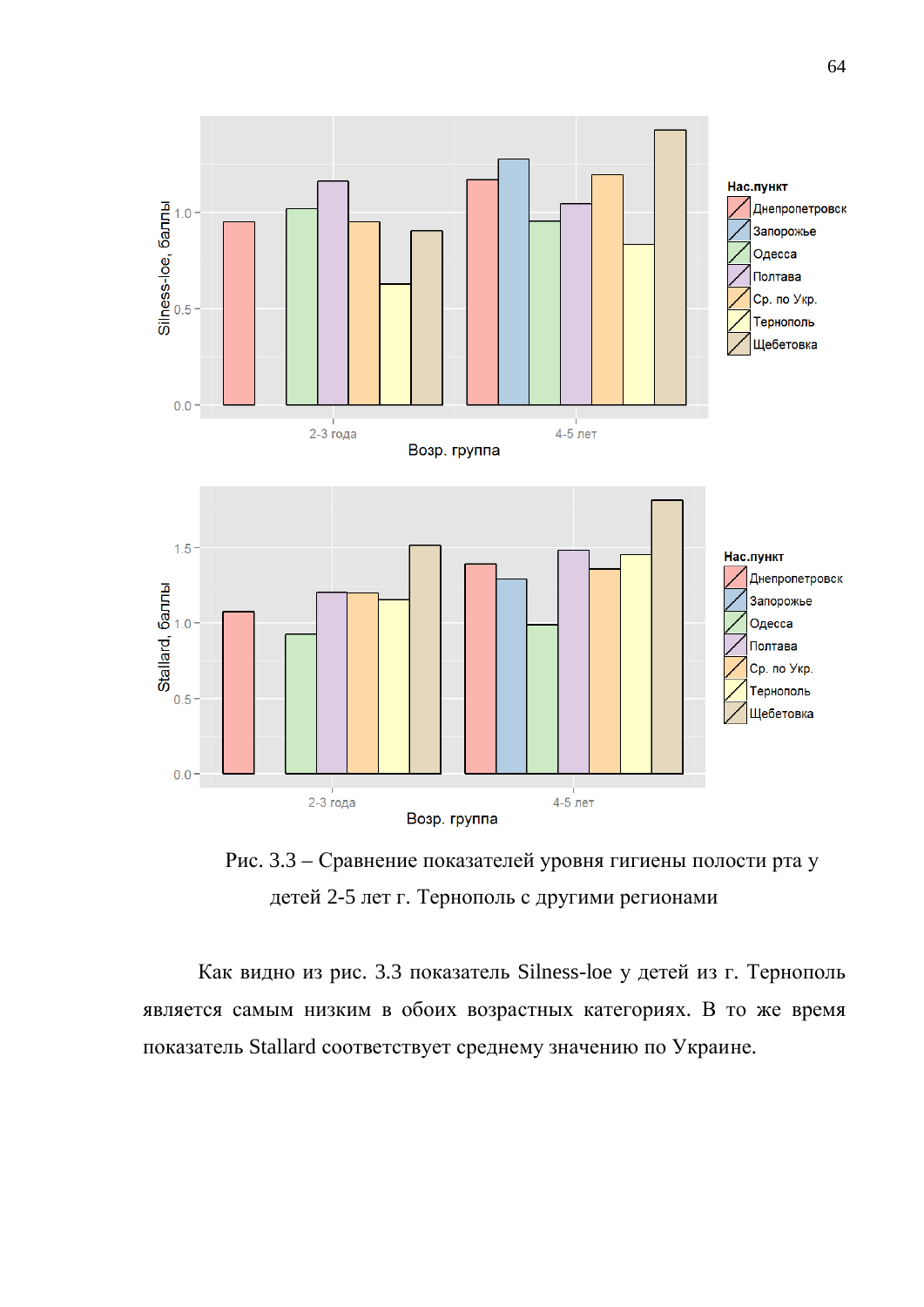

Рис. 3.4 – Сравнение показателей состояния тканей пародонта у детей 2-5 лет г. Тернополь с другими регионами Украины

Показатель состояния тканей пародонта РМА % у детей 4-5 лет значительно выше среднего по Украине в г. Тернополь, однако в возрасте 2-3 года такой картины не наблюдается (рис. 3.4).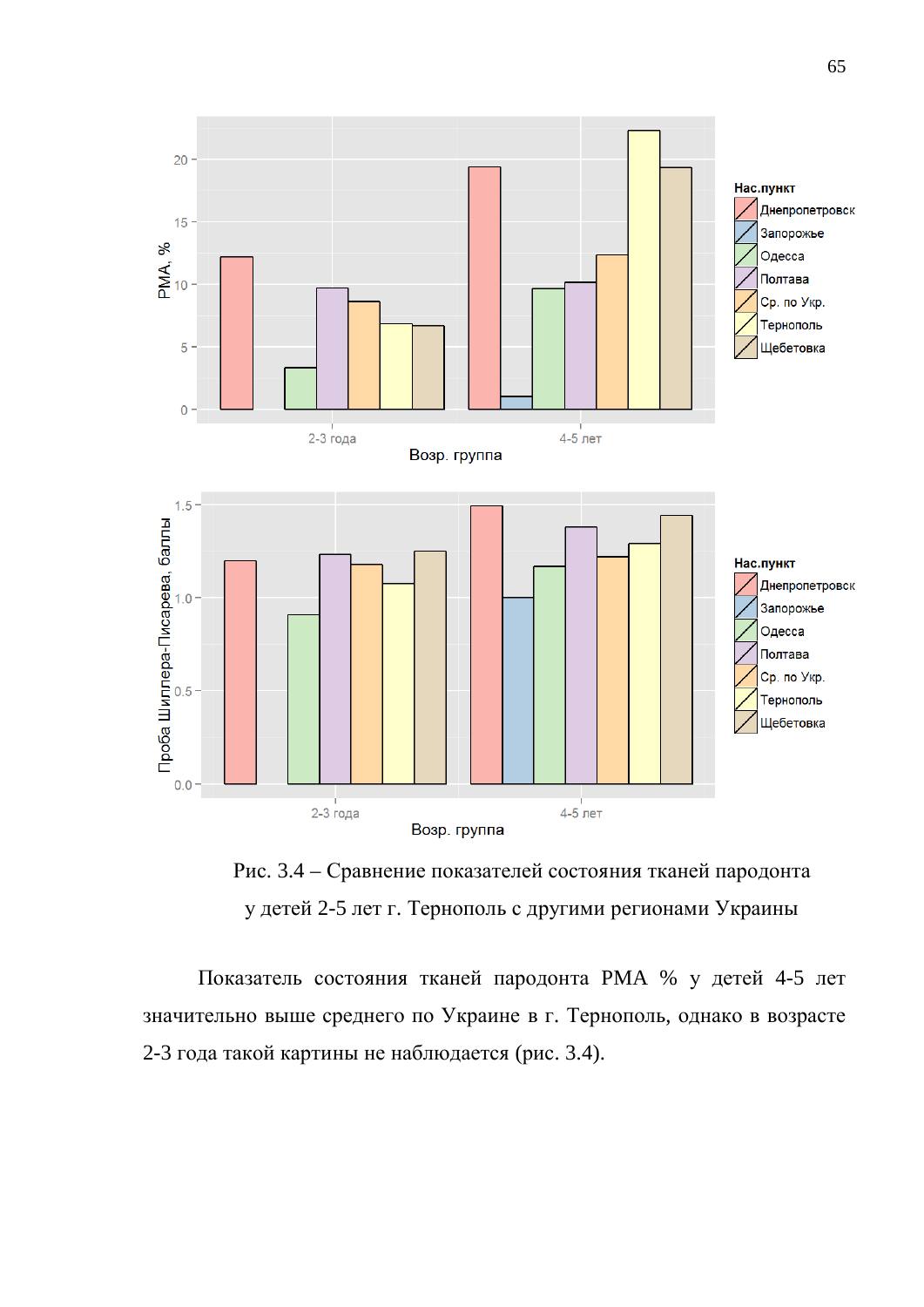

Рис. 3.5 – Сравнение показателей денситометрии у детей 2-5 лет г. Тернополь с другими регионами Украины

Значительных отличий в показателях денситометрии между детьми г. Тернополь и других регионов не отмечается.

Следует отметить, что значения показателей по тем выборкам, у которых распределение вероятностей далеко от нормального, могут быть завышенными вследствие того, что высокие значения показателей являются нечастыми, однако могут вносить ощутимый вклад в само значение показателя.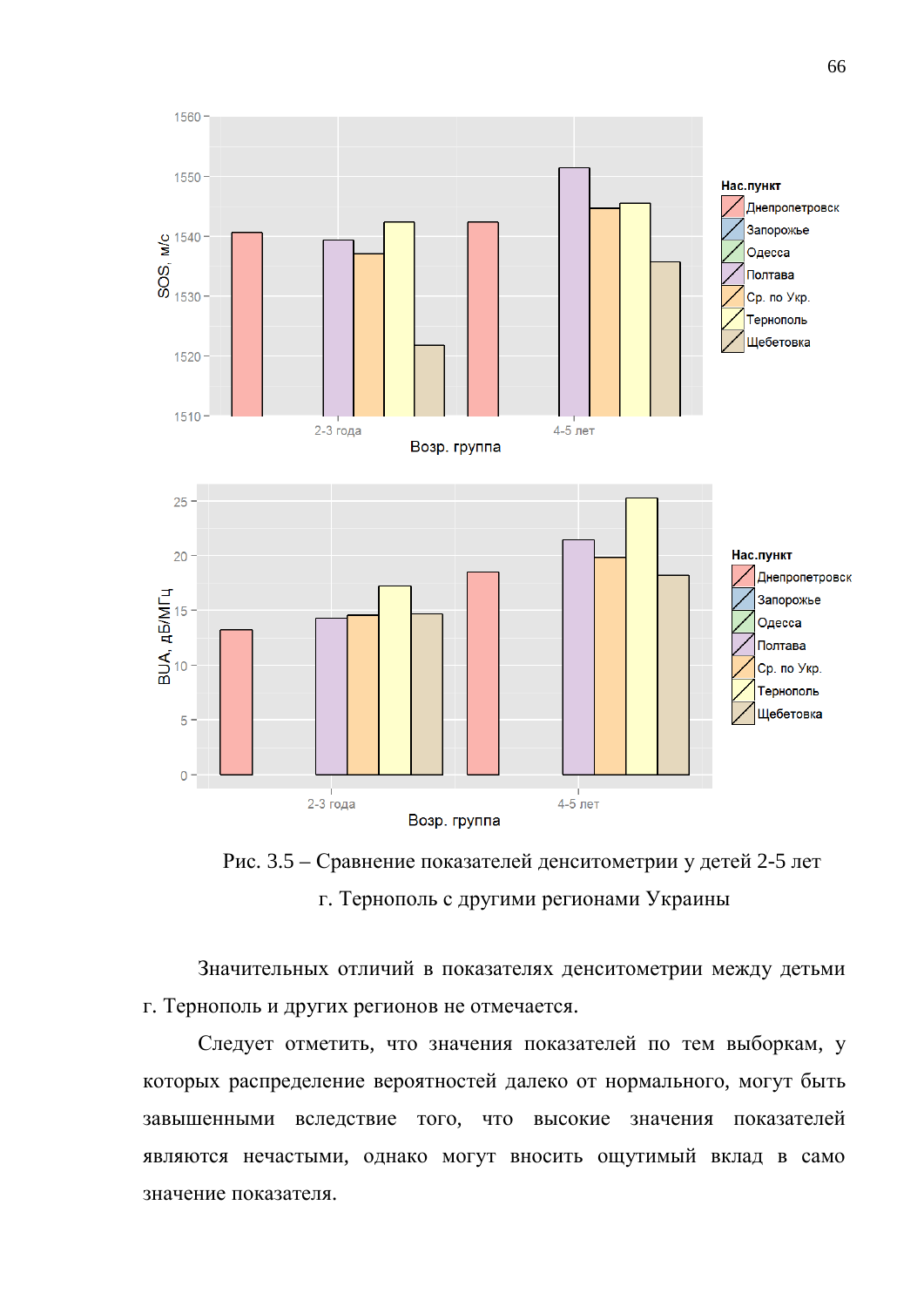Исследуя зависимость поражения кариесом зубов от состояния гигиены полости рта мы отметили некоторые отличия в показателях твердых тканей зубов и тканей пародонта у пациентов разных регионов Украины для различных возрастных групп детей.

С целью генерализации полученных результатов и выводов была использована регрессионная модель, аппроксимирующая рассматриваемую зависимость для каждого конкретного региона. Была испытана линейная модель, а также модель Пуассона. Критерием выбора модели являлся информационный критерий Акаике. Результаты выбора модели по этому критерию приведены в табл. 3.9. Из таблицы видно, что значения критерия AIC для регрессии с использованием функции Пуассона меньше, чем при использовании линейной модели. Таким образом, зависимости обладают экспоненциальной нелинейностью.

Таблица 3.9

|                  | Значение показателя по информационному критерию Акаике |           |                  |           |  |  |  |  |
|------------------|--------------------------------------------------------|-----------|------------------|-----------|--|--|--|--|
| Населенный пункт | функция Пуассона                                       |           | линейная функция |           |  |  |  |  |
|                  | 2-3 года                                               | $4-5$ лет | $2-3$ года       | $4-5$ лет |  |  |  |  |
| Днепропетровск   | 134,9                                                  | 369,8     | 141,1            | 465,3     |  |  |  |  |
| Запорожье        |                                                        | 242,2     |                  | 252,2     |  |  |  |  |
| Одесса           | 42,85                                                  | 203,6     | 45,05            | 240,7     |  |  |  |  |
| Полтава          | 88,73                                                  | 285,2     | 118,1            | 283,2     |  |  |  |  |
| Ср. по Украине   | 570,3                                                  | 2114      | 562,1            | 2454      |  |  |  |  |
| Тернополь        | 85,23                                                  | 149       | 88,83            | 174,6     |  |  |  |  |
| Щебетовка        | 70,66                                                  | 321,6     | 70,7             | 382,3     |  |  |  |  |

**Выбор модели по информационному критерию Акаике** 

На рис. 3.6 и 3.7 показаны аппроксимированные зависимости кариеса от показателя состояния гигиены полости рта в различных регионах Украины для двух возрастных групп.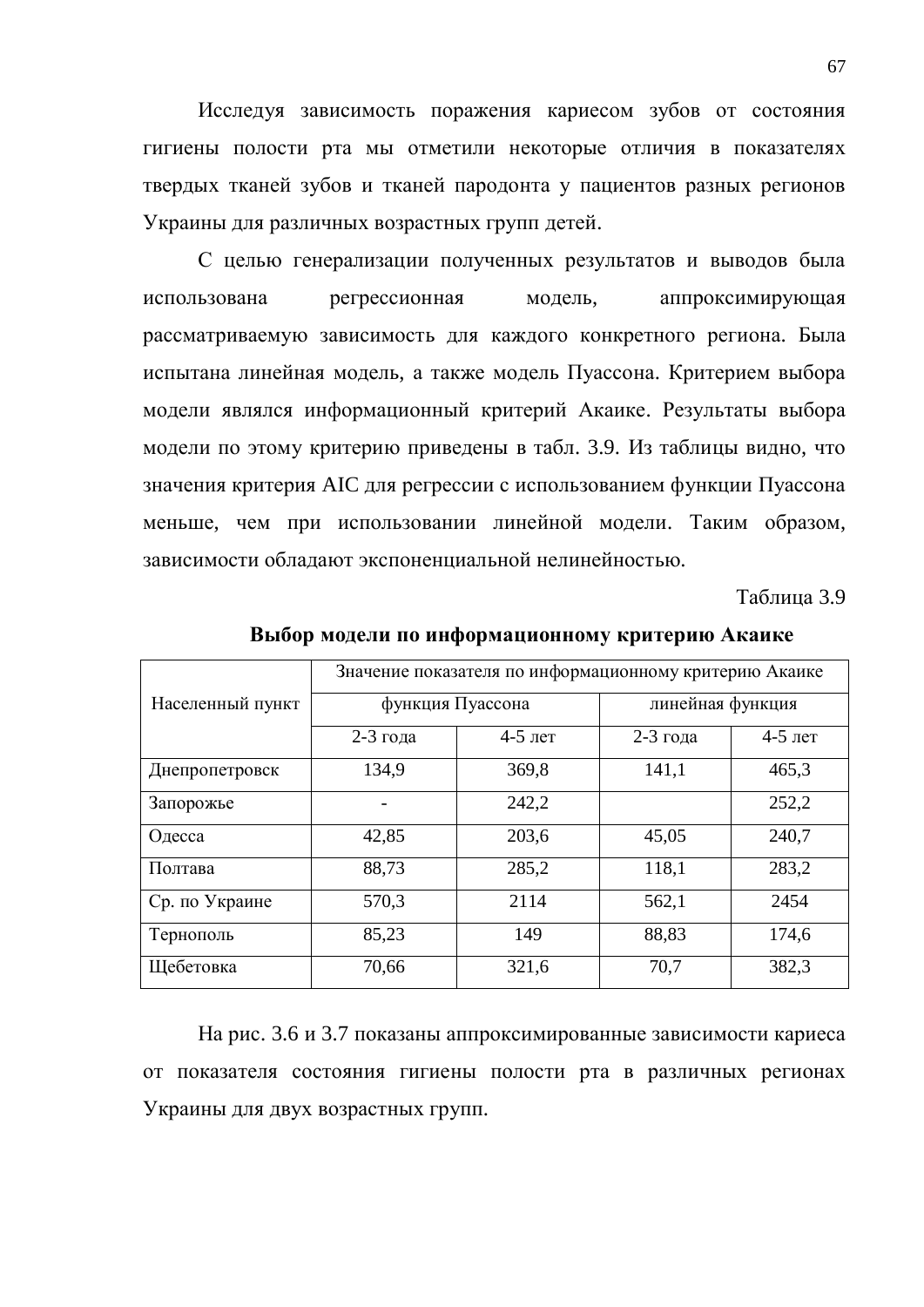

Рис. 3.6 – Зависимость интенсивности кариеса от уровня гигиены полости рта у детей 2-3 лет в различных регионах Украины



Рис. 3.7 – Зависимость интенсивности кариеса от уровня гигиены полости рта у детей 4-5 лет в различных регионах Украины

Согласно представленной модели в г. Тернополь у детей в возрасте 2-3 года с плохой гигиеной полости рта (высоким значением Silness-loe) существует серьезный риск развития кариеса (высокое значение кп<sub>з</sub> на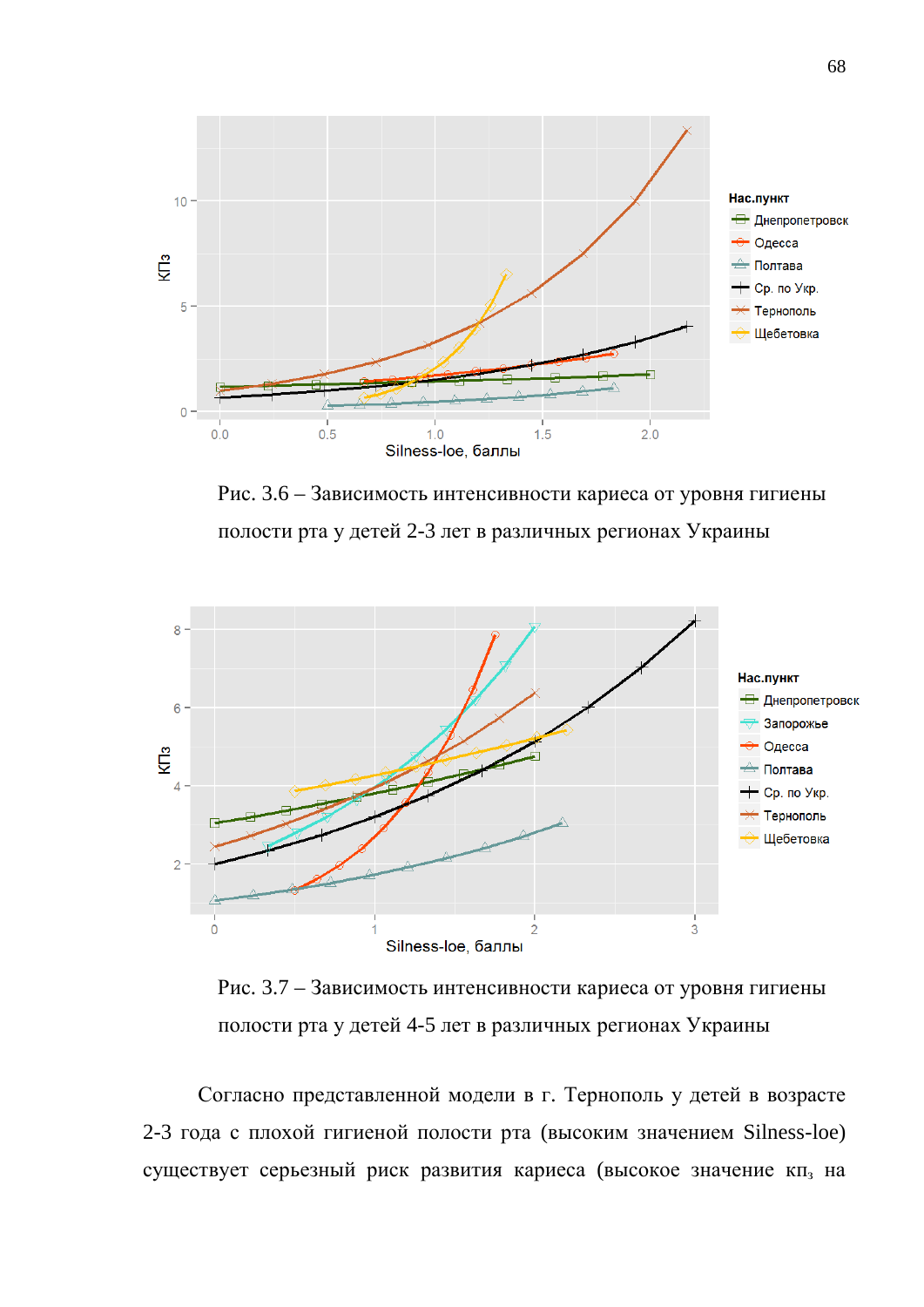графике). В остальных регионах такой риск менее значительный. Следует отметить также, что в Щебетовке наблюдается даже более резкий рост кариеса при ухудшении гигиены полости рта в 2-3 года. В этом возрасте остальные регионы имеют практически одинаковую зависимость кариеса от гигиены. Другим наблюдением также является нелинейность зависимости именно в г. Тернополь и Щебетовка. Это свидетельствует, видимо, о том, что в непромышленных регионах с «комфортными» условиями жизни, ухудшение гигиены полости рта при сниженной концентрации фтора в питьевой воде приводит к более резкому поражению зубов кариесом, чем в промышленных регионах, где организм детей «привык сопротивляться» внешним негативным факторам. В среднем по Украине наблюдается более или менее линейная зависимость в этом возрасте, однако, по-прежнему положительная.

В возрасте 4-5 лет особым риском отличаются промышленные регионы Запорожье и Одесса. По г. Тернополь отмечается линейная зависимость кариеса от уровня гигиены в этом возрасте. Следует отметить, что в двух возрастных группах наименее рисковым регионом с точки зрения влияния гигиены полости рта на развитие кариеса является Полтава.

Анализ показателей стоматологического статуса группы с наивысшей интенсивностью кариеса (SiC) детей г. Тернополь приведен в табл. 3.10. В этом пункте более детально рассмотрена группа детей с наибольшим поражением кариесом. Группа SiC это подгруппа из 30 % детей всей группы, у которых наибольшее значение показателя кп<sub>з</sub>. В таблицах  $3.10-3.11$  и рис.  $3.7-3.11$  показаны сравнения показателей стоматологического статуса группы SiC с остальными детьми обследованных детей г. Тернополь. Обращают на себя внимание практически одинаковые биохимические показатели ротовой жидкости детей группы SiC и остальных детей при существенно разных показателях стоматологического статуса у них.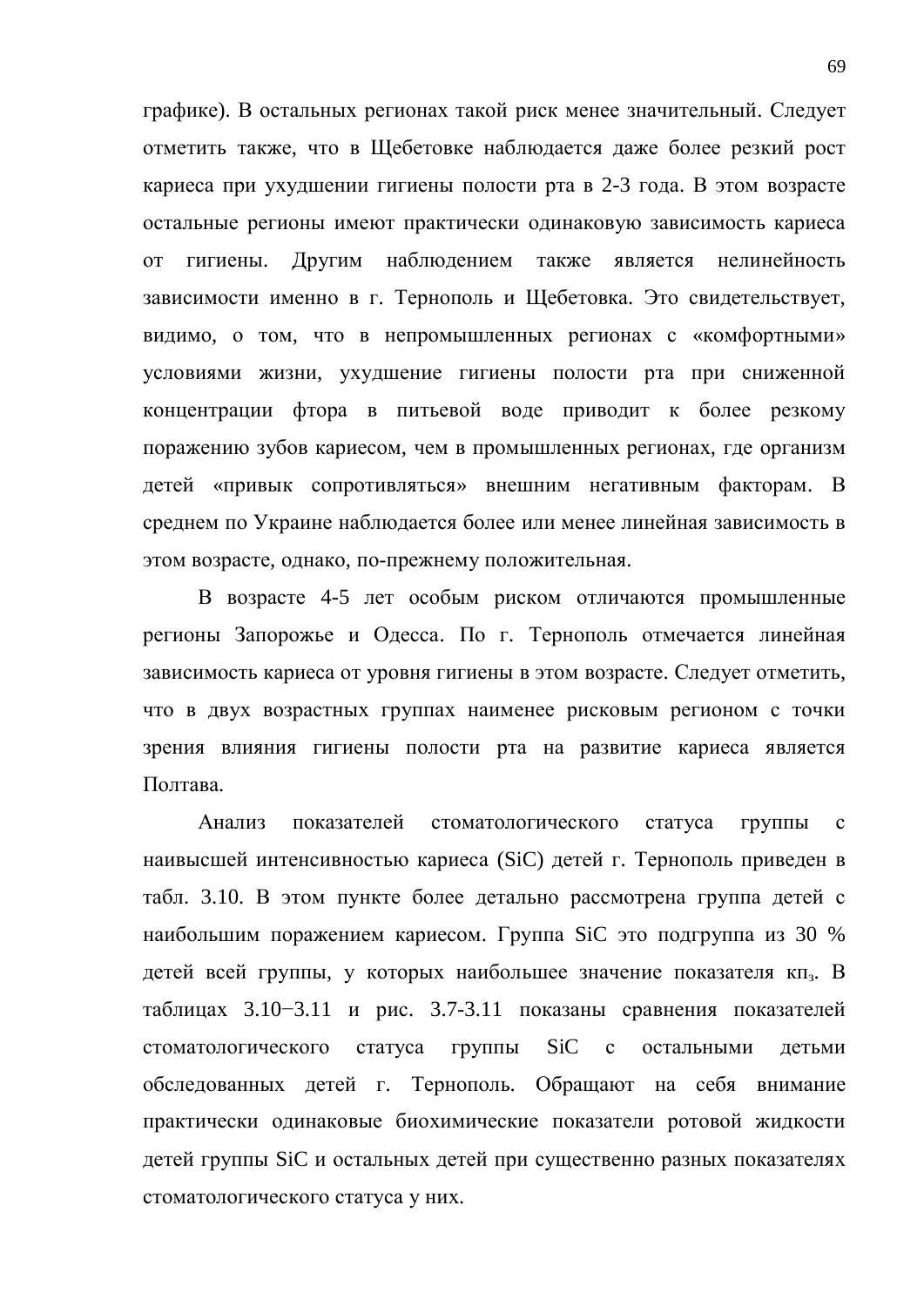### Показатели стоматологического статуса детей 2-5 лет группы с наивысшей интенсивностью кариеса

| Возраст   | $SiC / O6$ щие | $K\Pi_3$        | $K\Pi_{\Pi}$    | Silness-loe,    | Stallard,       | PMA, % | Кровото-         | Проба           | Зубной     |
|-----------|----------------|-----------------|-----------------|-----------------|-----------------|--------|------------------|-----------------|------------|
|           | показатели     |                 |                 | баллы           | баллы           |        | чивость,         | Шиллера-        | камень,    |
|           |                |                 |                 |                 |                 |        | баллы            | Писарева,       | баллы      |
|           |                |                 |                 |                 |                 |        |                  | баллы           |            |
| 2-3 года  | <b>SiC</b>     | $8,71 \pm 1,0$  | $9,57 \pm 1,0$  | $1,20 \pm 0,10$ | $1,46 \pm 0,12$ | 12,78  | $0.03 \pm 0.004$ | $1,25 \pm 0,11$ | $4,71 \pm$ |
|           |                |                 |                 |                 |                 |        |                  |                 | 0,50       |
|           | Общие          | $0.47 \pm 0.05$ | $0.47 \pm 0.05$ | $0.39 \pm 0.05$ | $0.98 \pm 0.10$ | 4,10   | $0.04 \pm 0.004$ | $0.98 \pm 0.10$ | $4,60 \pm$ |
|           | показатели     |                 |                 |                 |                 |        |                  |                 | 0,50       |
| $4-5$ лет | SiC            | $8,67 \pm 1,0$  | $9,56 \pm 1,0$  | $1,13 \pm 0,10$ | $1,70 \pm 0,15$ | 35,54  | $0.37 \pm 0.04$  | $1,38 \pm 0,12$ | $9,56 \pm$ |
|           |                |                 |                 |                 |                 |        |                  |                 | 0,10       |
|           | Общие          | $1,13 \pm 0,10$ | $1.25 \pm 0.10$ | $0.72 \pm 0.08$ | $1,42 \pm 0,15$ | 16,04  | $0.19 \pm 0.020$ | $1,27 \pm 0,13$ | $4,75 \pm$ |
|           | показатели     |                 |                 |                 |                 |        |                  |                 | 0,50       |

**Г. Тернополь, М ± m** 

Таблица 3.11

### Биохимические показатели ротовой жидкости и костного метаболизма у детей 2-5 лет группы с

| Возраст    | $SiC/O6$ щие | SOS,                | BUA,             | Лизоцим,          | Уреаза,                  | Кальций,        | $\Phi$ oc $\Phi$ op, |
|------------|--------------|---------------------|------------------|-------------------|--------------------------|-----------------|----------------------|
|            | показатели   | M/C                 | дБ/МГц           | $e$ д/мл          | мккат/л                  | ммоль/л         | ммоль/л              |
| $2-3$ года | SiC          | $1546,03 \pm 15,10$ | $13.35 \pm 2.90$ | $82,91 \pm 9,20$  | $0.23 \pm 0.03$          | $0.35 \pm 0.02$ | $3,54 \pm 0,40$      |
|            | Общие        | $1539.96 \pm 15.20$ | $19,77 \pm 3,00$ | $85,90 \pm 11,15$ | $0.26 \pm 0.03$          | $0.35 \pm 0.03$ | $3,56 \pm 0,35$      |
|            | показатели   |                     |                  |                   |                          |                 |                      |
| $4-5$ лет  | SiC          | $1545,19 \pm 14,90$ | $23,11 \pm 2,80$ | $85,95 \pm 11,90$ | $\overline{\phantom{0}}$ | $\overline{a}$  |                      |
|            | Общие        | $1542,77 \pm 14,20$ | $25,27 \pm 3,20$ | $78,60 \pm 10,30$ |                          |                 |                      |
|            | показатели   |                     |                  |                   |                          |                 |                      |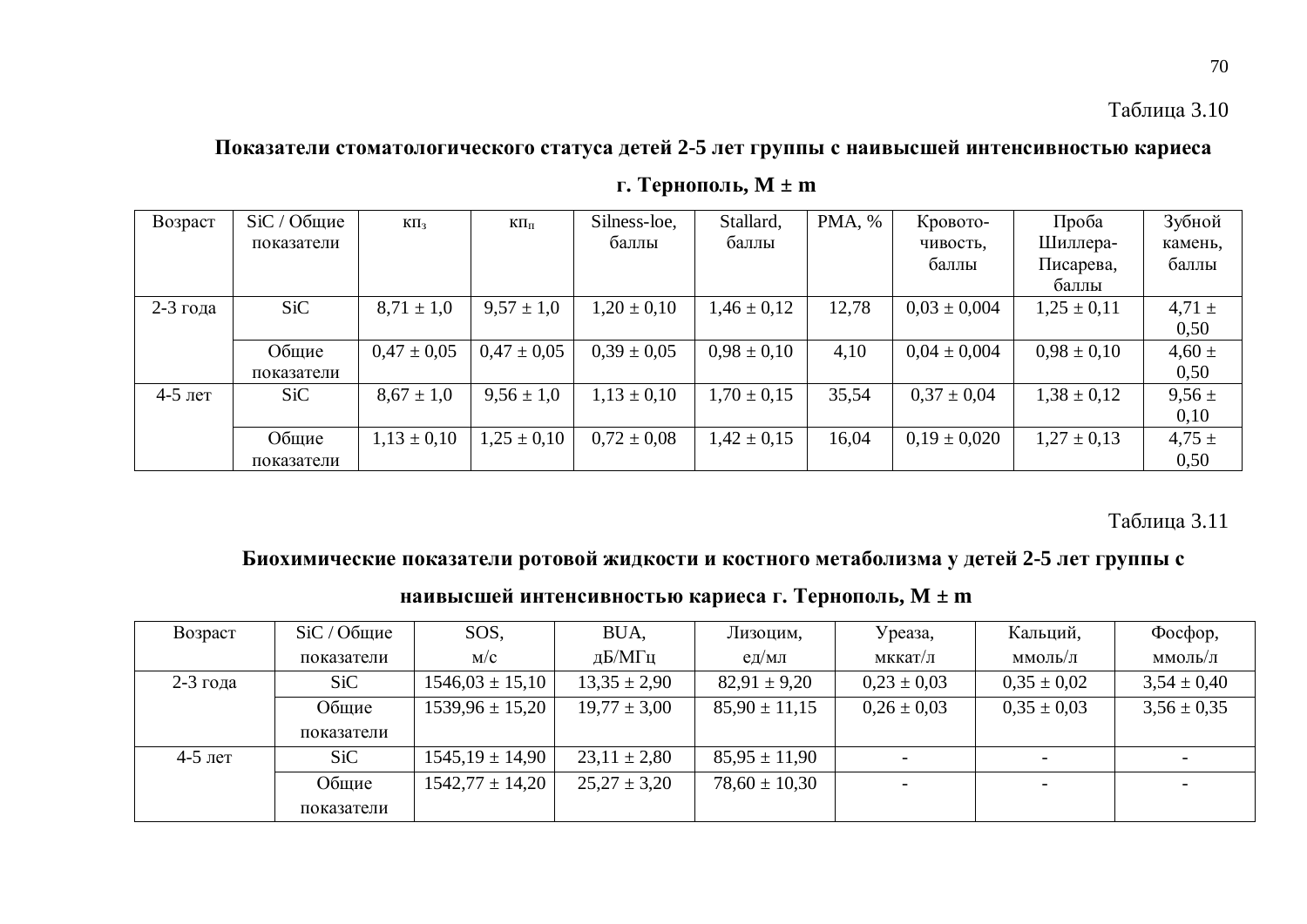

Рис. 3.8 – Сравнительные диаграммы для групп «SiC» (НИК) и «Общий показатель» (не НИК) по показателям кп<sub>з</sub> и кп<sub>п</sub> у детей г. Тернополь

Оба показателя гигиены полости рта Silness-loe и Stallard выше у группы SiC, это еще раз подтверждает положительную зависимость плохой гигиены и кариеса у детей в возрасте 2-5 лет в г. Тернополь.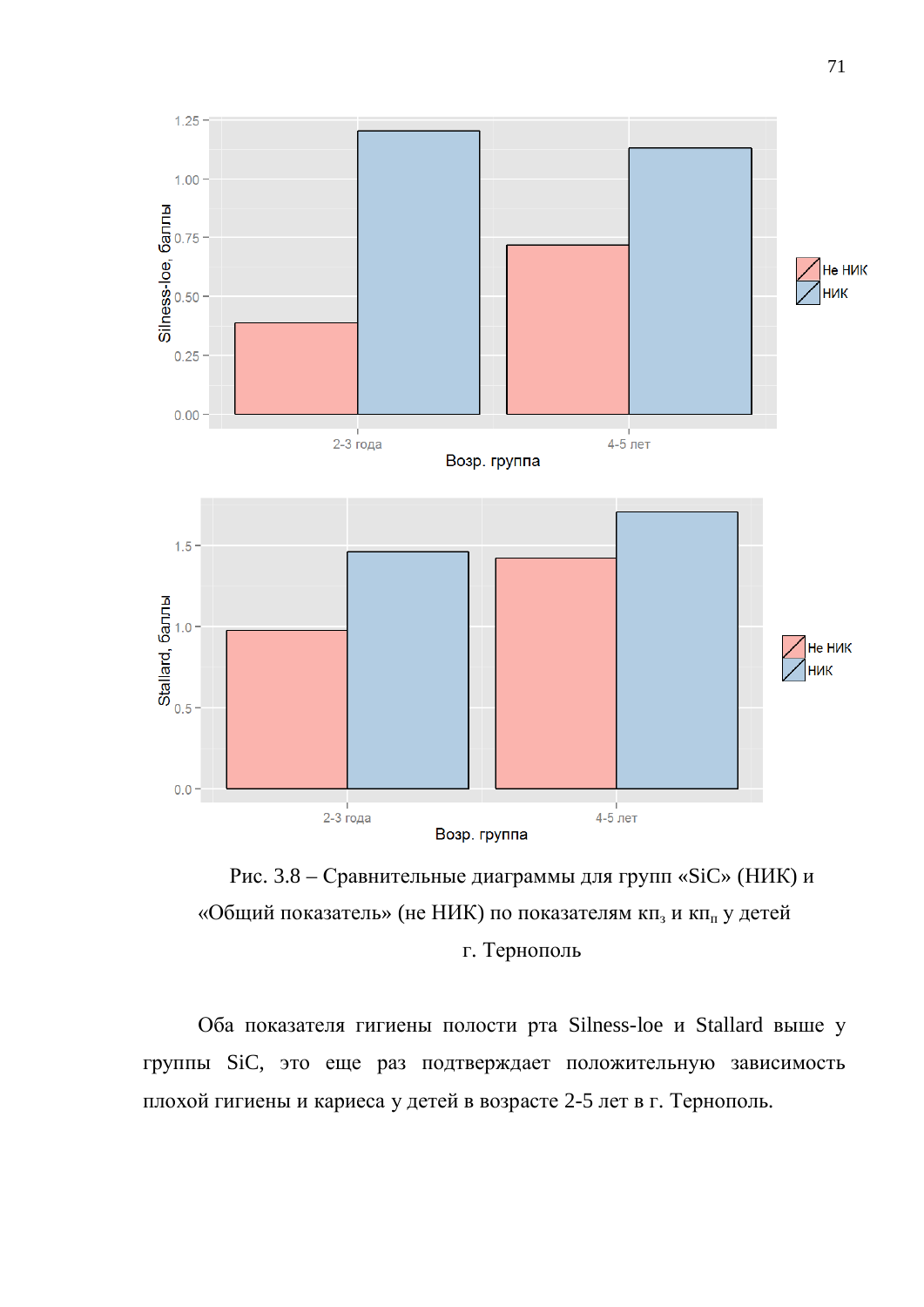

Рис. 3.9 – Сравнительные диаграммы стоматологического статуса детей групп «SiC» и «Общий показатель» г. Тернополь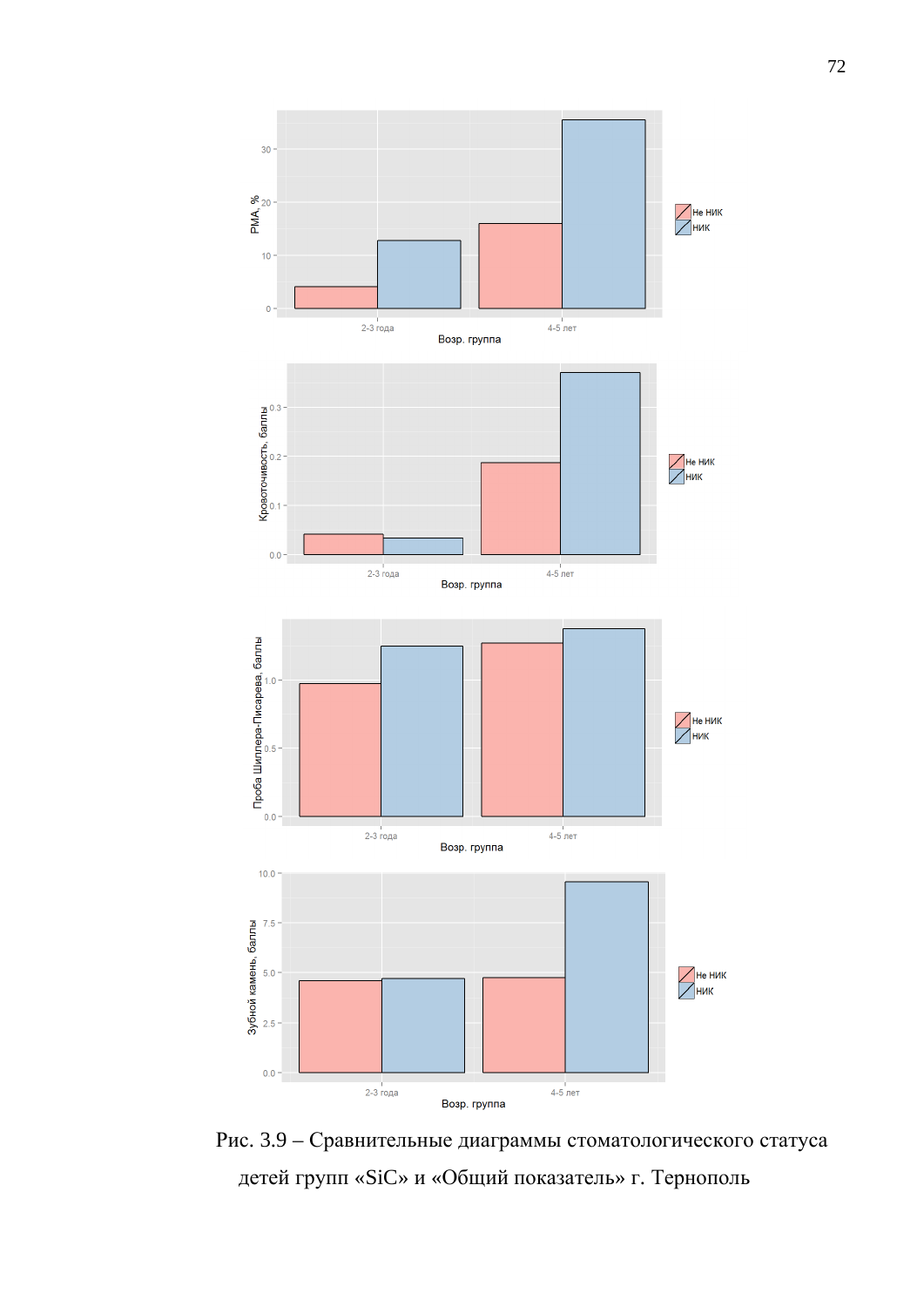Аналогичная ситуация наблюдается при сравнении показателей тканей пародонта. Однако в данном случае не все отличия явно являются значимыми. Также видно, что в группе SiC существует явная возрастная зависимость показателей тканей пародонта, в то время как у группы «Общий показатель» она не такая явная.



Рис. 3.10 – Сравнительные диаграммы для групп «SiC» и «Общий показатель» по показателям SOS и BUA у детей г. Тернополь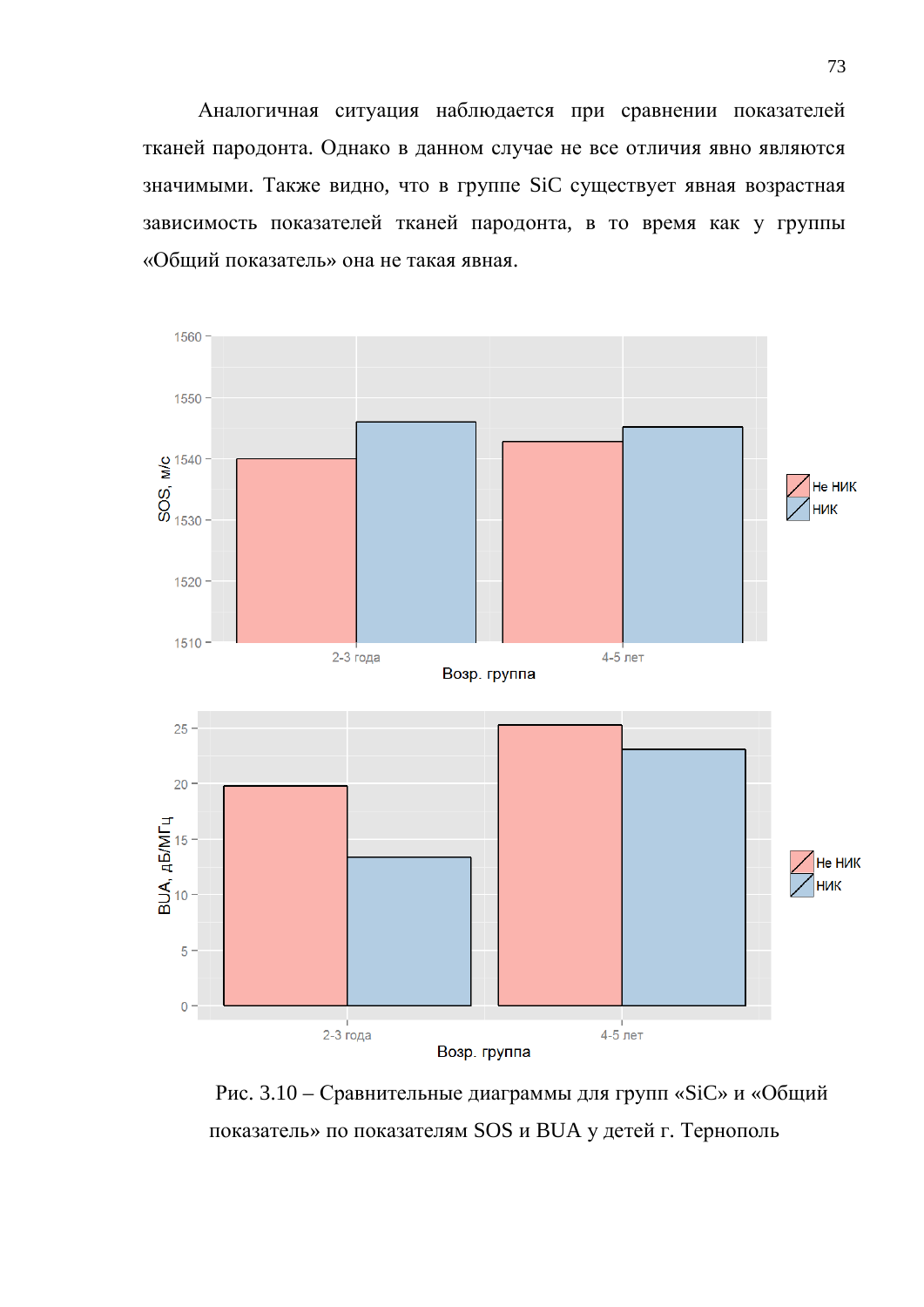В группах «SiC» и «Общий показатель» не наблюдается возрастной зависимости показателей денситометрии, однако отмечается более высокое значение скорости SOS и низкое значение BUA у детей с высоким кариесом.





В группах «SiC» и «Общий показатель» не наблюдается возрастной зависимости биохимических показателей, а также каких либо закономерностей относительно высокого показателя кп<sub>з</sub> и показателей биохимии (рис. 3.11).

Проведенные выше исследования показали отчетливую зависимость кариеса от состояния гигиены полости рта, причем эта зависимость отличается в зависимости от региона и возраста ребенка. Это позволяет создать математическую модель, которая могла бы прогнозировать уровень поражения кариесом детей в возрасте от 2 до 5 лет при различной гигиене полости рта и места проживания. Такая модель была бы полезна при расстановке акцентов в анализе причин возникновения кариеса,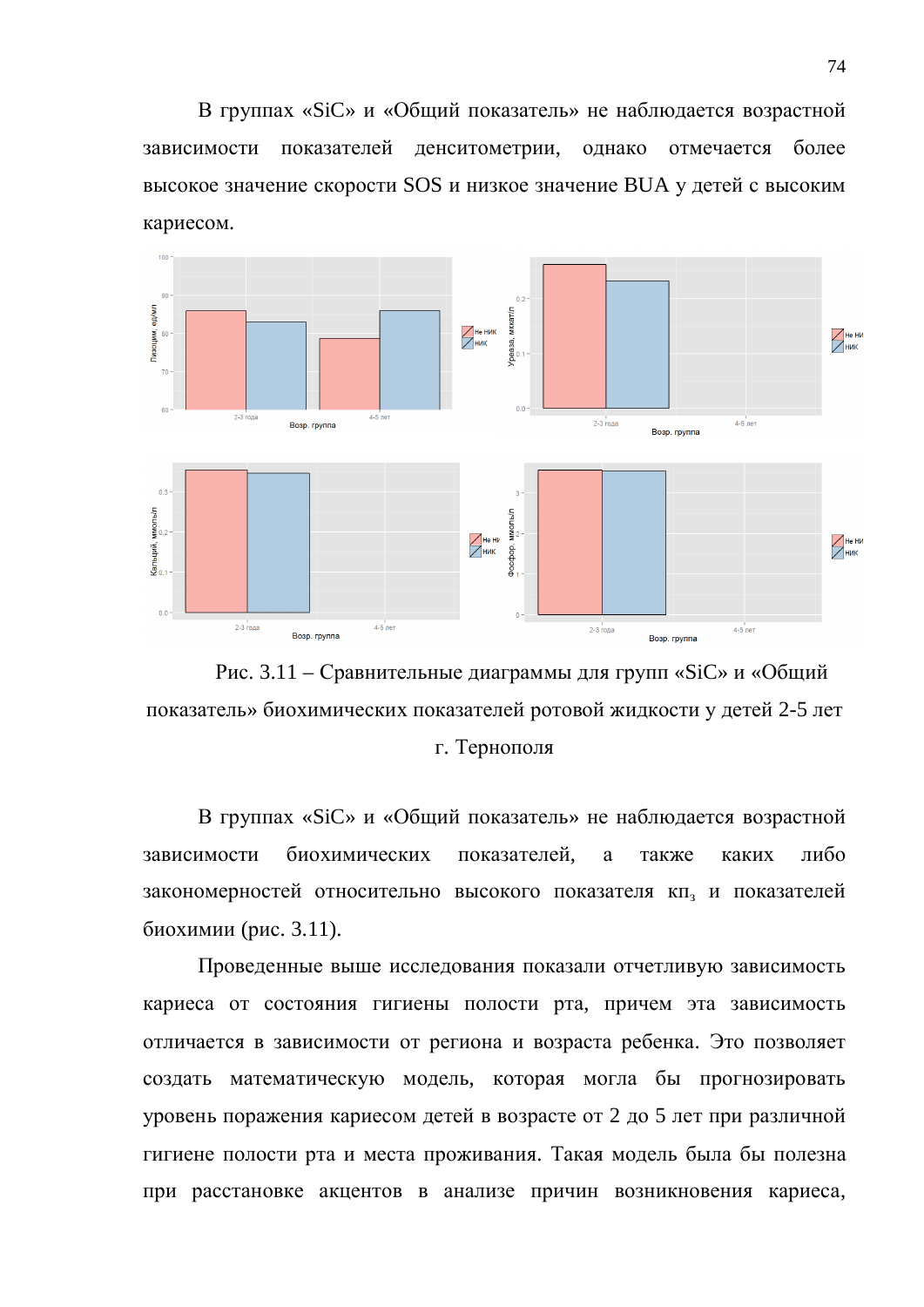поскольку коэффициенты модели представляют собой вес того или иного параметра, входящего в модель в качестве аргумента.

Рассматриваемые регионы были разбиты на два региона: промышленный регион и не промышленный регион. Промышленный регион представляет собой данные по городам Днепропетровск, Запорожье и Одесса, а не промышленный – Тернополь.

В качестве математической модели была выбрана линейная модель с тремя параметрами в качестве аргументов модели: показатель гигиены Silness-loe, регион проживания, возрастная группа. Аналитическое выражение имеет вид:

$$
KPz = \theta_0 + \theta_1 \cdot Sloe + \theta_2 \cdot NasPunkt + \theta_3 \cdot Vozrast
$$
\n(3.4)

Были рассмотрены также и другие линейные модели с дополнительными входными аргументами, однако именно эта модель имеет наилучшие аппроксимирующие свойства и обладает наибольшими смысловыми качествами входных аргументов.

Значения коэффициентов входящих в модель, а также их стандартные ошибки и вероятности того, что эти коэффициенты не увеличивают аппроксимирующие свойства модели, представлены в таблице 3.12.

Таблица 3.12

| Коэффициент | Значение  | Стандартная<br>ошибка | Вероятность<br>отрицания<br>гипотезы |  |
|-------------|-----------|-----------------------|--------------------------------------|--|
|             |           |                       |                                      |  |
|             | $-1,7605$ | 1,3525                | 0,19435                              |  |

Коэффициенты математической модели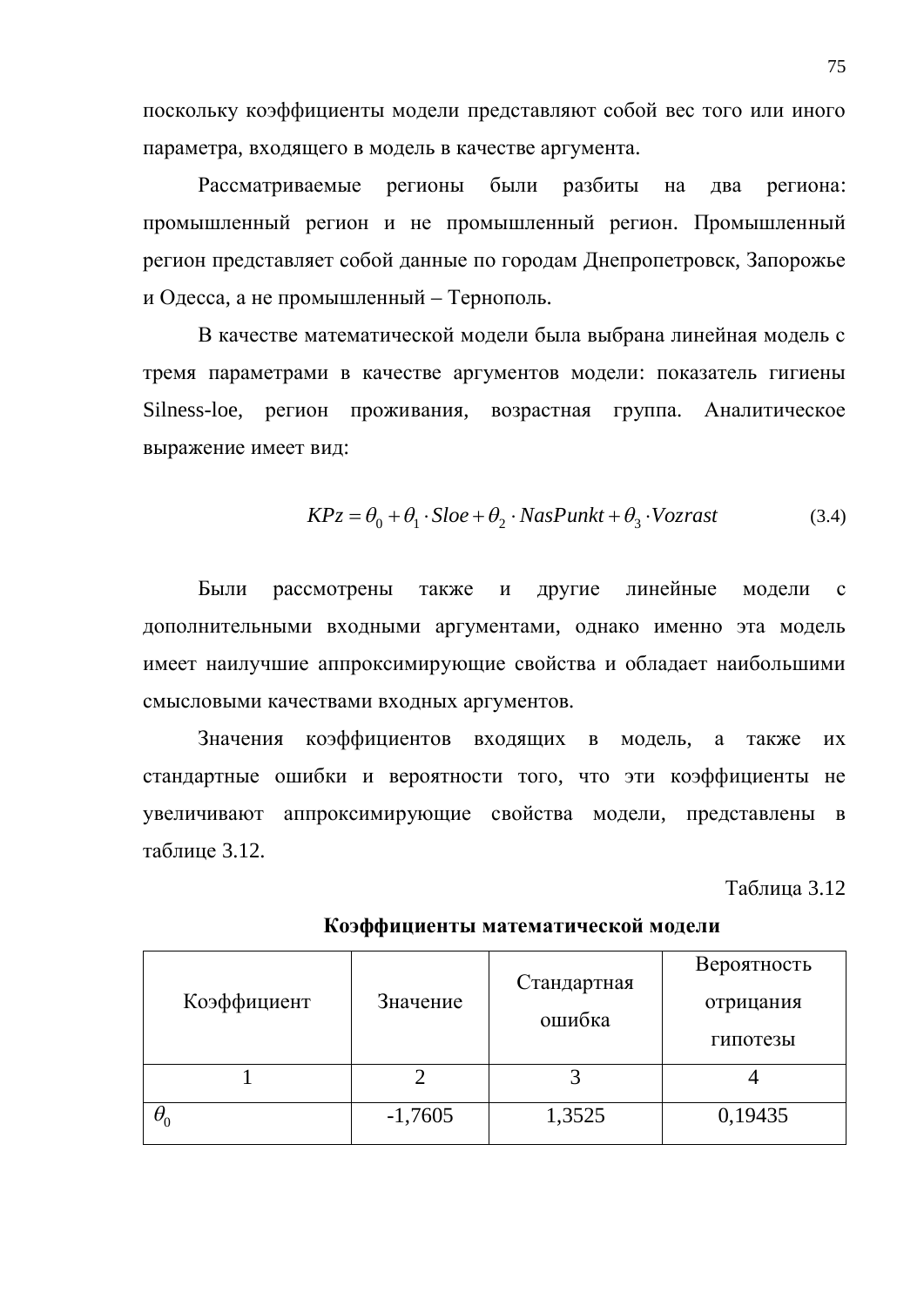| $\theta_1$ (Silness-Loe) | 2,3390    | 0,5315 | $1,67e-5$ |
|--------------------------|-----------|--------|-----------|
| $\theta$ , (населенный   | $-1,1574$ | 0,6652 | 0,08325   |
| пункт)                   |           |        |           |
| $\theta_3$ (возраст)     | 0,8310    | 0,2937 | 0,00508   |

Продолжение табл. 3.12

Графическая реализация модели показана на рис. 3.12. Пунктирными линиями обозначена возрастная группа 2-3 года, сплошной линией - 4-5 лет. Промышленная и непромышленная зоны обозначены линиями разной толщины. Реализация представляет собой зависимость кариеса от гигиены полости рта, однако теперь эта модель также включает в себя возможность оценки кариеса при различных регионах проживания пациента, а также его возраст. Зависимость линейна и строго положительна. Прогнозируется, что с ухудшением состояния гигиены полости рта кариес у детей увеличивается, при этом у детей 4-5 лет уровень поражения кариесом выше при том же уровне гигиены в обоих регионах. В промышленном регионе прогнозируется более высокое поражение кариесом у детей обоих возрастных групп, чем в непромышленном регионе.



Рис. 3.12 – Графическое представление математической модели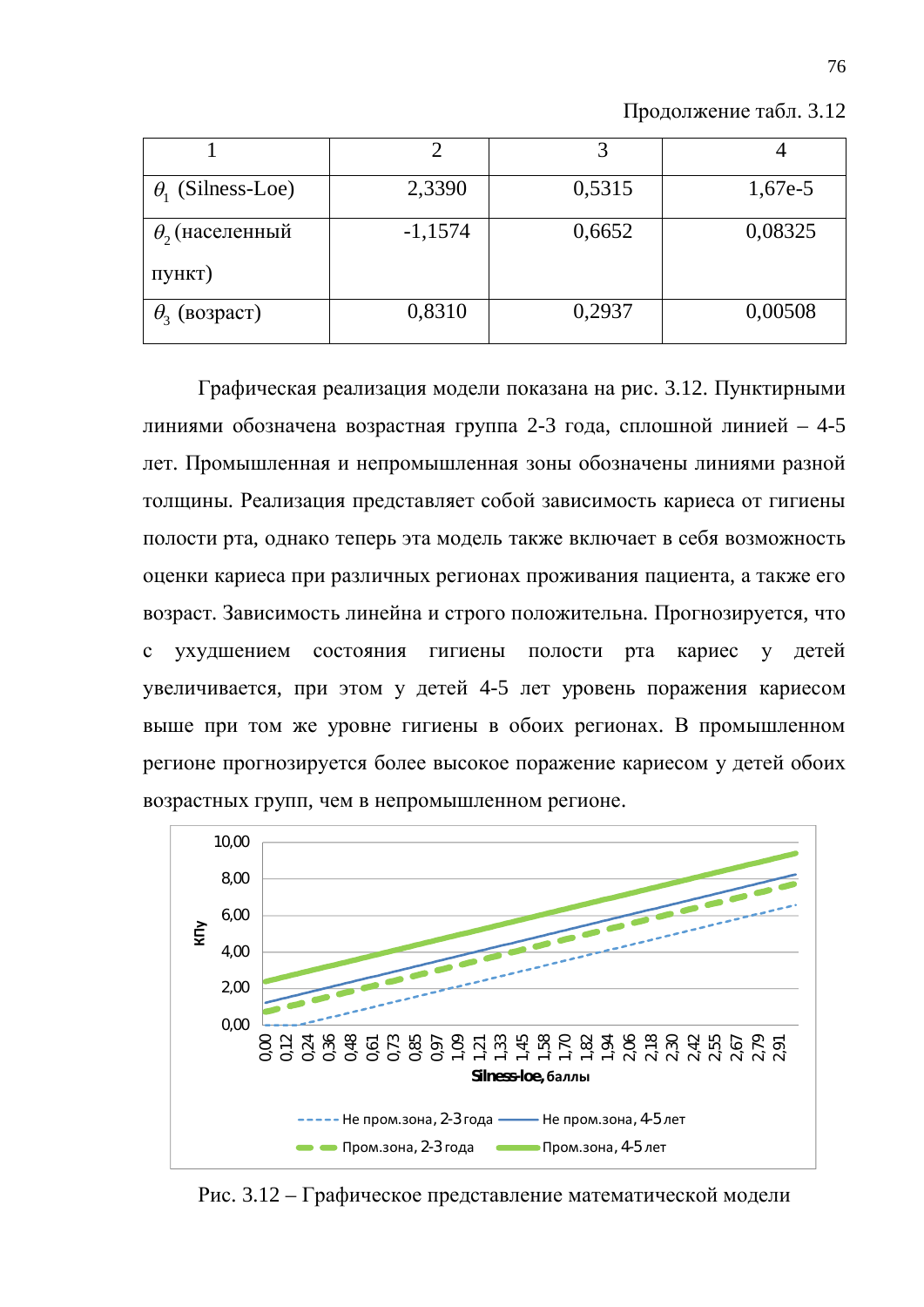Выводы к разделу 3:

– приведенные данные свидетельствуют об ухудшении гигиены полости рта и состояния тканей пародонта у дошкольников г. Тернополь с возрастом, что требует участия гигиениста зубного в систематическом обучении уходу за полостью рта;

– интенсивность кариеса зубов в группе SiC у детей в 2-3 года в 18 раз превышает это показатель у остальных детей, индекс Silness-Loe – в 3,1 раза, РМА % – в 3,1 раза. У детей в 2-5 лет соотношение этих показателей несколько уменьшается. Полученные данные свидетельствуют о необходимости проведения в группах SiC детей 2-5 лет усиленной профилактической терапии;

полученные в результате регрессивного анализа данные свидетельствуют о том, что в непромышленных регионах со сниженной концентрацией фтора в питьевой воде у детей 2-3 лет наблюдается более резкая, чем в промышленных, сверхлинейная зависимость интенсивности кариеса зубов от уровня гигиены полости рта, которая к 4-5 годам становится более линейной. Это свидетельствует о необходимости поддержания высокого уровня гигиены полости рта у таких детей, особенно в 2-3 года;

- разработана математическая модель, позволяющая прогнозировать уровень поражения кариесом зубов у детей 2-5 лет при различной гигиене полости рта и различном регионе проживания (промышленный, непромышленный).

Материалы раздела опубликованы в работах [2, 4, 6, 8, 9] в списке опубликованных работ по теме диссертации в автореферате.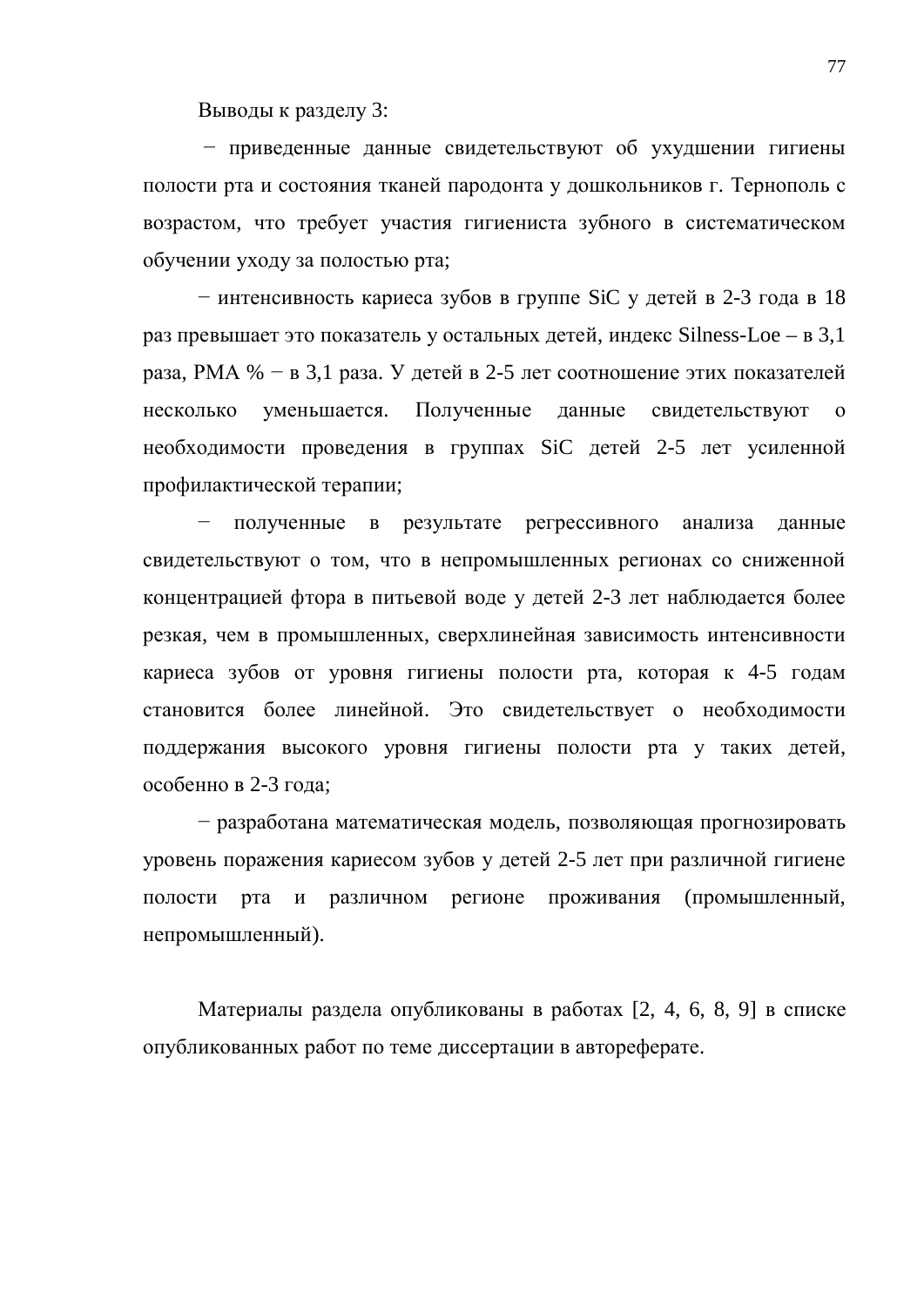#### РАЗДЕЛ 4

# ЭКСПЕРИМЕНТАЛЬНОЕ ОБОСНОВАНИЕ КОМПЛЕКСНОЙ ПРОФИЛАКТИКИ ОСНОВНЫХ СТОМАТОЛОГИЧЕСКИХ ЗАБОЛЕВАНИЙ У ДЕТЕЙ РАННЕГО И ДОШКОЛЬНОГО ВОЗРАСТА НА МОДЕЛИ КАРИЕСА ЗУБОВ У КРЫС

Кариес зубов моделировали при помощи перевода 20 одномесячных крыс на кариесогенный рацион Стефана [50]. Профилактику препаратами начинали с 1-ого дня получения кариесогенного рациона. Крысы были разделены на группы по 10 в каждой: 1 – рацион вивария; 2 – кариесогенный рацион (KP);  $3 - KP + \text{ профилактический комплекс. } 10$ крыс такого же возраста составили интактную группу. В качестве профилактических препаратов использовали лекарственные средства и биологически активные добавки, разрешенные к применению Минздравом Украины. На 1 и 2 этапах животные 3-й группы получали профилактический комплекс. Дизайн и методы исследования приведены в разделе 2.

Результаты исследования показателей интенсивности кариозного процесса у крыс, степень которого оценивали по количеству кариозных полостей (среднее на 1 крысу) и глубине поражения кариесом приведены в таблине 4.1.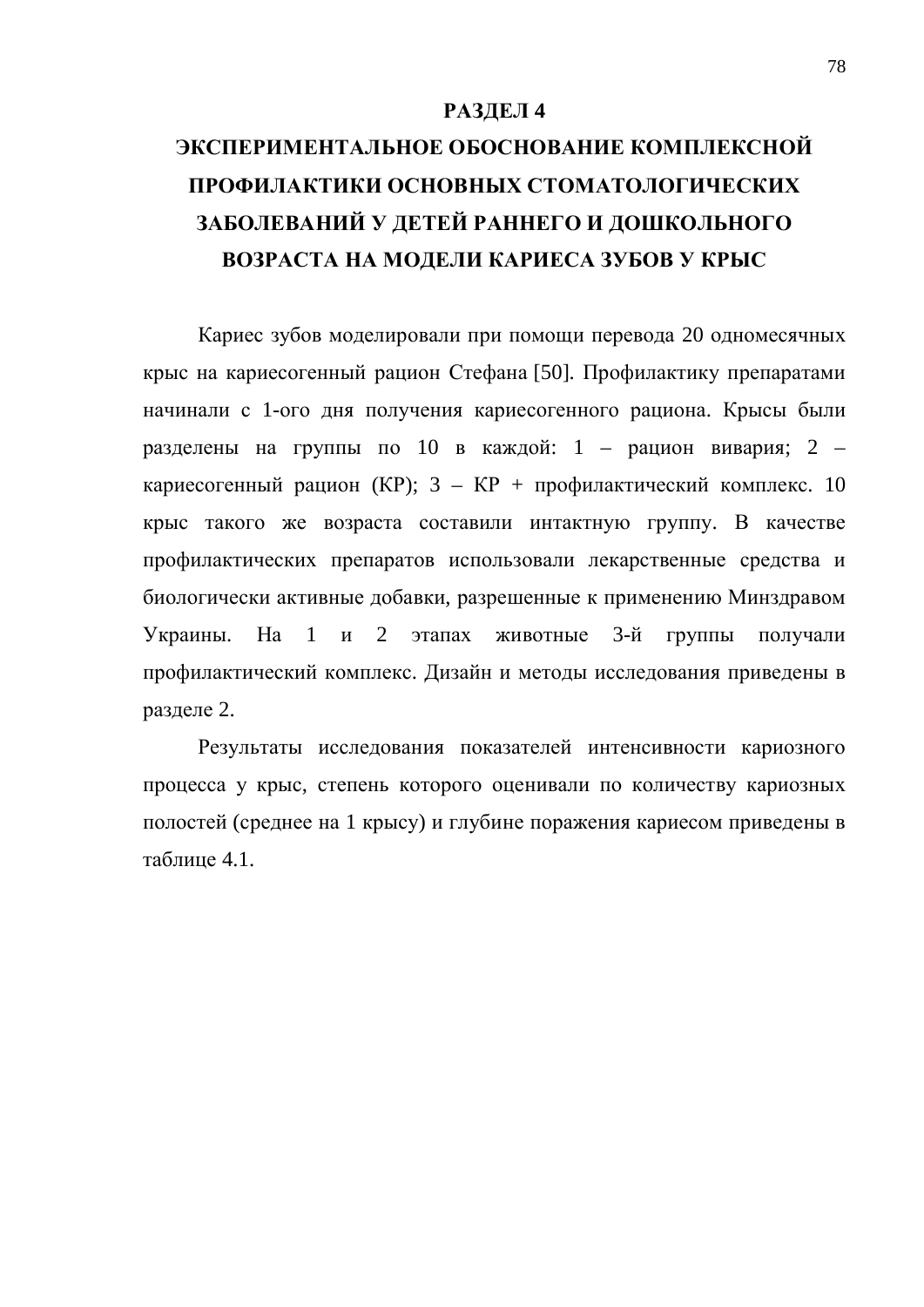#### Таблица 4.1

# Влияние двухэтапной профилактики на развитие кариеса и степени атрофии альвеолярного отростка у крыс на фоне

| Группы крыс   | Степень атрофии | Показатели кариеса зубов |               |
|---------------|-----------------|--------------------------|---------------|
|               | альвеолярного   | количество               | глубина       |
|               | отростка нижней | полостей,                | поражения,    |
|               | челюсти, %      | среднее на               | баллы         |
|               |                 | $1$ крысу                |               |
| интактная     | $20.4 \pm 0.5$  | $5,2 \pm 0,6$            | $6.1 \pm 0.8$ |
| кариесогенный | $16.7 \pm 0.5$  | $6.9 \pm 0.5$            | $8,6 \pm 0,6$ |
| рацион        | p < 0,001       | p < 0.05                 | p < 0.02      |
| кариесогенный | $16,6 \pm 0,5$  | $3,3 \pm 0,4$            | $3.7 \pm 0.6$ |
| рацион +      | p < 0,001       | p < 0.02                 | p < 0.05      |
| комплекс      | $p_1 > 0.05$    | $p_1 < 0,001$            | $p_1 < 0,001$ |
|               |                 |                          |               |

#### **кариесогенного рациона, М ± m**

 $\overline{\Pi}$ римечания: р – показатель достоверности отличий от интактной группы; р<sub>1</sub> – показатель достоверности отличий от группы «кариесогенный рацион»

Как показано в табл. 4.1, кариесогенный рацион способствовал существенному снижению атрофии альвеолярного отростка у крыс ( $p <$ 0,001) Этот факт можно объяснить подавлением размножения пародонтопатогенной микрофлоры стрептококками, размножающимися за счёт высокого содержания сахара в составе рациона Стефана, и вызывающими развитие кариеса зубов.

Содержание крыс на кариесогенном рационе в течение месяца привело к значительному увеличению исследуемых показателей кариеса зубов. Так, количество кариозных полостей у животных увеличилось на 32,7 % ( $p < 0.05$ ), а глубина полостей – на 41,0 % ( $p < 0.02$ ). Проведение у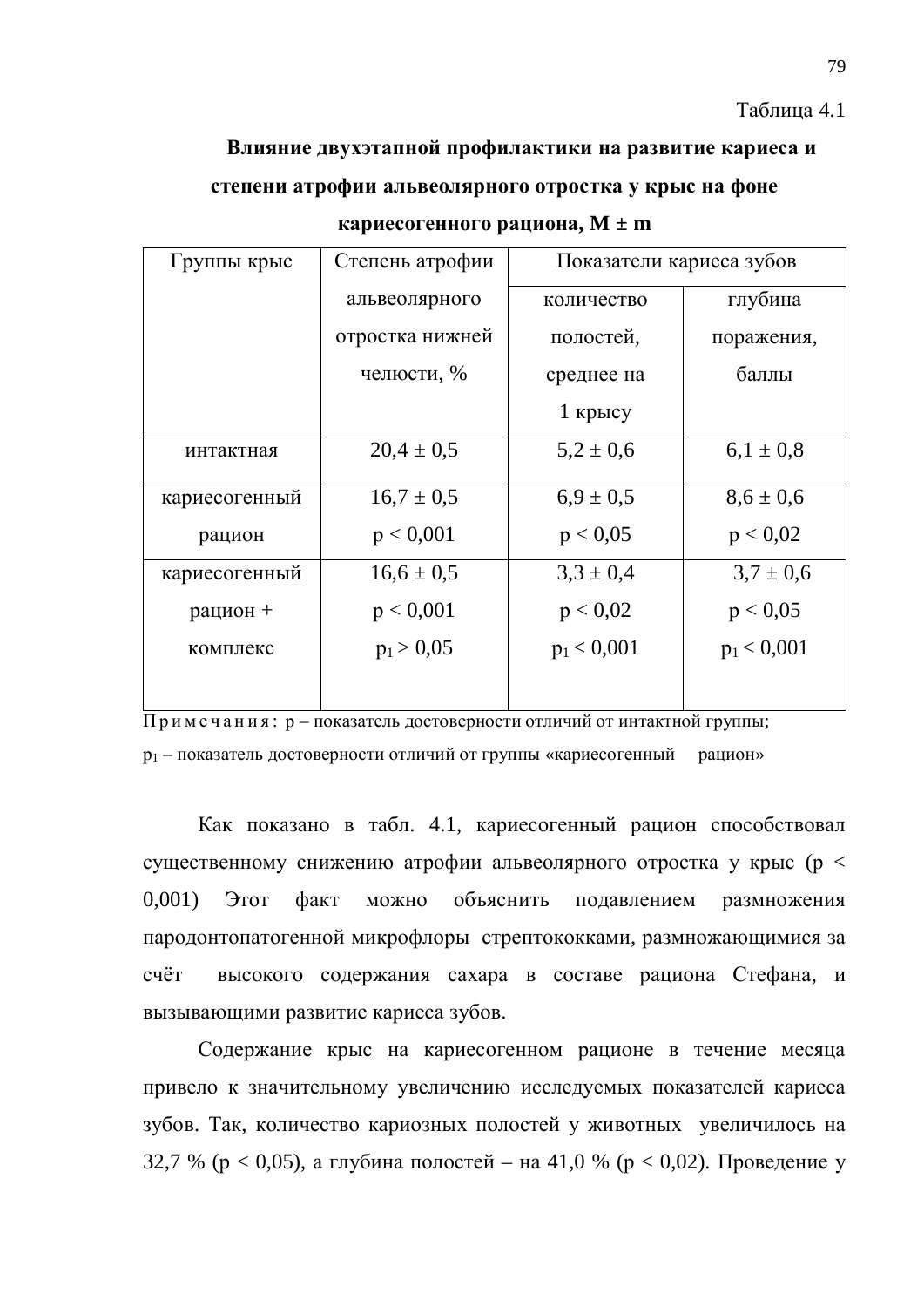крыс 3-ей группы двухэтапной профилактики эффективно препятствовало развитию кариозного процесса у крыс, поскольку исследуемые показатели кариеса были достоверно снижены не только по отношению к уровню у крыс, находившихся на кариесогенном рационе ( $p_1 < 0.001$ ), но и по сравнению со значениями у интактных животных. Так, количество и глубина поражения кариесом у крыс, получавших профилактические препараты, были в 1,6 раза ниже, чем у животных, которые получали стандартный рацион вивария ( $p < 0.02-0.05$ , табл. 4.1).

Поскольку известно, что по уровню активности щелочной фосфатазы (ЩФ) в пульпе можно судить об интенсивности процессов минерализации твердых тканей зубов, а по активности кислой фосфатазы ( $K\Phi$ ) – о степени деминерализации твердых тканей зубов, эти показатели исследовали на следующем этапе. Как видно из данных таблицы 4.2, кариесогенный рацион вызывает достоверное снижение активности ЩФ на 29,7 % (р < 0,02) и одновременное увеличение активности КФ на 40,0 % (р < 0,001). За счёт этих изменений активности фосфатаз их соотношение или индекс минерализации пульпы (ЩФ/КФ) крыс 2-ой группы снизился почти в 2 раза. Установленные нарушения говорят об изменениях процессов минерализации твердых тканей зубов в сторону деминерализации (табл. 4.2).

Таблина 4.2

| Группы крыс | Активность          | Активность        | ЩФ/КФ          |
|-------------|---------------------|-------------------|----------------|
|             |                     |                   |                |
|             | щелочной фосфатазы, | кислой фосфатазы, |                |
|             |                     |                   |                |
|             | мк-кат/кг           | мк-кат/кг         |                |
|             |                     |                   |                |
|             |                     |                   |                |
|             |                     |                   |                |
| интактная   | $2,73 \pm 0,26$     | $0,035 \pm 0,003$ | $78.0 \pm 5.1$ |
|             |                     |                   |                |
| группа      |                     |                   |                |
|             |                     |                   |                |

### Влияние двухэтапной профилактики на активность фосфатаз в пульпе резцов крыс на фоне кариесогенного рациона,  $M \pm m$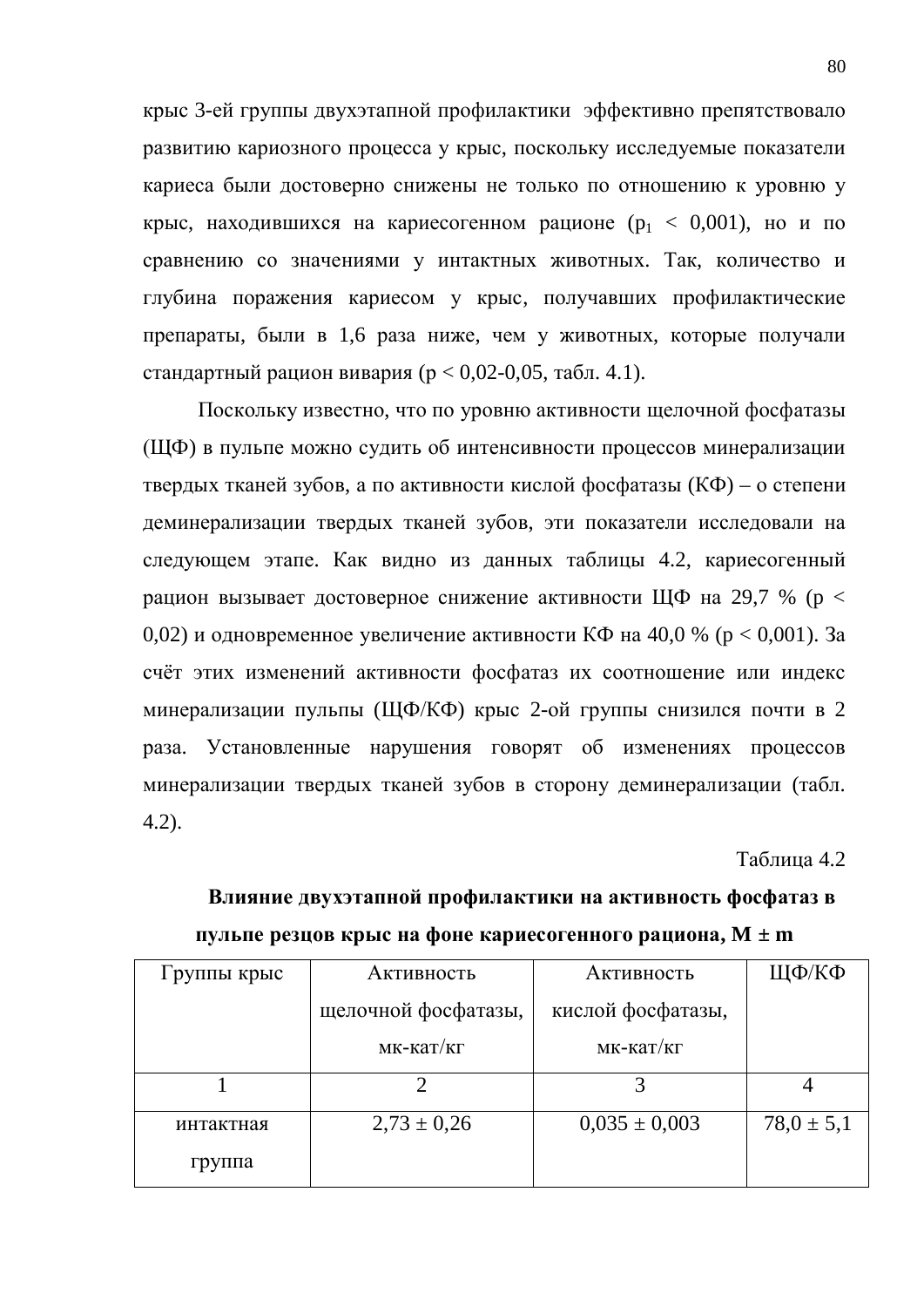| Продолжение табл. 4.2 |  |  |
|-----------------------|--|--|
|-----------------------|--|--|

|               |                 |                   | 4              |
|---------------|-----------------|-------------------|----------------|
|               |                 |                   |                |
| кариесогенный | $1,92 \pm 0,13$ | $0,049 \pm 0,002$ | $39,2 \pm 4,7$ |
| рацион        | p < 0.02        | p < 0,001         | p < 0,001      |
| кариесогенный | $2,37 \pm 0,17$ | $0,030 \pm 0,004$ | $79.2 \pm 6.3$ |
| рацион +      | p > 0,1         | p > 0,1           | p > 0,1        |
| комплекс      | $p_1 < 0.05$    | $p_1 < 0.02$      | $p_1 < 0,001$  |

 $\Pi$ римечания: р – показатель достоверности отличий от интактной группы; р<sub>1</sub> – показатель достоверности отличий от группы «кариесогенный рацион»

Введение крысам 3-ей группы лечебно-профилактических препаратов наряду с гигиеной полости рта эликсиром «Лизодент» и местным применением геля с «Квертулином» полностью предотвращало изменения активности фосфатаз пульпы, индуцированные кариесогенным рационом. Как указано в табл. 4.2, активность фосфатаз пульпы и их соотношение у крыс 3-ей группы находились на таком же уровне, как у ИНТАКТНЫХ ЖИВОТНЫХ  $(p > 0, 1)$ .

Длительное потребление крысами кариесогенного рациона привело к достоверному уменьшению содержания кальция в ротовой жидкости (р < 0,05, табл. 4.3). Этот факт можно объяснить снижением функциональной активности слюнных желез, отвечающих за поступление кальция в ротовую жидкость. Но если крысы на фоне кариесогенных условий две недели получали комплекс препаратов, содержание кальция в ротовой жидкости сохранялось высоким (р > 0,1 и р<sub>1</sub> < 0,05, табл. 4.3). Полученные результаты свидетельствуют, что исследуемая схема профилактики кариеса стимулирует накопление и транспортирование кальция из слюнных желез в ротовую жидкость, тем самым предотвращая снижение её минерализующей функции в кариесогенных условиях.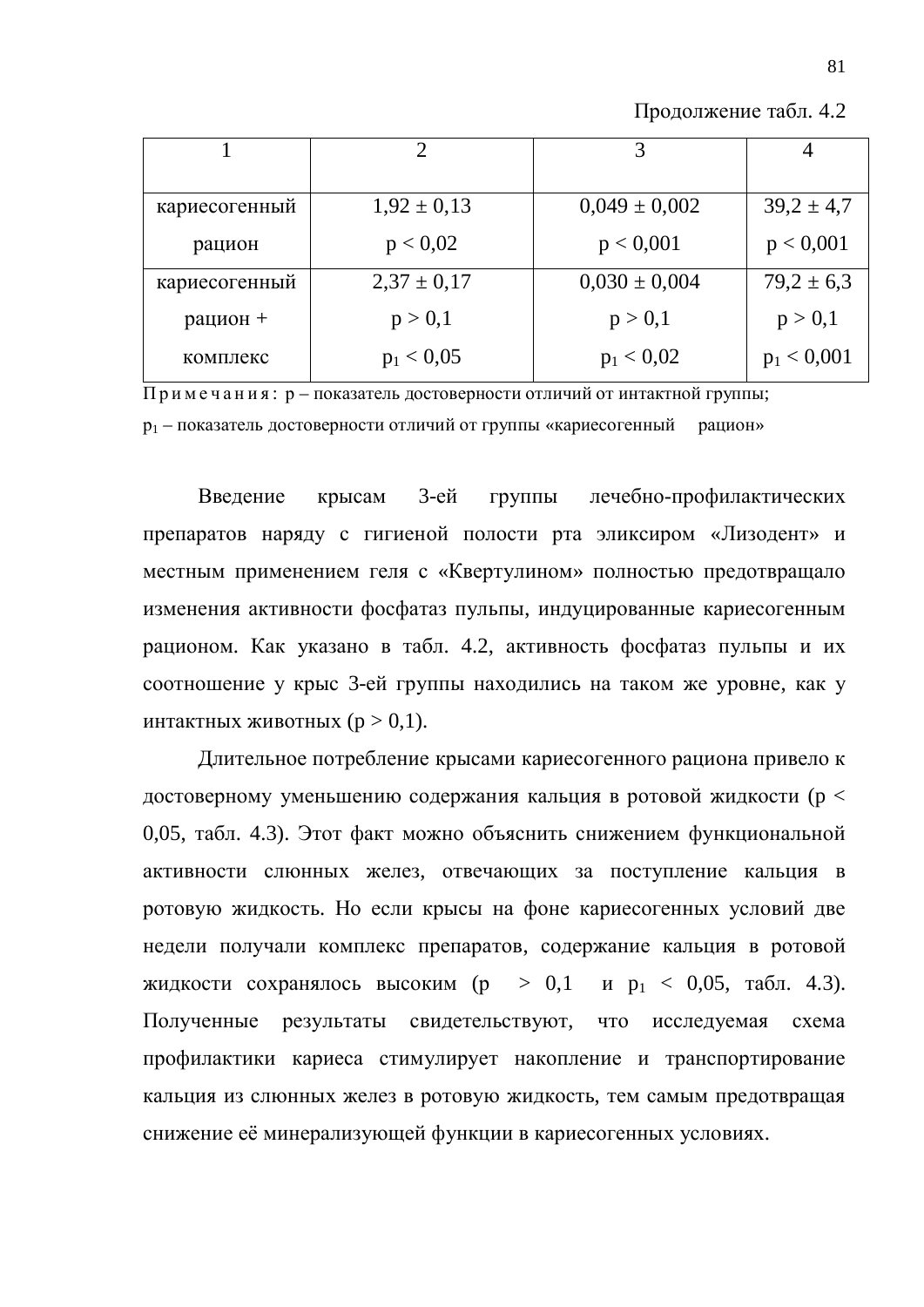Таблица 4.3

Влияние двухэтапной профилактики на содержание кальция и фосфора в ротовой жидкости крыс на фоне кариесогенного рациона,

| Группы крыс   | Содержание кальция, | Содержание фосфора, |
|---------------|---------------------|---------------------|
|               | ммоль/л             | ммоль/л             |
| интактная     | $0.93 \pm 0.08$     | $4,2 \pm 0,3$       |
| группа        |                     |                     |
| кариесогенный | $0.71 \pm 0.06$     | $4,4 \pm 0,5$       |
| рацион        | p < 0.05            | p > 0,1             |
| кариесогенный | $0.97 \pm 0.10$     | $4,4 \pm 0,3$       |
| рацион +      | p > 0,1             | p > 0,1             |
| комплекс      | $p_1 < 0.05$        | $p_1 > 0,1$         |

 $M \pm m$ 

Примечания: р – показатель достоверности отличий от интактной группы; р<sub>1</sub> – показатель достоверности отличий от группы «кариесогенный рацион»

Кариесогенный рацион, так же как и применение лечебнопрофилактического комплекса, не повлиял на содержание фосфора в ротовой жидкости крыс (табл. 4.3).

В таблице 4.4 приведены результаты исследования биохимических показателей, характеризующих микробную обсемененность (активность фермента уреазы) и состояние неспецифической антимикробной защиты (активность лизоцима) в полости рта экспериментальных животных. Активность уреазы в ротовой жидкости крыс 2 группы, находившейся на кариесогенном рационе, выросла в 10 раз ( $p < 0.001$ ), что говорит об усиленном размножении условно-патогенной микрофлоры в полости рта за счёт высокого содержания сахара и мягкой консистенции рациона. Введение крысам 3-ей группы лечебно-профилактических препаратов привело к снижению активности уреазы более, чем в 4 раза ( $p_1 < 0.001$ ), хотя этот показатель не достиг нормальных значений и достоверно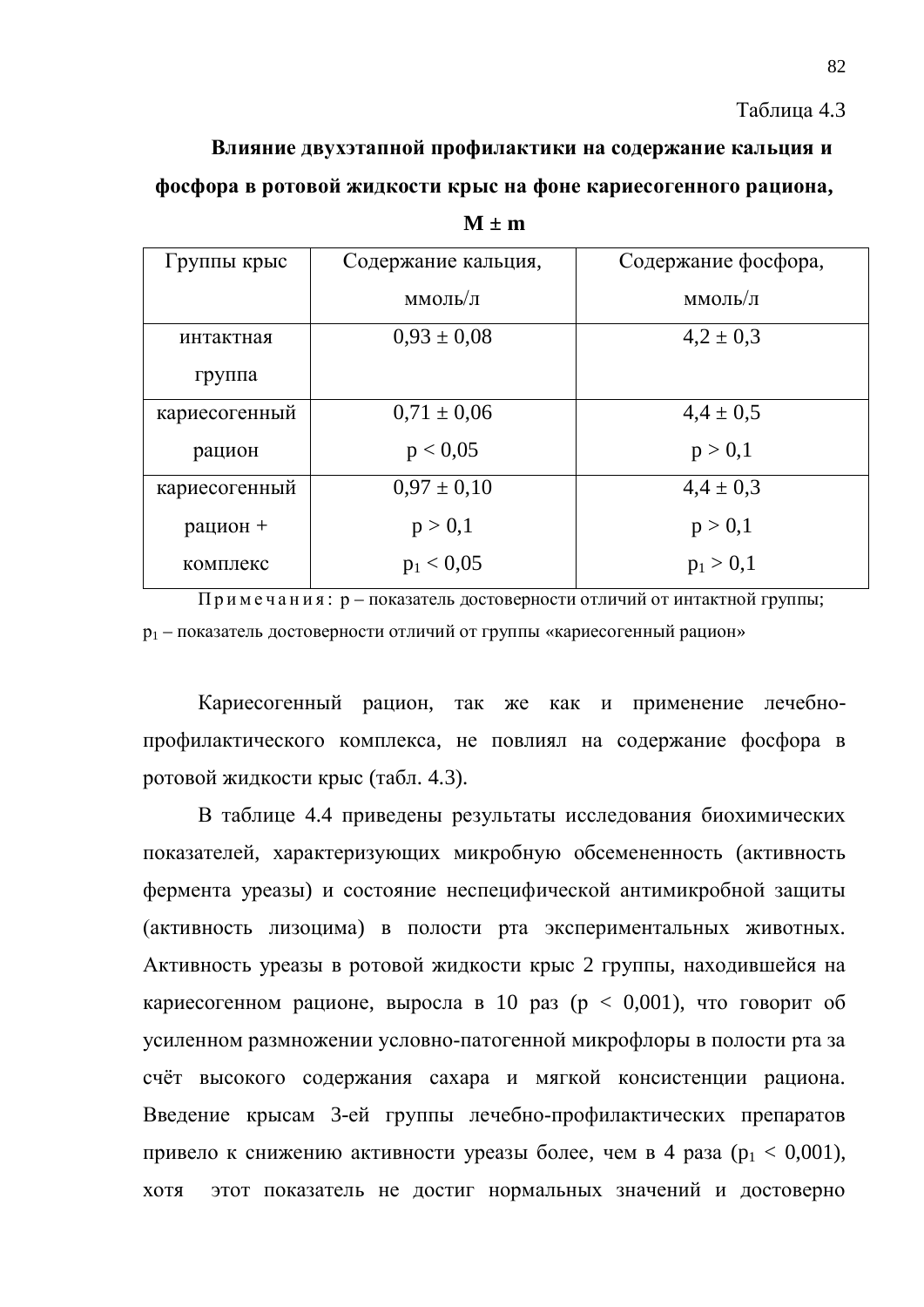превышал уровень уреазы в ротовой жидкости интактных крыс ( $p < 0.001$ , табл. 4.4).

Таблица 4.4

# Влияние двухэтапной профилактики на активность уреазы и лизоцима в ротовой жидкости крыс, получавших кариесогенный **paцион**,  $M \pm m$

| Группы крыс      | Активность        | Активность     | Степень        |  |
|------------------|-------------------|----------------|----------------|--|
|                  | уреазы,           | лизоцима, ед/л | дисбиоза       |  |
|                  | нкат/л            |                |                |  |
| интактная        | $0,003 \pm 0,001$ | $13.5 \pm 1.0$ | $1,0 \pm 0,1$  |  |
| кариесогенный    | $0,030 \pm 0,004$ | $4.1 \pm 0.8$  | $33.3 \pm 2.7$ |  |
| рацион           | p < 0,001         | p < 0,001      | p < 0,001      |  |
| кариесогенный    | $0,007 \pm 0,001$ | $9.3 \pm 1.2$  | $3,48 \pm 0,2$ |  |
| рацион +         | p < 0,001         | p < 0.01       | p < 0,001      |  |
| профилактический | $p_1 < 0,001$     | $p_1 < 0,002$  | $p_1 < 0,001$  |  |
| комплекс         |                   |                |                |  |

 $\Pi$ римечания: р – показатель достоверности отличий от интактной группы;  $p_1$  – показатель достоверности отличий от группы «кариесогенный рацион».

Активный рост условно-патогенной микрофлоры в полости рта крыс, получавших кариесогенный рацион, возможно, является следствием снижения активности лизоцима – одного из основных факторов неспецифической антимикробной защиты полости рта. В нашем исследовании показано, что активность лизоцима в ротовой жидкости крыс 2-ой группы снизилась в 3,3 раза ( $p < 0.001$ , табл. 4.4). Применение двухэтапной профилактики у крыс 3-ей группы повысило активность этого антимикробного фермента, но не до нормального уровня ( $p < 0.01$  и  $p_1 <$ 0,002). Полученные данные говорят о стимуляции комплексом препаратов активности лизоцима, которой, в свою очередь, способствует угнетению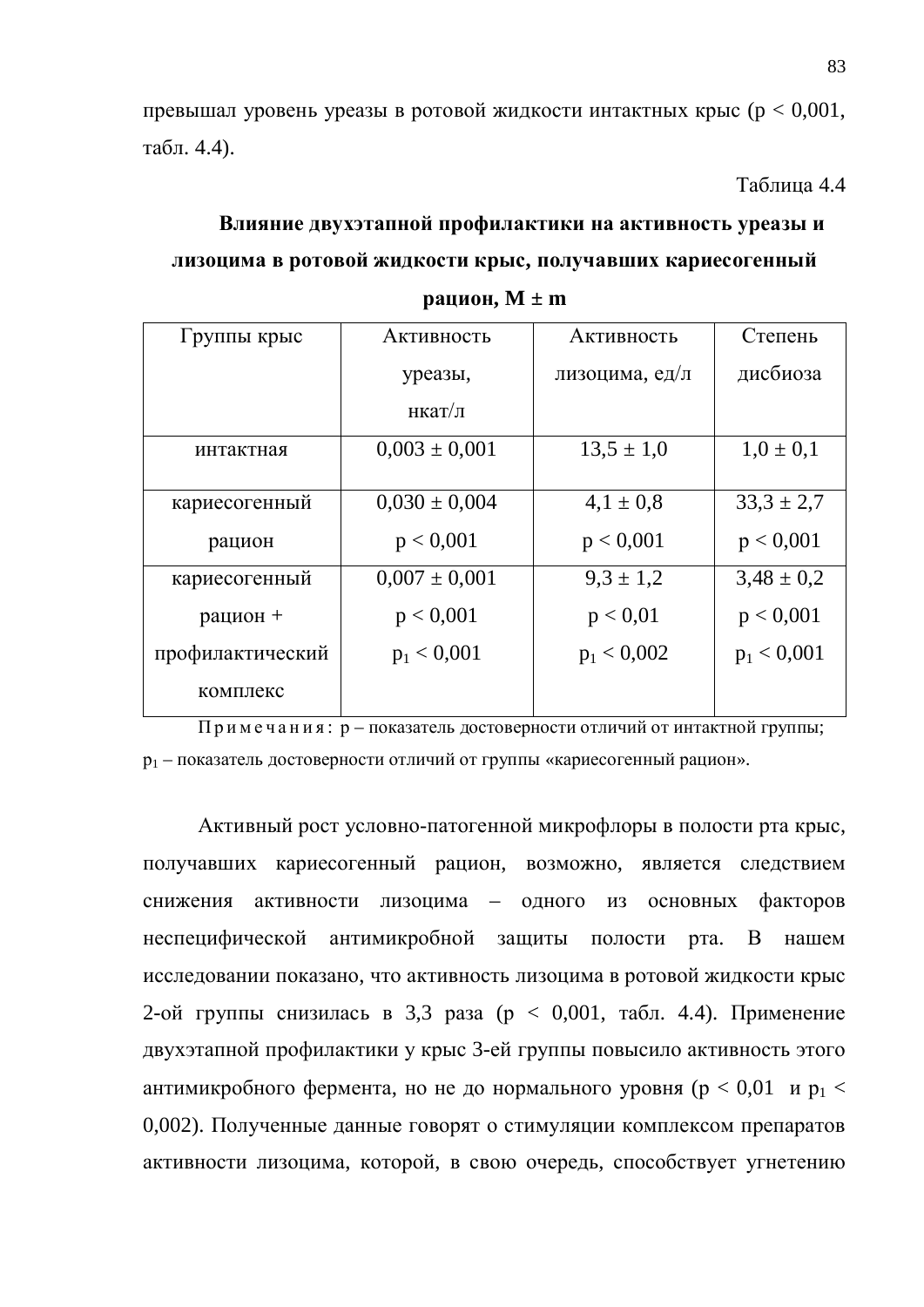роста условно-патогенной микрофлоры в полости рта крыс на фоне кариесогенных условий питания.

Показатель СД более наглядно демонстрирует состояние антимикробной системы и уровня условно-патогенной микрофлоры (табл. 4.4). Так, в ротовой полости крыс 2-ой группы этот показатель увеличился в 33 раза ( $p < 0.001$ ), а после проведения лечебно-профилактических мероприятий – достоверно уменьшился ( $p_1 < 0.001$ ), но все равно более, чем в 3 раза превышал нормальные значения (табл. 4.4).

Важным показателем общего состояния растущих животных является прирост массы тела. Как показано в табл. 4.5, кариесогенный рацион, несмотря на высокое содержание белка, микроэлементов и витаминов, снизил прирост массы тела молодых крыс на 21,6 %, хотя  $p >$ 0,1.

Таблица 4.5

### Влияние двухэтапной профилактики на прирост массы крыс, ПОЛУЧАВШИХ КАРИССОГЕННЫЙ РАЦИОН, M ± m

| Группы крыс | Интактная       | Кариесогенный   | Кариесогенный   |
|-------------|-----------------|-----------------|-----------------|
|             | группа          | рацион          | рацион +        |
|             |                 |                 | комплекс        |
| Прирост     | $68,2 \pm 7,24$ | $53,5 \pm 4,86$ | $64,8 \pm 5,20$ |
| массы, г    |                 | p > 0,1         | p > 0,1         |
|             |                 |                 | $p_1 > 0,1$     |

 $\Pi$ римечания: р – показатель достоверности отличий от интактной группы;  $p_1$  – показатель достоверности отличий от группы «кариесогенный рацион».

Прирост массы тела крыс 3 группы, которая получала предложенный комплекс, нормализовался и соответствовал показателю у интактных ЖИВОТНЫХ ( $p > 0,1$ ).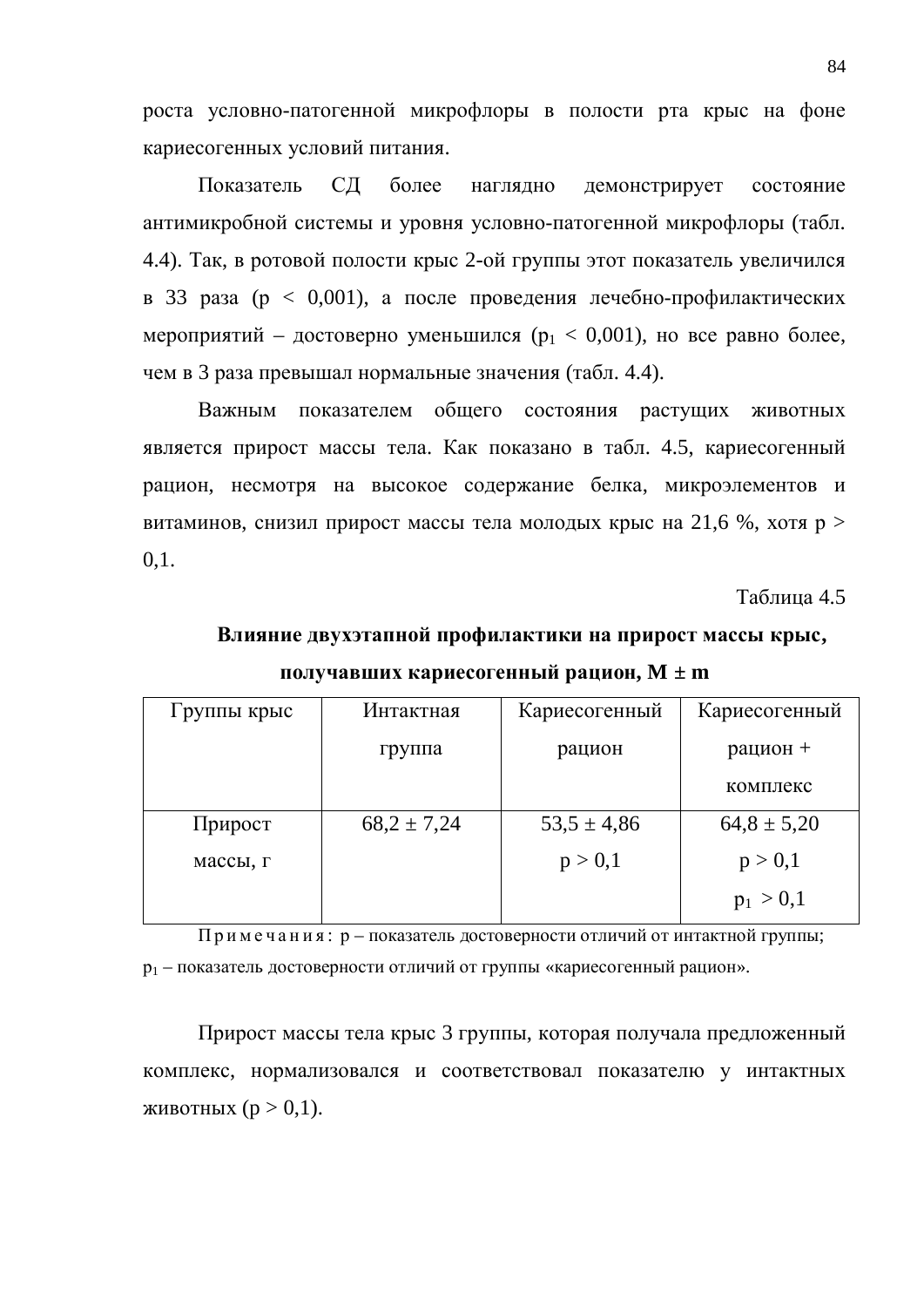Выводы к разделу 4:

Применение в эксперименте на животных на модели кариеса предложенного профилактического комплекса позволило:

– восстановить минерализующую функцию пульпы и ротовой жидкости;

– стимулировать антимикробную защиту в полости рта животных;

- предотвратить задержку роста молодых экспериментальных ЖИВОТНЫХ;

– снизить вероятность развития кариеса зубов у крыс, находящихся на кариесогенном рационе.

Материалы раздела опубликованы в работе [1] в списке опубликованных работ по теме диссертации в автореферате.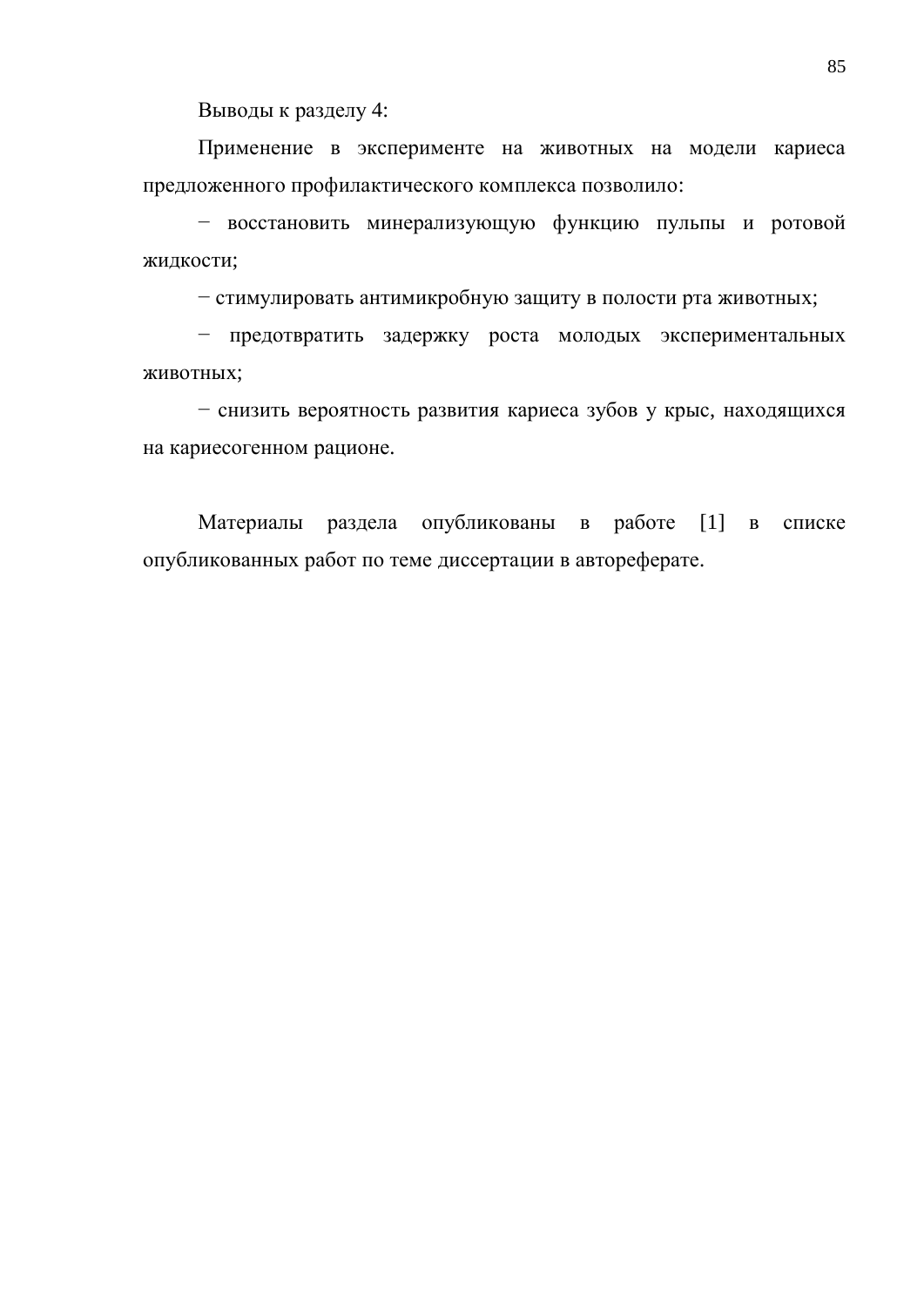#### РАЗДЕЛ 5

# КЛИНИЧЕСКАЯ И КЛИНИКО-ЛАБОРАТОРНАЯ ОЦЕНКА ЭФФЕКТИВНОСТИ ПРЕДЛОЖЕННОГО КОМПЛЕКСА ПРОФИЛАКТИКИ КАРИЕСА ЗУБОВ У ДЕТЕЙ РАННЕГО И ДОШКОЛЬНОГО ВОЗРАСТА

5.1. Клиническая оценка эффективности профилактического комплекса.

Во время проведения данной работы изучалось профилактическое действие предложенного комплекса препаратов у детей раннего и дошкольного возраста. В углубленных исследованиях приняли участие 58 детей 2-5 лет, которые были разделены на две возрастные группы: 2-3 года (28 человек), 4-5 лет (30 человек). В каждой возрастной группе были выделены подгруппы (основная, группа сравнения). Детям контрольной группы было проведена базовая терапия, которая представляла собой санацию полости рта и проведение профессиональной гигиены. Детям основной группы был назначен разработанный профилактический комплекс препаратов (табл. 2.1).

Определялись и анализировались такие клинические показатели твердых тканей зубов как кп<sub>з</sub>, КПУз + кп<sub>з</sub>, прирост интенсивности кариеса, а также кариепрофилактическая эффективность (КПЭ) предложенного профилактического комплекса. Результаты исследований представлены в таблицах 5.1–5.2. Анализируя в динамике профилактических мероприятий показатели кариеса зубов можно отметить у детей 2-3 лет отличия в основной группе и группе сравнения. Так, через год прирост кариеса в группе сравнения был 0,6, что в 1,5 раз больше, чем в основной группе. Через полтора года наблюдений интенсивность кариеса в группе сравнения была 4,2, в основной группе 3,7, прирост кариеса в основной группе по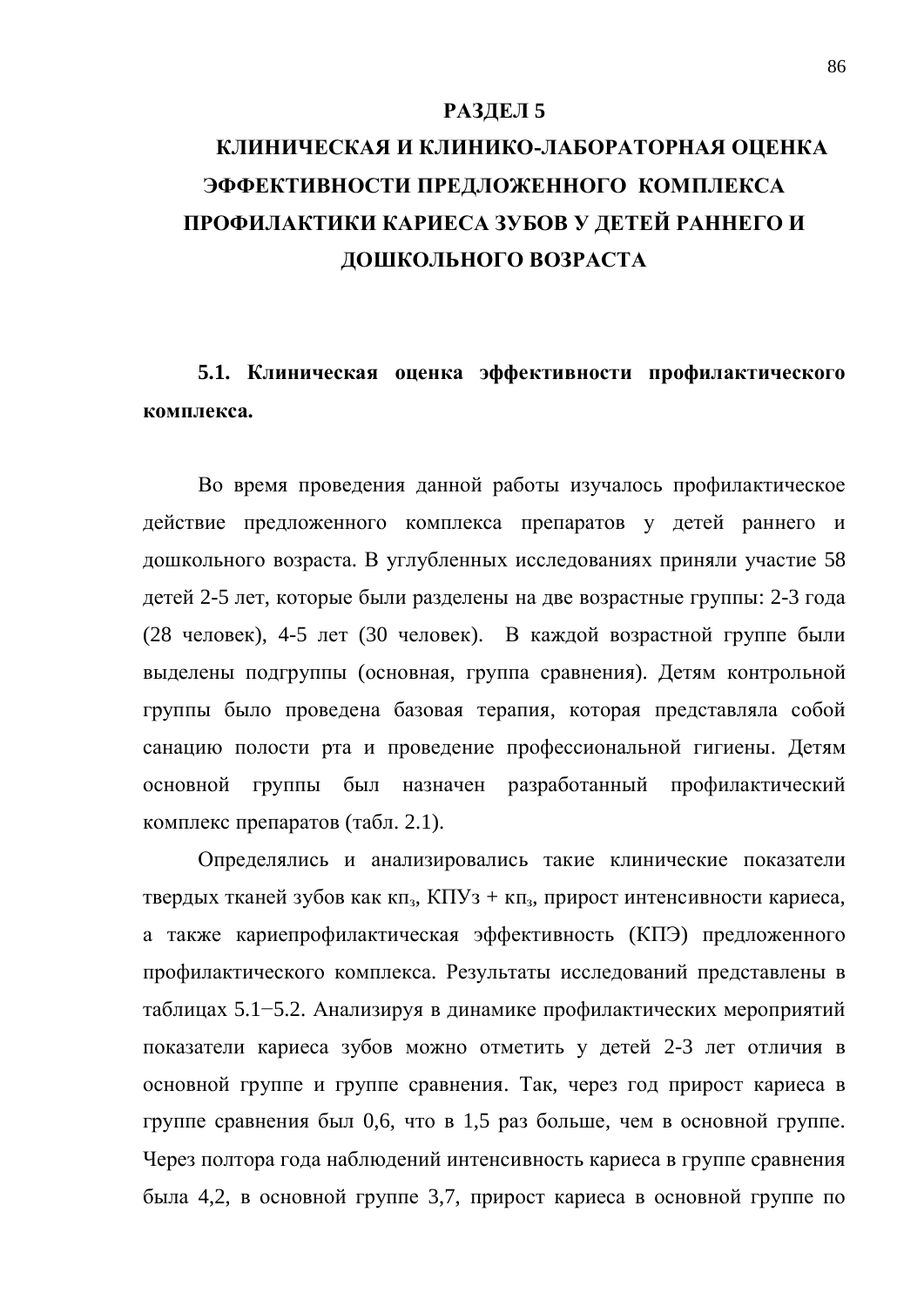сравнению с исходным состоянием равен 0,5, в группе сравнения 1,0, что в два раза превышает показатель группы, принимающей лечебнопрофилактический комплекс. Через два года в основной группе интенсивность кариеса составила 3,8, что в 1,13 раз меньше, чем в группе сравнения. Кариеспрофилактический эффект у детей 2-3 лет за два года наблюдений составил 53,8 %.

У детей 4–5-ти летнего возраста наблюдалась следующая динамика изменения этих показателей. У детей обоих групп через пол года прирост кариеса был равен 0,2. Через полтора года наблюдений прирост кариеса в группе сравнения был в 1,75 раз больше, чем в основной группе. Через два года наблюдений прирост кариеса в основной группе был равен 0,5, в группе сравнения этот показатель равнялся 0,9, что в 1,8 раз превышает показатели основной группы. Кариеспрофилактический эффект в данной возрастной группы был равен 56,8 % (5.1–5.2).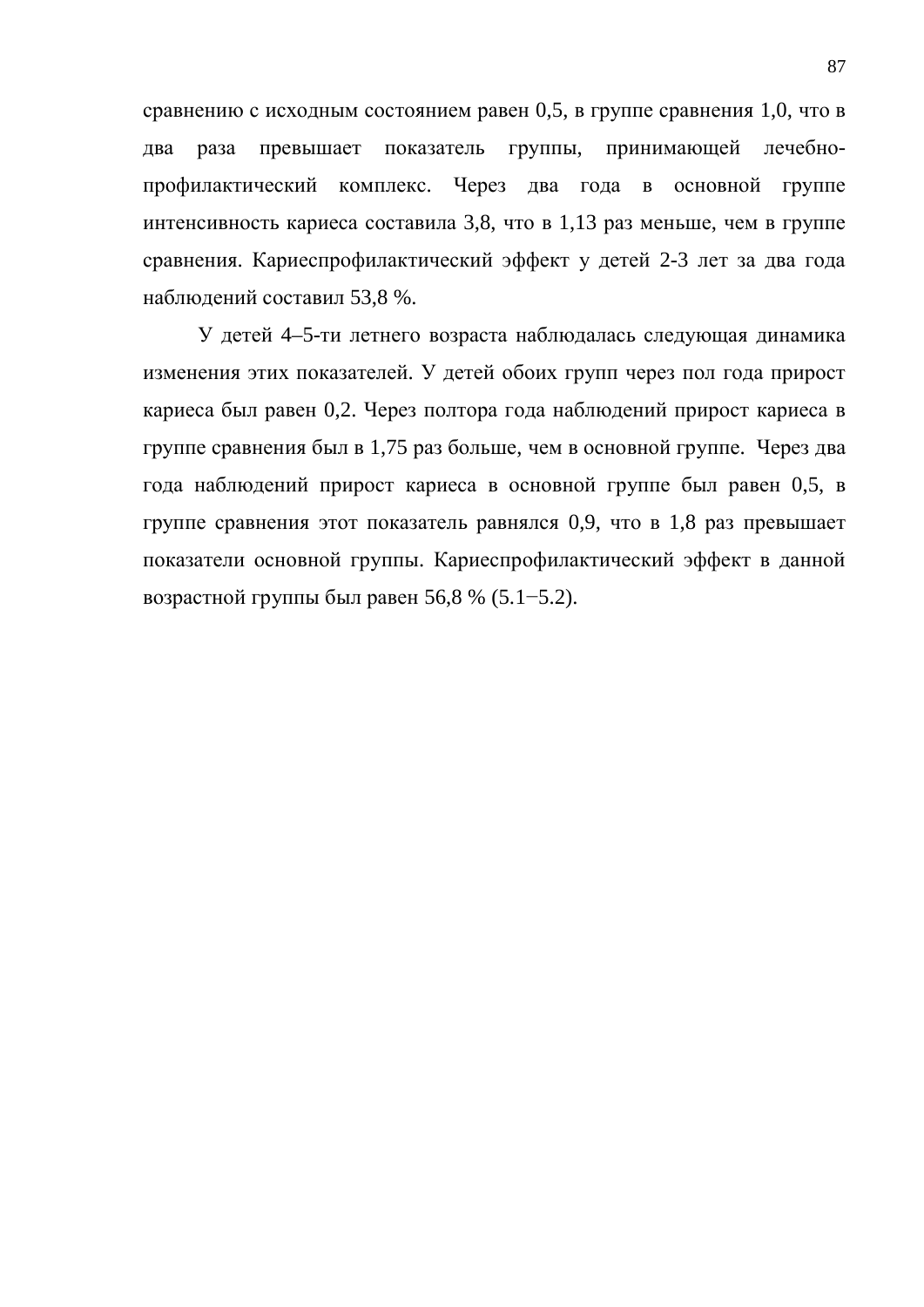Изменения показателей заболеваемости кариесом зубов у детей 2-3 лет, М ± m

| Показа-    | Исходные    | Через 6 месяцев | Через 12 месяцев |               | Через 18 месяцев |               | Через 24 месяцев |               | Прирост | КПЭ,       |      |
|------------|-------------|-----------------|------------------|---------------|------------------|---------------|------------------|---------------|---------|------------|------|
| тели       | значения    |                 |                  |               |                  |               |                  |               |         | кариеса за | %    |
|            | $K\Pi_3$    | $K\Pi_3$        | прирост          | $K\Pi_3$      | прирост          | $K\Pi_3$      | прирост          | $K\Pi_3$      | прирост | 24 месяца  |      |
| Группы     |             |                 | кариеса          |               | кариеса          |               | кариеса          |               | кариеса |            |      |
| основная.  | $3,2\pm0,3$ | $3,5+0,2$       | 0,3              | $3,6 \pm 0,1$ | 0,1              | $3,7\pm0,18$  | 0,1              | $3,8+0,15$    | 0,1     | 0,6        | 53,8 |
| $\pi=15$   |             | $p \geq 0,1$    |                  | $p \leq 0.05$ |                  | $p \leq 0.05$ |                  | $p \leq 0.05$ |         |            |      |
|            |             |                 |                  |               |                  |               |                  |               |         |            |      |
| сравнения, | $3,0\pm0,3$ | $3,5+0,3$       | 0,5              | $3,6 \pm$     | 0,5              | $4,2\pm0,15$  | 0,2              | $4,3 \pm 0,2$ | 0,1     | 1,3        |      |
| $n = 13$   |             |                 |                  |               |                  |               |                  |               |         |            |      |
|            |             |                 |                  |               |                  |               |                  |               |         |            |      |

Примечание: р – показатель достоверности отличий от группы сравнения.

Таблица 5.2

### Изменение показателей заболеваемости кариесом зубов у детей 4-5 лет, М ± m

| Показатели          | Исходные      |               | Через 6 месяцев |               | Через 12 месяцев |                | Через 18 месяцев |                | Через 24 месяцев |                   | КПЭ, |
|---------------------|---------------|---------------|-----------------|---------------|------------------|----------------|------------------|----------------|------------------|-------------------|------|
|                     | значения      |               |                 |               |                  |                |                  |                |                  | кариеса           | %    |
|                     | $K\Pi_3$      | $K\Pi_3$      | прирост         | $K\Pi_3 +$    | прирост          | $K\Pi_3 +$     | прирост          | $K\Pi_3 +$     | прирост          | <sub>3</sub> a 24 |      |
| Группы              |               |               | кариеса         | $K\Pi Y_3$    | кариеса          | $K\Pi Y_3$     | кариеса          | $K\Pi Y_3$     | кариеса          | месяца            |      |
| основная.           | $4,2{\pm}0,2$ | $4,41\pm0,2$  | 0,21            | $4,5\pm0,15$  | 0,09             | $4,64\pm0,12$  | 0,14             | $4,7+0,07$     | 0,06             | 0,5               | 56,8 |
| $\overline{n} = 15$ | p < 0.05      | $p \leq 0.05$ |                 | $p \leq 0.05$ |                  | $p \leq 0.05$  |                  | $p \leq 0.05$  |                  |                   |      |
|                     |               |               |                 |               |                  |                |                  |                |                  |                   |      |
| сравнения,          | $3,6 \pm 0,2$ | $3,84\pm0,2$  | 0,24            | $4,1\pm0,1$   | 0,26             | $4,3 \pm 0,12$ | 0,2              | $4,5 \pm 0.07$ | 0,1              | 0,8               |      |
| $n = 15$            |               |               |                 |               |                  |                |                  |                |                  |                   |      |
|                     |               |               |                 |               |                  |                |                  |                |                  |                   |      |

примечание: р-показатель достоверности отличий от группы сравнения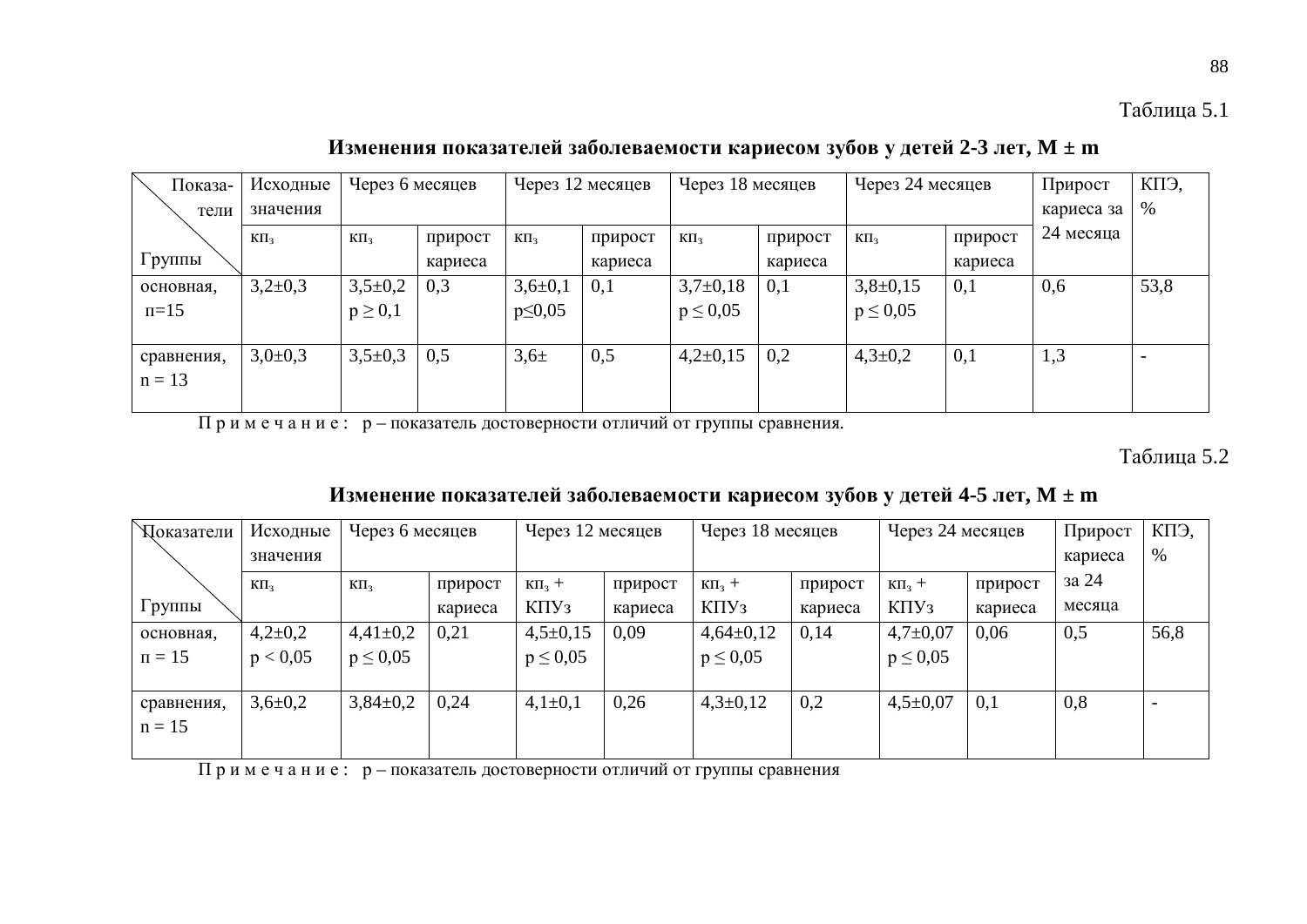Изучение влияния предложенного комплекса на гигиену полости рта детей проводилось с использованием индексов Silness-Loe и Stallard.

Анализируя данные табл. 5.3 и 5.4 можно отметить, что изменения гигиены полости рта в основных группах детей положительную сторону отмечалось на протяжении всего исследования. Так, из табл. 5.3 видно, что у детей основной группы 2-3-х лет индекс РМА % через 1 год уменьшился в 1,69 раз, а через 2 года – в 4 раза. Индекс Silness-Loe соответственно был в 1,65 раз и в 2 раза меньше, а индекс Stallard – в 1,62 и в 1,84 соответственно. Показатели пробы Шиллера-Писарева через 2 года в основной группе были в 2,4 раза меньше чем в исходном состоянии. В то же время в группе сравнения все соответствующие показатели за 2 года наблюдения возросли.

У детей 4-5 летнего возраста через год наблюдений состояние гигиены полости рта в основной группе также улучшилось: индекс Silness-Loe уменьшился на 0,19 баллов, индекс Stallard уменьшился на 0,20 баллов, а в группе сравнения эти показатели увеличились на 0,20 и 0,16 балла соответственно. Показатели состояния тканей пародонта в основной группе изменились следующим образом: индекс РМА % уменьшился в 1,9 раз, индекс пробы Шиллера- Писарева – на 0,15 балла, а в группе сравнения эти индексы увеличился в 1,7 раза и на 0,07 балла соответственно. Через два года наблюдений показатели гигиены полости рта в основной группе имели следующие значения: индекс Silness-Loe уменьшился относительно исходного уровня в 1,8 раз, индекс Stallard уменьшился в 1,2 раза. В группе сравнения наблюдалось увеличение данных показателей в 1,6 раз и в 1,2 раза соответственно. Показатели состояния тканей пародонта в основной группе были следующими: индекс РМА % уменьшился в 2,65 раз, индекс Шиллера – Писарева в 1,63 раз. В группе сравнения показатель РМА % ухудшился в 1,18 раза проба Шиллера – Писарева ухудшилась в 1,02 раза.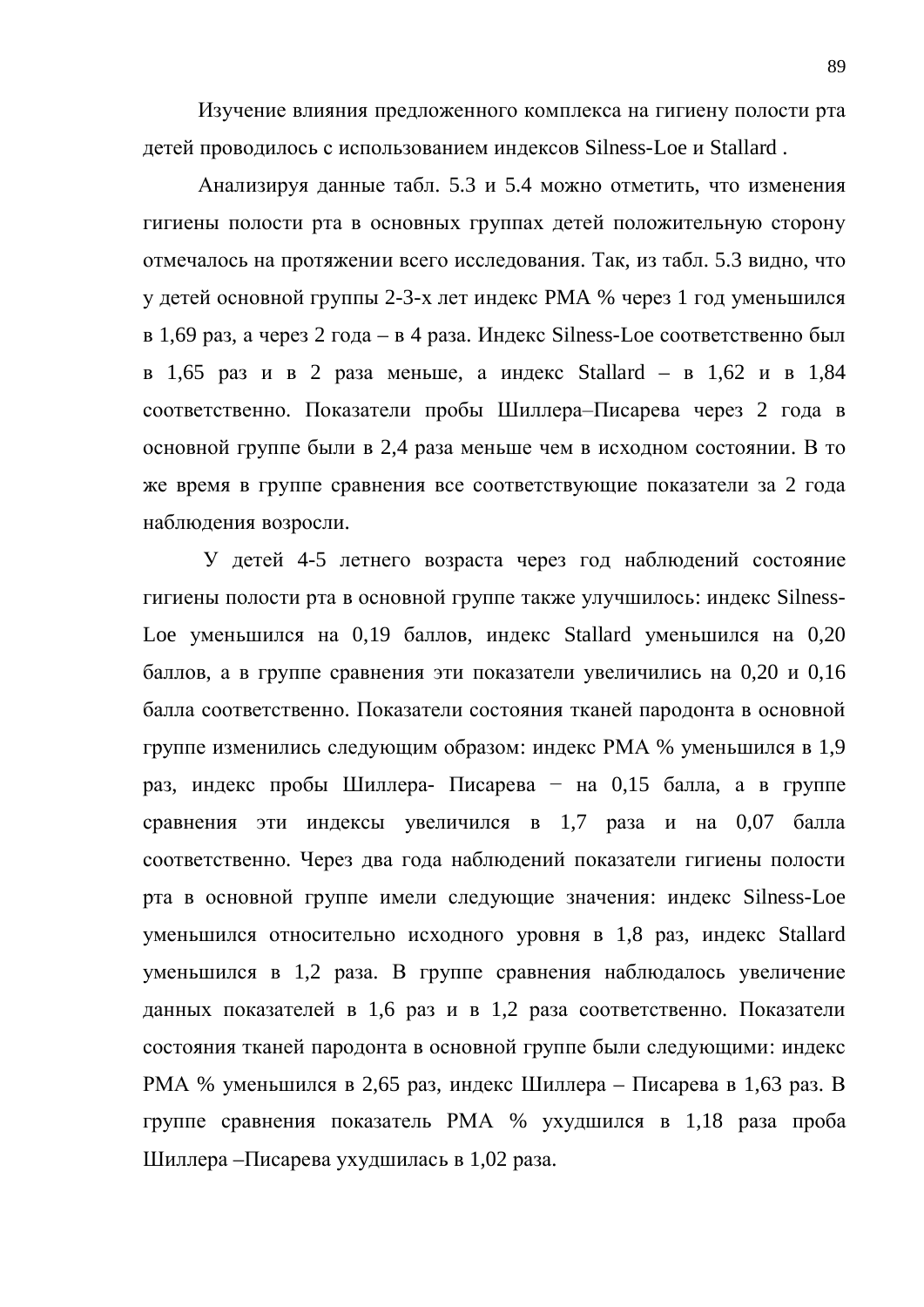90

### Показатели уровня гигиены и состояния тканей пародонта в динамике лечебно-профилактических

| Показатели        | Индекс РМА, |           | Индекс Silness-Loe, баллы |                 | Индекс Stallard, |                 | Показатель кровоточивости |                  |
|-------------------|-------------|-----------|---------------------------|-----------------|------------------|-----------------|---------------------------|------------------|
|                   | %           |           |                           |                 | баллы            |                 | Мюллемана, баллы          |                  |
|                   | основная    | группа    | основная                  | группа          | основная         | группа          | основная                  | группа           |
| Сроки наблюдения  | группа      | сравнения | группа                    | сравнения       | группа           | сравнения       | группа                    | сравнения        |
| Исходное значение | 6,1         | 5,72      | $0.71 \pm 0.055*$         | $0,47\pm0,035$  | $0.83 \pm 0.06*$ | $0,57 \pm 0.04$ | $0.05 \pm 0.005*$         | $0.03 \pm 0.003$ |
| Через 6 месяцев   | 4,7         | 6,3       | $0.61 \pm 0.04*$          | $0,51\pm0,025$  | $0,73\pm0,045*$  | $0,60\pm0,04$   | $\overline{0}$            |                  |
| Через 12 месяцев  | 3,6         | 6,8       | $0.43 \pm 0.03*$          | $0,54\pm0,04$   | $0,51\pm0,04*$   | $0,75 \pm 0.06$ | $\boldsymbol{0}$          | $\overline{0}$   |
| Через 18 месяцев  | 2,5         | 7,0       | $0.38 \pm 0.03*$          | $0,6 \pm 0,05$  | $0,43\pm0,03*$   | $0.89 \pm 0.07$ | $\overline{0}$            | $\Omega$         |
| Через 24 месяца   | 1,5         | 7,2       | $0,35\pm0,03*$            | $0.65 \pm 0.06$ | $0,31\pm0,03*$   | $1,05\pm0,09$   | $\boldsymbol{0}$          | $\overline{0}$   |

 $\Pi$ римечание: \* – показатели достоверности отличий от группы сравнения ( $p \le 0,05$ ).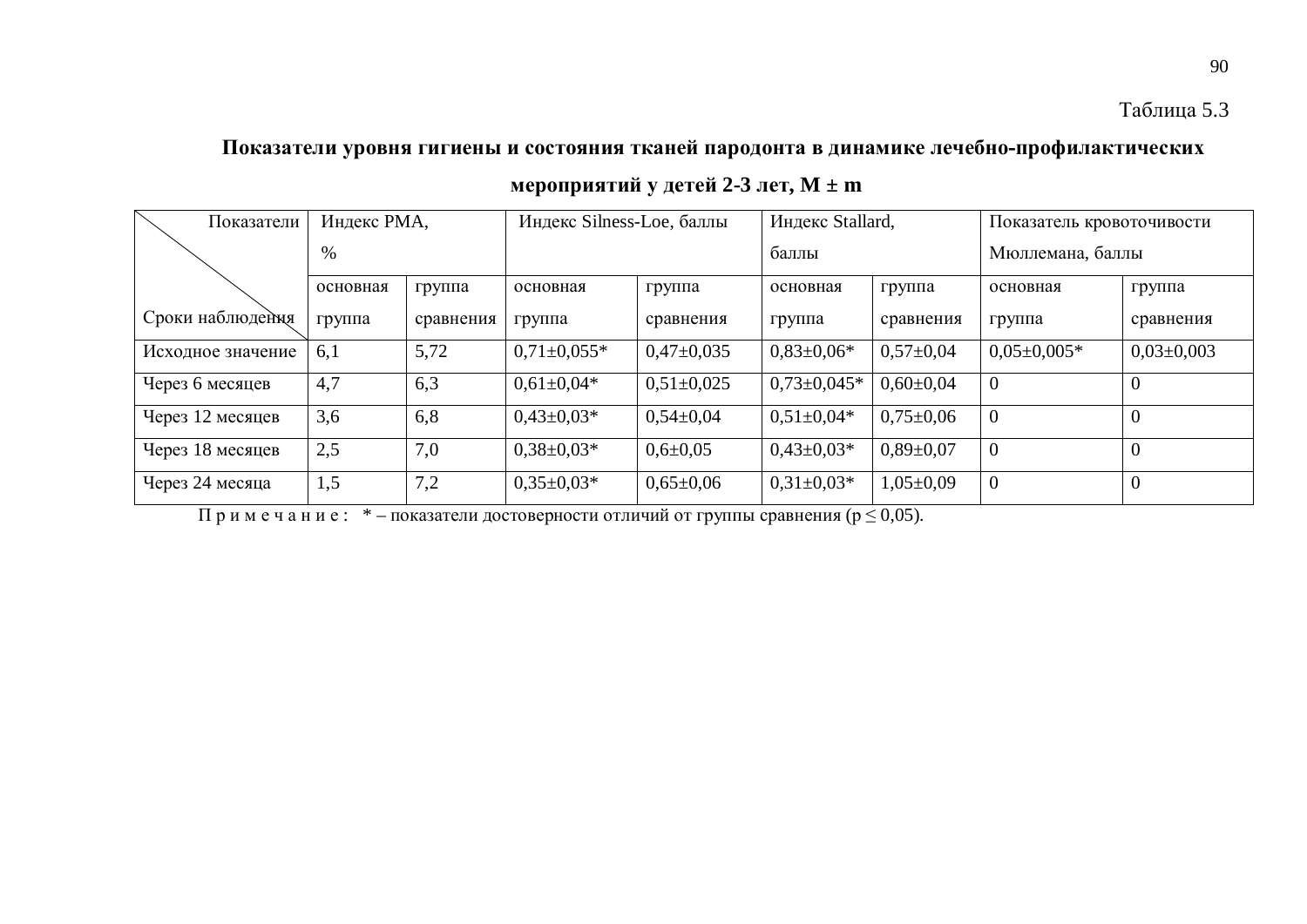91

# Показатели уровня гигиены и состояния тканей пародонта в динамике лечебно-профилактических

 $$ 

| Показатели      | Индекс РМА, |           | Индекс Silness-Loe, |                 | Индекс Stallard, баллы |                 | Показатель       |                | Проба Шиллера - |           |
|-----------------|-------------|-----------|---------------------|-----------------|------------------------|-----------------|------------------|----------------|-----------------|-----------|
|                 | $\%$        |           | баллы               |                 |                        |                 | кровоточивости   |                | Писарева, баллы |           |
|                 |             |           |                     |                 |                        |                 | Мюллемана, баллы |                |                 |           |
| Сроки           | основная    | группа    | основная            | группа          | основная               | группа          | основная         | группа         | основная        | группа    |
| наблюде         | группа      | сравнения | группа              | сравнения       | группа                 | сравнения       | группа           | сравнения      | группа          | сравнения |
| ния             |             |           |                     |                 |                        |                 |                  |                |                 |           |
| Исходное        | 22,8        | 21,8      | $0,9\pm0,05*$       | $0,76 \pm 0.04$ | $1,58 \pm 0.09**$      | $1,5+0,09$      | $0,26\pm0,02*$   | $0,2{\pm}0,02$ | 1,31            | 1,37      |
| значение        |             |           |                     |                 |                        |                 |                  |                |                 |           |
| Через $6$       | 18,4        | 22,3      | $0,84\pm0,07**$     | $0,84\pm0,07$   | $1,5+0,09$             | $1,54\pm0,09$   | $\overline{0}$   | $\overline{0}$ | 1,28            | 1,3       |
| месяцев         |             |           |                     |                 |                        |                 |                  |                |                 |           |
| Через 12        | 12,3        | 23,5      | $0,71\pm0,06*$      | $0,96 \pm 0,08$ | $1,38 \pm 0,09*$       | $1,66 \pm 0,09$ | $\overline{0}$   | $\overline{0}$ | 1,16            | 1,34      |
| месяцев         |             |           |                     |                 |                        |                 |                  |                |                 |           |
| <b>Через 18</b> | 9,8         | 24,8      | $0,62{\pm}0,05*$    | $1,0+0,09$      | $1,18\pm0,09*$         | $1,72 \pm 0.09$ | $\overline{0}$   | $\overline{0}$ | 1,04            | 1,38      |
| месяцев         |             |           |                     |                 |                        |                 |                  |                |                 |           |
| Через 24        | 8,6         | 25,9      | $0,5\pm0,005*$      | $1,2{\pm}0,09$  | $1,12\pm0.09*$         | $1,8+0,09$      | $\overline{0}$   | $\overline{0}$ | 0,8             | 1,4       |
| месяцев         |             |           |                     |                 |                        |                 |                  |                |                 |           |

 $\frac{1}{\ln p}$ имечание: \* – показатели достоверности отличий от группы сравнения ( $p \le 0.05$ ), \*\* -  $p \ge 0.1$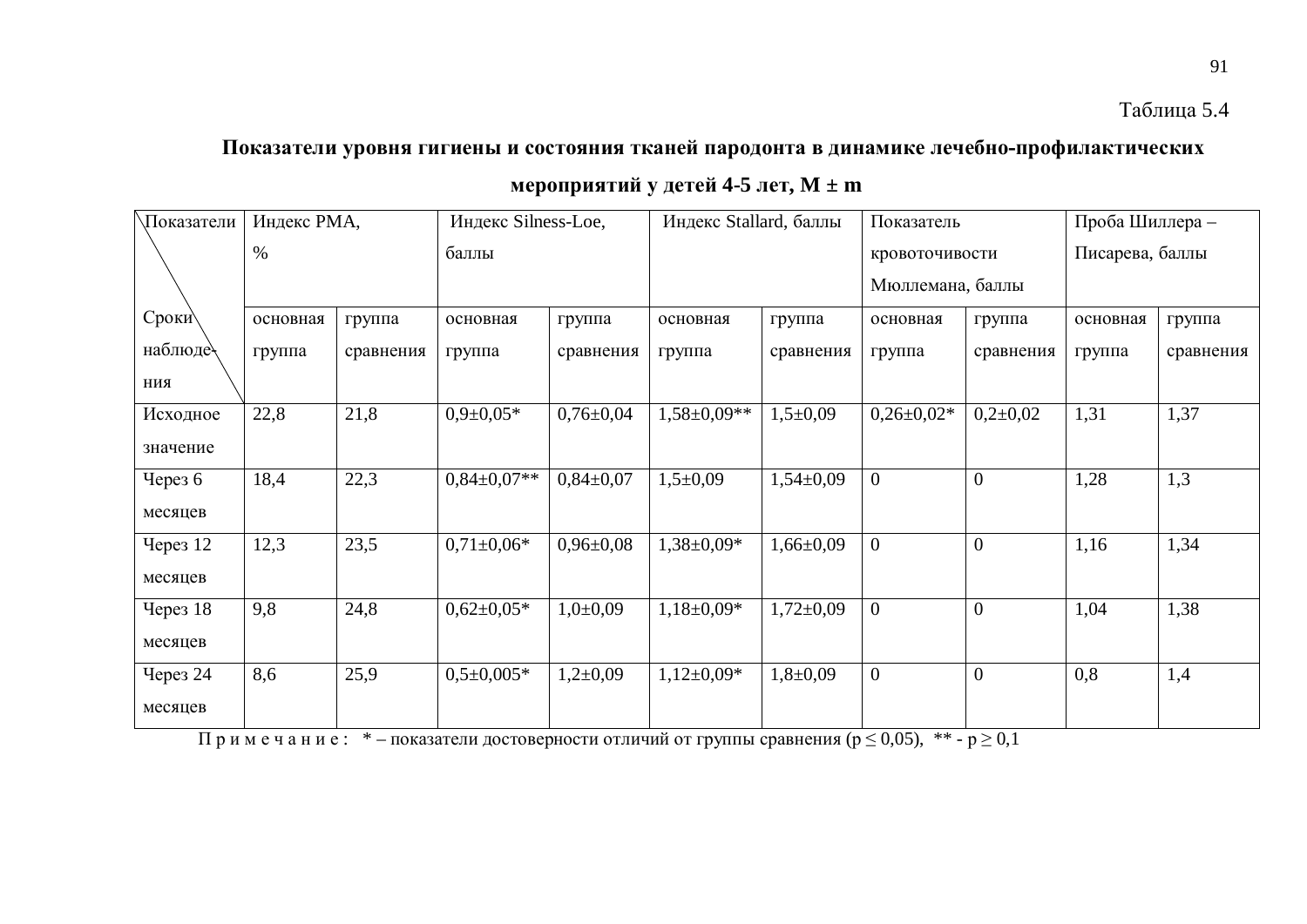Полученные результаты свидетельствуют о достаточно высокой клинической эффективности разработанного профилактического комплекса для детей 2-5 лет.

### 5.2. Влияние комплексной профилактики на биохимические показатели ротовой жидкости.

Важнейшую роль в антимикробной защите полости рта играет лизоцим [96]. Результаты исследования его активности представлены в табл. 5.5. Исходное исследование ротовой жидкости показало сниженную активность лизоцима в ротовой жидкости у детей обеих возрастных групп, что свидетельствует о недостаточном уровне неспецифической резистентности в полости рта.

Таблица 5.5

| Влияние лечебно-профилактического комплекса на активность        |
|------------------------------------------------------------------|
| лизоцима в ротовой жидкости детей с кариесом, ед/л ( $M \pm m$ ) |

| Сроки                    | 2-3 года        |                  | $4-5$ лет       |                  |
|--------------------------|-----------------|------------------|-----------------|------------------|
|                          | группа          | основная         | группа          | основная         |
|                          | сравнения       | группа           | сравнения       | группа           |
| 1                        | $\overline{2}$  | 3                | $\overline{4}$  | 5                |
| Исходный                 | $73,4 \pm 6,9$  | $84,5 \pm 5,1$   | $93,4 \pm 8,5$  | $82.0 \pm 6.4$   |
|                          |                 | p > 0,1          |                 | p > 0,1          |
| 0,5<br>Yepe <sub>3</sub> | $82,7 \pm 6,1$  | $117,9 \pm 9,2$  | $75.9 \pm 9.1$  | $97.3 \pm 7.5$   |
| года                     | $p_1 > 0,1$     | p < 0,002        | $p_1 > 0,1$     | p > 0,1          |
|                          |                 | $p_1 < 0,002$    |                 | $p_1 > 0,1$      |
| Через 1 год              | $90,2 \pm 10,4$ | $151,3 \pm 12,8$ | $102,1 \pm 8,9$ | $135.6 \pm 11.8$ |
|                          | $p_1 > 0,1$     | p < 0,002        | $p_1 > 0,1$     | p < 0.05         |
|                          |                 | $p_1 < 0.001$    |                 | $p_1 < 0,002$    |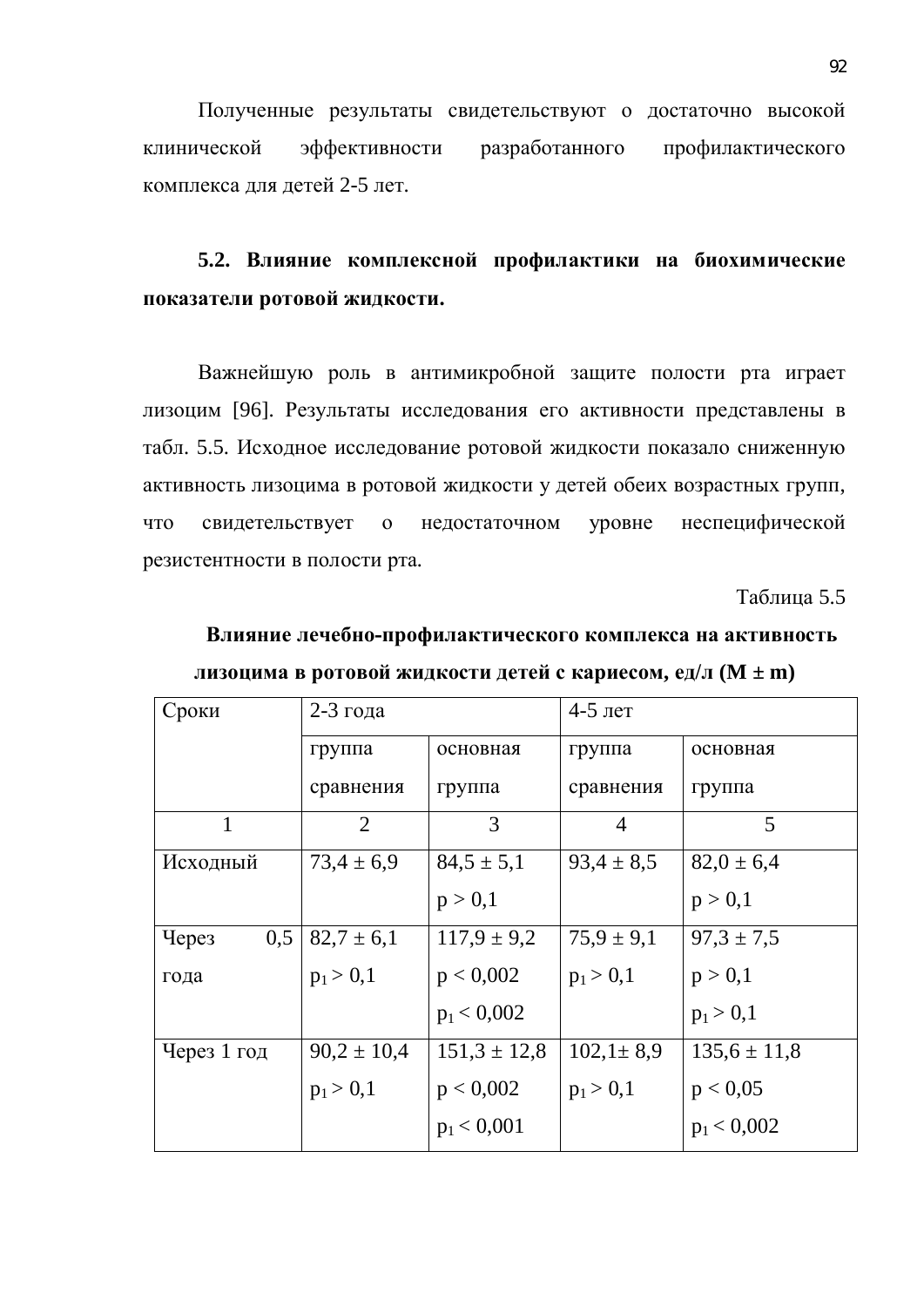Продолжение табл. 5.5

|                | $\mathcal{D}_{\cdot}$ | 3                | $\overline{4}$  | 5                |
|----------------|-----------------------|------------------|-----------------|------------------|
| Через 1,5 года | $71,6 \pm 5,7$        | $124.2 \pm 10.1$ | $87.5 \pm 6.2$  | $150.7 \pm 16.1$ |
|                | $p_1 > 0,1$           | p < 0,001        | $p_1 > 0,1$     | p < 0,002        |
|                |                       | $p_1 < 0,002$    |                 | $p_1 < 0,001$    |
| Через 2 года   | $82,5 \pm 7,1$        | $149,1 \pm 11,3$ | $107.2 \pm 9.3$ | $145,2 \pm 15,4$ |
|                | $p_1 > 0,1$           | p < 0,001        | $p_1 > 0,1$     | p < 0.05         |
|                |                       | $p_1 < 0,001$    |                 | $p_1 < 0,001$    |

 $\Pi$  р и м е ч а н и я : р – показатель достоверности отличий от группы сравнения; р<sub>1</sub> – показатель достоверности отличий от исходного уровня.

Повторный анализ ротовой жидкости наблюдаемых детей, который был проведен через полгода, показал, что в группе сравнения после проведения санации ротовой полости активность лизоцима не изменилась как у 2-3-летних ( $p_1 > 0,1$ ), так и у 4-5-летних ( $p_1 > 0,1$ ). Необходимо отметить, что изучаемый показатель в ротовой жидкости групп сравнения обеих возрастных групп на протяжении всего наблюдения не претерпевал существенных изменений, т.е. сохранялся на низком уровне. При этом после дополнительного получения первого курса двухэтапной профилактики в основной группе активность лизоцима увеличилась в ротовой жидкости 2-3-летних в 1,4 раза ( $p_1 < 0.002$ ), а у 4-5-летних – недостоверно в 1,2 раза ( $p_1 > 0,1$ ).

Дальнейшие исследования установили высокую активность лизоцима в ротовой жидкости детей двух основных групп через 1 год. На этом же уровне этот показатель сохранился и через 1,5 и 2 года. Так, у 2-3летних детей через полгода этот показатель в 1,4 раза превышал исходные значения, через год и 2 года – в 1,8 раза. Такая же закономерность отмечена и в ротовой жидкости 4-5-летних детей, получавших регулярные курсы лечебно-профилактического комплекса. Важно подчеркнуть, что активность лизоцима в ротовой жидкости детей двух основных групп на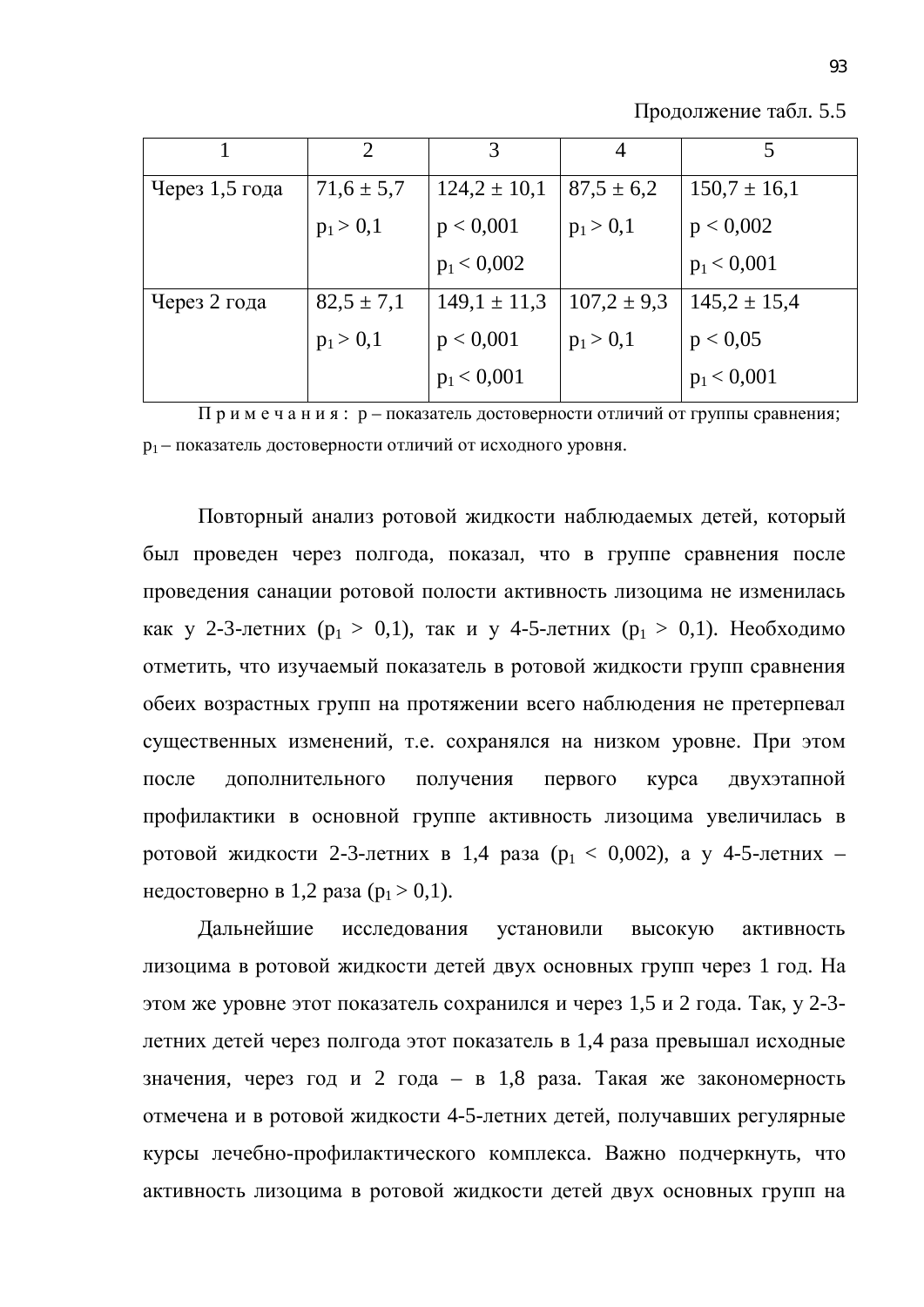всех этапах исследования достоверно превышала соответствующие значения в ротовой жидкости групп сравнения, детям которых проводили только санацию полости рта ( $p_1 < 0.001 - 0.002$ , табл. 5.5).

Таким образом, результаты табл. 5.5 свидетельствуют о выраженной стимуляции выработки антимикробного фактора лизоцима под влиянием регулярных курсов комплексом адаптогенов, витаминов, макро- и микроэлементов в сочетании с гигиеной полости рта.

Степень обсемененности полости рта микрофлорой отражает активность уреазы в ротовой жидкости, которая выделяется условнопатогенной и патогенной микрофлорой. Поэтому по уровню активности этого фермента можно косвенно судить о степени микробной обсеменённости полости рта [24]. Как видно из представленных данных в табл. 5.6, активность уреазы в ротовой жидкости обеих возрастных групп (сравнения и основной) на исходном этапе исследования несколько превышала нормальные значения.

Анализ ротовой жидкости наблюдаемых детей через полгода наблюдения показал достоверное снижение активности уреазы во всех группах, но в разной степени. Так у 2-3-летних этот показатель уменьшился на 33,3 % в группе сравнения и на 70,0 % в основной группе. В ротовой жидкости 4-5-летних характер снижения активности уреазы носил такой же характер: на 34,8 % в группе сравнения и на 69,5 % в основной группе (табл. 5.6).

Проведение исследований через год установило повышение активности уреазы в ротовой жидкости групп сравнения до исходного уровня, как у 2-3-летних ( $p_1 > 0, 1$ ), так и у 4-5-летних ( $p_1 > 0, 1$ ). Эти данные говорят о том, что проведения санации недостаточно для длительного устранения условно-патогенной микрофлоры в полости рта детей. Высокие значения активности уреазы в ротовой жидкости детей обеих возрастных категорий регистрировали на всех последующих этапах исследования  $($ через 1,5 и 2 года).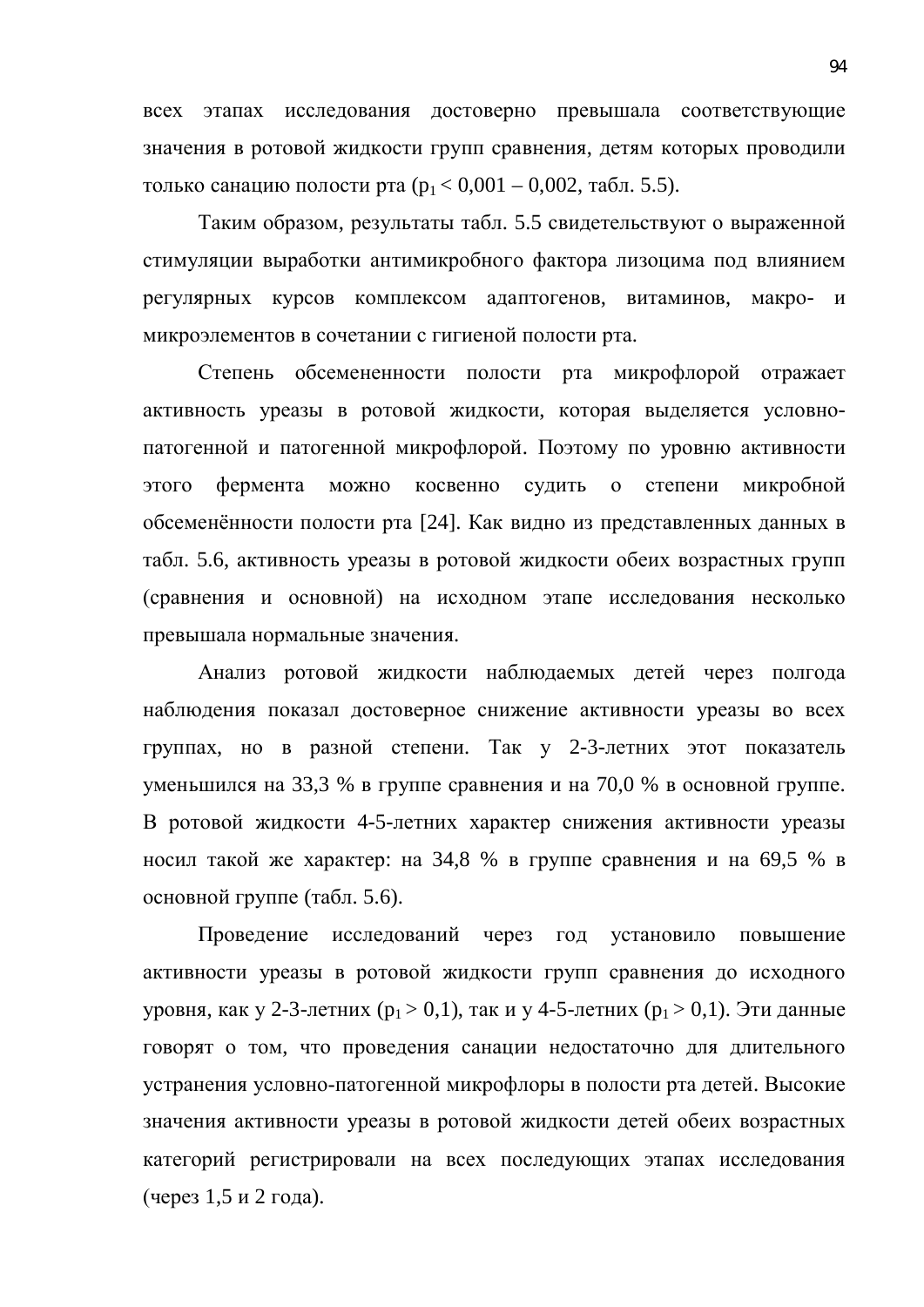#### Таблица 5.6

#### Влияние лечебно-профилактического комплекса на активность

| Сроки        | 2-3 года        |                   | 4-5 лет         |                   |
|--------------|-----------------|-------------------|-----------------|-------------------|
|              | группа          | Основная          | группа          | основная          |
|              | сравнения       | группа            | сравнения       | группа            |
| $\mathbf{1}$ | $\overline{2}$  | 3                 | $\overline{4}$  | 5                 |
| Исходный     | $0,27 \pm 0,03$ | $0,24 \pm 0,02$   | $0,23 \pm 0,02$ | $0,19 \pm 0,02$   |
|              |                 | p > 0,1           |                 | p > 0,1           |
| Через 0,5    | $0,18 \pm 0,02$ | $0,072 \pm 0,01$  | $0,15 \pm 0,01$ | $0,058 \pm 0,007$ |
| года         | $p_1 < 0.02$    | p < 0,001         | $p_1 < 0,002$   | p < 0,001         |
|              |                 | $p_1 < 0,001$     |                 | $p_1 < 0,001$     |
| Через 1      | $0,36 \pm 0,05$ | $0,084 \pm 0,01$  | $0,18 \pm 0,03$ | $0,069 \pm 0,004$ |
| год          | $p_1 > 0,1$     | p < 0,001         | $p_1 > 0,1$     | p < 0,001         |
|              |                 | $p_1 < 0,001$     |                 | $p_1 < 0,001$     |
| Через 1,5    | $0,29 \pm 0,04$ | $0,10 \pm 0,02$   | $0.25 \pm 0.03$ | $0,095 \pm 0,01$  |
| года         | $p_1 > 0,1$     | p < 0,001         | $p_1 > 0,1$     | p < 0,001         |
|              |                 | $p_1 < 0,001$     |                 | $p_1 < 0,001$     |
| Через 2      | $0,35 \pm 0,06$ | $0,068 \pm 0,006$ | $0,17 \pm 0,02$ | $0,074 \pm 0,009$ |
| года         | $p_1 > 0,1$     | p < 0,001         | $p_1 > 0,1$     | p < 0,001         |
|              |                 | $p_1 < 0,001$     |                 | $p_1 < 0,001$     |

#### **УРЕАЗЫ В РОТОВОЙ ЖИДКОСТИ ДЕТЕЙ С КАРИЕСОМ, МК-КАТ/Л (M ± m)**

 $\Pi$  р и м е ч а н и я : р – показатель достоверности отличий от группы сравнения; р<sub>1</sub> – показатель достоверности отличий от исходного уровня.

Дополнительное назначение детям основных групп регулярных курсов комплекса адаптогенов, витаминов, макро- и микроэлементов в сочетании с гигиеной полости рта и местным применением лечебного геля сохраняло низкую активность уреазы, а значит и незначительный уровень обсемененности полости рта условно-патогенной микрофлорой, через 1,5 года у 2-3-летних (р < 0,001 и р<sub>1</sub> < 0,001) и у 4-5-летних (р < 0,001 и р<sub>1</sub> <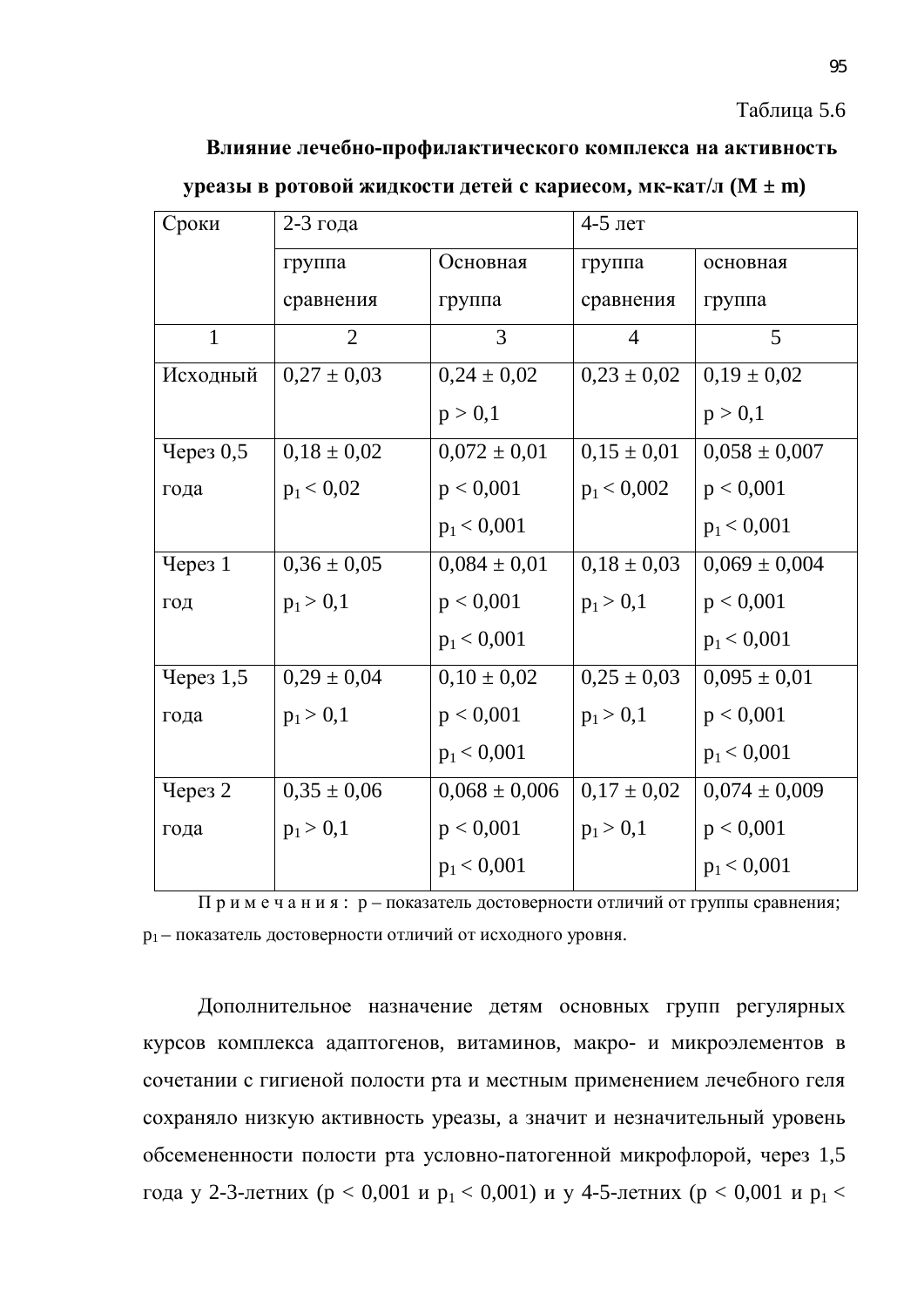0,001). Низкая активность уреазы зарегистрирована в ротовой жидкости детей основных групп через 2 года регулярного применения лечебнопрофилактического комплекса. Изучаемый показатель был снижен по сравнению с исходными значениями более чем в 3 раза как у 2-3-летних, так и у 4-5-летних (табл. 5.6). Полученные результаты по устойчивому снижению уреазы в ротовой жидкости детей, получавших комплекс препаратов перорально и местно, можно объяснить повышением неспецифической резистентности в ротовой полости, в частности антимикробной защиты (активности лизоцима), а также дополнительной гигиеной полости рта с помощью эликсира «Лизодент».

Показатель степени дисбиоза, рассчитанный по методу А.П. Левицкого [163], более наглядно отражает соотношение микробиоценоза и антимикробной защиты в полости рта. Результаты этого расчёта представлены в табл. 5.7. В норме показатель степени дисбиоза (СД) приближен к 1. В полости рта 2-3-летних детей с кариесом до начала дечения СД увеличен в 5-7 раз, а 4-5-летних более чем в 4 раза, что соответствует клинической субкомпенсированной стадии заболевания. Базовая терапия в группах сравнения привела к достоверному снижению СД через полгода у 2-3-летних детей ( $p_1 < 0.001$ ) и у 4-5-летних ( $p_1 < 0.05$ ). Дальнейшие исследования (через 1-2 года) ротовой жидкости 2-3-летних детей группы сравнения установили повышение СД до исходных значений. При этом в группе сравнения 4-5-летних после базового лечения кариеса этот показатель находился на достоверно низком уровне по отношению к исходным значениям через год ( $p_1 < 0.02$ ), повысился через 1,5 года ( $p_1 > 0,1$ ) и вновь понизился через 2 года ( $p_1 < 0,002$ ). Установленные колебания значений СД в ротовой полости детей этого возраста, возможно, связаны со сменой питания и изменением гигиены  $(\text{табл. } 5.7).$ 

Двухэтапное назначение профилактического комплекса детям основных групп способствовало нормализации (приблизилось к 1) СД в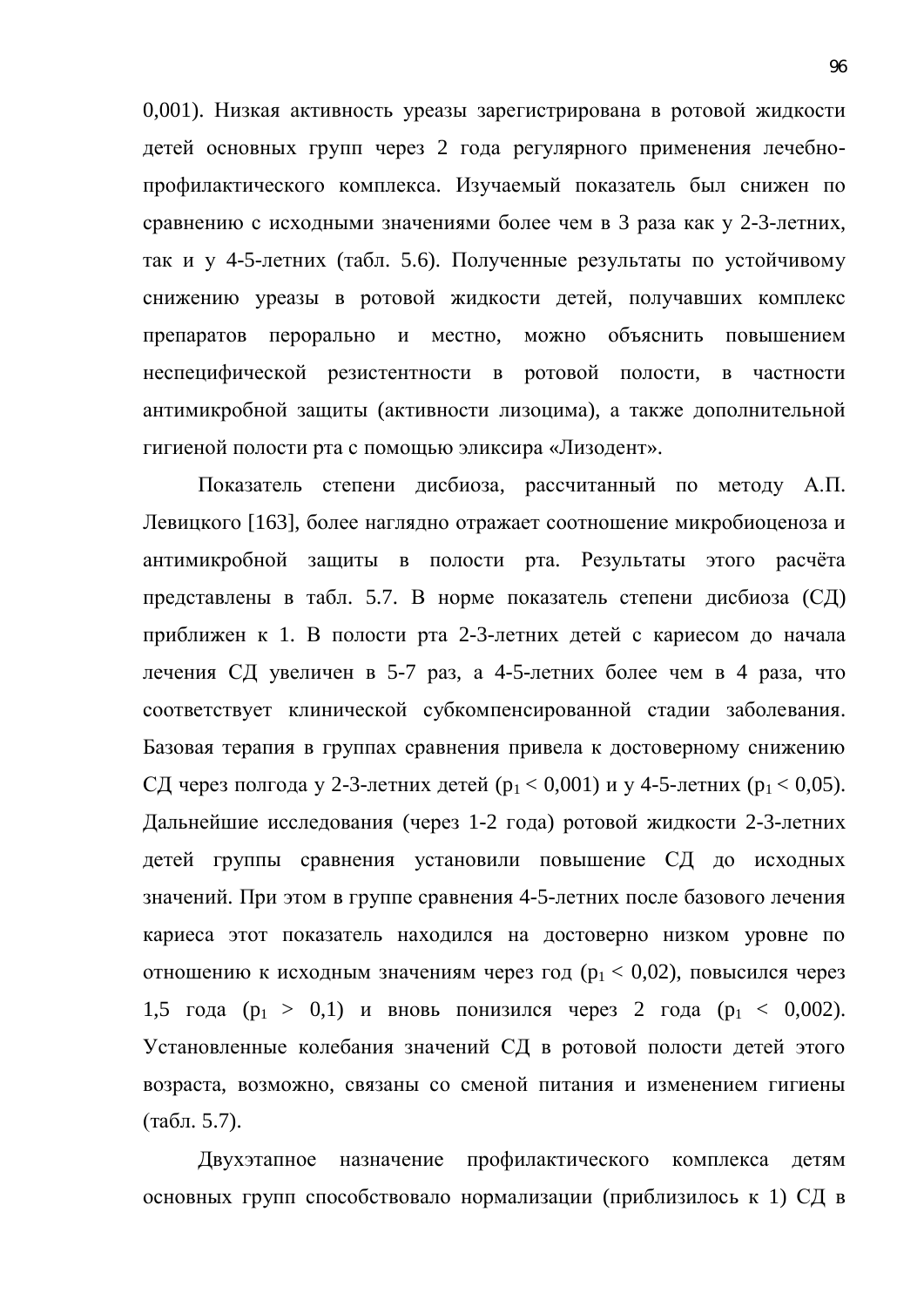полости рта независимо от возраста. Резкое снижение этого показателя до нормальных значений зарегистрировано уже через полгода в основных группах и сохранялось на таком уровне на всех сроках наблюдения (табл. 5.7). Таким образом, регулярное назначение комплекса адаптогенов, витаминов, макро- и микроэлементов в сочетании с гигиеной полости рта и местным применением лечебного геля на фоне базовой терапии кариеса приводит к быстрому и устойчивому восстановлению микробиоценоза в полости рта детей с молочным прикусом. Это обстоятельство, несомненно, позитивно отражается на стоматологическом статусе детей.

Таблица 5.7

| Сроки           | 2-3 года        |                 | $4-5$ лет       |                 |
|-----------------|-----------------|-----------------|-----------------|-----------------|
|                 | группа          | основная        | группа          | основная        |
|                 | сравнения       | группа          | сравнения       | группа          |
| $\mathbf{1}$    | 2               | 3               | $\overline{4}$  | 5               |
| Исходный        | $7,40 \pm 0,34$ | $5,71 \pm 0,40$ | $4,92 \pm 0,38$ | $4,63 \pm 0,52$ |
|                 |                 | p < 0,002       |                 | p > 0,1         |
| Через 0,5       | $4,39 \pm 0,29$ | $1,22 \pm 0,15$ | $3,95 \pm 0,27$ | $1,19 \pm 0,12$ |
| года            | $p_1 < 0,001$   | p < 0,001       | $p_1 < 0.05$    | p < 0,001       |
|                 |                 | $p_1 < 0,001$   |                 | $p_1 < 0,001$   |
| $\gamma$ ерез 1 | $7,98 \pm 0,53$ | $1,11 \pm 0,09$ | $3,53 \pm 0,41$ | $1,02 \pm 0,09$ |
| ГОД             | $p_1 > 0,1$     | p < 0,001       | $p_1 < 0.02$    | p < 0,001       |
|                 |                 | $p_1 < 0,001$   |                 | $p_1 < 0,001$   |
| Через $1,5$     | $8,10 \pm 0,65$ | $1,61 \pm 0,14$ | $5,71 \pm 0,46$ | $1,26 \pm 0,13$ |
| года            | $p_1 > 0,1$     | p < 0,001       | $p_1 > 0,1$     | p < 0,001       |
|                 |                 | $p_1 < 0,001$   |                 | $p_1 < 0,001$   |

### Влияние лечебно-профилактического комплекса на степень **ДИСбиоза в ротовой полости детей с кариесом, у.е. (M**  $\pm$  **m)**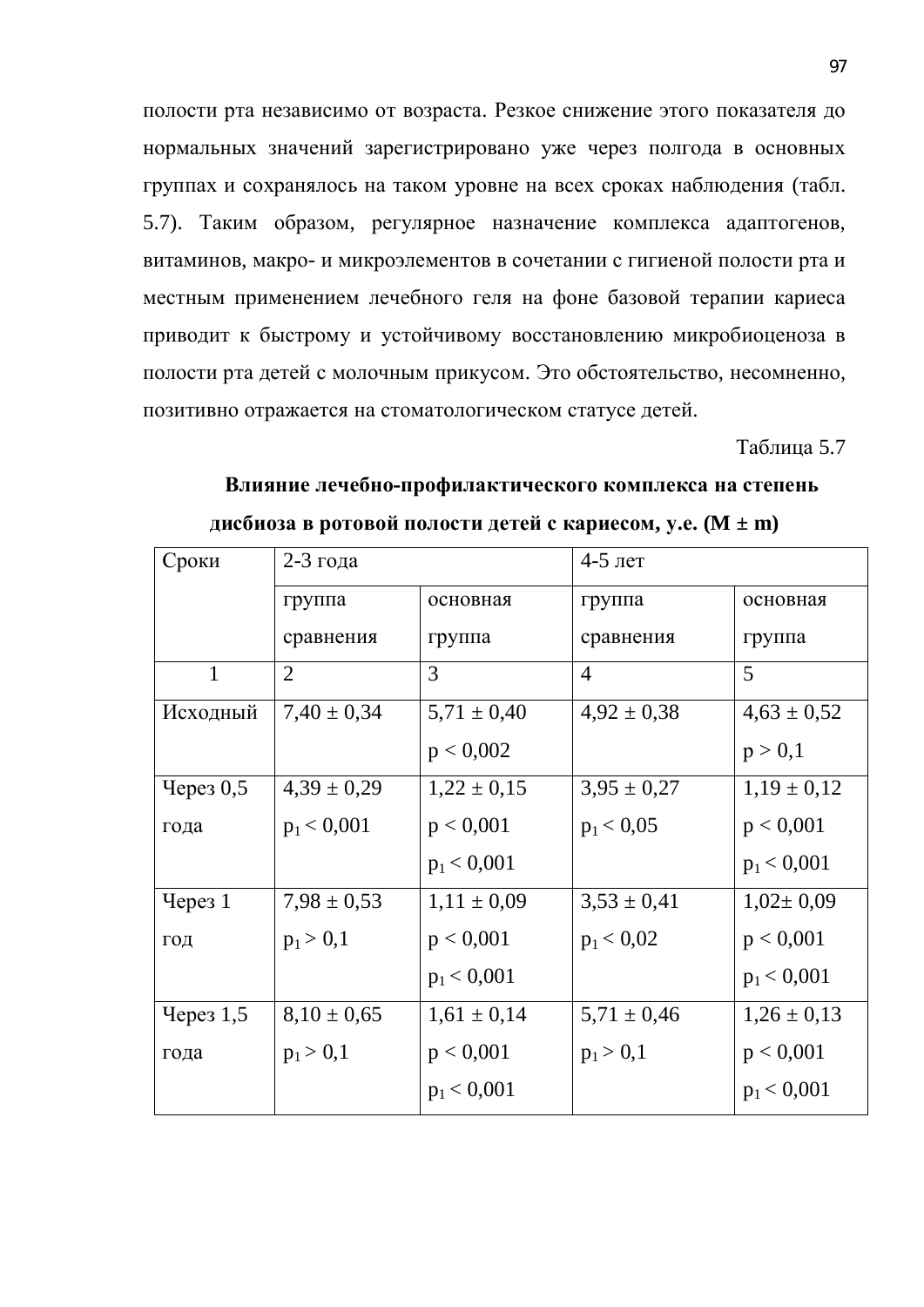Продолжение табл. 5.7

| Через 2 года | $8,48 \pm 0,72$ | $1,04 \pm 0,09$ | $3,17 \pm 0,35$ | $1,02 \pm 0,08$ |
|--------------|-----------------|-----------------|-----------------|-----------------|
|              | $p_1 > 0,1$     | p < 0,001       | $p_1 < 0,002$   | p < 0,001       |
|              |                 | $p_1 < 0,001$   |                 | $p_1 < 0,001$   |

 $\Pi$  р и м е ч а н и я : р – показатель достоверности отличий от группы сравнения; р<sub>1</sub> – показатель достоверности отличий от исходного уровня.

Как известно, от степени насыщения ротовой жидкости ионами кальция и фосфата зависит интенсивность минерализации эмали зубов. Поэтому на всех этапах исследования в ротовой жидкости проводили определение содержания кальция и неорганического фосфора [31]. В табл. 5.8 представлены данные исследования кальция.

Таблица 5.8

| Влияние лечебно-профилактического комплекса на уровень |
|--------------------------------------------------------|
| кальция в ротовой жидкости детей с кариесом, ммоль/л   |

| Сроки       | 2-3 года        |                 | $4-5$ лет       |                 |  |  |
|-------------|-----------------|-----------------|-----------------|-----------------|--|--|
|             | группа          | основная        | группа          | основная        |  |  |
|             | сравнения       | группа          | сравнения       | группа          |  |  |
| 1           | $\overline{2}$  | 3               | $\overline{4}$  | 5               |  |  |
| Исходный    | $0.43 \pm 0.05$ | $0.35 \pm 0.04$ | $0,50 \pm 0,04$ | $0.42 \pm 0.05$ |  |  |
|             |                 | p > 0,25        |                 | p > 0,1         |  |  |
| Через $0,5$ | $0.51 \pm 0.07$ | $0,53 \pm 0,06$ | $0.47 \pm 0.05$ | $0.61 \pm 0.07$ |  |  |
| года        | $p_1 > 0,1$     | p > 0,1         | $p_1 > 0,1$     | p > 0,1         |  |  |
|             |                 | $p_1 < 0.02$    |                 | $p_1 < 0.05$    |  |  |
| Через 1 год | $0.48 \pm 0.05$ | $0.80 \pm 0.07$ | $0,54 \pm 0,06$ | $0.79 \pm 0.08$ |  |  |
|             | $p_1 > 0,1$     | p < 0,001       | $p_1 > 0,1$     | p < 0.02        |  |  |
|             |                 | $p_1 < 0,001$   |                 | $p_1 < 0,002$   |  |  |
|             |                 |                 |                 |                 |  |  |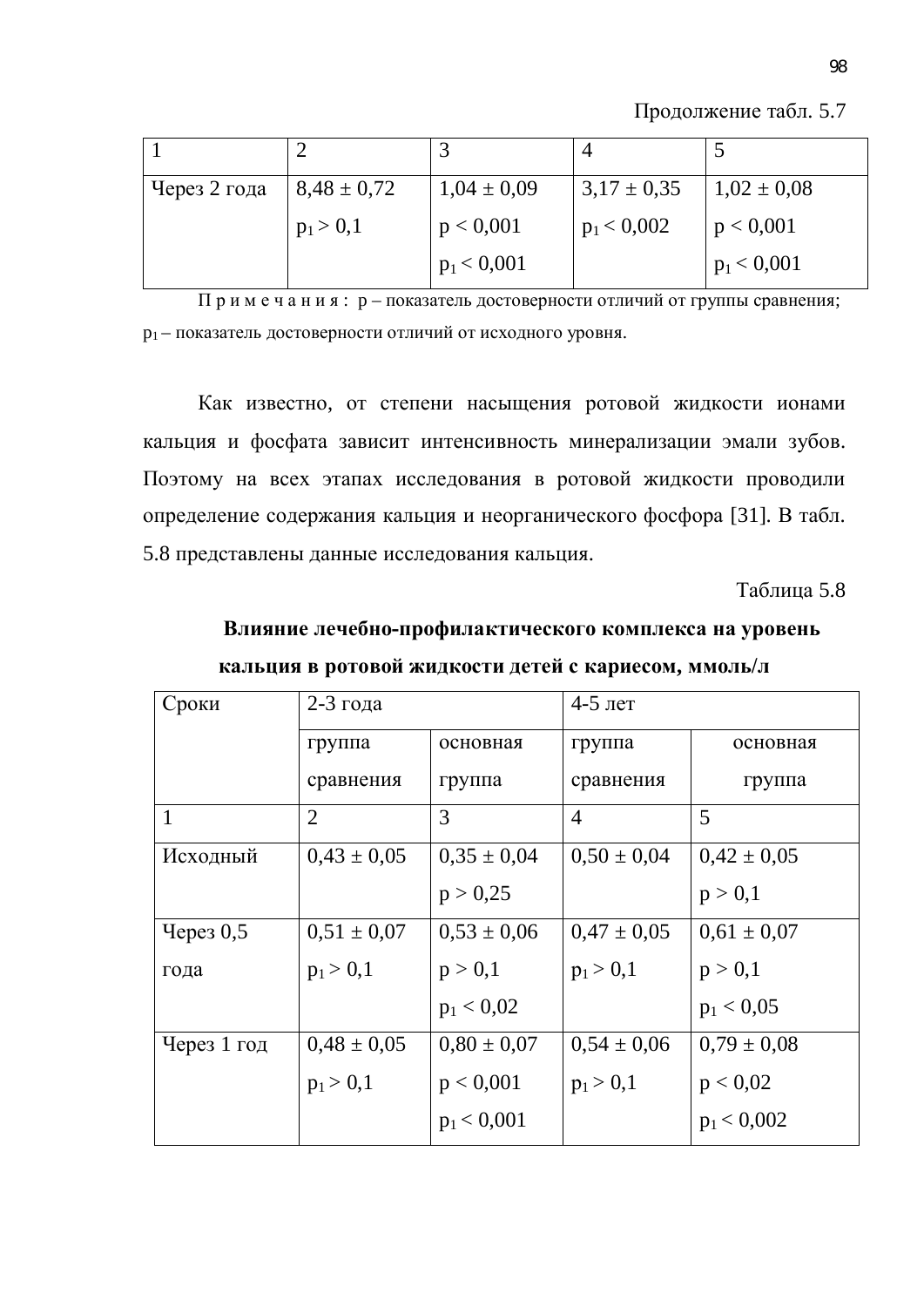| Продолжение табл. 5.8 |  |  |
|-----------------------|--|--|
|-----------------------|--|--|

|                | $\overline{2}$  | 3               | 4               | 5               |
|----------------|-----------------|-----------------|-----------------|-----------------|
| Через 1,5 года | $0,54 \pm 0,07$ | $0.97 \pm 0.10$ | $0,61 \pm 0,07$ | $1,04 \pm 0,12$ |
|                | $p_1 > 0.25$    | p < 0,001       | $p_1 > 0,1$     | p < 0,001       |
|                |                 | $p_1 < 0,001$   |                 | $p_1 < 0,001$   |
| Через 2 года   | $0,49 \pm 0,04$ | $0.89 \pm 0.10$ | $0,53 \pm 0,04$ | $0.93 \pm 0.10$ |
|                | $p_1 > 0,1$     | p < 0,001       | $p_1 > 0,1$     | p < 0,002       |
|                |                 | $p_1 < 0,001$   |                 | $p_1 < 0,001$   |

 $\Pi$  р и м е ч а н и я : р – показатель достоверности отличий от группы сравнения; р<sub>1</sub> – показатель достоверности отличий от исходного уровня.

По результатам исследования уровня кальция можно видеть, что проведение базовой терапии не оказывает существенного влияния на изучаемый показатель в ротовой жидкости детей групп сравнения обеих возрастных категорий. На всех этапах наблюдения уровень кальция в ротовой жидкости групп сравнения был низким, что не может обеспечить достаточную интенсивность процессов минерализации твердых тканей зубов детей и, следовательно, предупредить развитие кариозного процесса (табл. 5.8). После проведения первого курса двухэтапной профилактики через полгода) в ротовой жидкости детей основных групп наметилась тенденция к увеличению концентрации кальция. Через год (после приёма двух профилактических курсов) содержание кальция в ротовой жидкости повысилось в 2,3 раза (у 2-3-летних,  $p_1 < 0.001$ ) и в 1,9 раза (у 4-5-летних,  $p_1 < 0.002$ ) по сравнению с исходным уровнем. Высокие концентрации кальция в ротовой жидкости детей основных групп, получавших регулярные лечебно-профилактические курсы, сохранялись на протяжении всех последующих этапов наблюдения (табл. 5.8).

Как показано в табл. 5.9, в которой обобщены результаты анализа ротовой жидкости наблюдаемых детей на содержание фосфора [31], исследуемый показатель не претерпел существенных изменений в группах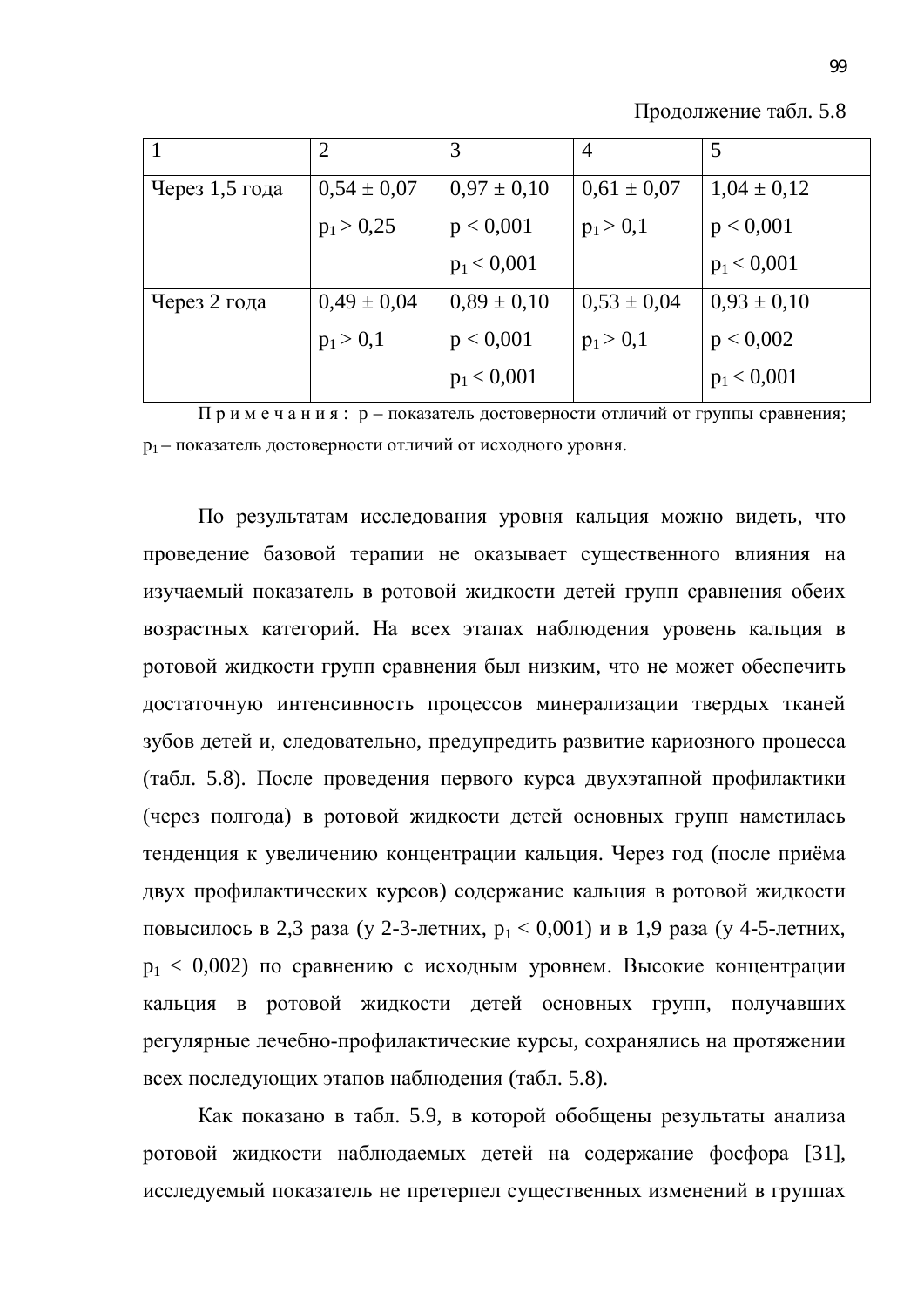сравнения двух возрастных подгрупп на всех сроках наблюдения. Не изменился уровень фосфора и в ротовой жидкости основных групп через полгода после начала исследований (или после первого курса профилактики). Повышение содержания этого макроэлемента зарегистрировано только через 1 год у 2-3-летних детей (р < 0,05 и р<sub>1</sub> > 0,8) и 4-5-летних (р < 0,001 и р<sub>1</sub> < 0,02), получавших лечебнопрофилактический комплекс.

Таблица 5.9

| Сроки        | $2-3$ года      |                 | $4-5$ лет        |                 |  |
|--------------|-----------------|-----------------|------------------|-----------------|--|
|              | группа          | основная        | группа           | Основная        |  |
|              | сравнения       | группа          | сравнения        | группа          |  |
| Исходный     | $3,16 \pm 0,21$ | $3,56 \pm 0,40$ | $2,96 \pm 0,35$  | $3,18\pm0,27$   |  |
|              |                 | p > 0,1         |                  | p > 0,1         |  |
| Через 0,5    | $3,45 \pm 0,27$ | $3,18 \pm 0,25$ | $3,29\pm0,25$    | $3,65 \pm 0,32$ |  |
| года         | $p_1 > 0,1$     | p > 0,1         | $p_1 > 0,1$      | p > 0,1         |  |
|              |                 | $p_1 > 0,1$     |                  | $p_1 > 0,1$     |  |
| Через 1 год  | $3,08 \pm 0,31$ | $4,01 \pm 0,32$ | $2,53\pm0,21$    | $4,32 \pm 0,39$ |  |
|              | $p_1 > 0,1$     | p < 0,05        | $p_1 > 0,1$      | p < 0,001       |  |
|              |                 | $p_1 > 0,1$     |                  | $p_1 < 0.02$    |  |
| Через $1,5$  | $2,74 \pm 0,35$ | $4,97 \pm 0,43$ | $3,78 \pm 0,42$  | $5,12 \pm 0,43$ |  |
| года         | $p_1 > 0,1$     | p < 0,001       | $p_1 > 0.05$     | p < 0,05        |  |
|              |                 | $p_1 < 0.05$    |                  | $p_1 < 0,001$   |  |
| Через 2 года | $3,67 \pm 0,41$ | $4,92 \pm 0,35$ | $3,45 \pm 0,231$ | $4,86 \pm 0,51$ |  |
|              | $p_1 > 0,1$     | p < 0.05        | $p_1 > 0,1$      | p < 0.02        |  |
|              |                 | $p_1 < 0.05$    |                  | $p_1 < 0.01$    |  |

### Влияние лечебно-профилактического комплекса на уровень фосфора в ротовой жидкости детей с кариесом, ммоль/л

Примечания: р – показатель достоверности отличий от группы сравнения; р<sub>1</sub> – показатель достоверности отличий от исходного уровня.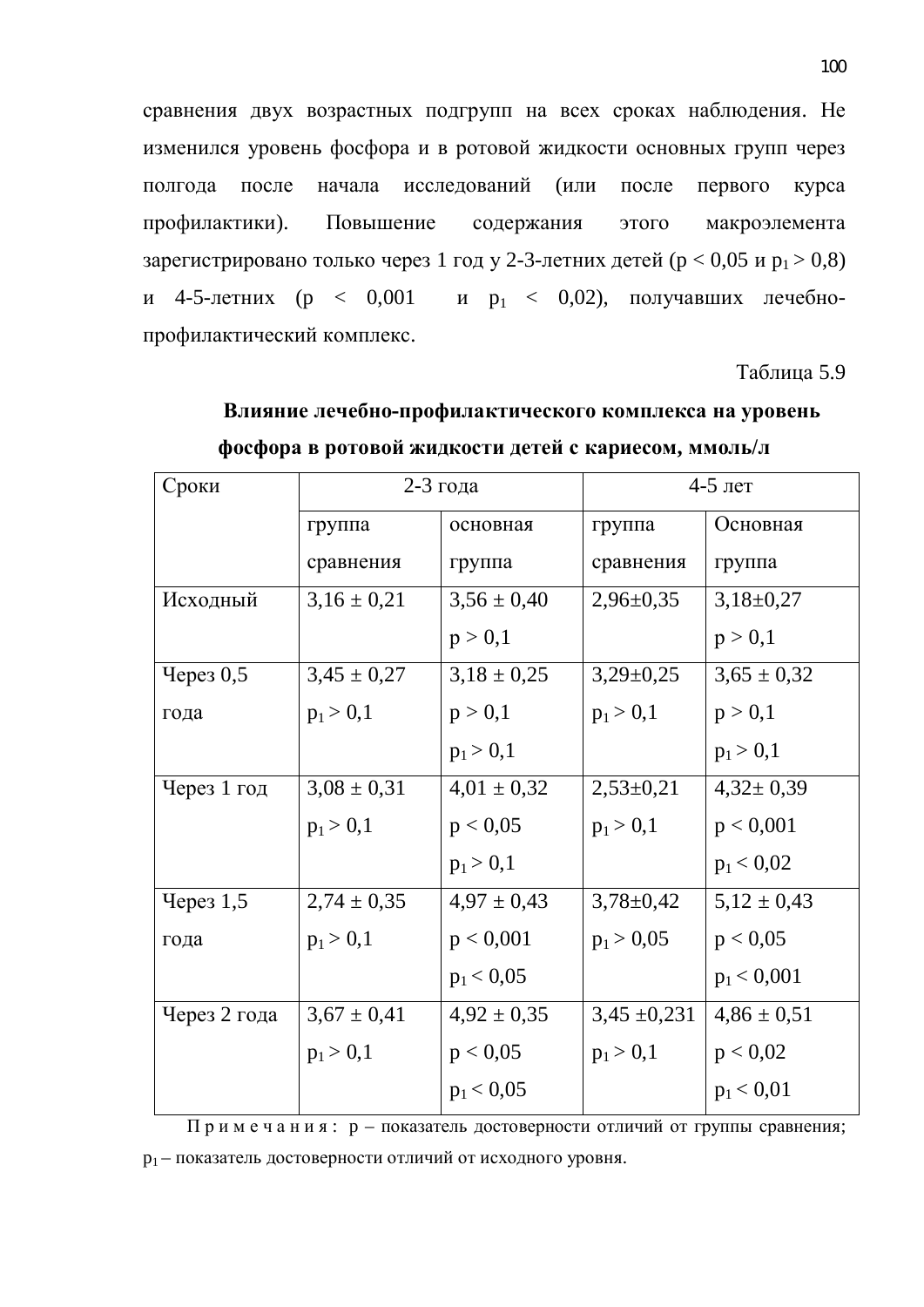При проведении анализа через 1,5 и 2 года установлено более существенное увеличение уровня неорганических фосфатов в ротовой жидкости детей в обеих возрастных группах после регулярного назначения профилактического комплекса.

Обобщая результаты табл. 5.8-5.9, можно сделать заключение о повышении минерализующей функции ротовой жидкости детей под влиянием регулярного приёма комплекса адаптогенов, витаминов, макрои микроэлементов в сочетании с гигиеной полости рта.

5.3. Изменение биофизических показателей ротовой жидкости, твердых тканей и пульпы зубов, функциональных реакций в полости рта под действием лечебно-профилактического комплекса.

Гомеостаз ротовой жидкости. В таблице 5.10 приведены результаты оценки стабильности рН ротовой жидкости детей 2-5-ти лет г. Тернополь, частвовавших в углубленной оценке кариеспрофилактической эффективности разработанного комплекса препаратов.

Таблица 5.10

# Колебание рН ротовой жидкости ( $\Delta$ рН) **в отдельных пробах детей 2–5 лет региона со сниженной концентрацией фтора в питьевой воде, M ± m**

|            | $2-3$ года      |                 | $4-5$ лет       |                 |
|------------|-----------------|-----------------|-----------------|-----------------|
| Сроки      | группа          | основная        | группа          | основная        |
| наблюдения | сравнения,      | группа,         | сравнения,      | группа,         |
|            | $n=13$          | $n=15$          | $n=15$          | $n=15$          |
|            | 2               | 3               | 4               | 5               |
| исходное   | $0.34 \pm 0.04$ | $0.35 \pm 0.04$ | $0,29 \pm 0,04$ | $0,30 \pm 0,04$ |
| состояние  |                 |                 |                 |                 |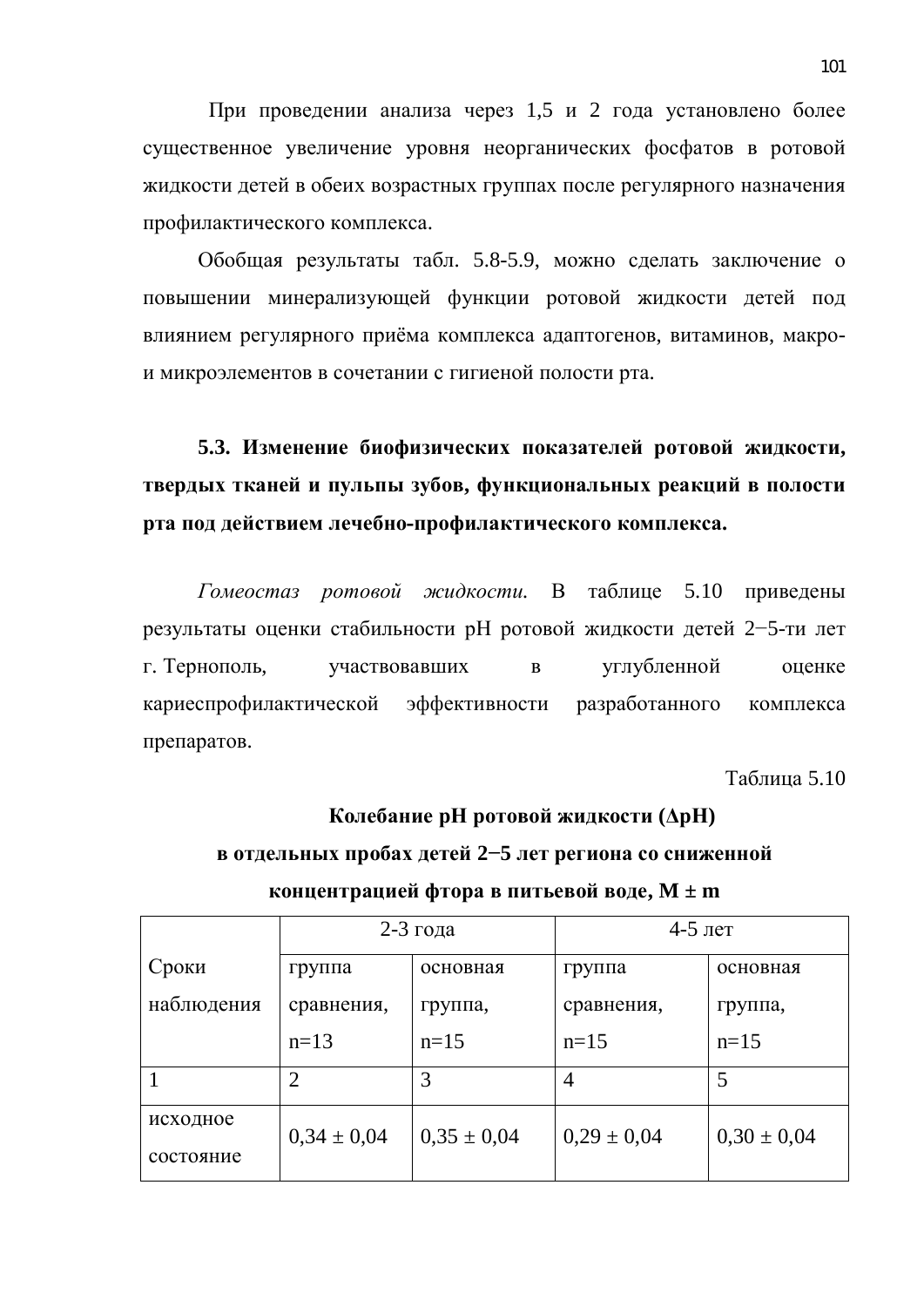Продолжение табл. 5.10

|                                                      | $\overline{2}$             | 3                         | $\overline{4}$             | 5                           |
|------------------------------------------------------|----------------------------|---------------------------|----------------------------|-----------------------------|
| через 3 месяца<br>после 2-го этапа<br>профилактики   | $0,32 \pm 0,04$<br>p > 0,1 | $0,25\pm0,04$<br>p < 0,1  | $0,30 \pm 0,04$<br>p > 0,1 | $0,21 \pm 0,04$<br>p < 0,1  |
| через 6 месяцев<br>после 2-го этапа<br>профилактики  | $0,33 \pm 0,04$<br>p > 0,1 | $0,18\pm0,03$<br>p < 0.01 | $0,29 \pm 0,04$<br>p > 0,1 | $0,16 \pm 0,03$<br>p < 0.01 |
| через 12 месяцев<br>после 2-го этапа<br>профилактики | $0,31 \pm 0,04$<br>p > 0,1 | $0,17\pm0,02$<br>p < 0.01 | $0,31 \pm 0,04$<br>p > 0,1 | $0.15 \pm 0.02$<br>p < 0.01 |

Примечание: р – показатель достоверности отличий по сравнению с исходным уровнем.

Отсутствие стабильности рН ротовой жидкости является одним из факторов риска возникновения кариеса зубов. В работе [123] показано, что по стабильности рН ротовой жилкости можно оценивать риск возникновения стоматологических заболеваний и, в частности, кариеса зубов, уровень функциональных реакций в организме, ответственных за гомеорезис. Из данных таблицы 5.10 видно, что в исходном состоянии у детей и 2-3-х лет и 4-5-ти лет колебание величины рН в отдельных пробах превышает норму (0,01-0,1), что свидетельствует о сниженном у них уровне регуляции этой величины. Однако уже через 3 месяца у детей обоих основных возрастных групп получавших профилактический комплекс колебание величины рН в отдельных пробах уменьшились в 1,4 раза, а через год в 2 раза. В то же время в группах сравнения эта величина в процессе наблюдения достоверно не изменилась. Таким образом, разработанная комплексная профилактика раннего детского кариеса достаточно эффективно стабилизировала рН ротовой жидкости у детей через нормализацию функциональных реакций, ответственных за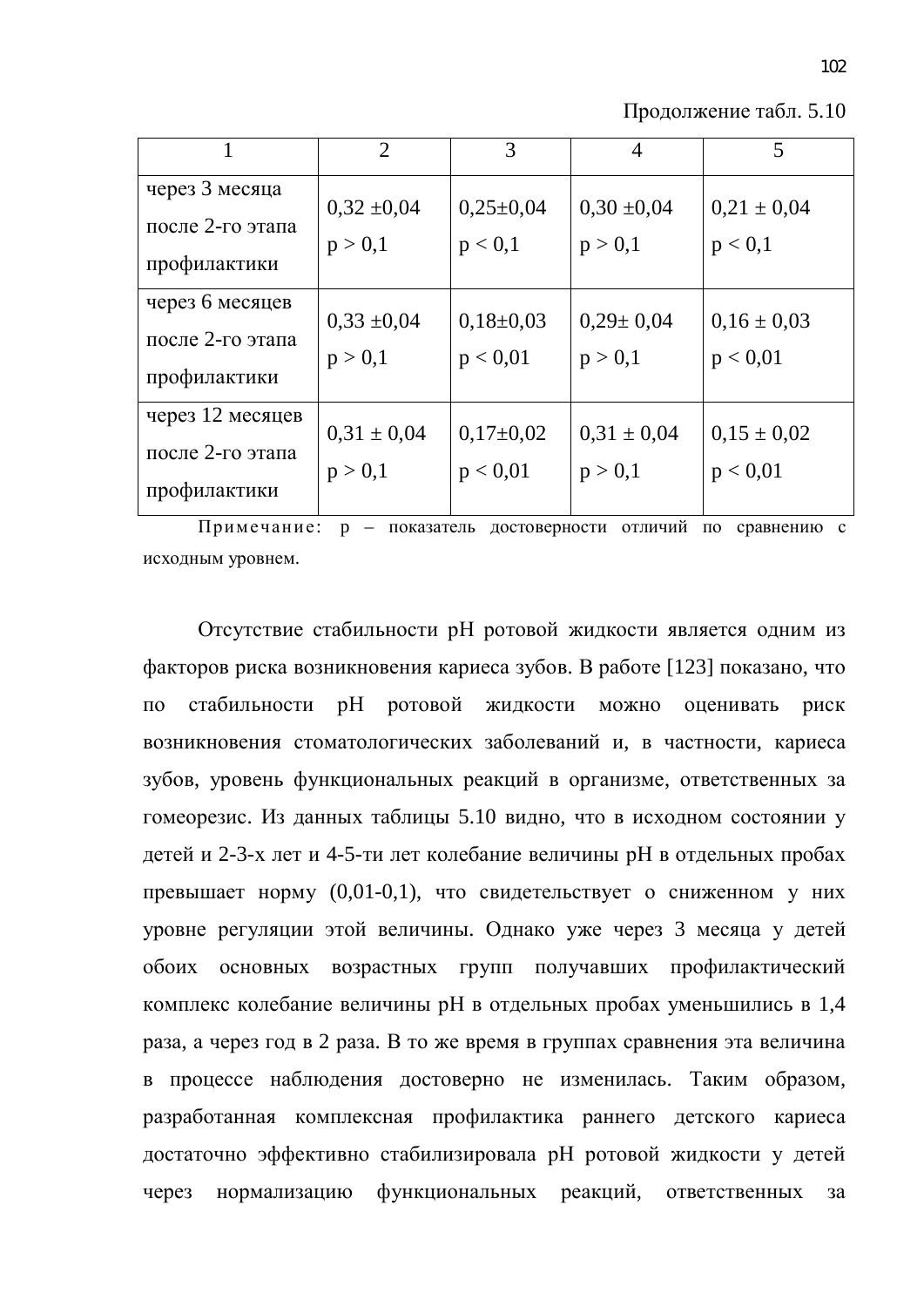поддержание гомеорезиса.

Мицеллярность ротовой жидкости. Эффективность минерализующей функции слюны зависит не только от ее состава, но и от взаимосвязи и взаимодействия ее компонентов, а, следовательно, ее структуры. В работе [125] выдвинута гипотеза о том, что жидкокристаллическая мезофаза слюны является биологически необходимым ее состоянием. В работе [101] обсуждается модель обеспечения минерализующей функции слюны за счет ее мицеллярной структуры (коллоидной жидкокристаллической ее фазы).

Известно, что электрические свойства биологических жидкостей, являющихся дисперсными системами, при измерении их электропроводности определяются на низкой частоте концентрацией и подвижностью несвязанных положительных и отрицательных ионов, а при более высоких частотах емкостными свойствами, обусловленными существованием зарядов частиц дисперсной фазы и их поляризацией и электрофорезом [181]. При этом полное электрическое сопротивление системы Z (электрический импеданс) с ростом частоты тока должно уменьшаться тем сильнее, чем более дисперсна система. Перепад Z тем более смещен в область низких частот, чем более крупнодисперсна система. В работе [42] был предложен метод оценки дисперсности ротовой жидкости по коэффициенту дисперсии представляющему собой отношение электрического импеданса, измеренного на низких частотах к импедансу на высоких частотах. Было показано, что при высокой кариесрезистентности у детей коэффициент дисперсии в среднем достигал величины 50–60, а в случае множественного кариеса лежал в интервале  $5 - 11$ .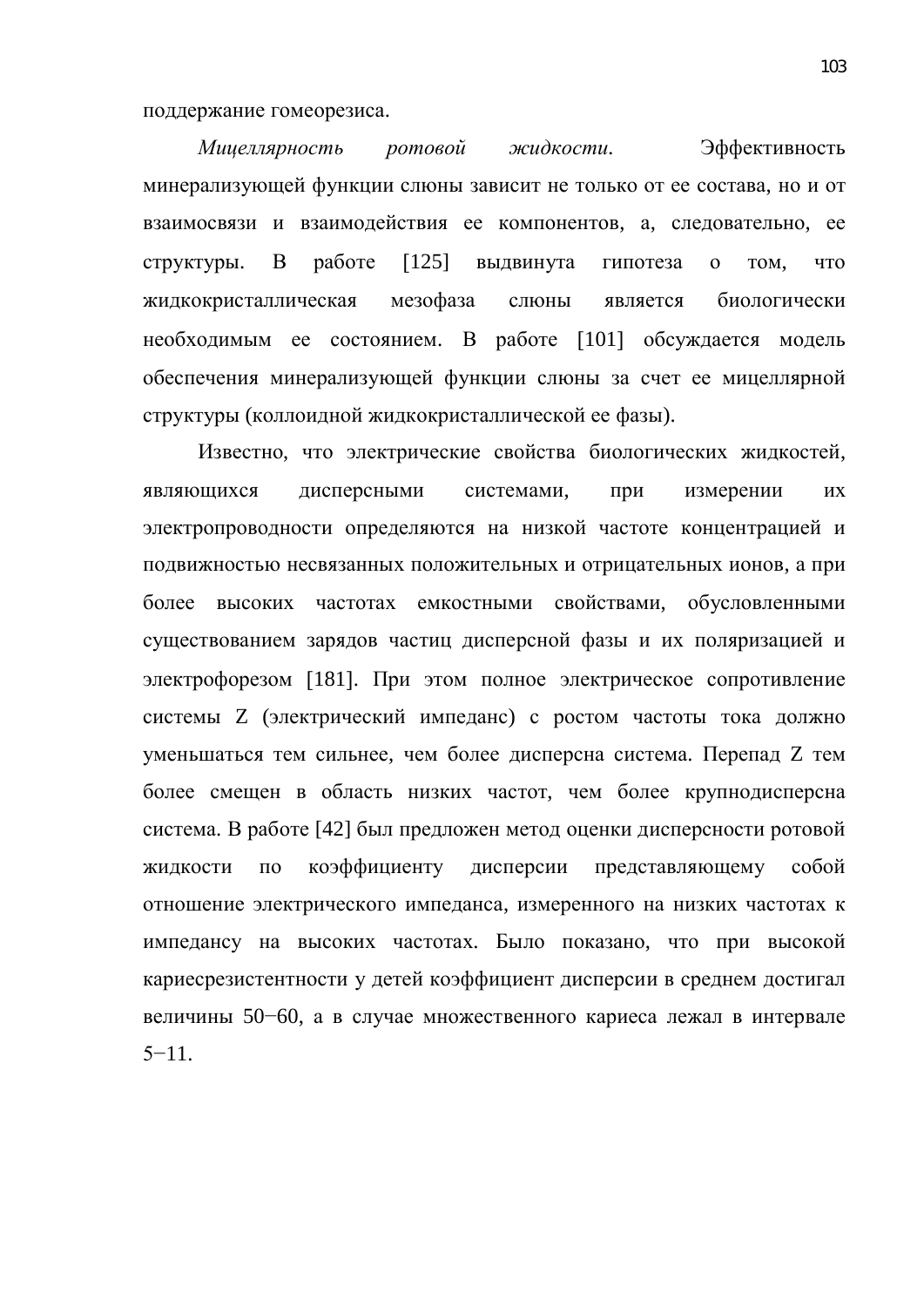Результаты проведенных нами измерений в исходном состоянии и через 3 месяца после профилактических мероприятий электрического импеданса ротовой жидкости на различных частотах и коэффициент дисперсии при этом приведены в табл. 5.11.

Таблица 5.11

|                           | Частотная          | 2-3 года         |                   | 4-5 лет          |                  |
|---------------------------|--------------------|------------------|-------------------|------------------|------------------|
|                           | зависимость        |                  |                   |                  |                  |
| Сроки                     | электрического     | группа           | основная          | группа           | основная         |
| наблюдения                | импеданса          | сравнения,       | группа,           | сравнения,       | группа,          |
|                           | ротовой            | $n=13$           | $n=15$            | $n=15$           | $n=15$           |
|                           | жидкости, Ом       |                  |                   |                  |                  |
|                           | $1 \Gamma$ ц       | $(15,3\pm2,1)$   | $(15, 8 \pm 2.7)$ | $(14,7 \pm 2,3)$ | $(14,5 \pm 2,0)$ |
|                           |                    | $x10^3$          | $x10^3$           | $x10^3$          | $x10^3$          |
|                           | 10 Гц              | $(9,3 \pm 1,8)$  | $(9,1\pm 1,6)$    | $(8,3 \pm 1,5)$  | $(8,0{\pm}1,3)$  |
| Исходное                  |                    | $x10^3$          | $x10^3$           | $x10^3$          | $x10^3$          |
| состояние                 |                    | $(6,3 \pm 1,2)$  | $(6,0 \pm 1,0)$   | $(5,2 \pm 0,9)$  | $(5,7 \pm 0,9)$  |
|                           | $100 \Gamma$ ц     | $x10^3$          | $x10^3$           | $x10^3$          | $x10^3$          |
|                           | 1000 Гц            | $(2,1 \pm 0,5)$  | (1,9,±0,4)        | $(2,4 \pm 0,6)$  | $(2,0 \pm 0,5)$  |
|                           |                    | $x10^3$          | $x10^3$           | $x10^3$          | $x10^3$          |
| Коэффициент дисперсии, Кд |                    | 7,28             | 8,31              | 6,12             | 7,25             |
|                           | $1 \Gamma$ ц       | $(16,3 \pm 2,0)$ | $(23,3\pm2,0)$    | $(15,2 \pm 2,2)$ | $(27,7 \pm 2,5)$ |
| Через 3                   |                    | $x10^3$          | $x10^3$           | $x10^3$          | $x10^3$          |
| месяца                    | $10\,\Gamma\rm{H}$ | $(10,2 \pm 1,6)$ | $(14,3\pm 1,8)$   | $(8,7 \pm 1,5)$  | $(15.9 \pm 1.7)$ |
| после 2-го                |                    | $x10^3$          | $x10^3$           | $x10^3$          | $x10^3$          |
| этапа                     | 100 Гц             | $(5,9 \pm 1,0)$  | $(10,2{\pm}1,5)$  | $(6,1 \pm 0,8)$  | $(9,2 \pm 0,9)$  |
| профилакт                 |                    | $x10^3$          | $x10^3$           | $x10^3$          | $x10^3$          |
| И-КИ                      |                    | $(1,9 \pm 0,5)$  | $(1, 8 \pm 0.7)$  | $(2,5 \pm 0,5)$  | $(2,0 \pm 0,5)$  |
|                           | 1000 Гц            | $x10^3$          | $x10^3$           | $x10^3$          | $x10^3$          |
| Коэффициент дисперсии, Кд |                    | 8,57             | 12,9              | 6,08             | 13,85            |

Частотная зависимость электрического импеданса ротовой **ЖИДКОСТИ И КОЭФФИЦИЕНТ ДИСПЕРСИИ ЕЕ, M ± m**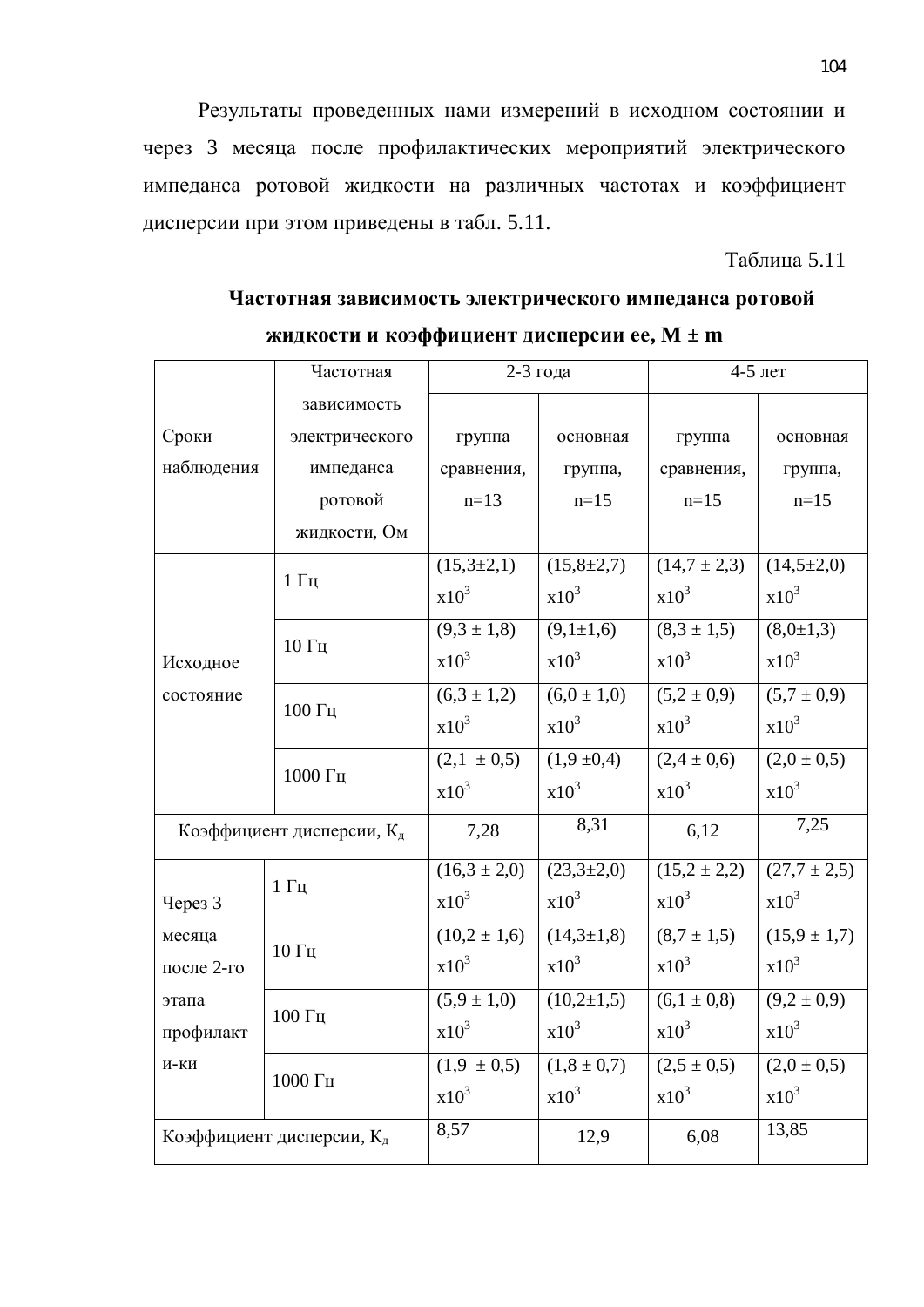Полученные результаты свидетельствуют о том, что в исходном состоянии у детей всех групп обоего возраста, коэффициент дисперсии ротовой жидкости снижен по сравнению с нормой и, следовательно, снижена ее минерализующая способность. Проведенная комплексная профилактика и лечение РДК привели к тому, что в основной группе детей 2-3 года коэффициент дисперсии ротовой жидкости увеличился в 1,55 раз, а в группе детей 4-5 лет – в 1,91 раз что свидетельствует об увеличении кластерной структуры ротовой жидкости и, следовательно, увеличении ее минерализующей способности.

Микрокристаллизация ротовой жидкости. Оценка минерализующей способности ротовой жидкости производилась также по типу кристаллизации высушенной на стеклянной пластинке ее капли по методу Леуса-Кукиной [20]. Вид микрокристаллизационной структуры оценивался с помощью микроскопа. Считается, что наивысшей минерализующей способностью обладает слюна с картиной микрокристаллизации 1 типа (большие древовидные кристаллы), а наименьшей - с кристаллизацией 5 типа (полное отсутствие кристаллов древовидной формы, небольшое количество мелких кристаллов неправильной формы).

Проведенные нами исследования микрокристаллизационной картины высушенной капли ротовой жидкости свидетельствуют о том, что у большинства детей с РДК наблюдался III – IV тип микрокристаллизации что также свидетельствует о сниженной ее минерализационной способности. Через 3 месяца после комплексной профилактики картина микрокристаллизации ротовой жидкости в основных группах детей 2-5 лет несколько улучшилась (табл. 5.12).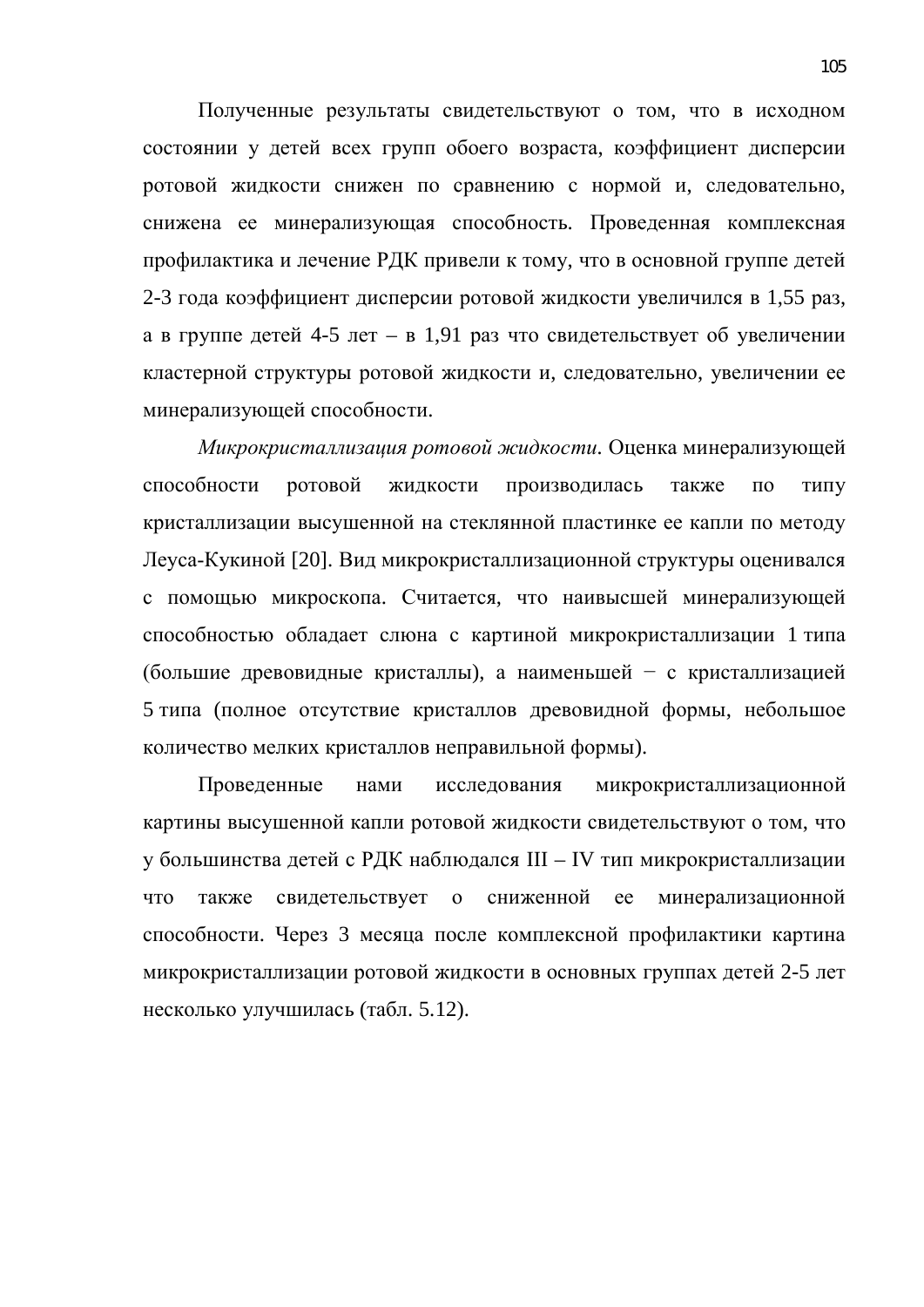#### Таблица 5.12

# Усредненные по группе значения типа микрокристаллизации **изнаты** ротовой жидкости детей с ранним детским кариесом (тип

|                                                 | 2-3 года      |              | $4-5$ лет     |          |
|-------------------------------------------------|---------------|--------------|---------------|----------|
| Сроки наблюдения                                | группа        | основная     | группа        | основная |
|                                                 | сравнения,    | группа,      | сравнения,    | группа,  |
|                                                 | $n=13$        | $n=15$       | $n=15$        | $n=15$   |
| Исходное состояние                              | <b>III-IV</b> | $III$ - $IV$ | $III-V$       | $III-V$  |
| через 3 месяца после 2-го<br>этапа профилактики | <b>III-IV</b> | $II-III$     | <b>III-IV</b> | $I-III$  |

кристаллизации по Леусу-Кукиной)

Спектроколориметрическая оценка теста эмалевой резистентности (*ТЭР-тест*). Количественная оценка кислотоустойчивости эмали и, следовательно, ее качество проводилось спектроколориметрически, определяя насыщенность цветовой насыщенности окраски зубов метиленовой синью после протравливания эмали 0,1 N раствором HCl. В табл. 5.13 приведены результаты оценки насыщенности окраски зубов метиленовой синью при ЭР-тесте в процессе профилактики, лечения и наблюдения детей с РДК.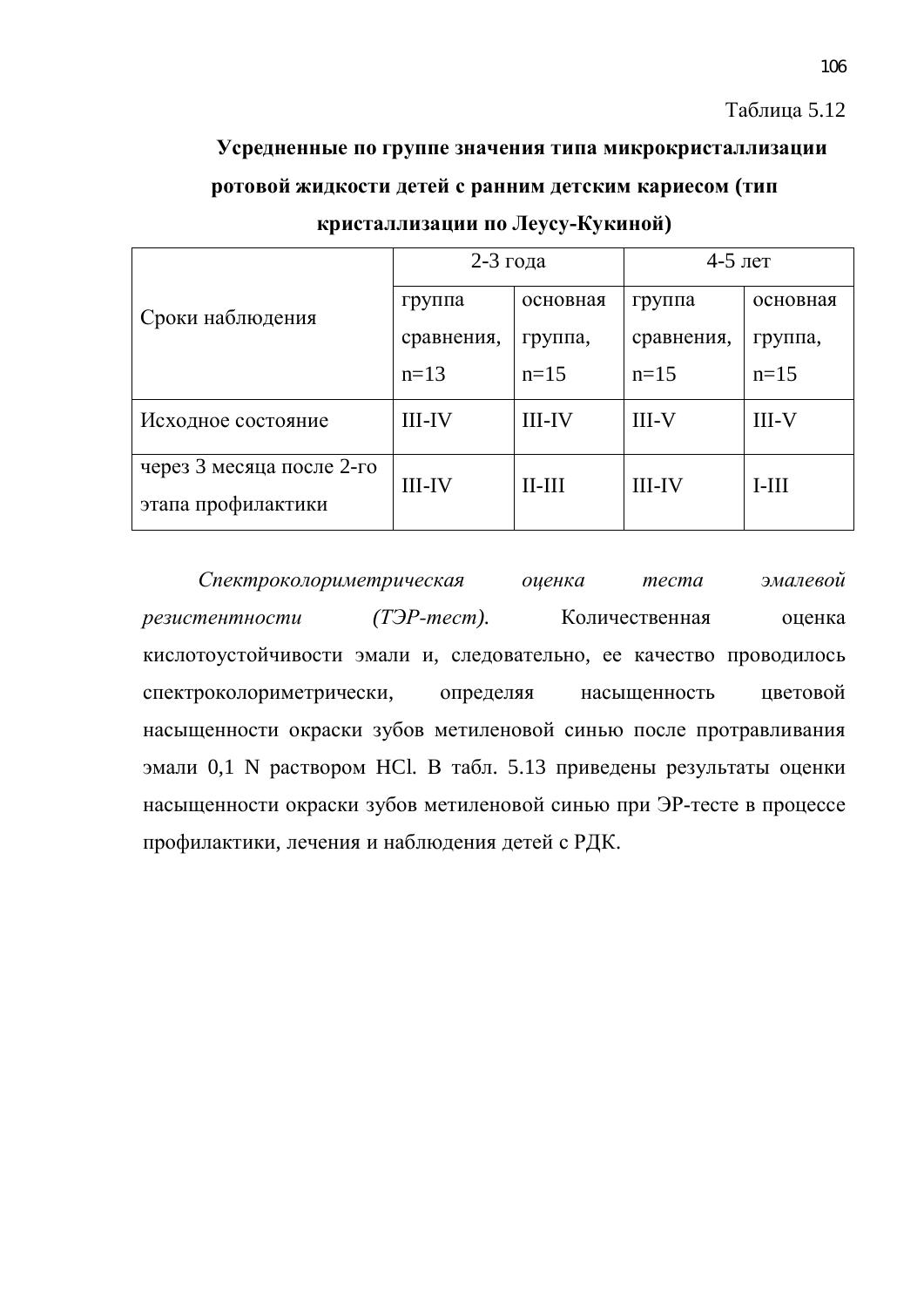#### Таблица 5.13

# Спектроколориметрическая оценка цветовой насыщенности S

| Группы     | 2-3 года         |                 | $4-5$ лет      |                  |  |
|------------|------------------|-----------------|----------------|------------------|--|
|            | группа           | основная        | группа         | основная группа, |  |
| Сроки      | сравнения,       | группа,         | сравнения,     | $n = 15$         |  |
| наблюдения | $n = 13$         | $n = 15$        | $n = 15$       |                  |  |
| Исходное   | $27,31 \pm 2,95$ | $28,13\pm 2,50$ | $30,27\pm3,10$ | $31,50\pm3,40$   |  |
| состояние  |                  | p > 0,1         |                | p > 0,1          |  |
| Через 3    | $28,51\pm3,00$   | $22,23\pm 2,41$ | $31,17\pm3,00$ | $23,20\pm3,00$   |  |
| месяца     |                  | $p = 0,1$       |                | p < 0.05         |  |
| Yepes 6    | $26,27\pm2,25$   | $21,15\pm2,25$  | $29,10\pm2,50$ | $19,85 \pm 2,00$ |  |
| месяцев    |                  | p < 0.05        |                | p < 0.01         |  |
| Через $12$ | $28,31 \pm 2,25$ | $20,85\pm2,50$  | $30,35\pm2,50$ | $18,25\pm2,00$   |  |
| месяцев    |                  | p < 0.05        |                | p < 0.01         |  |

#### **екраски зубов при ТЭР-тесте у детей с РДК, отн. ед. (М ± m)**

 $\Pi$  р и м е ч а н и е : р – показатель достоверности отличий от группы сравнения.

Полученные результаты свидетельствуют о том, что показатели ТЭРтеста твердых тканей зубов (кислоторезистентность) в основных группах детей 2-5 лет с РДК уже через 3 месяца после проведения комплексной профилактики основных стоматологических заболеваний достоверно отличались от исходных данных. При этом, цветовая насыщенность зубов S после их обработки 0.1N HCl в основной группе детей 2-3 лет через год была в 1,35 раз меньше чем в исходном состоянии, а у детей 4-5 лет – в 1,72 раза. В группах сравнения в период наблюдения цветовая насыщенность окраски зубов при ТЭР-тесте достоверно не изменялась. Полученные результаты свидетельствуют о заметном влиянии профилактического комплекса и на кислоторезистентность эмали зубов у летей.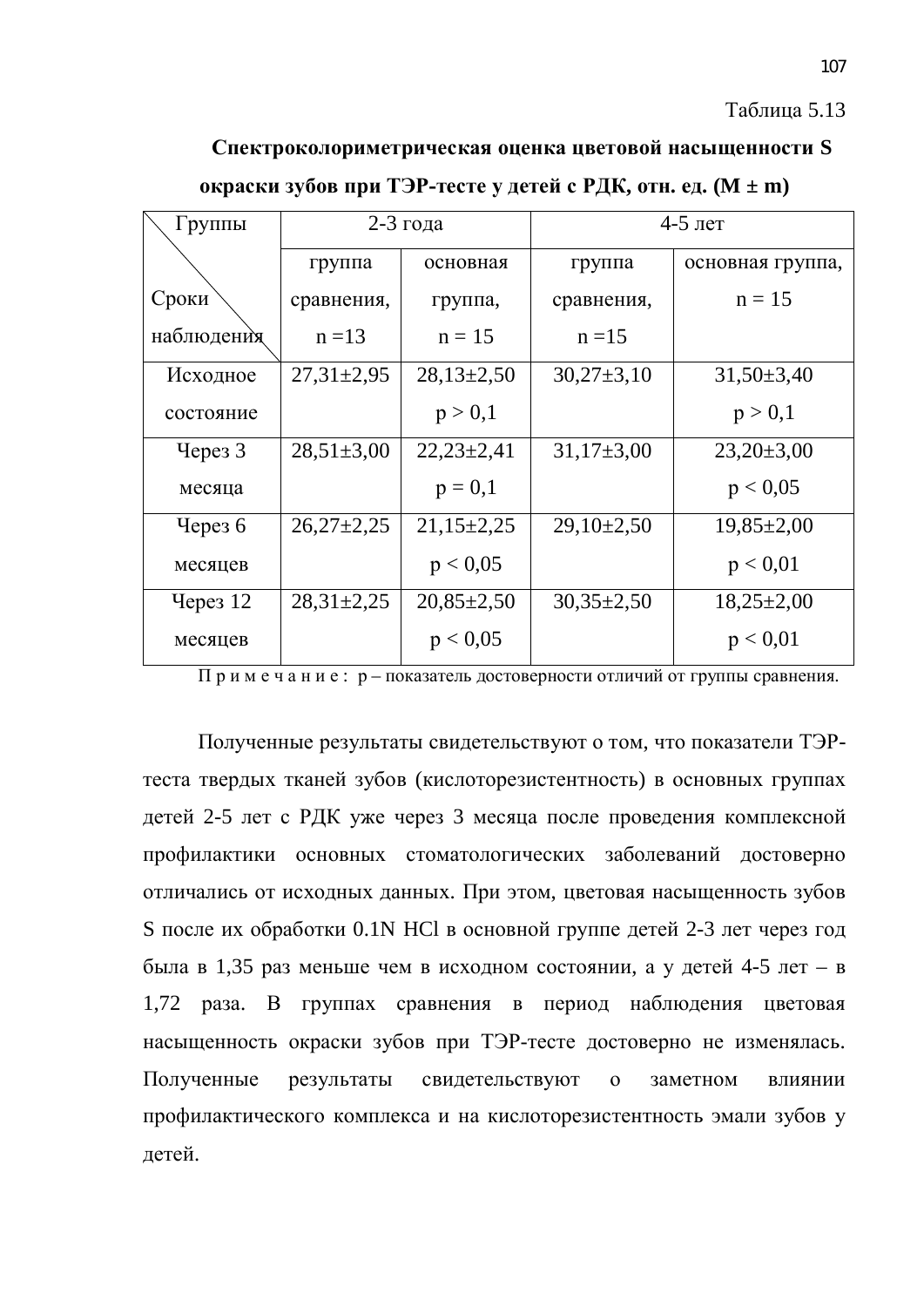Электрометрия твердых тканей зубов (электропроводность эмали *и дентина зубов*) [99]. Оценка электропроводности эмали зубов и, следовательно, ее плотности, у детей 2-5 лет проводилась с помощью аппарата ЭД-01 «ДентЭст» результаты которой приведены в таблице 5.14.

Таблица 5.14

### Электрометрический показатель эмали зубов у детей с ранним **детским кариесом, отн. ед.**

| Группы           | 2-3 года       |                | 4-5 лет          |                |  |
|------------------|----------------|----------------|------------------|----------------|--|
|                  | группа         | основная       | группа           | основная       |  |
|                  | сравнения,     | группа,        | сравнения,       | группа,        |  |
| Сроки            | $n = 13$       | $n = 15$       | $n = 15$         | $n = 15$       |  |
| наблюдения       |                |                |                  |                |  |
| Исходное         | $21,50\pm2,50$ | $22,11\pm2,50$ | $17,81 \pm 1,60$ | $18,10\pm1,70$ |  |
| состояние        |                | p > 0,1        |                  | p > 0,1        |  |
| Через 3 месяца   | $20,40\pm2,30$ | $17,10\pm1,90$ | $18,31\pm1,70$   | $13,10\pm1,50$ |  |
| после 2-го этапа |                | $p = 0,1$      |                  | p < 0.05       |  |
| профилактики     |                |                |                  |                |  |
| Через 6 месяцев  | $22,11\pm2,50$ | $13,17\pm1,50$ | $16,20\pm1,50$   | $9,20\pm1,20$  |  |
|                  |                | p < 0.01       |                  | p < 0.01       |  |
| Через 1 год      | $21,10\pm2,20$ | $11,60\pm1,50$ | $18,95 \pm 1,70$ | $9,10\pm1,00$  |  |
|                  |                | p < 0.01       |                  | p < 0.01       |  |

 $\Pi$  р и м е ч а н и е : р – показатель достоверности отличий от группы сравнения.

Полученные результаты свидетельствуют о существенном влиянии комплексной профилактики на электрические показатель эмали зубов и, следовательно, ее плотность у детей обеих основных возрастных групп с РДК.

Так, в основной группе детей 2-3 лет уже через 3 месяца после профилактики электрическая проводимость эмали зубов уменьшилась в 1,3 раза, а в группе детей 4-5 лет – в 1,38 раз. Через год электрическая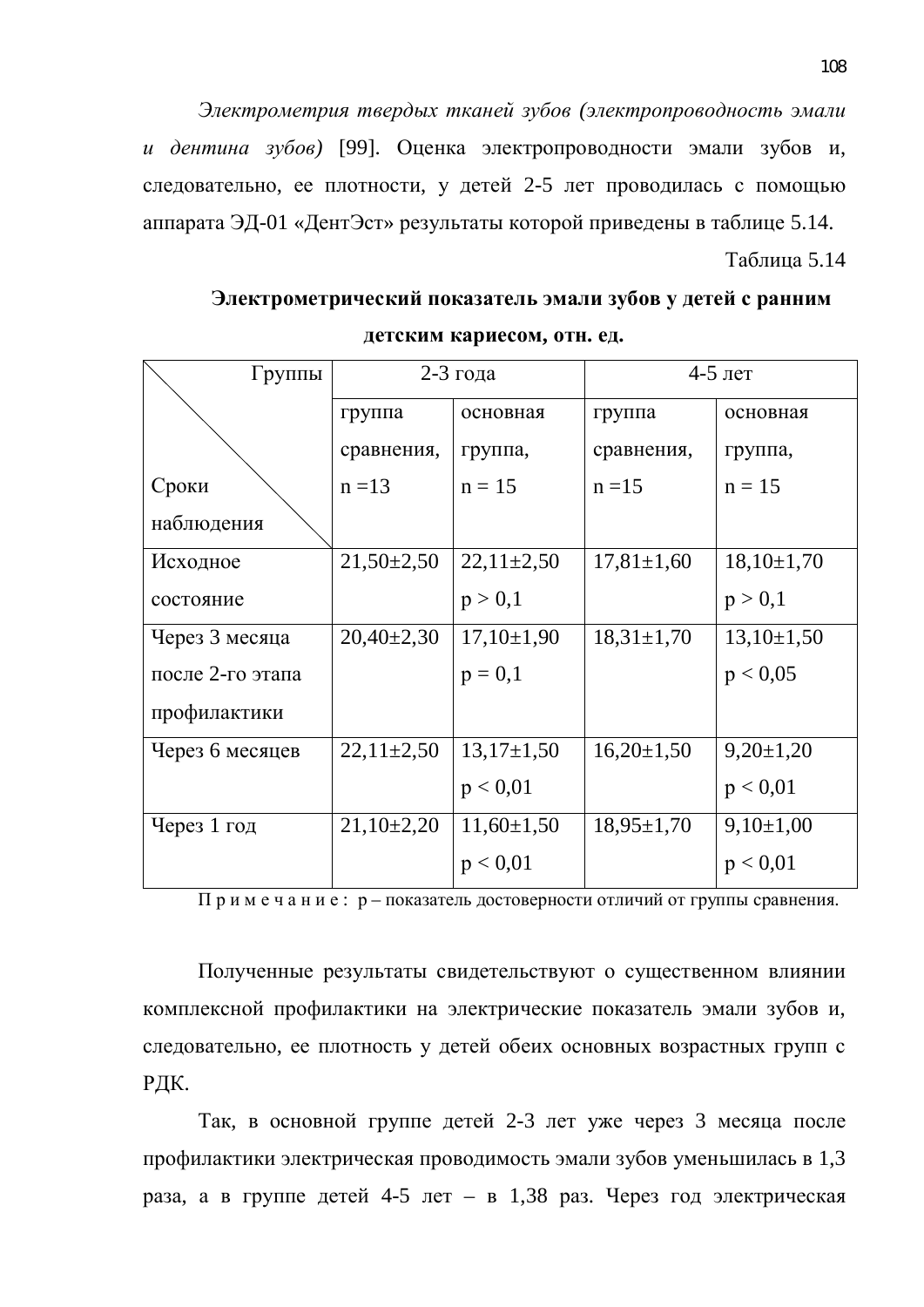проводимость эмали зубов детей основной группы 2-3 лет уменьшилась в 1,9 раз по сравнению с исходным состоянием, а в возрасте 4-5 лет – в 1,98 раз, что связано, на наш взгляд, с улучшением ее минерализации и плотности эмали.

 $\Phi$ ункциональная кариеспротекторная активность пульпы  $\phi$ *√ФКПАП*). Предложенный в работе [40] метод оценки функционального состояния пульпы зубов, заключается в увеличении на определенное время электрического импеданса  $Z_2$  сэндвичевой структуры эмаль-дентинпульпа-ткани пародонта при кислотном воздействии на эмаль зуба 0,1 N HCl относительно значения  $Z_1$  до кислотного воздействия [42]. В норме в 6-7-летнем возрасте в зубах постоянного прикуса (раннее проведенные исследования) электрический импеданс зубов под действием кислотного раздражителя может увеличиться в десятки раз  $(A = Z_2/Z_1 = 10 - 100)$ , при кариесе, флюорозе эффект существенно уменьшается, а в случае депульпированных зубов – отсутствует. В таблице 5.15 приведены результаты исследования реакции пульпы на кислотное воздействие у детей с РДК.

#### Таблица 5.15

| Битальной пульной у детей с ранним детеким кариссом    |                |               |                |                 |               |  |  |
|--------------------------------------------------------|----------------|---------------|----------------|-----------------|---------------|--|--|
| Сроки<br>наблюдения                                    | Показатель     | 2-3 года      |                | $4-5$ лет       |               |  |  |
|                                                        |                | Группа        | Основная       | Группа          | Основная      |  |  |
|                                                        |                | сравнения,    | группа,        | сравнения       | группа,       |  |  |
|                                                        |                | $n=13$        | $n=15$         | $,n=15$         | $n=15$        |  |  |
|                                                        | $\overline{2}$ | 3             | $\overline{A}$ | 5               | 6             |  |  |
| Исходное<br>состояние                                  | $Z_1$ , кОм    | $22,30\pm3,0$ | $24,70\pm3,0$  | $41,25\pm3,0$   | $42,12\pm4,0$ |  |  |
|                                                        | $Z_2$ , кОм    | $31,50\pm3,0$ | $30,40\pm3,0$  | $48,32 \pm 5,0$ | $50,30\pm4,0$ |  |  |
|                                                        | $A = Z_2/Z_1$  | 1,41          | 1,23           | 1,17            | 1,19          |  |  |
| через 6<br>месяцев после<br>2-го этапа<br>профилактики | $Z_1$ , $KOM$  | $25,50\pm3,0$ | $26,20\pm3,0$  | $42,50\pm4,0$   | $48,15\pm4,0$ |  |  |
|                                                        | $Z_2$ , $KOM$  | $37,20\pm3,0$ | $42,50\pm4,0$  | $47,90\pm4,0$   | $75,50\pm8,0$ |  |  |
|                                                        | $A = Z_2/Z_1$  | 1,45          | 1,62           | 1,13            | 1,57          |  |  |

Изменение электрического импеданса твердых тканей зубов с <u>витэльной пульпой у летей с рэнним летским кэриесом</u>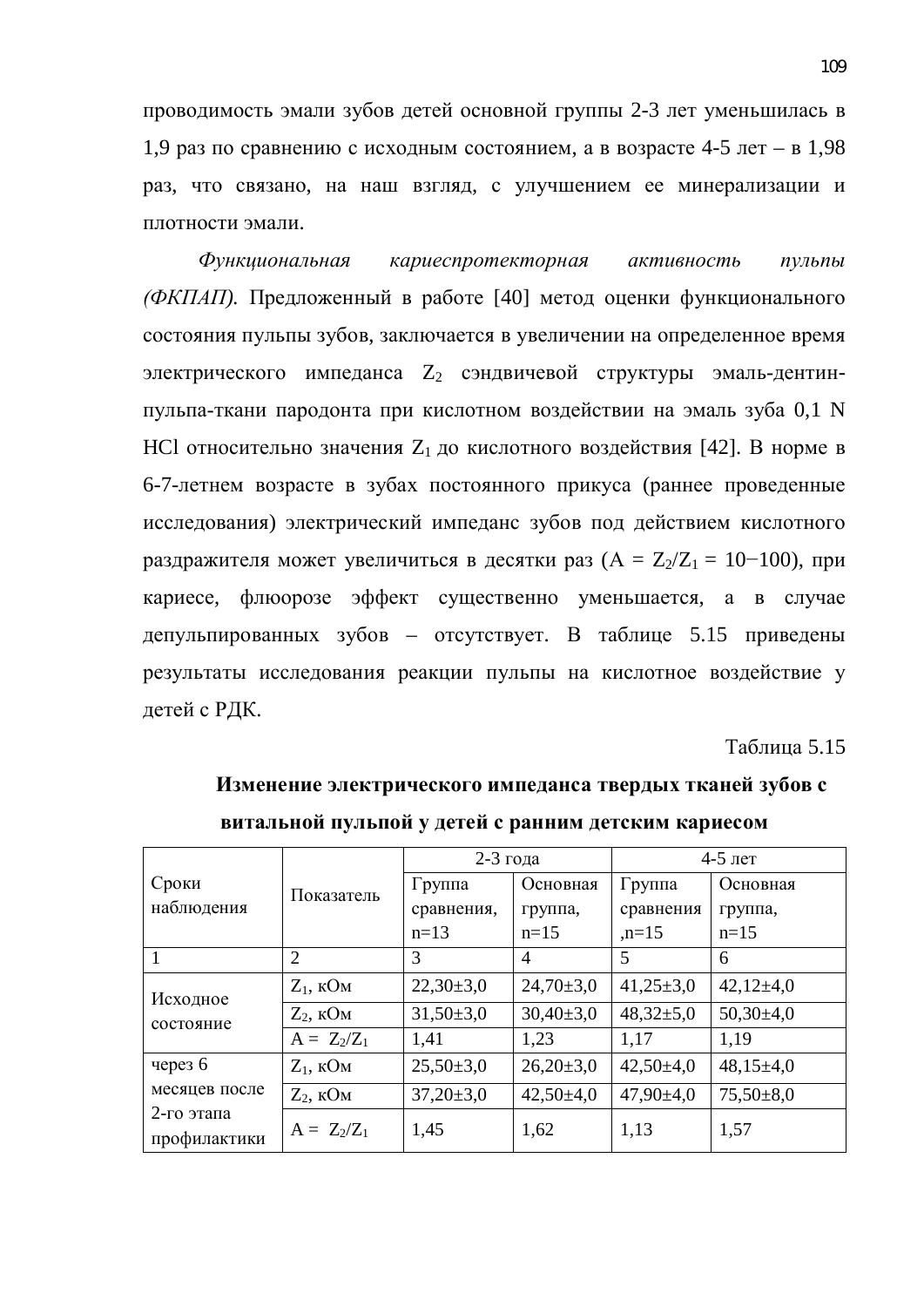Приведенные в таблице 5.15 данные свидетельствуют о незначительном изменении электрического импеданса зубов с витальной пульпой при кислотном воздействии на эмаль зуба у детей 2-5 лет с кариесом зубов. Проведение профилактических мероприятий привело к некоторому увеличению реактивности пульпы – величина А увеличилась в основных группах детей 2-3 лет и 4-5 лет в 1,32 раза. Это результат свидетельствует, на наш взгляд, о незначительной роли реактивности пульпы зубов у детей с РДК по защите твердых тканей зубов от кислотного воздействия и незначительном влиянии профилактического комплекса на эту реактивность.

Спектроколориметрические исследования состояния *микрокапиллярного русла десны*. В случае нормального функционального состояния микрокапиллярного русла при жевательной нагрузке наблюдается гиперемия капилляров, обусловленная увеличением кровотока в них. В случае функциональных нарушений в микрокапиллярном русле (при наличии гингивита, пародонтита) под действием жевательной нагрузки происходит на определенное время спазмирование капилляров. В таблице 5.16 приведены усредненные по группе цветовые координаты десны до и после ЖН в исходном состоянии, через 3 и 6 месяцев после 2-го этапа профилактики.

110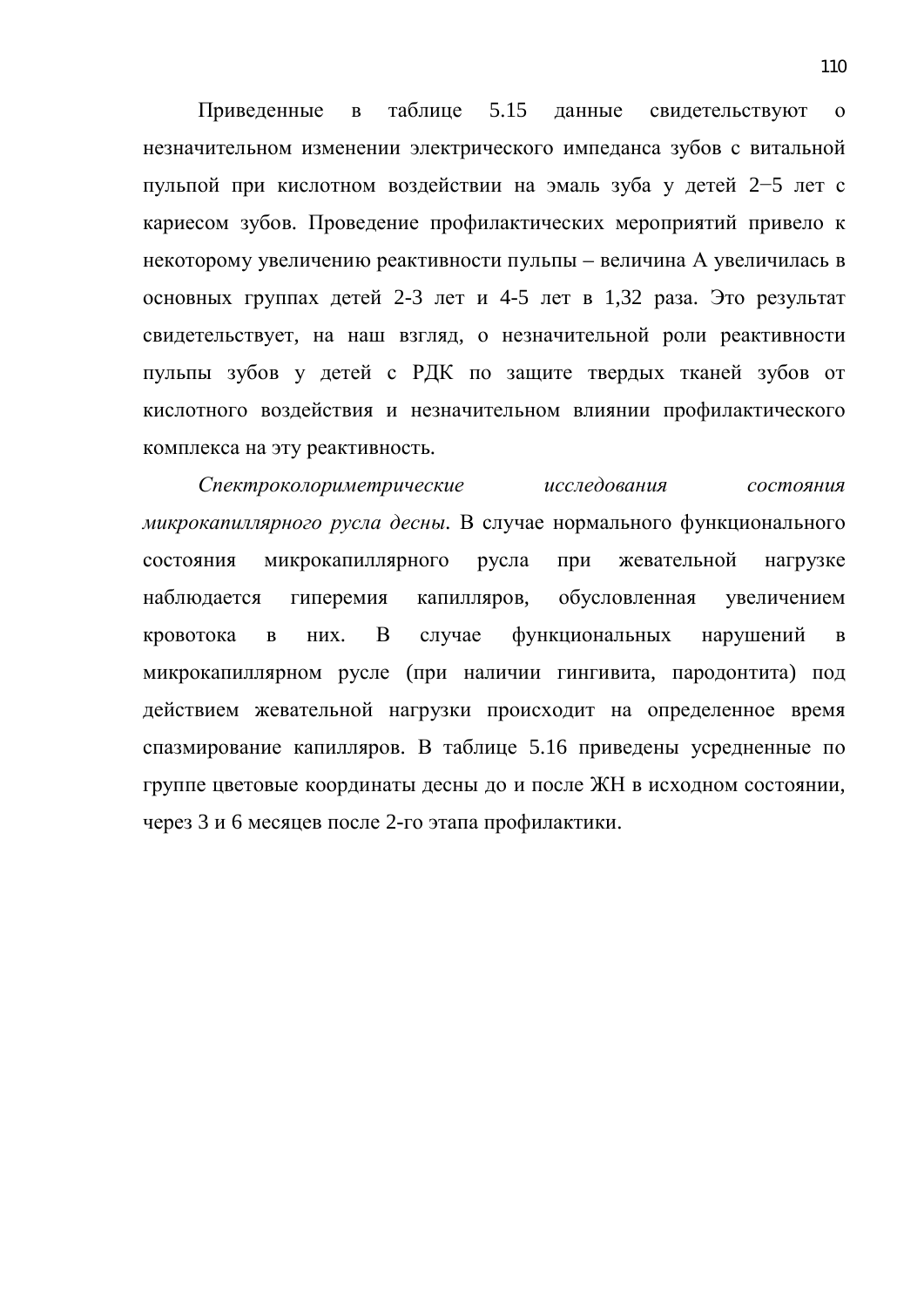#### Таблица 5.16

## **Щветовые координаты десны (X, Y, Z) детей с ранним детским**

## кариесом до и после жевательной нагрузки

| Сроки наблюдения |             |             | 2-3 года       |                | $4-5$ лет                 |                |
|------------------|-------------|-------------|----------------|----------------|---------------------------|----------------|
|                  |             |             | группа         | основная       | группа                    | основная       |
|                  |             | сравнения,  | группа,        | сравнения,     | группа,                   |                |
|                  |             |             | $n = 13$       | $n = 15$       | $n = 15$                  | $n = 15$       |
|                  | ДО<br>ЖH    | $\mathbf X$ | $15,9 \pm 1,0$ | $16,0 \pm 1,0$ | $16,3 \pm 1,0$            | $16,4 \pm 1,0$ |
| Исходное         |             | $\mathbf Y$ | $15,2 \pm 1,0$ | $15,3 \pm 1,0$ | $15,8 \pm 1,0$            | $15,9 \pm 1,0$ |
| состояние        |             | Z           | $15,3 \pm 0,8$ | $15,3 \pm 1,0$ | $15,7 \pm 0,8$            | $15,7 \pm 1,0$ |
|                  |             | $\mathbf X$ | $15,0 \pm 1,0$ | $15,3 \pm 1,0$ | $\overline{15,1} \pm 1,0$ | $15,4 \pm 1,0$ |
|                  | после       | Y           | $14,8 \pm 1,0$ | $14,7 \pm 1,0$ | $14,9 \pm 1,0$            | $14,8 \pm 1,0$ |
|                  | ЖH          | Z           | $14,7 \pm 0.9$ | $14,8 \pm 1,0$ | $14,8 \pm 0,9$            | $14,7 \pm 1,0$ |
|                  |             |             |                | p > 0,1        |                           | p > 0,1        |
|                  |             | $\mathbf X$ | $16,1 \pm 1,0$ | $16,3 \pm 0.9$ | $16.4 \pm 1.0$            | $16,5 \pm 0.9$ |
|                  | ДО<br>ЖH    | $\mathbf Y$ | $15,5 \pm 1,0$ | $15,6 \pm 1,0$ | $15,9 \pm 1,0$            | $15,9 \pm 1,0$ |
| Через 3 месяца   |             | Z           | $15,4 \pm 1,0$ | $15,4 \pm 1,0$ | $15,8 \pm 1,0$            | $15,7 \pm 1,0$ |
| (после курса     |             | X           | $15,2 \pm 1,0$ | $16,8 \pm 1,0$ | $15,4 \pm 1,0$            | $17,0 \pm 1,0$ |
| профилактики)    | после       | $\mathbf Y$ | $14,7 \pm 0,9$ | $15,9 \pm 1,0$ | $14,8 \pm 0,9$            | $16,0 \pm 1,0$ |
|                  | ЖH          | Z           | $14,7 \pm 1,0$ | $15,7 \pm 0,9$ | $14,7 \pm 1,0$            | $16,1 \pm 0,9$ |
|                  |             |             |                | p > 0,1        |                           | p > 0,1        |
|                  | ДО<br>ЖH    | $\mathbf X$ | $16,0 \pm 1,0$ | $16,2 \pm 0.9$ | $16,3 \pm 1,0$            | $16.4 \pm 0.9$ |
|                  |             | Y           | $15,3 \pm 1,0$ | $15,5 \pm 0.8$ | $15,7 \pm 1,0$            | $15,7 \pm 0,8$ |
|                  |             | Z           | $15,4 \pm 0,8$ | $15,4 \pm 0,7$ | $15,8 \pm 0,8$            | $15,6 \pm 0,7$ |
| Через 6 месяцев  | после<br>ЖH | $\mathbf X$ | $14,7 \pm 0.9$ | $17,1 \pm 0.7$ | $14,9 \pm 0,9$            | $17,2 \pm 0.7$ |
|                  |             | $\mathbf Y$ | $14,5 \pm 0,8$ | $16,4 \pm 0,8$ | $14,7 \pm 0.8$            | $16,8 \pm 0,8$ |
|                  |             | Z           | $14,4 \pm 0,9$ | $16,5 \pm 0,7$ | $14,5 \pm 0.9$            | $16.7 \pm 0.7$ |
|                  |             |             |                | p < 0,05       |                           | p < 0,05       |

### **в процессе профилактики и лечения**

Примечание. р – показатель достоверности отличий от группы сравнения после жевательной нагрузки.

Полученные результаты свидетельствуют о том, что под действием ЖН у детей с РДК в 2-3 и в 4-5 лет происходит незначительное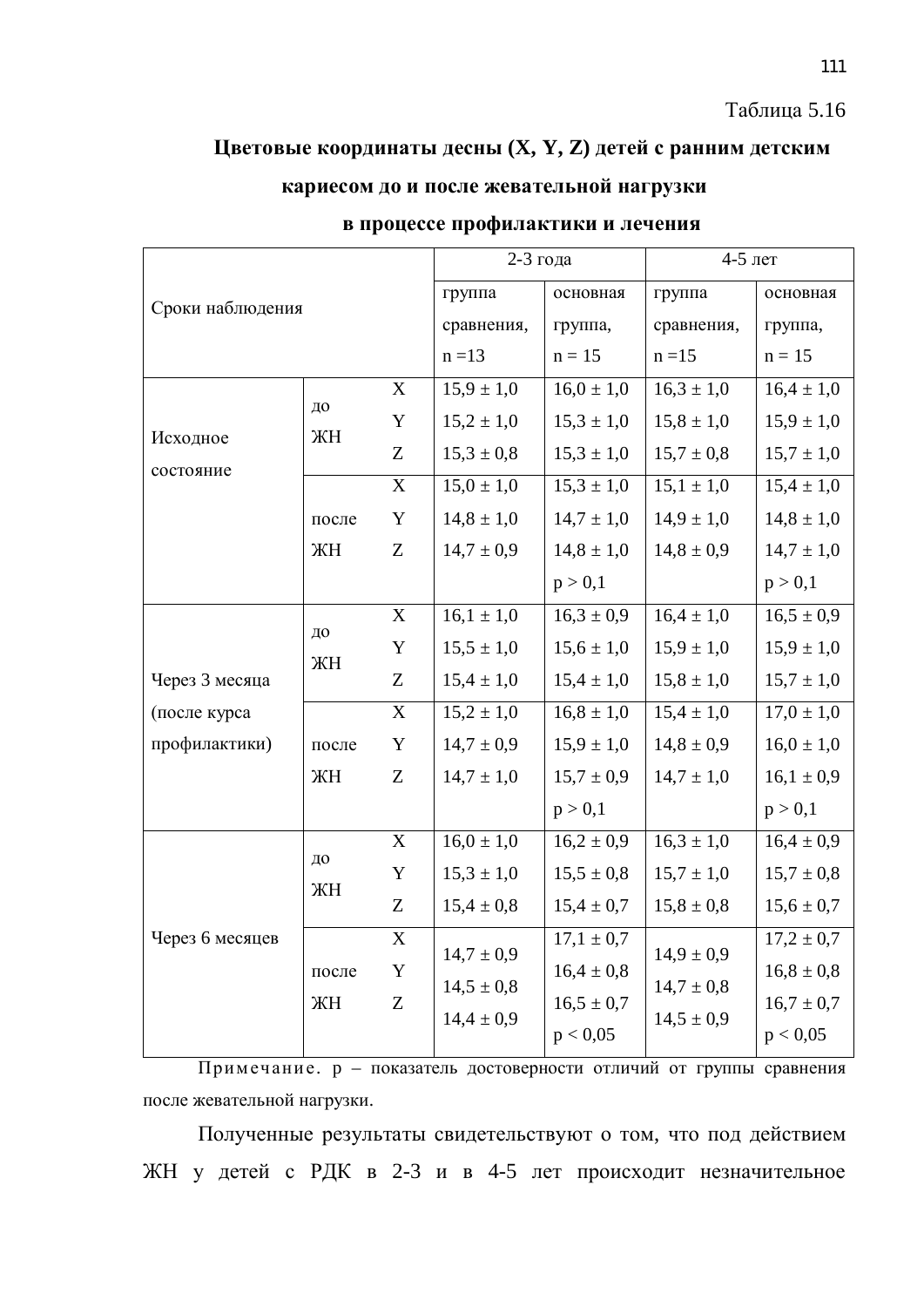спазмирование капилляров как в артериальной, так и в венозной части микрокапиллярного русла. Под действием проведенной комплексной терапии только через 6 месяцев наблюдается незначительное увеличение кровенаполнение капилляров у детей с РДК основных групп. Это свидетельствует о достаточно стабильном состоянии микрокапиллярного русла у них.

Спектроколориметрическая оценка окрашиваемости десны *раствором Шиллера-Писарева*. Степень окрашивания десны раствором Шиллера-Писарева зависит, как от барьерной проницаемости десны, от степени воспалительного процесса в ней. В таблице 5.17 представлены результаты изменения коэффициента отражения света (R) десной для 2-х основных «пиковых» длин волн 460 и 660 Нм десны в спектре видимого света у детей с РДК под действием раствора Шиллера-Писарева. Изменения величины R при длине волны 460 Нм отражают его изменения в процессе поглощения света непосредственно йодным красителем, а при длине волны 660 Нм – при реакции раствора Ш-П с гликогеном  $(\text{резервный полисахарид})$ . При этом за 100 % принято значения коэффициента отражения света на соответствующей длине волны до окрашивании десны раствором Шиллера-Писарева.

Таблица 5.17

| <b>Труппы</b> | Длина                       | 2-3 года   |          | $4-5$ лет  |          |  |  |
|---------------|-----------------------------|------------|----------|------------|----------|--|--|
|               | волны,                      | группа     | основная | группа     | Основная |  |  |
| Сроки         | λ                           | сравнения, | группа,  | сравнения, | группа,  |  |  |
| наблюдения    |                             | $n = 13$   | $n = 15$ | $n = 15$   | $n = 15$ |  |  |
|               | $\mathcal{D}_{\mathcal{L}}$ | 3          | 4        | 5          | 6        |  |  |
| Исходное      | 460 HM                      | 70         | 71       | 68         | 67       |  |  |
| состояние     | 660 HM                      | 80         | 81       | 79         | 78       |  |  |

# Прокрашиваемость десны под действием раствора Шиллера-**Писарева детей с ранним детским кариесом (** $\Delta \mathbf{R}, \%$ **)**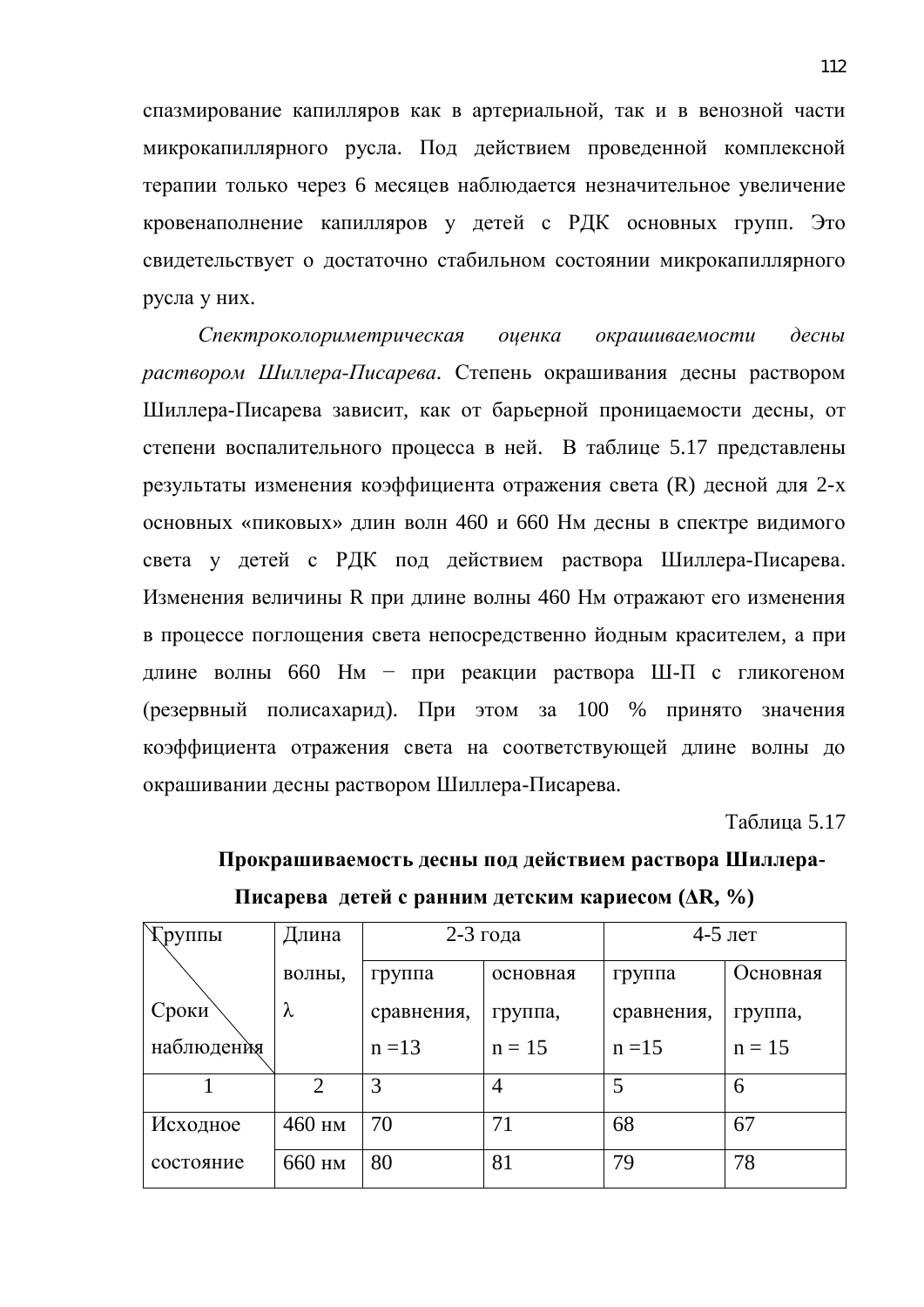| Через $6$ | 460 нм | 69 | 80 | 69 | 78 |
|-----------|--------|----|----|----|----|
| месяцев   | 660 нм | 81 | 87 | 80 | 89 |
| Через 12  | 460 нм | 71 | 79 | O. |    |
| месяцев   | 660 нм | 82 | 88 | 78 |    |

Продолжение табл. 5.17

Примечание:  $100\%$  – отсутствие прокрашиваемости десны;

Полученные результаты свидетельствуют о некотором усилении барьерной защиты десны и уменьшении прокрашивания ее при этом под действием комплексной профилактики основных стоматологических заболеваний у детей с РДК (нормализация системы гиалуроновая кислота – гиалуронидаза). В основных группах детей с РДК через 12 месяцев прокрашиваемость десны в среднем уменьшилась по сравнению с исходным состоянием на 7-8 % в 2-3 года и на 10-12 % у детей 4-5-ти летнего возраста.

Выводы к разделу 5:

– кариеспрофилактический эффект у детей 2-3 лет за два года наблюдений составил 53,8 %. Кариеспрофилактический эффект в 4-5 лет был равен 56,8 %;

 $-$  у детей основной группы 2-3-х лет индекс РМА % через 1 год уменьшился в 1,69 раз, а через 2 года – в 4 раза. Индекс Silness-Loe соответственно был в 1,65 раз и в 2 раза меньше, а индекс Stallard – в 1,62 и в 1,84 соответственно. Показатели пробы Шиллера – Писарева через 2 года в основной группе были в 2,4 раза меньше чем в исходном состоянии. В то же время в группе сравнения все соответствующие показатели за 2 года наблюдения возросли;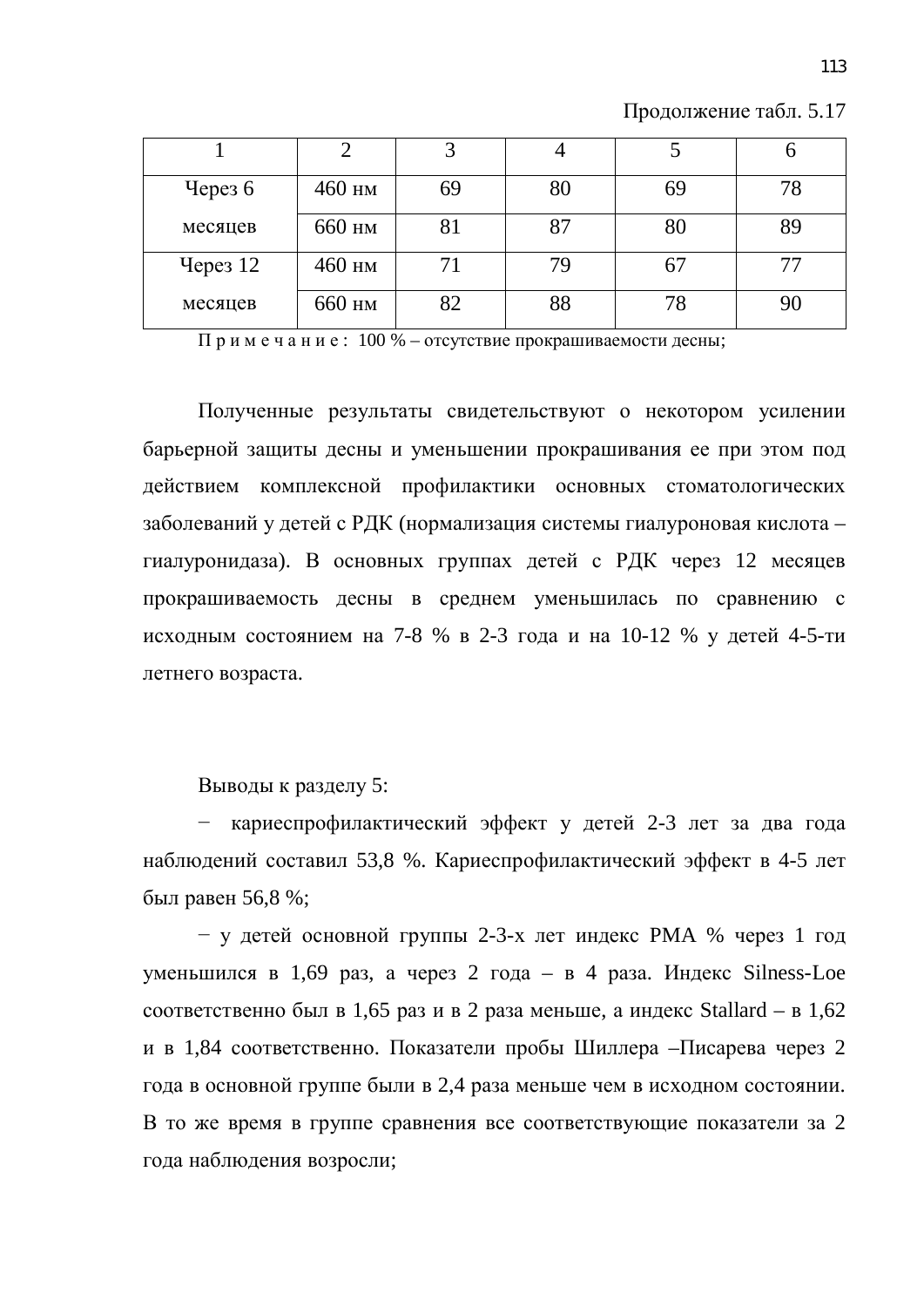у детей 4-5 летнего возраста через два года наблюдений показатели гигиены полости рта в основной группе имели следующие значения: индекс Silness-Loe уменьшился относительно исходного уровня в 1,8 раз, индекс Stallard уменьшился в 1,2 раза. В группе сравнения наблюдалось увеличение данных показателей в 1,6 раз и в 1,2 раза соответственно. Показатели состояния тканей пародонта в основной группе были следующими: индекс РМА % уменьшился в 2,65 раз, индекс Шиллера – Писарева в 1,63 раз. В группе сравнения показатель РМА % ухудшился в 1,18 раза, а индекс пробы Шиллера – Писарева также несколько ухудшился;

– биохимические параметры ротовой жидкости детей с РДК за 2 года профилактики нормализовались: степень дисбиоза, отражающая соотношение микробиоциноза и антимикробной защиты, приблизилась к единице и была в 8 раз меньше чем в группе сравнения в 2-3 года и в 3 раза меньше в 4-5 лет; активность уреазы в 2-3 года была в 5,1 раза меньше, чем в группе сравнения и в 2,3 раза меньше в 4–5 лет; активность лизоцима у детей в 2-3 года увеличилась в 1,46 раз, а в 4-5 лет – в 1,83 раза; уровень кальция в ротовой жидкости у детей 2-3 лет увеличился в 2,54 раза, а в 4-5  $\pi$ нет – в 2,21 раз, а уровень фосфора соответственно в 1,38 и 1,52 раза;

 $-$  колебания рН в ротовой жидкости в 2 раза через 1 год уменьшились у детей с РДК, в 1,55 раз увеличился коэффициент дисперсии ротовой жидкости у детей 2-3 лет и в 1,91 раз – у детей 4-5 лет, улучшился тип микрокристаллизации ротовой жидкости (с III-IV на II-III), увеличилась кислоторезистентность эмали зубов (цветовая насыщенность прокрашивания метиленовой синью уменьшилась за 1 год наблюдения в 1,34 раза в 2-3 года и в 1,72 – в 4-5 лет), в 2 раза улучшился электропометрический показатель эмали зубов, незначительно изменилась функциональная кариеспротекторность пульпы (в 1,3 раза), улучшилась реакция микрокапиллярного русла десны на жевательную нагрузку (р <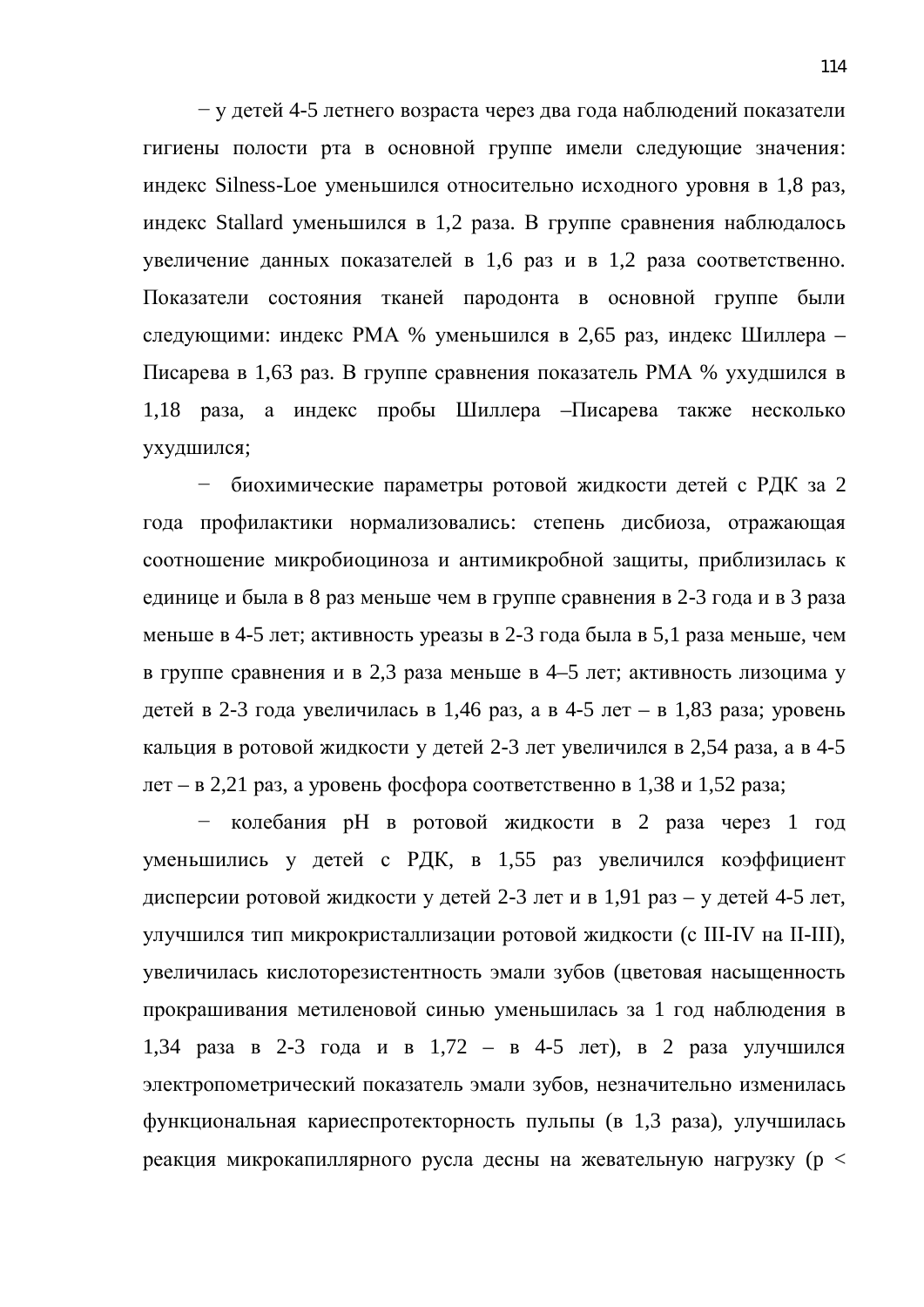0,05) и уменьшилась прокрашиваемость десны раствором Шиллера-Писарева в среднем на 7-8 % в 2-3 и на 12 % в 4-5 лет.

Материалы раздела опубликованы в работах [3, 5, 6] в списке опубликованных работ по теме диссертации в автореферате.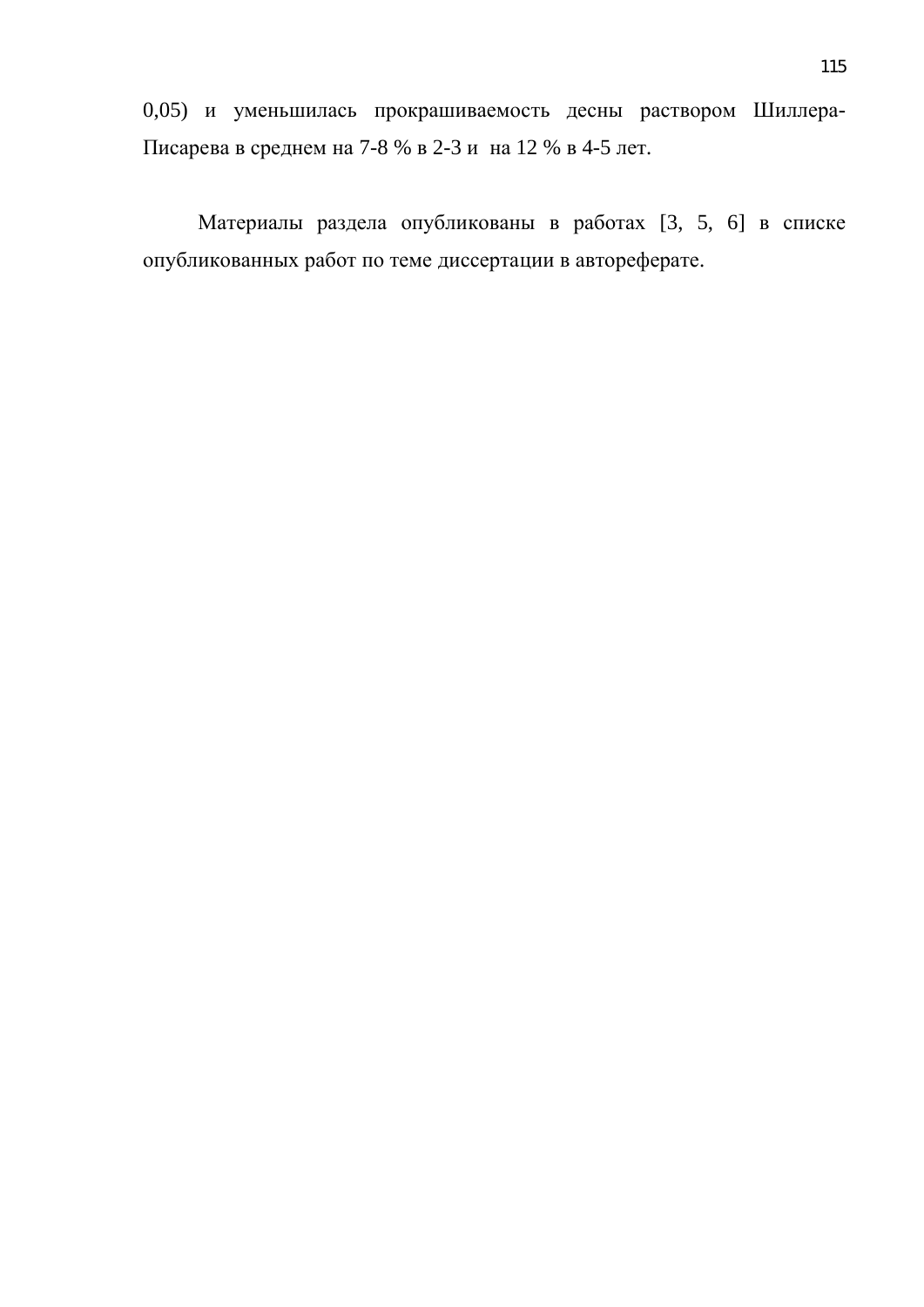#### РАЗДЕЛ 6

#### АНАЛИЗ И ОБОБЩЕНИЕ ПОЛУЧЕННЫХ РЕЗУЛЬТАТОВ

Изученные нами источники литературы, свидетельствуют о росте показателей стоматологической заболеваемости детей, начиная с раннего детского возраста, несмотря на проводимые лечебно-профилактические мероприятия. Следует обратить особое внимание на ухудшение минерализации постоянных зубов, которая происходит в первые годы жизни ребенка. При недостаточном количестве макро- и микроэлементов, в частности фтора и его соединений, нарушении гомеостаза в организме ребенка происходит ухудшение состояния твердых тканей зубов как временного, так и постоянного прикуса.

Данная тенденция свидетельствует о необходимости разработки внедрения комплексных схем профилактики, направленных на регуляцию и стабилизацию клеточного метаболизма, коррекцию процессов минерализации, гомеорезиса ротовой жидкости, усиление антиоксидантной системы, стимулирование адаптационных возможностей организма, повышение иммунитета и нормализацию функциональных реакций в организме ребенка.

Во время проведения стоматологических обследований в рамках НИР ГУ «ИС НАМН» были осмотрены 121 ребенок 2-5 лет, проживающих в непромышленном регионе с дефицитом фтора в питьевой воде (г. Тернополь). Все дети были разделены на две возрастные группы: 2-3 года (61 ребенок) и 4-5 лет (60 детей). В каждой группе были выделены дети с наивысшей интенсивностью кариеса зубов. В обследуемые группы были отобраны дети без сопутствующей патологии. Стоматологическое обследование пациентов проводили по методике рекомендованной ВОЗ. Для оценки состояния твердых тканей зубов были использованы следующие индексы: распространенность, интенсивность поражения зубов кариесом и наивысшая интенсивность кариеса зубов (SiC). Проводили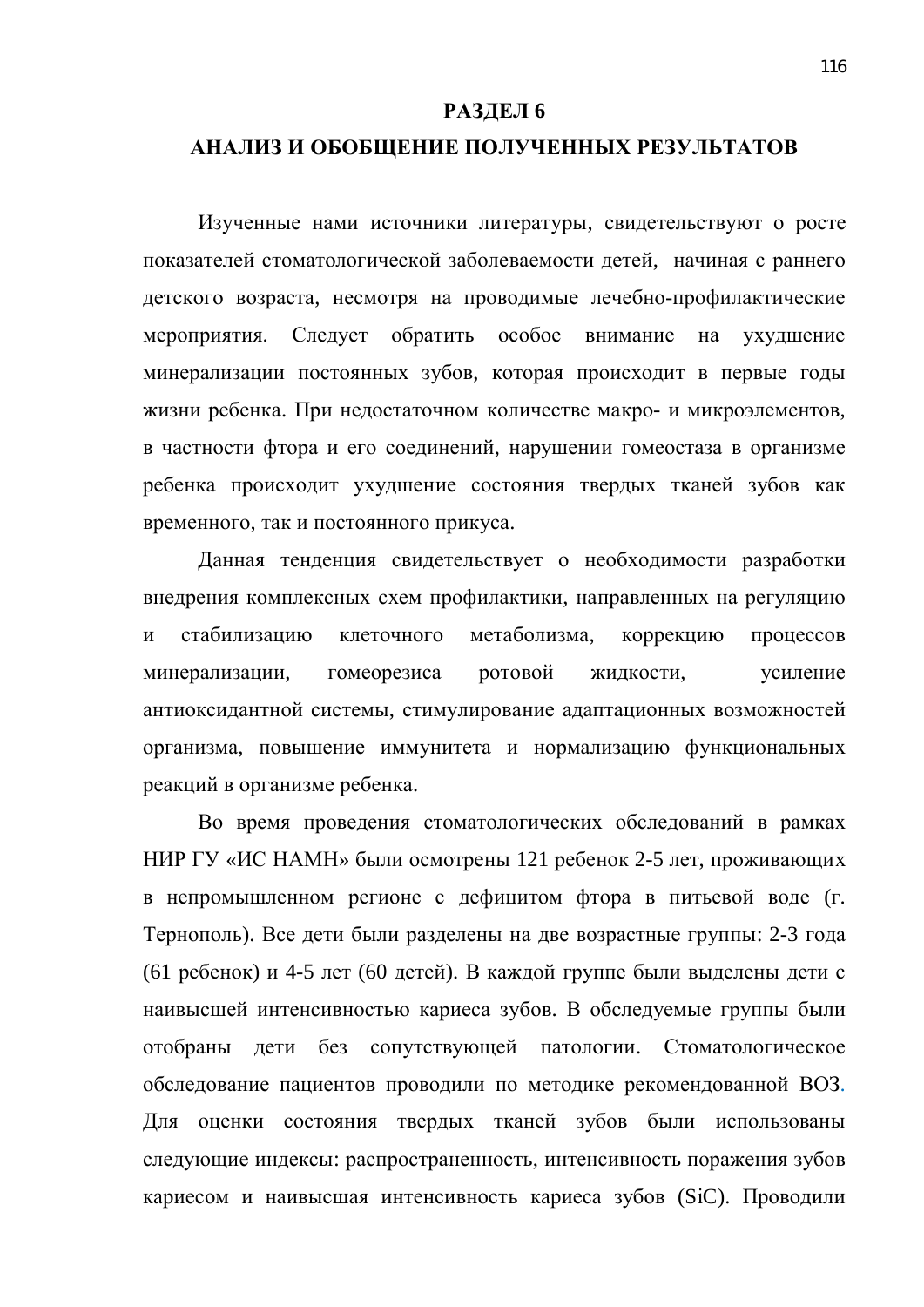оценку уровня гигиены полости рта при помощи индексов Silness-Loe, Stallard. Состояние тканей пародонта оценивали с помощью индексов РМА %, кровоточивости, нуждаемости в лечении заболеваний тканей пародонта (CPITN). Кроме того, у детей проводилась денситометрическая оценка состояния минерализации и архитектоники костных тканей, биохимические параметры ротовой жидкости, характеризующие микробную обсемененность в полости рта, содержание в ней кальция и  $docobopa.$ 

Для патогенетического обоснования и разработки кариеспрофилактического комплекса для детей раннего и дошкольного возраста были проведены экспериментальные исследования на крысах на модели кариеса зубов. Моделирование кариеса проводили при помощи перевода животных на кариесогенный рацион одномесячных крыс линии Вистар. 10 крыс такого же возраста составили интактную группу (диета вивария). В качестве профилактических препаратов использовали лекарственные средства и биологически активные добавки, разрешенные к применению Минздравом Украины. На 1 этапе (10 дней) внутрижелудочно в виде водной суспензии вводили: «Алфавит» 200 мг/кг, «Карниэль» 0,5 мл/кг, «Кальцикор» 500 мг/кг, орошения полости рта раствором 1:10 зубного эликсира «Лизодент». На 2 этапе (10 дней) внутрижелудочно в виде водной суспензии вводили: «Лецитин подсолнечный» 500 мг/кг, «Биотрит-дента», аппликации на ткани полости рта мукозоадгезивным гелем «Квертулин». Профилактику препаратами начинали с 1-ого дня получения кариесогенного рациона. Крысы были разделены на группы по 10 в каждой: 1 – диета вивария; 2 – кариесогенный рацион (КР); 3 – КР + профилактический комплекс. Через 30 дней у крыс собирали слюну при пилокарпиновой стимуляции (3 мг/кг) под тиопенталовым наркозом (20  $MT/K\Gamma$ ).

Для оценки эффективности разработанного лечебнопрофилактического комплекса в углубленных исследованиях принимало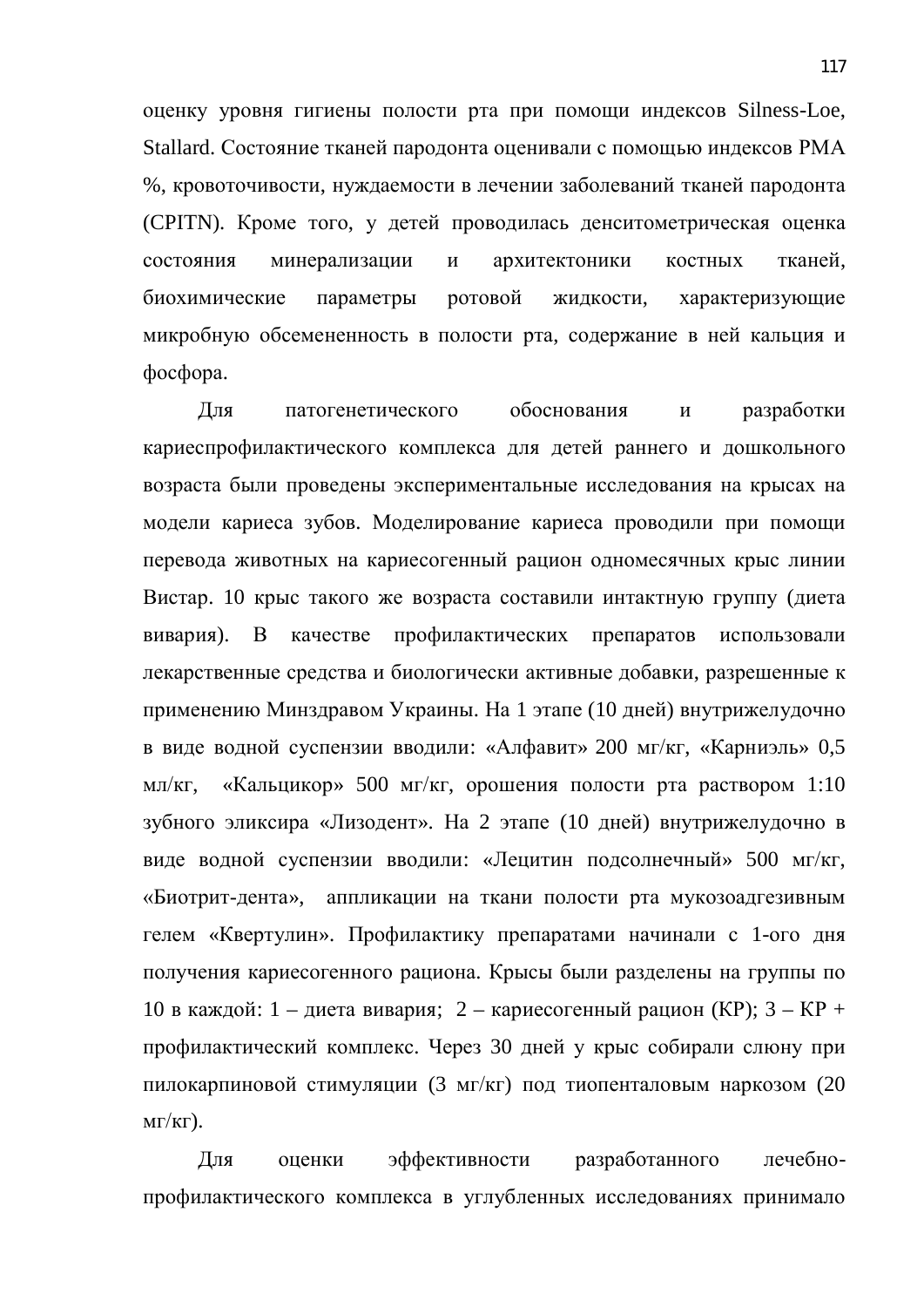участие 58 детей. Дети были разделены на группы: 2-3 года 28 человек  $($ основная группа – 15 детей, группа сравнения – 13), 4-5 лет 30 человек  $($ основная группа – 15 человек, группа сравнения – 15). Была проведена предложенная комплексная диагностика стоматологического статуса, включавшая в себя основные звенья патогенеза возникновения кариеса зубов: общее состояние организма оценивалось по данным о принадлежности ребенка к той или иной группе здоровья; уровень неспецифической резистентности оценивался по зарядовому состоянию клеток буккального эпителия (КБЭ), активности лизоцима, уреазы, степени дисбиоза (СД); минерализующая способность ротовой жидкости — по ее микрокристаллизационной картине высушенной капли, мицеллярности по частотной зависимости электрического импеданса, уровню кальция и  $\phi$ oc $\phi$ opa.

Детям группы сравнения проводили только базовую терапию (санация полости рта и профессиональная гигиена). Для детей основной группы кроме базовой терапии была предложена комплексная схема профилактики, которая состояла из двух этапов (табл. 2.1). Двухэтапность предложенного комплекса профилактики должна обеспечить нормализацию на I – этапе нормализацию процессов дентино- и амелогенеза для образования, а на последующем этапе образование полноценных гидроксиапатита и гидроксифторапатита.

В углубленных исследованиях клиническая оценка проводилась в исходном состоянии, через 6 месяцев, через 1 год, 1,5 года, 2 года и включала: оценку состояния твердых тканей зубов (кп<sub>з</sub>, кп<sub>п,</sub> КПУз, КПУп), состояния тканей пародонта (индекс РМА %, индекс кровоточивости) и состояния гигиены полости рта (индексы Silness-Loe, Stallard) (Хоменко Л.А., 2000).

Результаты обследования заносились в карты, разработанные в ГУ «ИС НАМН» в которых, кроме указанных показателей фиксировались наличие флюороза, зубочелюстных аномалий, нуждаемость в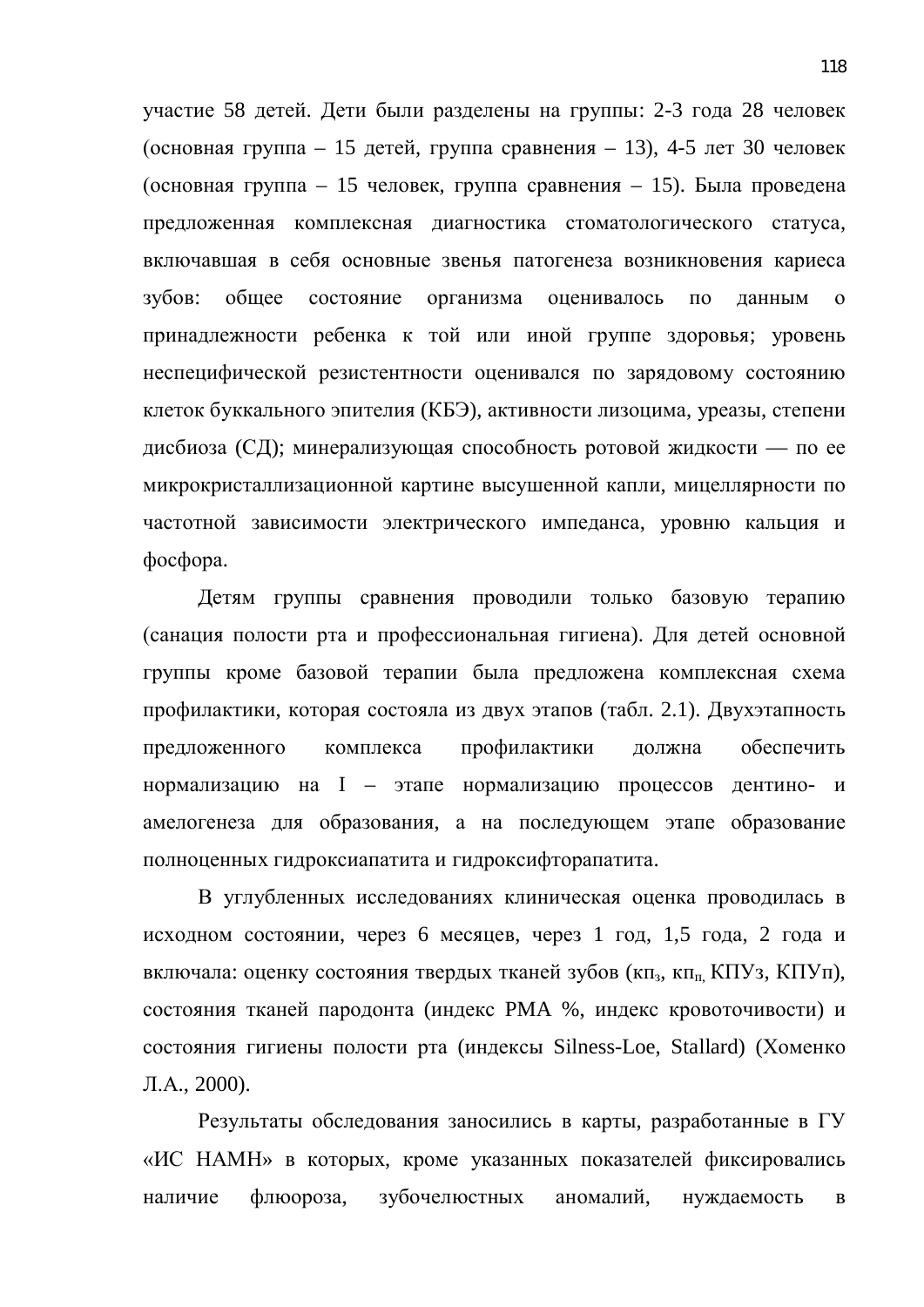ортодонтическом лечении, степень поражения слизистой оболочки полости рта. Кариеспрофилактическую эффективность за 2 года наблюдения (редукция кариеса) рассчитывали по формуле:

 $KTJ = 100 - \frac{K (OCH)}{K (cpab)}$  × 100 %, где  $K_{(ocn.)}$  и  $K_{(cpab)}$  – прирост кариозных поражений в среднем на одного ребенка в основной и группе сравнения.

Кроме того, проводились расчет индекса наивысшей интенсивности кариеса зубов (SiC) (30 % детей всей группы с наибольшим показателем  $\kappa$ п<sub>3</sub>), оценка осложнений кариеса в структуре индексов  $\kappa$ п<sub>з</sub> и кп<sub>п</sub>, определялось количество детей с низкой, средней и высокой интенсивностью поражения кариесом зубов.

В эксперименте через 30 дней у крыс всех трех групп собирали слюну, после чего животных выводили из эксперимента. В зубах определяли глубину поражения кариесом, количество кариозных полостей, среднее на 1 крысу, а также степень атрофии альвеолярного отростка (Терешина Т. П. і співавт., 2003). Активность фосфатаз в пульпе зубов определяли по гидролизу пара-нитрофенилфосфата: кислой при рН 4,8, щелочной при рН 10,5 (Левицький А. П. и співавт., 2005). В ротовой жидкости исследовали активность уреазы с использованием реактива Несслера (Гаврикова Л.М., Сегень И.Т., 1996), активность лизоцима с использованием субстрата Micrococcus lysodeikticus (Левицький А. П., 2005), степень дисбиоза по методу А.П. Левицкого (Левицький А. П. и співавт., 2005), содержание кальция по реакции с ортокрезолфталеинкомплексоном (Горячковский А. М., 2005), содержание фосфора по восстановлению фосфорно-молибденовой кислоты (Горячковский А. М., 2005). Забор тканей десны для биохимических исследований и подготовка препаратов проводилась по общепринятой методике.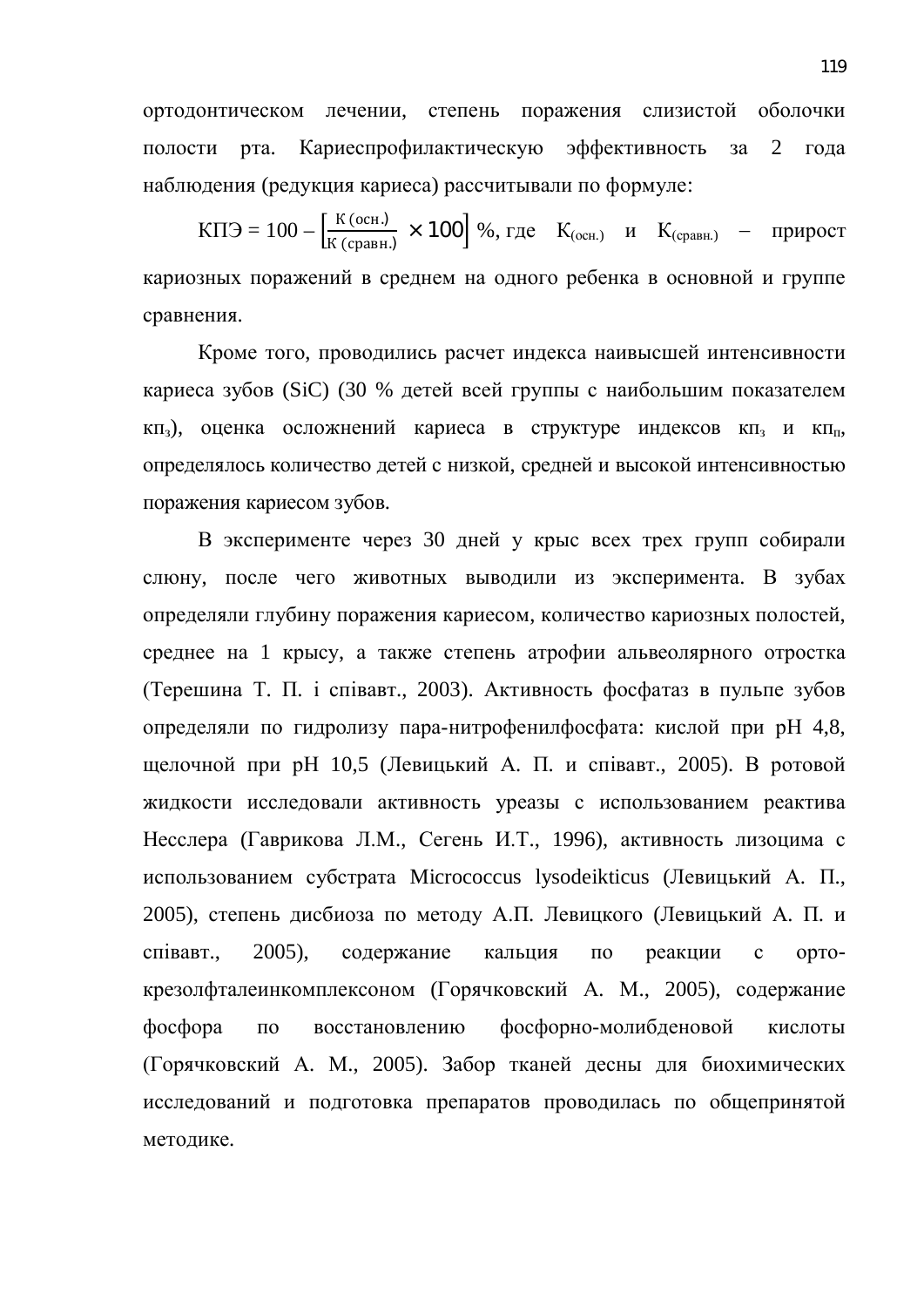Денситометрические исследования проводилось с помощью денситометра Osteo Syst SONOST 2000 (Корея) (Поворознюк В. В., 2003). При этом определялись: SOS — скорость распространения ультразвуковой волны через пяточную кость, зависящую от плотности и общей минерализации кости; BUA — широкополосное затухание ультразвуковой волны, отражающую количество, размеры и пространственную ориентацию трабекул костной ткани, т.е. ее архитектонику; ВОI, % индекс качества кости, рассчитываемый по показателям SOS и BUA.

Оценка уровня функциональных реакций в полости рта ответственных за гомеорезис производилась по колебаниям величины рН ротовой жидкости в отдельных ее пробах (Дєньга О.В. з співавт., 2010). При этом значения величины  $\Delta$ рН, лежащие в интервале 0,2-1,0 соответствуют обычно низкой кариесрезистентности у детей, а значения  $0,01-0,1 -$  высокой кариесрезистентности.

Эффективность минерализующей функции ротовой жидкости зависит не только от ее состава, но и от ее структуры (Леонтьев В. К., Галиулина М. В., 1991). *Мицеллярность и минерализующая способность* ротовой жидкости определялись по частотной зависимости полного электрического ее сопротивления (электрического импеданса) ротовой жидкости (Деньга О.В., 1997). При этом, рассчитывался коэффициент дисперсии Кд, представляющий собой отношение импеданса на низкой частоте (1-10 Гц)  $Z_1$  к этой величине на частоте (10<sup>3</sup> Гц)  $Z_2$ , т.е.  $K_A = Z_1/Z_2$ Измерения проводились с помощью измерительного моста RLC 5030.

Спектроколориметрическая оценка кислоторезистентности твердых тканей зубов производилась по насыщенности их цветовой окраски после обработки их 0,1 % раствором HCl (30 сек.) и затем раствором метиленовой сини (ТЭР-тест) (Дєньга О.В., Дєньга Є. М., 2006). Измерения проводились с помощью спектроколориметра типа «Пульсар».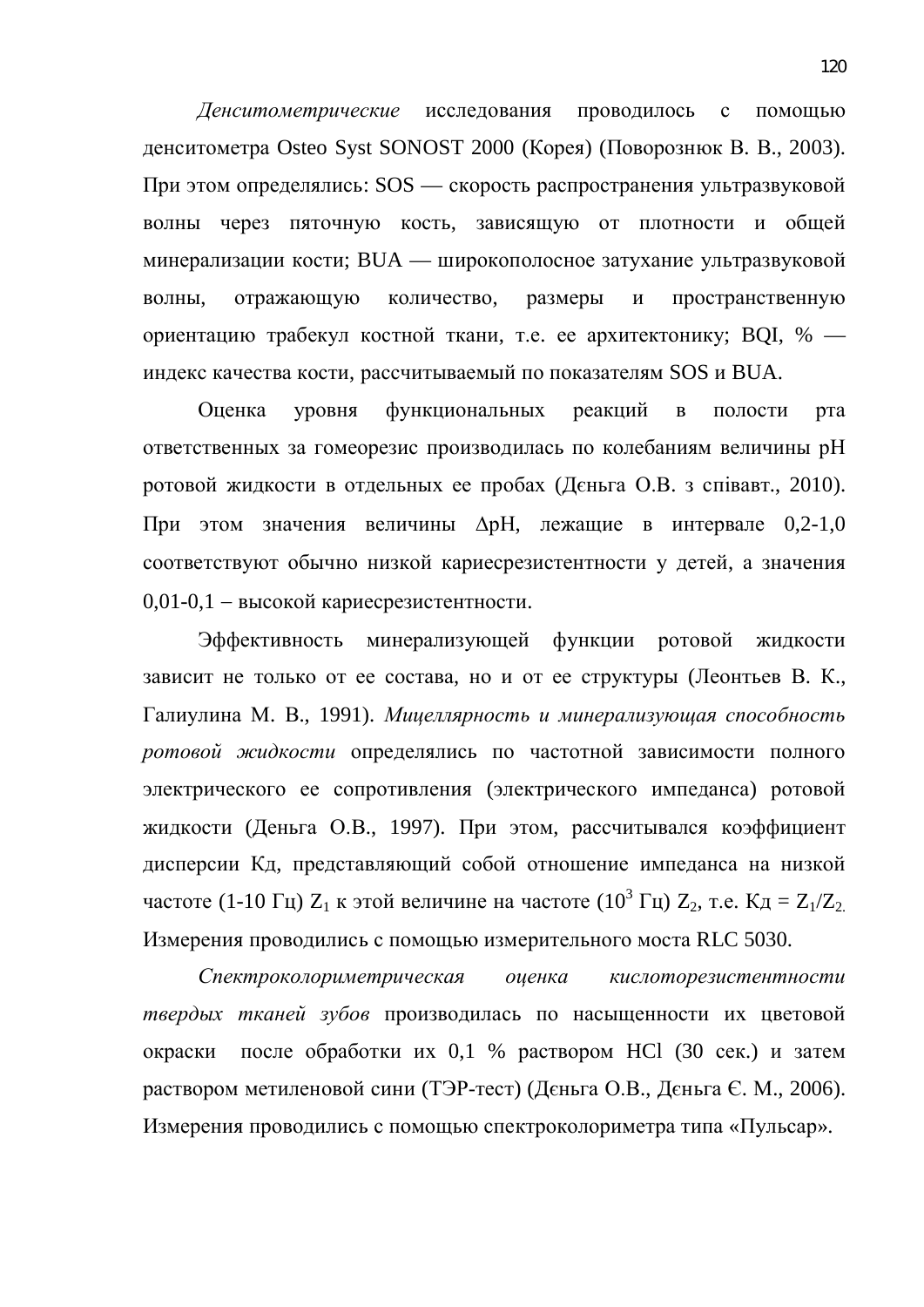Электрическая проводимость эмали зубов (электрометрический показатель) оценивалась с помощью прибора Дент-Эст (Леонтьев В. К. и соавт., 1988).

Оценка функциональной кариеспротекторной реакции пульпы при кислотной нагрузке (ФКПАП) на эмаль зубов (Деньга О.В., 2000; Деньга О.В., Деньга Э. М., 2003) производилась по увеличению на определенное время электрического импеданса твердых тканей зубов, под действием кислотного воздействия  $(A = Z_2/Z_1)$ . Измерения проводились на частоте 1000 Гц с помощью измерительного моста RLC 5030.

*Исследования состояния микрокапиллярного русла десны и степени* ее воспаления проводили спектроколориметрическим методом (Дєньга О.В. і співавт., 2009; Дєньга О.В. і співавт., 2010). В случае интактного пародонта жевательная нагрузка (ЖН) всегда вызывает увеличение на определенное время кровенаполнения в артериальной и венозной части микрокапиллярного русла. При этом наблюдается, как правило, незначительная барьерная проницаемость слизистой десны для раствора Шиллера-Писарева (Ш-П). При наличии воспалительных процессов, в том числе и скрытых, в тканях пародонта кровообмен в капиллярном русле под действием жевательной нагрузки уменьшается и зависит от степени воспаления. При этом отмечается повышенная барьерная проницаемость для красителей раствора Шиллера-Писарева. Измерения проводились с помощью спектроколориметра типа «Пульсар».

При статистической обработке полученных результатов для оценки их погрешности и достоверности использовалась компьютерная программа STATISTICA 6.1. Кроме того, был проведен статистический анализ результатов эпидемиологических обследований (Кобзарь А. И., 2006). Были использованы инструменты регрессивного анализа (Фёрстер Э., Ренц Б., 1983) и проведено сравнение показателей стоматологического статуса и денситометрии детей 2-3-х и 4-5-ти лет г. Тернополь с другими регионами Украины.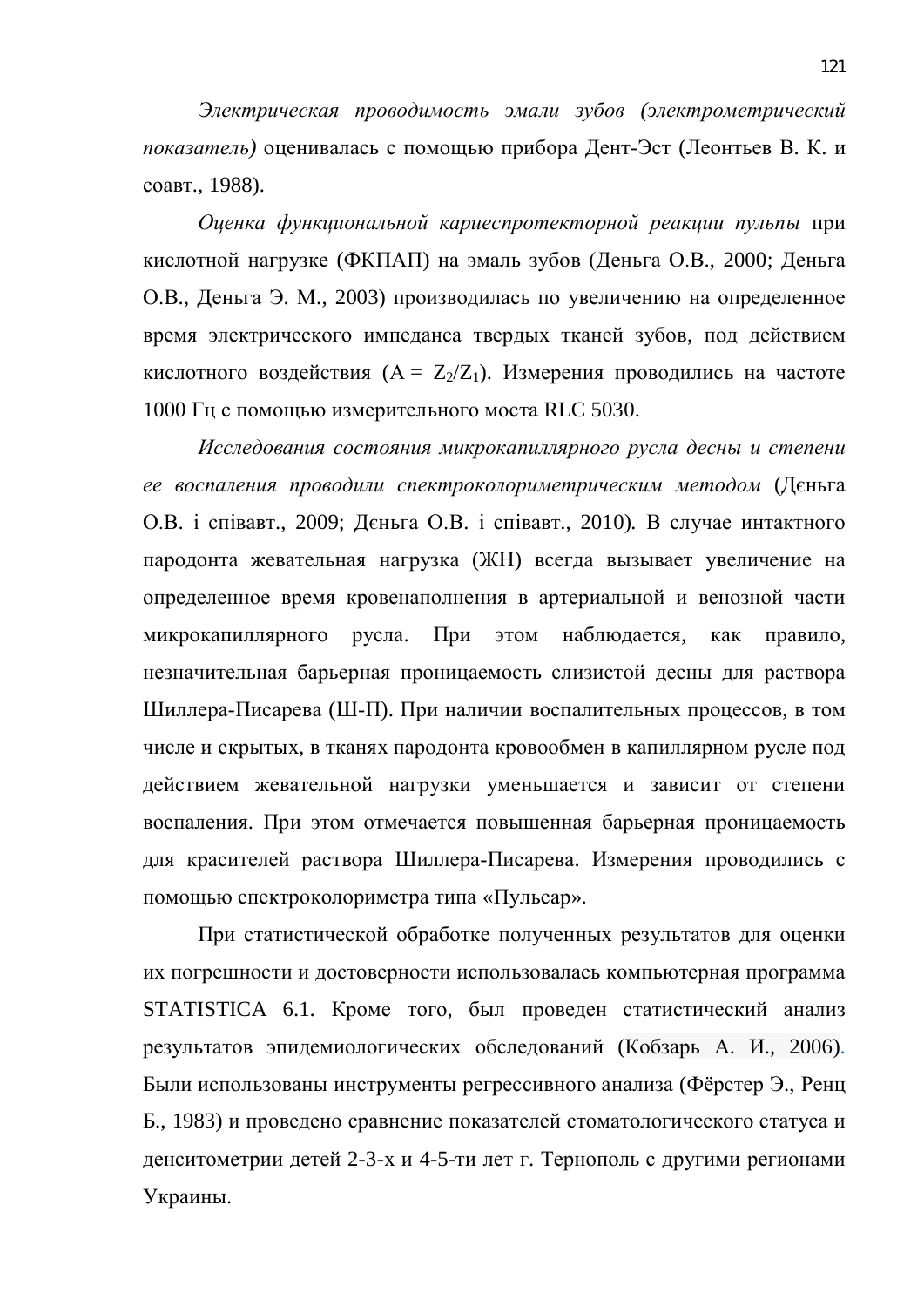Нами был обследован 121 ребенок в возрасте 2-5 лет г. Тернополь, где концентрация фтора в питьевой воде снижена по сравнению с нормой. Результаты, проведенного обследования свидетельствуют о том, что у детей 2-3 лет распространенность кариеса составляет 65,6 % (40 человек) и соответствует высокому показателю по градации ВОЗ. Интенсивность кариеса у детей данного возраста — 3,1 (средняя по градации ВОЗ). В группе SiC она составляет 8,0 (высокая). Низкая степень поражения кариесом зубов наблюдалась у 57,5 % детей. Средняя степень поражения зубов была у 13 % детей; высокая у 29,5 % детей. В группе детей 4-5 лет распространенность кариеса была массовой и составляла 70 % (42 человека). Интенсивность кариеса составляет – 3,9, в группе  $SiC - 8,7$ баллов.

При анализе данных показателей видно, что распространенность кариеса у детей 4-5 лет в сравнении с детьми 2-3 лет выше на 4,4 %, интенсивность кариеса выше на 0,8 баллов. В выделенных группах SiC у детей 2-3 лет интенсивность кариеса больше в 2,6 раз в сравнении со всеми обследованными, а в группе детей 4-5 лет - в 2,2 раза. У детей 4-5 лет низкая степень поражения кариесом зубов наблюдалась у 30% детей, средняя также у 30 % и высокая – у 40 % обследованных. При анализе состояния твердых тканей зубов было установлено, что у детей 2-3 лет показатель  $\kappa$ п<sub>п</sub> равен 3,32. В структуре индекса  $\kappa$ п<sub>п</sub> компонент «к» составляет 98% и соответствует показателю 3,26, компонент «п» 2 % и равен 0,05. Количеств зубов с осложненным кариесом составляли 0,92 %. У детей группы SiC при интенсивности поражения – 8,95 зуба, компонент «к» равен 8,8, что составляет 98,6 %, компонент «п» соответствует показателю 0,11, что составляет 1,4%, осложнения в структуре «к» встречаются в 1,9 % случаев. В группе детей 4-5 лет интенсивность и структура поражения имеют следующие значения кп<sub>п</sub> $-4,2$ , компонент «к» – 4,1, соответствуя 97,5 %, компонент «п» - 0,26, (2,5 %), осложнения в структуре компонента «к» встречаются в 1,5 %. У группы SIC этого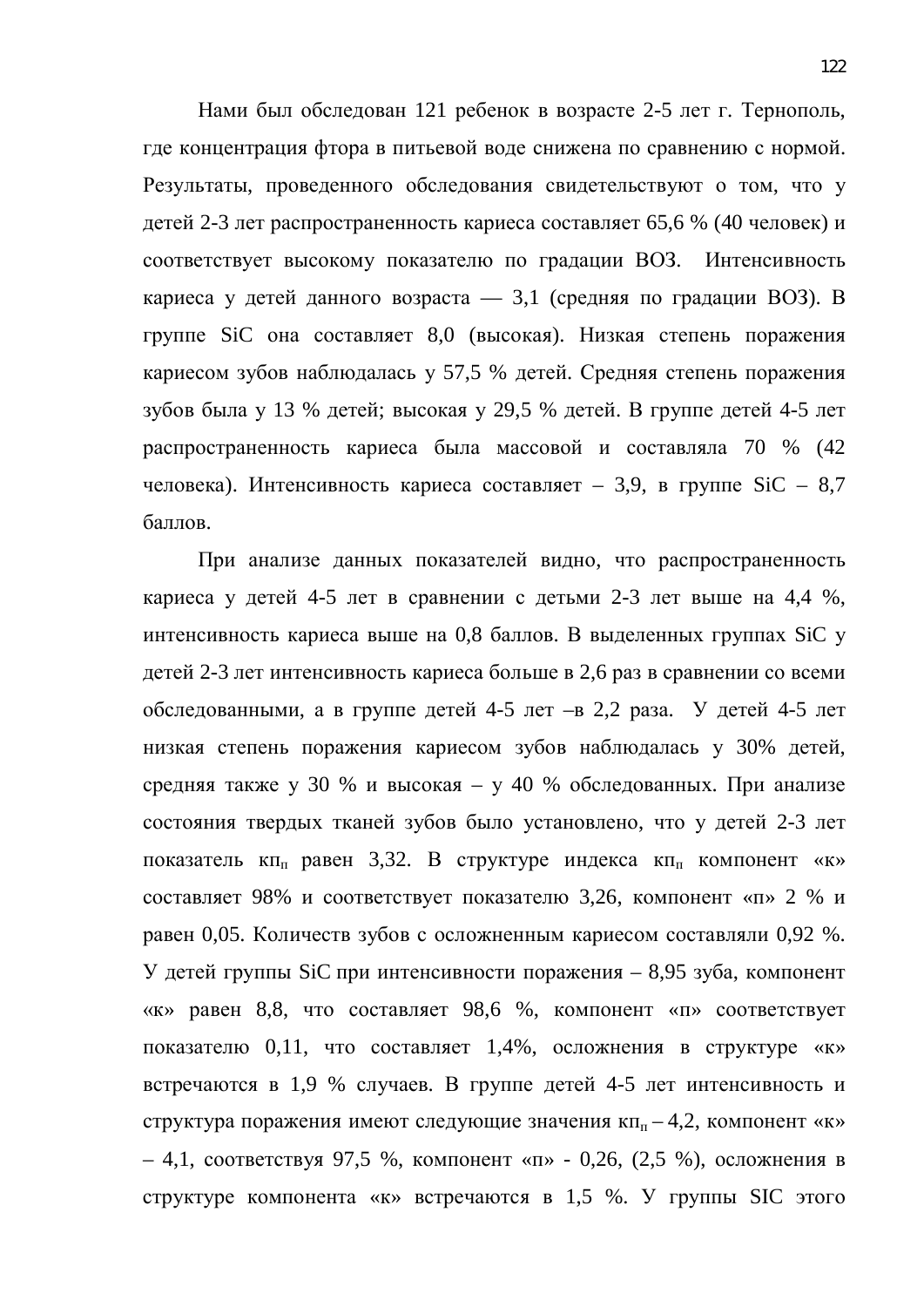возраста интенсивность поражения составляет – 9,4 балла, компонент «к» – 8,3 (94,8 %), компонент «п» – 0,4 (5,2 %), осложнения кариеса – 0,15 (2,04 %). Эти данные свидетельствуют об увеличении исследуемых показателей в группе 4-5 летних детей, кроме компонента «к», который имеет меньшее значение за счет увеличения количества пломбированных зубов у детей данной возрастной группы.

Наиболее часто были поражены жевательные поверхности временных зубов в обеих группах детей – у 2-3 летних в 59,16 % случаев, у 4-5 летних в 35,77 %. Далее по частоте поражения следовали контактные поверхности у 2-3 летних в 15,49 % случаев, у 4-5 летних в 19,19 % случаев. В меньшей степени были поражены вестибулярные поверхности зубов. У 2-3 летних детей осложнения составляли 0,9 %, а у 4-5 летних 1,5 %.

Хороший уровень гигиены наблюдался в 33,3 % случаев, удовлетворительный – в 50 %, а неудовлетворительный – у 11, 1% детей).

Показатель распространенности симптома воспаления (РМА%) по группе 2-3 летних детей составил 22,7 %. Средняя степень гингивита наблюдалась у 13,7 % обследованных, а тяжелая – у 4,5 %. У детей группы SiC легкая и средняя степень воспаления встречаются в 40 % случаев, тяжелая – в 20 %. У детей 4-5 лет индекс Рагта в среднем по группе составил 56 %. Распространенность симптома воспаления у 4-5 летних детей в 2,5 раз больше, чем у 2-3 летних. Количество детей с тяжелой степенью гингивита группы SiC составило 50 %, что в 2,5 раза превышает этот же показатель у детей группы SiC 2-3 летнего возраста. Показатель кровоточивости у детей 4-5 лет в 4,1 раза был выше, чем у 2-3 летних.

Был проведен регрессивный анализ показателей стоматологического статуса, биохимических показателей ротовой жидкости и состояния костных тканей детей 2-5 лет различных регионов Украины. Проведенные исследования показали, что индексы кп<sub>з</sub> и кп<sub>п</sub> у детей в возрасте 2-3 года в г. Тернополь выше, чем в остальных рассматриваемых регионах без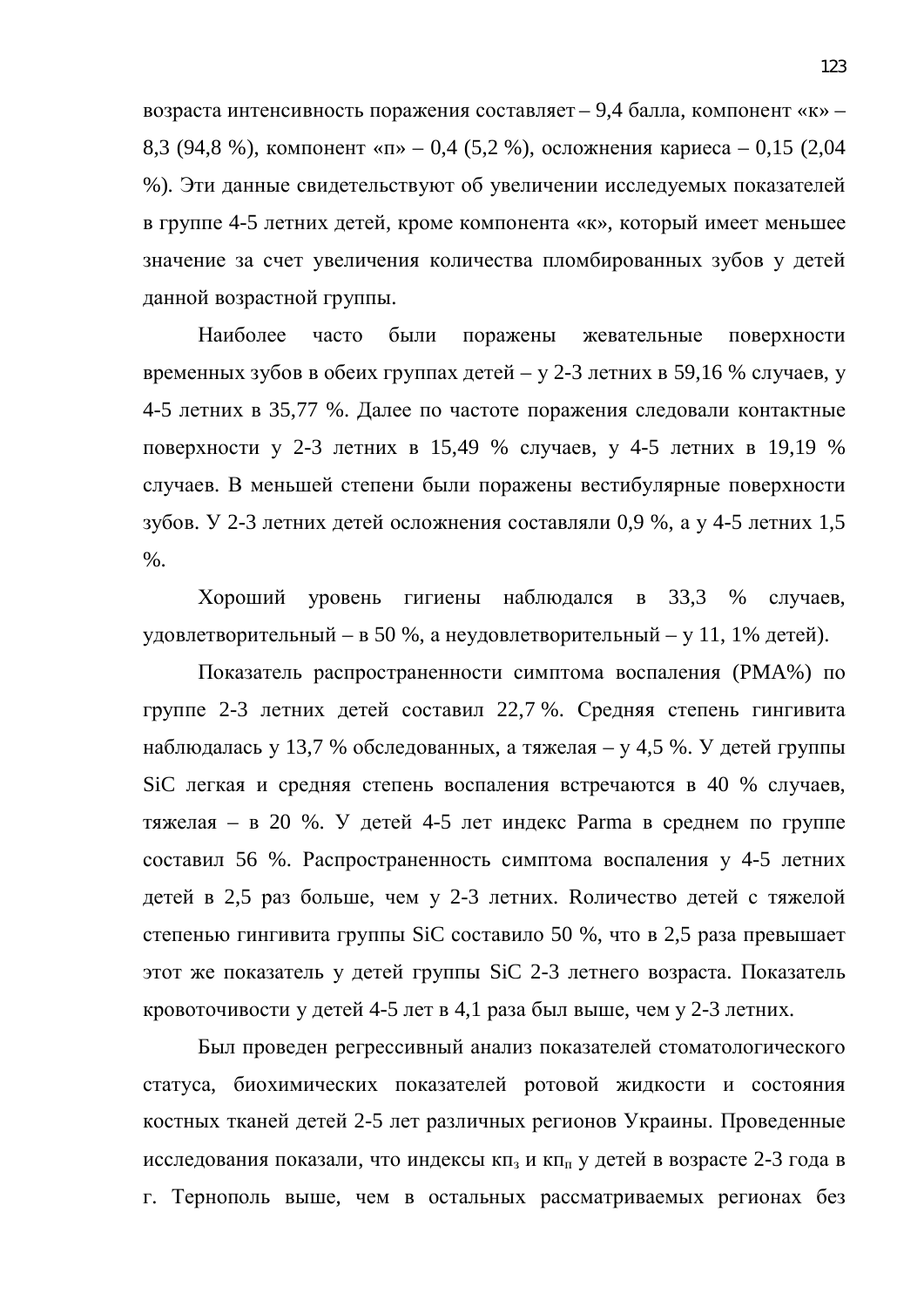принципиальных отличий. Показатель состояния тканей пародонта РМА % у детей 4-5 лет г. Тернополь значительно выше среднего по Украине, однако в возрасте 2-3 года такой картины не наблюдается. Аппроксимированные зависимости интенсивности кариеса от состояния гигиены полости рта в различных регионах Украины показали, что наибольший риск возникновения РДК в возрасте 2-3 лет связан с ухудшением уровня гигиены полости рта (индекс Silness-Loe) имел место в г. Тернополь и в экологическом эталоне Украины пгт. Щебетовке. Причем эта зависимость кп<sub>з</sub> от уровня гигиены является сверхлинейной, свидетельствуя о неустойчивости защитных систем организма у этих детей к возникновению РДК. В то же время в 4-5-ти летнем возрасте такая сверхлинейная зависимость наблюдается уже для промышленных регионов, таких как Запорожье и Одесса.

В группах с наивысшей интенсивностью кариеса (SiC) индексы кп<sub>з</sub> и кп<sub>и</sub> в 2-3 года были в 18-20 раз выше чем в среднем по группе, а в 4-5 лет – в 7,7 раза выше, что на наш взгляд объясняется постепенным становлением и улучшением защитных систем организма детей в более старшем дошкольном возрасте. Отличие показателей группы SiC уровня гигиены, РМА %, пробы Шиллера-Писарева от средних показателей по группе детей также уменьшалось с увеличением возраста от 2-3 до 4-5 лет. Аналогичная ситуация наблюдалась для показателей денситометрии (SOS, BUA), активности лизоцима ротовой жидкости. Была создана математическая модель, прогнозирующая уровень поражения кариесом зубов детей в возрасте от 2 до 5 лет при различном уровне гигиены полости рта и региона проживания (промышленные регионы – Днепропетровск, Запорожье, Одесса и непромышленный – Тернополь). В качестве аргументов модели были взяты показатели гигиены Silness-loe, регион проживания и возраст. Аналитическое выражение имеет вид:  $KPz = \theta_0 + \theta_1 \cdot Sloe + \theta_2 \cdot NasPunkt + \theta_3 \cdot Vozrast$ .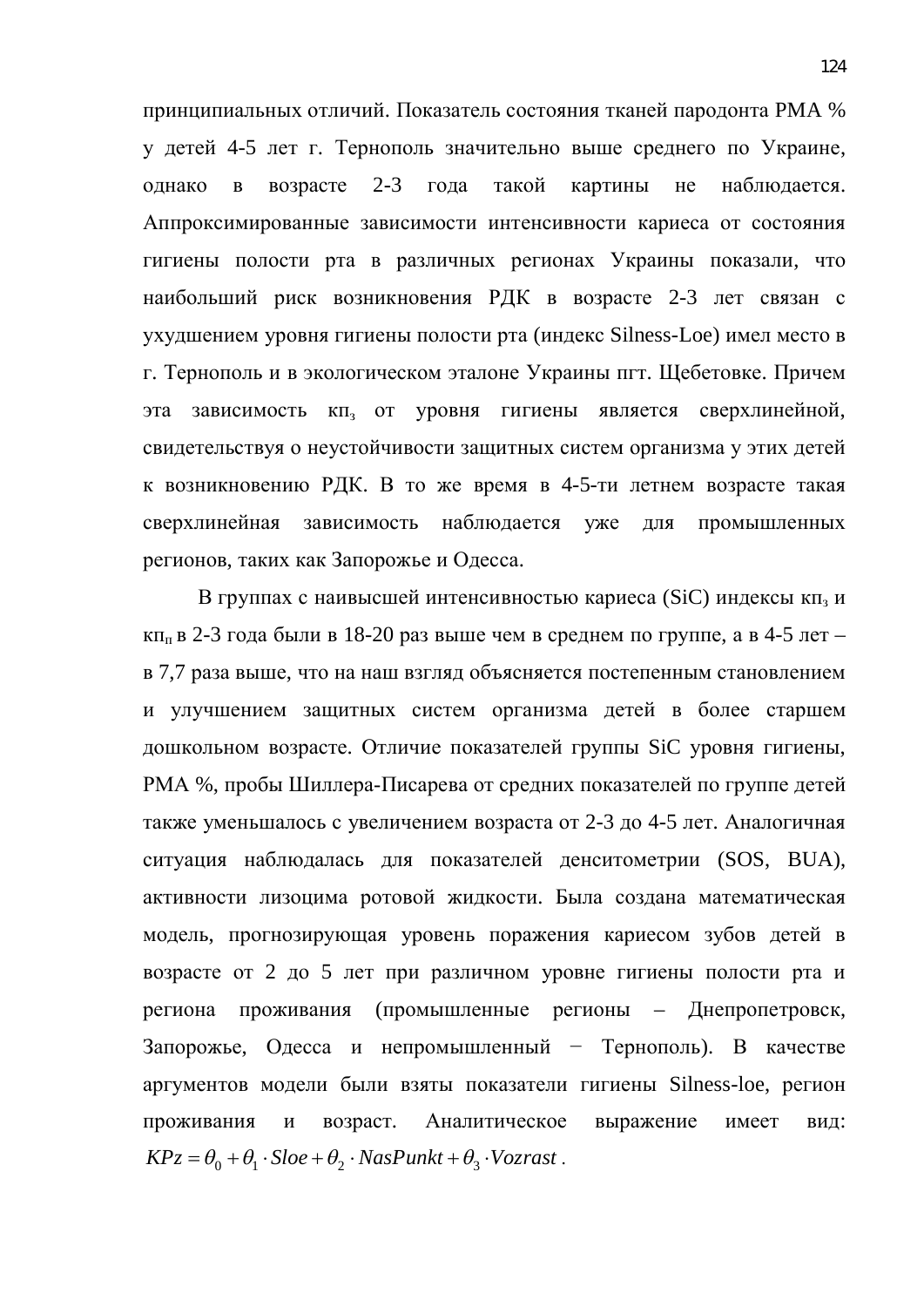Содержание крыс на кариесогенном рационе в течение месяца привело к значительному увеличению количества кариозных полостей у животных — на 32,7 % ( $p < 0.05$ ), а глубины полостей – на 41,0 % ( $p <$ 0,02). Проведение у крыс 3-ей группы двухэтапной профилактики эффективно препятствовало развитию кариозного процесса, при этом исследуемые показатели кариеса были достоверно снижены не только по отношению к уровню у крыс, находившихся на кариесогенном рационе ( $p_1$  $< 0.001$ ), но и по сравнению со значениями у интактных животных. Кариесогенный рацион вызывал в пульпе достоверное снижение активности ЩФ на 29,7 % (р < 0,02) и одновременное увеличение активности КФ на 40,0 % ( $p < 0.001$ ), за счёт чего индекс минерализации пульпы (ЩФ/КФ) крыс 2-ой группы снизился почти в 2 раза что говорит об усилении процессов деминерализации. Введение крысам 3-ей группы лечебно-профилактических препаратов наряду с гигиеной полости рта эликсиром «Лизодент» и местным применением геля с «Квертулином» полностью предотвращало изменения активности фосфатаз пульпы, индуцированные кариесогенным рационом которые находились на таком же уровне, как у интактных животных ( $p > 0,1$ ). Длительное потребление крысами кариесогенного рациона привело также к достоверному уменьшению содержания кальция в ротовой жидкости (р < 0,05), что можно объяснить снижением функциональной активности слюнных желез. Нахождение крыс две недели на кариесогенной диете и получавших комплекс препаратов не сопровождалось снижением содержания кальция в ротовой жидкости сохранялось высоким ( $p > 0,1$  и  $p_1 < 0,05$ ). Исследуемая схема профилактики кариеса предотвращала снижение её минерализующей функции в кариесогенных условиях, стимулируя накопление кальция в ротовой жидкости. В то же время кариесогенный рацион и лечебно-профилактический комплекс достоверно не влияли на содержание фосфора в ротовой жидкости животных. Активность уреазы в ротовой жидкости крыс 2 группы, находившейся на кариесогенном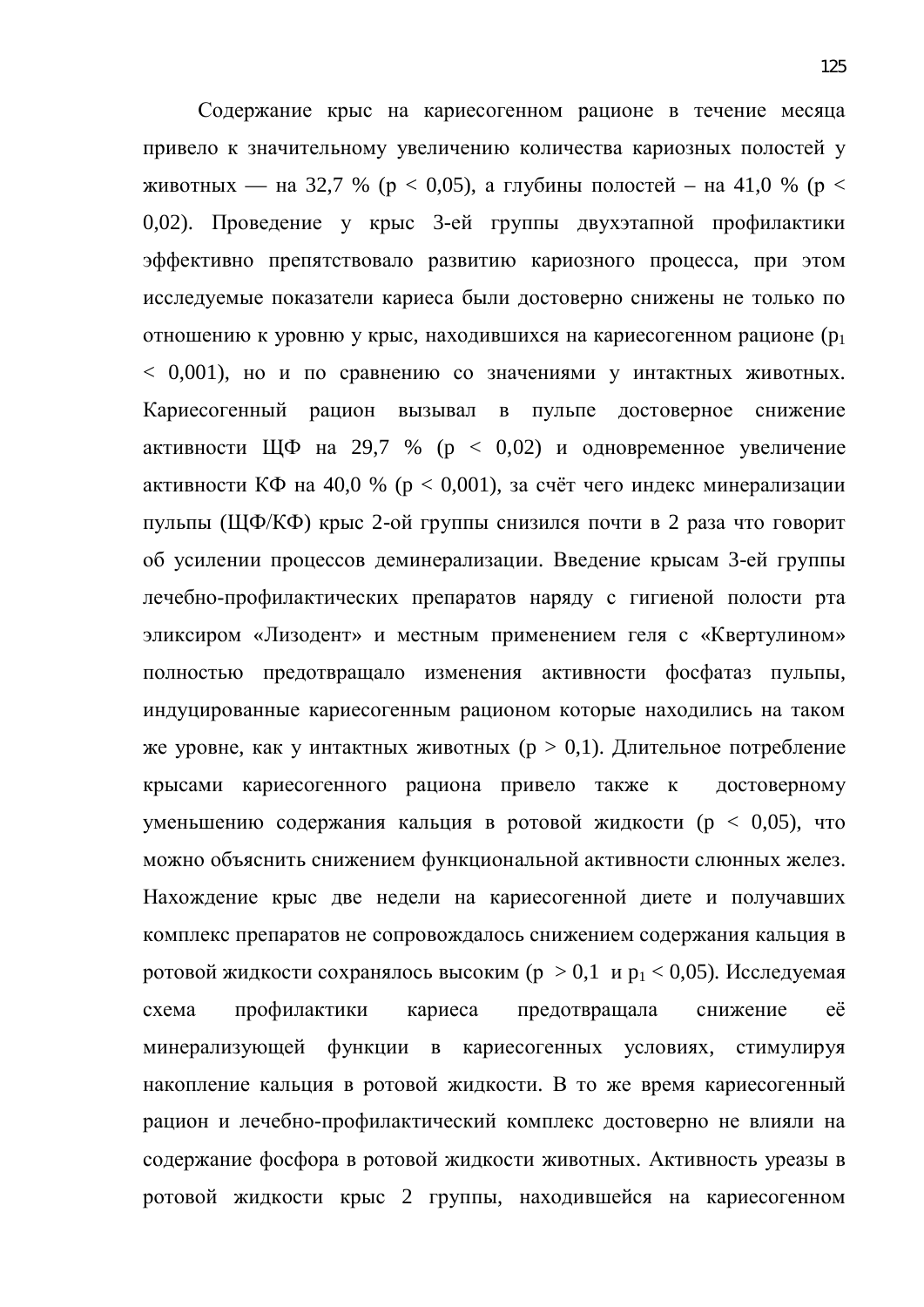рационе, выросла в 10 раз ( $p < 0.001$ ), что говорит об усиленном размножении условно-патогенной микрофлоры в полости рта за счёт высокого содержания сахара и мягкой консистенции рациона. Введение крысам 3-ей группы лечебно-профилактических препаратов привело к снижению активности уреазы более, чем в 4 раза ( $p_1 < 0.001$ ), повысило активность лизоцима (антимикробного фермента,  $p < 0.01$  и  $p_1 < 0.002$ ), снизило степень дисбиоза в 10 раз. Кроме того, профилактический комплекс практически восстанавливал прирост массы тела крыс, сниженной из-за кариесогенного рациона.

Анализируя в клинике при проведении профилактических мероприятий показатели кариеса зубов можно отметить, что у детей 2-3 дет, что через год прирост кариеса в группе сравнения был в 1,5 раза, а через полтора года наблюдений — в 2 раза больше чем в основной группе. Кариеспрофилактический эффект у детей 2-3 лет за два года наблюдений по приросту кариеса составил 53,8 %. При этом у детей 4–5-ти летнего возраста кариеспрофилактический эффект по приросту кариеса был равен 56,8 %.

Улучшение уровня гигиены полости рта и пародонтологических показателей в основных группах детей наблюдалось на протяжении всего исследования. У детей 2-3-х лет основной группы индекс Silness-Loe соответственно через 1 год и 2 года был в 1,65 раз и в 2 раза меньше, а индекс Stallard – в 1,62 и в 1,84 соответственно. Индекс РМА % через 1 год уменьшился в 1,69 раз, а через 2 года – в 4 раза. Показатели пробы Шиллера–Писарева через 2 года в основной группе были в 2,4 раза меньше чем в исходном состоянии. В то же время в группе сравнения все соответствующие показатели за 2 года наблюдения возросли. У детей 4-5 летнего возраста через год наблюдений состояние гигиены полости рта в основной группе также улучшилось: индекс Silness-Loe уменьшился на 0,19 баллов, индекс Stallard уменьшился на 0,20 баллов, а в группе сравнения эти показатели увеличились на 0,20 и 0,16 балла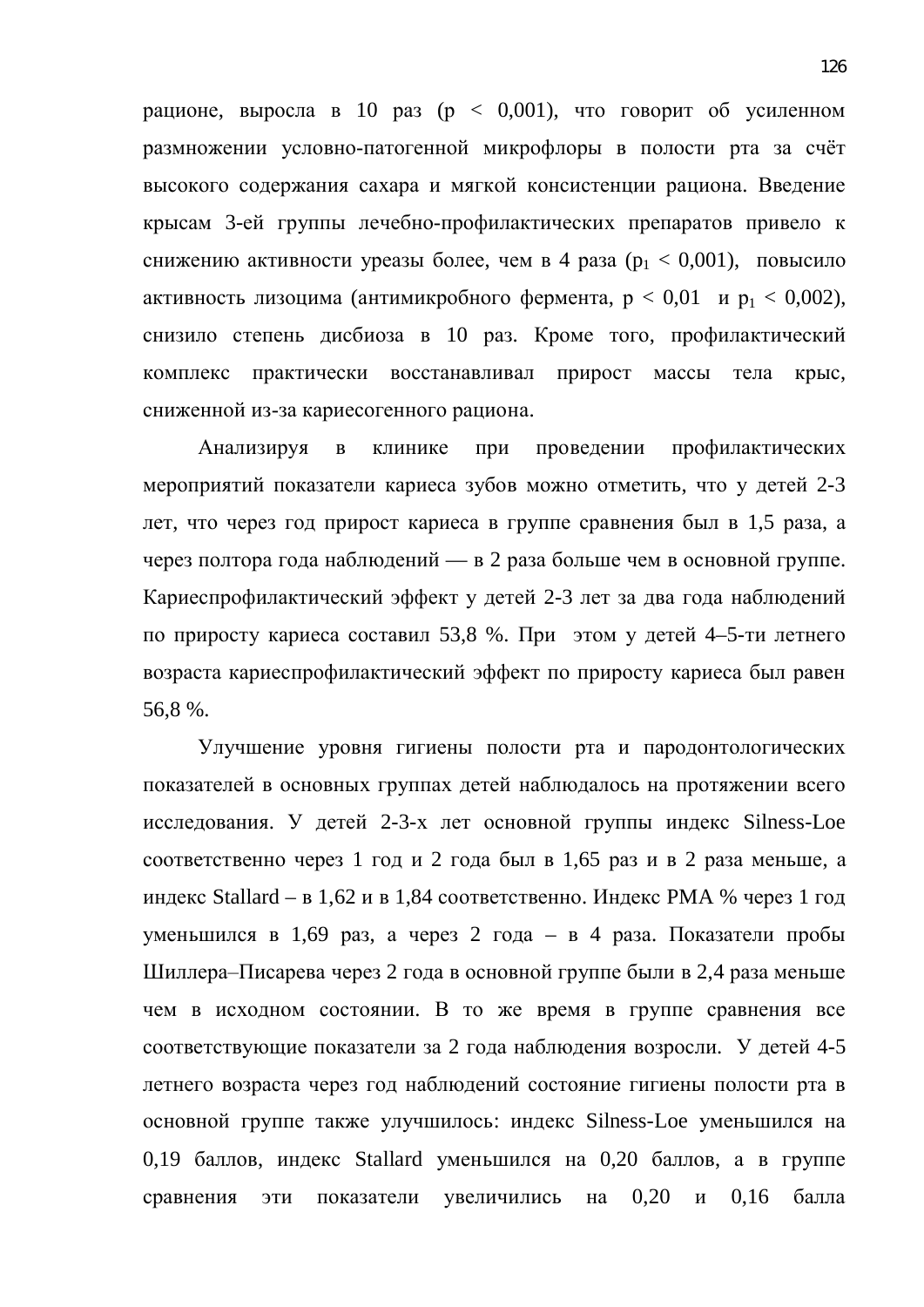соответственно. Показатели состояния тканей пародонта в основной группе изменились следующим образом: индекс РМА % уменьшился в 1,9 раз, индекс пробы Шиллера- Писарева - на 0,15 балла, а в группе сравнения эти индексы увеличились в 1,7 раза и на 0,07 балла соответственно. Через два года наблюдений показатели гигиены полости рта в основной группе имели следующие значения: индекс Silness-Loe уменьшился относительно исходного уровня в 1,8 раз, индекс Stallard уменьшился в 1,2 раза. В группе сравнения наблюдалось увеличение данных показателей в 1,6 раз и в 1,2 раза соответственно. Показатели состояния тканей пародонта в основной группе были следующими: индекс РМА % уменьшился в 2,65 раз, индекс Шиллера – Писарева в 1,63 раз. В группе сравнения показатель РМА % ухудшился в 1,18 раза, а проба Шиллера – Писарева — в 1,02 раза. Полученные результаты свидетельствуют о достаточно высокой клинической эффективности разработанного профилактического комплекса для детей 2-5 лет.

Биохимические исследования ротовой жидкости детей с РДК в исходном состоянии показали: повышенную активность уреазы, степень дисбиоза, сниженную активность лизоцима у детей обеих возрастных групп, что свидетельствует о недостаточном уровне неспецифической резистентности в полости рта, сниженную концентрацию кальция и фосфора. Применение двухэтапного лечебно-профилактического комплекса в основных группах детей привело к увеличению активности лизоцима в ротовой жидкости 2-3-летних в 1,4 раза ( $p_1 < 0.002$ ), а у 4-5детних – в 1,2 раза ( $p_1 > 0,1$ ). Через 2 года активность лизоцима в группе детей 2-3 года превышала исходное значение в 1,48 раз, а в группе 4-5 лет – в 1,83 раза. При этом у 2-3-летних детей активность уреазы уменьшилась на 70 %, а у 4-5-ти летних — на 69,5 %.

Показатель степени дисбиоза у 2-3-х летних детей с РДК был увеличен в 5-7 раз, а у 4-5-летних более чем в 4 раза по сравнению с нормой, что соответствует клинической субкомпенсированной стадии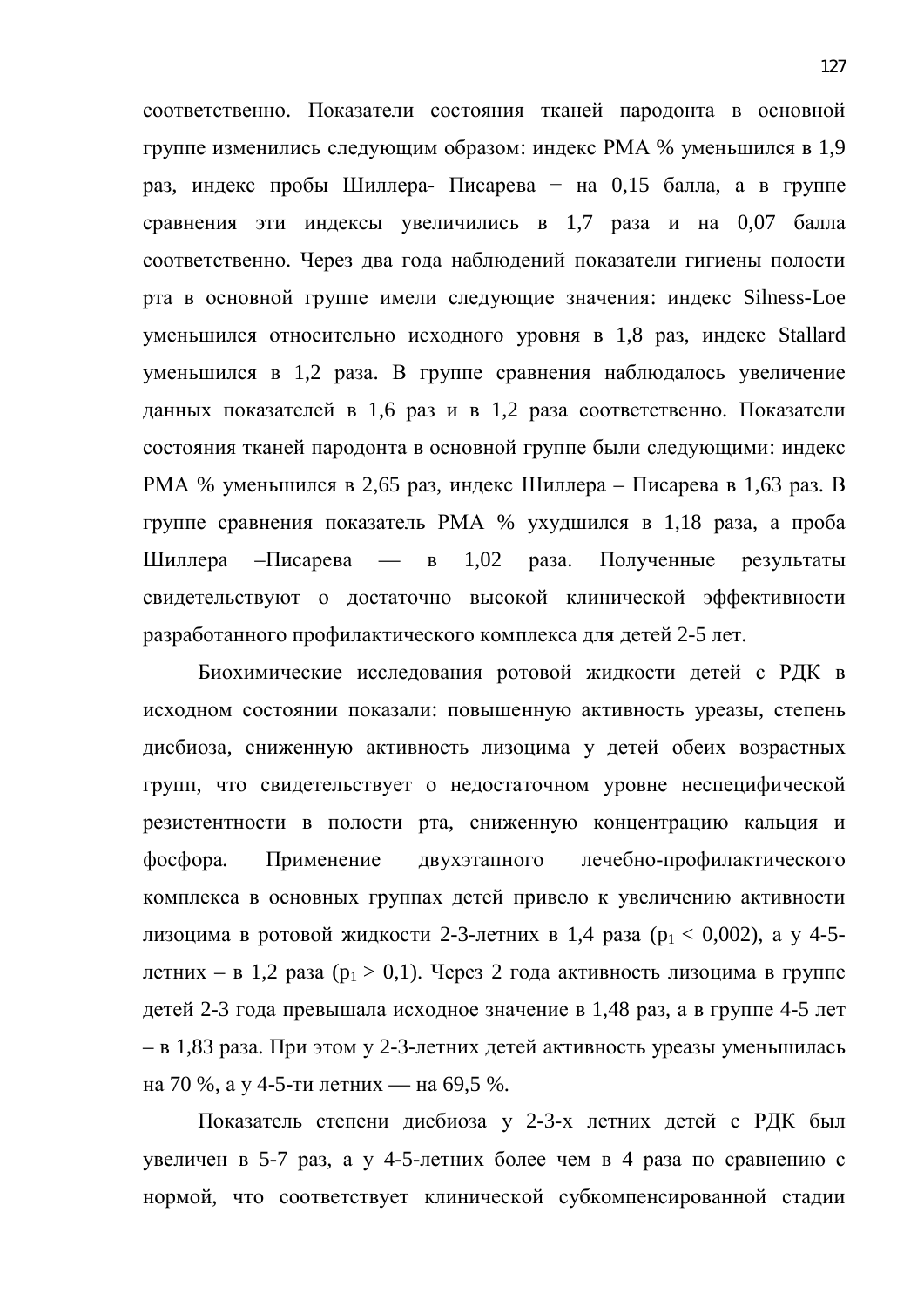заболевания. Назначение профилактического комплекса детям основных групп способствовало нормализации СД в полости рта независимо от возраста.

После проведения первого курса профилактики (через полгода) в ротовой жидкости детей основных групп наметилась тенденция к увеличению концентрации кальция. Через год (после приёма двух профилактических курсов) содержание кальция в ротовой жидкости повысилось в 2,3 раза у 2-3-летних ( $p_1 < 0.001$ ) и в 1,9 раза у 4-5-летних детей (р<sub>1</sub> < 0,002) по сравнению с исходным уровнем. Высокие концентрации кальция в ротовой жидкости детей основных групп, сохранялись на протяжении всего срока наблюдения. Концентрация фосфора в ротовой жидкости 2-3 летних детей основной группы с РДК через 2 года наблюдений увеличилась в 1,38 раза по сравнению с исходным состоянием, а в 4-5 летнем возрасте – в 1,47 раз. В группах сравнения концентрация фосфора и кальция достоверно не изменялись.

Разработанный лечебно-профилактический комплекс для детей с РДК региона со сниженной концентрацией фтора в питьевой воде эффективно стабилизировал рН ротовой жидкости, которая в обоих возрастных группах уменьшилась в 2 раза, увеличивал коэффициент дисперсии ее в 1,55 раз в 2-3 года и в 1,95 в 4-5 лет, что свидетельствует об улучшении ее мицеллярной структуры и минерализующей способности, улучшал тип микрокристаллизации ее с III – IV на II – III. Спектроколориметрическая оценка результатов ТЭР-теста показала, что уже через 3 месяца после проведения комплексной профилактики цветовая насыщенность окраски зубов метиленовой синью S в основной группе детей 2-3 лет через год была в 1,35 раз меньше чем в исходном состоянии, а у детей 4-5 лет – в 1,72 раза (кислоторезистентность эмали при этом, соответственно повысилась). При этом в основной группе детей 2-3 лет уже через 3 месяца после профилактики электрическая проводимость эмали зубов уменьшилась в 1,3 раза, а в группе детей 4-5 лет – в 1,38 раз.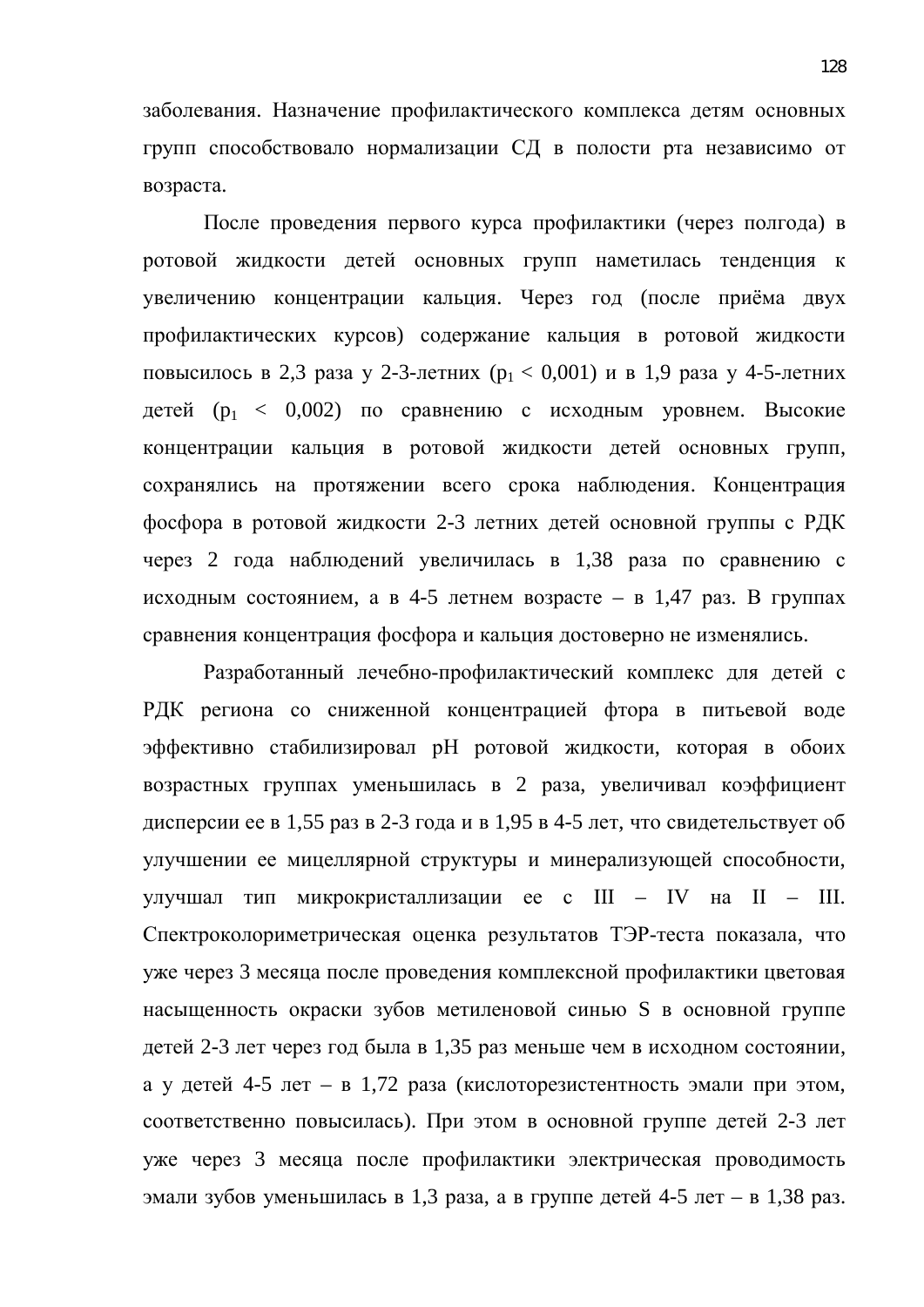Через год электрическая проводимость эмали зубов детей основной группы 2-3 лет уменьшилась в 1,9 раз по сравнению с исходным состоянием, а в возрасте 4-5 лет – в 1,98 раз, что связано, очевидно, с улучшением ее минерализации и плотности эмали. В группах сравнения в период наблюдения указанные параметры достоверно не изменялись.

Проведенные исследования электрического импеданса структуры эмаль-дентин-пульпа-десна и его изменение при кислотном воздействии на эмаль зуба, характеризующее функциональную кариеспротекторную активность пульпы показали, что под действием лечебнопрофилактического комплекса реакция пульпы на кислоту увеличилась в обеих основных возрастных группах всего в 1,32 раза. Это результат свидетельствует, на наш взгляд, о незначительной роли пульпы у детей с РДК по защите твердых тканей зубов от кислотного воздействия и незначительном влиянии профилактического комплекса в этом возрасте на реактивность пульпы.

Проведенные спектроколориметрические исследования показали, что под действием жевательной нагрузки (ЖН) у детей с РДК в 2-3 и в 4-5 лет происходит незначительное спазмирование капилляров как в артериальной, так и в венозной части микрокапиллярного русла. После проведения комплексной терапии в основных группах детей через 6 месяцев наблюдалось у большинства детей исчезновение спазмирования капилляров под действием ЖН и увеличение их кровенаполнения. Это свидетельствует об определенной нормализации функционального состоянии микрокапиллярного русла у них. Кроме того, в основных группах детей с РДК было показано, что через 12 месяцев прокрашиваемость десны в среднем уменьшилась по сравнению с исходным состоянием на 7-8 % в 2-3 года и на 10-12 % у детей 4-5-ти летнего возраста, что свидетельствует о нормализации защитной системы в тканях пародонта.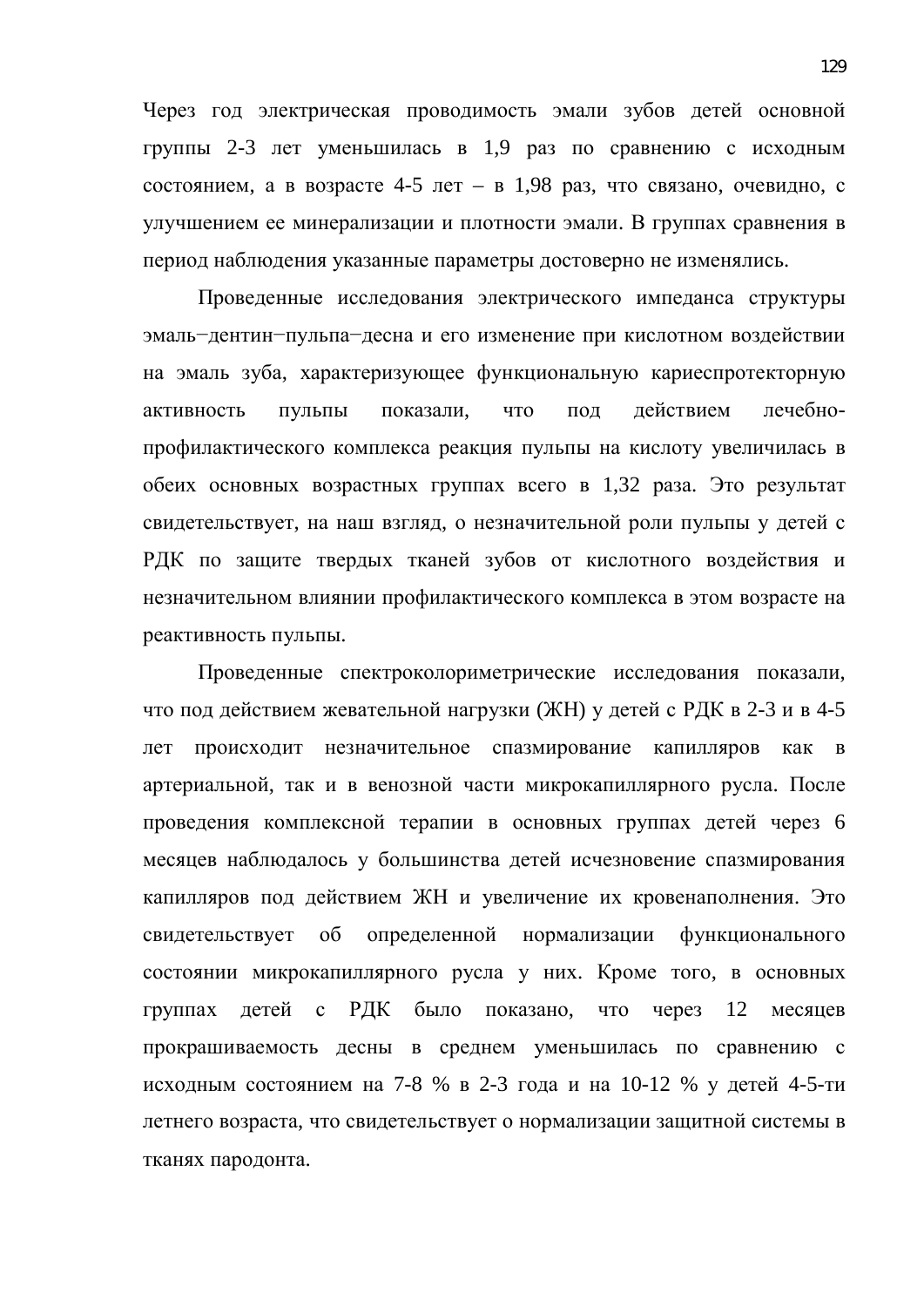#### **ВЫВОДЫ**

В диссертационной работе представлено патогенетически, экспериментально и клинически обоснованное решение актуальной задачи стоматологии детского возраста — повышение эффективности профилактики и лечения раннего детского кариеса зубов у детей проживающих в непромышленном регионе со сниженной концентрацией фтора в питьевой воде за счет проведения комплексных лечебно-профилактических мероприятий, в первую очередь, стабилизирующих и повышающих неустойчивую неспецифическую резистентность детского организма в 2-5 лет, нормализующих функциональные и адаптационно-компенсаторные реакции организма, в том числе, в полости рта.

1. Проведенные обследования детей 2–5 лет в регионе со сниженной концентрацией фтора в питьевой воде, показали, что у детей 2-3 лет распространенность кариеса зубов составляет 65,6 % (по градации ВОЗ – высокая), интенсивность кариеса — 3,1 (средняя по градации ВОЗ). В группе SiC она составила 8,0 (высокая). В группе детей 4-5 лет распространенность кариеса была массовой и составляла 70 %. Интенсивность кариеса составляла 3,9, а в группе  $SiC - 8$ ,7 баллов. Распространенность кариеса у детей 4-5 лет в сравнении с детьми 2-3 лет выше на 4,4 %, интенсивность кариеса — на 0,8 баллов. В выделенных группах SiC у детей 2-3 лет интенсивность кариеса больше в 2,6 раз в сравнении с остальными обследованными, а в группе детей 4-5 лет – в 2,2 раза.

2. В непромышленных регионах со сниженной концентрацией фтора в питьевой воде у детей 2-3 лет наблюдается более резкая, чем в промышленных, сверхлинейная зависимость интенсивности кариеса зубов от уровня гигиены полости рта, которая к 4-5 годам становится более линейной. Это свидетельствует о необходимости поддержания высокого уровня гигиены полости рта у таких детей, особенно в 2-3 года.

3. Разработанная для детей 2-5 лет математическая модель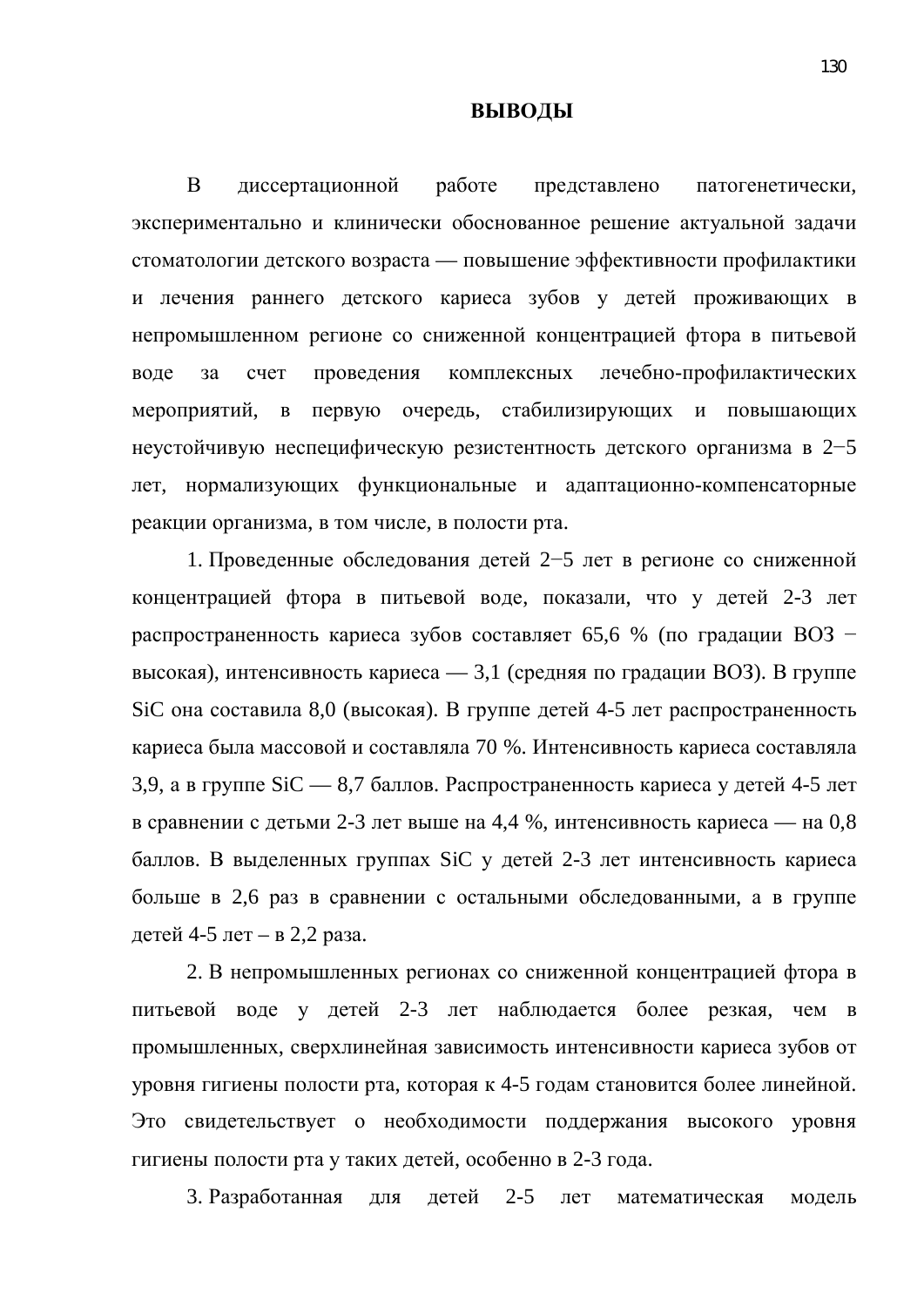регрессионного анализа, позволяет прогнозировать уровень поражения кариесом зубов у них при различной гигиене полости рта в различном регионе проживания (промышленный, непромышленный).

4. Проведенный на модели кариеса зубов у крыс эксперимент показал, что разработанный лечебно-профилактический комплекс эффективно снижал количество кариозных полостей с  $6.9 \pm 0.5$  до  $3.3 \pm 0.4$ , глубину поражения зубов с 8,6  $\pm$  0,6 до 3,7  $\pm$  0,6, степень дисбиоза в полости рта с 33,3  $\pm$  2,7 до  $3,48 \pm 0,2$  (при этом активность уреазы снижалась в 4,3 раза, а лизоцима увеличивалась в 2,27 раз), увеличивалось содержание кальция в ротовой жидкости в 1,37 раза, увеличивалась минерализующая способность пульпы животных в 2 раза.

5. Кариеспрофилактический эффект у детей с ранним детским кариесом 2-3 лет за два года наблюдений по приросту кариеса составил 53,8 %, а у детей 4-5 лет – 56,8 %, индекс РМА % уменьшился в 4 раза и в 2,65 раз соответственно, а индексы Silness-Loe и Stallard уменьшились в 1,6 и 1,8 раз.

6. Применение разработанного кариес-профилактического комплекса у детей с ранним детским кариесом позволило снизить в 8 раз по сравнению с группой сравнения степень дисбиоза в полости рта, в ротовой жидкости увеличить активность лизоцима в 1,46–1,83 раза, снизить активность уреазы в 2,3–5,1 раз и повысить более чем в 2 раза уровень кальция.

7. Предложенный комплекс профилактики кариеса зубов у детей групп 2-3 и 4-5 лет с ранним детским кариесом позволил стабилизировать pH ротовой жидкости, в 1,55 и 1,91 раз соответственно увеличить коэффициент ее дисперсии, улучшить тип микрокристаллизации ротовой жидкости (с III-IV на II-III), увеличить кислоторезистентность эмали зубов и ее электрическое сопротивление, а также улучшить функциональные реакции микрокапиллярного русла десны на жевательную нагрузку ( $p < 0.05$ ) и уменьшить прокрашиваемость десны раствором Шиллера-Писарева в среднем на 7-8 % и на 12 % соответственно.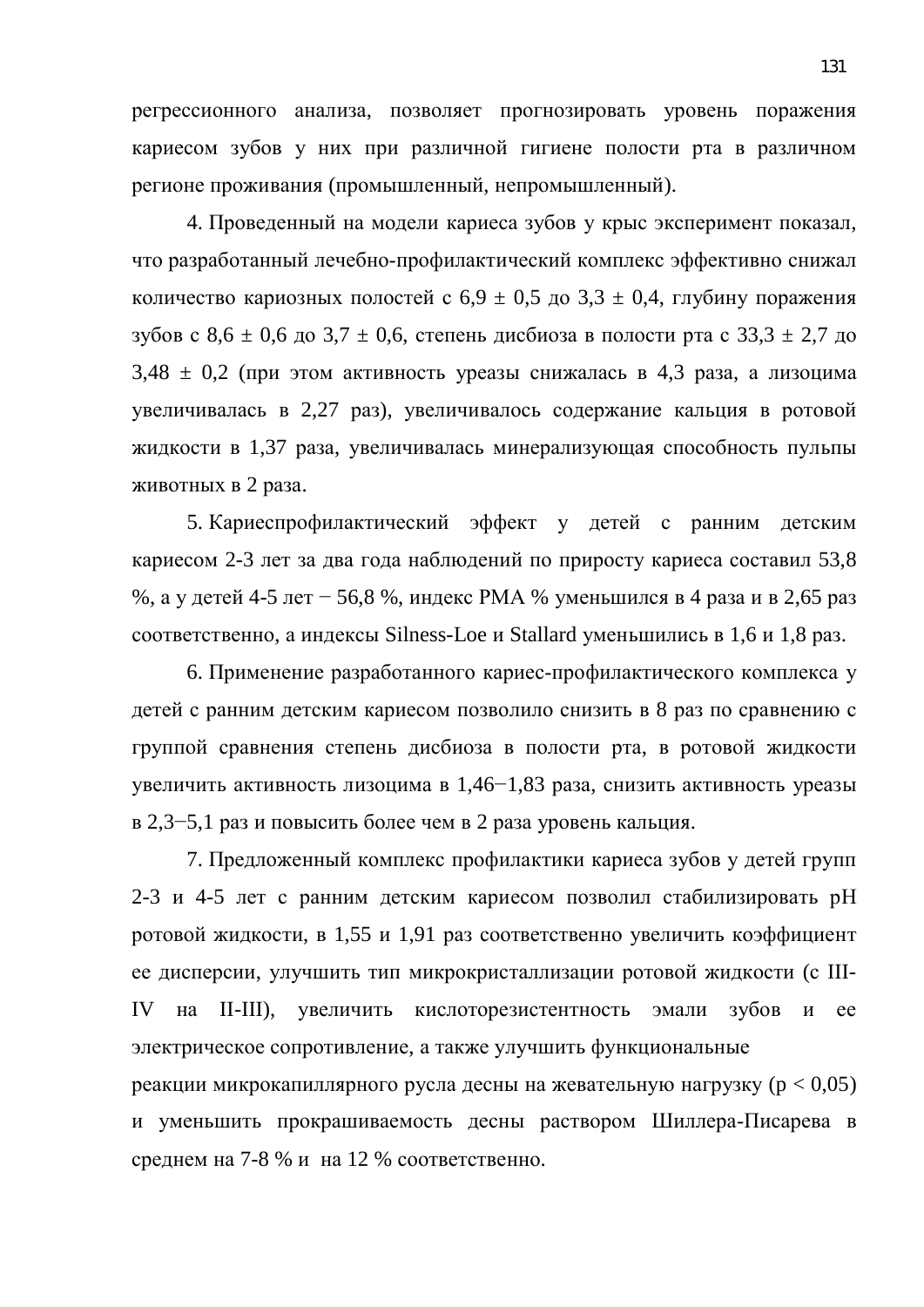#### ПРАКТИЧЕСКИЕ РЕКОМЕНДАЦИИ

1. Рекомендовать при профилактике и лечении раннего детского кариеса (2–5 лет), кроме реминерализующей и противомикробной экзогенной терапии, использовать эндогенно препараты антиоксидантного, адаптогенного и антистрессового механизма действия, стабилизирующие и нормализующие неустойчивые в этом возрасте защитные системы организма.

2. В регионах без техногенной нагрузки и со сниженным содержанием фтора в питьевой воде особое внимание при профилактике раннего детского кариеса рекомендуется уделять гигиене полости рта у детей в 2-3 года.

3. При проведении профилактики раннего детского кариеса следует выделять группу детей с наивысшей интенсивностью кариеса (SiC) зубов, требующую особого внимания и дифференцированного подхода при этом.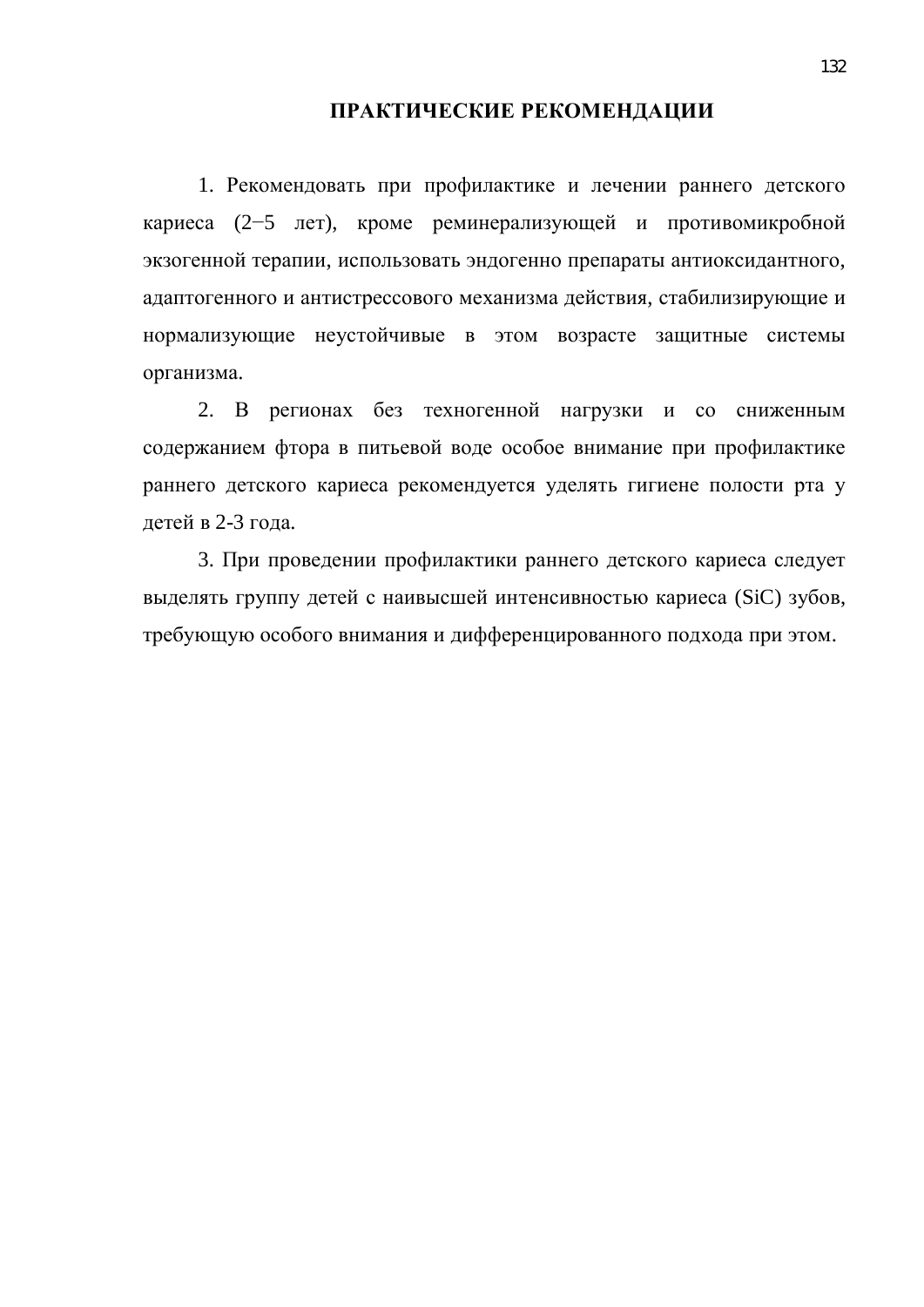#### СПИСОК ИСПОЛЬЗОВАННЫХ ИСТОЧНИКОВ

1. Алпатова Л. М. Эпидемиологическая оценка эффективности проводимых организационных и кариеспрофилактических мероприятий среди дошкольников / Л. М. Алпатова, А. В. Алимский // Новое в стоматологии. – 2001. –  $N_2$  5. – С. 69–70.

2. Антонишин Б. В. Хімічний склад емалі та її каріє срезистентність / Б. В. Антонишин, О. М. Наконечна // Український стоматологічний альманах. – 2001. – № 6. – С. 5–8.

3. Антонова А. А. Кариес зубов в условиях микроэлементозов Хабаровского края: патогенез, профилактика: автореф. дис. на соискание ученой степени докт. мед.н.: спец. 14.00.21 «Стоматология» / Антонова Александра Анатольевна. – Омск, 2006. – 39 с.

4. Артюхов И. П. Семейная медицина : закономерности формирования здоровья детей сельской местности (перспективные когортные исследования) / Артюхов И.П. Капитонов В.Ф. Новиков О.М. – Новосибирск : Наука, 2010. – 296 с.

5. Аширов К. А. Динамика свойств эмали постоянных зубов у детей различного возраста при применении фторсодержащих зубных паст / К. А. Аширов // Стоматология. – 1994. – № 4. – С. 15–17.

6. Бадретдинова Г. Р. Зависимость между рН слюны и содержанием ионизированного кальция в смешаннойслюне у детей с множественным кариесом / Г. Р. Бадретдинова, С. Ю. Страхова // Проблемы стоматологии детского возраста: сб. науч. тр. за материалами ММСИ, 1994 г. – М., 1994. – С. 44–46.

7. Баранов А. А. Физическое развитие детей и подростков на рубеже тысячелетий: монография / Баранов А. А., Кучма В. Р., Скоблина Н. А. – М. : Научный центр здоровья детей РАМН, 2008. – 216 с.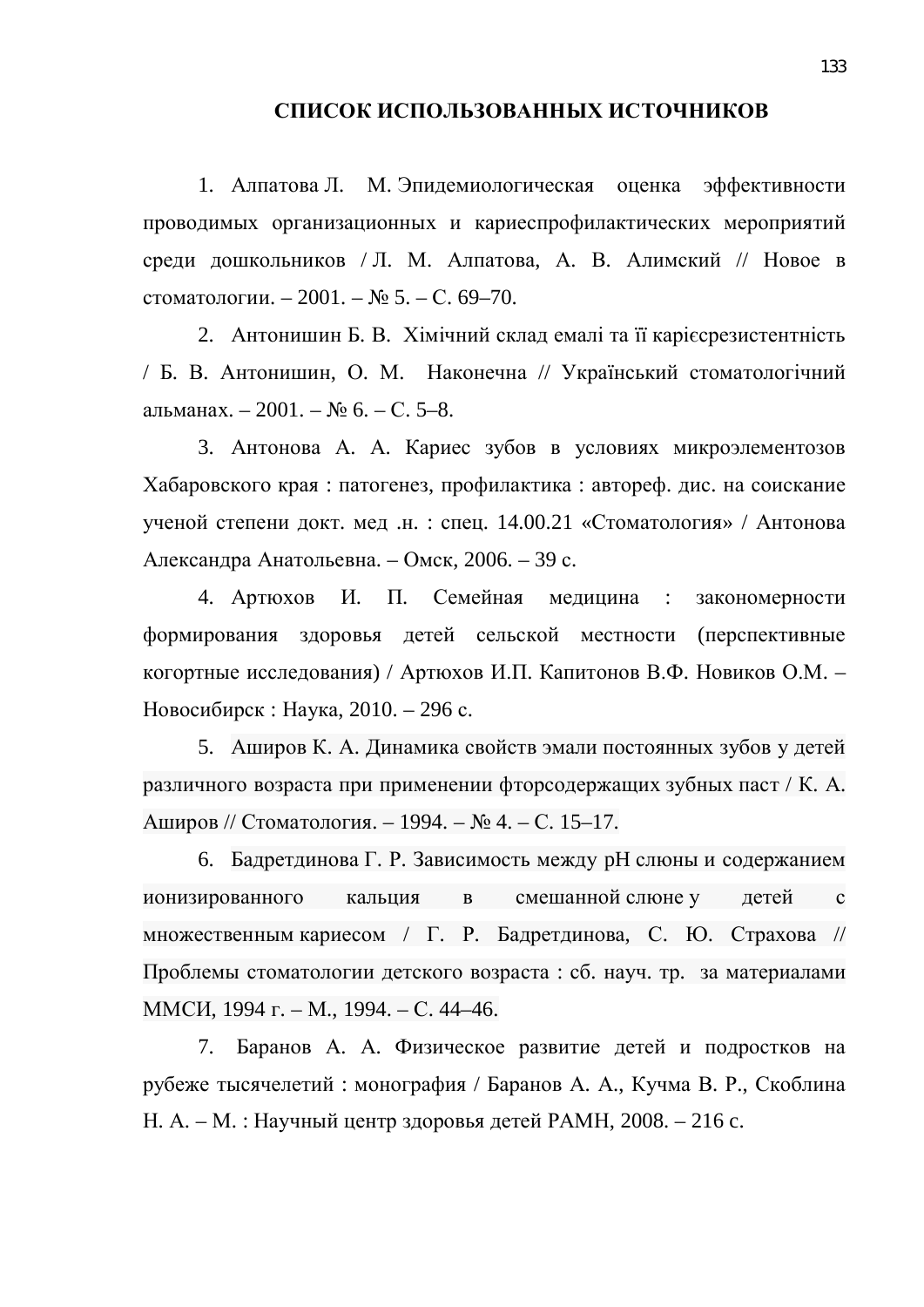8. Биденко Н. В. Профилактика кариеса зубов у детей преддошкольного возраста. Обзор / Н. В. Биденко // Современная стоматология. – 2005. – №2. – С. 93–98.

9. Биологические и социальные факторы риска возникновения раннего детского кариеса / С. Кнайст, Е. Маслак, Р. Царе [и др.] // Современная стоматология. – 2011. – № 1. – С. 62–65.

10. Біденко Н. В. Ранній дитячий карієс: стан проблеми в Україні та у світі / Н. В. Біденко // Современная стоматология. – 2007. – № 1. – С. 66– 71.

11. Біденко Н. В. Спосіб визначення рівня інтенсивності карієсу в дітей віком до трьох років / Н. В. Біденко // Современная стоматология. –  $2006. - N_2$  4. – C. 93.

12. Большаков А. М. Оценка и управление рисками влияния окружающей среды на здоровье населения / Большаков А. М., Крутько В. Н., Пуцилло Е. В. – М. : Эдиториал УРСС, 1999. – 256 с.

13. Боровский Е. В. Биология полости рта / Е. В. Боровский, В.К. Леонтьев. – Москва, 1991. – 301 с.

14. Боровский Е. В. Стоматологический уровень здоровья в наших руках / Е. В. Боровский, Л. М. Лукиных // Маэстро стоматологии. – 2004. –  $N<sub>2</sub>$  3. – C. 17–19.

15. Булгаков С. Витамин Е высокоэффективный антиоксидант / С. Булгаков // Врач. – 2007. – № 8. – С. 44–47.

16. Вандер А. Физиология почек: пер. с англ. / А. Вандер. – СПб: Питер, 2000. – С. 214–224.

17. Вершинина О. И. Исследование кинетики и механизма растворения механизма эмали зубов под действием деминерализующих агентов : автореф. дис. на соискание ученой степени канд. биол. наук / Вершинина О. И. – М., 1983. – С. 9, 10, 16.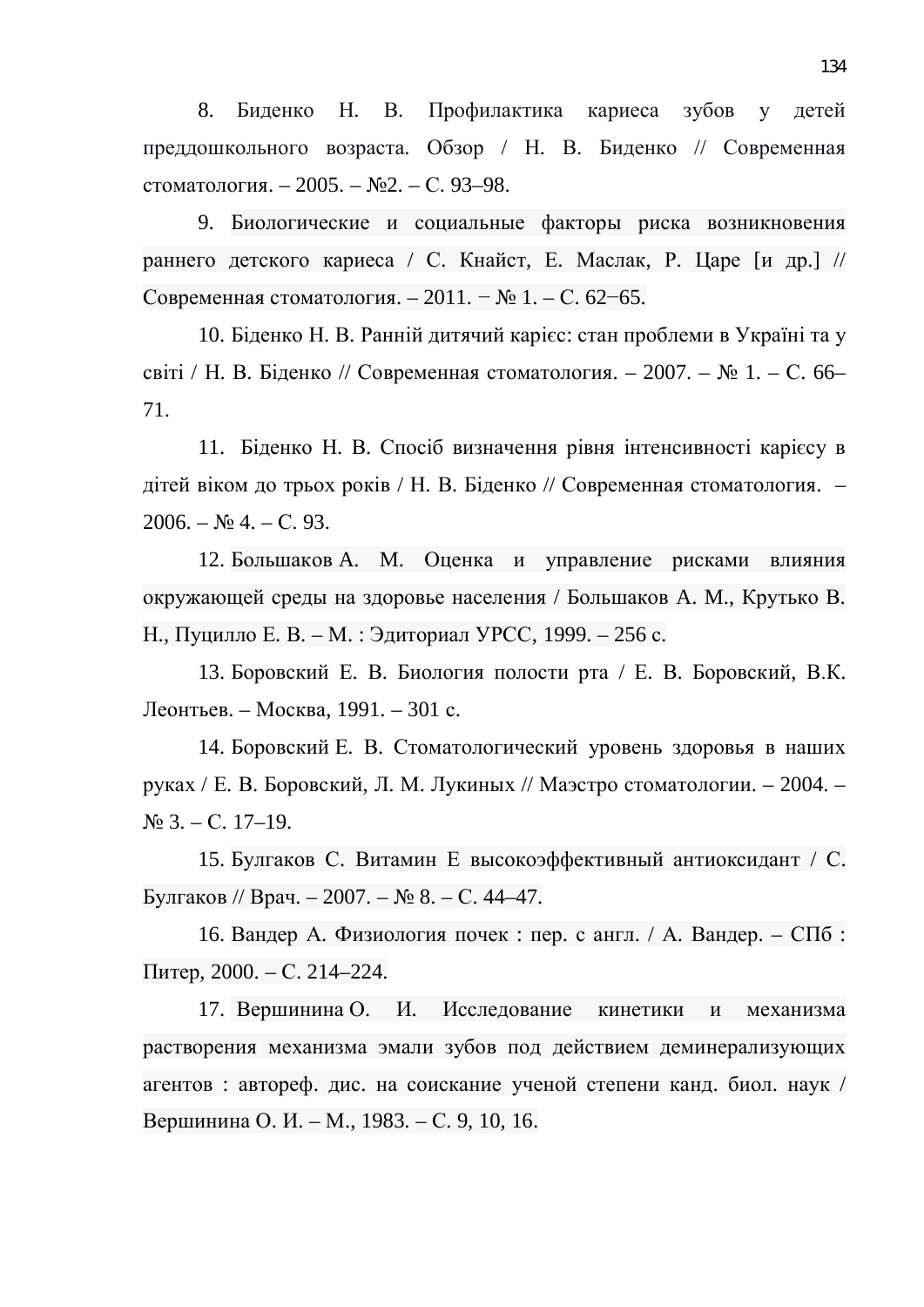18. Витамины и минералы в современной клинической медицине. Возможности лечебных и профилактических технологий: учебное пособие [под ред. О. А. Громовой, Л. С. Намазовой]. – М., 2003. – 56 с.

19. Витамины и минералы для здоровья детей : учебное пособие / [А. А. Баранов, Л. А. Щеплягина, О. И. Маслова и др.]. – М. : НЦЗД РАМН,  $2003. - 28$  c.

20. Вишняк Г. Н. Использование феномена кристаллизации слюны для ранней диагностики заболеваний пародонта и контроля за эффективностью лечения / Г. Н. Вишняк, Н. А. Бакшутова // Вісник стоматології.  $-1997. -$  № 4.  $-$  С. 539-540.

21. Влияние интенсивности поражения зубов кариесом и гигиенического состояния полости рта на качество жизни детей 3-6детнего возраста / Л. П. Кисельникова, К. Г. Гуревич, М. М. Нагоева, Т. Е. Зуева / Институт стоматологии. – 2012. – № 1. – С. 28–30.

22. Воєвода О. О. Особливості мінерального обміну у дітей в періоди активного росту / О. О. Воєвода // Науковий Вісник Національного медичного університету ім. О.О.Богомольця «Стоматологічне здоров'я дітям України». – 2007. – 28–29 вересня. – С. 51–52.

23. ВОЗ. Фториды и здоровье полости рта // Стоматология. – 1995. –  $N_2$  5. – C. 30–55.

24. Гаврикова Л. М. Уреазная активность ротовой жидкости у больных с острой и одонтогенной инфекцией челюстно-лицевой области / Л. М. Гаврикова, И. Т. Сегень // Стоматология. – 1996. – Спец. выпуск. – С. 49–50.

25. Гавриленко М. А. Применение симбиотиков в комплексе профилактических средств у дошкольников с кариесом зубов: автореф. дис. на соискание ученой степени канд. мед. наук : спец. 14.01.22 «Стоматология» / Гавриленко Мария Аркадьевна. – Одесса, 2008. – 19 с.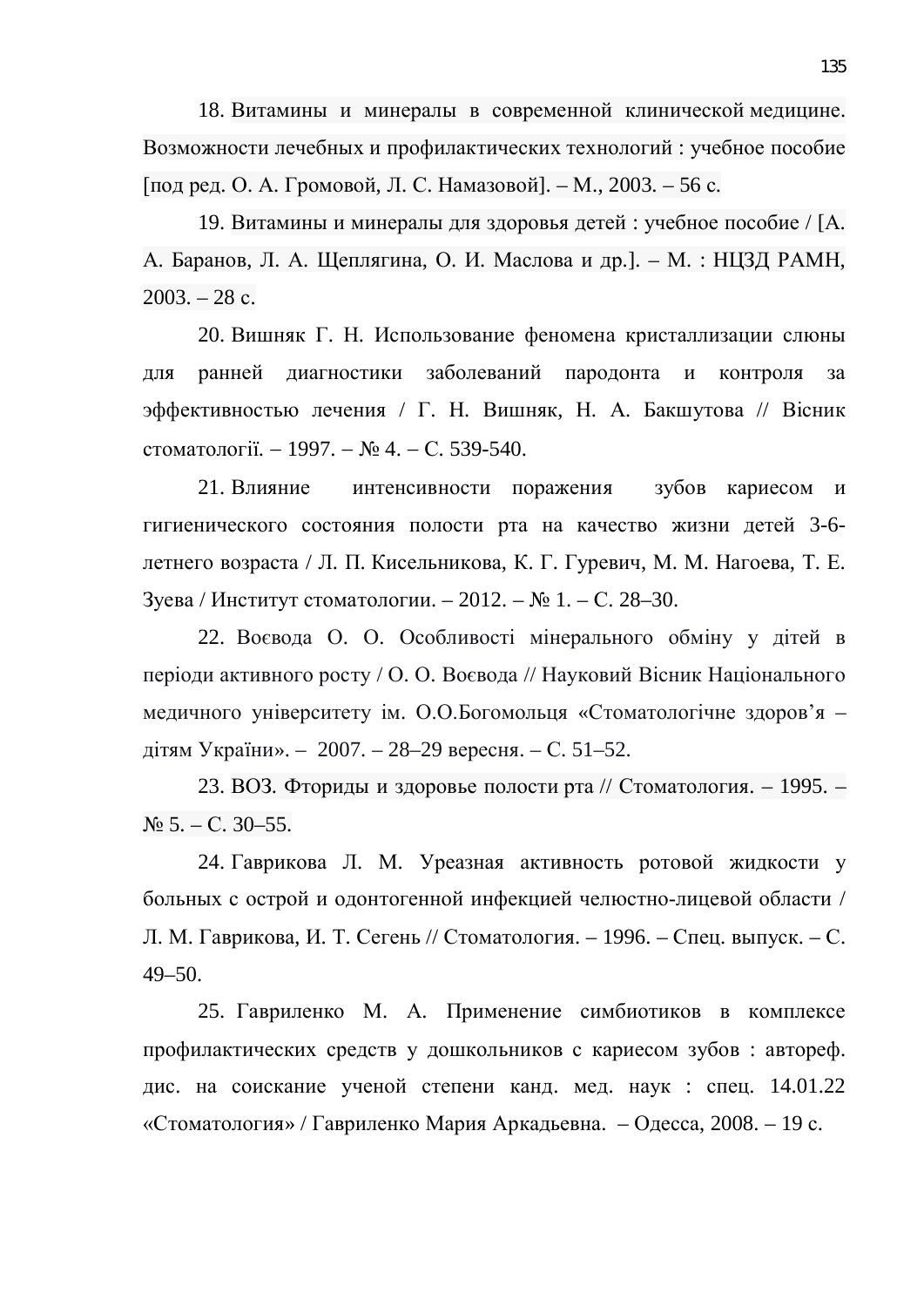26. Гарькавец С. А. Факторы риска, гомеостаз, распространенность и интенсивность кариеса зубов у детей раннего и дошкольного возраста: автореф. дис. на соискание ученой степени канд. мед. н. : спец. 14.01.22 «Стоматология» / Гарькавец Светлана Анатольевна. – Воронеж, 2008. – 24 ɫ.

27. Георгиева О. В. Фруктовые и плодоовощные соки в питании детей раннего возраста / О. В. Георгиева, И. Я. Конь //Вопросы детской диетологии. – 2003. – № 3. – С. 79–83.

28. Горбачев В. В. Витамины, микро- и макроэлементы : справочник / В. В. Горбачев, В. Н. Горбачева. – Минск. : Интерпрессервис, 2002. – 544 c.

29. Горбунова И. Л. Обоснование особенностей проведения кариеспрофилактических мероприятий у лиц с различным уровнем резистентности к кариесу : дис. на соискание ученой степени канд. мед. наук. : спец. 14.01.21 «Травматология и ортопедия» / Горбунова Ирина Леонидовна. – Омск, 2000. – 165 с.

30. Горзов І. П. Екологічні аспекти карієсу зубів та хвороб пародонту / І. П. Горзов, А. М. Потапчук. – ВАТ «Патент» : Ужгород, 1998. – 225 с.

31. Горячковский А. М. Клиническая биохимия в лабораторной диагностике : [справочное пособие] / А. М. Горячковский. – изд. 3-е исп. и доп. – Одеса : Екологія, 2005. – 616 с.

32. Григорьев И. В. Некоторые особенности белкового спектра смешанной слюны у пациентов / И. В. Григорьев, Е. А. Уланова, Б. Б. Ладик // Клиническая лабораторная диагностика. – 2002. – № 1. – С. 15–18.

33. Громова О. А. «Умные» микронутриенты. Микронутриенты и нервно-психическое развитие ребенка : монография / Громова О. А., Торшин И. Ю., Егорова Е. Ю. – М. : Миклош. – 2012. – 168 с.

34. Давыдов Б. Н. Особенности обмена фторидов у детей при профилактике / Б. Н. Давыдов, Ю. Н. Боринский, О. А. Базанова // Стоматология. – 2002. – № 1. – С. 63–66.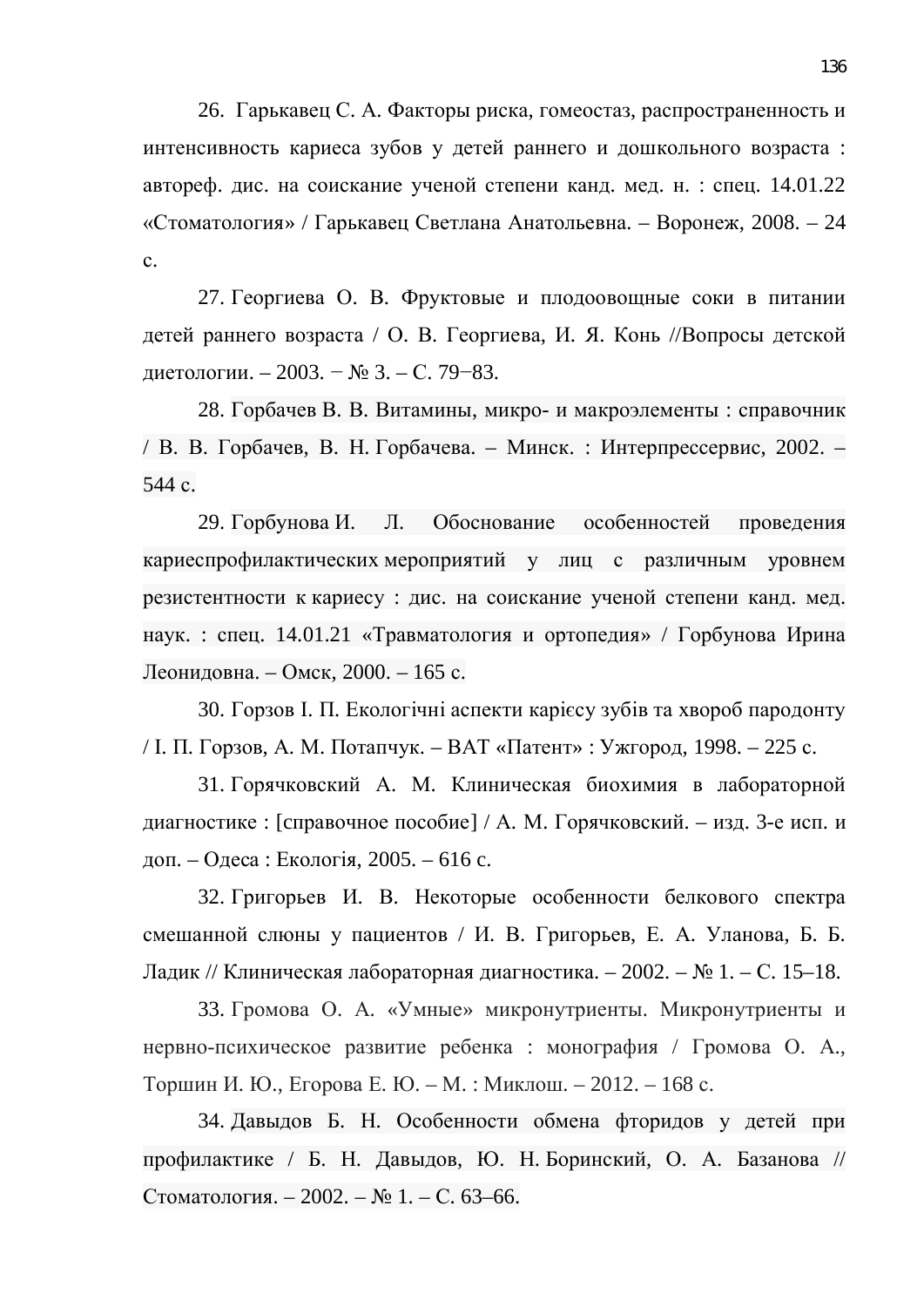35. Данилова М. А. Факторы риска развития раннего детского кариеса / М. А. Данилова, Ю. В. Шевцова / Современные проблемы науки и образования. – 2014. –  $\mathbb{N}^{\circ}$ 4.

36. Даутов Ф. Ф. Факторы риска и стоматологическая заболеваемость детей в крупном промышленном городе / Ф. Ф. Даутов, Г. Н. Лысенко, А. И. Лысенко // Гигиена и санитария. – 2005. – № 5. – С. 16– 17.

37. Делягин В. М. Дефицит витаминов и минералов у детей / В. М. Делягин // Российский педиатрический журнал. – 2006. – №1. – С. 48–52.

38. Деньга О. В. Адаптогенные профилактика и лечение основных стоматологических заболеваний у детей : дис. ... доктора мед. наук : 14.01.22 / Деньга Оксана Васильевна; Одесский НИИ стоматологии. – О., 2000. – 434 c.

39. Деньга О. В. Многофазовая профилактика кариеса зубов у детей / О. В. Деньга, В. С. Иванов // Вісник стоматології. – 2003. – № 1. – С. 63–67.

40. Деньга О. В. Оценка кариес-протекторной активности пульпы при кислотном воздействии на эмаль зуба / О. В. Деньга, Э. М. Деньга, А. П. Левицкий // Вісник стоматології.– 1995.– № 3.– С. 164-169.

41. Деньга О. В. Сравнительный анализ стоматологической заболеваемости детей г. Киева / О. В. Деньга, Л. А. Хоменко, Л. В. Анисимова // Вісник стоматології. – 2005. – № 2. – С. 85–87.

42. Деньга О. В. Частотная зависимость электрического импеданса ротовой жидкости - как показатель ее минерализующей функции у детей / О. В. Деньга // Вісник стоматології. − 1997. – № 4. – С. 507–509.

43. Деньга О.В. Интегральная экспресс-оценка уровня функциональных реакций в полости рта у детей / О. В. Деньга, Э. М. Деньга // Вісник стоматології. – 2003.– № 5 (Спец. вип).– С. 130–148.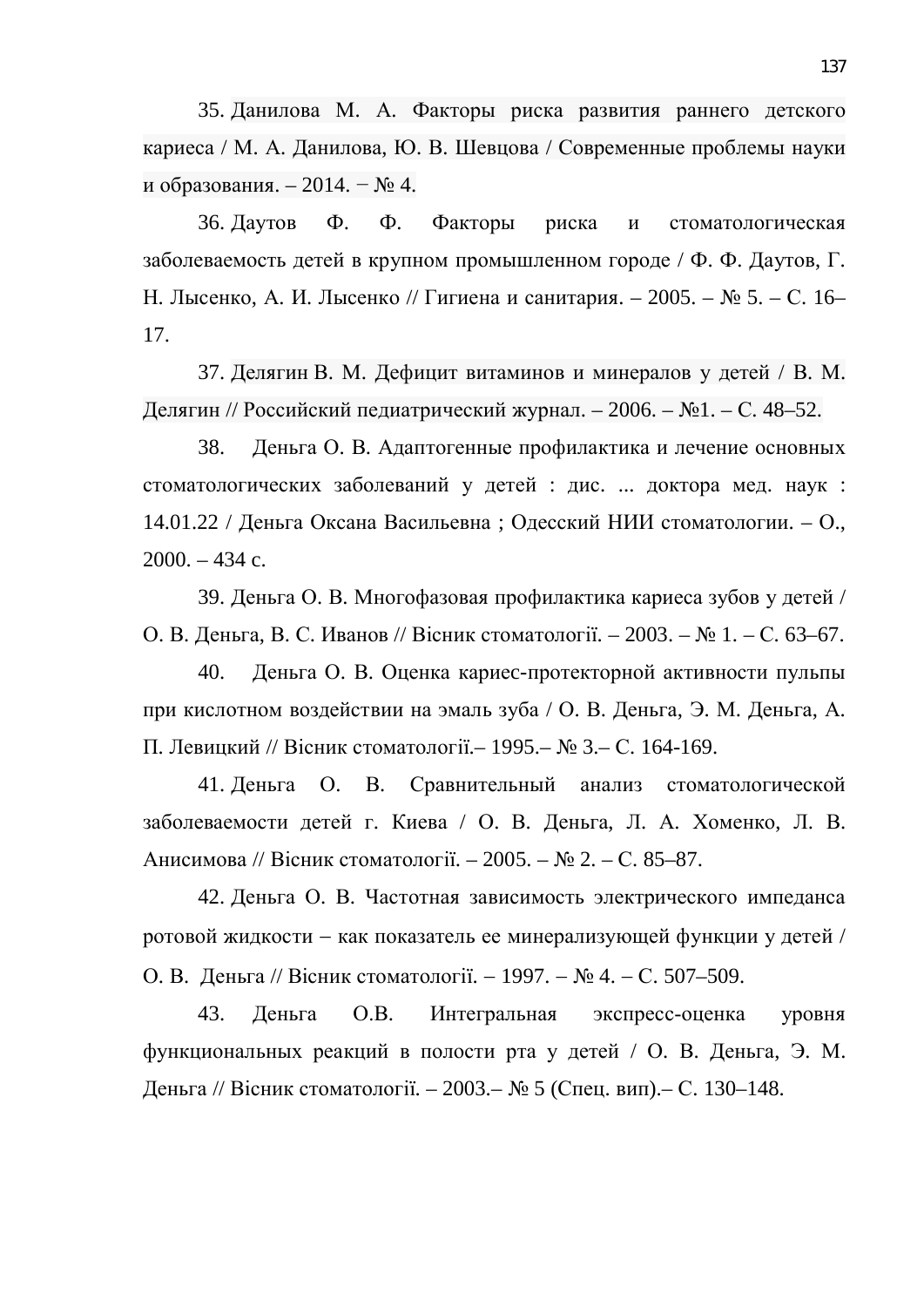44. Дефицит витаминов и микроэлементов у детей: современные подходы к коррекции : [руководство для врача-педиатра] / Н. А. Коровина, И. Н. Захарова, А. Л. Заплатников, Е. Г. Обыночная. – М. : Медпрактика,  $2004. - 100$  c.

45. Дефицит микронутриентов у детей грудного и раннего возраста: материалы 4-ого междунар. симпозиума, (Москва, сентябрь 1995 г.) / Институт питания Heinz. – М., 1995. – С. 86–92.

46. Диагностика риска возникновения кариеса у детей с помощью набора Saliva-Check Mutans / Е. О. Алешина, Е. А. Алферова, Д. А. Байсангурова [и др.]. – Прикладные информационные аспекты медицины.  $-2011$ . – T. 14. – C. 61–65.

47. Димитриев Д. А. Современные проблемы изучения физиологии развития организма / Д. А. Димитриев, Ю. Д. Карпенко // Вестник Московского государственного областного университета. Серия: Естественные науки. – 2011. – № 2. – С. 26–31.

48. Динамика изменений биохимических показателей ротовой жидкости у детей с кариесом зубов / И. В. Ковач, Е. Н. Дычко, О. А. Макаренко, О. В. Деньга // Современная стоматология. – 2005. – № 4. – С. 68–72.

49. Евстафьева Е. В. Взаимосвязь между заболеваемостью населения и загрязнением воздуха в г. Армянске / Е. В. Евстафьева, Ю. И. Шрамко, И. В. Семенов // Таврический медико-биологический вестник. – 2001. – №  $4. - C. 39 - 42.$ 

50. Експериментальне вивчення токсичної дії та специфічної ефективності засобів для догляду за порожниною рота : [метод. рекомендації] / Т. П. Терешина, К. М. Косенко, А. П. Левицький [та ін.]. – Київ, ДФЦ МОЗ України. − 2003. – С. 22–23.

51. Елизарова В. М. Нарушение гомеостаза кальция при множественном кариесе зубов у детей / В. М. Елизарова, Ю. А. Петрович // Стоматология. – 2002. –  $\mathbb{N}$ <sup>o</sup> 1. – С. 67–71.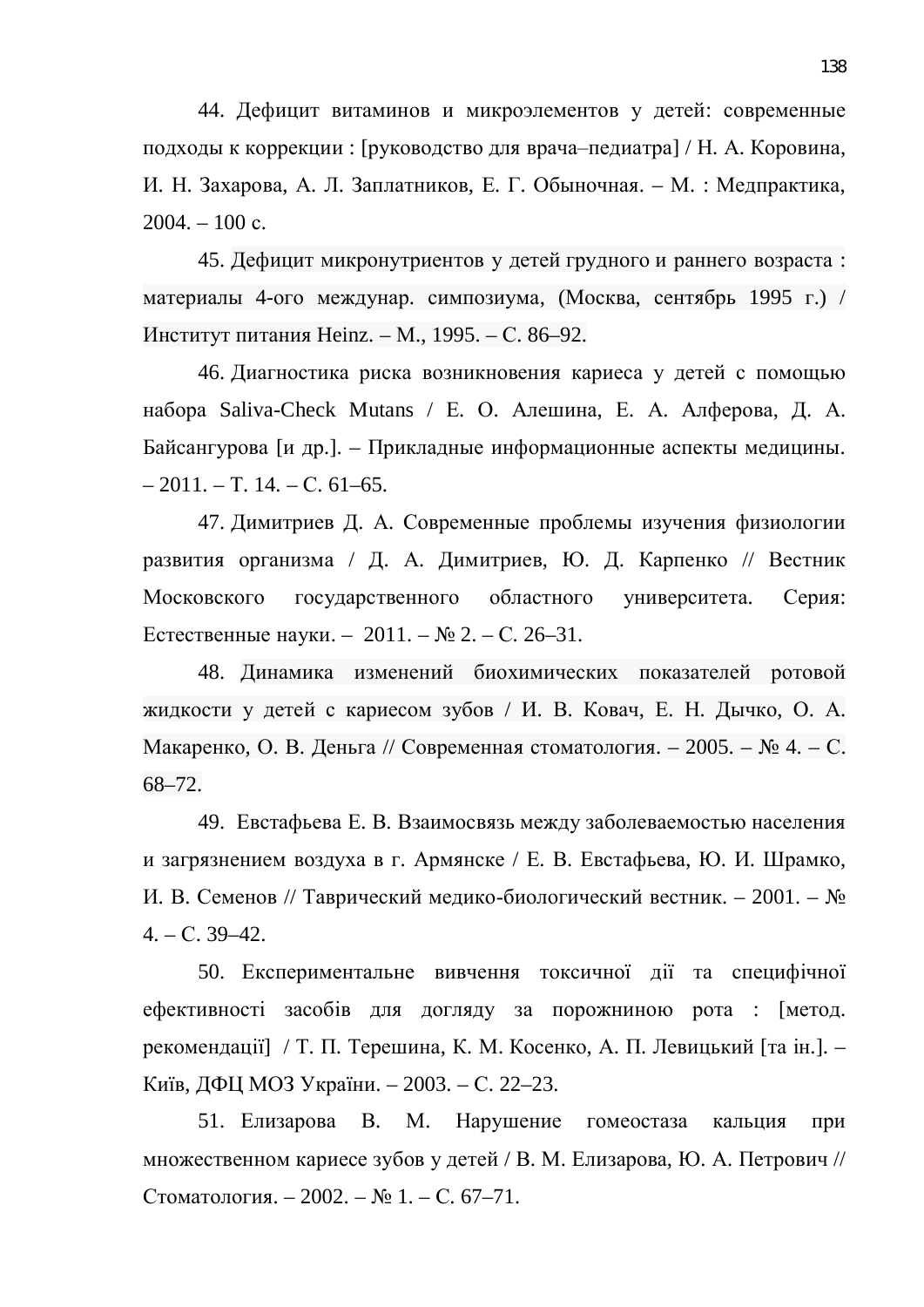52. Емельянова Т. П. Полная энциклопедия: Витамины и минеральные вещества / Т. П. Емельянова. – М., 2001. – 368 с.

53. Єрьоміна О. Л. Порівняльний аналіз стану гігієни порожнини рота та резистентності емалі до каріозного процесу у дітей дошкільного віку / О. Л. Єрьоміна // Современная стоматология и челюєтно-лицевая хирургия : сб. тез. за материалами I Респ. конф., 1998 г. – К, 1998. – С. 39.

54. Житков М. Ю. Влияние иммобилизованной щелочной фосфатазы слюны на процессы реминерализации / М. Ю. Житков // Стоматология. – 1999. – № 5. – С. 12–15.

55. Зарытовская Н. В. Особенности роста детей и подростков г. Севастополя в возрасте от 0 до 17 лет / Н. В. Зарытовская, А. С. Калмыкова, М. А. Попова // Медицинский вестник Северного Кавказа. –  $2013. - N_2 1. - C. 92 - 93.$ 

56. Иванов В. С. Стоматологическая заболеваемость у детей дошкольного и младшего школьного возраста г. Одессы (часть 1) / В. С. Иванов // Вестник стоматологии. – 2013. – № 1. – С. 120–124.

57. Иммунный статус и интенсивность кариеса у часто и длительно болеющих детей / К. Н. Косенко, С. В. Скульская, О. В. Мороз // Вісник стоматології. – 2001. – № 1. – С. 45–47. – Библиогр. : 47 с.

58. Индексная оценка стоматологического статуса : методические указания / [Смоляр Н. И., Стадник У. О., Крупник Н. М. и др.]. – Львов,  $2007. - C. 7 - 46.$ 

59. Информативность рН-теста слюны при проведении санационнопрофилактических мероприятий у детей / О. В. Деньга, Э. М. Деньга, А. П. Левицкий, Е. В. Скоркина // Вісник стоматології. – 1995. – № 1 (2). – С. 42– 45.

60. Казакова Р. В. Особенности микрокристализации смешанной слюны у детей Ивано-Франковской области / Р. В. Казакова // Сучасні проблеми стоматології: матер. доп. міжнародної наук. конф. – Львів, 1996.  $- C. 45-46.$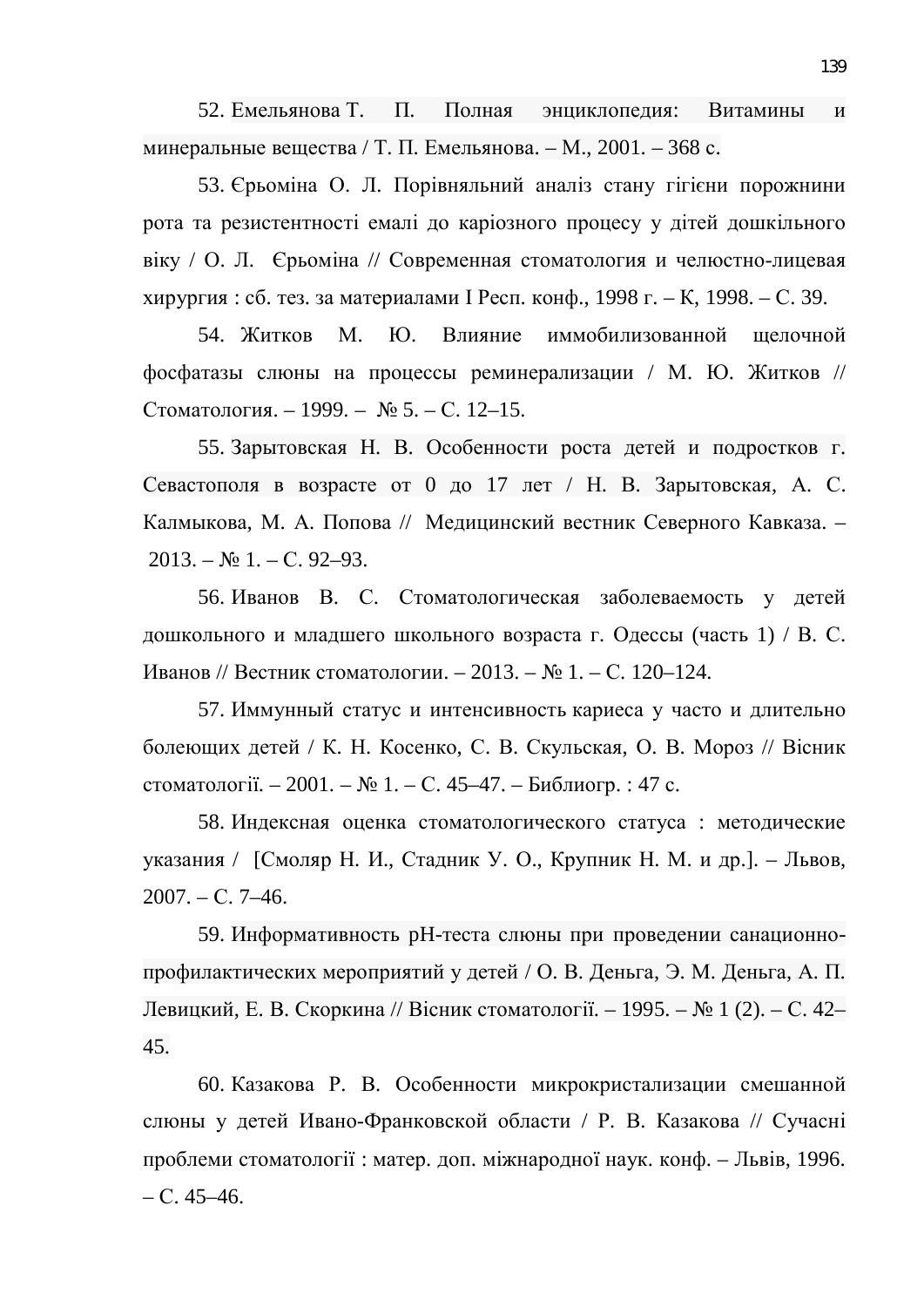61. Каменнова Т. Н. Обоснование профилактики заболеваний твердых тканей зубов у детей с учетом индивидуальной восприимчивости к фторидам : автореф. дис. на соискание ученой степени канд. мед. наук : спец. 14.00.21 «Стоматология» / Каменнова Татьяна Николаевна. – Волгоград, 2003. – 22 с.

62. Камилова Р. Т. Половое развитие девочек, проживающих в условиях Узбекистана / Р. Т. Камилова // Педиатрия. – 2001. – № 6. – С. 71–74.

63. Кариес зубов у детей дошкольного возраста, проживающих в сельской местности / Н. М. Смоляр, И. Н. Кецман, И. В. Колесниченко, Г. М. Солонько // Стоматология. – 1990. – № 2 – С. 58–59.

64. Кариес и фтор : роль водного фактора, проблемы и решения / Ю. А. Рахманин, Л. Ф. Кирьянова, Р. И. Михайлова, Е. М. Севастьянова // Вестник Российской Академии медицинских наук. – 2001. – № 6. – С. 34– 39. – Библиогр.: С. 39. – Рез. англ. – ISSN 0869-6047.

65. Каськова Л. Ф. Профілактика стоматологічних захворювань / Л. Ф. Каськова, Л. І. Амосова, О. О. Карпенко. – Х.: Факт, 2011. – 392 с.

66. Квашнина Л. В. Кальций и его значение для растущего организма / Л. В. Квашнина // Doctor. – 2003. – № 2. – С. 68–70.

67. Кисельникова Л. П. Детская терапевтическая стоматология. Национальное руководство / под ред. В. К. Леонтьева, Л. П. Кисельниковой. – МИ.: ГЭОТАР-Медиа, 2010. – 896 с.

68. Кисельникова Л.П. Кариес раннего детского возраста и его осложнения / Л. П. Кисельникова, А. А. Токарева // 9-th Congress of the EAPD, Croatia, may 29, 2008. – Croatia, 2008. – P. 107.

69. Клиническая диетология детского возраста : [руководство для врачей / под ред. Боровик Т. Э., Ладодо К. С. ]. – М. : ООО «МИА», 2008. – C. 443–471.

70. Клиническая патофизиология для стоматологов / под ред. проф. Петрищева Н. Н., проф. Ореховой Л. Ю. – М., 2002. – 95 с.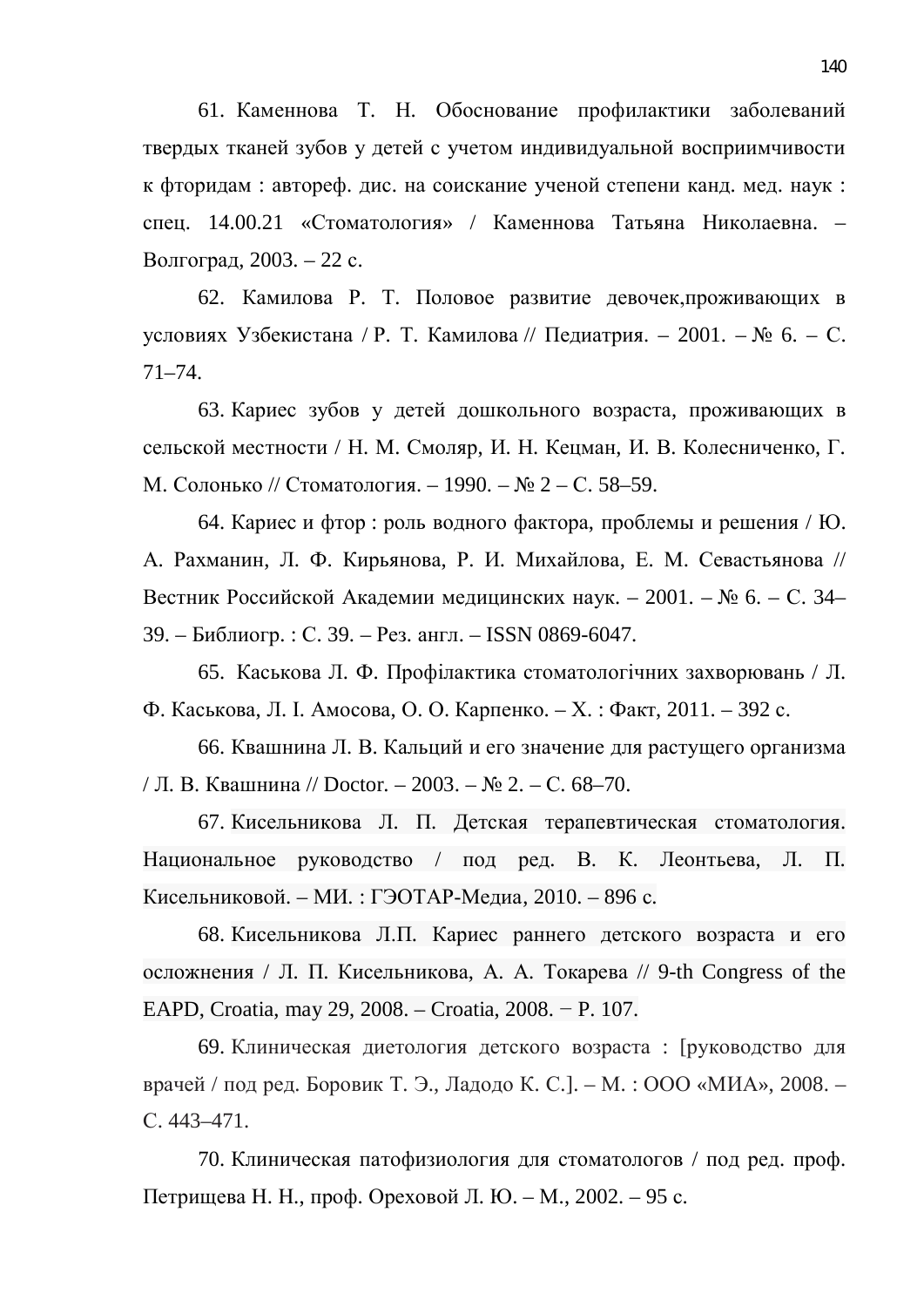71. Ключников С. О. Витаминно-минеральные комплексы для детей: теория и практика / С. О. Ключников // Педиатрия. – 2008. – Т. 87,  $N<sub>2</sub>$  4. – C. 103–111.

72. Ключников С. О. Иммунотропная лекарственная нагрузка у детей-дошкольников / С. О. Ключников, А. П. Продеус, И. А. Снимщикова / Практика педиатра. – 2009. – Сент. – С. 14–18.

73. Кнаппвост А. О роли системного и локального фторирования в профилактике кариеса. Метод глубокого фторирования / А. Кнаппвост // Новое в стоматологии. – 2004. – № 1. – С. 39–42.

74. Кобзарь А. И. Прикладная математическая статистика / А. И. Кобзарь. – М: Физматлит, 2006. – 238 с.

75. Ковач И. В. Структурно-функциональное состояние костной ткани и его изменение после применения лечебно-профилактического комплекса у детей дошкольного возраста г. Днепропетровска / И. В. Ковач, А. В. Штомпель // Современная стоматология. – 2010. – № 2. – С. 64–68.

76. Кодола Н. А. Микроэлементы в профилактике кариеса зубов / Кодола Н. А. – К.: Здоровя. – 1979. – 160 с.

77. Козловская Л. В. Динамика показателей стоматологического статуса у дошкольников – участников программы профилактики кариеса зубов и болезней периодонта / Л. В. Козловская, А. И. Яцук // Мониторинг качества педагогического образования: теоретико-методологические основы и пути решения: научно-практическая конф., 21-22 марта 2007 г.: тезисы доклада. – Барановичи; Респ. Бел., 2007. – С. 276.

78. Козловская Л. В. Состояние стоматологического здоровья у дошкольников, участников профилактической программы / Козловская Л. В., Яцук А. И. // Стоматология детского возраста и профилактика стоматологических заболеваний: М-лы V научно-практич. конф. с междунар. участием; 13 мая 2009 г. / Под ред. доц. Л.Н. Дроботько. – М. – CII<sub>6</sub>, 2009. – C. 80–81.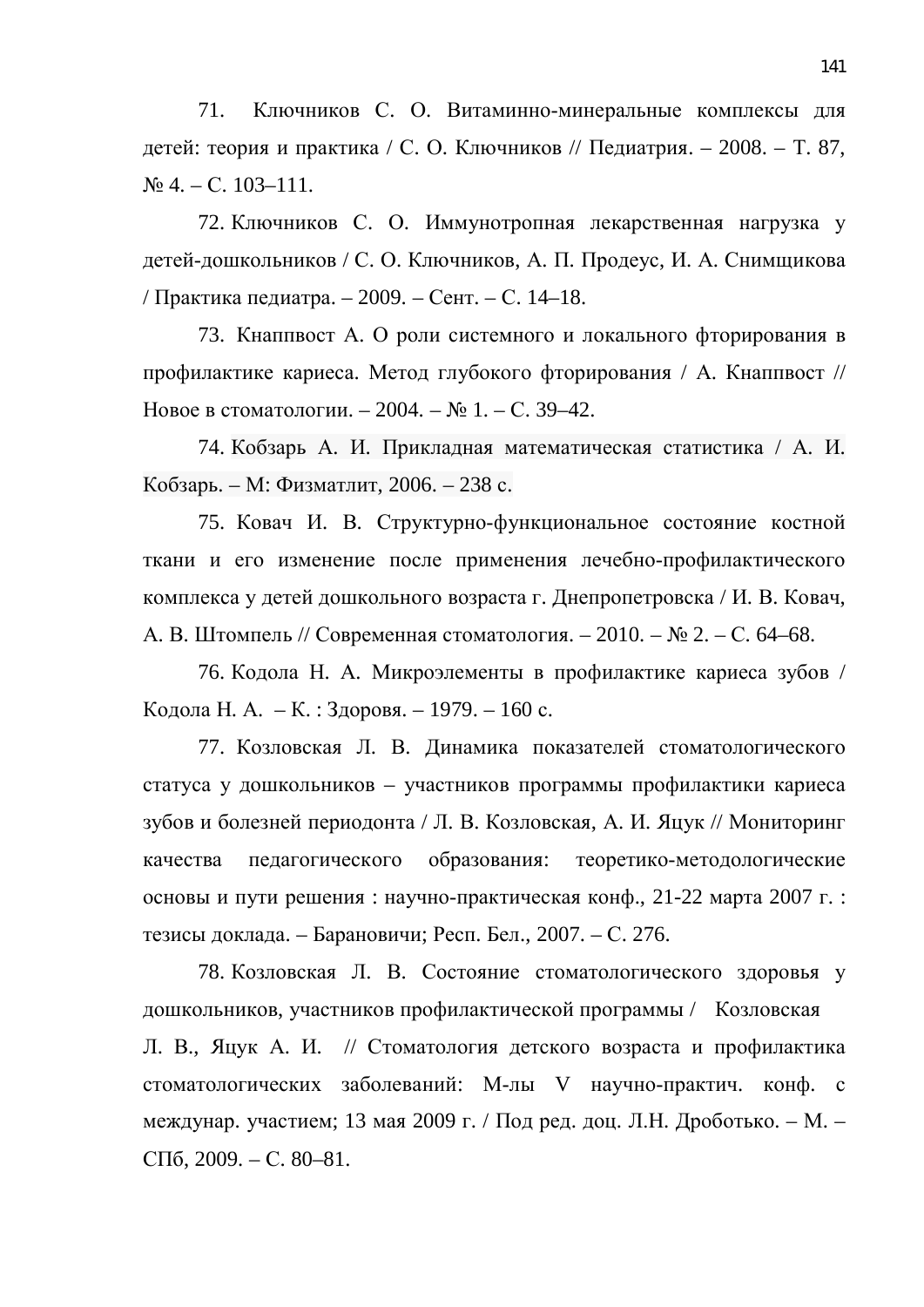79. Колесник А. Г. Системные методы профилактики кариеса зубов фторидами и безопасные границы их суточного поступления / А. Г. Колесник // Новое в стоматологии. – 1994. – № 2. – С. 18–22.

80. Коротич Н. Н. Обоснование необходимости эндогенного назначения препаратов кальция для профилактики кариеса зубов у детей / Н. Н. Коротич, Н. М. Лохматова, И. Ю. Ващенко // Світ медицини та біології. – 2014. – № 1 (43). – С. 176–180.

81. Корчагина В. В. Достижение максимального стоматологического здоровья детей раннего возраста внедрением современных технологий: автореф. дисс. на соискание ученой степени докт. мед. н. : спец. 14.00.21 «Стоматология» / Корчагина Виктория Васильевна. – Москва, 2008. – 35 с.

82. Косенко К. М. Епідеміологія основних стоматологічних захворювань у населення України шляхи їх профілактики: автореф. дис. дра мед. наук : спец. 14. 00. 21 «Стоматологія» / Косенко Костянтин Миколайович; Нац. мед. ун-т. ім. О. О. Богомольця. – К., 1994. – 45 с.

83. Косенко К. Н. Активность ферментов смешанной слюны детей при гингивите и кариесе / Косенко К. Н. Левицкий А. П. Подорожная Р. П. // Вісник стоматології. – 2000. – № 1. – С. 45–46.

84. Косенко К. Н. Стратегия профилактики основных стоматологических заболеваний с учетом эпилемиологии и биогеохимических особенностей Украины / К.Н. Косенко, О.В. Деньга // Вісник стоматології. – 2009. – № 4. – С. 24–26.

85. Косоверов Ю. Е. Уровень стоматологической заболеваемости пародонта у лиц молодого возраста / Ю. Е. Косоверов, Н. Н. Запорожець // Вісник стоматології. – 2002. – № 3. – С. 4–5.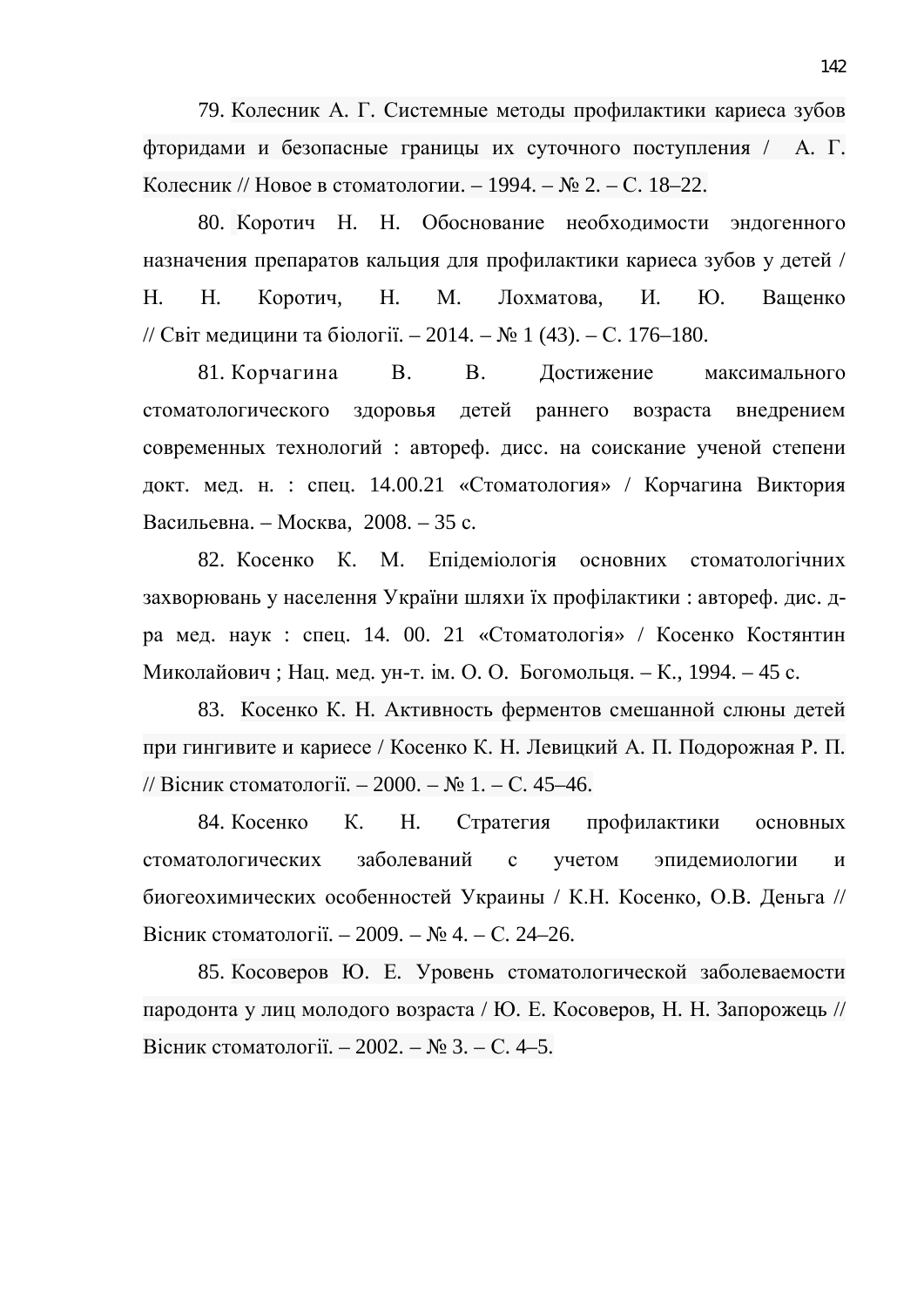86. Косюга С. Ю. Особенности профилактики стоматологических заболеваний у детей в зависимости от эколого-гигиенической ситуации крупного промышленного города : автореферат дис. на соискание ученой степени доктора медицинских наук : спец. 14.00.21 «Стоматология» / Косюга Светлана Юрьевна; Нижегор. гос. мед. акад. – Нижний Новгород, 2009. – 38 с. : ил. РГБ ОД, 9 10-1/2459.

87. Косюга С. Ю. Эффективность программ профилактики основных стоматологических заболеваний у детей организованных коллективов Нижегородской области: автореферат дис. на соискание ученой степени канд. мед. наук: спец. 14.00.21 «Стоматология» / С. Ю. Косюга. – М.:  $MTMCY, 2001. - 22$  c.

88. Кошовская В. А. Динамика кариеса зубов у дошкольников / В. А. Кошовская // Стоматология: Респ. меж.вед. б. – Киев: Здоров'я, 1990. – С. 13–17.

89. Крупник Н. М. Особливості мікрокристалізації змішаної слини у дітей регіону сірчаного виробництва / Н. М. Крупник // Вісник стоматології. – 1997. – № 3. – С. 454–457.

90. Кузьминская О.Ю. Профилактика кариеса зубов и гингивита у детей с использованием фторированного молока : автореф. дис. на соискание ученой степени канд. мед. наук : спец. 14.00.21 «Стоматология» / Кузьминская О.Ю.; Смолен. гос. мед. акад. – Смоленск, 2000. – 18 с.

91. Курякина Н. В. Терапевтическая стоматология детского возраста : учебное пособие / Курякина Н.В. – М. : Медицинская книга, Н. Новгород : Издательство НГМА, 2001. – 744 с.

92. Кучма В. Р. Оценка риска влияния факторов окружающей среды на здоровье детей и подростков / В. Р. Кучма // Гигиена и санитария. –  $2002. - N<sub>2</sub> 4. - C. 51-53.$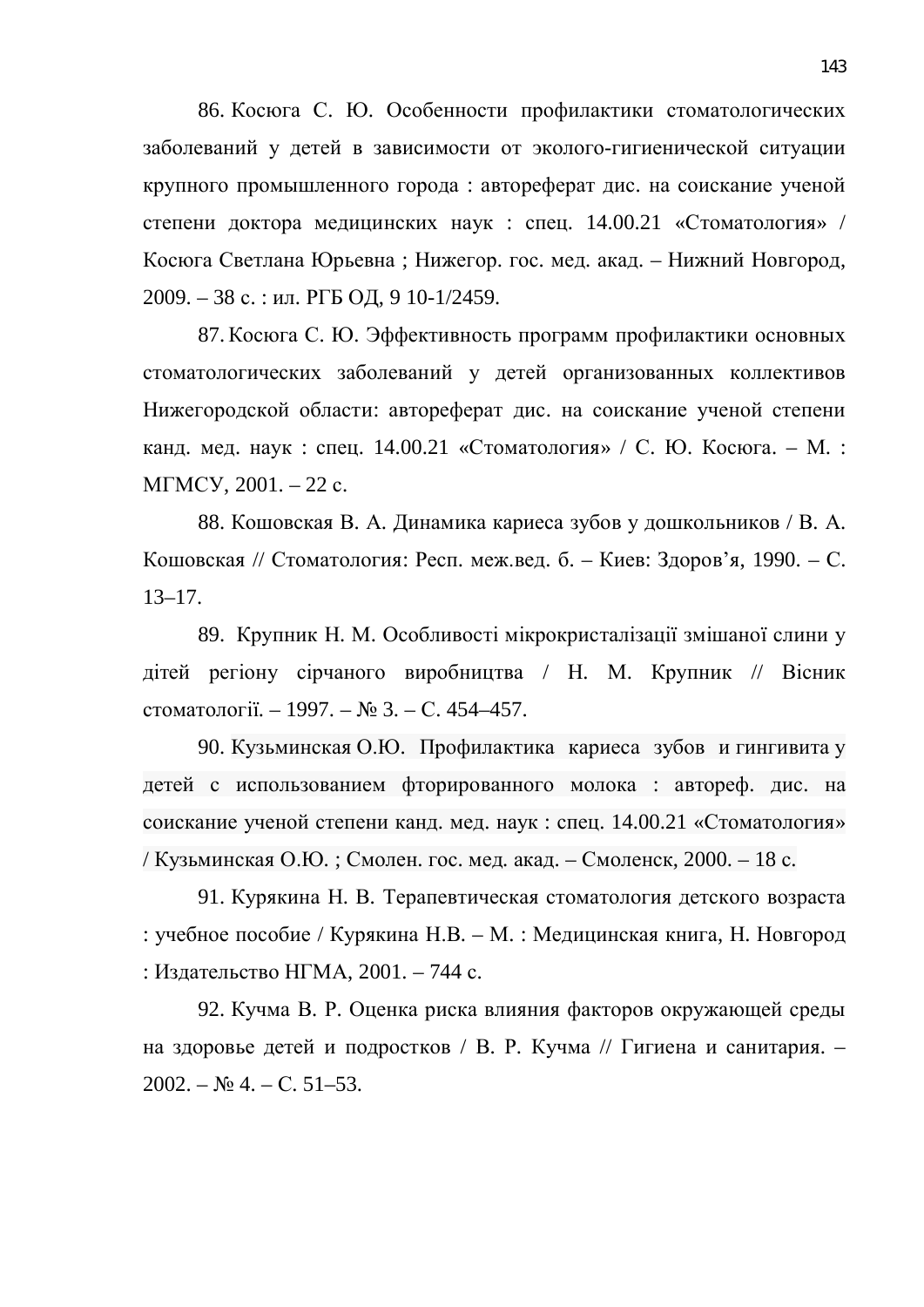93. Лаптев В. И. Исследование заболеваемости кариесом в регионе. анализ и оценка влияния фторированного питания на кариозный процесс у детей : автореф. дис. на соискание ученой степени канд. мед. наук : спец. 05.13.01 «Системный анализ управления и обработка информации» / Лаптев Виктор Иванович. – Воронеж, 2008. – 21 с.

94. Лаптева Л. И. Комплексная медико-педагогическая программа профилактики основных стоматологических заболеваний с учетом возрастных психифизиологических особенностей детей и подростков: автореф. дис. на соискание ученой степени канд. мед. наук. : спец. 14.00.21 «Стоматология» / Л.И. Лаптева. – М.: МГМСУ, 2001. – 24 с.

95. Латышев О. Ю. Влияние экологии, витаминов и минералов на здоровье детей и подростков. Стоматологический статус организма как отражение состояния внутреннего здоровья (часть II) / О. Ю. Латышев // Стоматология детского возраста и профилактика. – 2005. – № 3–4. – С. 3– 10.

96. Левицкий А. П. Лизоцим вместо антибиотиоков / Левицкий А. П. – Одесса: «КП ОГТ», 2005. – С. 55–56.

97. Левицкий А. П. Сравнительная оценка трех методов определения активности фосфатаз слюны / А. П. Левицкий, А. И. Марченко, Т. Л. Рыбак // Лабор. дело. – 1973. –  $\mathcal{N}$  10. – С. 624–625.

98. Левченко Н. В. Стоматологический статус у детей г. Полтавы / Н. В. Левченко, И. Л. Маковка, Ю. И. Журавлева // Современная стоматология. – 2000. – № 4. – С. 30–31.

99. Леонтьев В. К. Электрометрическая диагностика начального, фиссурного рецидивного кариеса и других поражений твердых тканей зубов с законченной минерализацией эмали : [метод. рекомендации] / В. К. Леонтьев, Г. Г. Иванова, Т. Н. Жорова. – Омск, 1988.– 17 с.

100. Леонтьев В. К. Детская терапевтическая стоматология. Национальное руководство / Леонтьев В. К., Кисельникова Л. П. – М.,  $2010. - C. 367 - 389.$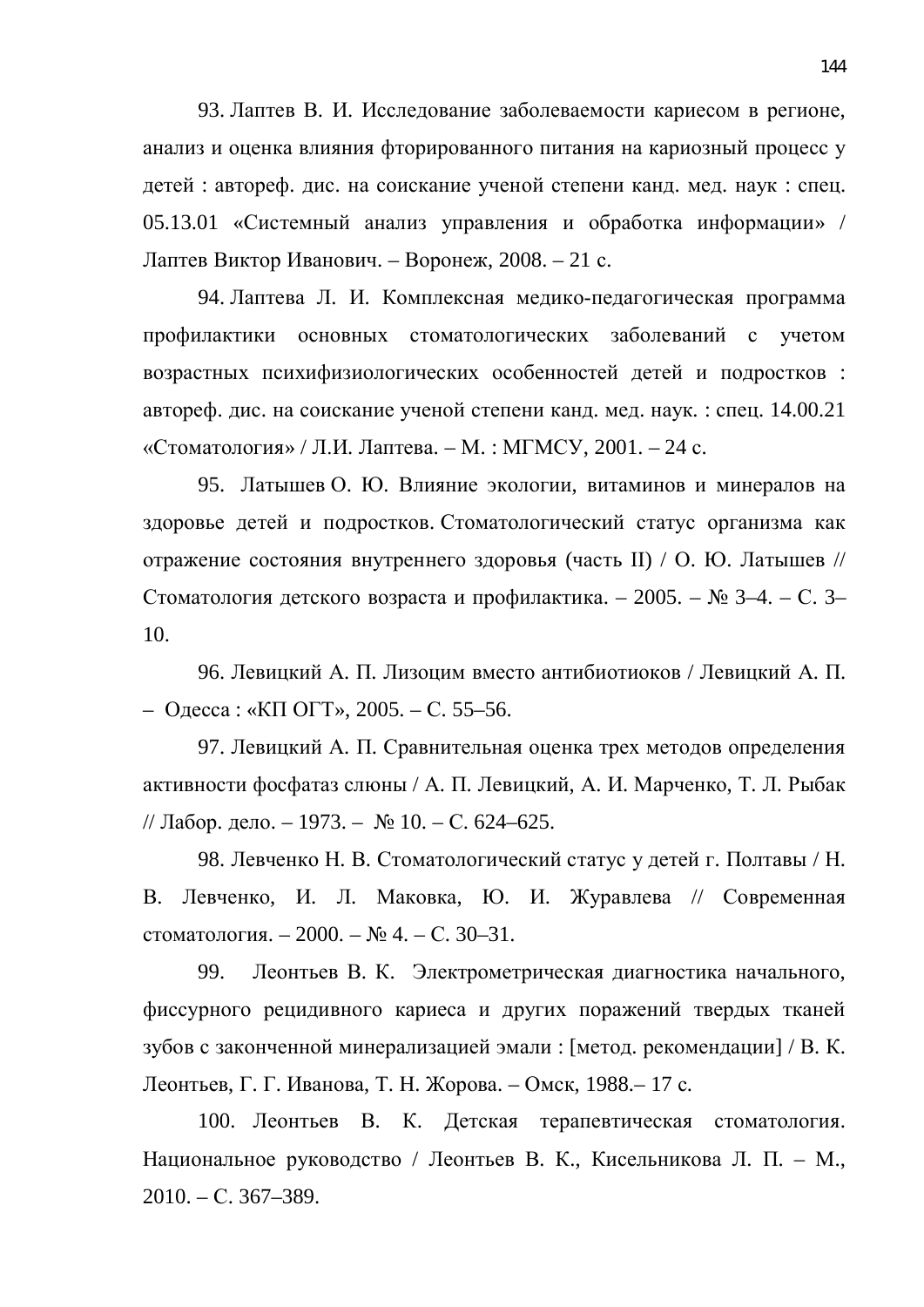101. Леонтьев В. К. О мицеллярном состоянии слюны / В. К. Леонтьев, М. В. Галиулина // Стоматология. − 1991. – № 5. – С. 17–20.

102. Леонтьев В. К. Профилактика стоматологических заболеваний / В. К. Леонтьев, Г. Н. Пахомов.  $-M., 2006. -416$  с.

103. Леус П. А. Оптимизация программ стоматологической помощи детям школьного возраста / П. А. Леус // Стоматология детского возраста и профилактика. – 2007. – № 2. – С. 59–64.

104. Маршалл В. Дж. Клиническая биохимия : пер. с англ. / Маршалл В. Дж. – М., СПб, Бином. – Невский диалект, 2002. – 348 с.

105. Мельникова Е. И. Эпидемиология стоматологических болезней среди детского населения Республики Беларусь и определение научно обоснованных нормативов по организации стоматологической помощи: автореф. дис. на соискание ученой степени канд. мед. наук. : спец. 14.00.21 «Стоматология» / Мельникова Елена Ивановна. – Минск, 2002. – 21 с.

106. Минченя О. В. Контроль поступления фторида в организм детей дошкольного возраста при сочетанной профилактике кариеса зубов / О. В. Минченя // Современная стоматология. – 2005. – № 1. – С. 56–57.

107. Мониторинг стоматологической заболеваемости у детей Украины / К. Н. Косенко, О. В. Деньга, В. С. Иванов [и др.] // Тез. докл. научн.-практ. конф. — Ивано-Франковск. — 2004.

108. Морфологические изменения зачатков временных зубов при отягощенном течении антенатального периода / Н. И. Бубнова, Т. Ф. Виноградова, Е. В. Батанова, Н. В. Морозова // Стоматология. – 1994. –  $N<sub>23</sub> - C. 60-62.$ 

109. Набатова Т. А. Роль стоматологического просвещения родителей в поддержании здоровья полости рта детей : дис. на соискание ученой степени канд. мед. наук: спец.  $14.00.21$  «Стоматология» / Т. А. Набатова. – М. : МГМСУ, 2000. – 19 с.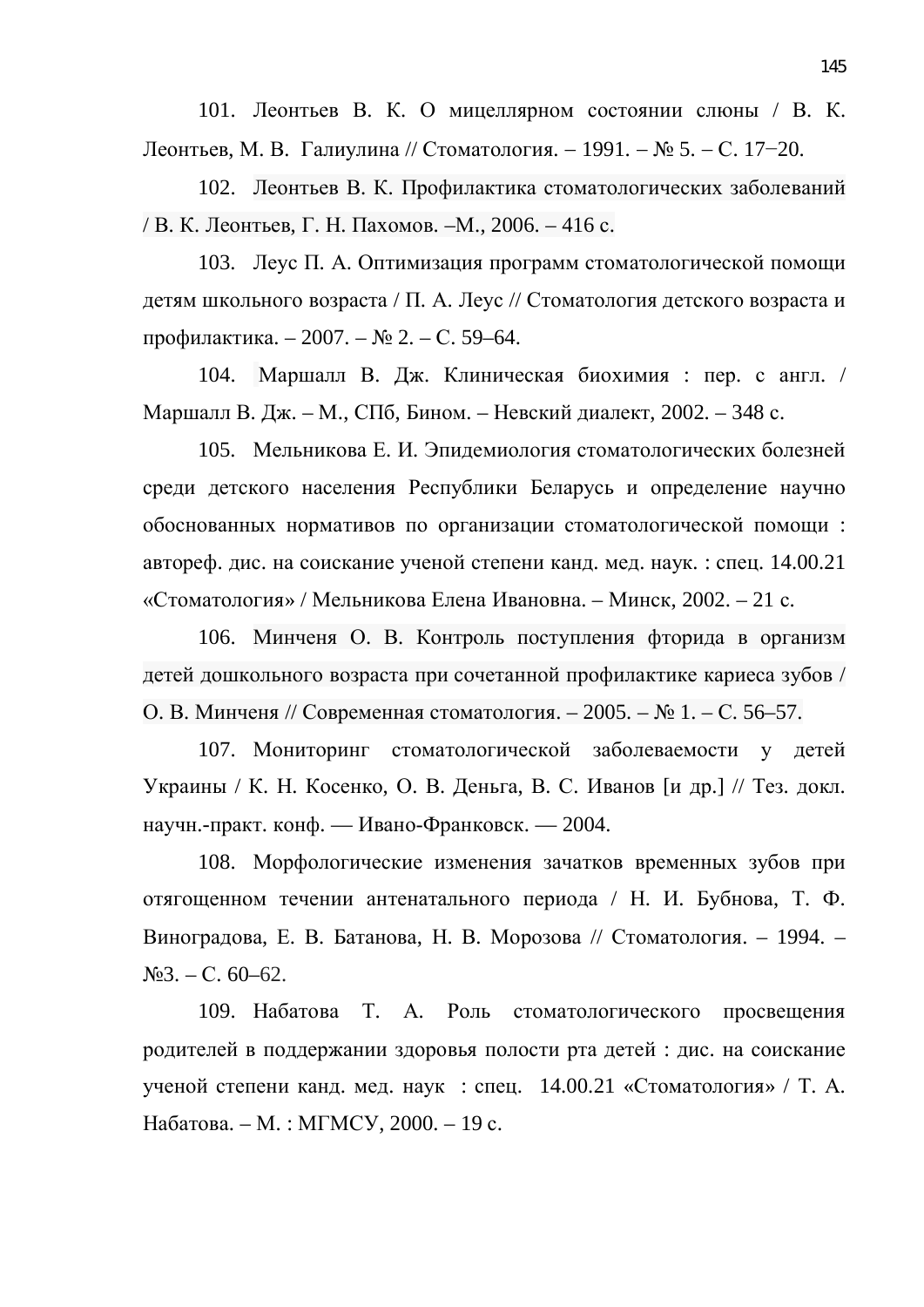110. Навколишнє середовище і стоматологічне здоров'я дітей України / Л. О. Хоменко, О. І. Остапко, Н. В. Біденко, О. О. Тимофєєва // Архів клінічної медицини. – 2004. – №1. – С. 82–85.

111. Насонов Е. Л. Дефицит кальция и витамина Д. Новые факты и гипотезы / Е. Л. Насонов // Остеопороз и остеопатии. – 1998. –  $\mathbb{N}$  3. – С. 42–45.

112. Нигамова К. И. Оценка факторов риска возникновения кариеса у детей дошкольного возраста : автореф. на соискание ученой степени канд. мед. наук : спец. 14.01.14 «Стоматология» / Нигамова Кристина Ильдусовна. – Воронеж, 2012. – 25 с.

113. Николаева А. В. Влияние некоторых нейротропных средств на состояние тканей пародонта при раздражении верхнего шейного симпатического узла: автореф. дисс. на соискание учен. степени канд. мед. наук: спец. 14.00.21 «Стоматология» / А. В. Николаева. – Харьков, 1967. – 28 c.

114. Николишин А. К. Флюороз зубов / А. К. Николишин – Полтава, 1995. – 70 с.

115. Никонов Б. И. Роль системы социально-гигиенического мониторинга в сохранении и укреплении здоровья населения (на примере Свердловской области) / Б. И. Никонов, С. В. Кузьмин, О. Л. Малых // Гигиена и санитария. – 2007. – № 3. – С. 73–76.

116. Новиков П. В. Новая (водорастворимая) форма витамина D для лечения детей с витамин D-дефицитным и наследственным Dрезистентным рахитом / П. В. Новиков, Е. А. Кази-Ахметов, А. В. Сафонов // Российский вестник перинатологии и педиатрии. – 1997. – № 6. – С. 56– 59.

117. Носова В. Ф. Особенности стоматологической помоши беременным и кормящим женщинам / В. Ф. Носова, С. А. Рабинович // Клиническая стоматология. – 2001. – № 3. – С. 46–49.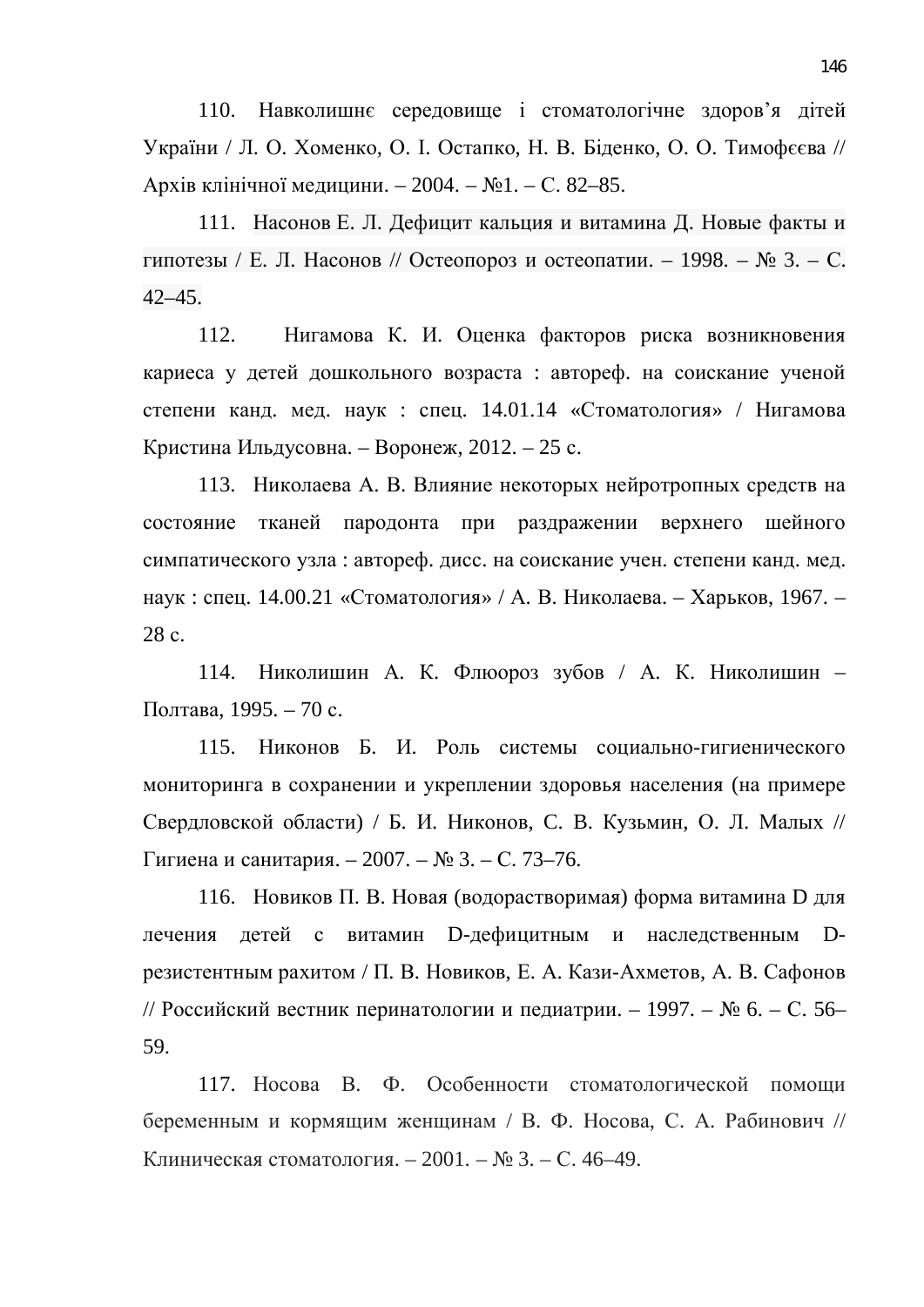118. Остапко О. І. Хімічний склад емалі та стан твердих тканин постійних зубів у дітей в різних за екологічною ситуацією регіонах України / О. І. Остапко // Стоматологія дитячого віку. – 2007. – № 4 (53). –  $C. 38-42.$ 

119. Памелла Р. Биопленка. Новый взгляд на бляшку / Р. Памелла, Д. Н. Оверман // Стоматолог. – 2001. – № 3. – С. 47–50.

120. Пантюхин С. А. Противокариозная эффективность фторирования питьевой воды / С. А. Пантюхин // Кариес зубов и его осложнения: VI Республ. науч.-практ. конф. стоматологов, 1988 г. : тезисы докл. – Ижевск, 1988. – С. 78–79.

121. Пат. 18735 Україна, МПК. Апаратурний спектроколориметричний спосіб визначення колірної насиченості і фарбування зубів / О. В. Дєньга, Е. М. Дєньга. № 200606009 ; заявл.  $15.11.06$ ; опубл. 15.11.06, Бюл. № 11.

122. Пат. 46671 Україна, МПК А61N 5/00, А61К 8/00, и2009 09531. Спосіб кількісної оцінки запалення у тканинах пародонту / Дєньга О.В., Дєньга Е.М., Дєньга А.Е.; опубл. 25.12.09, Бюл. № 24.

123. Пат. 47093 Україна, МПК (2009) G01N 33/487. Спосіб прогнозування стоматологічних захворювань / О.В. Дєньга, Е.М. Дєньга, А.Е. Дєньга; опубл. 11.01.10, Бюл. №1.

124. Пат. 47096 Україна, МПК Аб1N 5/00, Аб1К 8/00, u2009 09529. Спосіб оцінки функціонального стану мікрокапілярного русла слизової ясен / Дєньга О.В., Дєньга Е.М., Дєньга А.Е.; опубл. 11.01.10, Бюл. № 1. 220.

125. Писчасова Г. К. Жидкокристаллическое состояние слюны основа к расшифровке механизмов ее биологических свойств и физиологических функций / Писчасова Г. К. - Омск, 1983. - (Деп. во ВНИИМИ МЗ СССР, № 6379-83.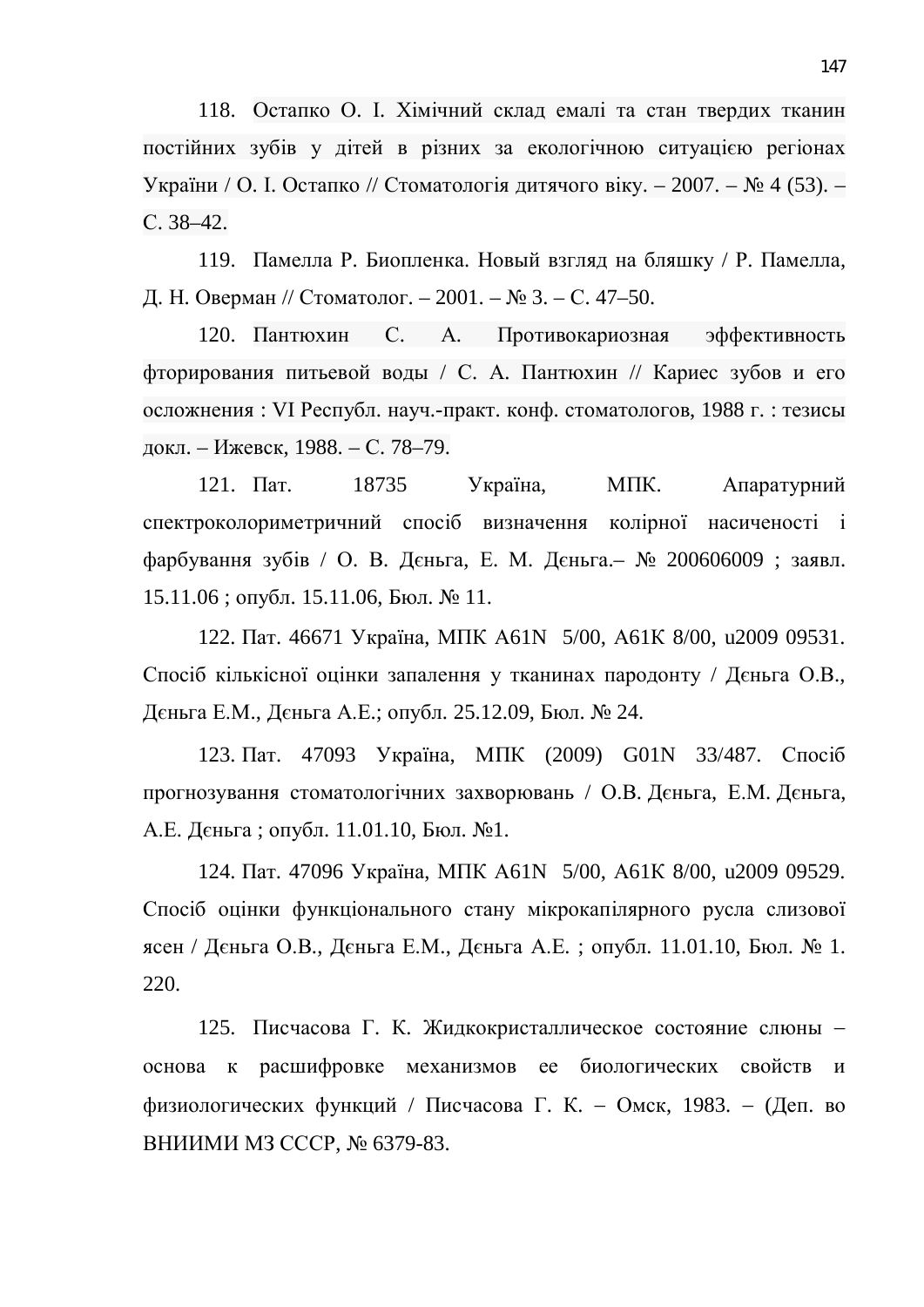126. Поворознюк В. В. Костная система и заболевания пародонта / В. В. Поворознюк, И. П. Мазур. – К., 2003. – 446 с.

127. Позюкова Е. В. Роль соединений кальция и фосфора в минерализации эмали зуба : дис. на соискание ученой степени канд. мед. наук: спец. 14.00.21 «Стоматология» / Позюкова Е. В. – М., 1985. 162 с.

128. Попруженко Т. В. Рожковый кариес / Т. В. Попруженко // Современная стоматология. – 2004. – 1. – С. 37– 43.

129. Профилактическая стоматология: учебное пособие / Э. М. Кузьмина, Т. А. Смирнова, С. А. Васина, П. А. Кузнецов. – М. : МГМСУ,  $2009. - 188$  c.

130. Распространенность кариеса детей дошкольного возраста промышленных регионов / Капранов С. В. Сиделкина Т. М., Бобырева С. Б. [и др.] // Стоматология. – 1993. – № 3. – С. 56–59.

131. Распространенность привычек питания и их взаимосвязь со стоматологическим статусом / Е. А. Бондарик, Л. Н. Полянская, О. А. Свириденко [и др.] // Совр. стоматология. – 2000. – № 3. – С. 46–47.

132. Ребров В. Г. Витамины и микроэлементы / В. Г. Ребров, О. А. Громова. – М. : «Алев-В», 2003. – 670 с.

133. Рединова Т. Л. Влияние легкоусвояемых углеводов на степень минерализации эмали зубов / Т. Л. Рединова, А. В. Субботина // Стоматология. – 2000. – № 4. – С. 4–5.

134. Рединова Т. Л. Кариес полости рта : монография / Т. Л. Рединова; М-во здравоохранения и соц. развития Рос. Федерации, ГОУ ВПО "Ижев. гос. мед. акад.". – Ижевск : Ижев. гос. мед. акад., 2009. – 95 с.

135. Родионова А. С. Сравнительная эффективность различных средств гигиены полости рта и профилактики кариеса зубов у детей раннего возраста : автореф. дис. на соискание ученой степени канд. мед. наук: спец. 14.01.14 «Стоматология» / Родионова Анастасия Сергеевна. – Волгоград, 2013. – 23 с.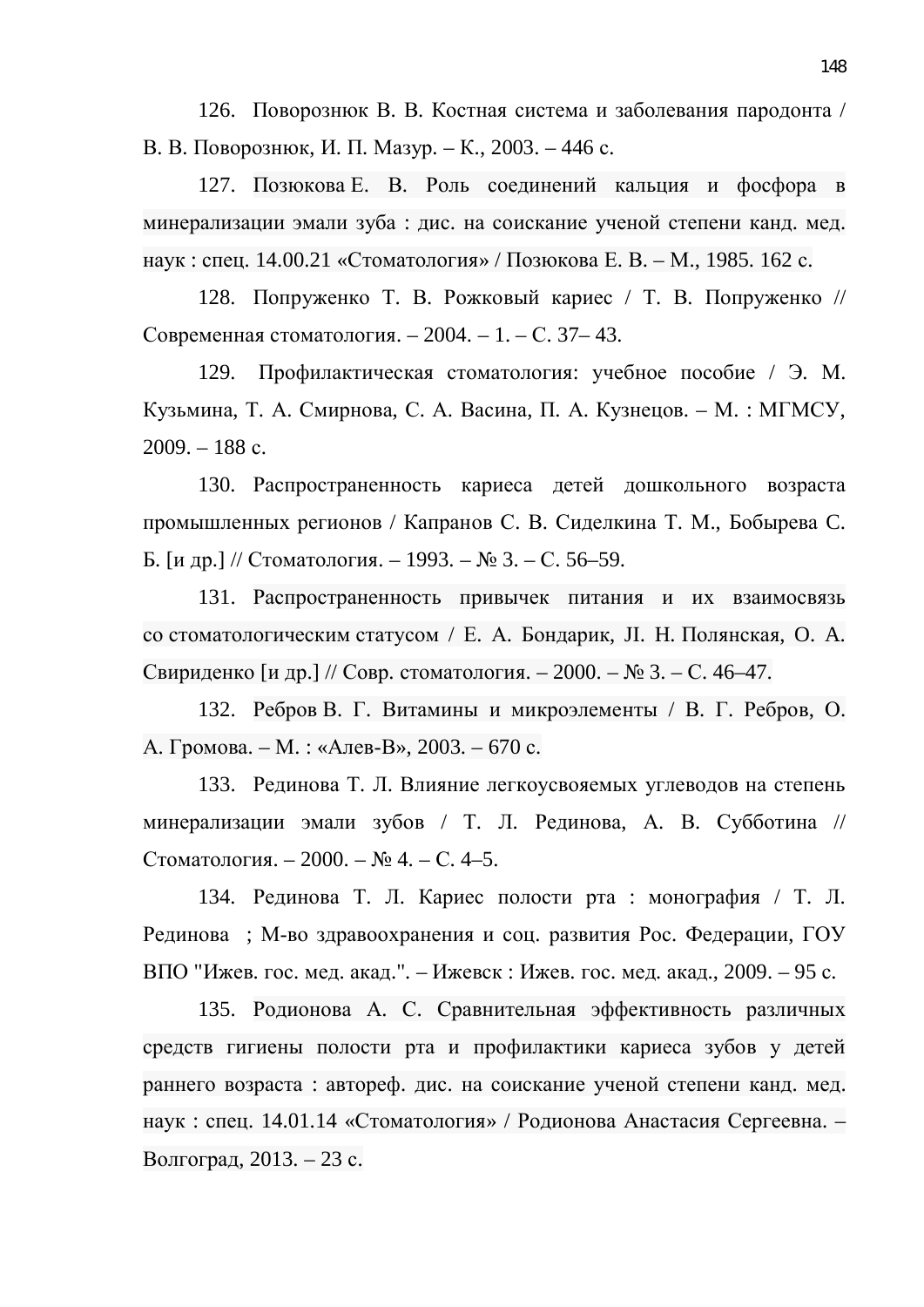136. Розробка програми гігієнічного навчання для дітей із різними видами зубного нальоту / О. М. Потеха, І. І. Якубова, В. І. Острянко, Н.С.  $Icaєва // Современная стоматология. – 2013. – № 1. – С. 60–62.$ 

137. Романенко В. Д. Физиология кальциевого обмена / В. Д. Романенко. – Киев. : Наукова думка, 1975. – С. 136.

138. Румянцев А. Г. Витамины и микроэлементы у беременных и кормящих как обязательное условие здорового потомства: методические рекомендации / А. Г. Румянцев, В. М. Делягин. – Москва: МАКС Пресс,  $2007. - 48$  c.

139. Сабирова З. Ф. Окружающая среда и здоровье [Текст] / З. Ф. Сабирова [и др]; Башкирский гос. медицинский ун-т, Башкирский ин-т развития образования. – Уфа : Издательство БГМУ, 2000. – 108 с.

140. Савичук Н. О. Профилактика и лечение начального кариеса зубов у детей / Н. О. Савичук, А. В. Савичук // Therapia. – 2008. – 12 (32). – ɋ. 53–56.

141. Савичук О. В. Стан мінерального обміну при карієсі у дитячого населення в екологічно несприятливих регіонів / О. В. Савичук, Ю. П. Немирович, І. М. Голубєва // Современная стоматология. – 2010. –  $N_2$  4. – C. 78–80.

142. Скрипкина Г. И. Факторы риска в патогенезе развития кариеса зубов у детей дошкольного возраста / Г. И. Скрипкина, А. Н. Питаева //Стоматология детского возраста и профилактика. – 2013. – №. – С. 7–11.

143. Слюнные железы. Биохимия, физиология, клинические аспекты / Л. М. Тарасенко, Г. А. Суханова, В. П. Мищенко, К. С. Непорада. – Томск : Изд-во НТЛ, 2002. – 124 с.

144. Смоляр Н. І. Аналіз захворюваності на карієс зубів у Львівській області / Н. І. Смоляр, Е. В. Безвушко // Львівський клінічний вісник. – 2013. – № 2 (2). – С. 56–60.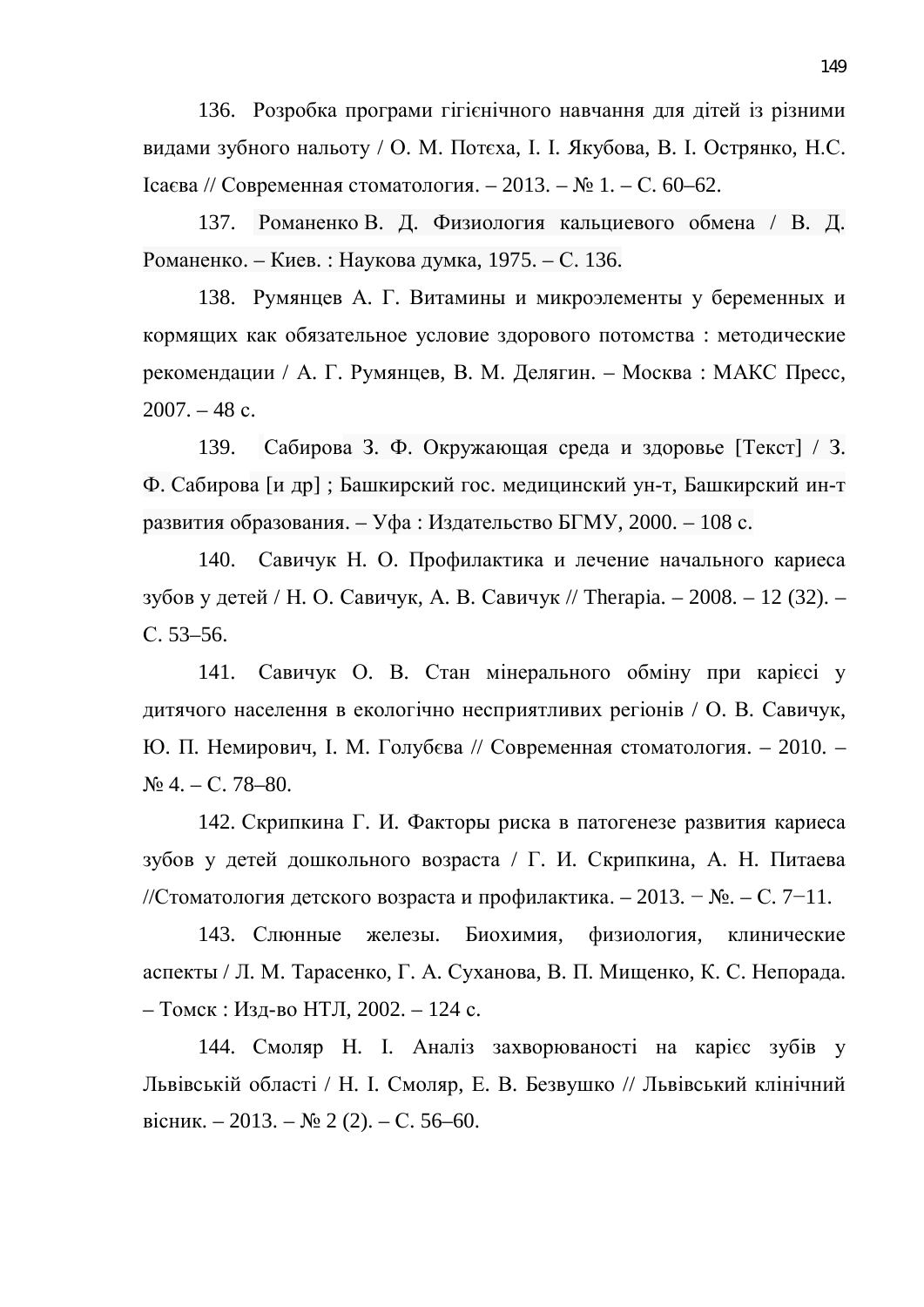145. Смоляр Н. I. Регіонална програма профілактики карієсу зубів у дітей Львівщини / Н. І. Смоляр, І. С. Шульган, Н. М. Крупник // Вісник стоматології. – 2000. – № 5 (29). – С. 140–142.

146. Смоляр Н. І. Ураженість карієсом зубів у дітей раннього віку / Н. І. Смоляр, Х. Г. Мусій-Семенців // Український стоматологічний альманах. – 2011. – № 5. – С. 67–70.

147. Солонько Г. М. Особливості карієсу зубів та його профілактики в залежності від антенатального періоду : автореф. дис. на соискание ученой степени канд. мед. наук / Солонько Г. М. – Львів, 1990. – 19 c.

148. Смоляр Н.І. Мікрофлора зубного нальоту при карієсі молочних зубів у дітей дошкільного віку / Н.І. Смоляр, Й.М. Федечко, Х.Г. Мусій-Семенців // Експериментальна та клінічна фізіологія і біохімія. – 2013. –  $\mathbb{N}_2$  $2. - C.75 - 80.$ 

149. Спиричев В. Б. Роль витаминов и минеральных веществ в остеогенезе и профилактике остеопатии у детей / В. Б. Спиричев // Вопр. детской диетологии. – 2003. – № 1. – С. 40–49.

150. Спиричев В. Б. Сколько витаминов человеку надо / Спиричев  $B.E. - M., 2000. - 185$  c.

151. Стан порожнини рота у дітей Прикарпаття / Казакова Р. В., Лучинський М. А., Вівчаренко І. М., Годованець Л. В. // Екологія регіону Прикарпаття. – Ів.–Франківськ., 1992. – С. 34.

152. Стоматологическая профилактика у детей / Сунцов В. Г., Леонтьев В. К., Дистель В. А., Вагнер В. Д. – М. : Мед. книга, 2001. – 344 с.

153. Стоматология детей и подростков / под общ. ред. Р. Е. Макдональда, Д. Р. Эйвери. – М.: Медицинское информационное агентство, 2003. – 766 с.

154. Стоматологічна профілактика у дітей: навч. посібник / [Л. О. Хоменко, В. І. Шматко, О. І. Остапко та ін. ]. – К.: ІСДО, 1993. – 192.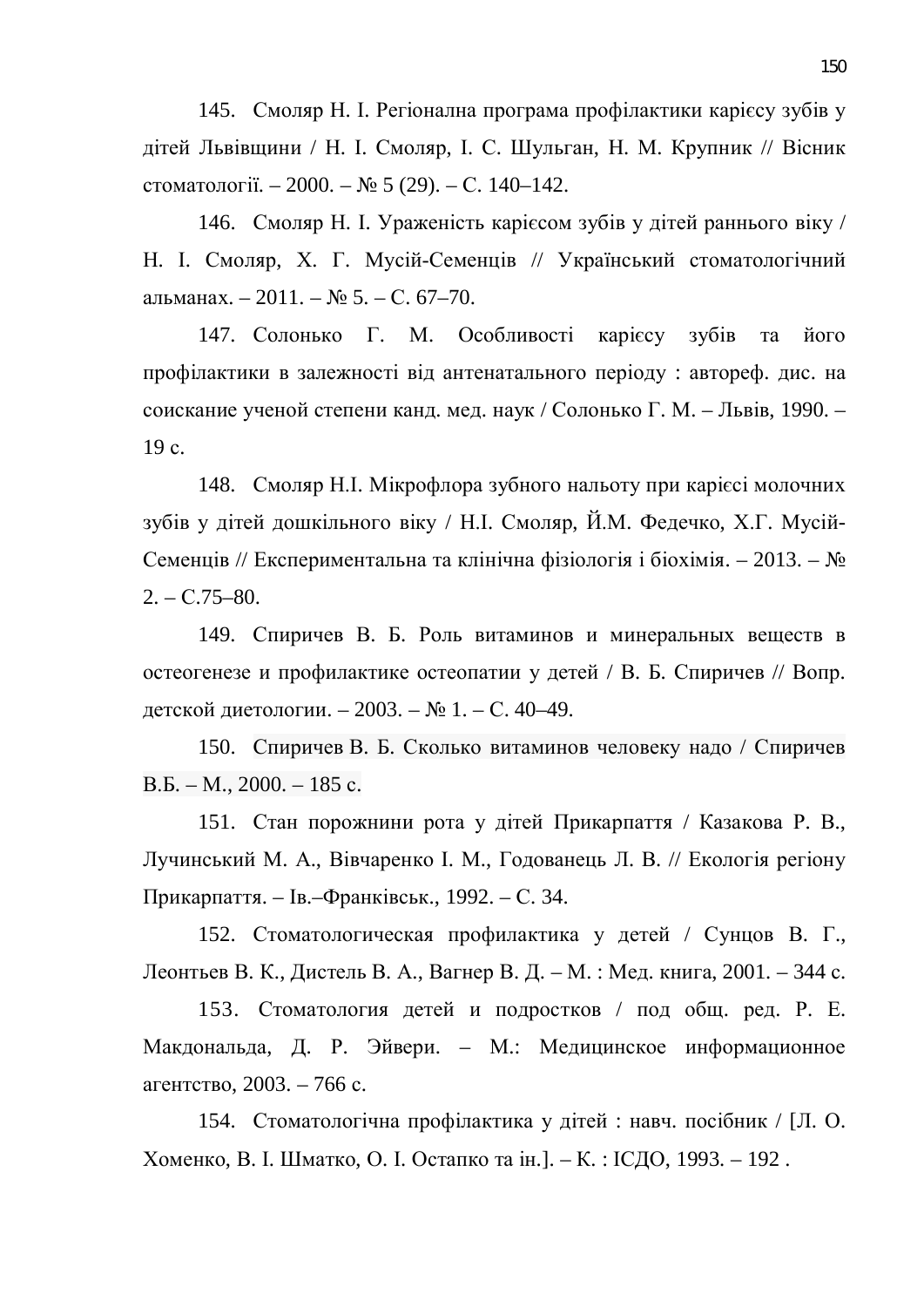155. Тарасенко В.С. Экологическая обстановка в Крыму / В. С. Тарасенко // Вестник физиотерапии и курортологии. – 1997. –  $\mathbb{N}$  2. – С. 41– 44.

156. Терапевтична стоматологія дитячого віку / Хоменко Л. О., Чайковський Ю. Б., Смоляр Н. І. [та ін.]. – Київ: Книга плюс, 2014. – 432 с.

157. Терехова Т. Н. Опыт проведения профилактики кариеса зубов у дошкольников фторированной солью / Т. Н. Терехова // Стоматология. –  $2000. - N_2$  2. – C. 37–39.

158. Терехова Т. Н. Профилактика кариеса у детей дошкольного возраста с применением фторированной соли : автореф. дис. на соискание ученой степени канд. мед. наук: спец. 14.00.21 «Стоматология» / Терехова Тамара Николаевна. – Минск, 1999. – 21 с.

159. Ткаченко В. В. Попередження порушення дозрівання емалі зубів у дітей з патологією носового дихання: автореф. дис. на здобуття наукового ступреня канд. мед. наук : спец. 14.01 22 «Стоматологія» / Ткаченко Валентина Владимировна; Укр. Мед. стомат. Акад. – Полтава,  $1997. - 18$  c.

160. Тутельян В. А. Коррекция микронутриентного дефицита – важнейший аспект концепции здорового питания населения России / В. А. Тутельян, В. Б. Спиричев, Л. Н. Шатнюк // Вопросы питания. – 1999. –  $N_21. - C. 3-11.$ 

161. Факторы риска развития и распространенности кариеса у детей ранненго и дошкольного возраста полных семей / В. В. Кан, В.Ф. Капитонов, А.С. Виткин, О.А. Гаврилюк // Современные исследования социальных проблем (электронный научный журнал). – 2012. – № 7 (15). –  $C. 1-13.$ 

162. Факторы риска развития кариеса зубов у 30-месячных детей Германии и Беларуси / Т. Н. Терехова, А. Борутта, Н. В. Шаковец, С. Кнайст // Стоматологический журнал. – 2005. – № 3. – С. 26–28.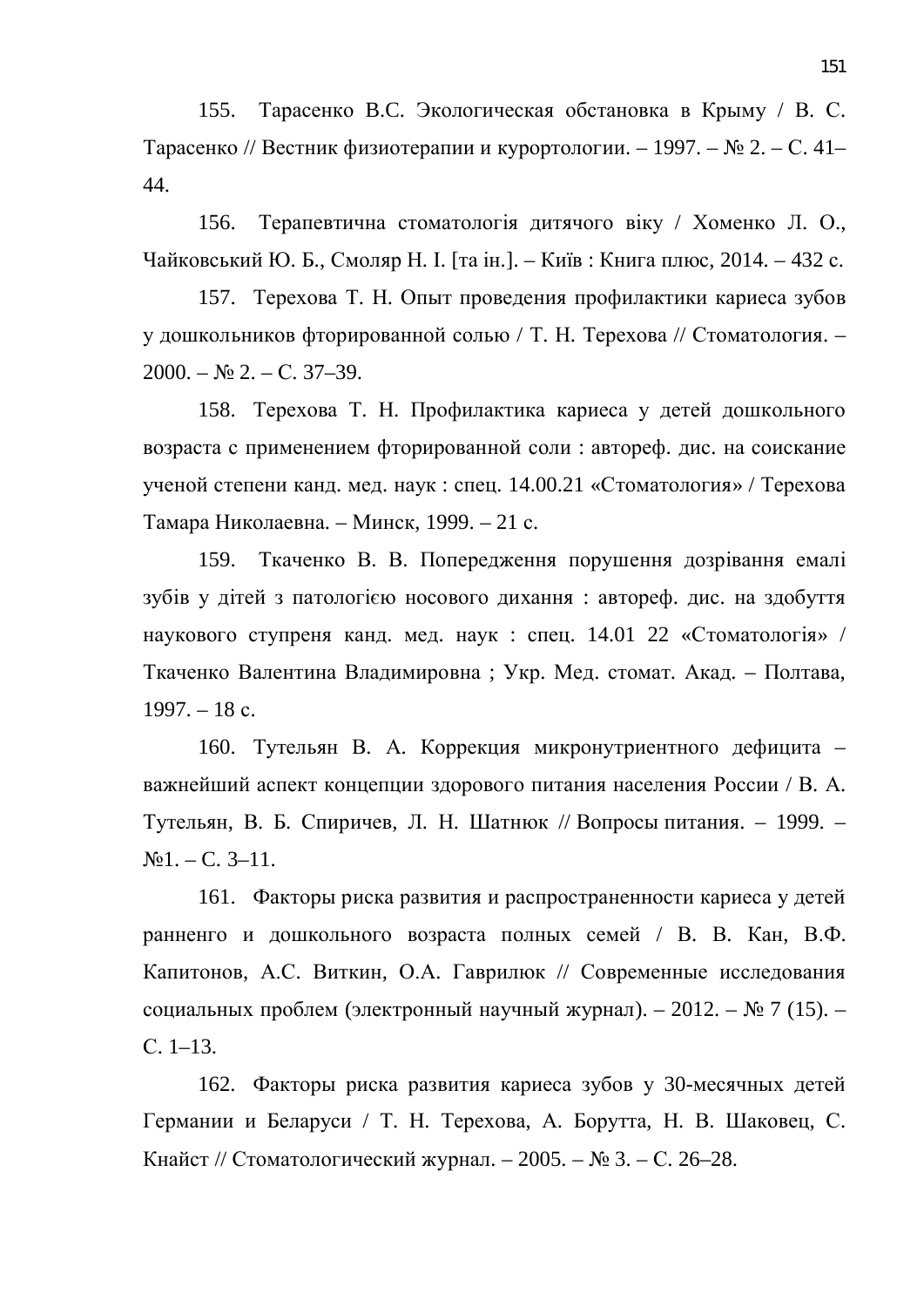163. Ферментативный метод определения дисбиоза полости рта для скрининга про- и пребиотиков: [метод. рекомендации] / А. П. Левицкий, О. А. Макаренко, И. А. Селиванская [и др.] – К.: ГФЦ, 2007. – 26 с.

164. Фёрстер Э. Методы корреляционного и регрессионного анализа / Э. Фёрстер, Б. Рёнц. – Финансы и статистика, 1983. – 304 с.

165. Харитонова Т. Л. Ранняя профилактика кариеса зубов у детей / Т. Л. Харитонова, С. Н. Лебедева, Л. Н. Казакова // Саратовский научномедицинский журнал. – 2011. – № 1, Том 7. – С. 260–262.

166. Хоменко Л. О. Стоматологічне здоров'я дітей України, реальність, перспектива / Л. О. Хоменко // Наук. вісн. Націонал. мед. ун-ту ім. О. О. Богомольця "Стоматологічне здоров'я – дітям України". – 2007. –  $\mathbb{N}^{\circ}$  3. – C. 11–14.

167. Чижевський И. В. О минерализующем потенциале слюны у детей с различной кариесрезистентностью / И. В. Чижевський // Проблеми екології та медицини. – 2002. – № 1–2. – С. 36–39.

168. Чижевський И. В. Эпидемиология кариеса зубов у детей Донбасса / И. В. Чижевський // Вестник гигиены и эпидемиологии. – 1999.  $-$  T. 3,  $\mathbb{N}^{\circ}$  1.  $-$  C. 154–155.

169. Чижевський І. В. Клінічне та гігієнічне обґрунтування профілактики карієсу зубів у дітей в промислово розвиненому регіоні: автореф. дис. на здобуття наук. ступ. доктора мед. наук: спец. 14.01.22 «Стоматологія» / І. В. Чижевський. – К., 2004. – 32 с.

170. Чумакова Ю. Г. Обоснование методов профилактики основных стоматологических заболеваний у беременных / Ю. Г. Чумакова // Вестник стоматологии. – 1996. – № 5. – С. 404–408.

171. Чуприна Л. Ф. Обгрунтування необхідності проведення профілактики стоматологічних захворювань у дітей раннього віку / Л. Ф. Чуприна, Л. Ф. Каськова, Е. І. Лебедєва // Современная стоматология и челюстно-лицевая хирургия : сб. тез. за материалами I Респ. конф., 1998 г.  $-$ K, 1998. – C. 105–106.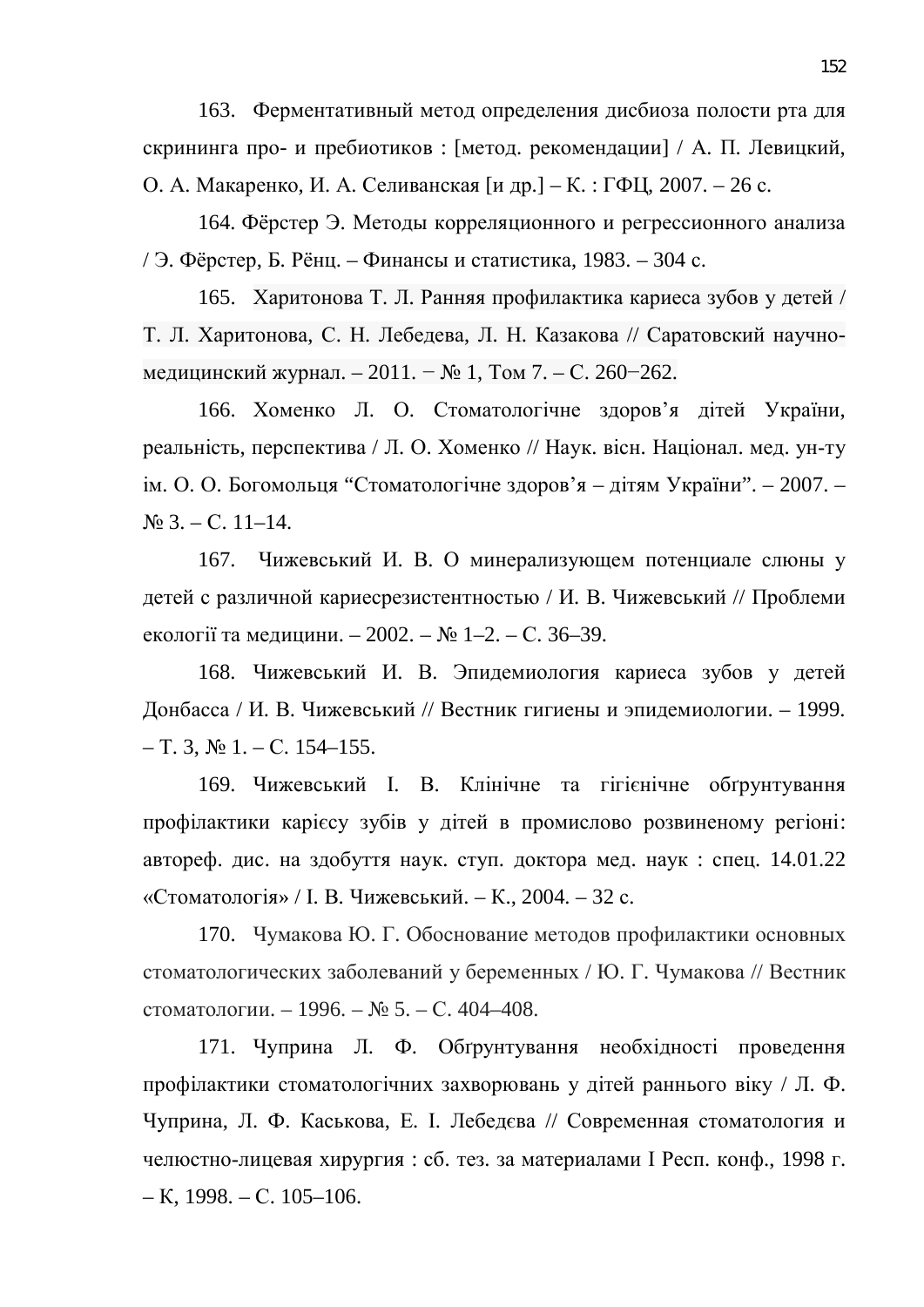172. Чупрунова И. Н. Зависимость кариеса зубов от гигиены полости рта у детей первого класса Нижнего Новгорода / И. Н. Чупрунова, Г. В. Кривулина, Е. Д. Пятова // Саратовский научно-медицинский журнал.  $-2011. - N_2 1$ , T. 7.  $- C 323-325.$ 

173. Чухрай Н. Л. Показникик карієсу молочних зубів у дітей шкільного віку / Н. Л. Чухрай // Вісник стоматології. – 2010. – № 3. – С. 68–72.

174. Шаковец Н. В. Факторы возникновения и развития кариеса зубов у детей раннего возраста / Н. В. Шаковец // Педиатрия. – 2011. – № 2.  $- C. 5-8.$ 

175. Шевцова Ю. В. Роль оценки факторов риска развития раннего детского кариеса в планировании лечебно-профилактических мероприятий / Ю. В. Шевцова // Бюллетень медицинских Интернет-конференций. –  $2014. - N<sub>2</sub> 4, Tom 4. - C. 349 - 352.$ 

176. Шелковский М. В. Обоснование системы гигиенических мероприятий по профилактике стоматологических заболеваний у различных групп населения : автореф. канд. мед. наук : спец. 14.00.07 «Гигиена» / Шелковский Максим Владимирович. – М., 2009. – С. 19.

177. Шибанов С. Э. Экологически зависимые изменения состояния здоровья населения в Крыму / С. Э. Шибанов // Проблемы, достижения и перспективы развития медико-биологических наук и практического здравоохранения : труды КГМУ, Т.142 Ч.V. – Симферополь, 2006. – С. 108–112.

178. Шилин Д. Е. Минеральный гомеостаз и костный метаболизм в организме беременной, плода, ребенка / Шилин Д. Е., Спиричев В. Б. // Остеопороз и остеопатии. – 2006. – № 2. – С. 26–32.

179. Штомпель А. В. Обоснование применения биофлавоноидов в комплексе профилактики кариеса зубов у детей : автореф. дис. на соискание ученой степени канд. мед. наук: спец. 14.01.22 «Стоматология» / Штомпель Анна Владимировна. – Днепропетровск, 2010. – 20 с.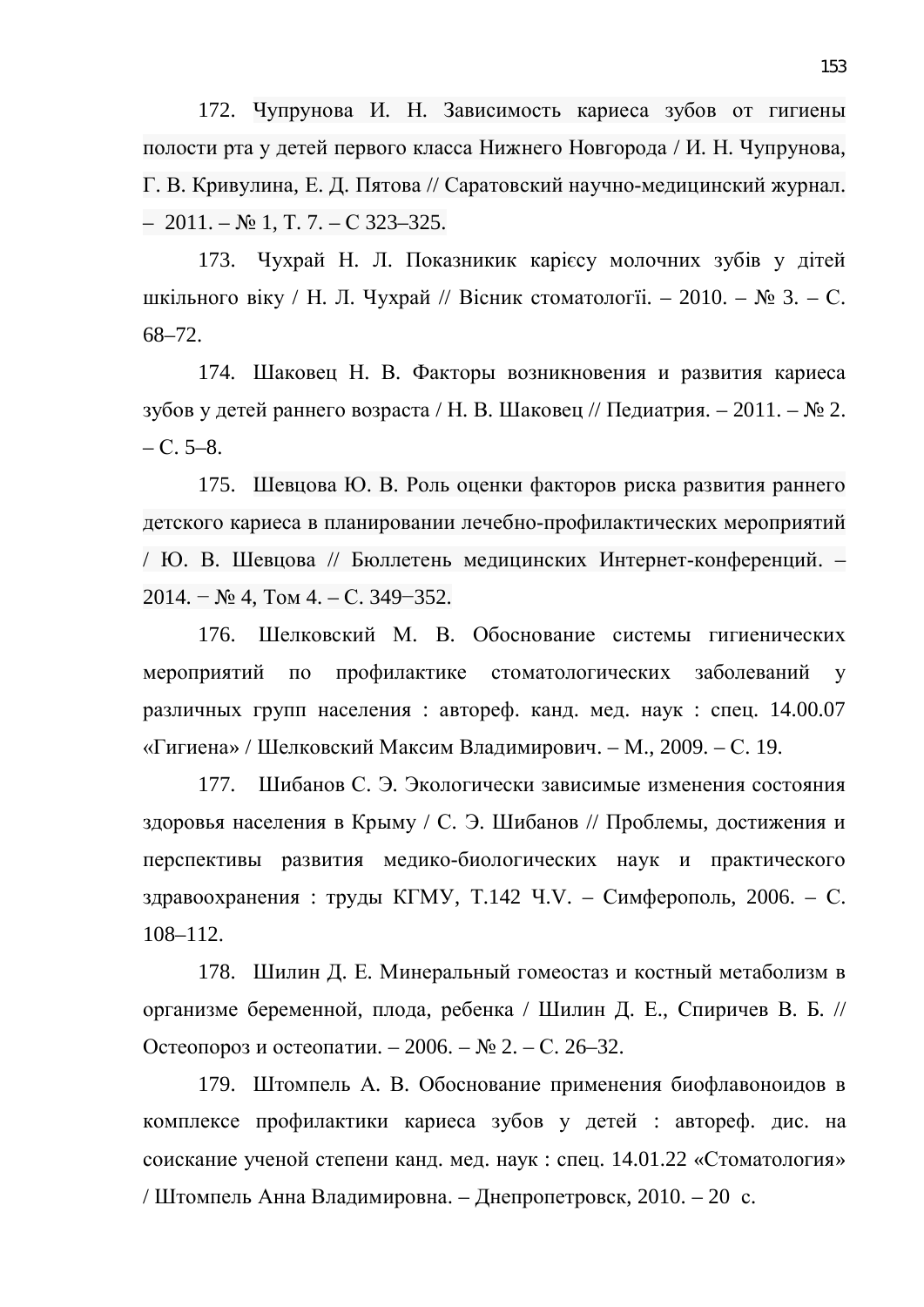180. Щеплягина Л. А. Закономерности формирования, роста и развития здорового ребенка /Л. А. Щеплягина // Российский педиатрический журнал. – 2003. – № 6. – С. 4–6.

181. Электрический импеданс биологических тканей / Ю. В. Торгуев, Р. Г. Хачатрян, А. П. Хачатрян [и др.] – М.: Изд-во ВЗПИ,  $1990. - C. 12-31.$ 

182. Якимова Ю. Ю. Научное обоснование медико-социальной профилактики кариеса зубов у детей дошкольного возраста с учетом антенатальных факторов риска : автореф. дис. на соискание ученой степени канд. мед. наук : спец. 14.00.33 «Общественное здоровье и здравоохранение» / Якимова Юлия Юрьевна; Казан. гос. мед. ун-т. – Казань, 2006. – 22 с.

183. Яцкевич Е. Е. Повышенная эффективность профилактики и лечения кариеса зубов у детей дошкольного возраста витаминноминеральными комплексами : автореф. дис. на соикание ученой степени канд. мед. наук / Яцкевич Е.Е. – М., 2000. – 20 с.

184. Acharya S. Factors affecting oral health – relatedquality of life among pregnant women / S. Acharya, P.V. Bhat, S. Acharya // Int. J. Dent. Hyg.  $-2009. - \mathbb{N} \times 7. - \mathbb{P}$ . 102-107.

185. Adams M. Vitamin D myths, facts and statistics / M. Adams // Version current.  $-2007. -$  August 14. http://www.newstarget.com/z003069.

186. Allen L. H. Zinc and micronutrient supplements for children / Allen L. H. // Am. J. Clin. Nutr. – 1998. –  $\mathbb{N}$  68 (2). – P. 495–498.

187. Ammari J. B. Effects of programs for prevention of early childhood caries. A systematic review / J. B. Ammari, Z. H. Baqain, P. F. Ashley // Med. Princ. Pract. – 2007. – Vol. 16(6). – P. 437–442.

188. Are intrauterine growth restriction and preterm birth associated with dental caries? / M. Saraiva, H. Bettiol, M. Barbieri [et al.] // Community dentistry and oral epidemiology.  $-2007. -V. 35. -P. 364-376.$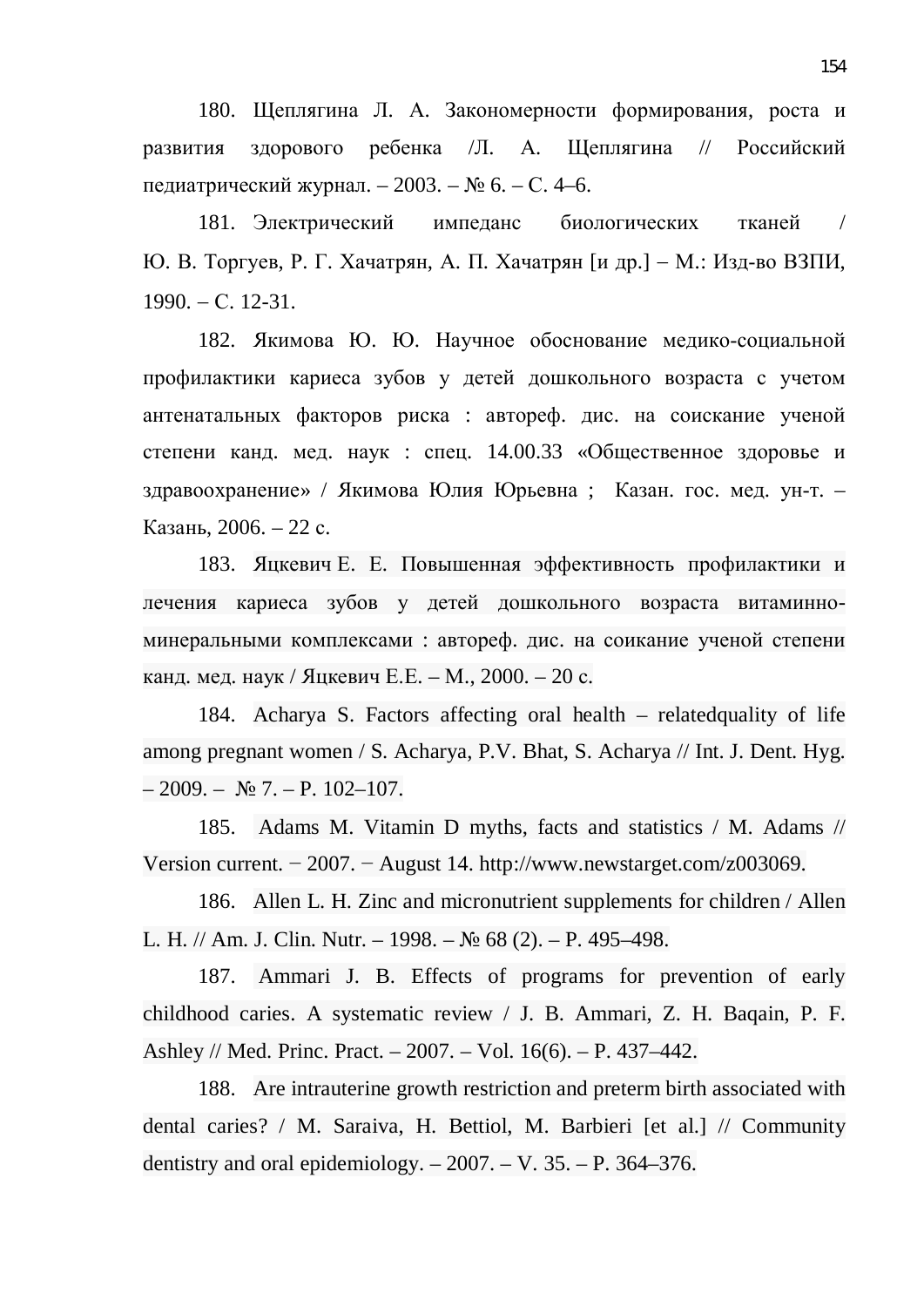189. Association between developmental defects of enamel and early childhood caries: a cross-sectional study / P. Corrêa-Faria, S. Paixão-Gonçalves, S. M. Paiva [et al.] // Int J Paediatr Dent. –  $2015. - \text{Mar};25(2)$ . – P. 103–109.

190. Association between overweight and early childhood caries / S. C. Zaror, Z. J. Sapunar, N. S. Muñoz, C. D. González // Rev Chil Pediatr. – 2014. – Jul,  $85(4)$ . – P.  $455-461$ .

191. Association between the number of early carious lesions and diet in children with a high prevalence of caries / C. Llena, A. Leyda, L. Forner, S. Garcet // Eur J Paediatr Dent.  $- 2015$ .  $-$  Mar. 16(1).  $-$  P. 7–12.

192. Beaulieu E. Ранній дитячий карієс: що можна зробити, щоб зберегти зуби на довгий час? / Е. Beaulieu, L. A. Dufour // Медицина світу.  $-2001$ . – T. 10,  $\text{Ne } 2$ . – C. 57–62.

193. Berkowitz R. J. Cause, treatment and prevention of early childhood caries: a microbiologic perspective / R. J. Berkowitz // J. Can. Dent. Assoc. – 2003. – Vol. 69. – P. 304–307.

194. Borutta A. Early Childhood Caries: A Multi-Factorial Disease / A. Borutta, M. Wagner, S. Kneist / OHDMBSC. – 2010. – Vol. 9,  $\mathbb{N}^2$  1. – P. 32–38.

195. Brodeur J.-M. The high incidence of early childhood caries in kindergarten-age children / J.-M. Brodeur, C. Galarneau // J. De I'Ordre des dentistes du Quebec.  $-2006$ .  $-$  April (Suppl.).  $-$  P. 3–5.

196. Ca and P distributions is sound, demineralized and remineralized human surface enamel / J-H. Wohgcrvs, T. J. Bervocts, F. Witjes, B. Houwink // Caries Res. – 1981. – Vol. 15,  $\mathcal{N}$  1. – P. 78–84.

197. Calcium supplementation and increases in bone mineral density in children / C. C. Johnston, J. Z. Miller, C. W. Slemenda [et al.] // N. Engl. J. Med. – 1992. – V. 327, № 2. – P. 82–87.

198. Can child temperament be related to early childhood caries? / N. A. Aminabadi, A. Ghoreishizadeh, M. Ghoreishizadeh [et al.] // Caries Res. - 2014.  $-48(1)$ . – P. 3–12.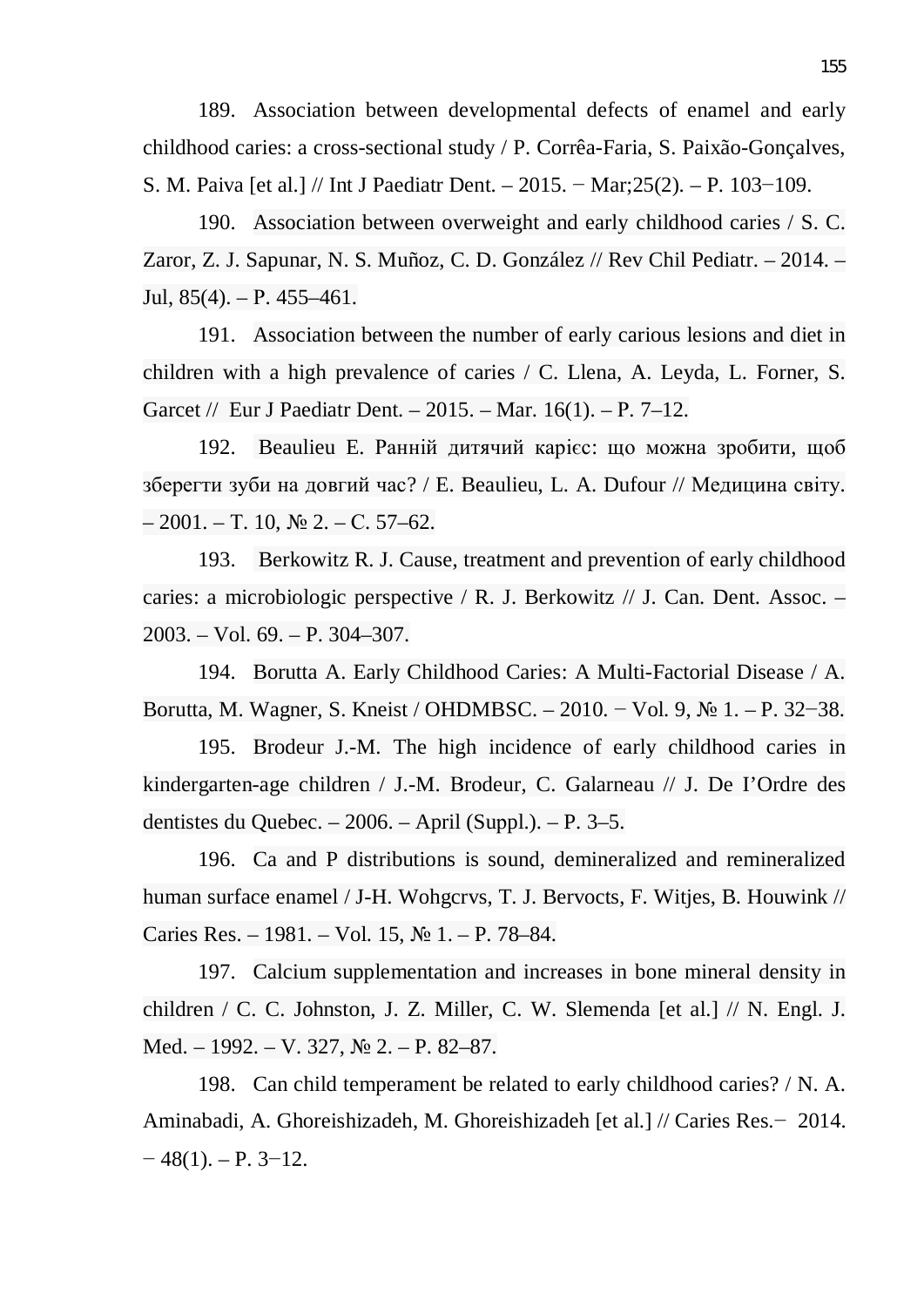199. Caries risk in formerly sealed teeth / S. O. Griffin, S. K. Gray, D. M. Malvitz, B. F. Gooch // J. Am. Dent. Assoc. – 2009 – Vol. 140(4). – P. 415– 423.

200. Casein Phosphopeptide-Amorphous Calcium Phosphate (CPP-ACP) May Be an Alternative Preventive Therapy in Children with Cerebral Palsy / D. Ö. Özdas, E.B. Tuna, E. Y. Yilmaz, Z. Aytepe / Oral Health Prev Dent. – 2014. – Nov., 27. doi: 10.3290/j.ohpd.a33090.

201. Caufield P. W. Dental caries. An infectious and transmissible disease / P. W. Caufield, A. L. Griffen // Pediatr. Clin. North Am. – 2000. – Vol. 47. – P. 1001–1019.

202. Changes in Candida spp., mutans streptococci and lactobacilli following treatment of early childhood caries: a 1-year follow-up / T. Klinke, M. Urban, C. Lück [et al.] // Caries Res. – 2014. – 48(1). – P. 24-31.

203. Chia L. An exploratory study of parental knowledge of early childhood oral health care in Southland, New Zealand / L. Chia, I. Densie, C. N. Morgan // Dent J. – 2015. – Mar; 111(1). – P. 18-24.

204. Cluster-randomized xylitol toothpaste trial for early childhood caries prevention. Chi DL, Tut O, Milgrom P. J Dent Child (Chic). 2014 Jan-Apr;81(1):27-32.

205. Comparison of the intakes of sugar by young children with and without dental caries experience / T. Marshall, J. Eichenberger–Gilmore, M. Larson [et al.] // Journal American Dent. Association. – 2007. – V. 138. – P. 39– 46.

206. Congiu G. Early Childhood Caries (ECC) Prevalence and Background Factors: A Review / G. Congiu, G. Campus, P. F. Lugliè // Oral Health Prev Dent. –  $2014. - 12(1)$ . –  $71-76$ .

207. Curzon M. E. Preventive dentistry: Early childhood caries in infants / M. E. Curzon // Br Dent J.  $-2015. -$  Apr 24;218(8).  $-$  P. 438–439.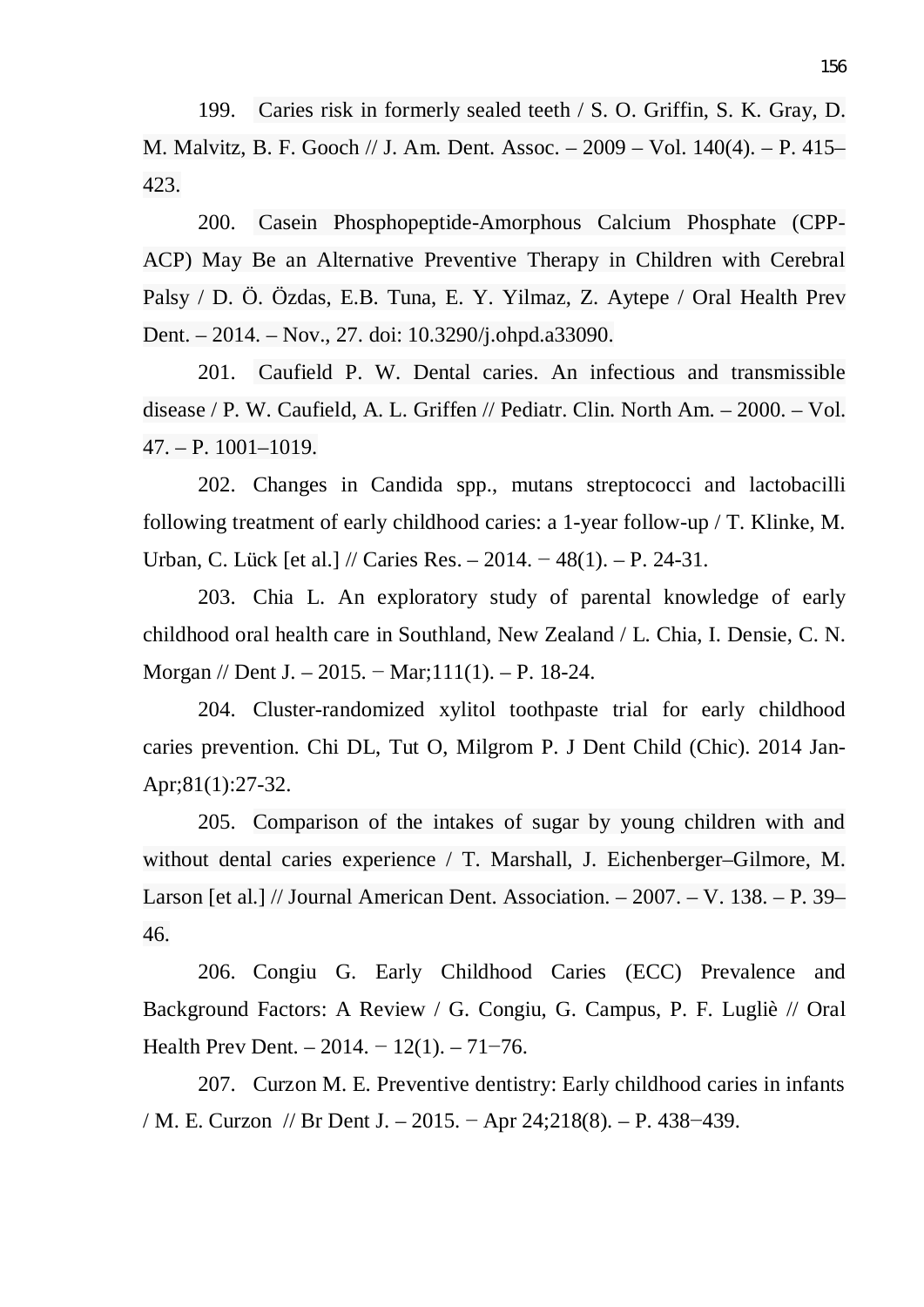208. Dental caries disparities in early childhood: A study of kindergarten children in British Columbia / B. T. Poon, P. C. Holley, A. M. Louie, C. M. Springinotic // Can J Public Health. – 2015. – May 4;106(5). – P. 308–314.

209. Dermatoglyphics: a genetic marker of early childhood caries / C. Anitha, S. Konde, N. S. Raj [et al.]  $// J$  Indian Soc Pedod Prev Dent. – 2014. – Jul-Sep;32(3). – P.220-224.

210. Detection of apoptosis in peripheral blood cells subjects affected by Down syndrome before and after zinc therapy / Antonucci A., Baldassarre A., Giacomo F. [et al.]. – Ultrastruct Pathol. – 1997. – 21 (5). – P. 449–452.

211. Early childhood caries (ECC) and neglect in child care: analysis of an Italian sample / A. Scorca, V. Santoro, A. De Donno [et al.] // Clin Ter. 2013.  $-164(5)$ . – P. 365–371.

212. Early childhood caries and its relationship with perinatal, socioeconomic and nutritional risks: a cross-sectional study / V. E. dos Santos Junior, R. M. de Sousa, M. C. Oliveira [et al.]  $//$  BMC Oral Health. – 2014. – May 6;14. – P. 47.

213. Early childhood caries in Switzerland: a marker of social inequalities / S. Baggio, M. Abarca, P. Bodenmann, [et al.] // BMC Oral Health.  $-2015. -$  Jul 22;15. – P. 82.

214. Early Childhood Caries Planning. Submitted by Dr. Susan B. Bishop, DMD. Dental Director. Peoria City / County Health Department August. – 2010. – P. 26.

215. Edelstein B. L. Chronic Disease Management Strategies of Early Childhood Caries: Support from the Medical and Dental Literature / B. L. Edelstein, M. W. Ng // Pediatr Dent. – 2015. – 37(3). – P. 281–287.

216. Effect of probiotic chewing tablets on early childhood caries - a randomized controlled trial / T. Hedayati-Hajikand, U. Lundberg, C. Eldh, S. Twetman // BMC Oral Health. – 2015. – Sep. 24;15(1). – P. 112.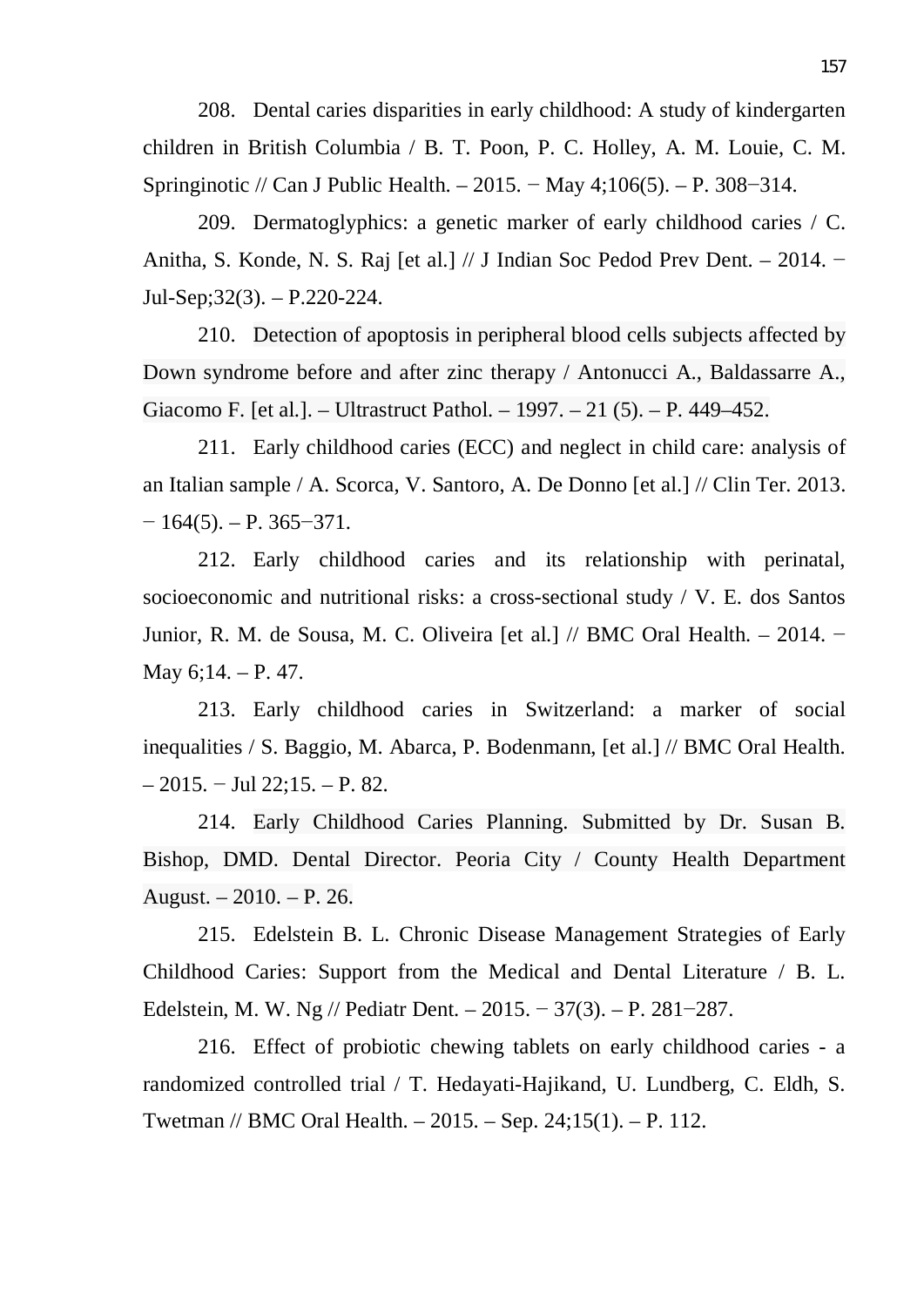217. Effects of zinc and micronutrient repletion on growth and neuropsychological function of children / J. Penland, H. Sandstead, N. Alcock [et al.] // J. Am. Coll. Nutr. – 1997. –  $\mathbb{N}$  16 (3). – P. 268–272.

218. Experience of Early Childhood Caries May Positively Correlate with Psychomotor Development / C. Y. Liang, Y. C. Liu, T. Y. Shieh [et al.] // Oral Health Prev Dent. –  $2015. - 13(4)$ . – P. 365–375.

219. Feeding practices in infancy associated with caries incidence in early childhood / B. W. Chaffee, C. A. Feldens, P. H. Rodrigues, M. R. Vítolo // Community Dent Oral Epidemiol. –  $2015. - \text{Aug: }43(4)$ . – P. 338–348.

220. Fierro Monti C. Simple predictive model for early childhood caries of chilean children / Fierro Monti C., Pérez Flores M., Brunotto M. // Rev Fac Cien Med Univ Nac Cordoba. – 2014. – 71(3). – P. 105–112.

221. Fluoride varnish effect on preventing dental caries in a sample of 3- 6 years old children // T. M. Mohammadi, A. Hajizamani, H. R. Hajizamani, B. Abolghasemi // J Int. Oral Health. – 2015. – Jan. 7(1). – P. 30–35.

222. Folwaczny C. Zinc and diarrhea in infants / C. Folwaczny // J. Trace Elem. Med. Biol. – 1997. – 11 (2). – P. 116–122.

223. Hair zinc of young children from rural and urban areas in North Rhine-Westphalia, Federal Republic of Germany / I. Lombeck, M. Wilhelm, D. Hafner [et al.] // – Eur. J. Pediatr. – 1988. – 147 (2). – P. 179–183.

224. Hale K. J. Oral health risk assessment timing and establishment of the dental home / K. J. Hale // Pediatrics.  $-2003$ .  $-$  Vol. 111.  $-$  P. 1113–1116.

225. High sucrose intake at 3 years of age is associated with increased salivary counts of mutans streptococci and lactobacilli, and with increased caries rate from 3 to 16 years of age / S. Karjalainen, M. Tolvanen, K. Pienihäkkinen [et al.] // Caries Res.  $-2015. -49(2)$ .  $- P. 125-132$ .

226. Impact of Early Childhood Caries on oral health-related quality of life of preschool children / M. Y. Li, Q. H. Zhi, Y. Zhou [et al.] // Eur J Paediatr Dent. – 2015. – Mar. 16(1). – P. 65–72.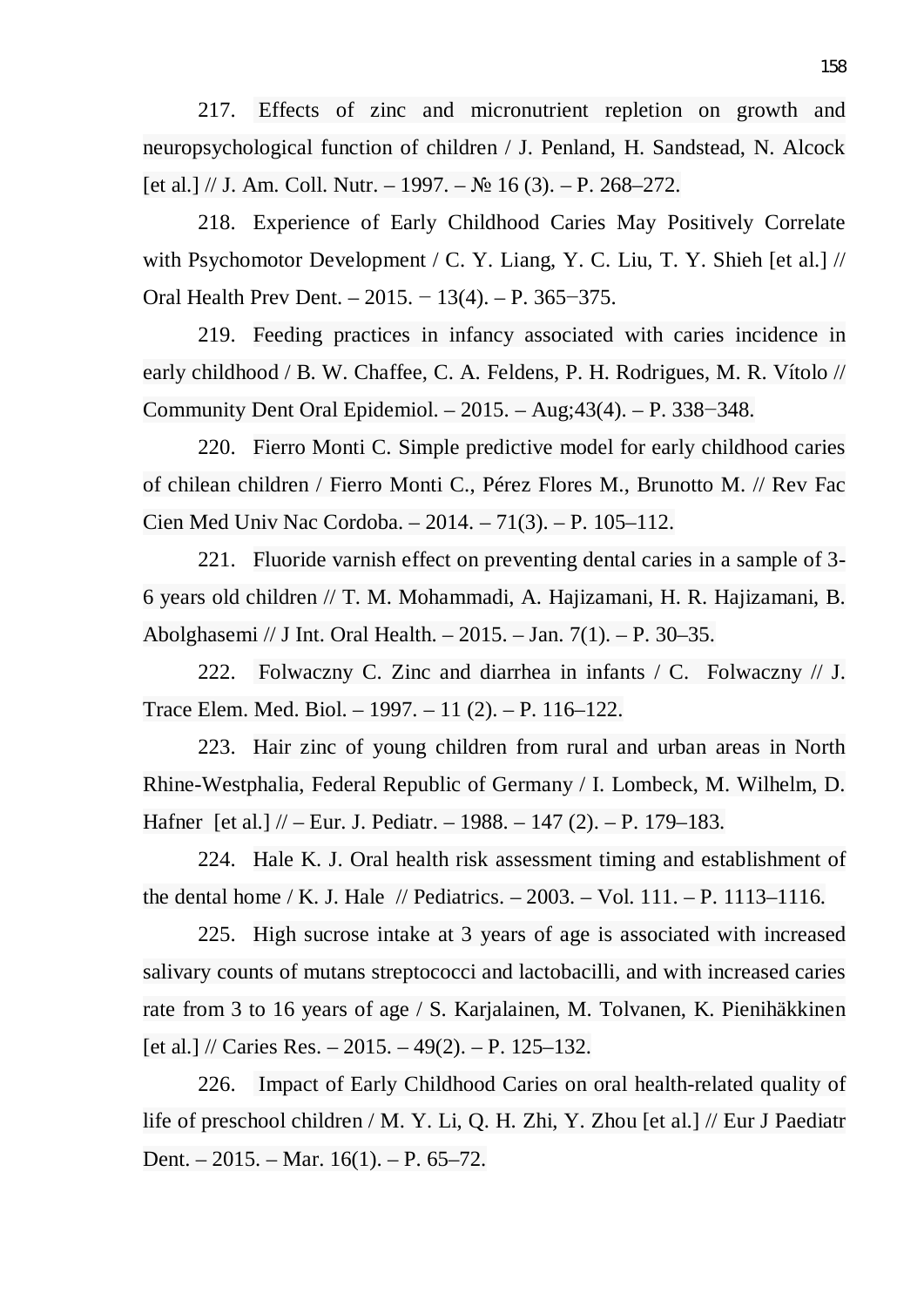227. Kinetics of epidermal growth factor in saliva / M. Ino, K. Ushiro, C. Ino [et al.] // Acta Otolaryngol. Suppl. Stockh. – 1993. – 500. – P. 126–130.

228. Lac G. Saliva assays in clinical and research biology / G. Lac // Pathol. Biol. (Paris).  $-2001. -49(8)$ .  $- P. 660-667$ .

229. Maternal oral bacterial levels predict early childhood caries development / B. W. Chaffee, S. A. Gansky, J. A. Weintraub [et al.] // J Dent Res. – 2014. – Mar; 93(3). – P. 238–244.

230. Nakayama Y. Association of environmental tobacco smoke and snacking habits with the risk of early childhood caries among 3-year-old Japanese children / Y. Nakayama, M. Mori // J Public Health Dent. – 2015. – Spring;75(2). – P. 157-162.

231. National Oral Health Survey and Fluoride Mapping. An Epidemiological Study of Oral Health Problems and Estimation of Fluoride Levels in Drinking Water // Dental Council of India, New Delhi. – 2004. – 32. –  $C. 67-78.$ 

232. Newbrun E. Cariology / Newbrun E. – [2–nd edition]. – Chicago : Quintessence, 1989. – 52 p.

233. Paglia L. Does breastfeeding increase risk of early childhood caries? / L. Paglia // Eur J Paediatr Dent. – 2015. – Sep;16(3). – P. 173.

234. Prediction of Early Childhood Caries via Spatial-Temporal Variations of Oral Microbiota / F. Teng, F. Yang, S. Huang [et al.] // Cell Host Microbe. – 2015. – Sep 9;18(3). – P. 296-306.

235. Prevalence and incidence of early childhood caries among African-American children in Alabama / T. Ghazal, S. M. Levy, N. K. Childers [et al.] // J Public Health Dent. – 2015. – Winter;  $75(1)$ . – P. 42–48.

236. Prevention of early childhood caries (ECC) through parental toothbrushing training and fluoride varnish application: a 24-month randomized controlled trial / E. M. Jiang, E. C. Lo, C. H. Chu, M. C. Wong  $//$  J Dent. –  $2014$ , – Dec;42(12). – P. 1543–1550.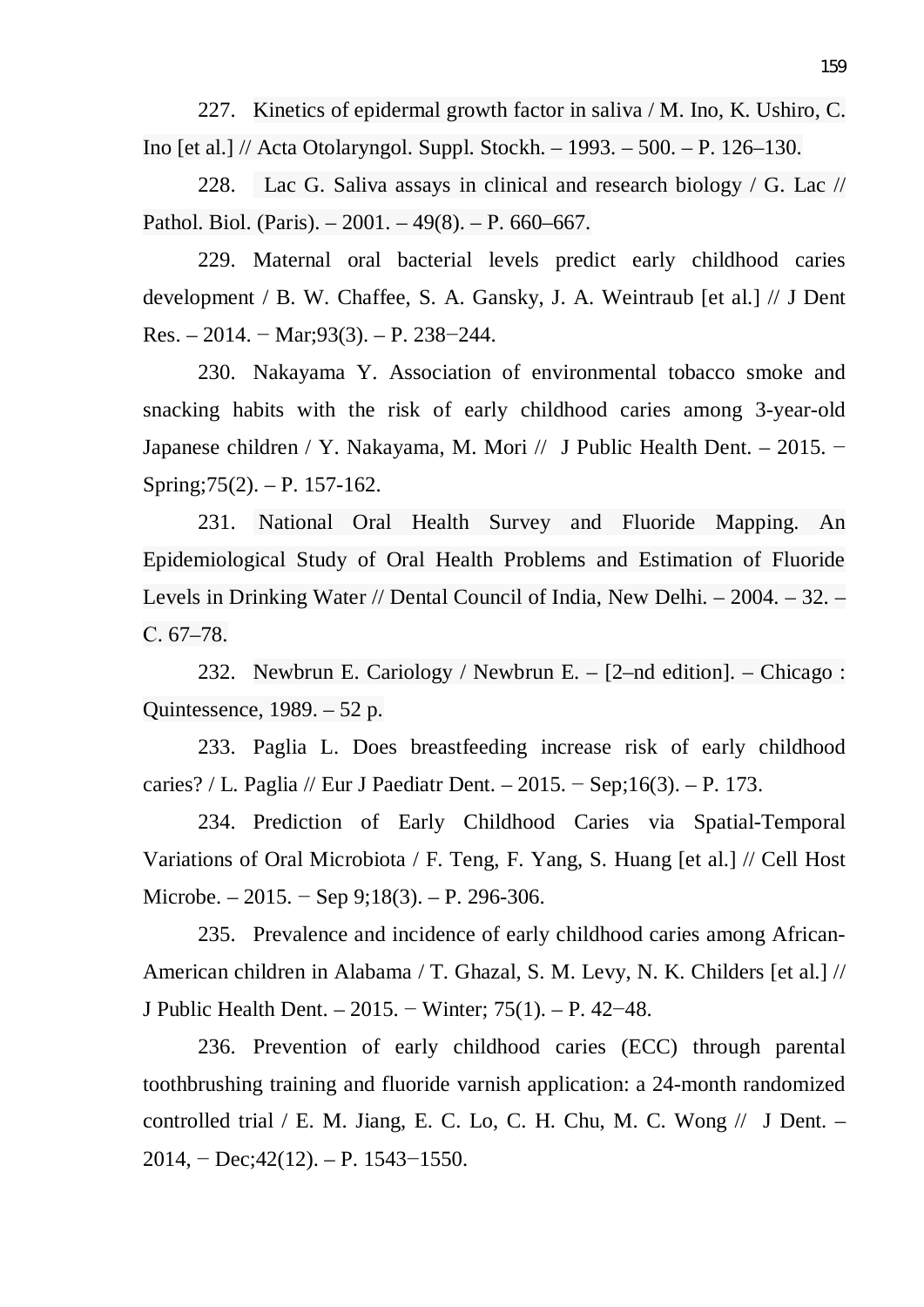237. Principles and practice of endocrinology and metabolism / [John P. Bilezikian, William J. Bremner, Wellington Hung et al.] ; in: Becker K. (Ed.). – [Third edition]. – Lippincott Williams & Wilkins, Philadelphia, 2001. – P. 1272–1277.

238. Priyadarshini H. R. Association between maternal - child levels of salivary Mutans Streptococci and early childhood caries / H. R. Priyadarshini, S. S. Hiremath, B. Fernandes // Dent Res J (Isfahan). – 2013. – Nov;10(6). – P.  $728 - 731.$ 

239. Progress in Early Childhood Caries and Opportunities in Research, Policy, and Clinical Management / R. Garcia, B. Borrelli, V. Dhar [et al.] // Pediatr Dent. – 2015;37(3). – P. 294–299

240. Pulp and plaque microbiotas of children with severe early childhood caries / N. I. Chalmers, K. Oh, C. V. Hughes [et al.] // J Oral Microbiol. – 2015. – Feb 3;7. – P. 25951.

241. Reducing early childhood caries in a Medicaid population: a systems model analysis / B. L. Edelstein, G. Hirsch, M. Frosh, J. Kumar // J Am Dent Assoc. –  $2015. -$ Apr;146(4). – P. 224-32.

242. Relationship between Body Mass Index and Tooth Decay in a Population of 3-6-Year-Old Children in Iran / L. S. Bafti, M. A. Hashemipour, H. Poureslami, Z. Hoseinian / Int. J. Dent. – 2015: 126530. doi: 10.1155 / 2015 / 126530. Epub 2015 Feb 18.

243. Relationship of Salivary Lactoferrin and Lysozyme Concentrations with Early Childhood Caries / M. Moslemi, M. Sattari, F. Kooshki [et al.] // J Dent Res Dent Clin Dent Prospects.  $-2015.$  – Spring;  $9(2)$ . – P. 109–114.

244. Resin infiltration of early carious lesion in early childhood: a case report / C. R. de Alencar, G. C. de Oliveira, F. L. Mendonca [et al.] // Gen Dent.  $-2015. -$  Sep-Oct; 63(5). – P. 48-51.

245. Ribeiro N. M. E. Breastfeeding and early childhood caries: a critical review / N.M.E. Ribeiro, M.A.S. Ribeiro // J. Pediatr. (Rio de J.). – 2004. – Vol. 80,  $\mathbb{N}$  5 (Suppl.). – P. 199–210.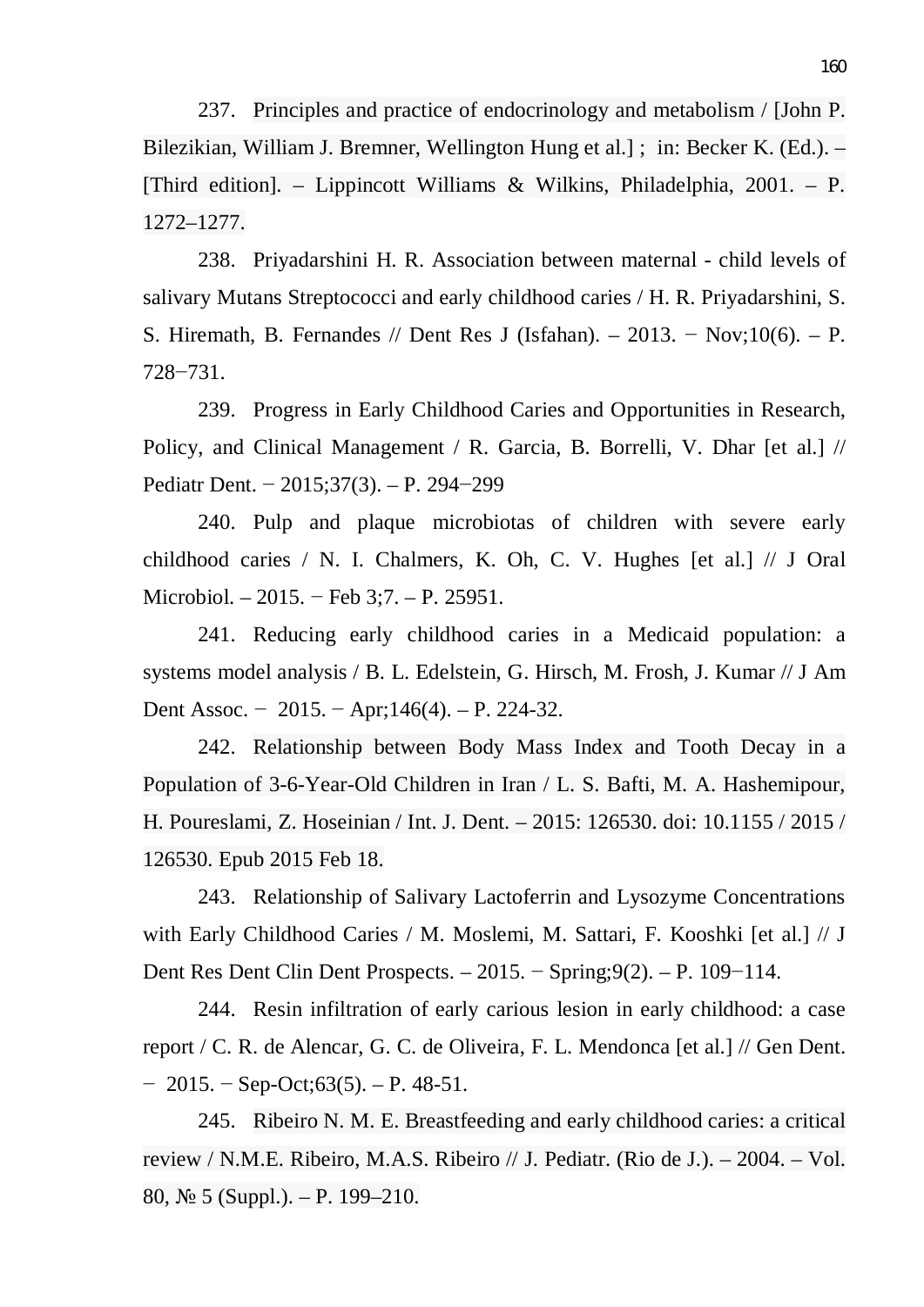246. Role of microbiological factors in predicting early childhood caries / X. Gao, C. Y. Hsu, T. Loh [et al.] // Pediatr Dent. – 2014. – Jul-Aug;36(4). – P. 348-54.

247. Santos R. G. Child temperament is as strongly associated with early childhood caries (ECC) as poor feeding practices: positive temperament appears protective, negative temperament may increase ECC risk / R. G. Santos, R. Quinonez // J Evid Based Dent Pract. – 2014. – Jun;14(2). – P. 85–88.

248. Seow K. W. Biological mechanisms of early childhood caries / K. W. Seow // Community Dent. Oral Epidemiol. – 1998. – Vol. 26 (1 Suppl.). – P. 8–27.

249. Sialochemistry: a diagnostic tool? / A. Aguirre, L. A. Testa-Weintraub, J. A. Banderas [et al.] // Crit. Rev. Oral. Biol. Med. - 1993. -  $\mathcal{N}_2$  4  $(3-4)$ . – P. 343–350.

250. Social and Behavioral Determinants for Early Childhood Caries among Preschool Children in India / M. Jain, R. Namdev, M. Bodh [et al.] // J Dent Res Dent Clin Dent Prospects. –  $2015.$  – Spring;  $9(2)$ . – P. 115-20.

251. Sooriyamoorthy M. Hormonal influences on gingival tissue: relationship to periodontal disease / M. Sooriyamoorthy, D. B. Gower // J. Clin. Periodontol. – 1989. – Vol. 16,  $\mathcal{N}_2$  4. – P. 201–208.

252. Soxman J. A. Early childhood caries: risk assessment and preventive care recommendations for the primary dentition / J. A. Soxman // Gen Dent. – 2014. – Mar-Apr;62(2). – P. 15–17.

253. Splieth C. H. Oral health in toddlers / C. H. Splieth, A. Treuner, C. Berndt // Pravention und Gesundheitsforderung. – 2009. –  $\mathbb{N}^2$  4. – P. 119–123.

254. The Relationship of Severe Early Childhood Caries and Body Mass Index in a Group of 3- to 6-year-old Children in Shiraz / A. Edalat, M. Abbaszadeh, M. Eesvandi, A. Heidari // J Dent (Shiraz).  $-2014$ .  $-$  Jun;15(2).  $-$ P. 68-73.